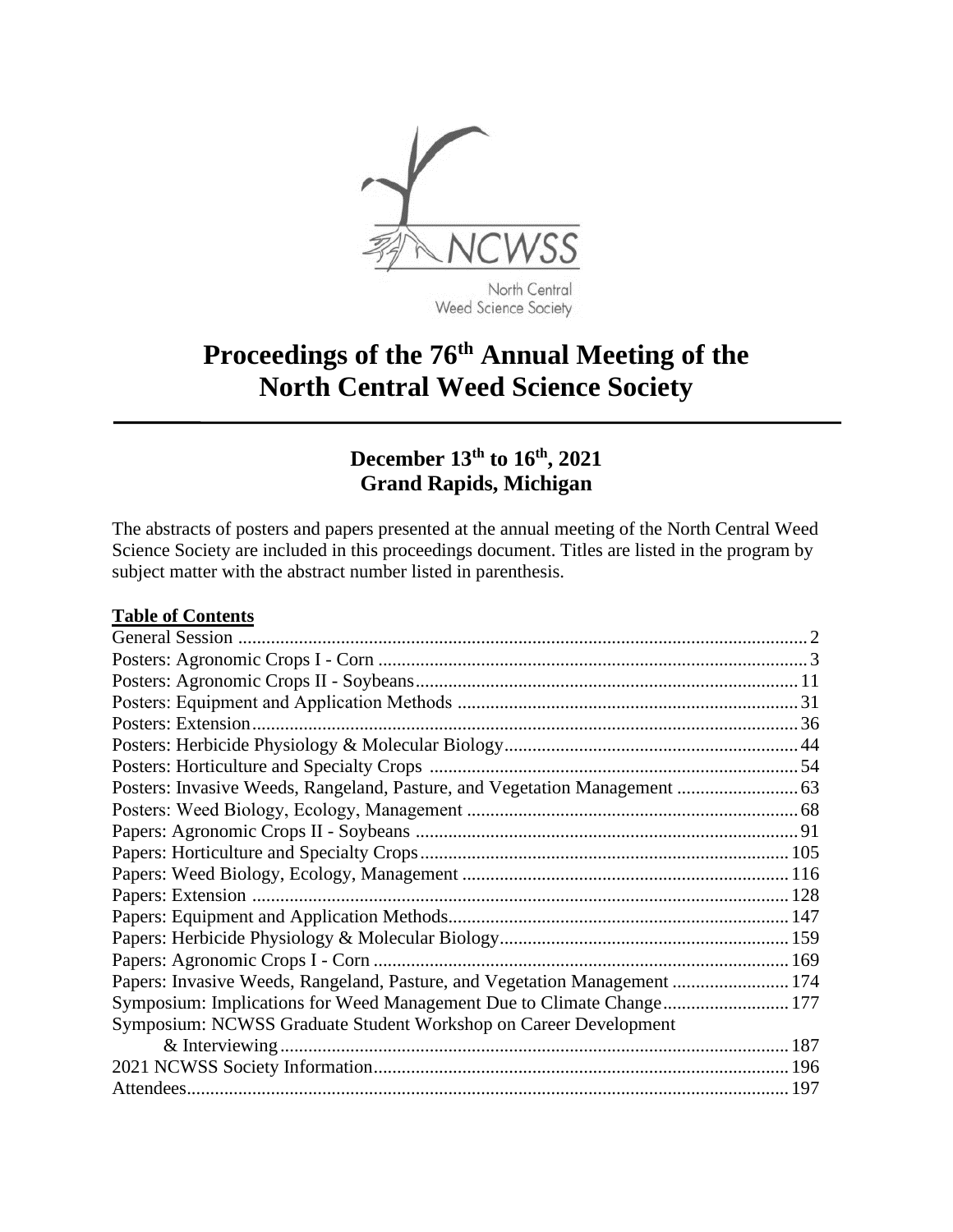### **GENERAL SESSION:**

NCWSS Members' Vision for Continued Success. Sarah Lancaster<sup>\*1</sup>, Erin Haramoto<sup>2</sup>, Alyssa Essman<sup>3</sup>, Cody Evans<sup>4</sup>, Justin Pollard<sup>5</sup>, Debalin Sarangi<sup>6</sup>, Daniel H. Smith<sup>7</sup>, Nader Soltani<sup>8</sup>; <sup>1</sup>Kansas State University, Manhattan, KS, <sup>2</sup>University of Kentucky, Lexington, KY, <sup>3</sup>The Ohio State University, Columbus, OH, <sup>4</sup>Bayer Crop Science, Franklin, IL, <sup>5</sup>Bayer Crop Science, Lathrop, MO, <sup>6</sup>University of Wyoming, Laramie, WY, <sup>7</sup>University of Wisconsin-Madison, Madison, WI, <sup>8</sup>University of Guelph, Ridgetown, ON, Canada (2)

NCWSS members were surveyed during May 2021 to assess how well the society is meeting members' expectations for meetings and other services. Members were asked to provide feedback on the annual meeting and membership in general. Lastly, demographic data was collected to examine the backgrounds of members. The survey was distributed via the NCWSS membership email. A total of 201 individuals began the survey, an initial response rate of 23%; 153 individuals completed the entire survey, including the demographic and informational questions. Of these 153, 43% indicated that they have been NCWSS members for > 20 years. A similar percentage have been NCWSS members for 10 or fewer years. Approximately one-third of the respondents were more than 60 years old, with a similar fraction less than 40 years. Over 80% of respondents identify as male, with a majority (65%) of female respondents being relatively newer NCWSS members (< 10 years). Over 67% of members received an undergraduate degree in agronomy or crop science, with other reported majors including (in descending order) soil science, biology, plant science, and horticulture. Only 12% of respondents had no agricultural experience as a child. Over 90% of respondents considered technical information about weed management and professional networking to be very important aspects of membership, and approximately 70% of respondents believed the society is extremely effective at providing those benefits. These were among the most commonly named benefits of attending the annual meeting. Accordingly, many respondents suggested changes that would facilitate greater access to information and more opportunities for interactions among members. Mentoring was identified as a very important aspect of membership by approximately 50% of respondents; however, only 18% believe the society is very effective in facilitating this benefit. Over 60% of respondents identified the newsletter as the most effective means of society communication, followed by the website. Respondents indicated a need to update the society website and requested emails be more frequent and concise. Most members (~57%) reported that they do not use Twitter. It was suggested, however, as a tool for engaging with the public, although many respondents indicated that this should be discussed strategically first, specifically in terms of how it aligns with our organizational goals and our relationship with WSSA. Improvements suggested by respondents included better communication from NCWSS to members as well as facilitating communication between members. Specific suggestions included a more dynamic newsletter, specific members-only content on the website, more frequent website updates, and social media posts. Other suggestions included meetings to highlight emerging issues. Members also wanted more mentorship opportunities, specifically opportunities beyond the annual meeting echoing the perception that the society is not very effectively providing these opportunities. Lastly, respondents wanted NCWSS to establish a stronger regional presence, potentially hosting the region's go-to pages for weed identification, resistance issues, and other topics.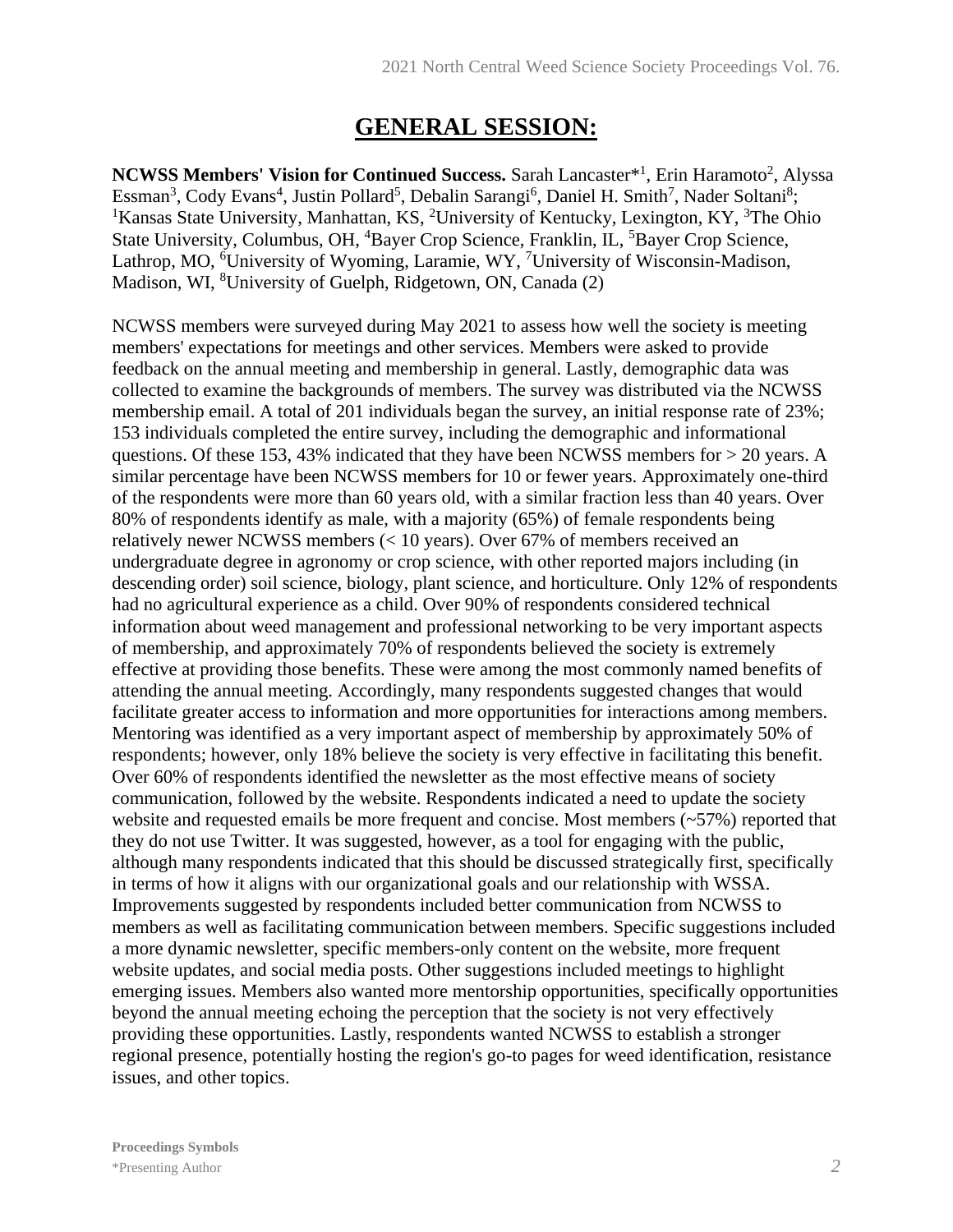## **POSTERS: Agronomic Crops I - Corn**

Weed Control in Corn with Residual Herbicides Applied Preemergence. Tatiane S. Silva<sup>\*1</sup>, Nicholas J. Arneson<sup>1</sup>, Daniel H. Smith<sup>1</sup>, Ryan P. DeWerff<sup>1</sup>, Daniel V. Silva<sup>2</sup>, Rodrigo Werle<sup>1</sup>; <sup>1</sup>University of Wisconsin-Madison, Madison, WI, <sup>2</sup>Federal Rural University of the Semi-Arid Region, Mossoro, Brazil (8)

The increase in herbicide-resistant weeds in the United States is challenging producers to search for and adopt alternative weed control strategies. The use of effective PRE-emergence herbicides help maintain fields free of weeds at the beginning of the season, protecting crop yield when weeds are the most competitive. Field experiments were conducted in 2021 at Janesville and Lancaster, WI to evaluate the residual efficacy of multiple PRE herbicides in corn. Treatments consisted of 14 PRE herbicides plus a nontreated control: atrazine, simazine, acetochlor, *S*metolachlor, mesotrione, acetochlor + mesotrione, *S*-metolachlor + atrazine, acetochlor + atrazine, saflufenacil + dimethenamid-P, clopyralid + flumetsulam, bicyclopyrone + mesotrione + *S*-metolachlor, bicyclopyrone + mesotrione + atrazine + *S*-metolachlor, acetochlor + clopyralid + flumetsulam, and acetochlor + clopyralid + mesotrione. At 6 weeks after treatment (WAT), visual control (0-100%) and weed biomass were collected at both locations. At Janesville, the giant ragweed (*Ambrosia trifida* L.) infestation was high, consequently, only saflufenacil + dimethenamid-P, bicyclopyrone + mesotrione + *S*-metolachlor, bicyclopyrone + mesotrione + atrazine + *S*-metolachlor and acetochlor + clopyralid + mesotrione provided relatively effective levels of residual giant ragweed control (71-78%) with biomass reduction of 66-77% compared with the nontreated control at 6 WAT. The remaining herbicide treatments resulted in low levels of giant ragweed control  $(<65\%)$  and biomass reduction  $(<50\%)$ . At Lancaster, waterhemp [*Amaranthus tuberculatus* (Moq.) J.D. Sauer] control by atrazine and clopyralid + flumetsulam treatments was ineffective (<50% for control and biomass reduction) at 6 WAT. On the other hand, the remaining treatments provided effective control (70-100%). Common lambsquarters (*Chenopodium album* L.) control was >77% and the biomass reduction was >65% for all herbicide treatments when compared to the nontreated control at 6 WAT. These field studies suggest that PRE-herbicides should be considered in weed management programs to reduce the initial weed competition, particularly when small seeded broadleaf species such as waterhemp and common lambsquarters are present in the soil seedbank. Thus, the predominant weed species present in the soil seedbank should be understood and considered to support the selection of effective PRE herbicide programs.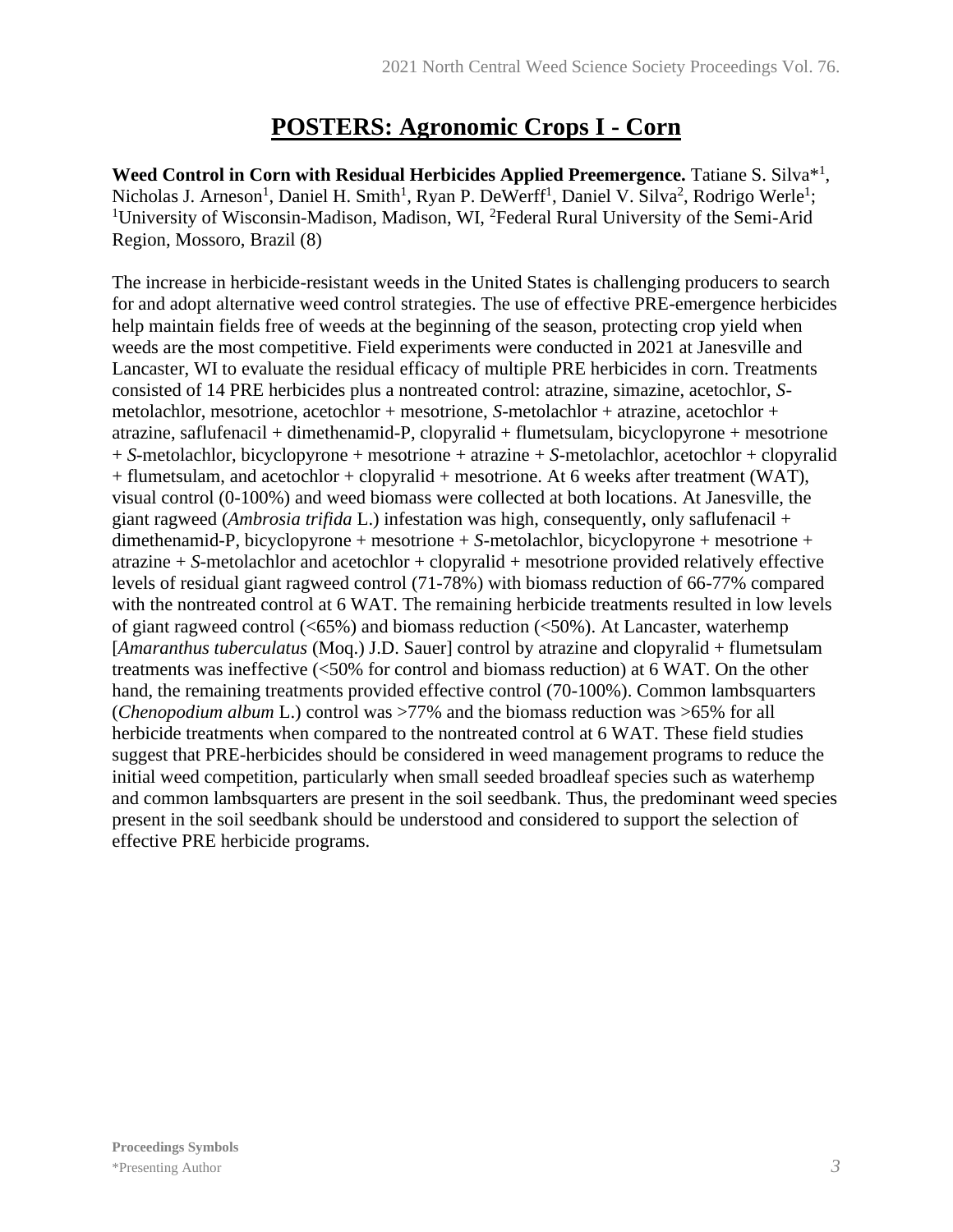**Precipitation and Temperature Effects on Group 15 Herbicides.** Tyler P. Meyeres\*, Lily A. Woitaszewski, Chad J. Lammers, Malynda M. Smith, Sarah Lancaster; Kansas State University, Manhattan, KS (9)

As weather patterns change and herbicide resistant weeds continue to challenge producers, it is important to characterize the effect of environment on the control of herbicide resistant weeds and efficacy of residual herbicides. The objective of this trial was to compare the impact of environmental conditions on the efficacy of group 15 herbicides when applied at various simulated corn planting times and the subsequent effect on control of troublesome weeds in Kansas. To fulfill this objective, a bare ground field experiment was conducted in Manhattan, Kansas in 2021. The experiment included four herbicides applied at five different dates. The herbicides applied included acetochlor  $(1682 \text{ g ai ha}^{-1})$ , *S*-metolachlor  $(2142 \text{ g ai ha}^{-1})$ , dimethenamid-p (1104 g ai ha<sup>-1</sup>), and pyroxasulfone (219 g ai ha<sup>-1</sup>). Herbicides were applied on April 14, April 29, May 14, June 4, and June 18, 2021. Data loggers were also used to collect soil temperature and soil moisture. The dominant weed species was Palmer amaranth (*Amaranthus palmeri* S. Watson). Weed control was visually assessed 2, 4, and 8 weeks after treatment (WAT). Palmer amaranth height was collected at each evaluation timing. Weed density and biomass were collected 8 WAT for all weed species present in plots. Within seven days after applications (DAA) were made on April 14, April 29, May 14, June 4, and June 18 plots received 1.6, 0.05, 10.1, 0, 0.3 cm of precipitation and averaged 14.84, 206.47, 450.29, 948.05, 1498.13 accumulated soil growing degree days, respectively. All data were analyzed with ANOVA and means were separated with Tukey's HSD test ( $a = 0.10$ ) using base R and R package agricolae. There were no differences 2 WAT for Palmer amaranth control across application dates and herbicides. Four WAT there was a significant effect of application date, but due to the conservative nature of the Tukey's HSD test there were no differences reported among application dates. Herbicide and application date effected Palmer amaranth control 8WAT. Acetochlor applied on May 14 resulted in low levels of Palmer amaranth control (42%) 8 WAT and resulted in significantly less control than herbicides applied on April 14 and 29. Poor control resulting from acetochlor applied on May 14 could be attributed to the water-soluble (223 mg L-<sup>1</sup>) nature and high adsorptivity ( $K_{oc}$ =200) of acetochlor and large amount of precipitation received within 7 DAA. Weed biomass was greater 8 WAT when herbicides were applied on June 18 than when applied on April 14, April 29, and June 4, regardless of herbicide applied or weed species. Applications occurring on June 18 resulted in a shorter amount of time for Palmer amaranth to reach 10 cm than applications on April 29. The differences in Palmer amaranth growth may be attributed to the rapid accumulation of soil growing degree days following application on June 18. These data can help producers adjust residual herbicide selection to best match environmental conditions early in the growing season.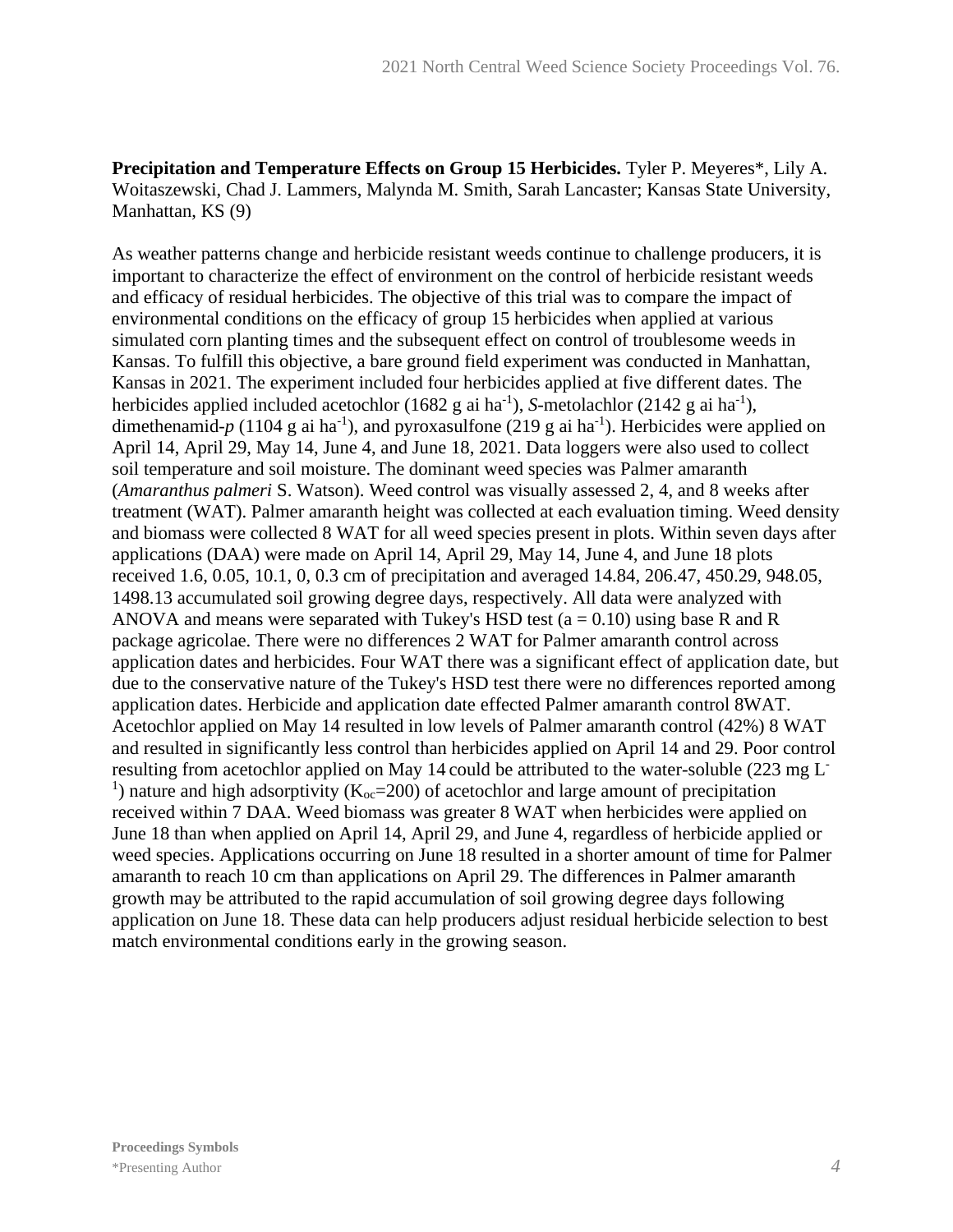Spray Volume Effects on Residual Herbicide Efficacy in Corn. Tyler P. Meyeres<sup>\*1</sup>, Lily A. Woitaszewski<sup>1</sup>, Malynda M. Smith<sup>1</sup>, Christopher Mayo<sup>2</sup>, Sarah Lancaster<sup>1</sup>; <sup>1</sup>Kansas State University, Manhattan, KS, <sup>2</sup>Bayer Crop Science, Assaria, KS (10)

Residual herbicides are an important component in corn cropping systems and are a key tool to control herbicide resistant weeds. The recent characterization of 6-way resistant Palmer amaranth (*Amaranthus palmeri* S. Watson) makes it critical to optimize application parameters surrounding residual herbicides and there are many avenues to pursue regarding those parameters. The objective of this trial is to quantify the effects of residual herbicide applications in corn as influenced by application timing and spray volume on weed control. Field experiments were conducted in Colby, KS and in Ottawa, KS in 2021. Corn was grown under irrigation in Colby and under dryland conditions in Ottawa. Growing conditions and stand establishment was poor in Ottawa, KS due to excess precipitation and excellent in Colby. Each experiment included two early postemergence (EPOST; V2) herbicide tank mixes: Resiciore (133 g ae ha<sup>-1</sup> clopyralid+ 1962 g ai ha<sup>-1</sup> acetochlor+ 210 g ai ha<sup>-1</sup> mesotroine) + 1262 g ae ha<sup>-1</sup> glyphosate + 1634 g ai ha<sup>-1</sup> atrazine; and BCS-720 (75 g ai ha<sup>-1</sup> isoxaflutole + 30 g ai ha<sup>-1</sup> thiencarbazonemethyl + 375 g ai ha<sup>-1</sup> flufenacet) + 1262 g ae ha<sup>-1</sup> glyphosate + 1634 g ai ha<sup>-1</sup> atrazine applied at three different carrier volumes  $(56, 122,$  and  $187 L$  ha<sup>-1</sup>) as either EPOST only or EPOST *followed by* late post emergence (LPOST; 280 g ae ha<sup>-1</sup> dicamba + 112 g ai ha<sup>-1</sup> diflufenzopyr + 1262 g ae ha<sup>-1</sup> glyphosate at 140 L ha<sup>-1</sup>, 91 cm/V8). The LPOST application was not applied in Colby as the corn was beyond growth stage and height restrictions. The dominant weed species were Palmer amaranth in Colby and common waterhemp (*Amaranthus tuberculatus* [Moq.] Sauer) and fall panicum (*Panicum dichotomiflorum* Michx*.*) in Ottawa. Weed control ratings were taken at 4 and 8 WAT (weeks after treatment) and at harvest. All data were analyzed with ANOVA and means were separated with Tukey's HSD test using R and alpha  $= 0.10$  was utilized. Palmer amaranth averaged 94% control across all evaluation timings. Fall panicum control was greater than 90% in all treatments 4 weeks after EPOST and LPOST applications. BCS-720 resulted in greater fall panicum control than Resicore 8 weeks after EPOST. Eight weeks after LPOST, Resicore applied at 187 L ha<sup>-1</sup> resulted in greater control than treatments applied 56 L ha<sup>-1</sup>. In general, Resicore applied at 187 L ha<sup>-1</sup> and BCS-720 applied at 56 L ha<sup>-1</sup> resulted in greater than 90% control at 4 and 8 weeks after the EPOST and 4 WAT of the LPOST. At 8 weeks after the LPOST, common waterhemp control averaged 79% across all treatments. Weed control at harvest was greater when EPOST applications were followed by LPOST applications Conditions during and following applications maybe an indicator of the performance of certain residual herbicides applied at varying spray volumes. Under good conditions, low spray volumes may be utilized without compromising weed control, but under challenging environmental conditions producers may need to be more strategic in the selection of residual herbicides and spray volumes.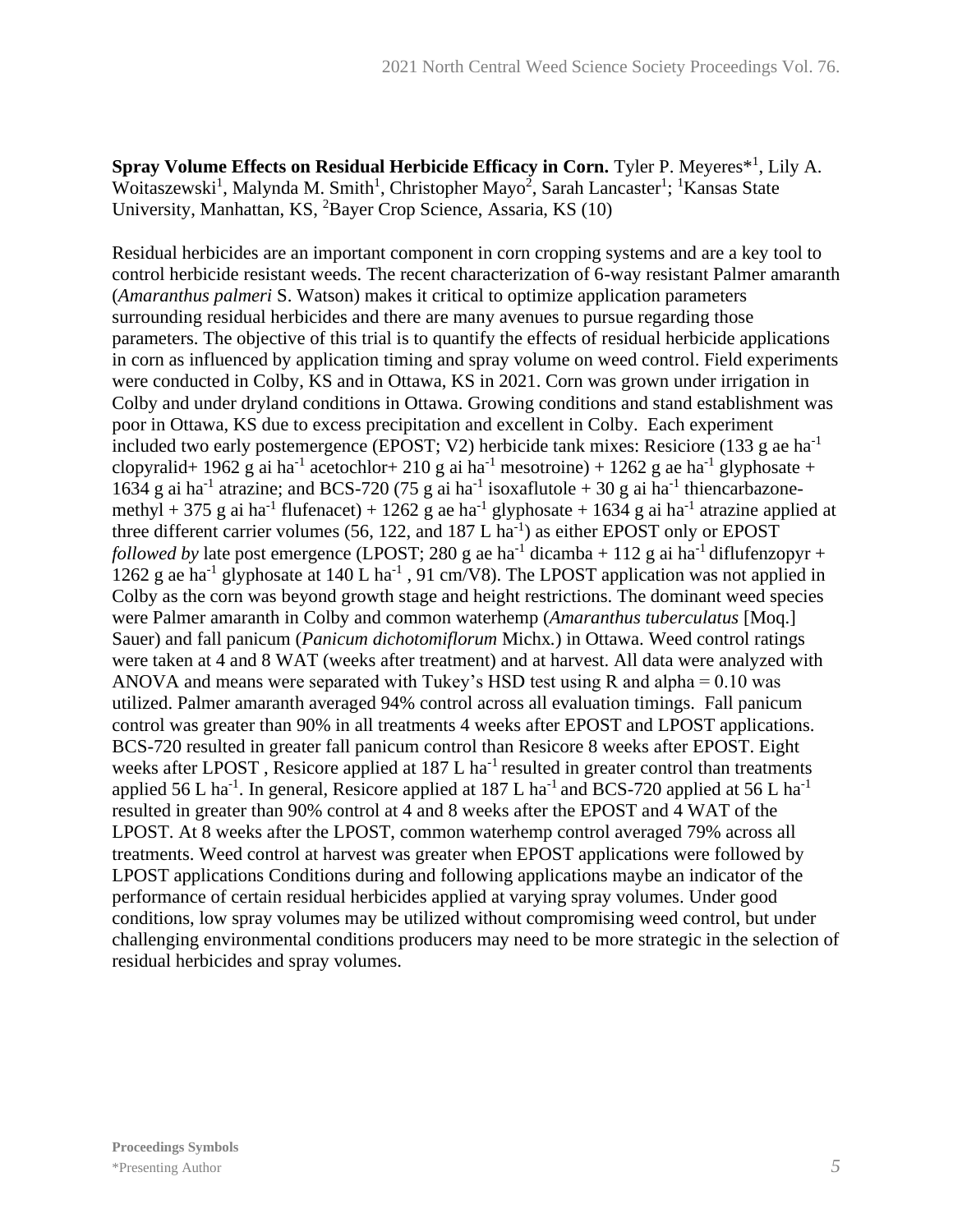**Comparative Effects of Herbicide, Nitrogen Inhibitors, and Nitrogen Source on Nitrification and Corn Yield.** William H. Neels\*, Amit J. Jhala, Bijesh Maharjan, Richard Little, Javed Iqbal; University of Nebraska-Lincoln, Lincoln, NE (11)

Nitrogen management in crops can be challenging due to nitrogen transformations and losses in soil, such as nitrification and denitrification. Nitrification is the conversion of ammonium  $(NH_4^+)$ to nitrate (NO<sup>3</sup> - ) by ammonia oxidizing bacteria (AOB), *Nitrosomonas* and *Nitrobacter*. Nitrates can be lost through leaching during heavy precipitation. Nitrification inhibitor products are used to temporarily slow the nitrification process by reducing the abundance of AOB populations. Herbicides can also generate non-target effects on soil microorganisms and can be used as an alternative to slow the nitrification process. Several studies have been conducted in laboratory settings to observe effects of herbicides on nitrification and nitrate leaching. However, the effect of herbicide on nitrification in field corn (*Zea mays*) production remains uncertain. A field experiment was conducted at the University of Nebraska-Lincoln South Central Agricultural Laboratory. Treatments were laid out in a split-plot factorial design with 4 replications. The main plot factor included 3 herbicide treatment levels. The subplot factor included 5 fertilizer treatment levels. Throughout the growing season, weekly soil samples were collected to determine the treatment effect on nitrification. Herbicide applications did not decrease nitrification at a significant level. Anhydrous ammonia with nitrapyrin generally decreased nitrification and retained ammonium concentrations compared to anhydrous ammonia without nitrapyrin, with significant effects observed at 14 DAT. Similarly, urea with dicyandiamide decreased nitrification and retained ammonium concentrations than urea without dicyandiamide, with significant effects observed at 21 DAT. Nitrogen treatments containing anhydrous retained ammonium concentrations at significantly higher levels when compared to urea treatments.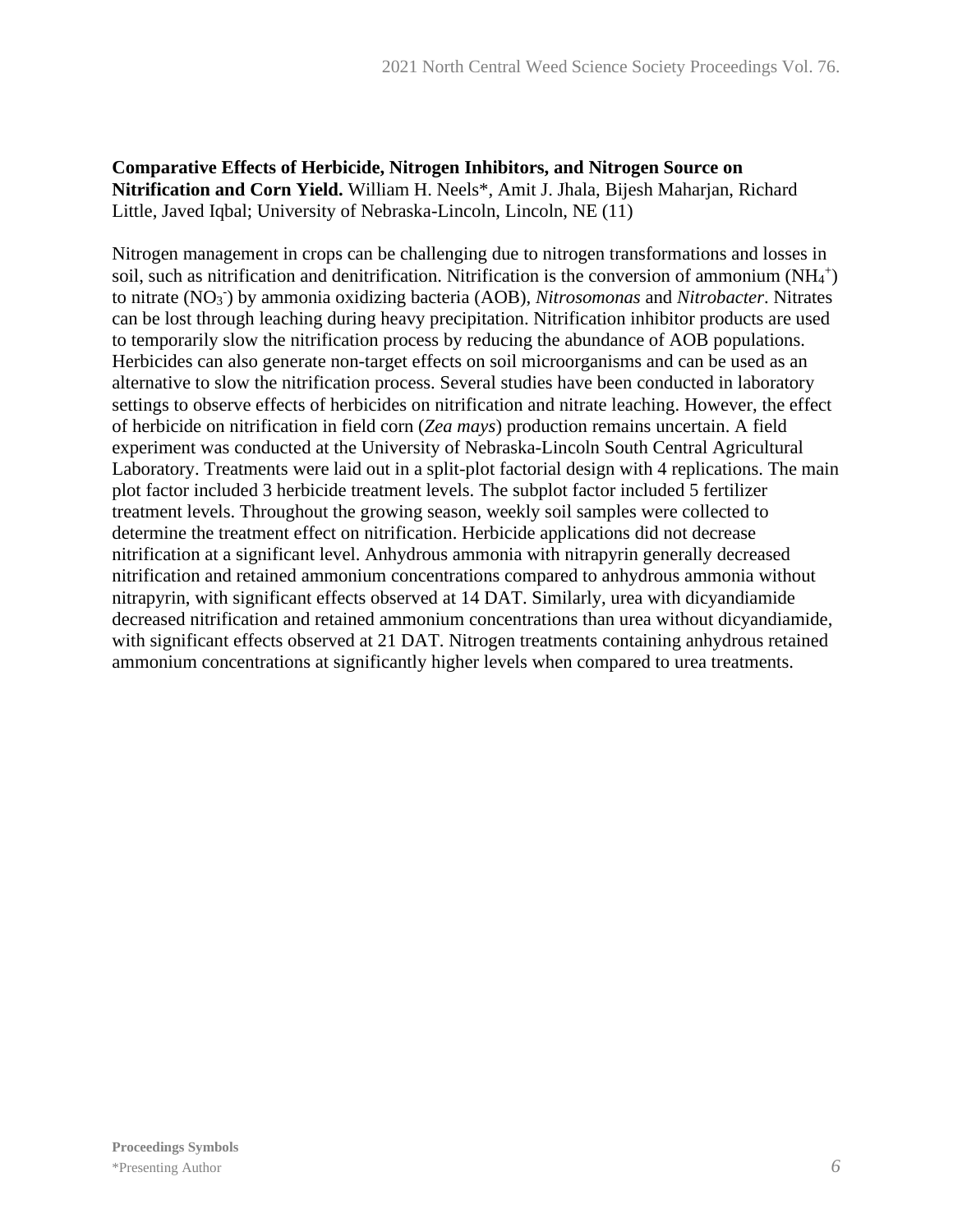#### **Control of Glyphosate/glufosinate/dicamba-resistant Soybean Volunteers in Corn with Preemergence Herbicides.** Mandeep Singh\*, Amit J. Jhala; University of Nebraska-Lincoln, Lincoln, NE (12)

Soybean volunteers have not been a serious issue; however, it can be a problem weed in certain conditions such as when growers do not harvest soybean due to hail or windstorms. In addition, commercial cultivation of soybean resistant to dicamba/glufosinate/glyphosate reduce herbicide options for controlling soybean volunteers. The objectives of this study were to evaluate efficacy of labeled PRE corn herbicides for control of dicamba/glufosinate/glyphosate-resistant (XtendFlex) soybean volunteers in Enlist<sup>TM</sup> corn and their effects on corn injury and yield. A field experiment was conducted in 2021 at South Central Ag Lab, University of Nebraska, Clay Center, NE. Dicamba/glufosinate/glyphosate-resistant soybean harvested from the previous season was cross-planted at  $125,000$  seeds ha<sup>-1</sup> to mimic soybean volunteers. After 2 days, Enlist<sup>TM</sup> corn was planted at 87,500 seeds ha<sup>-1</sup> and PRE corn herbicides were applied on the same day. Acetochlor/clopyralid/flumetsulam, acetochlor/clopyralid/mesotrione, and atrazine/bicyclopyrone/mesotrione/*S*-metolachlor provided 75%-97% and 83%-99% control of soybean volunteers with no corn injury at 28 and 42 d after PRE, respectively. Isoxaflutole applied alone and isoxaflutole/thiencarbazone-methyl mixed with atrazine provided 63%-70% and 75%-78% control of soybean volunteers at 28 and 42 d after PRE, respectively. Corn yield was not affected by competition of soybean volunteers in any of the treatment. The results demonstrate that PRE herbicides with multiple sites of action are available for effective control of dicamba/glufosinate/glyphosate-resistant soybean volunteers in corn.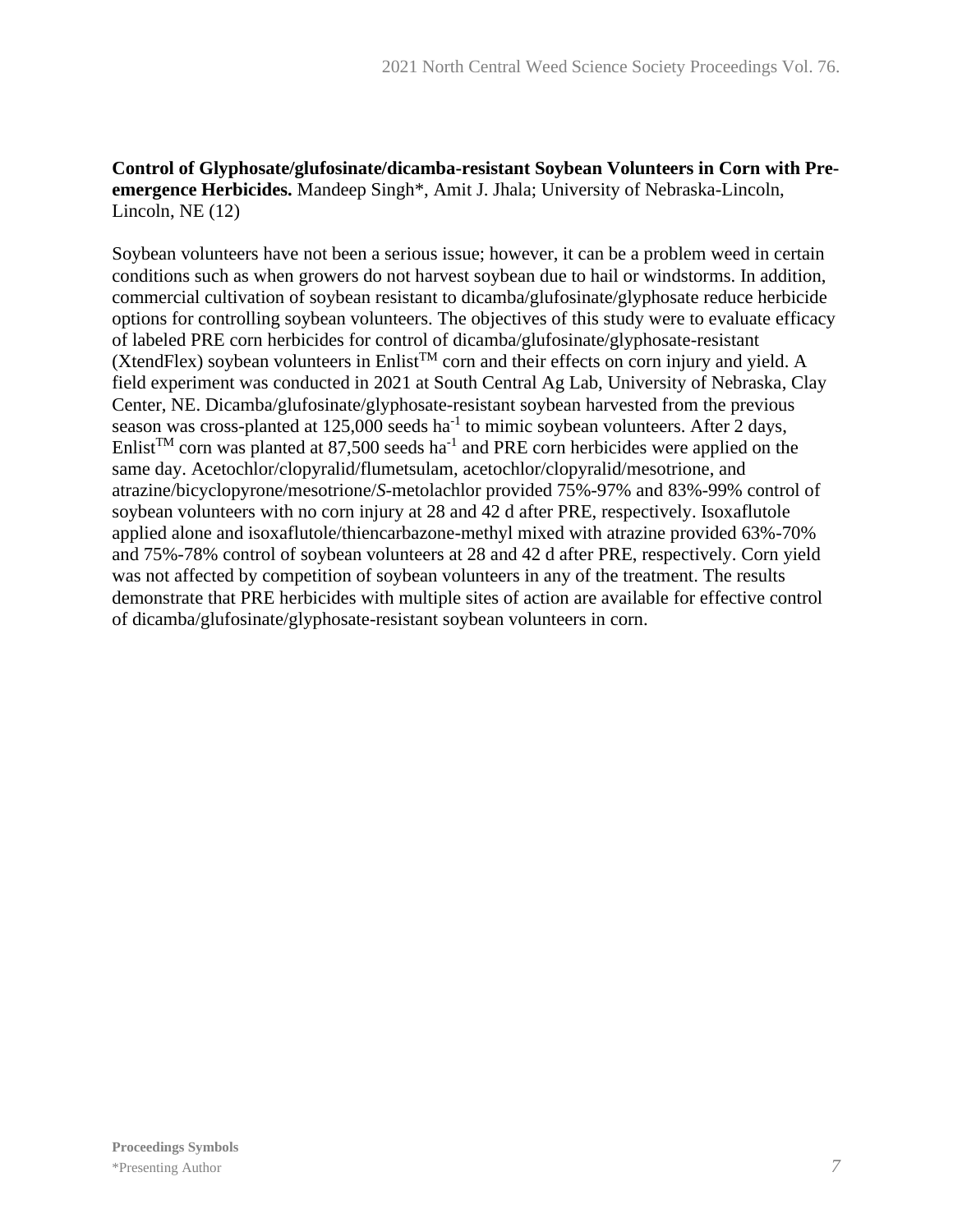**MaverickTM™: A New Herbicide Premix for PRE and POST Weed Control in Corn.** Garrison J. Gundy<sup>\*1</sup>, John Pawlak<sup>2</sup>, Lowell Sandell<sup>3</sup>, Jonathon Kohrt<sup>4</sup>, Eric Ott<sup>5</sup>, Trevor Israel<sup>6</sup>, Ron Estes<sup>7</sup>; <sup>1</sup>Valent USA LLC, Seymour, IL, <sup>2</sup>Valent USA LLC, Lansing, MI, <sup>3</sup>Valent USA LLC, Ashland, NE, <sup>4</sup>Valent USA LLC, West Des Moines, IA, <sup>5</sup>Valent USA LLC, Greenfield, IN, <sup>6</sup>Valent USA LLC, Harrisburg, SD, <sup>7</sup>Valent USA LLC, Tolono, IL (13)

Maverick<sup>TM</sup> Corn Herbicide is a new three-way premix, consisting of mesotrione, clopyralid, and pyroxasulfone, currently being developed by Valent USA LLC. Maverick Corn Herbicide has a relatively low use rate compared to many of the corn products currently available and can be applied preplant incorporated, preemergence, postemergence, or as a sequential-split application. Maverick Corn Herbicide is effective on a broad range of broadleaf and grass weed species, including problematic weeds like Palmer amaranth (*Amaranthus palmeri*), common waterhemp (*Amaranthus tuberculatus*), common lambsquarters (*Chenopodium album*), and fall panicum (*Panicum dichotomiflorum*). Field research trials conducted over the past three years with Maverick Corn Herbicide applied preemergence resulted in similar levels of weed control compared to Resicore® (Corteva Agriscience<sup>TM</sup>) when applied at labelled use rates. In the same trials the addition of atrazine  $(840 \text{ g}$  ai ha<sup>-1</sup>) to Maverick Corn Herbicide resulted in the same level of weed control as Acuron® (Syngenta). Maverick Corn Herbicide also controls a broad spectrum of many prevalent weeds in the Midwest when applied postemergence. The addition of atrazine and/or glyphosate can broaden the weed spectrum and improve overall efficacy of Maverick Corn Herbicide when applied to emerged weeds. Maverick Corn Herbicide is currently pending EPA registration.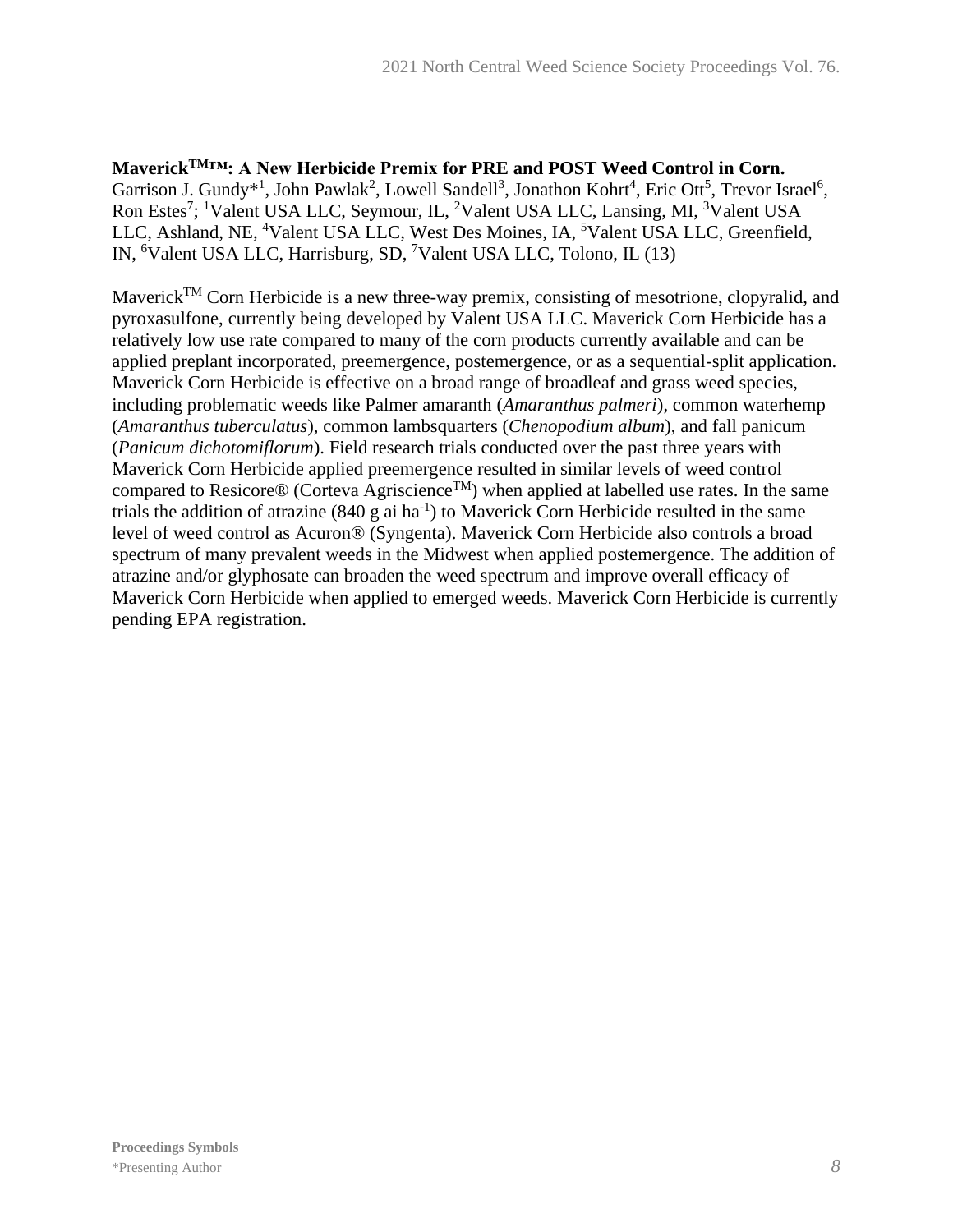**Control of Multiple Herbicide-Resistant Palmer Amaranth (***Amaranthus palmeri***) in Corn**  Resistant to 2,4-D Choline/Glufosinate/Glyphosate. Ramandeep Kaur<sup>\*1</sup>, Vipan Kumar<sup>2</sup>, Stevan Knezevic<sup>3</sup>, Nevin Lawrence<sup>4</sup>, Rachana Jhala<sup>1</sup>, Amit J. Jhala<sup>1</sup>; <sup>1</sup>University of Nebraska-Lincoln, Lincoln, NE, <sup>2</sup>Kansas State University, Manhattan, KS, <sup>3</sup>University of Nebraska Lincoln, Concord, NE, <sup>4</sup>University of Nebraska Lincoln, Scottsbluff, NE (14)

Multiple herbicide-resistant Palmer amaranth is among the most problematic summer annual broadleaf weeds across the mid-south, southeastern, and north central United States. Palmer amaranth has evolved to number of herbicide sites of action. A new multiple herbicide-resistant corn trait resistant to 2,4-D choline, glufosinate, and glyphosate, also known as Enlist corn, has been developed and commercially available from 2019 growing season in the United States. The objective of this study was to evaluate the effect of herbicide programs applied PRE, early-POST (EPOST) and late-POST (LPOST) for ALS inhibitors/atrazine/glyphosate-resistant Palmer amaranth control, and yield in corn resistant to 2,4-D choline/glufosinate/glyphosate. Field experiments were conducted near Carleton, NE, in 2020 and 2021 in a grower's field infested with ALS-inhibitors/atrazine/glyphosate-resistant Palmer amaranth. Averaged across herbicide programs, acetochlor/mesotrione/clopyralid applied PRE or followed by (fb) 2,4-D choline, acetochlor/flumetsulam/clopyralid fb 2,4-D, flufenacet/isoxaflutole/thiencarbazone-methyl fb 2,4-D choline, acetochlor/flumetsulam/ clopyralid fb glufosinate and flufenacet/isoxaflutole/ thiencarbazone-methyl fb glufosinate provided higher grain yield and 95% to 99% control of ALS inhibitors/atrazine/glyphosate -resistant Palmer amaranth. The results of this research illustrate that herbicide programs are available for the control of multiple herbicide resistant Palmer amaranth in corn resistant to 2,4-D choline/glufosinate/glyphosate.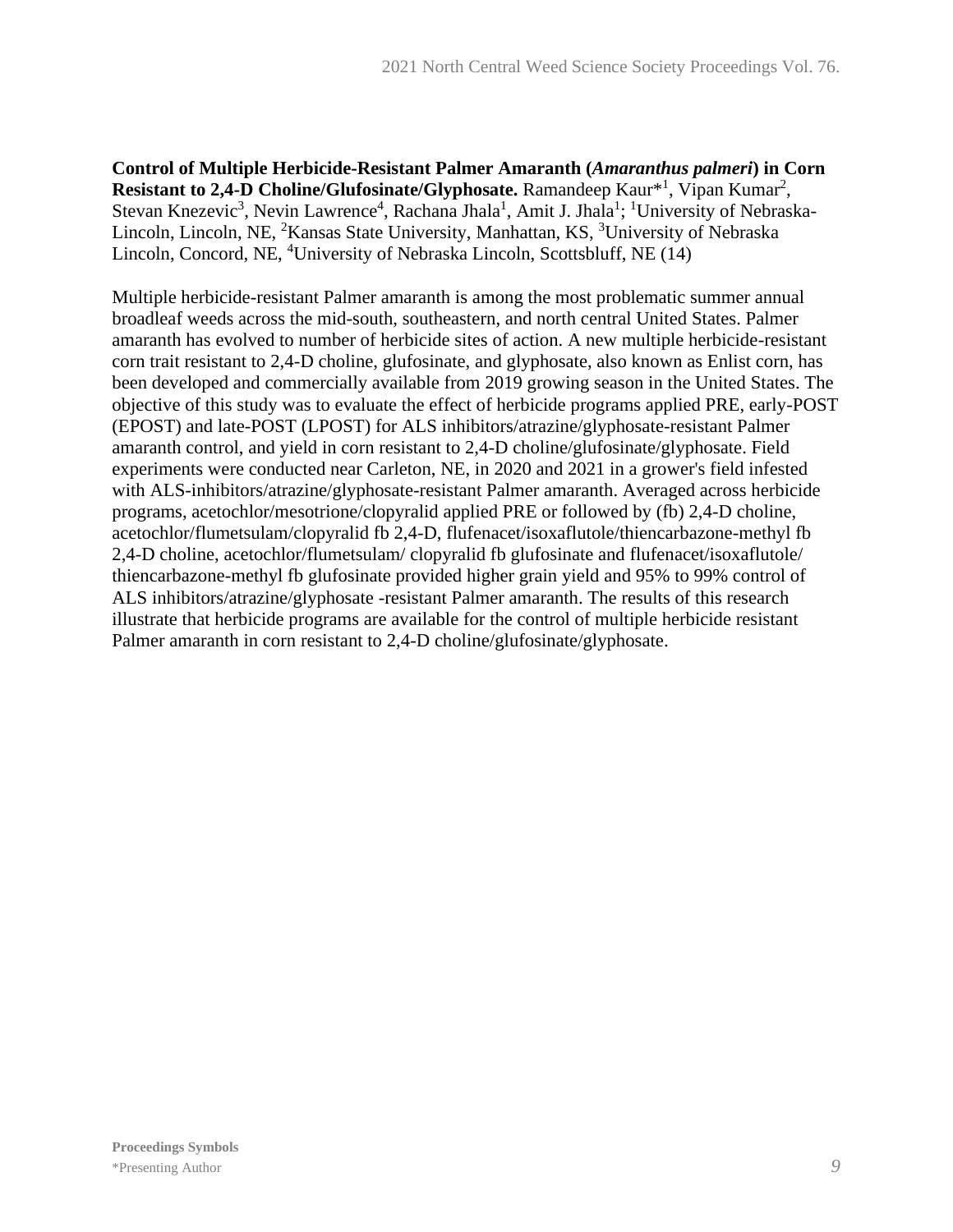**Evaluating Greenhouse Corn Preemergence Herbicide Carry Over Potential to Interseeded**  Cover Crops. Victor de Sousa Ferreira<sup>\*1</sup>, Christopher Proctor<sup>1</sup>, Breno Nyssen<sup>1</sup>, Thiago H. Vitti<sup>1</sup>, Rodrigo Werle<sup>2</sup>, Tatiane S. Silva<sup>2</sup>, Bruno Canella Vieira<sup>2</sup>; <sup>1</sup>University of Nebraska Lincoln, Lincoln, NE, <sup>2</sup>University of Wisconsin-Madison, Madison, WI (15)

The adoption of cover crops as a strategy to improve soil health and cropping systems sustainability is on the rise in the United States. The application of PRE herbicides with soil residual activity is commonly used in corn production systems in order to reduce early season weed establishment and minimize crop-weed competition and yield loss. Active ingredients from preemergence herbicides, when sprayed on the field, remain in the soil rhizosphere for a period of time killing weed seedlings as they emerge. However, PRE herbicides can also impact the establishment of interseeded cover crops. A series of greenhouse dose response and establishment time bioassays are being conducted in Lincoln, NE to evaluate the impact of commonly used corn PRE herbicides on interseeded cover crops. The main objective of these studies is to elucidate the impact of corn PRE herbicides on cover crop establishment and to identify the ideal time to interseed cover crops following herbicide application. For both experiments, PRE herbicide treatments consist of atrazine + *S*-metolachlor + bicycloprione + mesotrione (Acuron), acetochlor + mesotrione + clopyralid (Resicore), and saflufenacil + dimethenamid (Verdict). For the dose response experiments, six rates (1x, 0.8x, 0.6x, 0.4x, 0.2x and 0x relative to herbicide label recommendation) are being evaluated whereas for the timing of establishment following application, the 1X label rate is being evaluated. Bioindicator species being evaluated in this study include hairy vetch (*Vicia villosa*), cereal rye (*Secale cereale*), winter wheat (*Triticum aestivum*), radish (*Raphanus sativus*), red clover (*Trifolium pratense*) and annual rye (*Lolium multiflorum*) as cover crops, and Palmer amaranth (*Amaranthus palmeri*) and giant foxtail (*Setaria faberi*) as weeds. Biomass reduction compared to the control will be presented and used to estimate the time required from herbicide application until cover crops can be safely interseeded. Further on-farm field research will be conducted in 2022 and 2023 to validate the learnings from our greenhouse bioassays before recommendations are shared with growers interested in interseeding cover crops.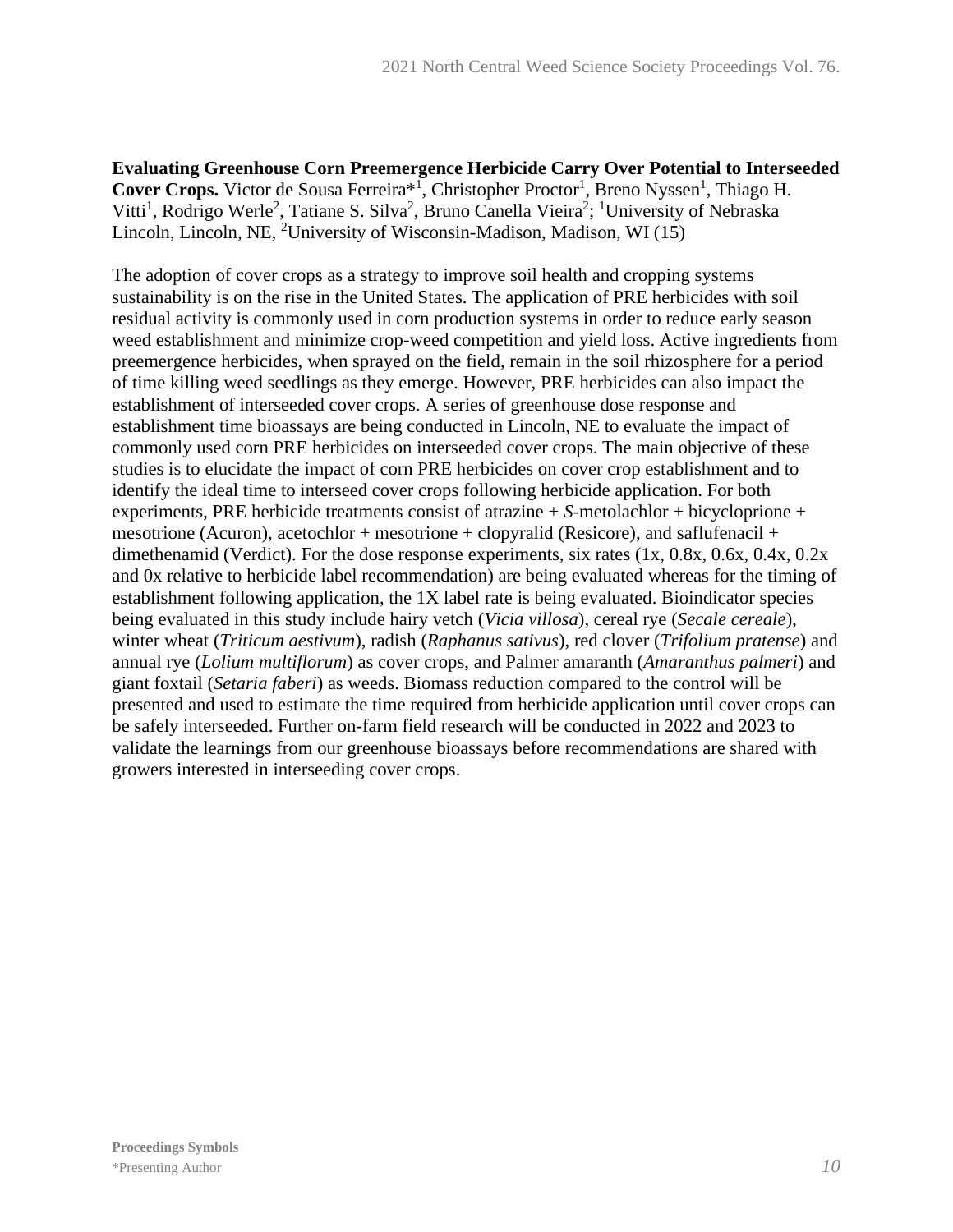### **POSTERS: Agronomic Crops II - Soybeans**

**Effect of Spray Volume and Weed Height on Palmer Amaranth (***Amaranthus palmeri)* **and Large Crabgrass (***Digitaria sanguinalis***) Control by Tank Mixes Used in 2,4-D Resistant Soybeans.** Chad J. Lammers\*, Malynda M. Smith, Tyler P. Meyeres, Kraig Roozeboom, Sarah Lancaster; Kansas State University, Manhattan, KS (16)

Herbicide co-application increases farm efficiency and facilitates control of a broader spectrum of weed species. However, application requirements may conflict or weed control may be reduced when herbicides are co-applied. Enlist E3 soybeans are resistant to postemergence application of 2,4-D choline, glyphosate, and glufosinate, making co-application of these products during the soybean growing season possible. However, reduced efficacy has been documented when some combinations of these products are applied to grasses. A greenhouse experiment was conducted to determine large crabgrass (*Digitaria sanguinalis* L.) and Palmer amaranth (*Amaranthus palmeri* S. Watson) control by 2- and 3-way combinations of 2,4-D (1064 g ai ha<sup>-1</sup>), glufosinate (655 g ai ha<sup>-1</sup>), and glyphosate (862 g ae ha<sup>-1</sup>). Each treatment included ammonium sulfate  $(3,351 \text{ g}$  ai ha<sup>-1</sup>) and was applied with carrier volumes of 93-, 140-, and 187-L ha<sup>-1</sup> to 5-, 10-, and 20- cm large crabgrass and Palmer amaranth. Treatments were randomized in a split-split plot design according to replication and plant height at application. Water sensitive paper was also sprayed at the different carrier volumes and with the different tank mixes to determine the number of droplets and percent area covered. At 4 weeks after treatment, visual ratings and above ground biomass were collected. Data were subjected to analysis of variance and means separation (Tukey's pairwise comparisons, a=0.05). Control for all treatments for large crabgrass ranged from 12 to 100%. Large crabgrass control was  $> 82\%$  when treatments were applied at 5 cm, but control of 10- or 20- cm large crabgrass was reduced. Large crabgrass control was similar for all carrier volumes. Control for all Palmer amaranth treatments ranged from 6 to 100%. Palmer amaranth control was similar for all carrier volumes. Palmer amaranth control at 5-, 10- and 20 cm was  $100\%$ ,  $>96\%$ , and  $>34\%$ , respectively. 2,4-D + glyphosate provided the greatest Palmer amaranth control. There was a carrier volume by herbicide tank mix interaction for the number of droplets deposited and percent area covered on water sensitive paper. Tank mixes containing glufosinate had more droplets than those not containing glufosinate.  $2.4-D +$  glyphosate had the smallest percent area covered, compared to the other herbicide tank mixes. These data suggest that under ideal conditions, carrier volume has a limited effect on control of large crabgrass and Palmer amaranth and control was not related to spray deposition.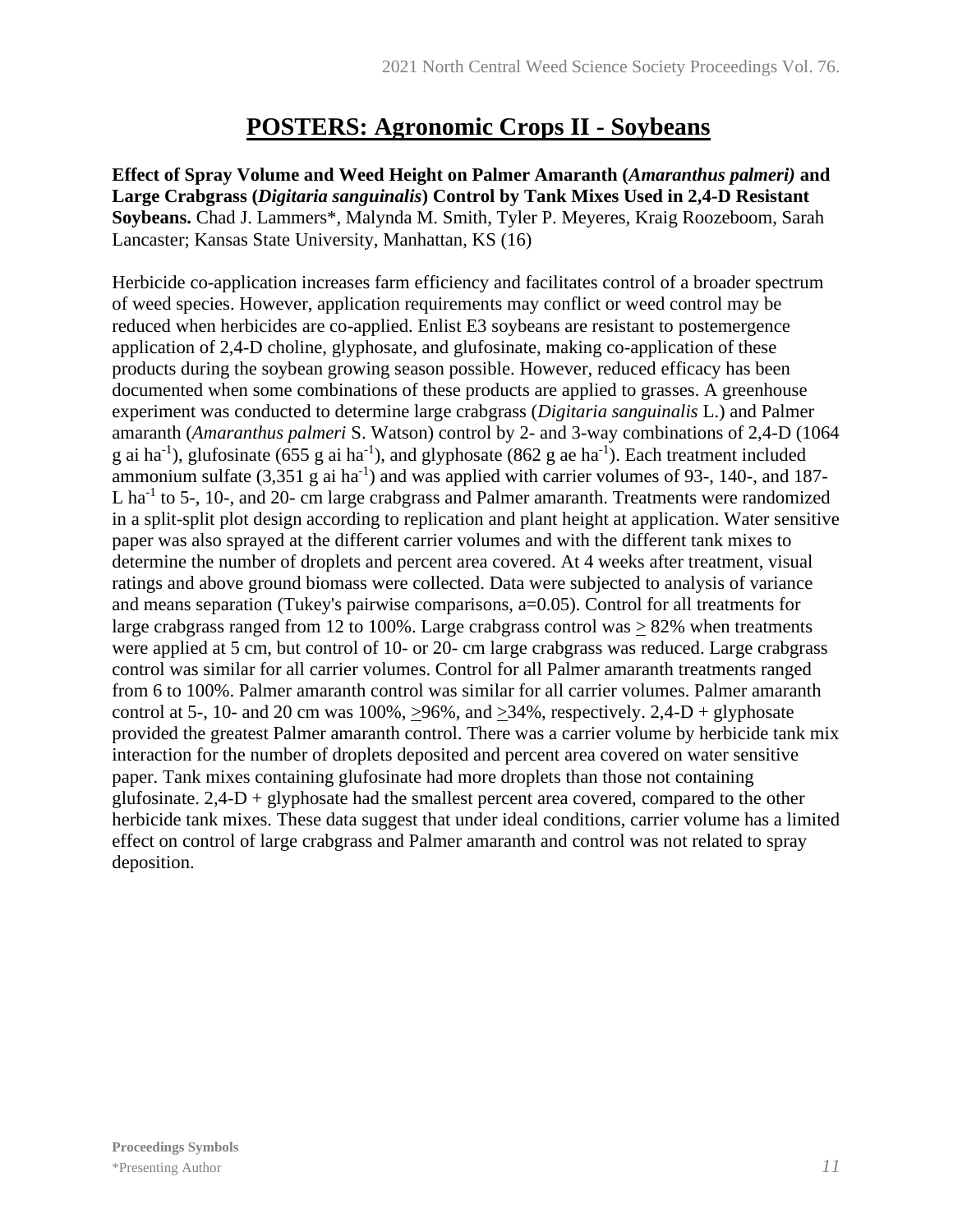#### **Planting Soybean "Green" -- Supplemental Nitrogen, Yield Response and Weed Management Implications.** Mark L. Bernards\*, Brent S. Heaton, Kinsey E. Tiemann; Western Illinois University, Macomb, IL (17)

The use of cover crops has become increasingly important for weed and nutrient management within corn (*Zea mays*) and soybean (*Glycine max*) cropping systems. Planting soybeans before terminating rye (*Secale cereal*) may increase weed suppression, but may also reduce soybean yield. Applying supplemental nitrogen to soybean planted into green rye may minimize potential yield loss, but may also increase weed growth. Our objective was to measure weed growth and soybean yield as affected by cereal rye termination time and the addition of supplemental nitrogen at planting. Two studies were conducted in both 2020 and 2021. The first study was maintained weed-free to measure soybean growth and yield response, and in the second weeds were allowed to grow with the crop for 6 weeks to measure weed density and biomass. Rye was terminated 2 weeks before or 0 or 2 weeks after soybean planting using glyphosate. Nitrogen was applied at 0, 22, 44, or 66 kg ha<sup>-1</sup> at soybean planting. Soybean yield was not affected by nitrogen rate, but weed biomass at 6 weeks after planting was increased by 44 and 66 kg ha<sup>-1</sup> supplemental nitrogen. Soybean yield was not reduced by planting green when the rye was terminated at planting, but yield was reduced when rye termination was delayed until 2 weeks after planting in 2020. Similarly, weed density and biomass were reduced by delaying rye termination until 2 weeks after planting. Planting soybean into green cover crops is a valuable weed management tool, but work is still needed to understand causes of soybean yield loss from cover crop interference and ways to mitigate that interference.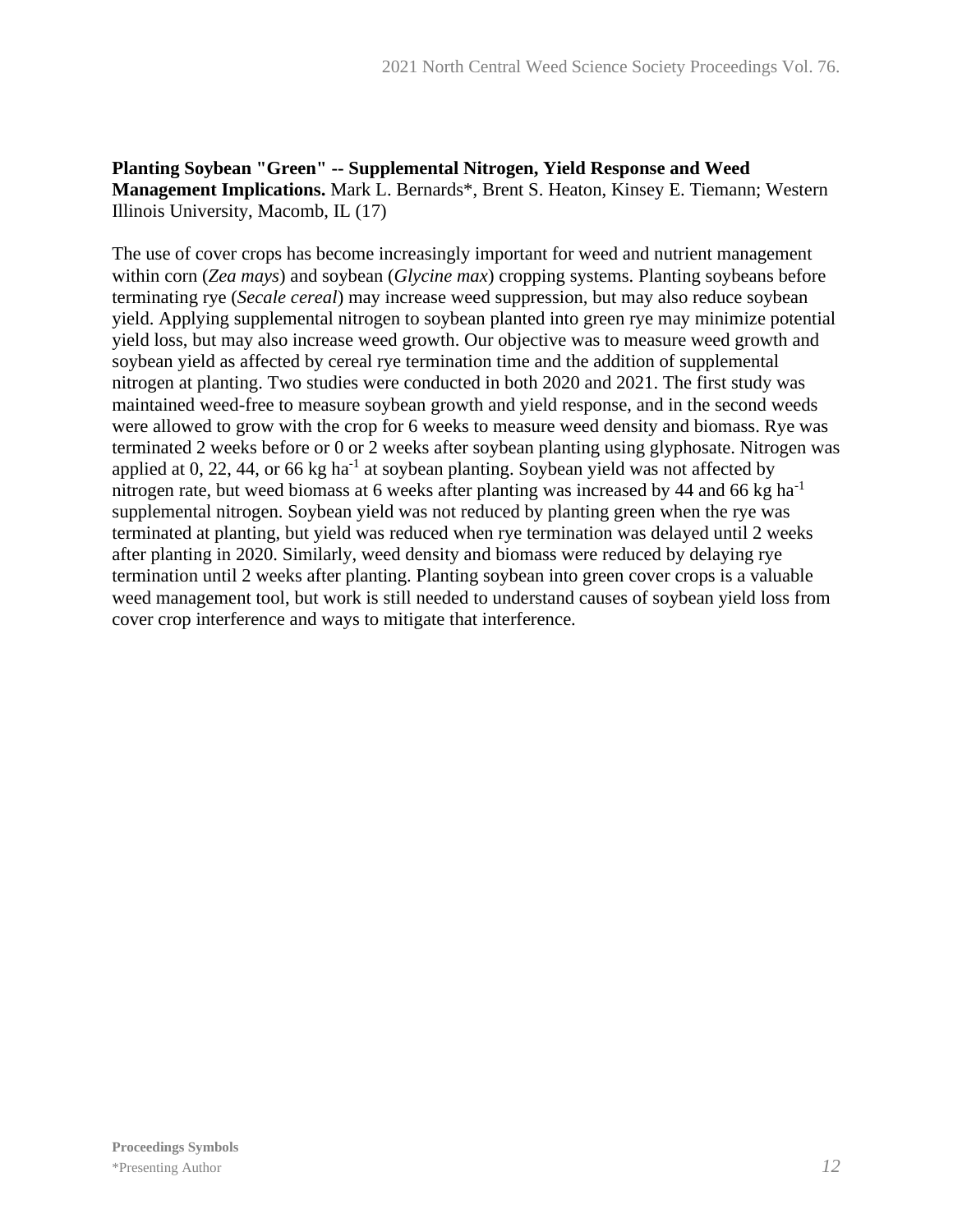**Hyperspectral Imaging for Early Detection of Herbicide-Resistant** *Amaranthus*  tuberculatus in Soybean Production Fields. Austin H. Schleich<sup>\*1</sup>, Prashant Jha<sup>1</sup>, Joseph Shaw<sup>2</sup>, Bryan Scherrer<sup>2</sup>, John Sheppard<sup>2</sup>, Ramawatar Yadav<sup>1</sup>, Alexis L. Meadows<sup>1</sup>, Avery J. Bennett<sup>1</sup>, Ryan Hamberg<sup>1</sup>, Edward S. Dearden<sup>1</sup>; <sup>1</sup>Iowa State University, Ames, IA, <sup>2</sup>Montana State University, Bozeman, MT (18)

Weeds are continuously evolving and are becoming increasingly difficult to control due to herbicide resistance (HR). Multiple HR waterhemp [*Amaranthus tuberculatus* (Moq.) J.D Sauer] populations have evolved creating serious management issues in corn and soybean fields. Herbicide dose-response screening has been an effective way to detect HR in weed species; however, this process can be very time consuming, taking weeks or months. By utilizing hyperspectral imaging, HR weed biotypes can be detected (real-time) in a more efficient and timely manner. Experiments were conducted in 2021 to determine if hyperspectral imaging can be used to detect HR waterhemp biotypes early in the season in soybean production fields. The objectives of this research were to: (1) differentiate waterhemp plants from other weed species present in the field; and (2) within those waterhemp plants, identify different biotypes and their HR status. Hyperspectral imaging was performed using ground- and UAV-based platforms. HR [resistance to ALS inhibitors, PS II inhibitors, EPSPS inhibitor (glyphosate), PPO inhibitors, and HPPD inhibitors] and susceptible waterhemp biotypes were grown in the Iowa State University Agronomy greenhouse in Ames, IA during the spring of 2021 to develop calibration images. When waterhemp reached a height of 10 cm, imaging was conducted utilizing a Pika L Hyperspectral Imager under artificial lighting. Field experiments were conducted in June of 2021 in soybean fields near Ames, IA. The Pika L Imager was mounted onto a DJI M600Pro drone. Drone flights occurred over soybean fields with known HR waterhemp populations. Spectral data were extracted from the Pika L imager using a Resonon software *Spectronon Pro* to develop classification images using a neural network (machine learning algorithm). A PCA plus logistic regression code was used in *Python* to analyze the spectral data. Waterhemp was differentiated from other weedy species with 81% accuracy. One-way HR to glyphosate and HPPD inhibitors was identified with 81% and 27% accuracy, respectively. Two-way HR to ALS inhibitors + PS II inhibitors, and glyphosate + ALS inhibitors were identified with 16% and 37% accuracy, respectively. Finally, three-way HR to glyphosate  $+$  ALS inhibitors  $+$  PS II inhibitors was identified with 46% accuracy. Results for HPPD resistance, two-way resistance, and three-way resistance were less consistent, and would require further evaluation to achieve classification accuracies >80%. Overall, the results indicate that hyperspectral imaging and neural networks hold promise for early detection of herbicide-resistant weed biotypes in soybean production fields, especially GR biotypes. This will ultimately lead to development of UAV-based weed maps for timely implementation of integrated weed management (IWM) programs for managing HR weeds in crop production fields.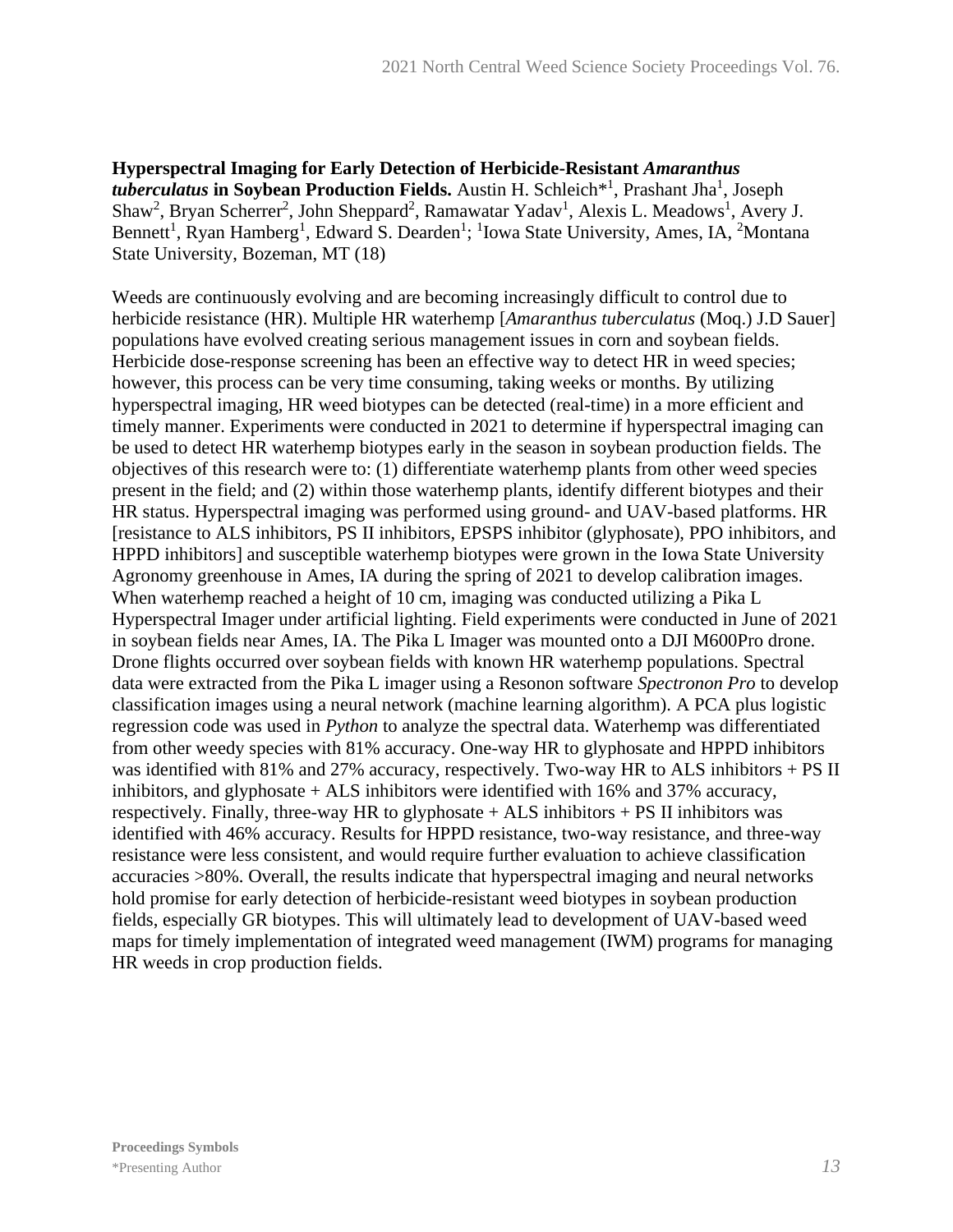**Kyber Clean: an Effective Solution for Managing Resistant Weeds in Enlist Soybean.** Kelly A. Backscheider\*, Joe Armstrong, David M. Simpson, Kevin Johnson, Kristin Rosenbaum, Dave Johnson, Frances Meeks; Corteva Agriscience, Indianapolis, IN (19)

Kyber™ herbicide is a new Corteva Agriscience™ preemergence herbicide that contains three modes of action, pyroxasulfone, flumioxazin, and metribuzin. Kyber™ was launched commercially in 2020 and is an effective preemergence herbicide in an Enlist® soybean program. Trials were conducted in 2021 to evaluate the crop response and weed control with Kyber<sup>TM</sup> in Enlist® herbicide programs. Minimal  $($ <10%) crop response was observed with Kyber™ applied when evaluated across several conventional tillage and no-till locations. When used in the Enlist® weed control system, Kyber™ herbicide provided early season residual control of glyphosate-resistant waterhemp (*Amaranthus tuberculatus*), Palmer amaranth (*Amaranthus palmeri*), and kochia (*Bassia scoparia*) with a single postemergence application of 2,4-D choline + glyphosate or glufosinate resulting in season long weed control. Kyber<sup>™</sup> herbicide with three modes of action will be an important resistant management tool when used with Enlist<sup>®</sup> soybean or other soybean herbicide traits.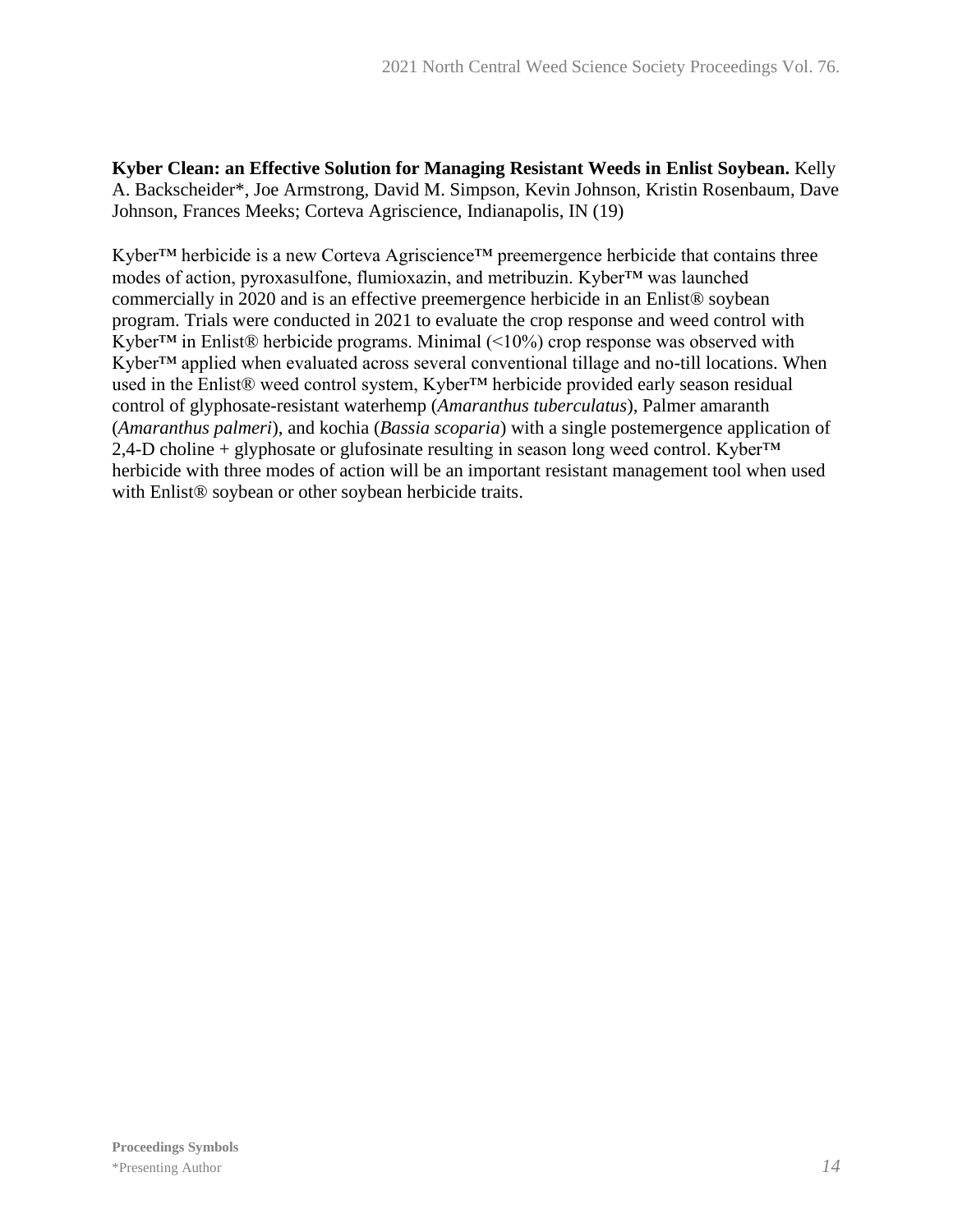**Cover Crop Termination Timing by Herbicide Interaction for Managing Glyphosate-Resistant Horseweed and Waterhemp in Soybean.** Edward S. Dearden\*, Prashant Jha, Ramawatar Yadav, Avery J. Bennett, Alexis L. Meadows, Austin Schleich, Ryan Hamberg; Iowa State University, Ames, IA (20)

Glyphosate-resistant horseweed (*Erigeron canadensis* L.) and waterhemp (*Amaranthus tuberculatus* [Moq.] J.D. Sauer) are the most problematic weeds in soybean across the Midwest. Field experiments were conducted in 2021 at two sites in Ames, IA and Boone, IA. A threefactor split-split plot design was used with four replications. First factor consisted of cereal rye (*Secale cereale* L.) cover crop vs. no cover crop. Second factor consisted of two timings of cover crop termination: 7 d before- or after- soybean planting (planting green). The third factor consisted of four herbicide programs, which included: 1) glyphosate (PRE) for cover crop termination only, 2) glyphosate (PRE) followed by (fb) glufosinate (POST), 3) glyphosate plus S-metolachlor and fomesafen (PRE) fb glufosinate (POST), or 4) glyphosate (PRE) fb glufosinate plus S-metolachlor and fomesafen (POST). Cereal rye had a biomass of  $5,100 \text{ kg ha}^{-1}$ at the early termination timing (7 d before soybean planting) compared with  $11,800$  kg ha<sup>-1</sup> at the late termination timing (7 d after soybean planting). Regardless of the termination timing, the cereal rye cover crop reduced horseweed density by 90% compared with no cover crop. Similarly, at the time of POST herbicide application (5 wk after soybean planting, WAP), cover crop reduced horseweed aboveground biomass by 80% compared with no cover crop. However, at the time of soybean canopy closure (10 WAP), early terminated cover crop reduced horseweed biomass by only 55%, whereas the late-terminated cover crop reduced horseweed biomass by 90% compared with no cereal cover crop treatment. Herbicide programs did not influence horseweed density and biomass. Presence of cover crop and termination timing had a significant interaction for waterhemp density. At the time of POST herbicide application, the late-terminated cover crop reduced waterhemp density by 70%, whereas the early-termination timing reduced waterhemp density by only 55%, compared with the no cover crop plots. Regardless of the termination timing, the cereal rye cover crop reduced waterhemp biomass by 20% compared with no cover crop. Although herbicide programs alone did not influence waterhemp density, there was a significant interaction of herbicide program with cover crop and termination timing. At 10 WAP, cover crop and the PRE residual herbicide (s-metolachlor + fomesafen) applied at the time of termination reduced waterhemp density by >65% compared with no cover crop, no PRE residual herbicide, or when the residual herbicide was applied at the POST application timing. In the early-terminated cover crop, waterhemp density from the residual herbicide was 55% less when applied at the time of termination (PRE) vs. POST. However, the application timing of the residual herbicide did not influence waterhemp density in the late-terminated cover crop plots. In conclusion, delaying the cover crop termination timing until 7 d after soybean planting (planting green) along with a PRE soil residual herbicide would be an effective IWM strategy to manage herbicide-resistant weed seed banks in soybean.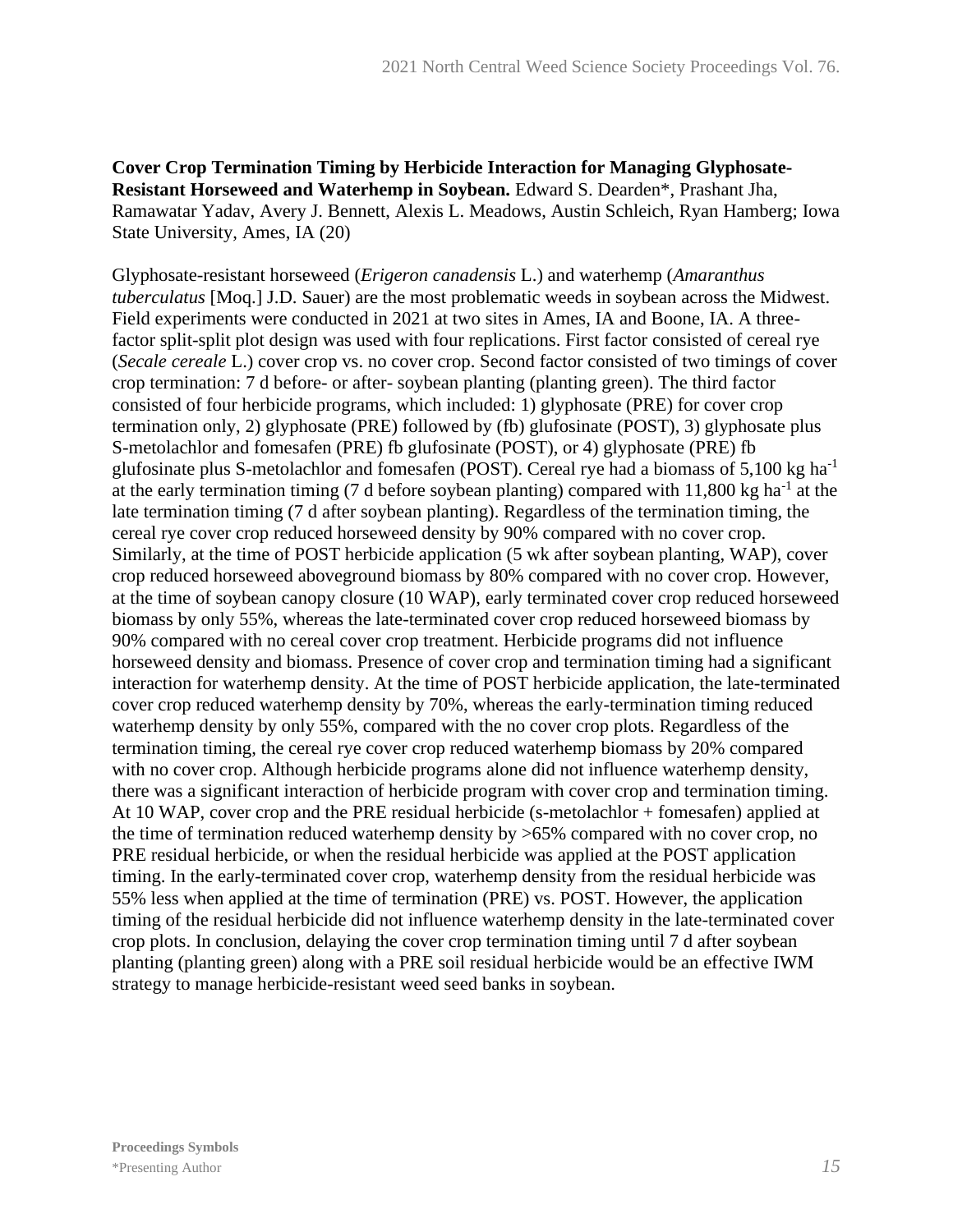#### **Effective Respray Herbicide Options for Weeds Surviving Auxin Herbicides.** Tomas F. Delucchi\*, William G. Johnson, Bryan G. Young; Purdue University, West Lafayette, IN (21)

The auxin herbicide resistance traits in soybean that are available in the market today allow for use of 2,4-D or dicamba as postemergence tools to improve management of Palmer amaranth (*Amaranthus palmeri* S. Wats) and tall waterhemp [*Amaranthus tuberculatus* (Moq.) J. D. Sauer]. However, complete control of these species is not always achieved due to adverse environmental conditions, plant growth factors or poor application methods. In these instances, a subsequent postemergence herbicide is required to control any plant that survived the first auxin herbicide application. Utilizing the same herbicide that failed in the initial application for the subsequent respray does not represent a sound resistance management strategy and may not be the most effective herbicide option. However, this practice has become a common recommendation for these two auxin herbicides due to marketing programs. During 2019 and 2020, field and greenhouse studies were conducted to determine which postemergence herbicide was the most effective on tall waterhemp and Palmer amaranth plants surviving a simulated failed application of 2,4-D or dicamba. The second objective was to determine how many days the respray should be delayed to obtain the greatest efficacy. When 2,4-D was the initial herbicide sprayed on waterhemp, field studies showed greater efficacy with fomesafen and glufosinate at the earliest respray timing (7 days after the initial application) when compared to a delayed dicamba application (21 days after the initial application). Greater efficacy with fomesafen and glufosinate was also achieved on Palmer amaranth surviving a 2,4-D application compared to a respray with either 2,4-D or dicamba made at any timing. Also, earlier resprays provided greater control for any given herbicide. When dicamba was the initial herbicide sprayed on waterhemp, field studies showed greater efficacy with fomesafen and glufosinate at the earliest respray timing (7 days after the initial application) compared to a delayed dicamba or 2,4-D application (21 days after the initial application). Additionally, when dicamba was the initial herbicide sprayed on Palmer amaranth, fomesafen and glufosinate sprayed 7 days after the failed application reduced biomass by 92% and 2,4-D or dicamba at any respray timing reduced biomass only by 30%. Greenhouse studies comparing the same respray alternatives applied 14 days after the initial application showed that fomesafen rendered a higher level of efficacy than dicamba regardless of whether dicamba or 2,4-D was sprayed first. The timing of the sequential herbicide application proved to be an important factor affecting weed control, explaining the need for early resprays as soon as failure is detected (within 14 days). This research suggests that two consecutive applications of an auxin herbicide may not be the best option for control of failed applications, in addition to being a less desirable approach for resistance management.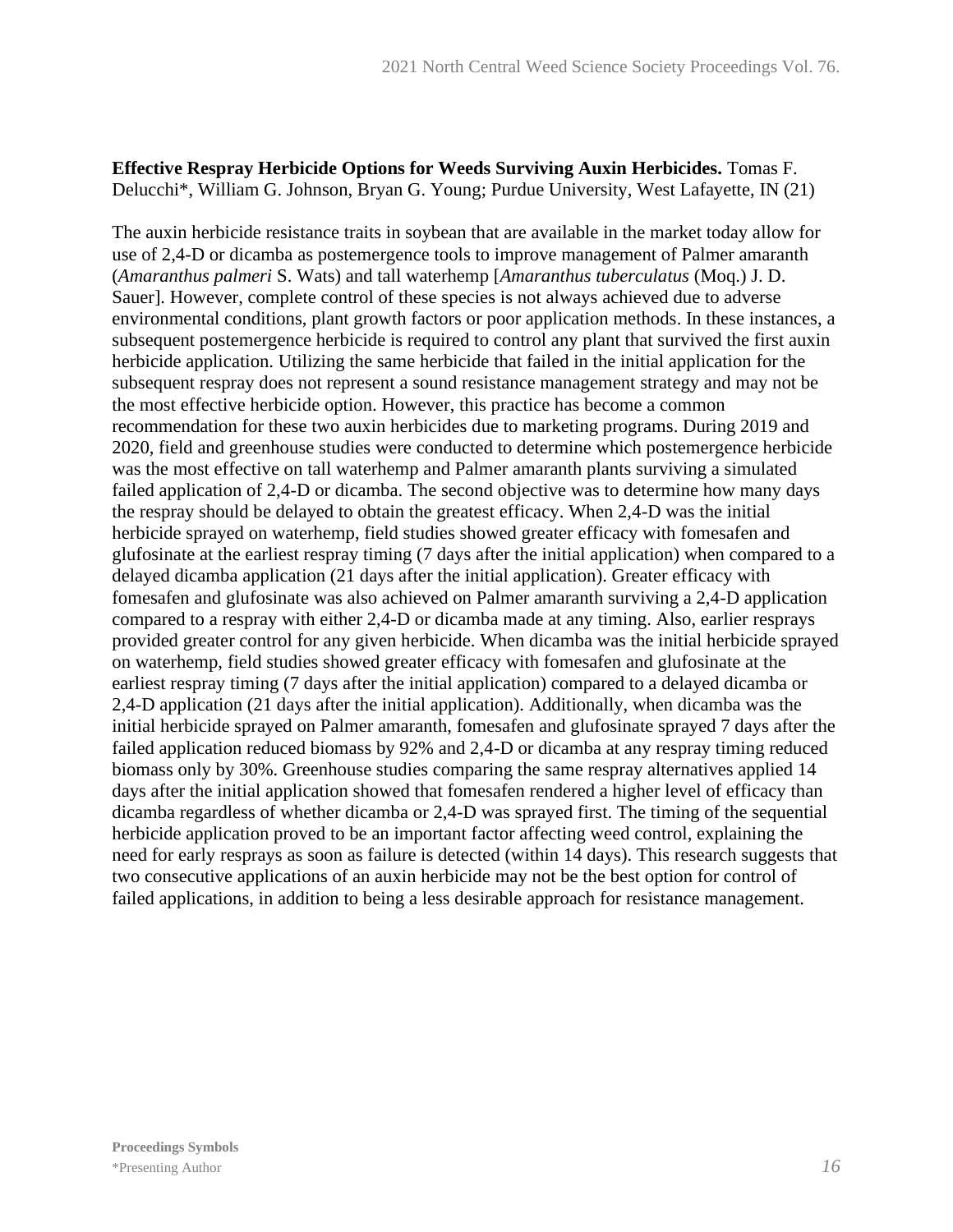**Effect of POST Applied Dicamba and Glufosinate Alone or in Sequential Combination on**  Glyphosate-Resistant Palmer Amaranth in XtendFlex Soybean. Rui Liu<sup>\*1</sup>, Vipan Kumar<sup>1</sup>, Monica Marrs<sup>2</sup>, Taylor Lambert<sup>1</sup>; <sup>1</sup>Kansas State University, Hays, KS, <sup>2</sup>Kansas State University, Manhattan, KS (22)

Glyphosate/dicamba/glufosinate-resistant (GDG-R) soybean (XtendFlex®) is a triple-stacked trait technology that allows growers to use POST applications of dicamba and glufosinate for inseason control of glyphosate-resistant (GR) weeds. A field study was conducted at Kansas State University Agricultural Research Center (KSU-ARC) near Hays, KS, to determine the effectiveness of POST applied dicamba and glufosinate alone or in combination and sequential applications for the control of GR Palmer amaranth in GDG-R soybean. A GDG-R soybean variety 'AG37XF1' was planted on June 5, 2021. The study site had a natural infestation of GR Palmer amaranth. Study was established in a randomized complete block design with 4 replications. Treatments included glyphosate at 1260 g ha<sup>-1</sup>, dicamba at 560 g ha<sup>-1</sup>, and glufosinate at 657 g ha<sup>-1</sup> applied alone or in combinations at early post-emergence (EPOST), or in sequential applications at EPOST followed by (*fb*) a late post-emergence (LPOST). All dicamba containing treatments were applied using TTI nozzles, whereas the AIXR nozzles were used for glyphosate and glufosinate treatments. Data on soybean injury (%) and GR Palmer amaranth control (%) at 7, 10, 30, and 80 days after LPOST treatment (DAT) were recorded. At soybean maturity, the aboveground biomass of GR Palmer amaranth was collected using a  $1 \text{ m}^2$ quadrat placed at the center of each plot. Soybean yield was also determined at harvest. Results indicated that EPOST applications of dicamba or glufosinate *fb* a LPOST application of glufosinate provided excellent control (98%) of GR Palmer amaranth compared to EPOST treatment of dicamba or glufosinate alone at 30 DAT. GR Palmer amaranth control with tankmixture treatment of dicamba and glufosinate applied EPOST was also excellent (98%). All treatments provided >80% control throughout the season, except for glyphosate (59 to 78%). Consistent with percent visual control, all tested treatments reduced GR Palmer amaranth biomass significantly (0 to 96 g m<sup>-2</sup>) compared to nontreated check (178 g m<sup>-2</sup>). Soybean yield for majority of the tested treatments were significantly higher (ranging from 1872 to 2243 kg ha-<sup>1</sup>), compared to nontreated check (1547 kg ha<sup>-1</sup>). Results from this study suggested that tankmixture of dicamba and glufosinate is more effective compared to EPOST dicamba alone. Adding a sequential LPOST of glufosinate significantly improved control of GR Palmer amaranth compared with EPOST glufosinate alone.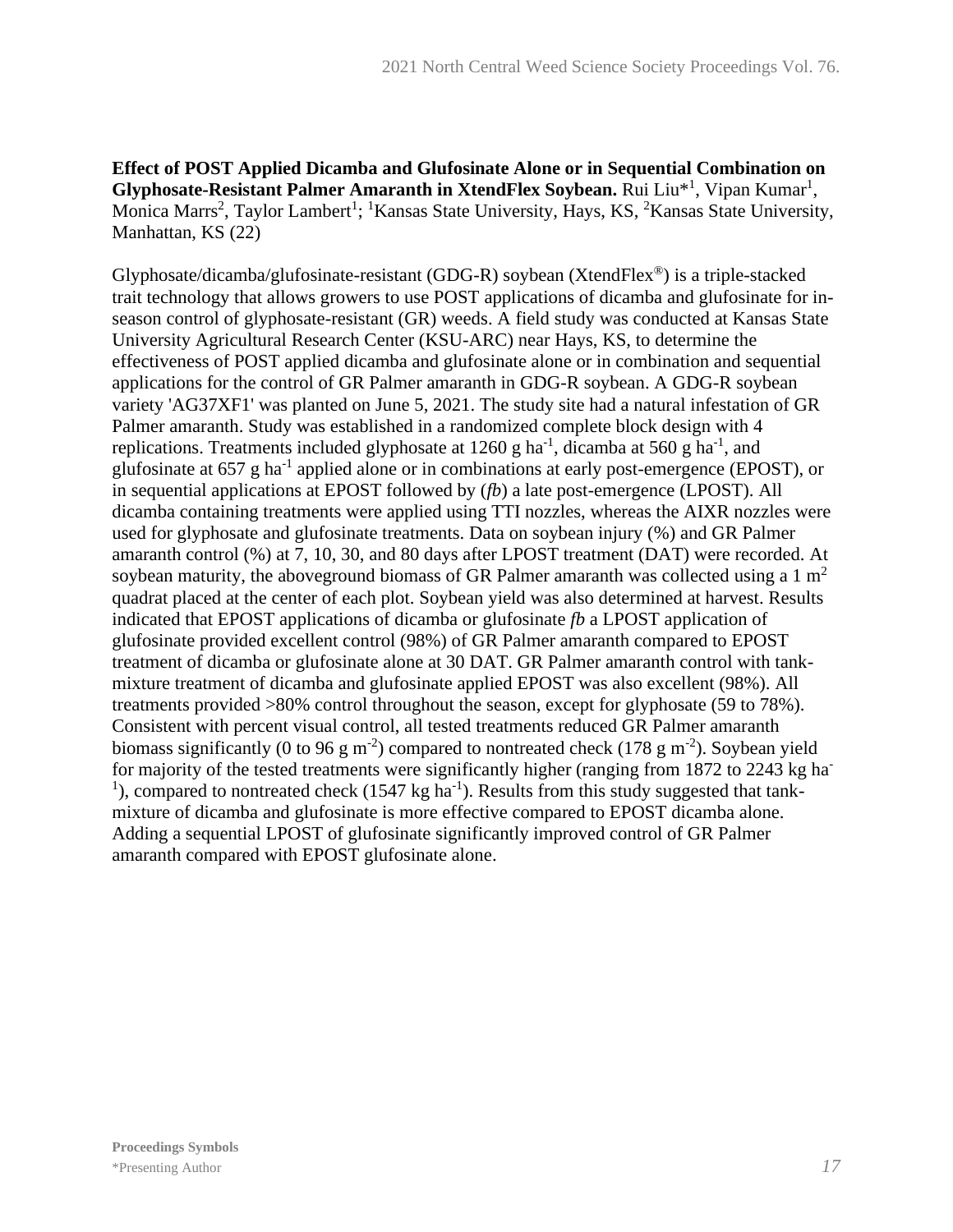#### **Weed Management in Soybean Using a Combination of Metobromuron and S-metolachlor.** Eric Y. Yu\*, Debalin Sarangi; University of Minnesota, St. Paul, MN (23)

Metobromuron is a preemergence residual herbicide that belongs to the chemical group of phenylureas. This herbicide can control selective broadleaves and grass weeds, but it is currently not labeled for use in soybean in the USA. Two experiments were conducted in 2021 at the University of Minnesota Outreach, Research and Education (UMore) Park, located in Rosemount, MN. The first experiment was designed to compare the weed control efficacy and crop safety of metobromuron applied alone or in a tank-mix with metribuzin with other commonly used PRE herbicides in soybean. The second experiment evaluated the weed control efficacy and interaction of metobromuron and *S*-metolachlor when tank-mixed at different ratios. Less than 5% soybean injury was observed with the metobromuron treatments. At 21 days after treatment (DAT), metobromuron showed 87 to 96% control of common lambsquarters (*Chenopodium album*), but woolly cupgrass (*Eriochloa villosa*) control was = 10% at that time. However, combination of metribuzin and metobromuron showed 98 and 94% control of common lambsquarters and woolly cupgrass, respectively, and that was comparable to the weed control with metribuzin alone. Tank-mixing metobromuron with *S*-metolachlor didn't show any antagonistic or synergistic effects. At 21 DAT, metobromuron plus *S*-metolachlor treatments provided 94% control of common ragweed (*Ambrosia artemisiifolia*), which was better than the control obtained with *S*-metolachlor alone (45%). Similar to the first experiment, woolly cupgrass control improved when metobromuron was tank-mixed with *S*-metolachlor. Therefore, results of this research showed that tank-mixing either metribuzin or *S*-metolachlor with metobromuron is needed for broad-spectrum weed control.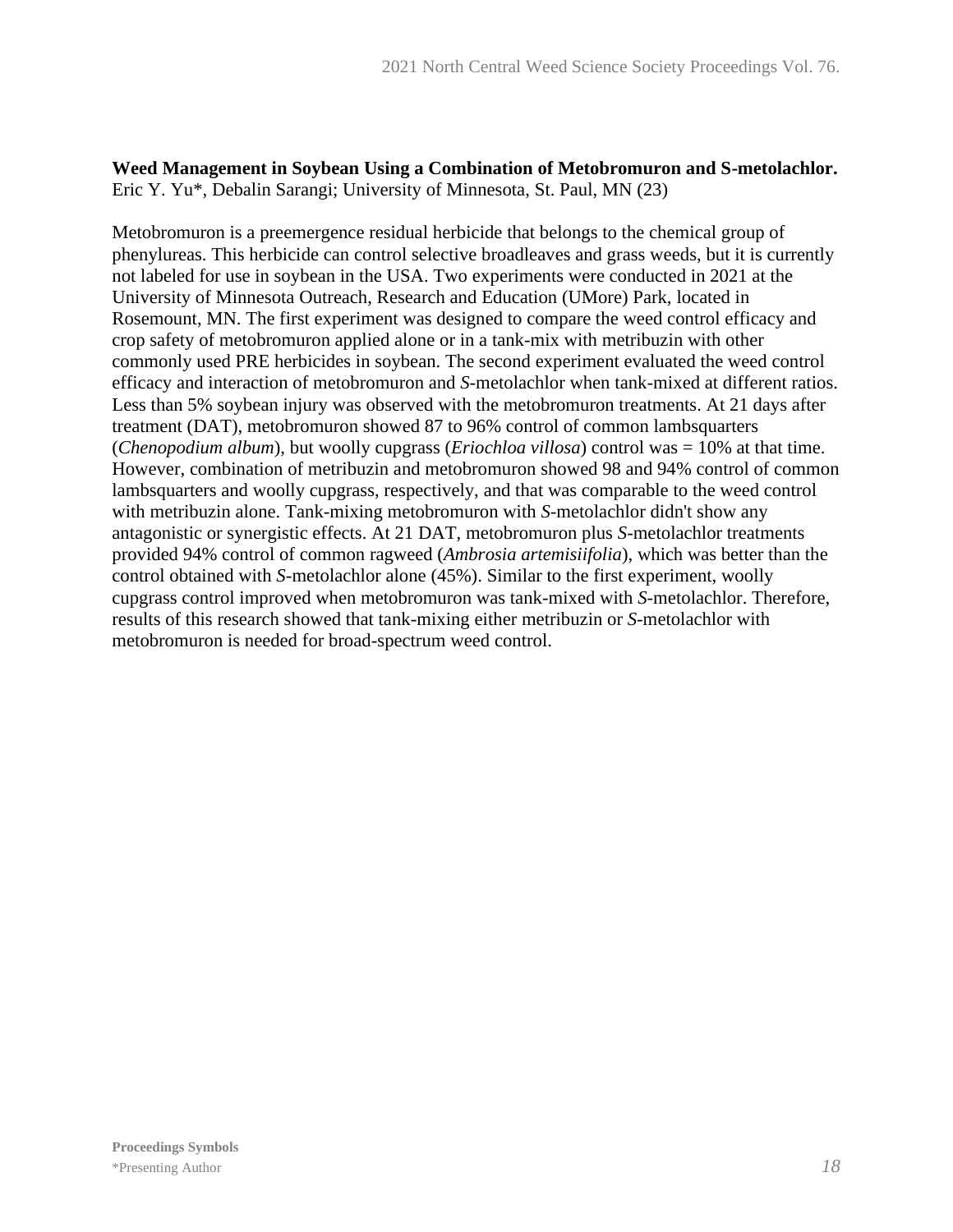#### **Using an Agar-Based Bioassay to Characterize the Interaction Between Mesotrione and Metribuzin on Giant Ragweed.** Benjamin C. Westrich\*, Bryan G. Young; Purdue University, West Lafayette, IN (24)

Soybean varieties resistant to certain HPPD-inhibiting herbicides, including mesotrione, have recently entered commercial markets. To increase overall weed control and reduce selection pressure for weed resistance, growers planting these soybean varieties may apply mesotrione (pending registration approval) in combination with other herbicide modes of action. Synergistic interactions are often observed when HPPD inhibitors and photosystem II inhibitors are applied together. This study sought to evaluate the interaction of mesotrione and metribuzin (a photosystem II inhibitor) when applied as a mixture for soil-residual control of giant ragweed (*Ambrosia trifida* L.). To isolate the interaction of the herbicide combinations from the variability of the soil matrix, an agar-based bioassay was developed to maintain equally accessible concentrations of both herbicides throughout the entire duration of the experiment. Individual giant ragweed seeds were planted in 15-ml glass culture tubes containing a mixture of agar and herbicide and were placed in a growth chamber. After 14 days, giant ragweed plants were extracted from the agar and imaged using a printer scanner for analysis in ImageJ. Growth reduction as a function of herbicide dose was calculated based on a reduction in both root and shoot area. Dose-response curves were generated using the drc package in R to determine the relative potency of each herbicide applied alone. Then, additional curves were produced for the combination of mesotrione and metribuzin at 1:1, 1:2, and 2:1 ratios of the ED50 values of each herbicide. Analysis with the Isobole method indicated that the 1:1 ratio was clearly synergistic, as the 95% confidence limit of the ED50 fell below the line of independent action. The concave shape of the Isobolograms for the other ratios implied that synergy could occur at these ratios as well. The magnitude of synergy or antagonism observed in the Isobole plots can be precisely defined by an interaction index that quantifies the change in potency when two herbicides are applied as a mixture. The interaction indices were 0.57, 0.69, and 0.71 for the 1:1, 1:2, and 2:1 ratios, respectively, with the upper 95% confidence limit for all estimates being less than 1. This supported our visual assessment of the Isobolograms, as an interaction index less than 1 is considered to be synergistic. Overall, these results indicate that the application of a mixture of mesotrione and metribuzin for soil-residual control of giant ragweed is likely to be synergistic. A similar experiment will be conducted utilizing field soil, rather than agar, to test for a similar interaction under conditions that more closely resemble a production environment.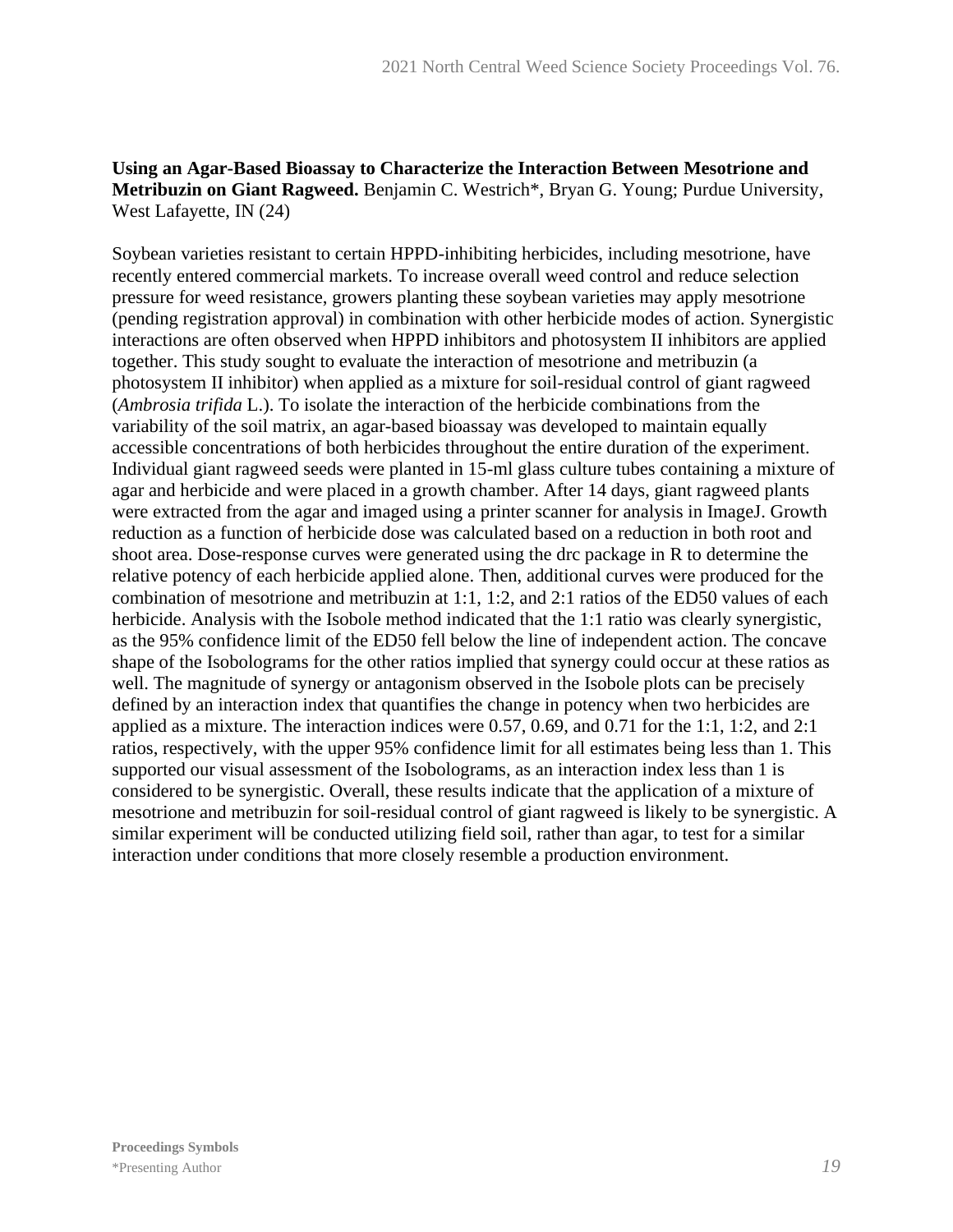#### **Competitiveness of an Oat Companion Crop on** *Amaranthus spp.* **and Soybean.** Jeffery K. Stith\*, Joseph T. Ikley; North Dakota State University, Fargo, ND (25)

Iron deficiency chlorosis (IDC) and glyphosate-resistant waterhemp (*Amaranthus tuberculatus*) pose challenges to North Dakota soybean growers. Small-grain companion crops have been used with conventionally tilled soybean to alleviate IDC symptoms, yet little information is available about the capability of weed suppression capability of small grains planted simultaneously with soybean. Two field trials were conducted in 2020 and 2021 in Cass County, North Dakota to evaluate the effects of oat companion crop terminated at different timings, and if they would influence IDC symptoms in soybean, *Amaranthus* species populations, and end of season yield. The experiments were a randomized complete block design, arranged in a split-block of oats compared to no oat companion crop. A postemergence herbicide program consisting of glyphosate plus dicamba (1260 g ae ha<sup>-1</sup> plus 560 g ae ha<sup>-1</sup>) was applied at 15, 30, 45, and 60 cm oat height to terminate the companion crop and control weeds present in the plots. At termination, weed biomass was collected. Weed control was visually rated on a scale of 0 to 100% (with 0 representing no control and 100 representing complete plant death), and yield was collected. The oat crop did not influence weed biomass until the latest termination timing at either location. Following herbicide application, glyphosate-resistant waterhemp was controlled 41% more at 15 cm when compared to the 60 cm timing, while there were no differences in control of glyphosate-susceptible Powell amaranth (*Amaranthus powellii*) at any termination timing. The highest yield in 2020 at the site with glyphosate-resistant waterhemp was observed in plots without oats when herbicides were applied at 15 and 30 cm oat height, as well as the plots with oats present at the 30 cm termination timing. All other combinations of presence or absence of oats, and other termination timings resulted in yield loss in 2020. At the site with glyphosate-sensitive weed species, there were no yield differences between plots with oats and plots without oats, and yield loss was only observed when applications were made once oats reached 60 cm in height. Yield data from 2021 will be reported at the meeting. The use of oat as a companion crop in soybean could be a feasible technique to reduce IDC in soybean but may not be a profitable technique due to the potential reduction in yield. Furthermore, the companion crop did not provide suppression of *Amaranthus* species until later termination timings, which also led to a loss in soybean yield. Further research will examine this concept in a program with preemergence herbicide applications in a more integrated approach.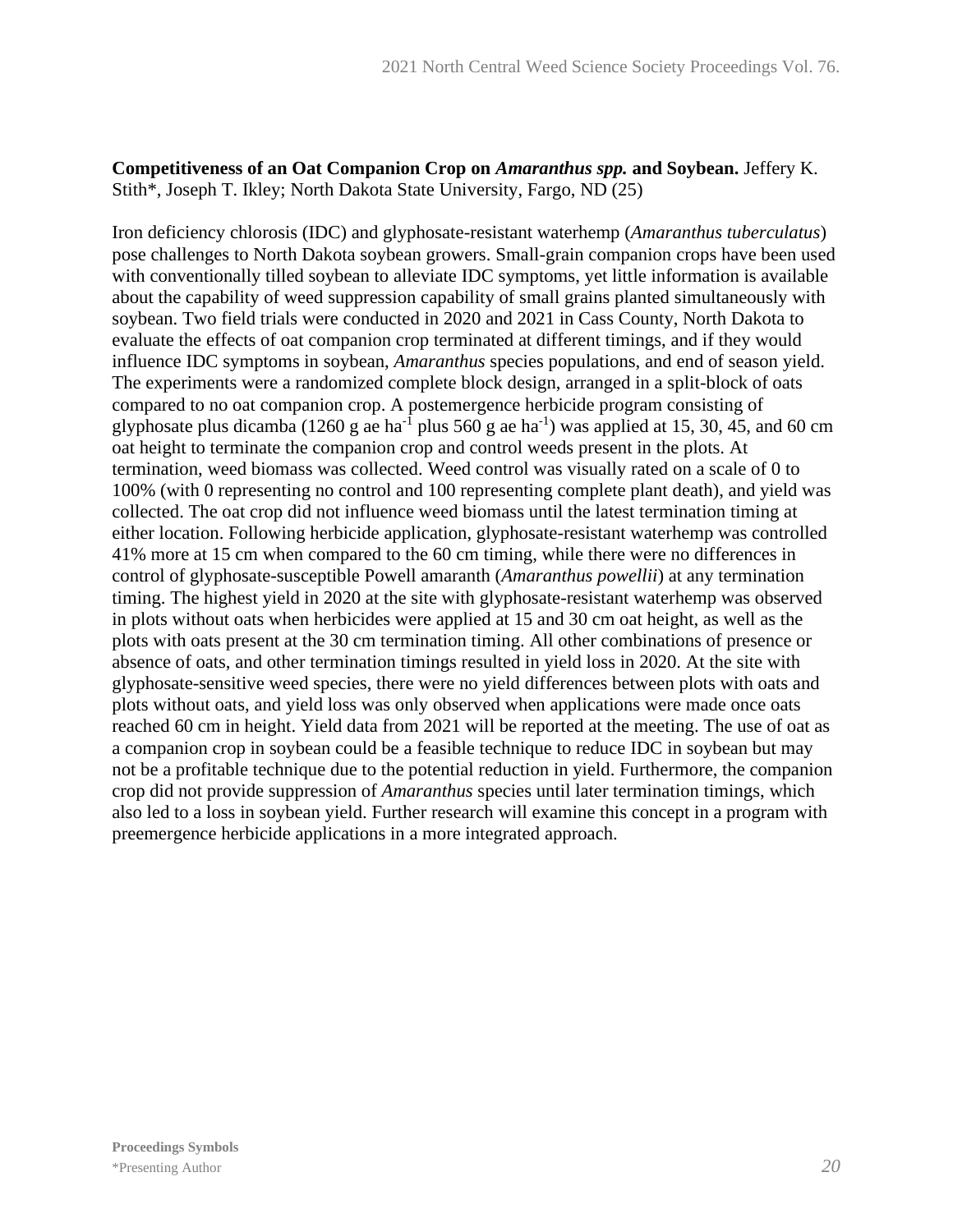**Accentuated Injury in Soybean When Thifensulfuron is Co-applied with Glyphosate.** Nader Soltani\*, Christy Shropshire, Peter H. Sikkema; University of Guelph, Ridgetown, ON, Canada (26)

Three trials (2 in 2019 and 1 in 2020) were completed at the University of Guelph, Huron Research Station near Exeter, ON to determine if the co-application of thifensulfuron with glyphosate accentuates soybean injury in glyphosate-resistant (GR) soybean. At 1, 2, 4, and 8 WAT, thifensulfuron (6 and 12 g ai ha<sup>-1</sup> representing the 1X and 2X rate, respectively) applied POST with no adjuvants caused up to 5% soybean injury. The addition of a non-ionic surfactant + UAN to thifensulfuron increased soybean injury to up to 24%. There was no decrease in soybean density, dry biomass, height and yield, except soybean dry biomass which was reduced up to 22% with the addition of adjuvants to thifensulfuron at the 2X rate. Glyphosate (1800 and  $3600$  g ha<sup>-1</sup> representing the 1X and 2X rate, respectively) applied POST caused no adverse effect on soybean injury parameters evaluated. The co-application of glyphosate + thifensulfuron at the 1X and 2X rates, without additional adjuvants, caused a synergistic increase in soybean injury at 1, 2, 4 and 8 weeks after treatment (WAT), and a synergistic decrease in dry biomass and height. All other interactions were additive. The co-application of glyphosate + thifensulfuron at the 1X and 2X rates, with additional adjuvants, produced a synergistic increase in injury at 1 (1X and 2X rate), 4 (1X rate) and 8 (1X rate) WAT in soybean. All other interactions were additive.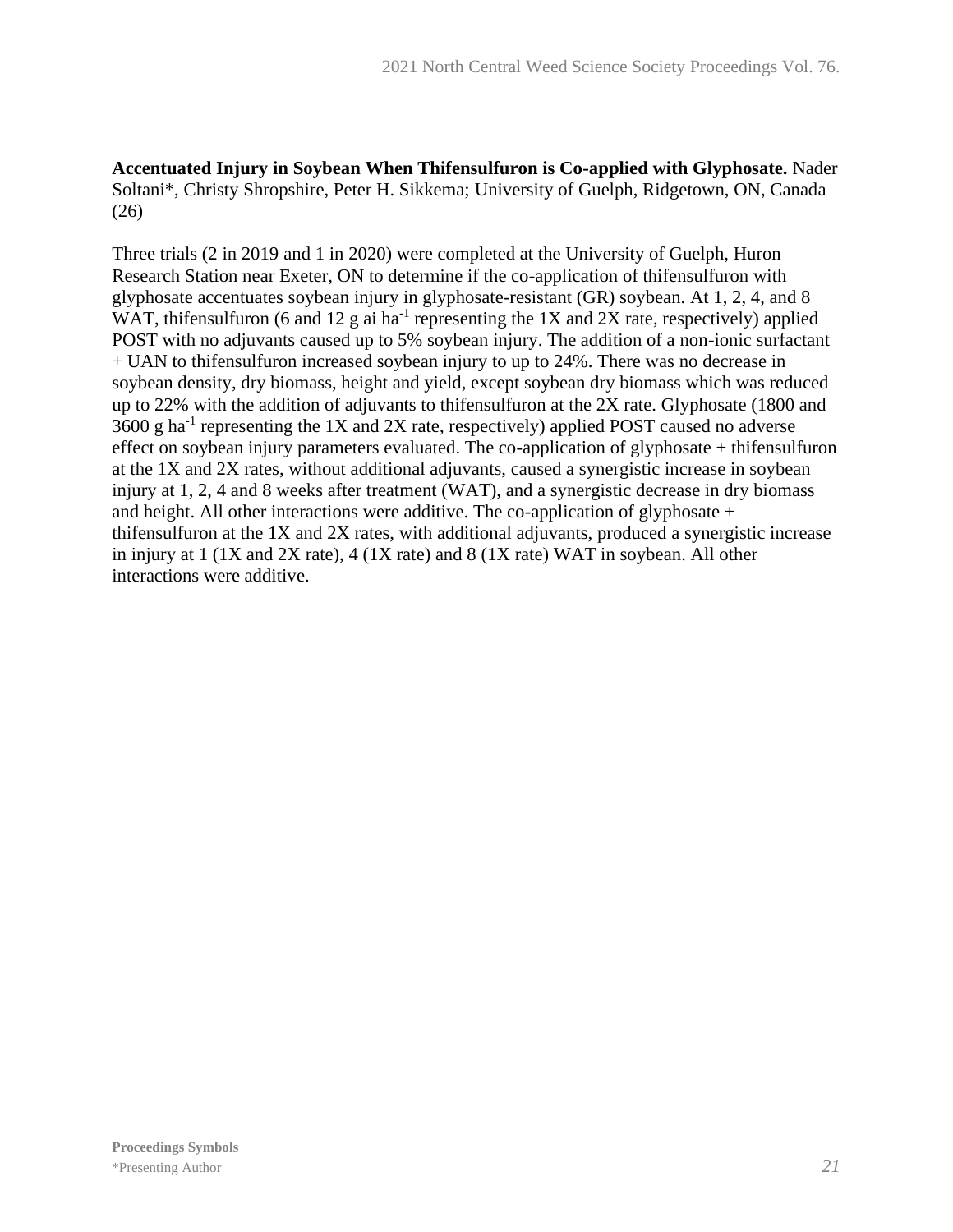**Sensitivity of Various Market Classes of Dry Beans to Tiafenacil Applied Preemergence.** Nader Soltani\*, Christy Shropshire, Peter Sikkema; University of Guelph, Ridgetown, ON, Canada (27)

Tiafenacil is a new non-selective, protoporphyrinogen IX oxidase (PPO) - inhibiting pyrimidinedione herbicide that is under consideration for registration in corn, soybean, wheat, cotton, and other crops to control grass and broadleaf weeds prior to crop emergence. The sensitivity of dry beans to tiafenacil is not known. Four field experiments were completed at Exeter and Ridgetown, ON, Canada during the 2019 and 2020 growing seasons to determine the sensitivity of azuki, kidney, small red, and white beans to tiafenacil applied preemergence (PRE) at 12.5, 25, 50, and 100 g ai ha<sup>-1</sup>. Tiafenacil at 100 g ai ha<sup>-1</sup> caused 5% or less injury to azuki, kidney, small red and white beans, and 0-3% injury in azuki bean, 1-5% injury in kidney bean, 1- 4% injury in small red bean, and 1-4% injury in white bean. Tiafenacil applied PRE at 12.5, 25, 50, and 100 g ai ha<sup>-1</sup> caused up to 1, 4, 4, and 5% visible dry bean injury, respectively but caused no negative effect on other growth parameters measured including the final seed yield. Crop injury was generally the greatest with tiafenacil at the  $100 \text{ g}$  ai ha<sup>-1</sup> in dry beans. Generally, kidney, small red, and white bean were more sensitive to tiafenacil than azuki bean. Dry bean injury was persistent and increased with time with the greatest injury observed 8 WAE. Tiafenacil applied PRE can be a useful addition to the current weed control strategies for grass and broadleaf weed control suppression, especially GR horseweed and amaranth species prior to bean emergence.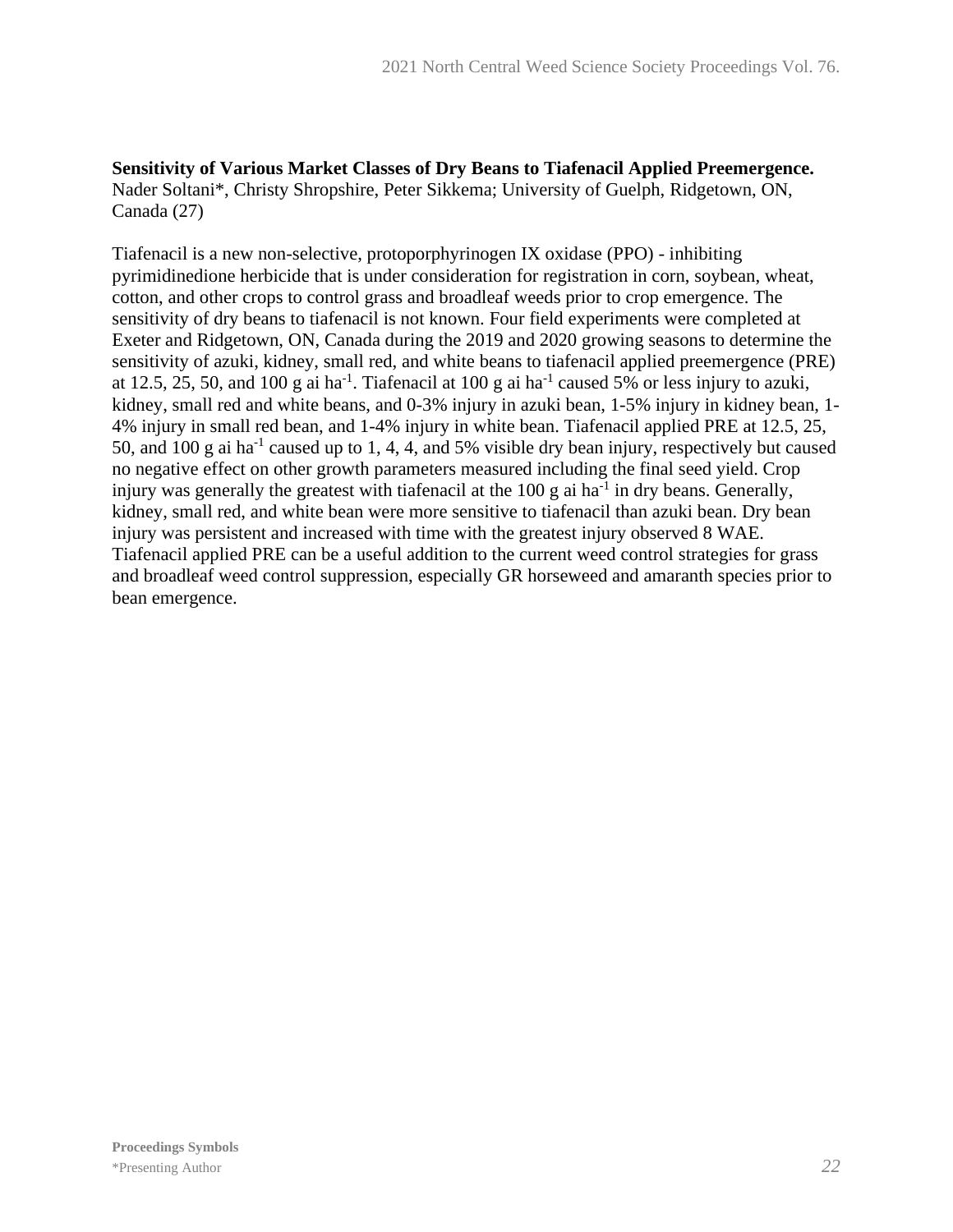**A Multi-state Survey of Waterhemp Populations for Responses to Dicamba and Glufosinate.** Taylor Nix\*, Travis Winans, Jacob E. Vaughn, Mandy Bish, Kevin W. Bradley; University of Missouri, Columbia, MO (28)

Glufosinate and dicamba are commonly utilized for post-emergent control of waterhemp (*Amaranthus tuberculatus*) in current soybean production systems. In recent years there have been multiple instances where glufosinate or dicamba applications have resulted in a lack of complete waterhemp control. To proactively address concerns of potential resistance to these herbicides, waterhemp populations were collected from soybean fields in 2018, 2019, and 2020. Each population was characterized for its ability to withstand applications of glufosinate or dicamba. Over three years, 323 populations from 8 states have been surveyed. Glufosinate was applied at 289 g a.i. ha<sup>-1</sup> and 594 g a.i. ha<sup>-1</sup> while dicamba was applied at 560 g a.e. ha<sup>-1</sup> and 1120 g a.e. ha<sup>-1</sup>. All applications were made to seedlings 10 cm in height. Visual injury ratings and survival counts were taken 21 days after application. Approximately 10% of plants survived the lower rate of glufosinate in 2020, compared to 20% and 25% survival for populations collected in 2018 and 2019, respectively. Waterhemp survival following application of the higher glufosinate rate has resulted in less than 10% survival each year with 7% in 2018, 3% in 2019, and 5% in 2020. Waterhemp survival following application of the lower rate of dicamba was 28% in 2018 and 2019, and 18% in 2020. Following the higher rate of dicamba, waterhemp survival has been 8, 6, and 8% in 2018, 2019, and 2020, respectively. Results from this survey provide a greater understanding of the potential frequency and distribution of waterhemp resistance to dicamba and glufosinate. This research will continue with waterhemp populations collected in 2021.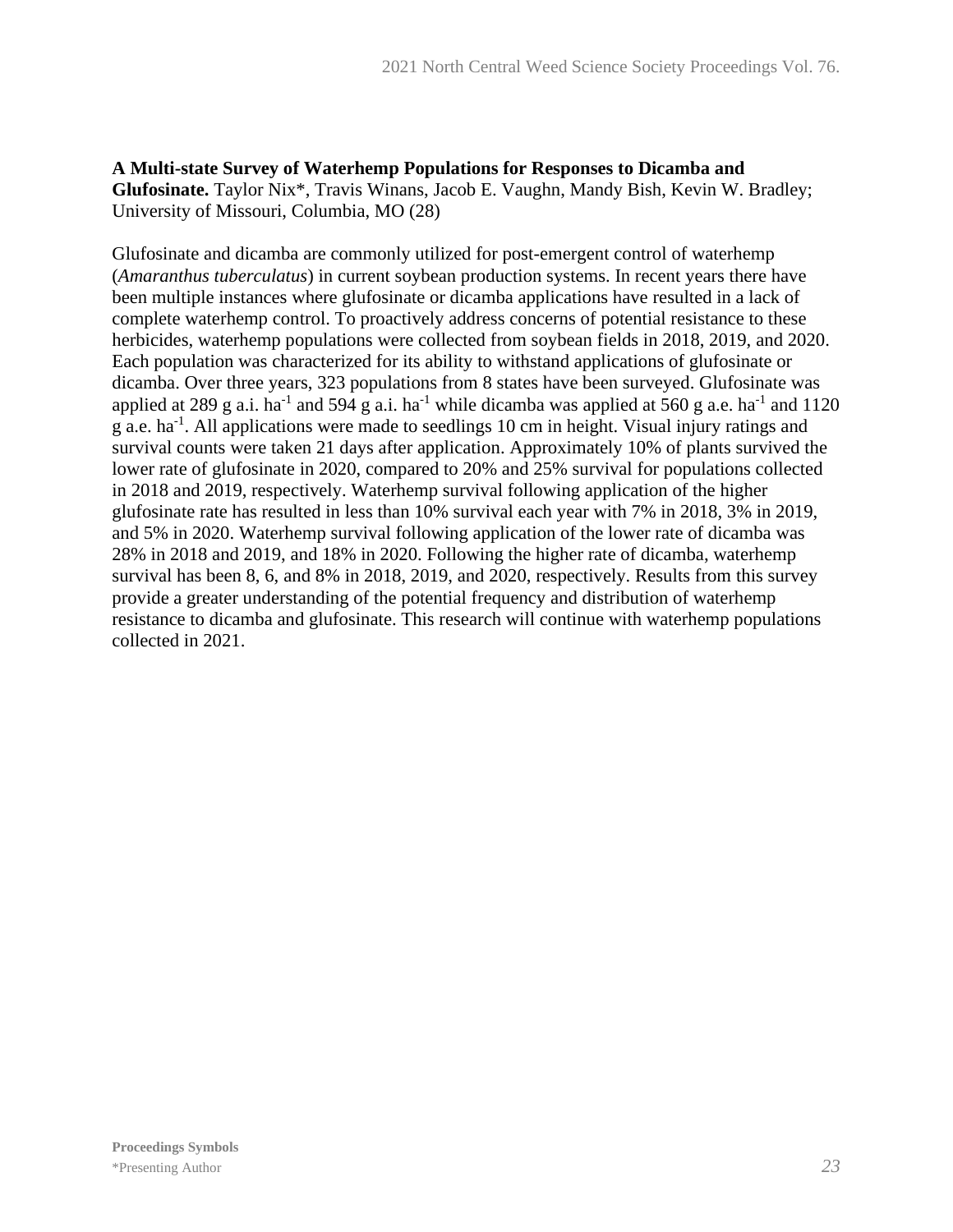**Evaluation of Weed Control in Early Planted Soybeans in Kentucky.** Catlin M. Young\*, Travis Legleiter; University of Kentucky, Princeton, KY (29)

*POSTER WITHDRAWN.*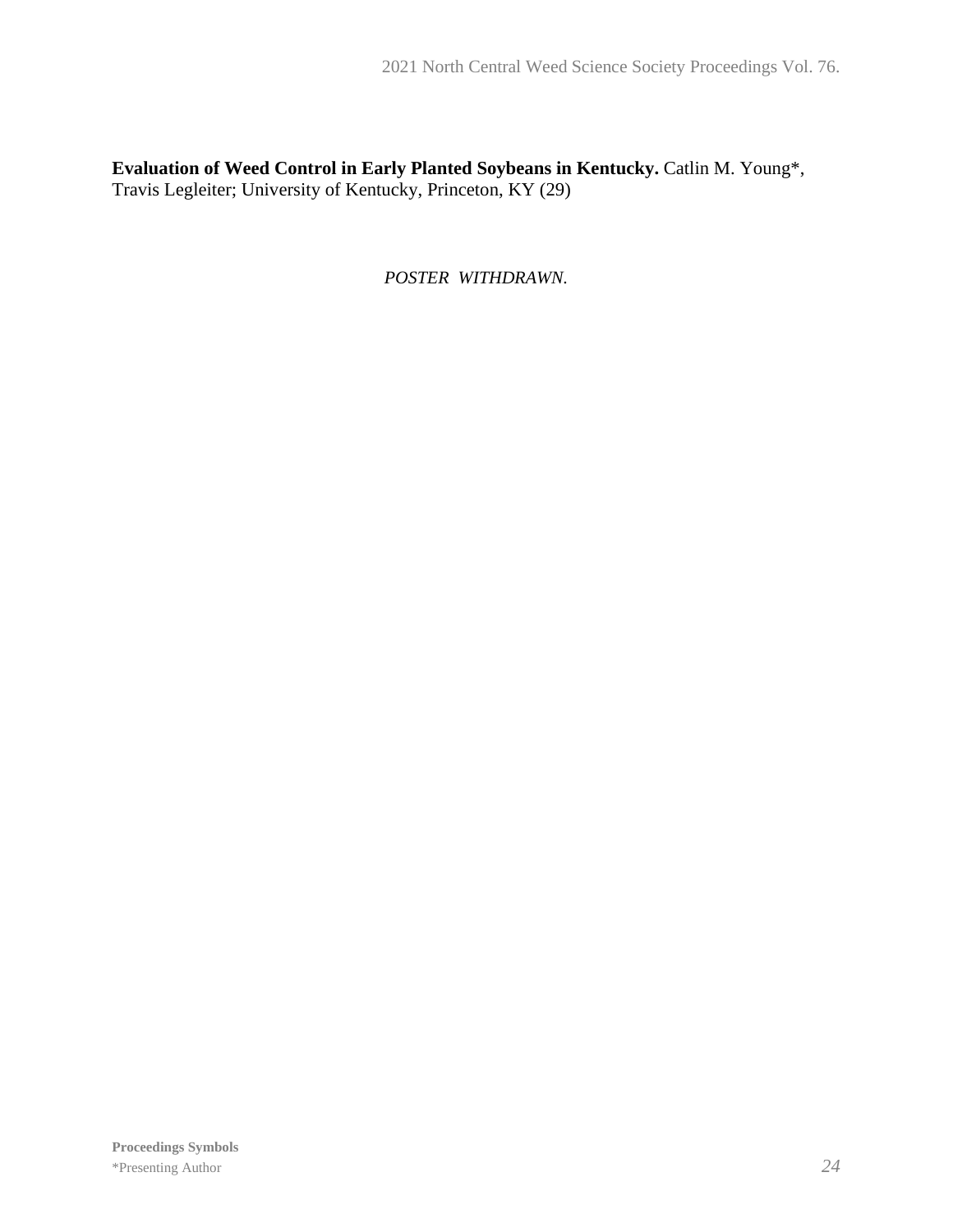**Influence of Different 2,4-D Formulations and Tank Mix Partners on 2,4-D Volatility.** Matthew Osterholt\*<sup>1</sup>, Daniel B. Reynolds<sup>2</sup>, Jason K. Norsworthy<sup>3</sup>, Mandy Bish<sup>4</sup>, Kevin W. Bradley<sup>4</sup>, Bryan G. Young<sup>1</sup>; <sup>1</sup>Purdue University, West Lafayette, IN, <sup>2</sup>Mississippi State University, Mississippi State, MS, <sup>3</sup>University of Arkansas, Fayetteville, AR, <sup>4</sup>University of Missouri, Columbia, MO (30)

Since the introduction of 2,4-D-resistant crops, off target-movement of 2,4-D to other sensitive crop species has been a concern. While previous research has indicated that the choline formulation of 2,4-D is less volatile than the ester and amine formulations, little research has been conducted on the volatility of 2,4-D choline when applied with other post-emergence herbicides and adjuvants. As a result, a low-tunnel experiment was conducted to evaluate the impact of applying different formulations of 2,4-D with glyphosate, glufosinate, and/or ammonium sulfate (AMS) on 2,4-D volatility. The experiment was conducted in 2020 and 2021 by Mississippi State University and Purdue University with the University of Missouri and University of Nebraska conducting the experiment in 2020. The treatments were: 1) the dimethylamine salt of 2,4-D and potassium salt of glyphosate 2) 2,4-D choline 3) 2,4-D choline, glyphosate, and AMS 4) 2,4-D, glufosinate, and AMS 5) a premix of 2,4-D choline and glyphosate 6) a premix of 2,4-D choline and glyphosate along with AMS, and 7) non-treated check. The herbicide rates for 2,4-D, glyphosate, and glufosinate that were 4260, 5043, and 2622 g ae ha<sup>-1</sup>, respectively, which represents a  $4X$  increase from the typical field use rate. The spray solutions were applied to flats of field soil at a remote location and introduced to the low tunnels thereafter. The treated flats were then placed in the middle of a 15m-long plot that consisted of two rows of 2,4-D-sensitive cotton (*Gossypium hirsutum* L*.*) planted 76 cm apart. A high volume air sampler was also placed over the treated flats. A plastic sheet was drawn over a tunnel structure covering the flats and the middle 6m of the plot. At 48 hours after the introduction of the treated flats, the tunnels were taken down and the flats discarded. Visual cotton injury and height were recorded at 14 and 28 days after treatment (DAT) in 0.3m increments from the center to the end of the most injured quadrant for each plot. The data from the University of Nebraska is not represented due to a site-year interaction occurring when combined with the other site-years. When the premix of 2,4-D choline and glyphosate was applied with AMS and when 2,4-D choline was applied with glufosinate and AMS, cotton injury was higher at 12 and 15%, respectively next to the treated flats in comparison to the other treatments (3-7%) at 28 DAT. Similarly, the aforementioned treatments resulted in cotton injury 3m from the treated flats, which was greater than all the other treatments where injury traveled up to 1.5m. Cotton height next to the treated flats was similar for all treatments at 14 or 28 DAT. These results indicate that applying AMS with the pre-packaged mixture of 2,4-D and glyphosate increases 2,4-D volatility. Additionally, 2,4-D volatility increased when glufosinate and AMS was applied with 2,4-D choline. Overall, this research indicates that 2,4-D volatility and movement is less than dicamba when tested under similar experimental conditions and when soybean as the sensitive crop.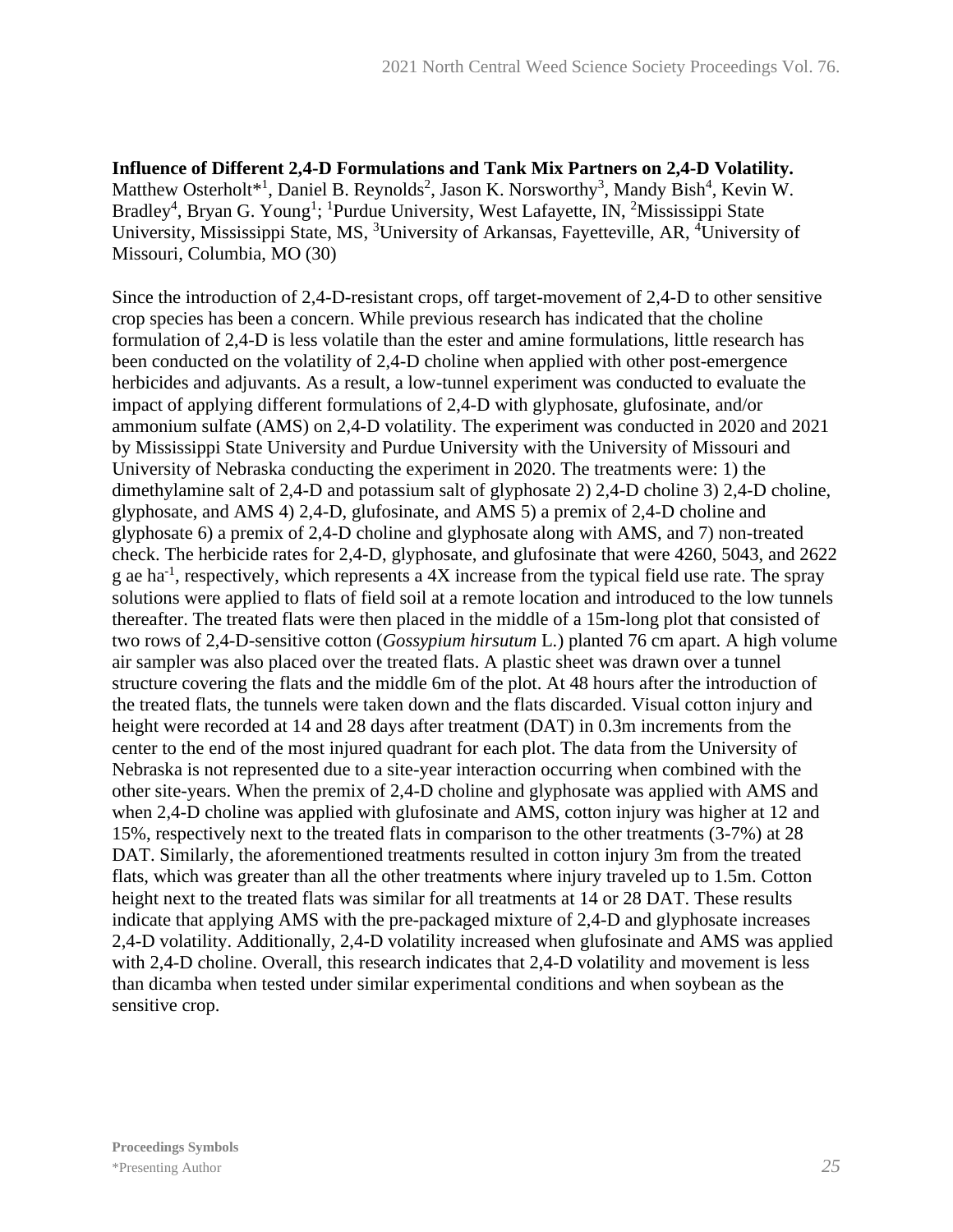#### **Examining the Influences of Delayed Activation and Cover Crop Residue on the Efficacy of Acetochlor.** Bradley J. Decker\*, Eric J. Miller, Karla L. Gage; Southern Illinois University, Carbondale, IL (31)

The climate change prediction scenarios for southern Illinois suggest variable growing seasons with the potential for extended periods of summer drought. As site of action group 15 herbicides rely on rainfall for activation, changes in environmental factors can impact the efficacy of these herbicides. Group 15 soil residual herbicides such as acetochlor are very important in providing overlapping residual weed control in both corn and soybean production, and with herbicide resistance developing so rapidly, the need for effective residual herbicides is crucial to minimize dependency on postemergence herbicides. With cover crops regaining popularity in production agriculture, there is a need to examine the potential impacts of cover crop residue on the efficacy of soil residual herbicides. The objective of this study is to examine the influences of delayed activation and cover crop residue on the efficacy of acetochlor. This study was conducted in 2021 at the Tree Improvement Center greenhouse in Carbondale, Illinois. Pots consisted of a bottom layer of 6 inches of 1:1:1 mixture of topsoil, sand, and potting soil to allow for root aeration and to prevent shrinking and swelling of soil after irrigating, with 2 inches of topsoil added to the surface to mimic field soil. All pots were seeded with 0.3 grams of common waterhemp (*Amaranthus tuberculatus* (Moq.) Sauer). Cereal rye biomass was placed on the soil surface in half of the pots by assigned treatment at  $27.7$  g pot<sup>-1</sup>, which represents the field biomass rate of 3807.5 kg ha<sup>-1</sup>. All treated pots were sprayed with 1261 g ai ha<sup>-1</sup> of acetochlor (Warrant). Then 1.27cm of simulated rainfall was applied to pots at activation timings of 0, 7, 14, 21, 28, 56, and 112 days after application, and misted to maintain moisture in the germination zone after activation. Data collection consisted of weekly waterhemp counts and visual ratings. Final counts and ratings as well as common waterhemp and remaining cereal rye biomass were taken at 56 days after activation. A two-way ANOVA showed highly significant differences in activation timing as well as a highly significant cover crop x activation timing interaction on visual ratings of common waterhemp control. The data suggest that without cereal rye biomass, acetochlor loses efficacy at 28 days after application without activation; cereal rye residue seemed to negatively impact the efficacy of acetochlor when compared to the non-cover crop residue pots until 21 days after application. Beyond 21 days without activation, cereal rye seemed to have the inverse effect and slow the breakdown of acetochlor, with 28 and 56 days after application showing significantly greater control in the presence of cereal rye biomass. Final count data shows that cover crop residue reduced the number of waterhemp plants in the pots. Cover crop residue, though, significantly increased the average heights of common waterhemp in the treated pots and significantly increased the end-of-season dry weights. Overall, these data suggest a complex relationship between the effects of cover crop residue and delayed activation of acetochlor.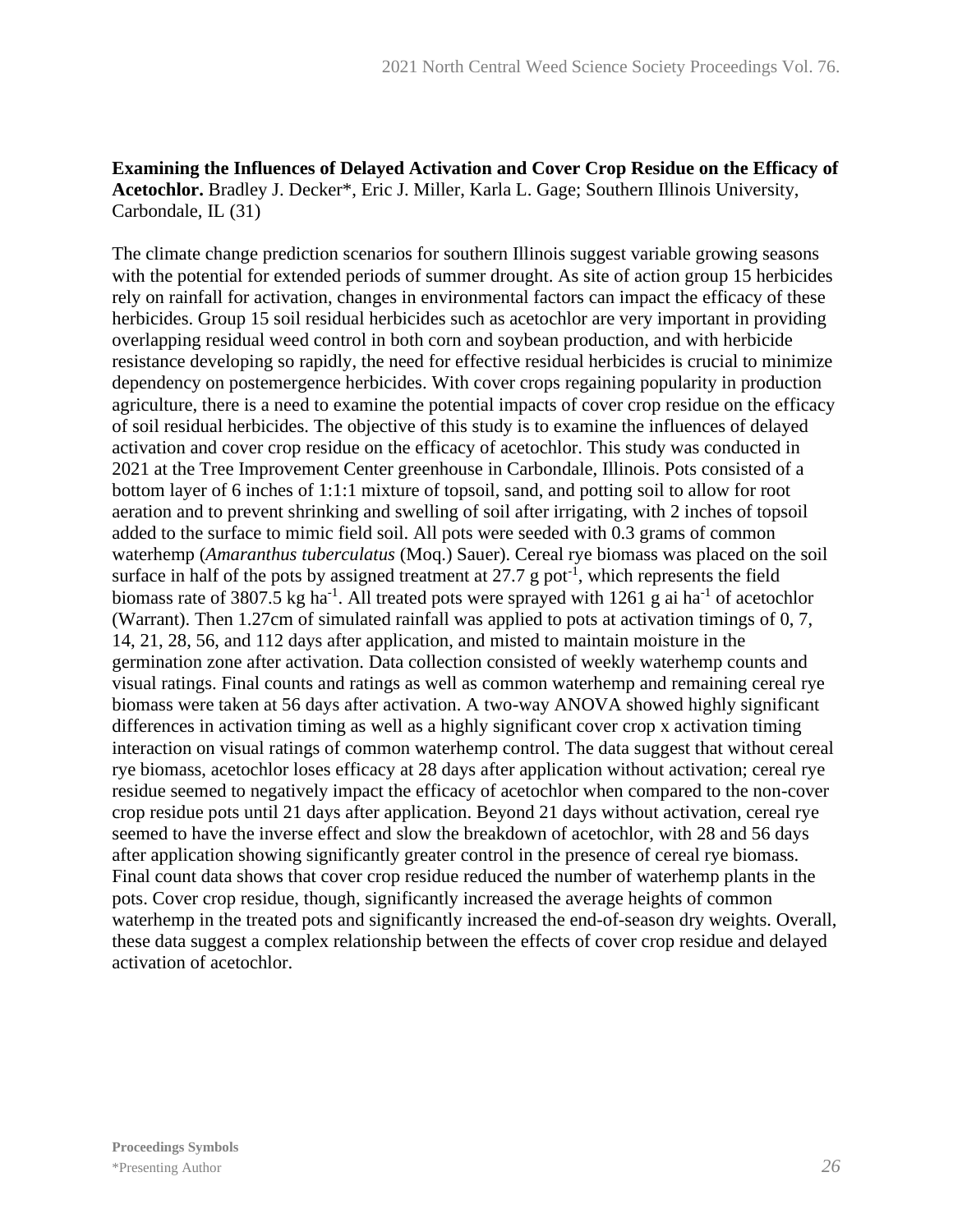#### **Comparison of Banded vs Blanket Preemergent Herbicide Applications in a Cereal Rye Cover Crop.** Alexander R. Mueth\*, Eric J. Miller, Karla L. Gage; Southern Illinois University, Carbondale, IL (32)

When planted as a cover crop, cereal rye (*Secale cereale* L.) may provide several long term benefits, including reduction of soil erosion, accumulation of organic matter, and suppression of winter and summer annual weeds. Cereal rye has been shown to reduce the emergence and growth of small seeded broadleaf weeds, such as waterhemp (*Amaranthus tuberculatus* (Moq.) Sauer), especially between crop rows, where there is less disturbance of cover crop residue during planting. Banded applications of herbicide may allow a reduction in the total amount of herbicide applied to the field, while taking advantage of the ability of cover crop biomass to suppress weeds between the rows. Therefore, the objective of this research is to evaluate a banded pre-emergence herbicide program for weed control efficacy, compared to a traditional broadcast pre-emergence program in cereal rye plus balansa clover (*Trifolium michelianum* Savi ssp. *balansae* (Boiss.) Ponert) cover crop. In the fall of 2020, a cereal rye and balansa clover cover crop mixture was planted at 100.9 and 6.7 kg ha<sup>-1</sup>, respectively. In 2021 Enlist E3 soybeans were planted into the cover crop mixture at  $444,789$  seeds ha<sup>-1</sup> on 76.2 cm rows using a roller-crimper planter. The planter removed cover crop biomass from a roughly 25 cm area directly over each row creating a 30% thicker mat of biomass in the interrow space while leaving bare ground in the crop row furrow. Pre-emergent herbicide treatments of flumioxazin and chlorimuron-ethyl at 84 and 29.9 g ai ha<sup>-1</sup> broadcast, or 30.9 and 10.6 g ai ha<sup>-1</sup> banded were applied across 3 x 12 m plots in a split-plot trial. Post-emergent applications of glyphosate and 2,4-D at 1270 and 1060 g ai ha<sup>-1</sup> or acetochlor, glyphosate and 2,4-D at 1266.6, 1270 and 1060 g ai ha<sup>-1</sup> were made at 10 to 15 cm weed height. There were no statistical differences in waterhemp or marestail (*Conyza canadensis* (L.) Cronquist var. *canadensis*) suppression between banded and broadcast pre-emergent herbicide applications. This study suggests that weed control and yield may be comparable between banded and broadcast pre-emergence applications, with a 65% reduction in herbicide usage in the banded treatments.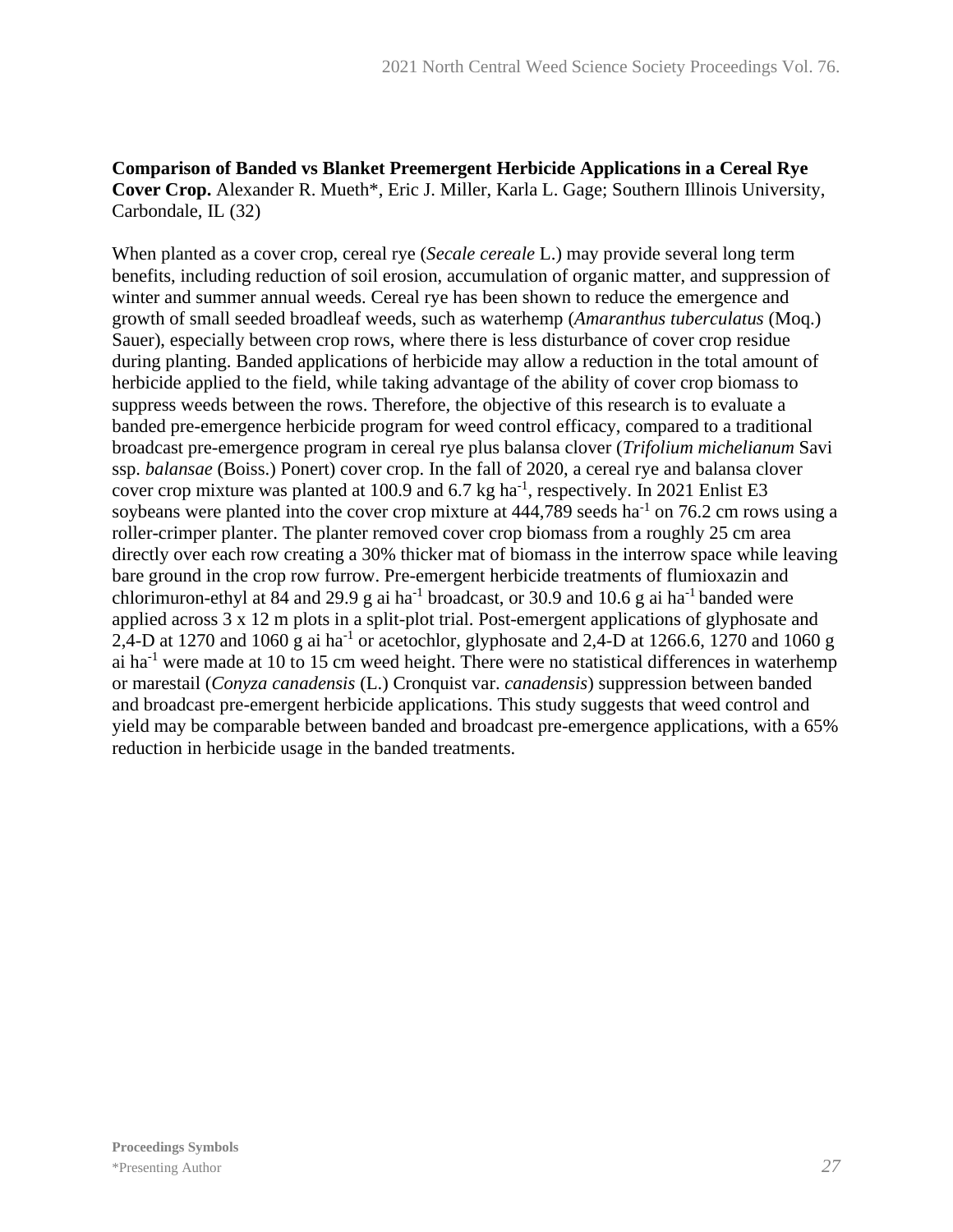**Effect of Postemergence Herbicide Application Timing and Sequence on Weed Control in Enlist E3 Soybean.** Navjot Singh<sup>\*1</sup>, Ryan P. Miller<sup>1</sup>, Thomas J. Peters<sup>2</sup>, Seth L. Naeve<sup>1</sup>, Debalin Sarangi<sup>1</sup>; <sup>1</sup>University of Minnesota, St. Paul, MN, <sup>2</sup>North Dakota State University, Fargo, ND (33)

Introduction of multiple herbicide-resistant soybean is providing an opportunity to apply some of the POST herbicides that are considered lethal to non-genetically engineered soybean. The Enlist E3 soybean (resistant to 2,4-D choline, glyphosate, and glufosinate) is widely adopted by the growers in Minnesota to control glyphosate-resistant weeds, and the importance of early-season weed management in soybean is well-documented. To minimize soybean yield losses, assessment of optimum timing and sequence for POST herbicide applications is important. The objective of this research was to compare waterhemp [*Amaranthus tuberculatus* (Moq.) J. D. Sauer] and common lambsquarters (*Chenopodium album* L.) control and soybean yield with different POST application timing and sequence in Enlist E3 soybean. Field experiments were conducted at Rosemount, MN, in 2021, and the treatments included early-, mid-, and late-POST applications of 2,4-D choline, glyphosate, and glufosinate, and their combinations along with a PRE (acetochlor) or no-PRE. Averaged across the treatments, acetochlor applied as PRE provided 97% waterhemp control and reduced density to 2 plants  $m<sup>2</sup>$  compared with 240 plants  $m<sup>2</sup>$  in nontreated control at 21 days after treatment (21 DAT). The PRE fb POST programs resulted in 98% waterhemp control and  $= 2$  plants m<sup>-2</sup> density at 28 days after late-POST (DALP), whereas, POST-only herbicide programs had 91% waterhemp control and a density of 15 plants  $m<sup>-2</sup>$  at that time. Glufosinate applied one-time either after PRE or no-PRE provided = 38% control of common lambsquarters at 28 DALP. The results of this research showed that an application of PRE herbicide was important for waterhemp control, and the POST-only treatments of glufosinate were not sufficient for season-long weed control in Enlist E3 soybean. Keywords: Glufosinate, herbicide sequence, multiple herbicide-resistant, PRE followed by POST, resistance management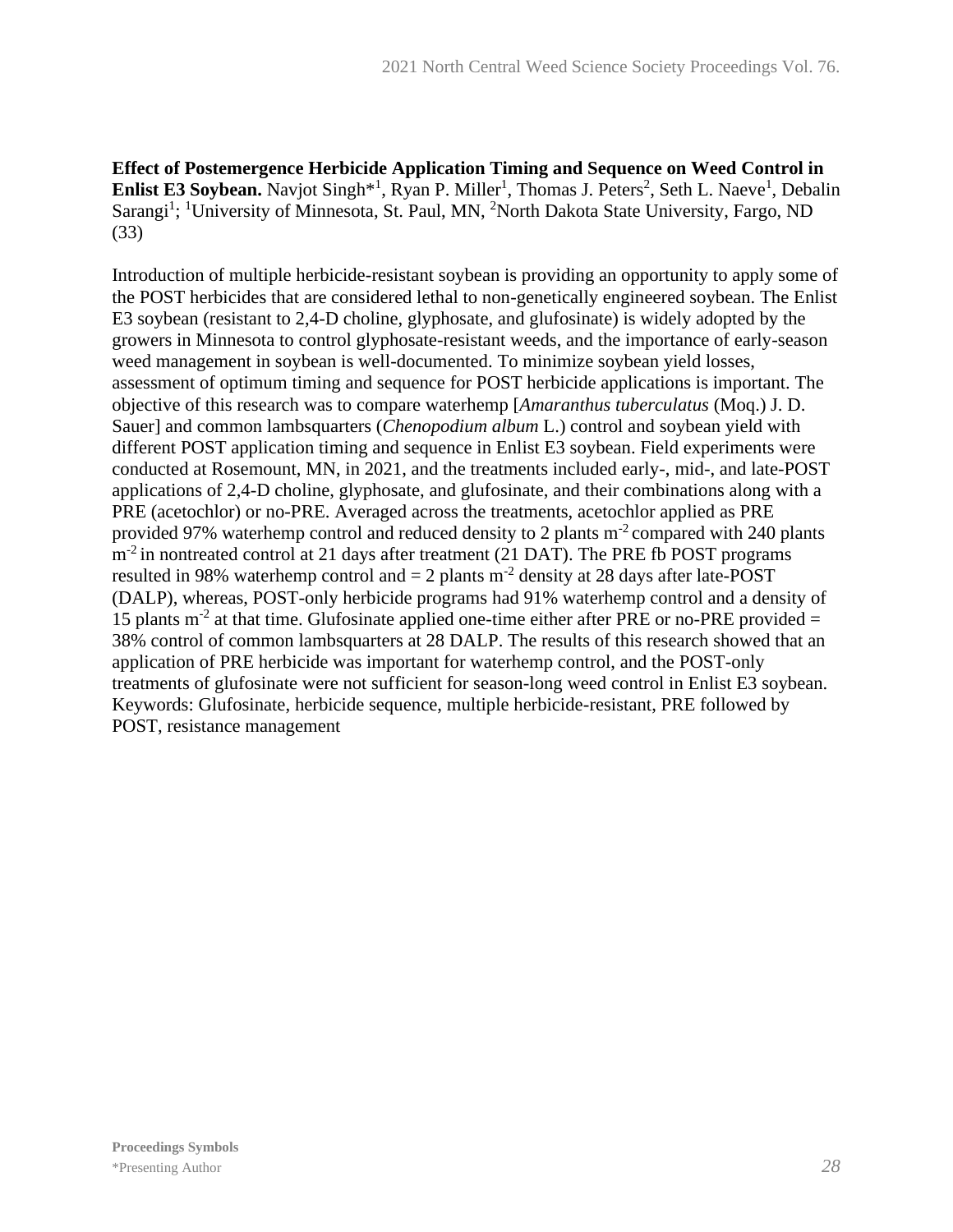**Residual Control of Giant Ragweed with Preemergence Soybean Herbicides.** Ryan P. DeWerff\*, Nicholas J. Arneson, Maxwel Coura Oliveira, Rodrigo Werle; University of Wisconsin-Madison, Madison, WI (34)

Giant ragweed (*Ambrosia trifida*) is a troublesome weed species in Wisconsin soybean production. Extended emergence window, aggressive growth, and resistance to ALS- and EPSPS-inhibitor herbicides have resulted in increased grower reliance on preemergence (PRE) herbicides for giant ragweed control. The objective of this study was to investigate the efficacy of commonly applied PRE soybean herbicides on giant ragweed control. Soybean trials were established near Janesville, WI (Silt loam soil, pH=6.7 and 3.3% OM; giant ragweed as the predominant weed species) in the spring of 2019, 2020, and 2021 in a RCBD with four replications (3 x 7.6 m plot size). Soybeans were established on 12 May 2019 (variety: AG21X7), 12 May 2020 (variety: AG21X7), and 24 April 2021 (P20T64E) at 385,000 seeds ha-<sup>1</sup>. Prior to trial establishment, fields were in a corn-soybean crop rotation and were fall chiselplowed and spring cultivated. Herbicide treatments consisted of single site of action (SOA) and multiple SOA premix combination products. Herbicide rates were based on soil characteristics and label requirements. Herbicides were applied within three days of soybean planting with a  $CO<sub>2</sub>$ -pressurized backpack sprayer delivering 140 L ha<sup>-1</sup> of spray solution using TTI 110015 nozzles. No POST herbicides were applied to the study. At ~25 and 50 days after treatment (DAT), visual herbicide efficacy data were collected. At ~50 days after treatment, weed biomass was sampled and forced air dried at 60° C until constant dry weigh. ANOVA was performed for dry biomass (g) and giant ragweed control (%); herbicide treatments and year were treated as fixed effects whereas replication was treated as random effect. In 2019 at 22 DAT, chlorimuron $e^{\frac{i}{2}t}$  + metribuzin + flumioxazin, chlorimuron-ethyl + flumioxazin + pyroxasulfone, chlorimuron-ethyl + flumioxazin, and cloransulam-methyl + sulfentrazone all provided > 90% control. In 2020 at 22 DAT, no herbicide provided > 90% control; however, cloransulam-methyl + sulfentrazone, cloransulam-methyl + flumioxazin, fomesafen + S-metolachlor, chlorimuronethyl + flumioxazin + pyroxasulfone, and chlorimuron-ethyl + flumioxazin provided  $> 80\%$ control. No herbicides provided adequate control of giant ragweed ~50 DAT in 2019 or 2020 (control <70% for all treatments). Highest control efficacy was achieved with combination of herbicide groups 2+14 and/or 15 sprayed at appropriate rates. Weed biomass and 2021 efficacy data are still being processed and analyzed. This trial showcases the efficacy of several PRE soybean herbicides for giant ragweed control and can support product selection decision by soybean growers.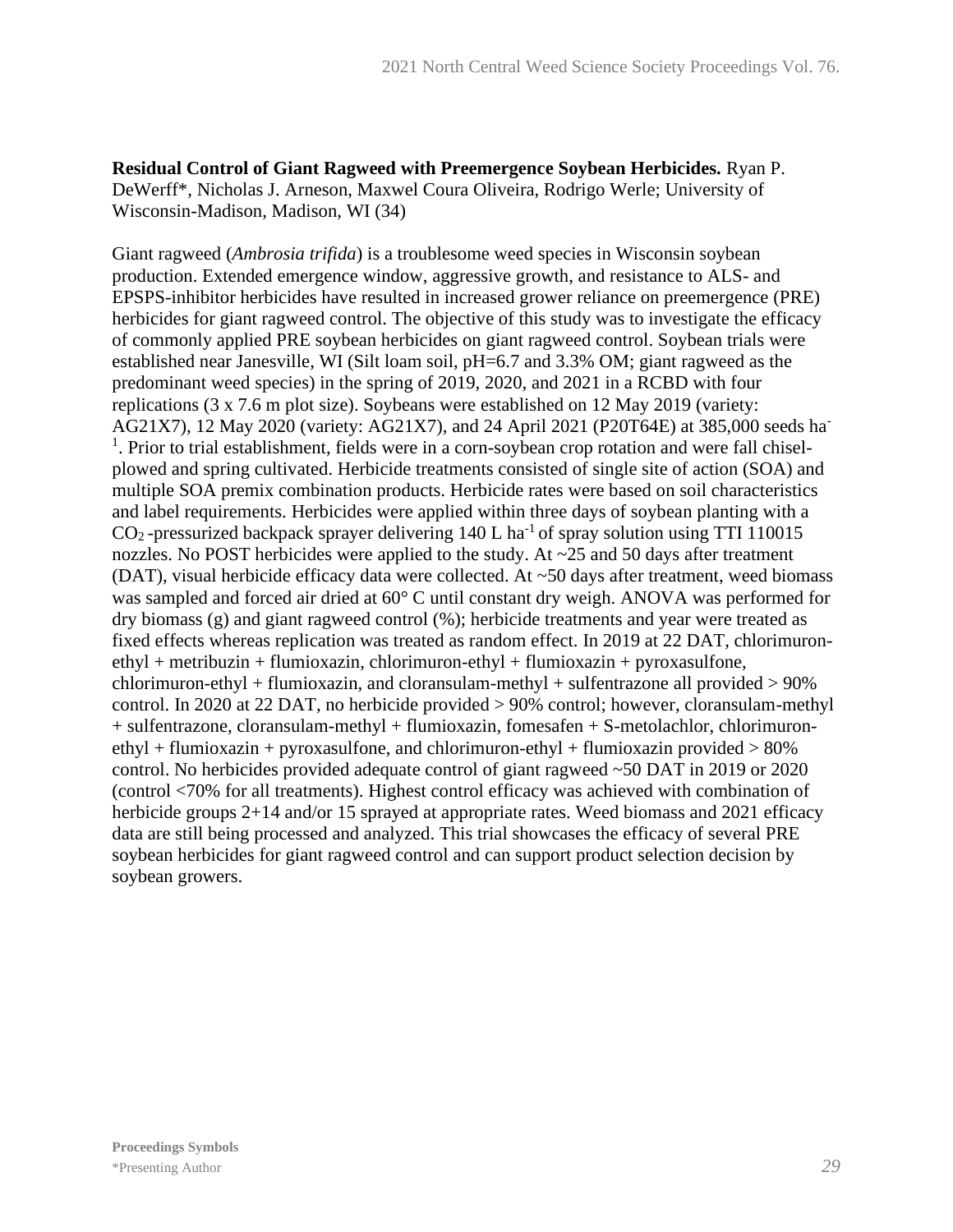**Planting Green in Soybean: Evaluation of Cereal Rye Termination, Weed Control, and**  Soybean Yield. Trey P. Stephens<sup>\*1</sup>, Jenny Rees<sup>1</sup>, Stevan Knezevic<sup>2</sup>, Humberto Blanco<sup>1</sup>, Katja Koehler-Cole<sup>1</sup>, Amit J. Jhala<sup>1</sup>; <sup>1</sup>University of Nebraska-Lincoln, Lincoln, NE, <sup>2</sup>University of Nebraska Lincoln, Concord, NE (35)

The introduction of cover crops began in the 19th century and the adoption of cover crops has increased tremendously in the past two decades. A conventional practice of cover crop establishment is during fallow periods in the winter in the Midwestern United States. Terminating the cover crop is an integral part of cover crop rotations with cash crops. The general practice is to terminate the cover crop prior to planting the succeeding cash crop. Planting green is a different approach that allows producers to plant cash crops into an actively growing cover crop and terminate after the establishment of a said cash crop. This allows for higher production of biomass and weed suppression further into the growing season. A field study was conducted at South Central Ag Lab, University of Nebraska, Clay center, NE to determine the effect of planting green on weed suppression and soybean yield. This study has two factorials: termination timing and herbicide application timing. Termination timings were: two weeks before planting (2WBP) and two weeks after planting (2WAP) of soybean. Herbicide application timings were: PRE, early POST, and PRE followed by (fb) late POST. Terminating cereal rye 2 WAP provided better weed suppression and reduced weed density compared with terminating 2 WBP. Herbicides applied PRE provided 90%-99% control of Palmer amaranth (*Amaranthus palmeri*), velvetleaf (*Abutilon theophrasti*), common lambsquarters (*Chenopodium album*), and foxtail *Poaceae* species. Frequent rain in the month of May after soybean planting and PRE herbicides applied provided excellent moisture for herbicide activation. Most PRE followed by POST herbicides provided >90% weed control and reduced Palmer amaranth seed production. A combination of planting soybean when cereal rye is green and applying a PRE herbicide and a follow up POST herbicide can provide better early and late season weed control in soybean.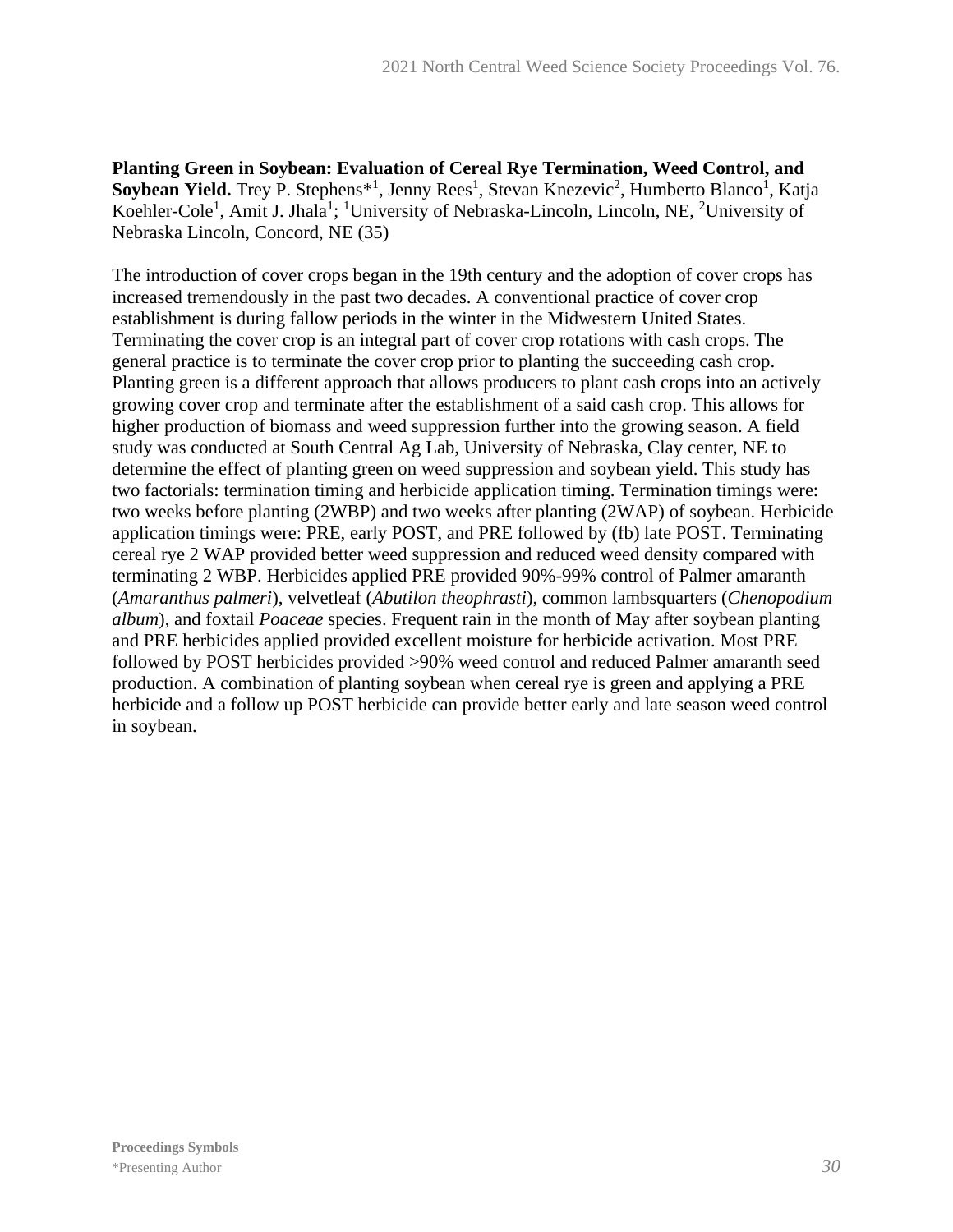### **POSTERS: Equipment and Application Methods**

**The Use of UAVs for Crop Protection.** Emma L. Gaither\*, Reid Smeda; University of Missouri, Columbia, MO (36)

Unmanned aerial vehicles (UAVs) with spraying capabilities can improve application efficiency in conditions challenging for traditional, ground-based spray equipment. UAVs can spray over tall vegetation and the rotor wash can potentially penetrate dense plant canopies. To observe coverage patterns using UAV technology, sodium chlorate was applied aerially on VT corn (*Zea*  mays) at 37.4 (low), 74.8 (medium), or 149.6 (high)  $L$  ha<sup>-1</sup> spray volumes and compared to a ground application at  $149.6$  L ha<sup>-1</sup>. Seven days after treatment (DAT) defoliation was rated visually on a scale of 0-100 above and below ear leaf. UAV coverage at the medium spray volume was comparable to a ground application at the high spray volume with approximately 42 and 41% defoliation respectively. At the high spray volume, the UAV resulted in the highest defoliation, 55%. Observations of defoliation showed that the UAV resulted in more uniform coverage because of rotor wash. To further visualize these differences, spray sensitive paper was placed level with the ear leaf, the leaf below the ear, and the leaf above the ear and all four treatments were repeated. Results of paper coverage with liquid will be presented to document the effectiveness of UAV applications. Results have important implications for specialized uses where ground-based application is difficult.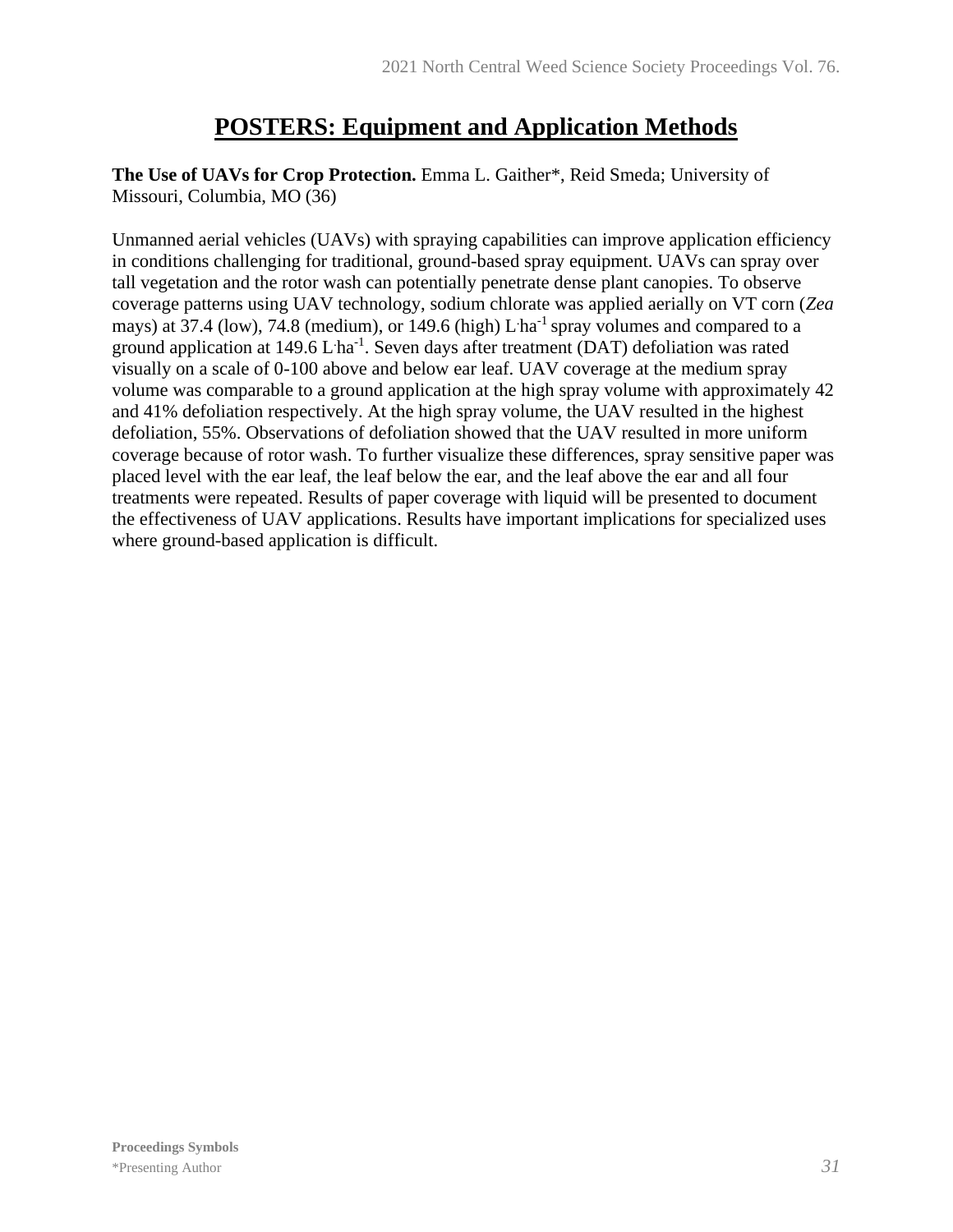**Impact of Spray Carrier Volume and Nozzle Selection on Control of Volunteer Corn with Clethodim and Velvetleaf and Waterhemp with Glufosinate.** Nikola Arsenijevic\*, Felipe de Andrade Faleco, Nicholas J. Arneson, Rodrigo Werle; University of Wisconsin-Madison, Madison, WI (37)

Volunteer corn, velvetleaf and waterhemp are common weeds in soybean cropping systems across the US North Central region often treated by growers with POST herbicides at advanced growth stages (>10 cm). The objective of this greenhouse experiment was to evaluate the efficacy of clethodim on corn, and glufosinate on waterhemp and velvetleaf applied with different nozzles (DG09502EVS and AI09502EVS) and carrier volumes (94, 140 and 187 L ha-<sup>1</sup>). The experiment was conducted in a RCBD, 6 reps per treatment, with two experimental runs. Clethodim (51 g ai ha<sup>-1</sup> + COC 1% v v<sup>-1</sup>) was applied when corn plants reached 40 cm in height and glufosinate (265 g ai  $ha^{-1} + 1428$  g  $ha^{-1}$  AMS) was applied when waterhemp and velvetleaf plants reached 20 cm. Treatments were applied in a single-nozzle spray chamber. In addition, water sensitive spray deposition cards were used to evaluate number of droplets and spray coverage across treatments. At 21 days after treatment (DAT), visual control was collected on a scale from 0 to 10 (0 - 3 = dead plant,  $>3$  = regrowth observed), plants were then harvested and oven dried at  $60^{\circ}$ C until constant weight. According to the ANOVA results, nozzle selection and carrier volume did not impact biomass of clethodim treated corn and glufosinate treated waterhemp plants. According to visual control results, all corn plants were completely controlled by clethodim but >95% of waterhemp plants survived the glufosinate application across treatments (e.g., presented regrowth 21 DAT). For glufosinate treated velvetleaf plants, AI09502EVS spray nozzle reduced biomass 27% more than DG09502EVS spray nozzle. Velvetleaf plants treated with AI09502EVS spray nozzle were slightly better controlled (visual control = 5.7) compared to DG09502EVS (6.3); overall, all velvetleaf plants survived the glufosinate application. DG09502EVS nozzle produced 35% more droplets when compared to AI09502EVS. As expected, the  $187$  L ha<sup>-1</sup> carrier volume treatment had the highest spray card coverage (38.1%) followed by 140 (30.6%) and 94 L ha<sup>-1</sup> (21.4%); however, carrier volume rate did not impact weed control in this study as we anticipated it would. Applying glufosinate on waterhemp and velvetleaf plants at advanced growth stages (20 cm) resulted in lack of effective control (regrowth observed 21 DAT for most treated plants). For corn (volunteer), effective control was observed even though plants were at an advanced growth stage, regardless of carrier volume rate and nozzle selection. Use of glufosinate as a rescue strategy for broadleaf weed control in soybeans is not a sustainable strategy. Additional research will be conducted evaluating the impact of plant size and glufosinate tank mixes for control of established broadleaf weeds in soybeans.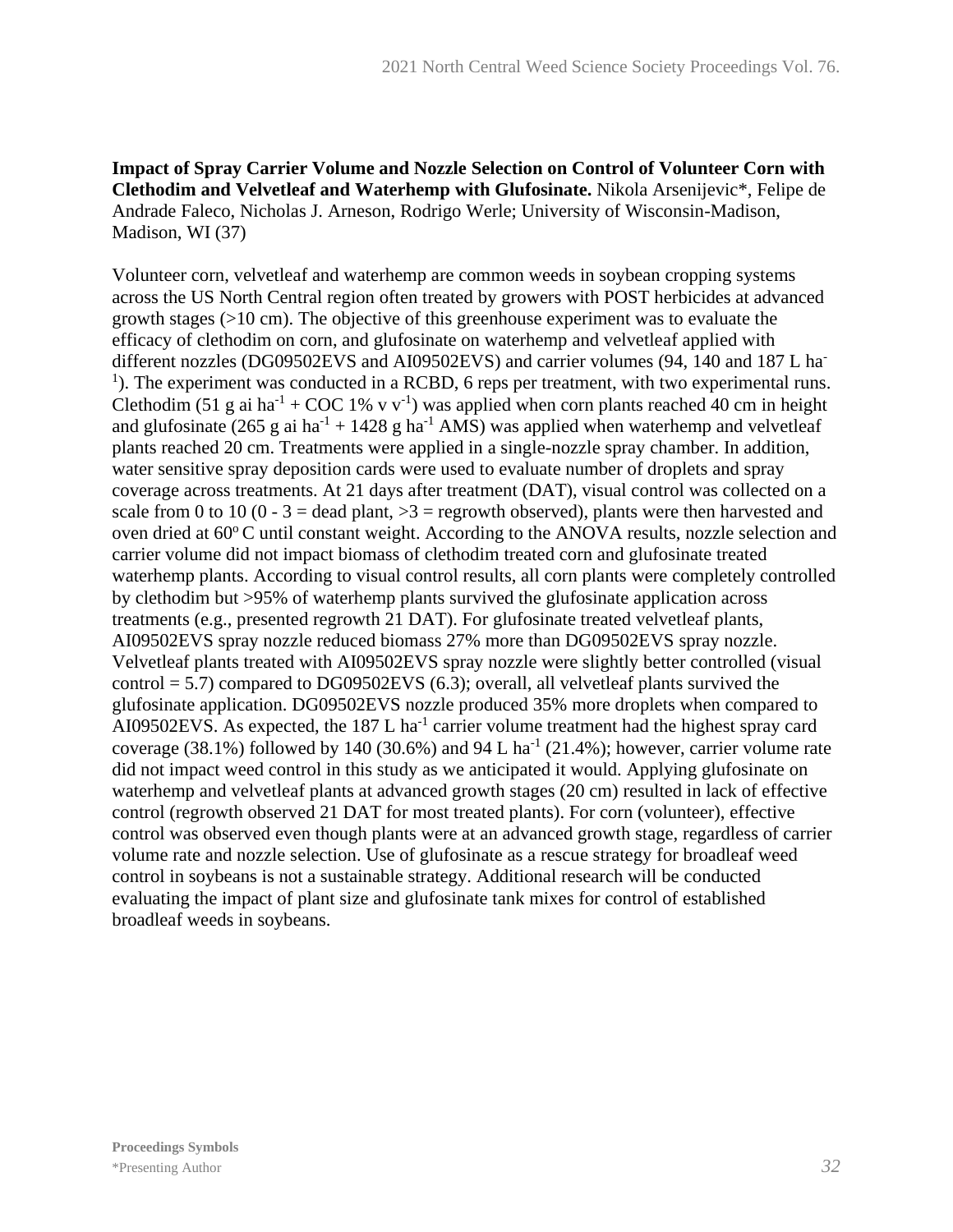**Application Method and Environmental Impacts on Palmer Amaranth Control with**  Glufosinate and Paraquat. Jeff Golus<sup>\*1</sup>, Bruno Canella Vieira<sup>2</sup>, Greg Kruger<sup>1</sup>, Kasey Schroeder<sup>1</sup>, Vinicius Velho<sup>1</sup>, Barbara Vukoja<sup>1</sup>, Trenton W. Houston<sup>1</sup>; <sup>1</sup>University of Nebraska-Lincoln, North Platte, NE, <sup>2</sup>University of Wisconsin-Madison, Madison, WI (38)

With the increased presence of glyphosate-resistant weeds in row crops and fallow areas, glufosinate and paraquat have become important options for their control. Of concern is the Amaranthus species, particularly Palmer amaranth (*Amaranthus palmeri* S. Watson). Greater efficacy has been achieved when glufosinate is applied in warmer, more humid conditions. However, these conditions become less frequent in the High Plains area of the US. Paraquat efficacy is usually associated with nozzle selection and carrier volume. The objective of this study was to evaluate the effect of environmental conditions and application technique of glufosinate and paraquat on Palmer amaranth control. Field studies were conducted in 2020 and 2021 at the University of Nebraska West Central Research, Extension and Education Center in North Platte, NE. Applications were made over the course of three consecutive days to capture diverse environmental conditions. Temperature, relative humidity, wind speed, photosynthetically active radiation and solar radiation intensity were recorded over the three days. Application methods, including carrier volume, product formulation and droplet size were also evaluated. Palmer amaranth dry biomass was recorded 25 days after treatment, and control percentage was calculated in relation to nontreated control. Data were submitted to a Random Forest analysis using the "randomForest" package in R software. Results from 2020 showed application technique factors such as carrier volume and nozzle selection had less influence on glufosinate control when compared to environmental factors (temperature, humidity and solar radiation levels). Droplet size had greater influence with paraquat applications.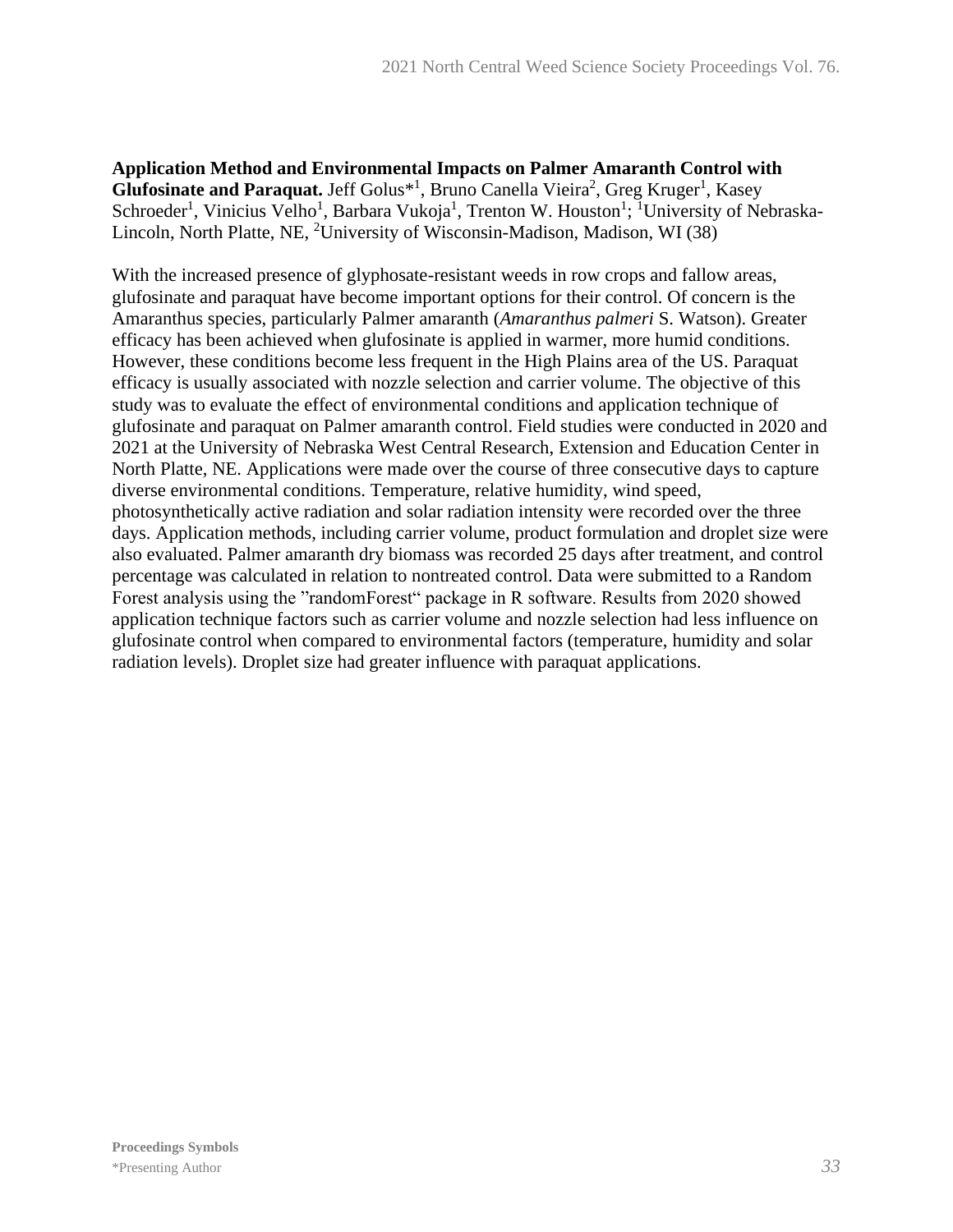#### **Effectiveness of Glufosinate on Troublesome Warm-Season Weeds as Influenced by Carrier Volume and Ammonium Sulfate.** Nina Pejovic\*, Milos Zaric, Jesaelen Gizotti de Moraes; University of Nebraska Lincoln, North Platte, NE (39)

Glufosinate herbicide has become a critical tool used in the management of glyphosate-resistant weed species in cotton and other crops. Its performance is greatly influenced by water hardness and ammonium sulfate (AMS) is recommended to improve weed control efficacy. However, glufosinate and AMS doses may vary depending on the postemergence program. Therefore, the objective of this research was to investigate the impact of different doses of glufosinate applied with and without AMS on weed control as influenced by carrier volume. Dose response greenhouse studies were conducted at the Pesticide Application Technology Laboratory using seven doses of glufosinate (6.56, 13.12, 65.6, 131.20, 656, 3280, 6560 g ai ha<sup>-1</sup>), two doses of AMS (0 and 5% v v<sup>-1</sup>), and two carrier volumes (93 and 187 l ha<sup>-1</sup>) applied to green foxtail [*Setaria viridis (*L.) P. Beauv*.*], signalgrass [*Urochloa platyphylla* (Munro ex C. Wright*)* R.D. Webster] , velvetleaf (*Abutilon theophrasti* Medik), sicklepod [*Senna obtusifolia* (L.) H.S. Irwin & Barneby], common lambsquarters (*Chenopodium album* L*.*), and waterhemp [*Amaranthus tuberculatus* (Moq.) J.D. Sauer]. A non-treated control was included for a total of 29 treatments. Spray herbicide applications were made using a three-nozzle research sprayer using the AIXR11004 nozzle at 276 kPa at speed of 5.31 m s<sup>-1</sup> (93 l ha<sup>-1</sup>) or 2.65 m s<sup>-1</sup> (187 l ha<sup>-1</sup>). Plants above ground biomass were harvested at 28 days after application and dried at 65°C to a constant mass. Dry biomass was recorded and converted into percent of biomass reduction. Data were fitted to a non-linear regression model with the drc package in R software. The  $ED_{50}$  and  $ED_{90}$ values for each weed species were estimated using a for parameter log logistic equation. Overall, the addition of AMS improved glufosinate effectiveness at both carrier volumes but results were herbicide and AMS dose-, carrier volume, and weed species-specific. Depending on the weed species it was observed a plant growth stimulation at the lowest doses of glufosinate.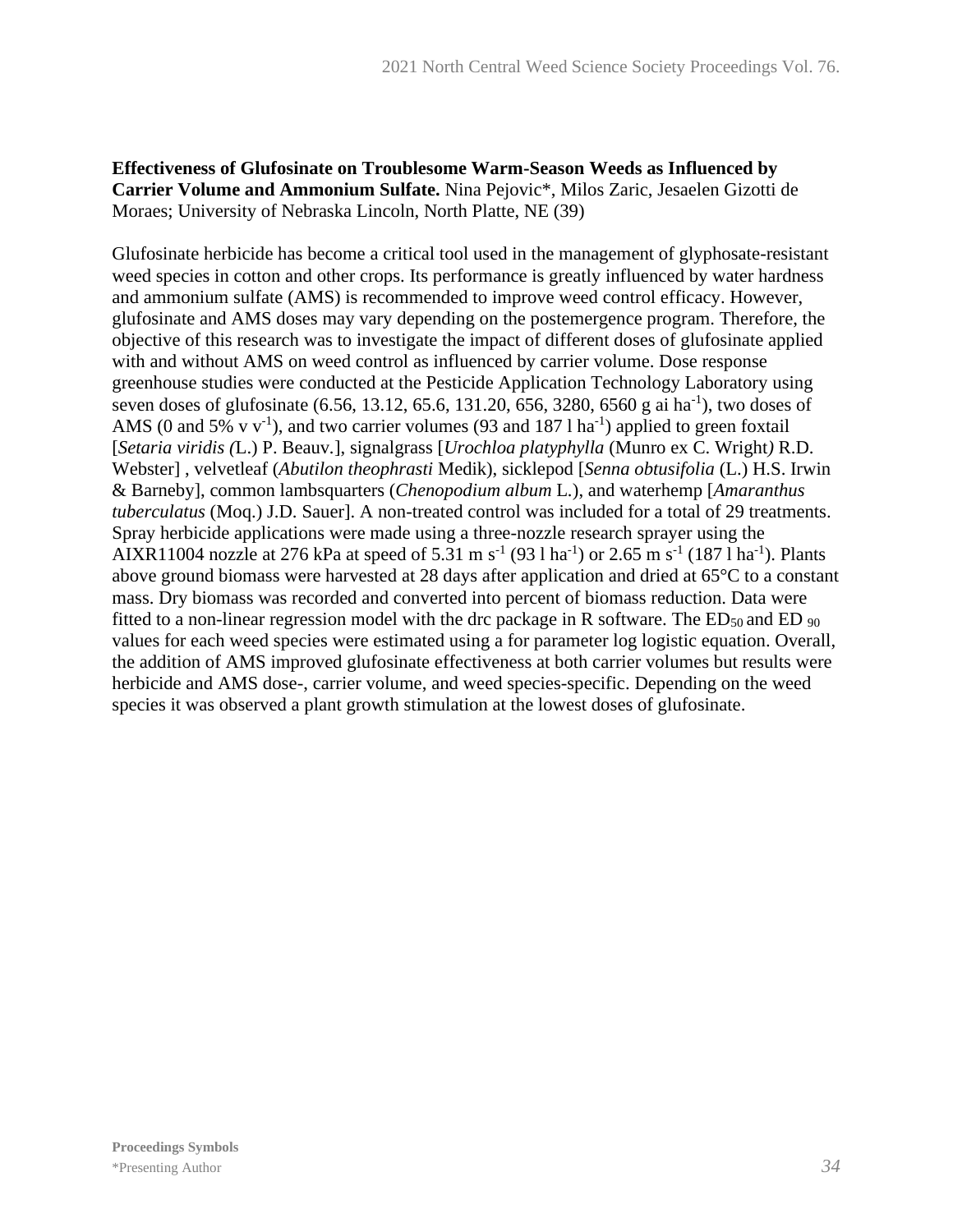**The Use of Canopeo App for Data Collection in Weed Science.** Nikola Arsenijevic\*, Rodrigo Werle; University of Wisconsin-Madison, Madison, WI (40)

In some instances, the data collection in weed science can be challenging and difficult to replicate due to personal biases. Taking advantage of certain mobile applications can expedite the process and provide more accurate assessments. The Canopeo app (www.canopeoapp.com), developed by scientists at Oklahoma State University, is a tool that can be used to quantify the percent canopy cover of live green based on downward-facing photos taken with a mobile device or camera. The Canopeo app is gaining popularity in weed science due to the numerous ways it can be utilized for data collection. For instance, it has been used to estimate crop development (percent of canopy coverage) over the course of the growing season, herbicide crop injury, weed ground coverage, crop variety vigor, impact of seed treatments, and so forth. The main advantage of Canopeo is its ease of use and rapid result estimation as it requires a smart phone mobile device with camera at the minimum. In addition, if coupled with MatLab, Canopeo app allows for quick processing of high number of photos in a matter of minutes. Mobile phone devices can be connected to the external cameras that can provide different view-finding capabilities, especially when it comes to keeping track of crop and/or weed growth over the growing season. Canopeo results are consistent, however, data collection setup needs to follow certain adjustments to maintain the consistency. Constant height over the course of data collection is crucial, especially if data collection spans over the entire growing season and/or across multiple treatments. Furthermore, recording more photos within the designated experimental area will typically yield better results. The focus of this poster will be to highlight the potential uses and instruct new users about how to use the Canopeo app for weed science data collection. This includes ideas on how to build specific camera mounting equipment, how to effectively maintain the constant height during image collection, as well as to showcase the results of projects evaluating soybean canopy development over the season and evaluation of herbicide injury using Canopeo app for data collection.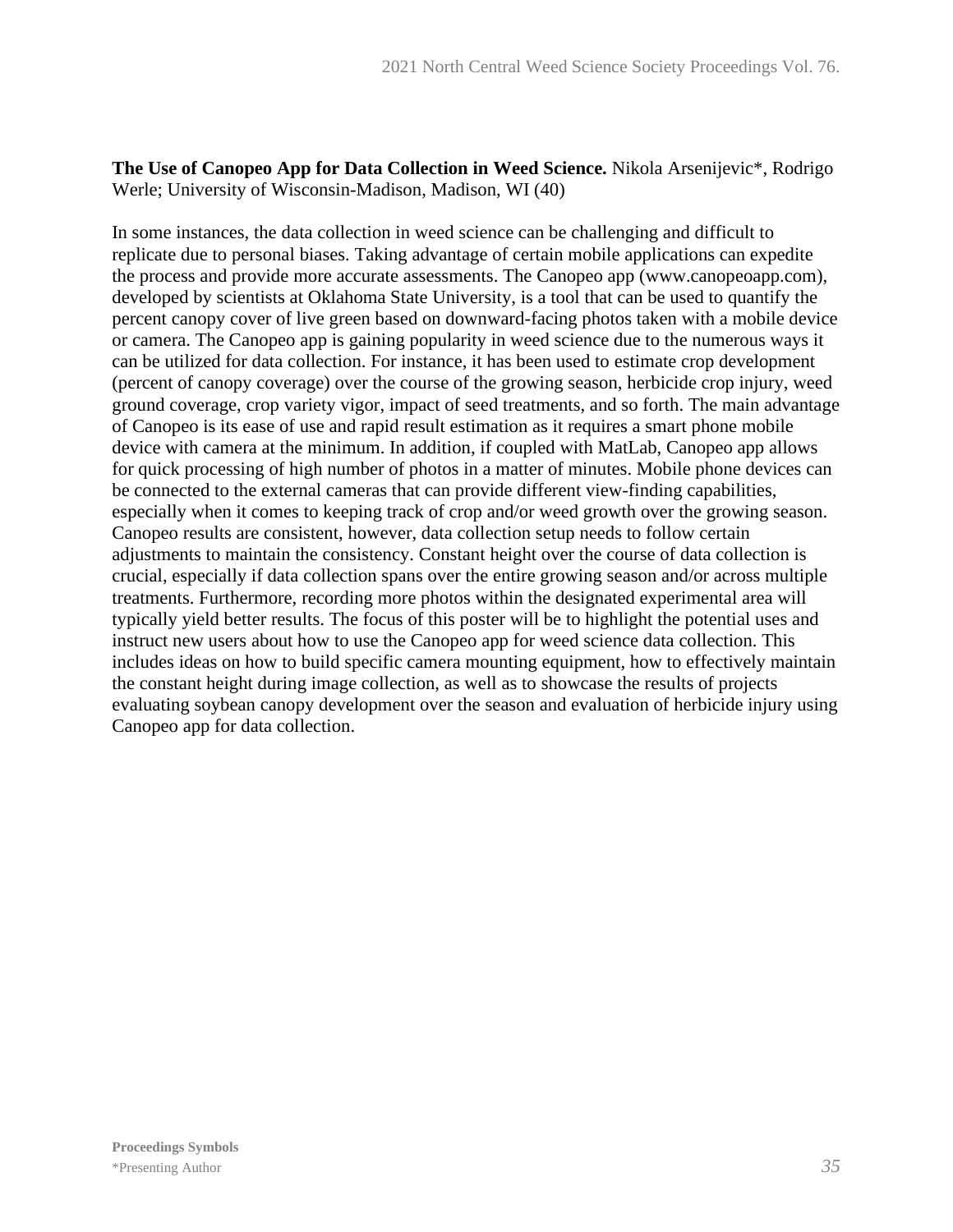## **POSTERS: Extension**

**A Survey of Kansas Herbicide Applicators to Guide Research and Extension.** Lily A. Woitaszewski\*, Tyler P. Meyeres, Chad J. Lammers, Sarah Lancaster; Kansas State University, Manhattan, KS (41)

A survey was conducted to evaluate herbicide application practices and determine how to best address the needs of herbicide applicators across Kansas. The survey was distributed electronically during spring 2021. A total of 206 responses were submitted. Of 143 respondents providing information on burndown herbicide applications (BD), 102 were commercial applicators and 41 were private applicators. Fifty percent reported using spray volumes of 10 to 14 gallons per acre (GPA). This accounted for 46% of commercial applicators and 61% of private applicators. Thirty-four percent of commercial applicators used 15 to 19 GPA, while 27% of private applicators used the same spray volume. Twelve percent of commercial applicators and 5% of private applicators used 5 to 9 GPA. When considered by region, 143 responses were recorded with 63 in central Kansas, 37 in eastern, 38 in western, and that 5 didn't provide location. Forty-six percent of respondents from the central region used 15 to 19 GPA for BD. In the western region, 50% used 10 to 14 GPA and 24% used 5 to 9 GPA. There were 140 responses for pre-emergence applications (PRE), with 99 from commercial applicators and 41 from private applicators. Fifty-five and 56 percent of commercial and private applicators, respectively reported using 10 to 14 GPA. Thirty-two percent of commercial applicators and 24% of private applicators reported using15 to 19 GPA for PRE. Sixty respondents were in central Kansas, 37 in both eastern and western, and 5 didn't respond with location. Ten to 14 GPA was reported by 65, 48, and 57% of respondents from eastern, central, and western Kansas, respectively. Twenty-seven and 43% of respondents from eastern and central Kansas, respectively reported using 15 to 19 GPA for PRE, while the 22% of respondents from western Kansas used 5 to 9 GPA. For post-emergence applications (POST), 138 responses were recorded. Of those, 97 responses were commercial applicators and 41 were private applicators. The most frequently reported spray volume was 15 to 19 GPA, which accounted for 45 and 56% of commercial and private applicators, respectively. This change relative to BD and PRE reflects the importance of spray volume for POST efficacy; however, 35 and 29% of commercial and private applicators, respectively, reported using 10 to 14 GPA for POST. Of 138 respondents, 60 were in central Kansas, 36 in western, 37 in east, and 5 locations were not provided. Most applicators from eastern and central Kansas, 57 and 62%, respectively used 15 to 19 GPA, while most applicators (61%) from the western region used 10 to 14 GPA. These responses suggest private applicators in Kansas are likely to use greater spray volumes than custom applicators, and lesser spray volumes are applied in the western portion of the state compared to eastern and central Kansas. These findings suggest a need for applied research and extension activities targeting commercial applicators in western Kansas to reinforce the importance of carrier volume for efficacy of post-emergence herbicides.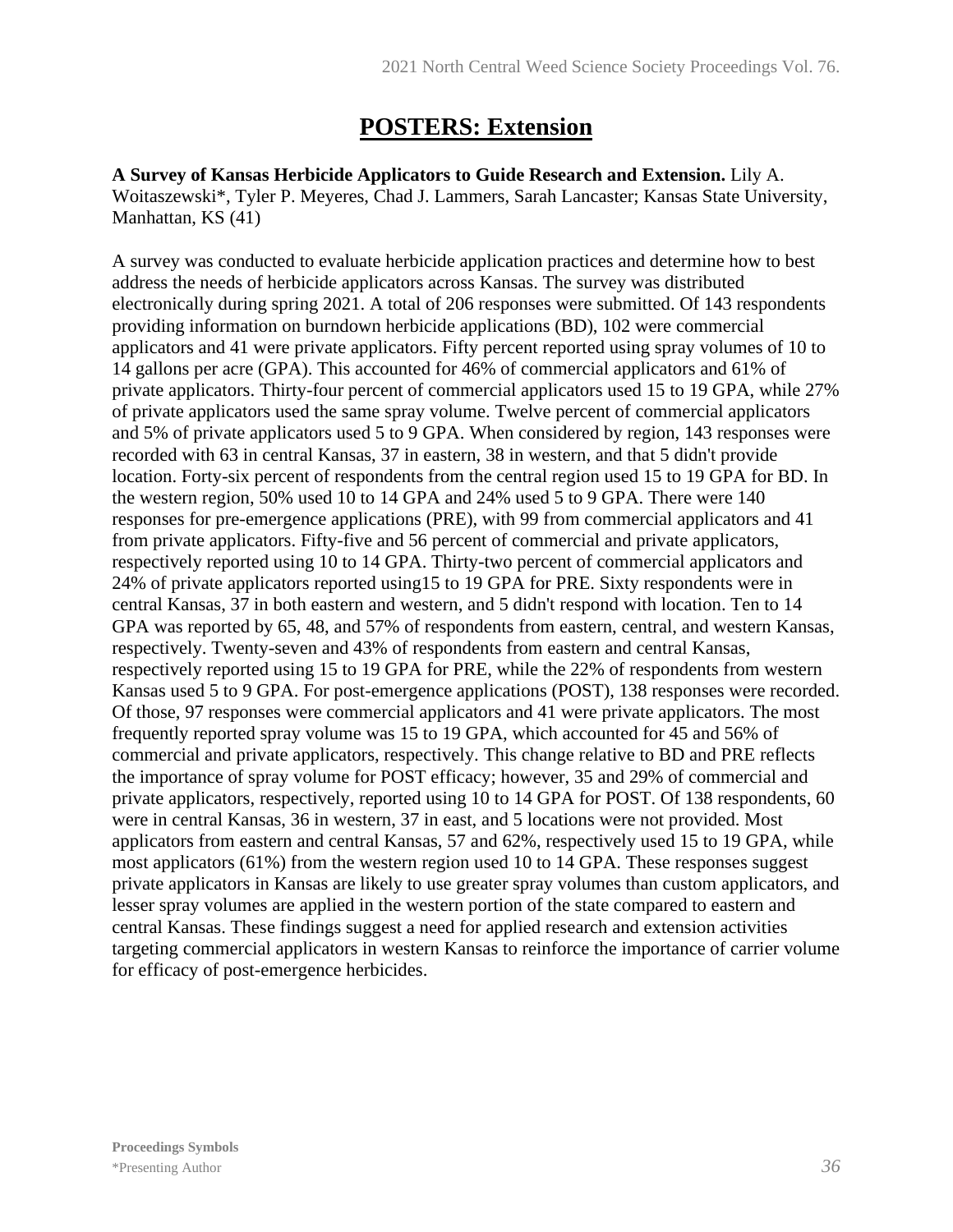#### **Grass Weed Control in Herbicide-Resistant Grain Sorghum.** Vipan Kumar\*, Rui Liu, Taylor Lambert, Sachin Dhanda, Monica Marrs; Kansas State University, Hays, KS (42)

Lack of over-the-top herbicide (POST) options is a serious challenge for in-season grass weed control in sorghum. Recent development and commercialization of three different sorghum hybrids with tolerance to imazamox (Igrowth™ sorghum), nicosulfuron (Inzen™ sorghum), and quizalofop-p-ethyl (Double Team™ sorghum) will allow growers to use these respective herbicides for in-season control of grass weeds. The main objective of this research was to determine the effectiveness of various herbicide programs (PRE, POST or PRE followed by (fb) POST) for grass weed control in these new herbicide-resistant (HR) sorghum technologies. Three HR grain sorghum hybrids viz. Igrowth™, Double Team™, and Inzen™ were separately planted in field experiments during 2021 growing season at Kansas State University Agricultural Research Center near Hays, KS. The field site had natural infestation of green foxtail (*Setaria viridis* L.). Each field experiment was conducted in a randomized complete block design with 4 replications. For Igrowth™ sorghum, the tested herbicide programs included PRE alone treatments of s-metolachlor (1422 g ha<sup>-1</sup>), atrazine + s-metolachlor (1519 + 1176 g ha<sup>-1</sup>), and imazamox (52 and 78 g ha<sup>-1</sup>); POST alone treatment of imazamox (52 g ha<sup>-1</sup>); and PRE applied s-metolachlor (1422 g ha<sup>-1</sup>) fb a POST application of imazamox (52 and/or 78 g ha<sup>-1</sup>). For Double Team<sup>TM</sup> sorghum, the tested programs included PRE applied atrazine (1120 g ha<sup>-1</sup>) fb a POST treatment of quizalofop-p-ethyl (77 g ha<sup>-1</sup>) alone or in combination with 2,4-D (560 g ha<sup>-1</sup>) or dicamba (280 g ha<sup>-1</sup>). For Inzen<sup>TM</sup> sorghum, the tested programs included PRE applied atrazine (1120 g ha<sup>-1</sup>) fb POST treatments of nicosulfuron (35 g ha<sup>-1</sup>) alone or in combination with 2,4-D (560 g ha<sup>-1</sup>) or dicamba (280 g ha<sup>-1</sup>); and PRE applied atrazine + s-metolachlor (1519  $+ 1176$  g ha<sup>-1</sup>) fb a POST treatment of nicosulfuron (35 g ha<sup>-1</sup>). Data on percent visible control of green foxtail were recorded at biweekly interval throughout the growing season and aboveground shoot biomass was determined at the end-of the season. Among all programs tested in Igrowth™ sorghum, PRE alone treatment of imazamox at 78 g ha<sup>-1</sup> and PRE applied s-metolachlor fb a POST treatment of imazamox tested at both rates provided an excellent control (85 to 93%) of green foxtail up to 7 weeks after PRE (WAPRE) or 4 weeks after POST (WAPOST), whereas control did not exceed more than 58% with PRE alone treatments of s-metolachlor or smetolachlor + atrazine. In Double Team<sup>TM</sup> sorghum, PRE applied atrazine or atrazine + smetolachlor fb a POST treatment of quizalofop-p-ethyl alone or in combination with dicamba provided 91 to 95% green foxtail control at 7 WAPRE (4 WAPOST). Tank-mixing 2,4-D with quizalofop-p-ethyl had reduced activity on green foxtail (72% control). In Inzen™ sorghum, PRE applied atrazine or atrazine + s-metolachlor fb a POST treatment of nicosulfuron alone or in combination with 2,4-D provided 86 to 90% green foxtail control at 7 WAPRE (4 WAPOST). These results suggest that effective PRE fb POST herbicide options exist that should be adopted for grass weed control in newly developed HR sorghum technologies.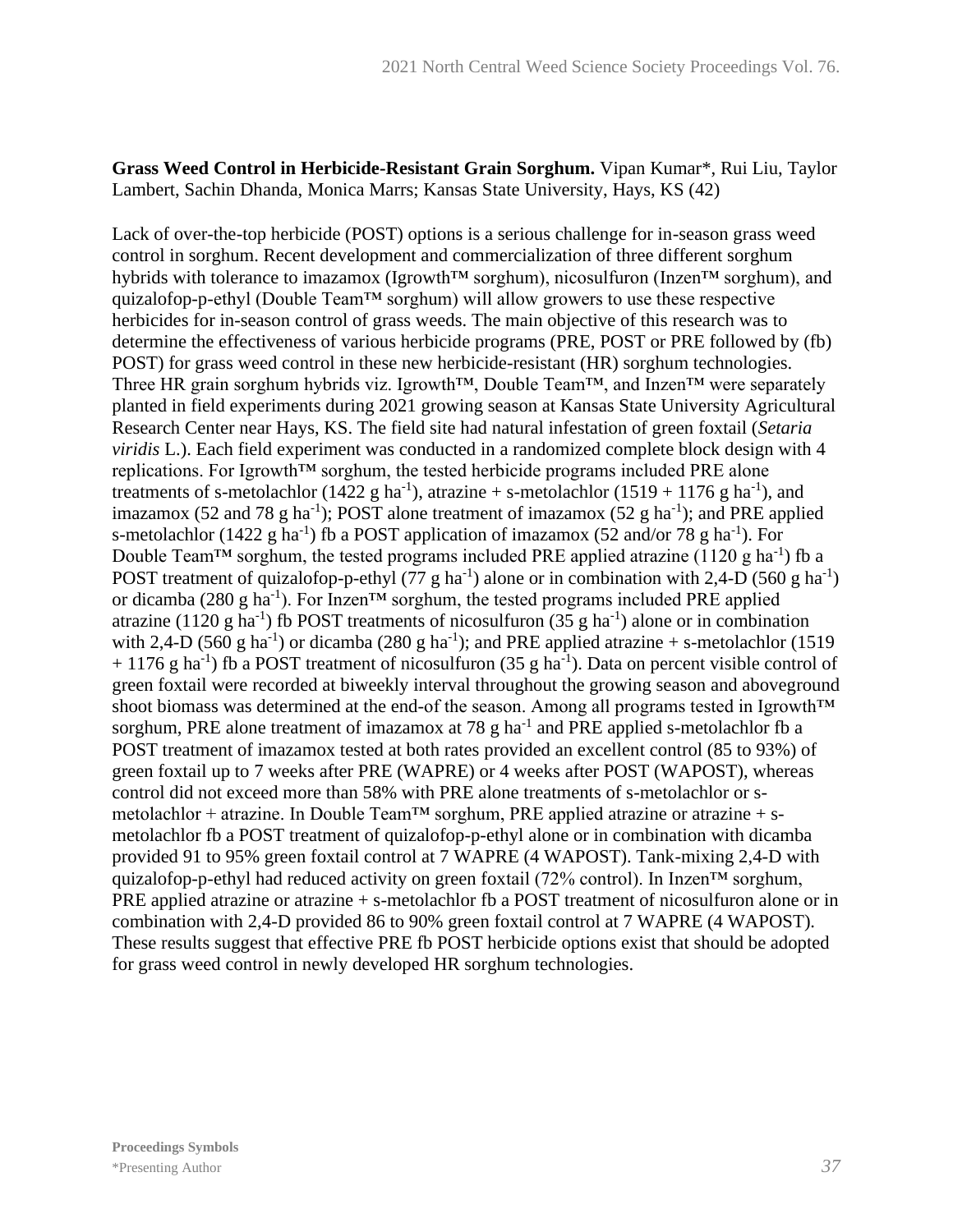**Managing Waterhemp in Soybean on Low Organic Matter and Elevated pH Soils with**  Residual Herbicides. Daniel H. Smith<sup>\*1</sup>, Jamie Patton<sup>2</sup>, Scott Reuss<sup>3</sup>, Maxwel Coura Oliveira<sup>1</sup>, Ryan P. DeWerff<sup>1</sup>, Nicholas J. Arneson<sup>1</sup>, Rodrigo Werle<sup>1</sup>, Kolby Grint<sup>1</sup>; <sup>1</sup>University of Wisconsin-Madison, Madison, WI, <sup>2</sup>University of Wisconsin-Madison, Shawno, WI, <sup>3</sup>University of Wisconsin-Madison, Marinette, WI (43)

Waterhemp (*Amaranthus tuberculatus* (Moq.) J. D. Sauer) is a troublesome weed species in soybean production across the US North Central region. An extended emergence window, rapid growth rate, multiple site-of-action (SOA) resistance, and limited postemergence (POST) control options have resulted in an increased reliance on preemergence (PRE) herbicides for waterhemp control in soybean. Herbicide label restrictions for sand and loamy sand soils with low soil organic matter (SOM) and/or high pH challenge herbicide selection and application rates. The objective of this study was to investigate the efficacy of commonly applied PRE herbicides for waterhemp control in soybean grown in sandy soils with low soil organic matter and high pH. The study was established near Navarino, WI (loamy fine sand, pH=7.5 and 2.2% SOM) in the spring of 2021 in a randomized complete block design with four replications (3 x 7.6 m plot size). The trial followed corn and was chisel-plowed and spring cultivated prior to establishment. Soybeans were planted at  $345,947$  seeds ha<sup>-1</sup> (variety: Pioneer 22T18) on May 12, 2021. Herbicide treatments consisted of single SOA and multiple SOA premix combination products. Herbicide treatment and rate selection were based on SOM and pH characteristics, groundwater depth application restrictions, and additional label requirements. Herbicides were applied within three days of planting with a  $CO_2$ -pressurized backpack sprayer delivering 140 L ha<sup>-1</sup> of spray solution using TTI110015 flat-fan nozzles. No POST herbicides were applied to the study. Herbicide treatments included: group 2: imazethapyr, group 5: metribuzin, group 14: flumioxazin, sulfentrazone, and group 15: acetochlor, dimethenamid-P, pyroxasulfone, and *S*metolachlor. Three commercial premix products were also evaluated: sulfentrazone + imazethapyr, *S*-metolachlor + sulfentrazone, and flumioxazin + pyroxasulfone. Fifty (50) days after treatment (DAT), waterhemp control (%) was assessed, and weed biomass was sampled and forced air dried at 60° C until achieving a constant dry weight. At 50 DAT, the metribuzin, flumioxazin, acetochlor, dimethenamid-P, pyroxasulfone, and *S*-metolachlor treatments provided >90% waterhemp control. This trial demonstrates the effectiveness of limited PRE herbicide options available to control waterhemp in sand and loamy sands soils with low organic matter and elevated soil pH. This information is crucial to help farmers improve waterhemp management under these challenging soil environments.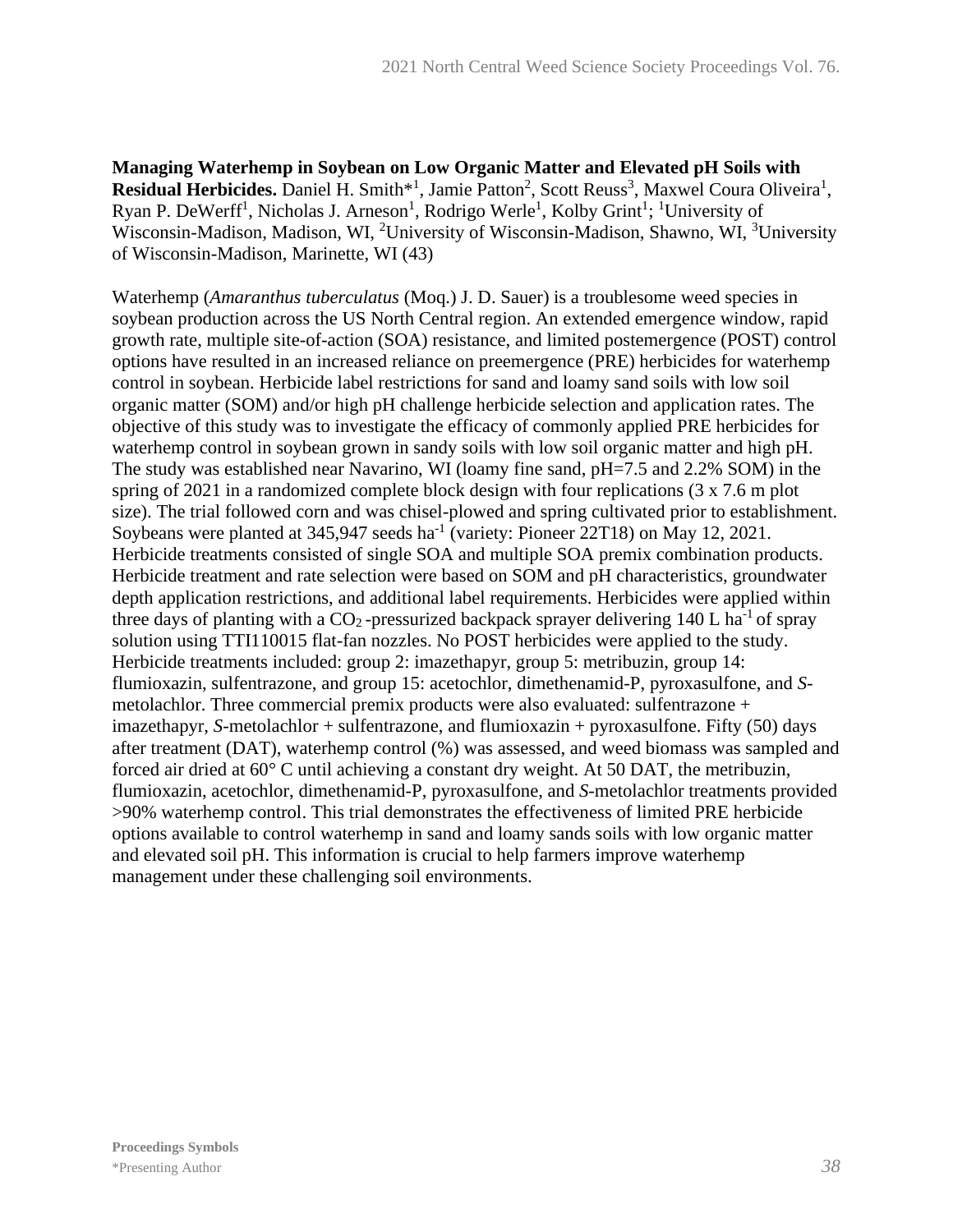Weed Control in Herbicide Resistant Grain Sorghum in Kansas. Malynda M. Smith<sup>\*1</sup>, Patrick Geier<sup>2</sup>, Randall S. Currie<sup>2</sup>, Sarah Lancaster<sup>1</sup>; <sup>1</sup>Kansas State University, Manhattan, KS, <sup>2</sup>Kansas State University, Garden City, KS (44)

Herbicide-resistant grain sorghum technologies for enhanced control of grass species require new recommendations for weed control using these systems to enable producers to choose the best technology for their operation and to maximize weed control within their chosen system. The primary objective of this trial was to compare weed control efficacy among imazamox-, quizalofop-, and nicosulfuron-resistant grain sorghum varieties. Experiments were conducted near Manhattan and Garden City, Kansas during 2021. Weed control was visually assessed 4 weeks after post-emergence (POST) applications. Primary weed species evaluated were large crabgrass (*Digitaria sanguinalis* (L.) Scop.) and Palmer amaranth (*Amaranthus palmeri* S. Watson) at Manhattan and green foxtail (*Setaria viridis* (L.)) and large crabgrass at Garden City. Means were separated using LSD ( $a = 0.05$ ). At Manhattan, Palmer amaranth control was  $> 98\%$ in treatments with *S*-metolachlor (1423 g ai ha<sup>-1</sup>) or s-metolachlor + atrazine (1177 g ai ha<sup>-1</sup> + 1513 g ai ha<sup>-1</sup>) applied PRE. Imazamox (52.68 g ai ha<sup>-1</sup> or 78.46 g ai ha<sup>-1</sup>) PRE resulted in 59% Palmer amaranth control. POST application of imazamox + COC (52.68 g ai ha<sup>-1</sup> + 1% v v<sup>-1</sup>) and imazamox + COC + AMS (52.68 g ai ha<sup>-1</sup> + 1% v v<sup>-1</sup> + 15% v v<sup>-1</sup>) resulted in 28% and 66% Palmer amaranth control, respectively. Large crabgrass at Manhattan was  $\geq$ 94% with imazamox PRE (52.68 g ai ha<sup>-1</sup> or 78.46 g ai ha<sup>-1</sup>), imazamox POST (52.68 g ai ha<sup>-1</sup>) and quizalofop (77.34 g ai ha<sup>-1</sup>) or nicosulfuron (35.19 g ai ha<sup>-1</sup>) POST, but control was less (91%) with nicosulfuron + dicamba (280.21 g ae ha<sup>-1</sup>) POST. In Garden City, large crabgrass and green foxtail control was similar (98-100%) with *S*-metolachlor and *S*-metolachlor + atrazine PRE and *S*-metolachlor + imazamox PRE or POST. Imazamox  $+$  COC POST resulted in less green foxtail (85%) and large crabgrass (88%) control. The addition of AMS to that treatment resulted in 93% control of green foxtail and 80% control of large crabgrass. Quizalofop or nicosulfuron POST resulted in similar control of green foxtail and large crabgrass (93-100%). Quizalofop  $+ 2,4$ -D (560.41 g ae ha<sup>-1</sup>) POST and quizalofop + dicamba  $(280.21 \text{ g}$  ae ha<sup>-1</sup>) POST resulted in 90% control of green foxtail and in 90 and 80% control of large crabgrass respectively. Nicosulfuron + dicamba POST resulted in large crabgrass control of 83-88%. Overall, large crabgrass and green foxtail control was not increased by the addition of imazamox, quizalofop, or nicosulfuron POST when *S*metolachlor or *S*-metolachlor + atrazine were applied PRE. Imazamox provided acceptable control of large crabgrass and green foxtail when applied PRE but did not control ALS-resistant Palmer amaranth. Future research should investigate crop response and economics of herbicideresistant grain sorghum technologies compared to PRE applications of *S*-metolachlor and atrazine alone.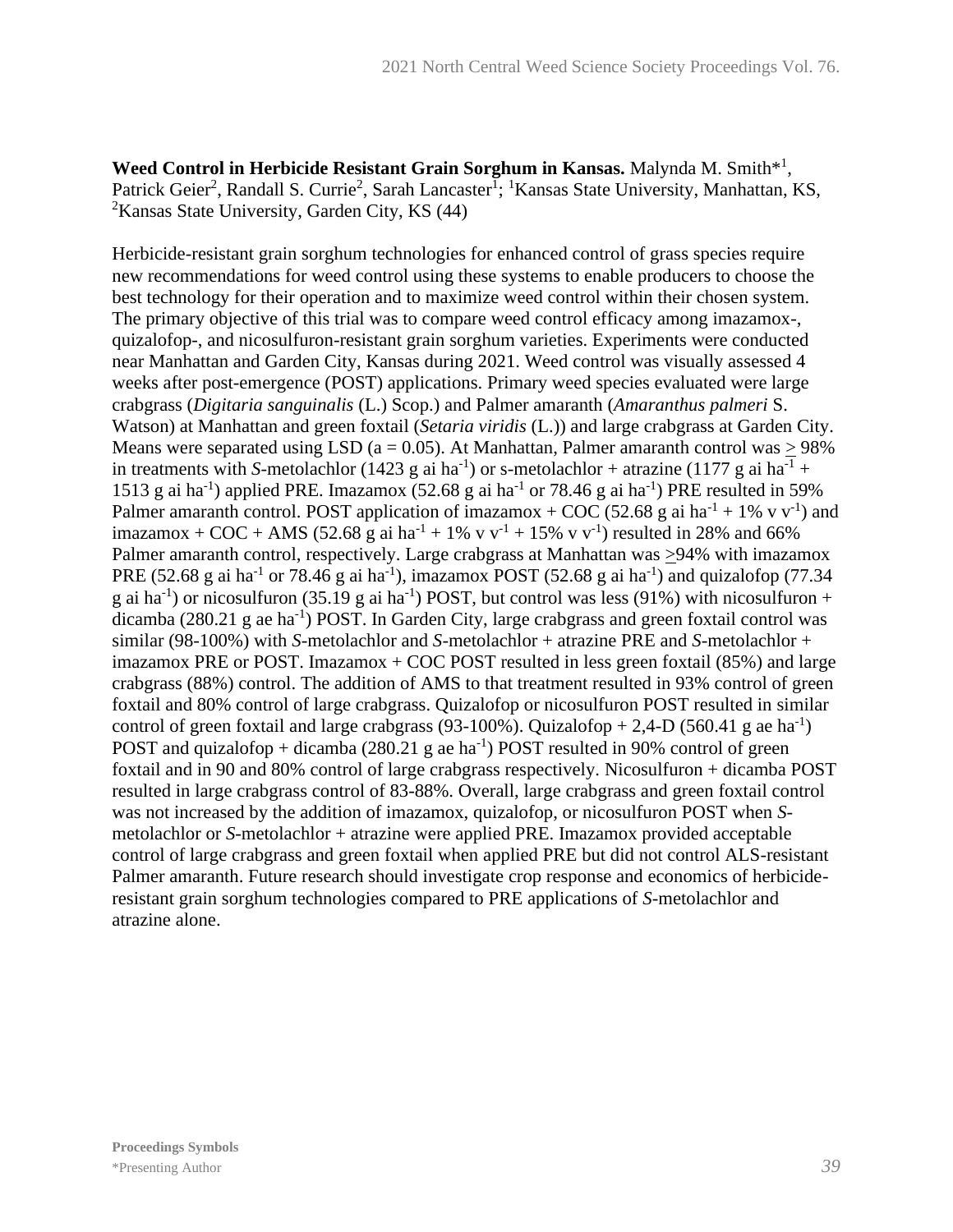#### **There and Back Again: A Look at North Dakota Weed Control Research Over 50 Years.** Stephanie DeSimini\*, Joseph T. Ikley, Kirk A. Howatt; North Dakota State University, Fargo, ND (45)

Problematic weed species since the 1970's have changed with the introduction of transgenic crops, new herbicides, new crops, better weed management programs, and climatic shifts. To examine the changes of target weed species in agronomic weed control in North Dakota, we extracted information from a database of herbicide efficacy trials over 50 years. Out of 6,697 trials that were extracted from the database, the most commonly evaluated weed species included: yellow foxtail (*Setaria pumila*), wild mustard (*Sinapis arvensis* L.), wild oat (*Avena fatua* L.)*,* redroot pigweed (*Amaranthus retroflexus*), wild buckwheat (*Fallopia convolvulus* L.), and common lambsquarters (*Chenopodium album* L*.*). Those six species were consistently ranked in the top 10 throughout the 50-year span. The top 10 most prevalent weeds from 1970 to 2010 included false chamomile (*Matricaria perforata*), Canada thistle (*Cirsium arvense* L.) leafy spurge (*Euphorbia esula* L.), and kochia (*Bassia scoparia* L.). Those weeds were replaced by Venice mallow (*Hibiscus trionum* L.), common cocklebur (*Xanthium strumarium* L.), waterhemp (*Amaranthus tuberculatus*) and common ragweed (*Ambrosia artemisiifolia* L.) from 2011 to 2020. The most evaluated weed species from 1970 to 2011 was yellow foxtail, with 62% of trials containing yellow foxtail at evaluation. From 2011 to 2020 however, common lambsquarters was the most prevalent, found in 42% of total trials conducted. While wild mustard was the  $2<sup>nd</sup>$  most prevalent weed from 1970 to 1989, being found in 35% of trials, it dropped to 14% from 2011 to 2020. Waterhemp was not recorded in the top 10 weeds until 2011 to 2020, where it was found in over 22% of all studies across the state, an increase from <1% prevalence in previous years. These results reflect that target weed species and research foci across North Dakota have changed over time, and will continue to change as weather, transgenic crops, changes in crop demands, and herbicide resistance continue to put pressure on our ability to control weeds.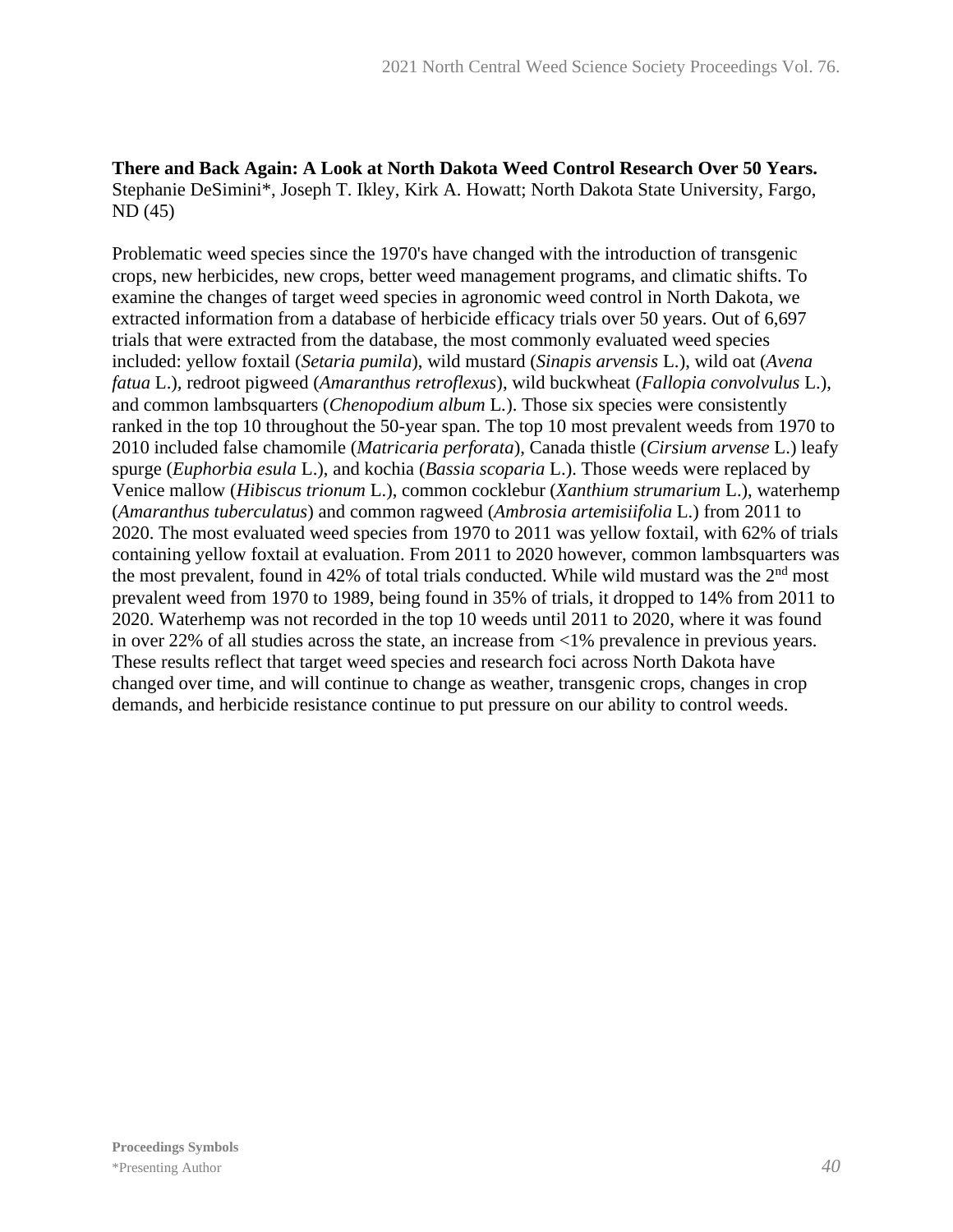Farmer Survey Reveals New Trends in Weed Management. Lizabeth Stahl<sup>\*1</sup>, Jared J. Goplen<sup>2</sup>, Anthony A. Hanson<sup>2</sup>, Ryan P. Miller<sup>3</sup>, David Nicolai<sup>4</sup>, Angie J. Peltier<sup>5</sup>; <sup>1</sup>University of Minnesota Extension, Worthington, MN, <sup>2</sup>University of Minnesota Extension, Morris, MN, <sup>3</sup>University of Minnesota, Rochester, MN, <sup>4</sup>University of Minnesota Extension, Farmington, MN, <sup>5</sup>University of Minnesota Extension, Crookston, MN (46)

Since 2003, farmers attending private pesticide applicator recertification (PAR) workshops in Minnesota have been asked about the pest management issues they face and strategies they are using or planning to use through an Integrated Pest Management (IPM) Assessment. Turning Technologies, LLC ResponseCards have been used in recent years to collect response data, although in 2021, a switch to online delivery due to COVID-19 resulted in the collection of polling date through Zoom and Qualtrics. PAR is on a three-year cycle in Minnesota, so the group surveyed every three years is similar. Herbicide-resistant weeds continue to be a challenge. Averaged over five years (2017 to 2021), resistance to glyphosate was mostcommonly reported (76% of respondents), compared to resistance to PPO- and ALS-inhibitors (16 and 15% of respondents, respectively), although the prevalence of these issues is likely higher, particularly for ALS-resistance. Waterhemp (*Amaranthus tuberculatus*) (67% of respondents) and giant ragweed (*Ambrosia trifida*) (33% of respondents) were reported as the most common herbicide-resistant weeds in 2021. Layering PRE herbicides (e.g. apply a PRE at planting and then 30 days later) can aid in waterhemp management and in 2021, 57% of respondents reported they used this tactic and it worked well, while 16% reported they used it with marginal or limited success. Most farmers planned to plant herbicide-resistant soybeans, with only 7 to 11% of respondents from 2018 to 2021 indicating they planned to plant conventional soybean. Planned use of Enlist E3™ soybeans increased from 4% in 2018 to 52% in 2021, but decreased for Roundup Ready soybeans from 49% in 2018 to 19% in 2021. Planned use of Liberty Link® / Liberty Link® GT27™ soybeans ranged from 16 to 32%, and from 32 to 45% for Roundup Ready 2 Xtend® soybeans over the 2017 to 2021 time period, while 19% of respondents planned to use XtendFlex® soybeans in 2021. Respondents were also asked about their use of non-chemical weed control tactics the previous year. Only 11% of respondents in 2021 indicated they did not use any of the strategies listed, down from a high of 27% in 2019. Use of all the strategies listed increased when comparing results from 2017 to 2021, but to varying degrees. This included rotating herbicide-resistant traits (7% in 2017 to 51% in 2021), altering the crop rotation planned (21% in 2017 to 38% in 2021), using mechanical weed control (10% in 2017 to 27% in 2021), hand-pulling weeds (24% in 2017 to 32% in 2021), planting cover crops (6% in 2017 to 16% in 2021), harvesting weedy areas separately (5% in 2017 to 10% in 2021) and delaying planting/tillage (5% in 2017 to 8% in 2021). This information has been useful in developing educational programming around the management of herbicide-resistant weeds.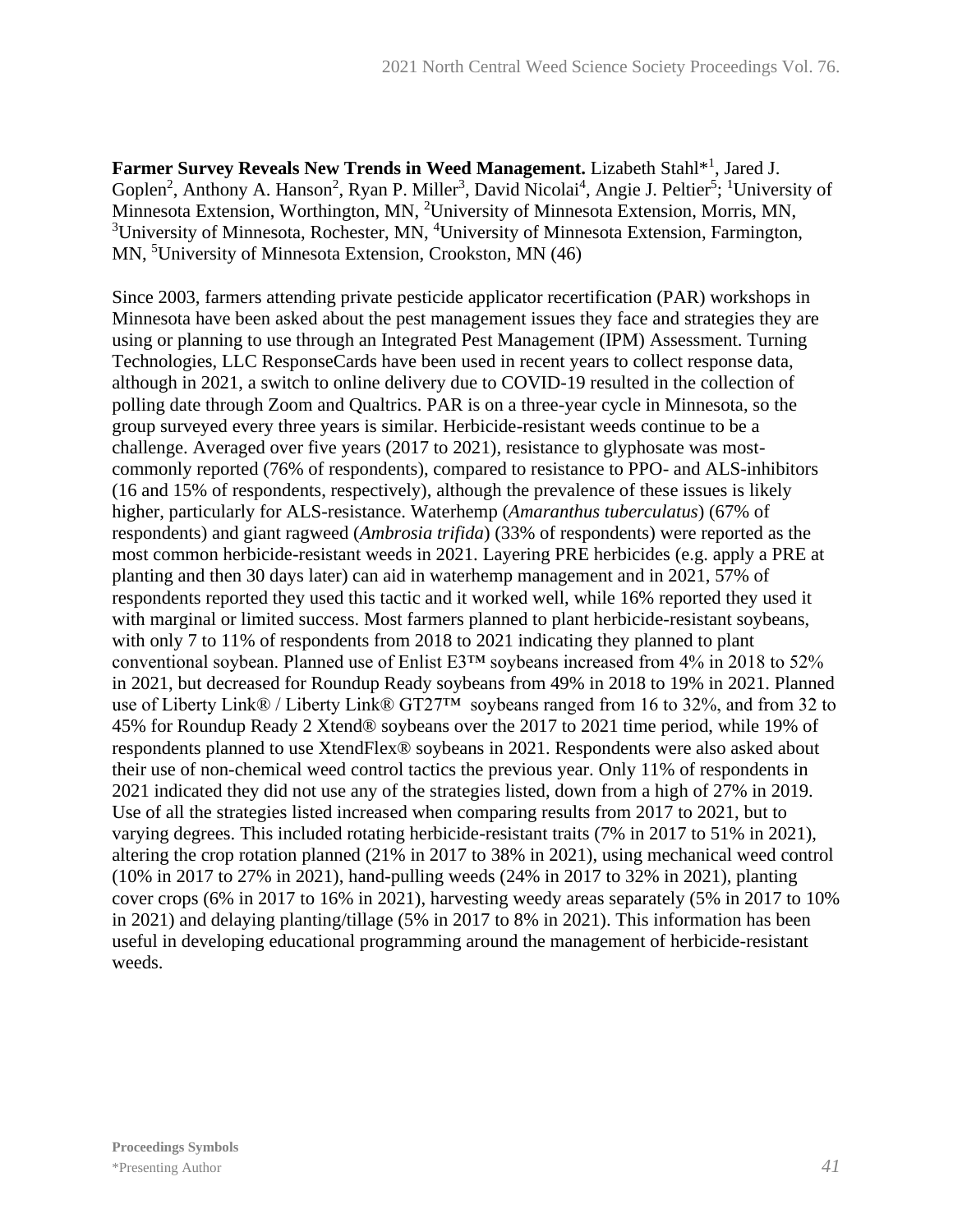**Cereal Rye Tolerance to Weedy Grass Herbicides.** Dwight Lingenfelter\*, John M. Wallace; Penn State University, University Park, PA (47)

Cereal rye (*Secale cereale* L.) is a commonly used cover crop species and one of the least expensive seed options. Since cereal rye is a useful cover crop species, some farmers are interested in growing rye not only as a winter cover but also to harvest the seed for sowing in subsequent years. Currently, cereal rye has the fewest number of herbicides registered compared to other commonly planted small grains; and furthermore, none have activity on weedy grasses. Therefore, field studies were conducted in 2019, 2020, and 2021 to determine the safety of various small grain herbicides on cereal rye with an emphasis on those that control grassy weeds. Cereal rye (var. 'Aroostook') was planted each year in late September at 67 or 101 kg ha<sup>-1</sup>. Studies were arranged in a randomized complete block design with three replications. Herbicides were applied with a small-plot,  $CO_2$ -backpack sprayer system that delivered 140 L ha<sup>-1</sup> thru TeeJet AIXR110015 nozzles. Treatments were applied to the rye in the fall (2-leaf stage; 5-10 cm tall) and in the spring (23-33 cm tall). Treatments included: flufenacet + metribuzin (381 g ai ha<sup>-1</sup>), pendimethalin (1064 g), pyroxasulfone (119 g), metribuzin (157 g), mesosulfuron (15 g), pyroxsulam (18 g), halauxifen + florasulam (11 g), thifensulfuron + tribenuron (26 g), chlorsulfuron + metsulfuron (21 g, 2020 and 2021 studies). All herbicides were applied in the fall and spring except for flufenacet + metribuzin, pendimethalin, and pyroxasulfone which were only fall-applied. Appropriate adjuvants were included where necessary. Visual crop injury ratings were collected. Results across all studies for visual crop injury data from either application timing indicate that all herbicides on average cause no more than 5% injury, except metribuzin (14-35 % injury) and mesosulfuron (13-57% injury). Mesosulfuron showed the highest level of injury when applied either in the fall or spring, however, rye was injured most when applied during the early stages of growth. Metribuzin and flufenacet + metribuzin showed variable injury (2-35%), however more injury was observed from the fall application. In summary, the results of these crop safety studies of herbicides currently not labeled for use on cereal rye show there is potential for some to receive registration for this crop. Especially those that provide control of weedy grass species such as pyroxsulam and thifensulfuron + tribenuron, a frequently used premix in other small grains, for control of many broadleaf weeds.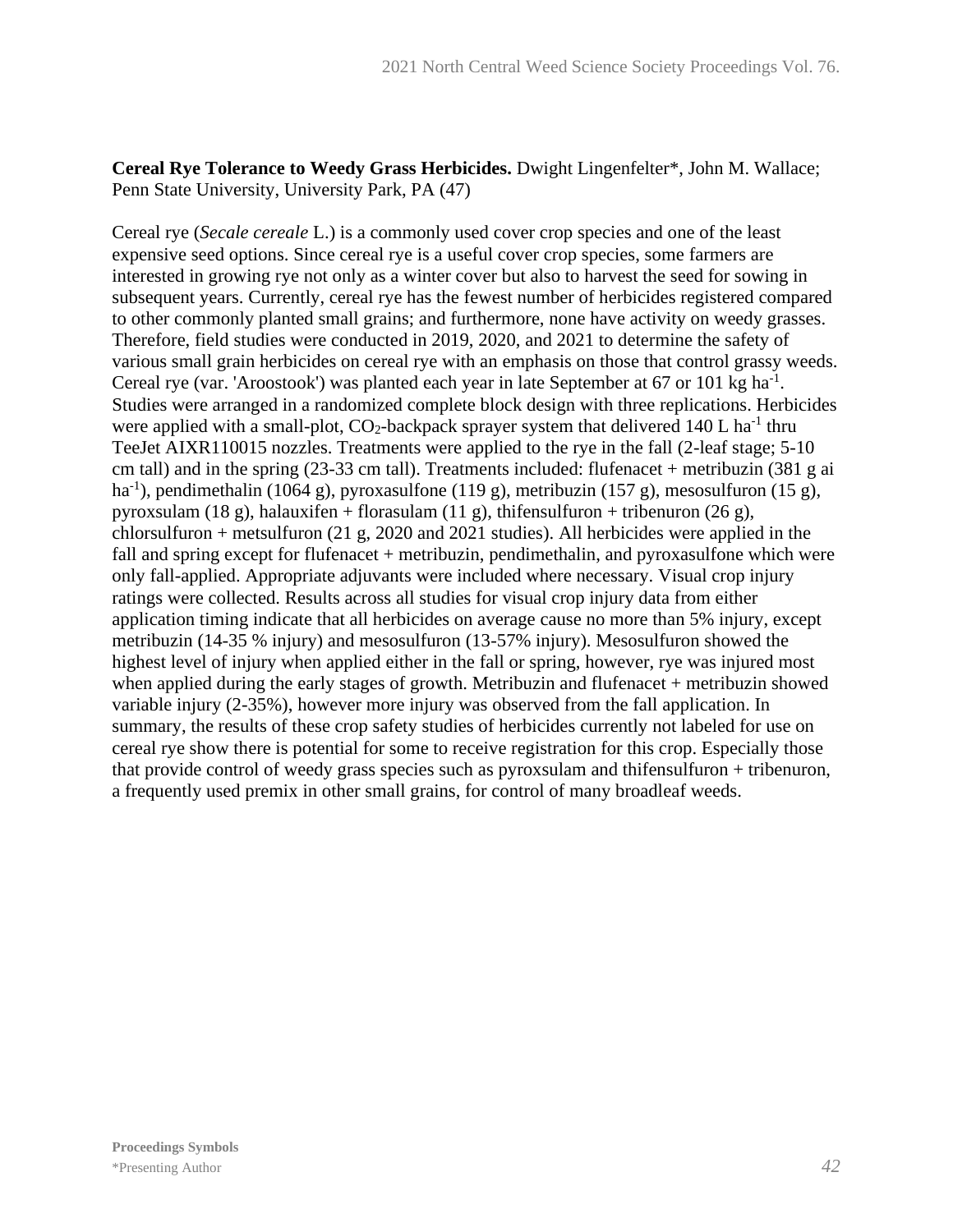History of Weed Management in Minnesota and North Dakota. David Nicolai<sup>\*1</sup>, Thomas Peters<sup>2</sup>, Roger Becker<sup>1</sup>, Calvin Messersmith<sup>2</sup>; <sup>1</sup>University of Minnesota, St. Paul, MN, <sup>2</sup>North Dakota State University, Fargo, ND (48)

The era of organic compounds for weed control in agriculture began following World War II and continues through today. Organic pesticides are the most common means to control pests in agricultural crops and had a global market value of \$56 billion in 2012 according to a 2017 United States Environmental Protection Agency report. The use of herbicides to control weeds accounts for the largest component of pesticide use, representing 44% of global pesticide sales, followed by insecticide (29%), fungicide (26%) and others (1%). Today, pesticides frequently are the sole strategy for controlling pests. Weeds, in the beginning, were hand-pulled. Later various farm animals pulled crude implements to till soil to remove weeds. In the early 20th century agronomists such as A. C Arny at the University of Minnesota evaluated salts, such as sodium chlorate for the control of perennial weeds. Likewise, H. L. Bolley at North Dakota State University, beginning in 1896, assessed inorganic compounds and solutions of copper salts for selective control of broadleaf weeds in cereals. Early accounts emphasized integrated weed control strategies by seed growers for weed eradication and focused primarily on control of perennial weeds. Recommendations in 1930 for annual weed control included precise weed identification, crop rotations with forages, and tillage to deplete the weed seed bank. Modern day production agriculture emphasizing organic herbicides struggles with herbicide-resistant weeds. Agriculturalists can learn by reconsidering the integrated management strategies previous generations deployed for weed management.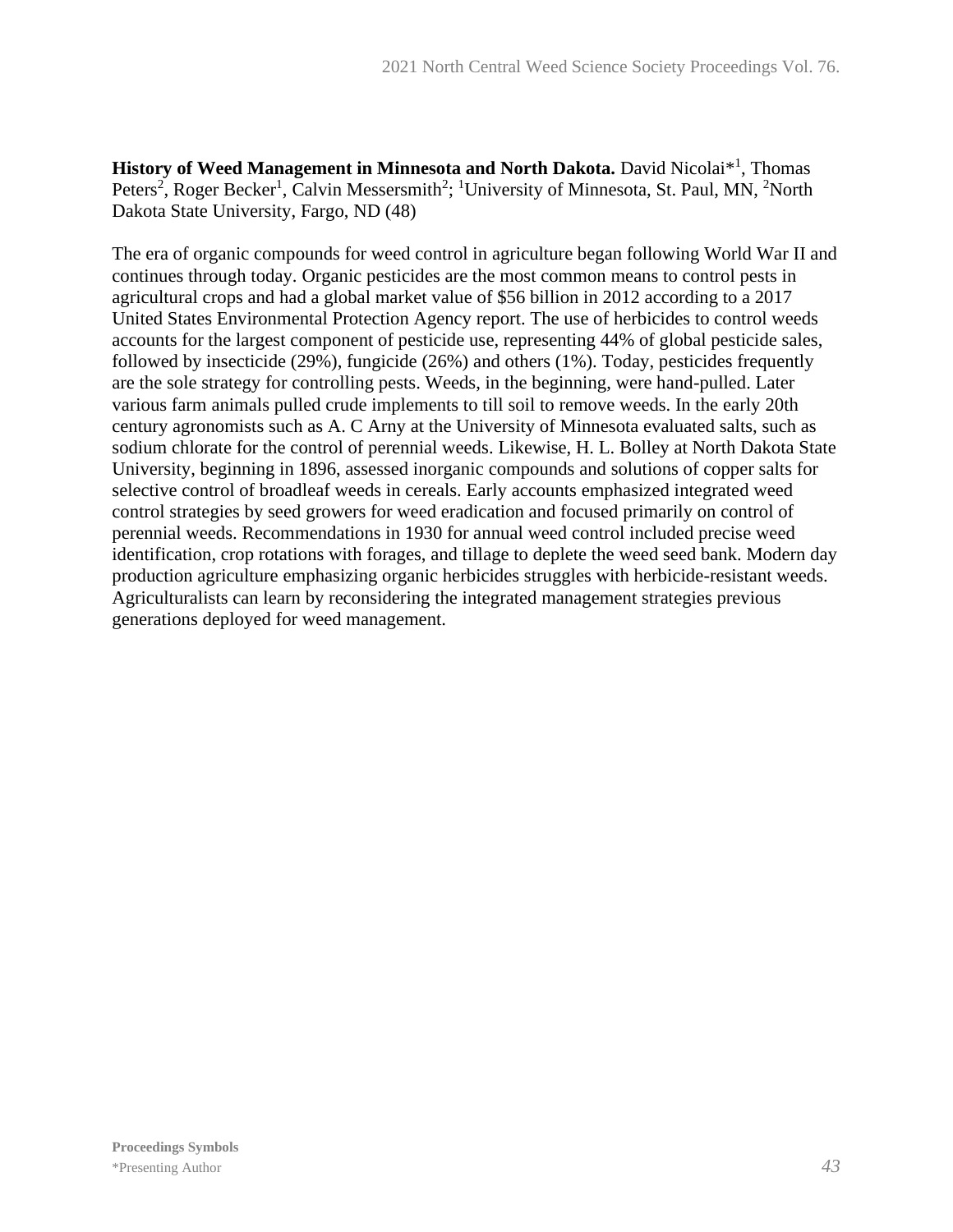### **POSTERS: Herbicide Physiology & Molecular Biology**

**Investigating Clopyralid Resistance in** *Ambrosia artemisiifolia* **(Common Ragweed) Using RNA Sequence Transcriptome Analysis.** Nash D. Hart<sup>\*1</sup>, Erin E. Burns<sup>2</sup>, Eric L. Patterson<sup>2</sup>; <sup>1</sup>Michigan State University, Durand, MI, <sup>2</sup>Michigan State University, East Lansing, MI (49)

*Ambrosia artemisiifolia* (common ragweed) is a globally distributed, difficult to control weed species that can cause extensive crop yield reductions unless appropriately managed. Clopyralid is a synthetic auxin herbicide commonly used to control *A. artemisiifolia* and other weeds in the Asteraceae family. In 2018, a population of *A. artemisiifolia* was discovered in a Michigan Christmas tree farm that is highly resistant to clopyralid, surviving at clopyralid doses thirty-two times the recommended field use rate. Chemical weed control is a mainstay in most agricultural systems in the North Central region and herbicide resistance threatens its effectiveness; therefore, it is essential to understand the mechanism of resistance that allows weed species to become resistant to herbicides. To this end, we have begun investigating potential resistance mechanisms in this clopyralid resistant *A. artemisiifolia* population using RNA-seq. As no wellcurated genome or transcriptome currently exists for this species, we first built a reference transcriptome *de novo* using Trinity and reads from the susceptible population. Next, we aligned all reads from one resistant and one susceptible population using the program HISAT2. We identified all assembled Aux/IAA annotated transcripts using BLAST and manually screened the read alignments for polymorphisms (SNPs, InDels, etc.) that distinguished resistant from susceptible individuals. We specifically evaluated the sequence motif known as "the degron" which has previously been shown to be involved in target site resistance (TSR) to other auxinic herbicides including 2,4-D and dicamba in other dicot species. We also performed a whole transcriptome differential expression analysis to identify resistance mechanisms that involve changing gene expression (i.e. non-TSR and target site over-expression). Lastly, we performed a Gene Ontology (GO) enrichment analysis on the RNA-seq differential expression data to identify global differences in the transcriptomes of these two populations. After searching the entire genome there were fifteen transcripts containing the Aux/IAA degron sequence. Six out of the fifteen transcripts containing the sequence contained a polymorphism. Zero of those transcripts had a significant polymorphism that correlated perfectly with the resistant phenotype. Differential expressional analysis highlighted 536 genes that were significantly differentially expressed, with 179 being overexpressed in the resistant population and 357 being overexpressed in the susceptible. Out of the 536 genes, there were 241 genes that had a log fold change of greater than two or less than negative two and a p-value less than 0.01. Interestingly 201 genes were overexpressed in the susceptible population and only 40 genes overexpressed in the resistant population. Within the 241 genes, there are many genes of interest that directly relate to the auxin pathway, such as auxin response factors and ABC transporter genes, as well as genes associated with non-TSR, such as cytochrome P450s. Ultimately, understanding clopyralid resistance in *A. artemisiifolia* and the potential for cross resistance to other auxinic herbicides is of critical importance for continued agricultural productivity in the North Central region as technologies like Enlist, Xtend, and XtendFlex soybean become more common.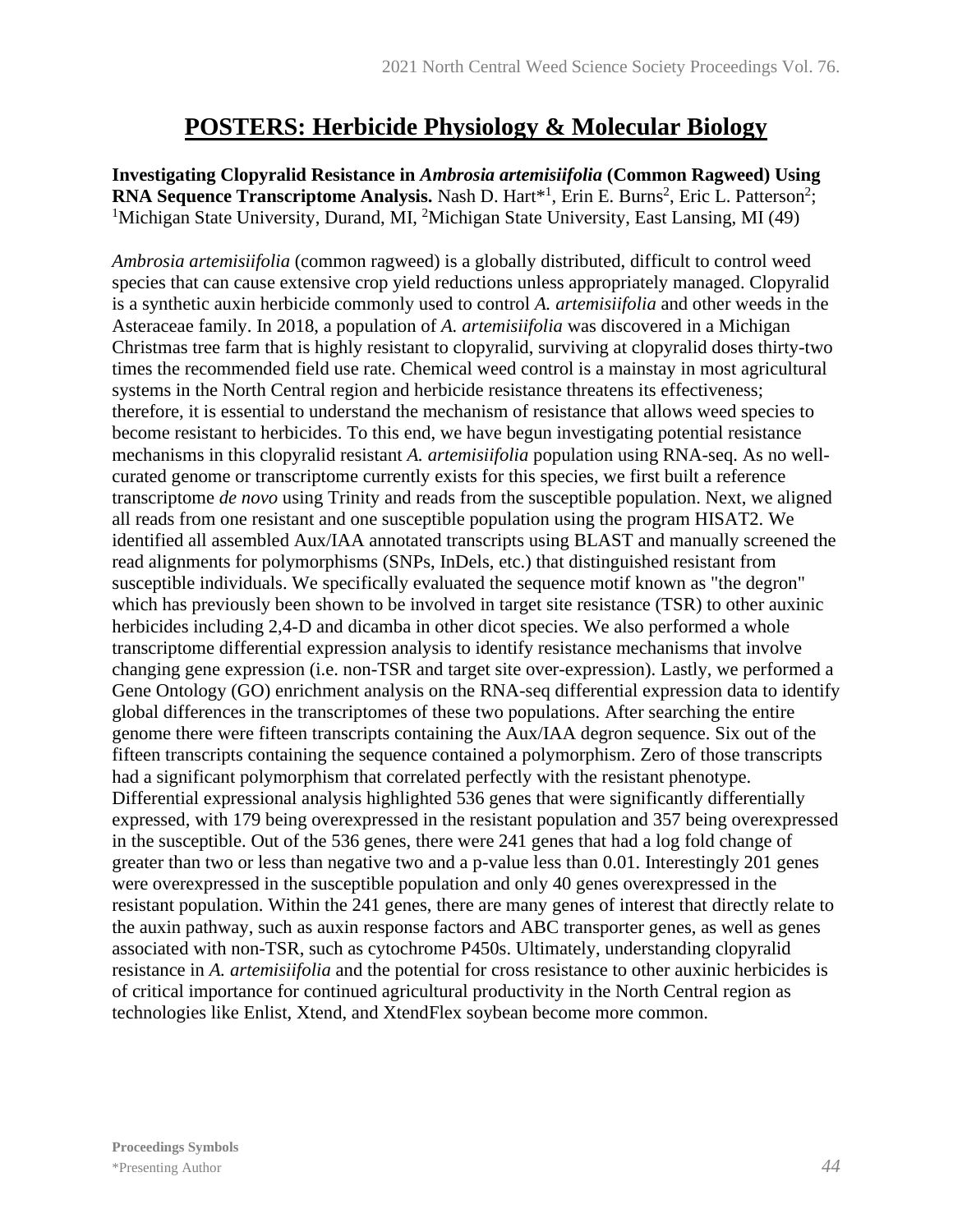**The Genomic Response of** *Kochia scoparia* **to Sub-lethal Doses of Glyphosate.** Carly A. Claucherty<sup>\*1</sup>, Todd A. Gaines<sup>2</sup>, Eric L. Patterson<sup>1</sup>; <sup>1</sup>Michigan State University, East Lansing, MI, <sup>2</sup>Colorado State University, Fort Collins, CO (50)

Genomic structural variation is a form of genetic diversity that enables adaptation and has been exploited by weedy species to confer herbicide resistance. Glyphosate resistance (GR) in kochia (*Kochia scoparia*) is caused by gene amplification of 5-enolpyruvylshikimate-3-phosphate synthase (EPSPS) and this copy number variation (CNV) is also a GR mechanism in seven other weed species. Few studies have characterized these spontaneous genomic rearrangements in plants or focused on understanding the role that they play in gene expression. In this study, whole genome bisulfite sequencing and RNA sequencing was performed using young leaf tissue from the susceptible kochia line 7710 before and three weeks after application of low (79 g a.e.  $ha^{-1}$ ) and medium (158 g a.e.  $ha^{-1}$ ) sublethal rates of glyphosate. Here we identify the native methylation status of kochia and observe differential methylation across the genome, and its interplay with the transcriptome following glyphosate application. These findings provide novel information on the adaptive role of whole genome structural variation in response to herbicide selection pressure.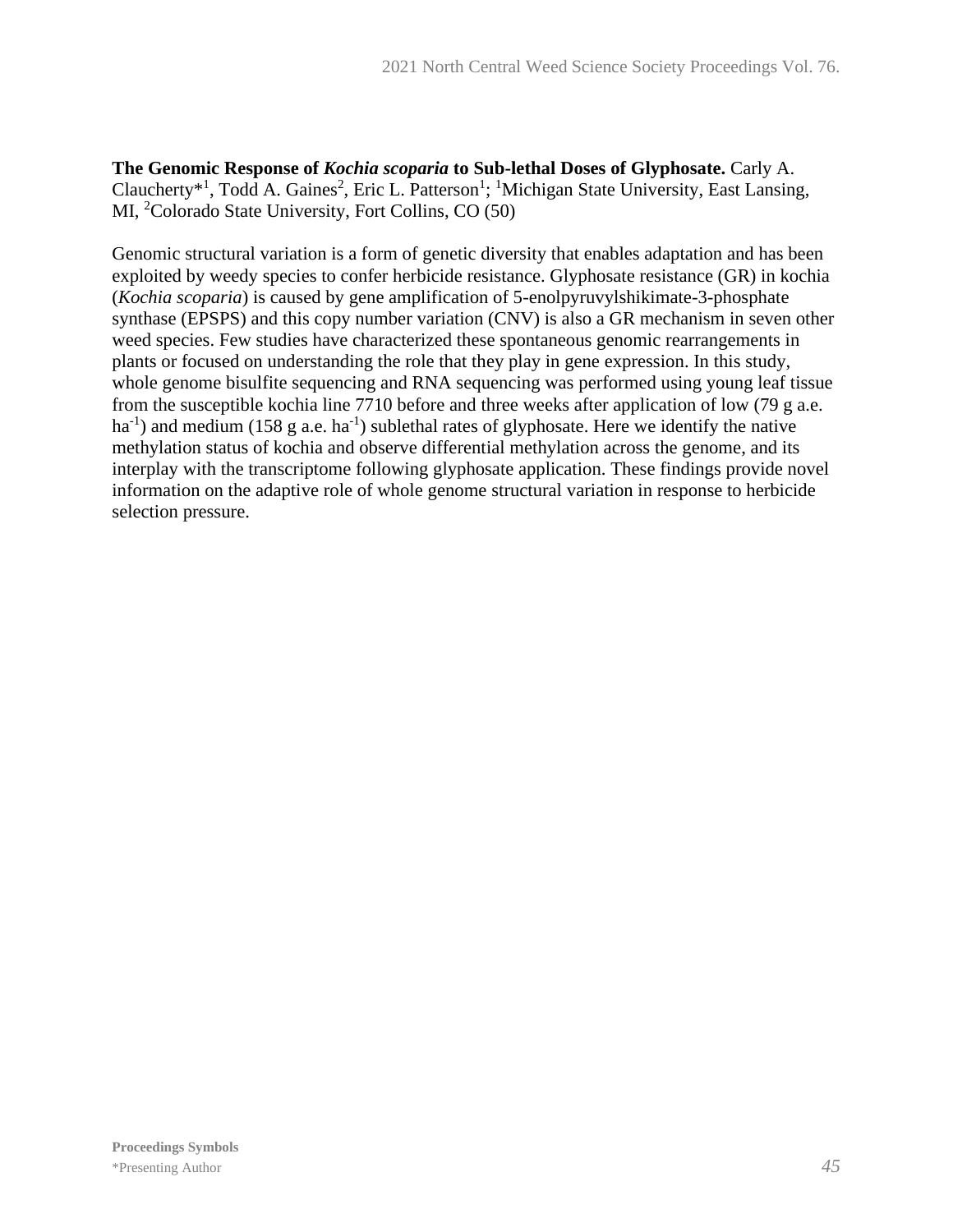**Reduced Translocation of 2,4-D Observed in Resistant** *Plantago lanceolata***.** Quincy D. Law<sup>\*1</sup>, Ronald R. Rogers<sup>2</sup>, Travis Gannon<sup>2</sup>, Aaron Patton<sup>3</sup>; <sup>1</sup>North Dakota State University, Fargo, ND, <sup>2</sup>North Carolina State University, Raleigh, NC, <sup>3</sup>Purdue University, West Lafayette, IN (51)

Investigating the mechanism(s) of 2,4-D resistance in buckhorn plantain may help to inform management practices and preserve herbicidal efficacy. Given that the 2,4-D resistance is likely a non-target mutation, altered absorption and/or translocation as mechanisms of resistance were tested using radiolabeled  $\int_1^{14}C(2,4-D)$  and comparing resistant buckhorn plantain with a susceptible ecotype. The objective of this experiment was to determine if absorption or translocation play a role in 2,4-D resistance in a resistant buckhorn plantain ecotype. Plants were oversprayed with 2,4-D at a rate of 1.68 kg ae  $ha^{-1}$  with the youngest fully-expanded leaf excluded. The isolated leaf was then treated with four 0.5-µl droplets of radiolabeled  $[{}^{14}C]2,4-D$ on the adaxial leaf surface, avoiding prominent veins, for a total of 5.32 kBq plant<sup>-1</sup>. Plants were harvested at 24, 96, and 192 HAT and separated into treated leaf, treated leaf wash, nontreated shoots, and the caudex + roots. The clearest difference between the resistant and susceptible ecotype was the interaction between ecotype and harvest period for  $[{}^{14}C]$  from 2,4-D in the nontreated shoots. After 192 hr, the susceptible ecotype had a higher amount of  $\int^{14}C$  from 2,4-D in the non-treated shoots (16.1%) than the resistant ecotype at any of the harvest periods (5.4- 7.3%); the amount of  $\lceil {^{14}C} \rceil$  from 2,4- D in the non-treated shoots was similar across all three harvest periods for the resistant ecotype. Thus, reduced translocation plays an apparent role in 2,4-D resistance in buckhorn plantain.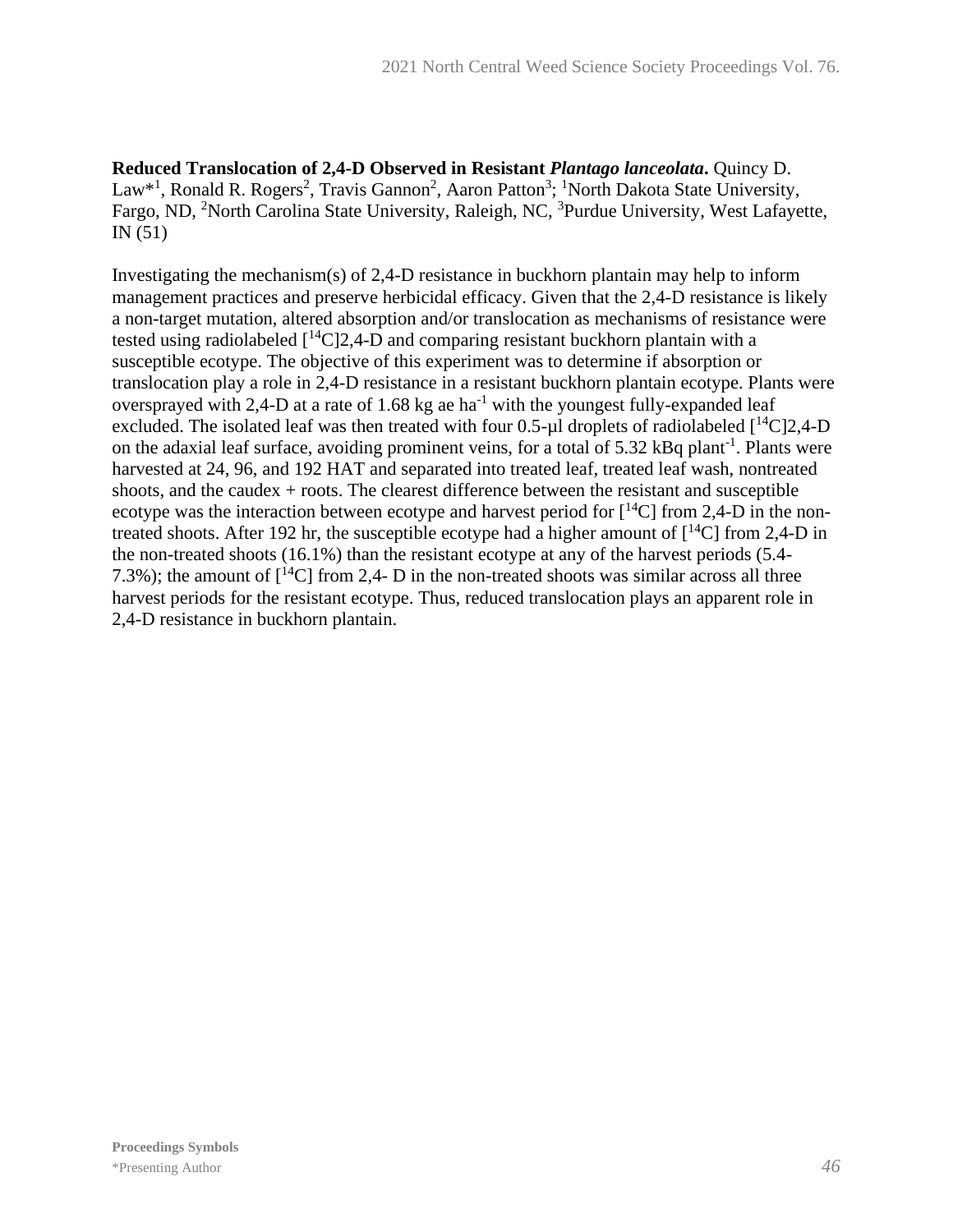**Role of Glyphosate Retention and Absorption on Tolerance of Two Horseweed Growth Types.** Justine L. Fisher\*, John A. Schramski, Eric L. Patterson, Christy Sprague; Michigan State University, East Lansing, MI (52)

Glyphosate-resistant horseweed (*Erigeron canadensis* L.) is a problematic weed for Michigan growers. Recent shifts from a winter annual to a primarily summer annual lifecycle have created novel horseweed management challenges. Additionally, phenotypic differences in newly emerged horseweed growth types, "rosette" and "upright/bolted", have been observed cooccurring in the same field. Previous research found that "upright" plants from two glyphosateresistant populations were 4- and 3-fold less sensitive to glyphosate than their rosette siblings. However, differences in sensitivity between the two growth types in the susceptible population were not observed. Further experiments were conducted to investigate whether differences in glyphosate sensitivity between rosette and upright growth types in resistant and susceptible populations are due to glyphosate retention on the leaf or absorption of glyphosate. Seed from the same parent plant was used to obtain the two growth types. To stimulate the upright growth type, seeds from resistant and susceptible populations were exposed to a 4-week vernalization period then placed in the greenhouse with seed planted for the rosette siblings. Four weeks after emergence upright plants were 6-cm tall and 10-cm wide, while rosette plants were 2-cm tall and 9-cm wide. These plant sizes were used for the glyphosate retention and absorption experiments. Horseweed plant interception and retention of glyphosate were examined by applying 1.27 kg ae h<sup>-1</sup> of glyphosate with Chicago Sky Blue dye. Immediately after application, plants were rinsed and absorbance of the rinsate was measured with a spectrophotometer at 625 nm. Horseweed plants were then harvested and leaf area and biomass per plant were measured. Glyphosate absorption was determined by spotting 10 1- droplets of 1.67 kBq of  $^{14}C$  glyphosate on horseweed plants that were oversprayed with  $1.27$  kg ae ha<sup>-1</sup> of glyphosate. The treated leaf for each population was one of the uppermost fully developed leaves per plant and this leaf was covered during the pretreatment process. The treated leaf was excised at 0, 12, 24, 72, and 168 h after treatment (HAT) and the remaining  ${}^{14}C$  glyphosate was washed off the leaf surface with 4 ml methanol-water (1:9 ratio). Radioactivity in each sample was quantified by liquid scintillation spectrometry. The experiment was a randomized complete block design with five replications and was repeated in time. There were no differences in <sup>14</sup>C glyphosate absorption between the rosette and upright types in the glyphosate-resistant or -susceptible populations. The estimated time to reach 50% glyphosate absorption for each biotype was 10-13 HAT and by 21-27 HAT each population had reached 75% absorption. Total glyphosate absorption 168 h after application ranged between 85-90% for each population and growth type. These results suggest that differences in glyphosate sensitivity among the rosette and upright growth types in the resistant population and between the resistant and susceptible populations were not due to differences in glyphosate absorption. We are currently examining if glyphosate sensitivity between growth types may be due to glyphosate translocation.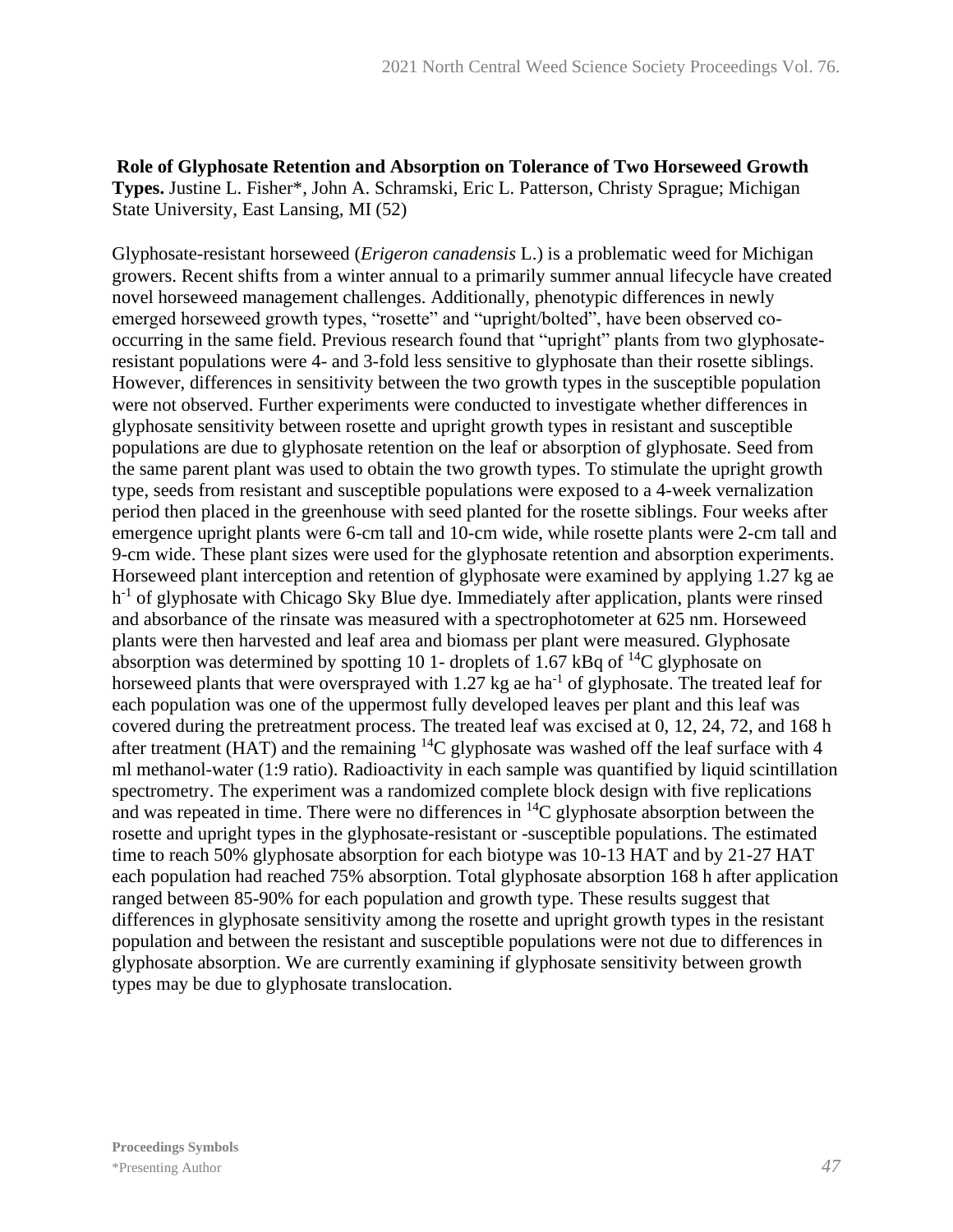#### **Inheritance of Resistance to ALS-Inhibitors in Giant Ragweed is Controlled by Multiple Genetic Factors.** Benjamin C. Westrich\*, Bryan G. Young; Purdue University, West Lafayette, IN (53)

Giant ragweed (*Ambrosia trifida* L.) biotypes resistant to acetolactate synthase (ALS)-inhibiting herbicides via a W574L mutation in the ALS gene have been documented in seven US states and Ontario, Canada. Just one mutant allele in this diploid species results in resistance to herbicide rates far greater than those used in crop production. As this mutation bares no fitness penalty, and because ALS is a nuclear gene, inheritance of resistance was assumed to follow the principles of Mendelian genetics. However, both field-based surveys and controlled greenhouse crosses have shown homozygous-mutants to be nearly absent from one population (Ti18). We hypothesized that giant ragweed may possess self-incompatibility (SI), and that the SI and ALS genes are linked. If true, pollination between two gametes possessing mutant ALS alleles that also shared SI alleles would result in an SI response, thus preventing the union of gametes carrying the resistance mutation. To explore this hypothesis, we first tested for the presence of SI by evaluating self- vs cross-pollination. Self-pollination resulted in 70 to 80% less pollen retention, pollen tube growth, and seed production compared with cross-pollination, indicating that giant ragweed possesses SI. Next, intra- and inter-population crosses were conducted to track the inheritance of the W574L mutation. We believed that inter-population crosses would be more likely to share compatible SI alleles, leading to Mendelian inheritance of ALS in the F1 generation. Interestingly, we identified non-Mendelian inheritance in nearly half of the 63 unique crosses conducted in this experiment, and in all three populations tested. Contrary to our hypothesis, both internal and external crosses sometimes resulted in abnormal inheritance of ALS, with no clear difference between the two strategies. As homozygous-mutant progeny were absent from the majority of the external crosses, it appears that the mutant ALS allele tends to arise most often in plants that also share a common SI allele. Shared linkage of a common SI allele and wild-type ALS allele (leading to the production of solely heterozygous progeny) was also evident in some crosses. This could have been driven by an initial herbicide selection event, which would have reduced the total number of unique SI alleles linked to wild-type ALS alleles. Considering the results from all crosses, fewer mutant alleles were found in F1 progenies than would be expected under Mendelian inheritance because of the rarity of homozygous-mutant biotypes. However, the resistant phenotype was often overrepresented in F1 generations of crosses that involved the Ti18 population, with some crosses resulting in a 5x increase in the number of resistant seeds produced. Overall, the linkage of SI and ALS genes could serve to increase the retention of susceptible alleles in a population by favoring heterozygosity, though a lack of SI allele diversity could greatly increase the rate of spread of a dominant resistance mutation like W574L. Ultimately, direct confirmation of this linkage and its effect on the inheritance of ALS will require a greater understanding of the giant ragweed genome and the specific SI system.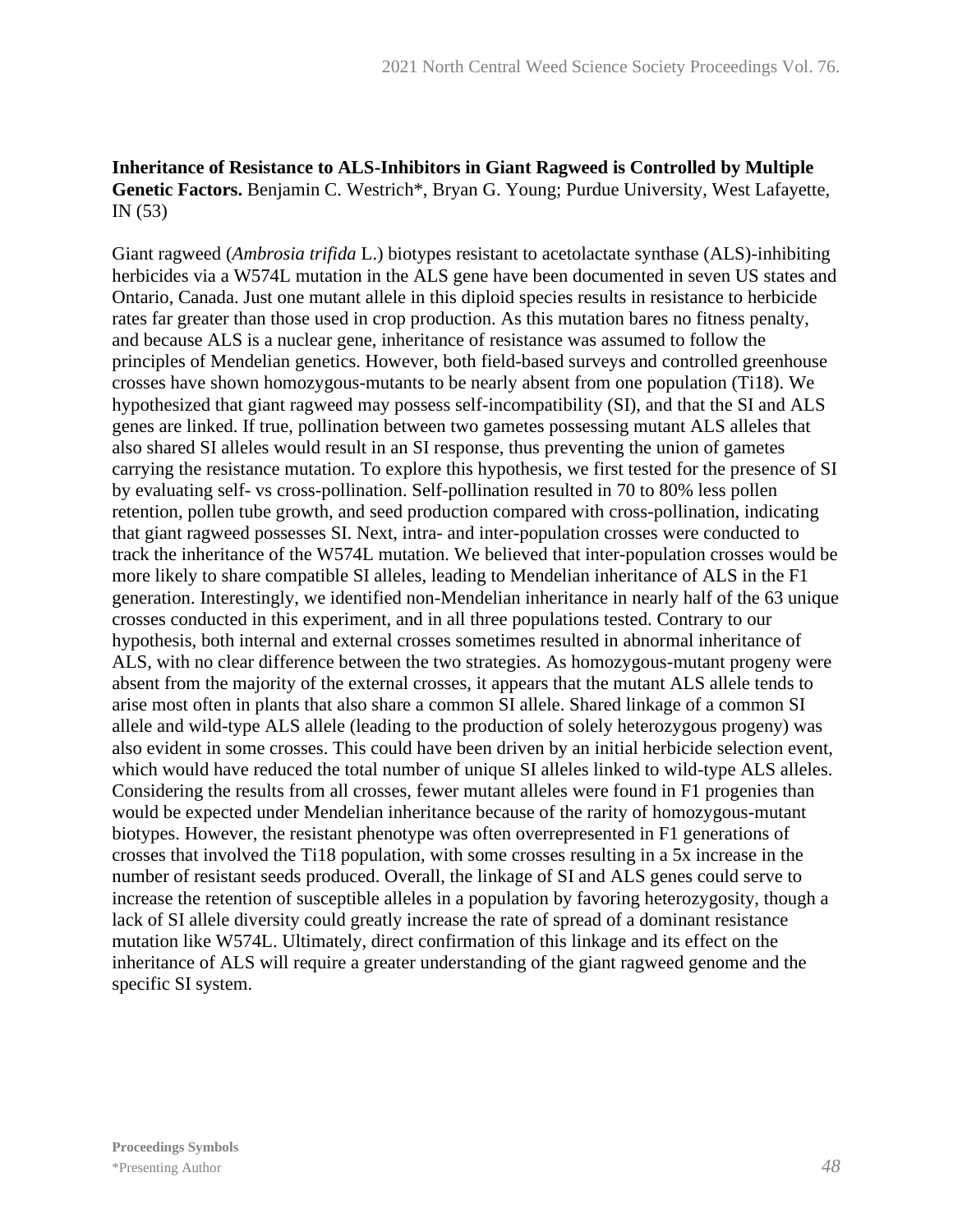#### **A KASP Assay for Sex-Determination in Palmer Amaranth (***Amaranthus palmeri***) and Application in Weed Ecology.** Ednaldo A. Borgato\*, Sathishraj Rajendran, Anita Dille, Mithila Jugulam; Kansas State University, Manhattan, KS (54)

Palmer amaranth is a summer annual, C4, with fast growth rate, highly prolific, and dioecious weed. Recently, the Palmer amaranth genome became publicly available, and studies focused on aspects of evolution and dioecy identified a male-specific (MSY) molecular marker in the Y pseudo-chromosomal region (approximately 1.5 Mb and 120 genes) in this species. Here, we propose a KASP assay based on the MSY markers for sex-determination and subsequent application in ecology studies. A set of MSY primers previously made available were adapted for KASP assay adding the HEX and FAM tails to the forward primer for testing with the regular MSY reverse primer for allelic discrimination, using the MSY as dominant marker. Additionally, reactions were performed using various concentrations of DNA (10 to 90 ng) isolated from the known male and female plants (gender was confirmed upon flowering) to optimize the assay for identifying the marker. Further, an inter-gender competition study was conducted in the greenhouse with male and female individuals under the following densities and proportions: 1, 4 and 8 plants per pot at 100:0, 75:25, 50:50, 25:75 and 0:100 male to female ratios to understand competitive interactions [e.g., branching (mechanism that favors seed production), seed production per plant, days to flowering and maturity, etc]. We expect to obtain robust data explaining interactions between male and female Palmer amaranth plants and potentially identify opportunities for successful management, specifically reducing seed production.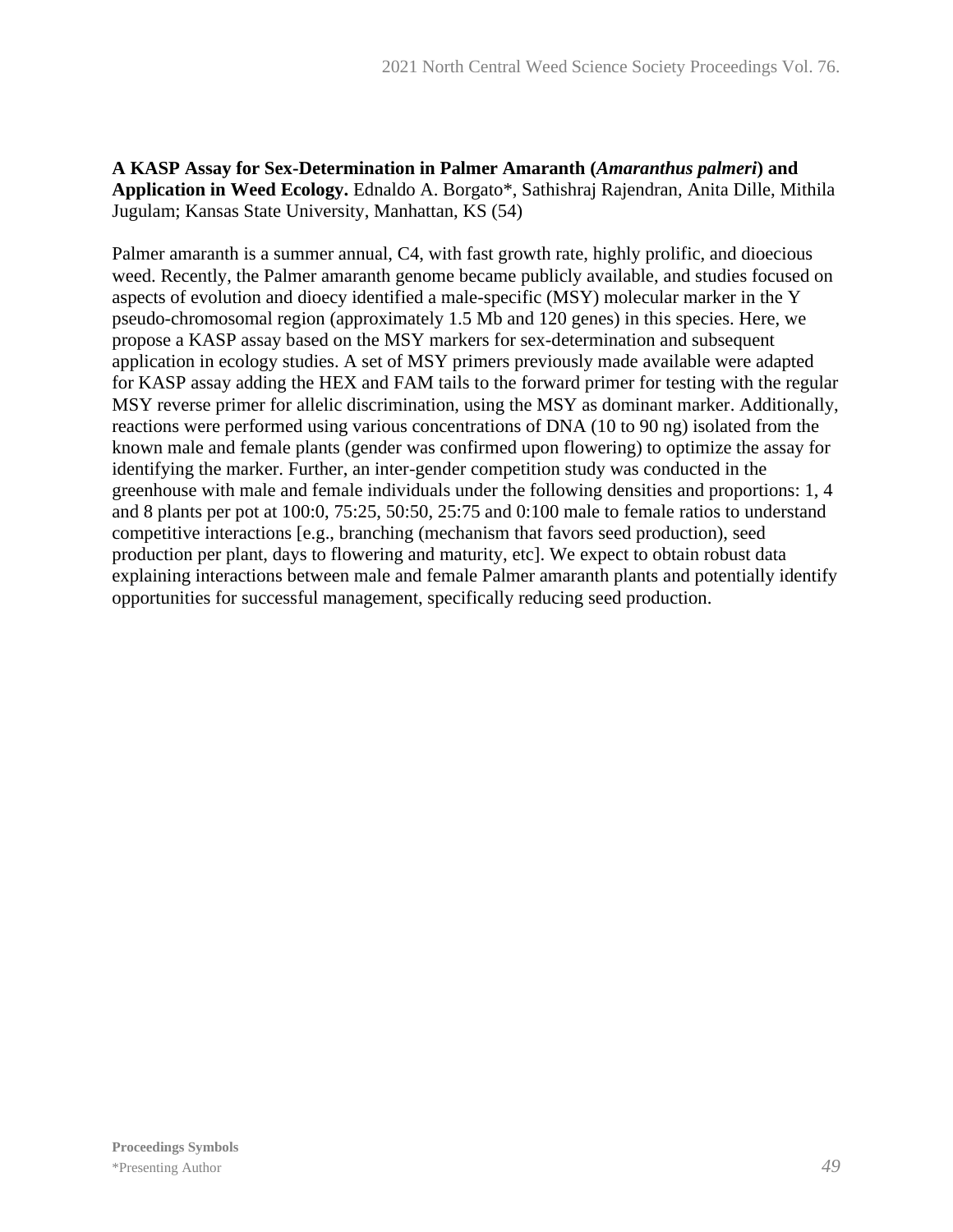**Soil Applied PPO Inhibitors Select for Fewer Resistant Individuals Than Foliar Applications.** Jesse A. Haarmann\*, Bryan G. Young, William G. Johnson; Purdue University, West Lafayette, IN (55)

Resistance to PPO inhibiting herbicides in waterhemp (*Amaranthus tuberculatus* (Moq.) J.D.Sauer) is primarily conferred by the ΔG210 mutation in the PPX2 gene. Soil applications of PPO inhibitors provide partial control of resistant populations at the cost of a reduced length of residual activity and greater frequency of surviving individuals resistant to PPO inhibitors. Trifludimoxazin is a PPO-inhibiting herbicide currently under development that has soil and foliar activity and has been documented to control PPO inhibitor resistant waterhemp (ΔG210 and R128G) in foliar applications. Control of current PPO inhibitor-resistant biotypes is attributed to unique binding properties of trifludimoxazin to the PPX2 enzyme, but it is unclear if selection for ΔG210 individuals is still occurring after soil or foliar applications. Our objective was to determine if applications of trifludimoxazin select for PPO-inhibitor resistant individuals when applied PRE or POST similarly to other PPO inhibitors, and determine if combinations of trifludimoxazin with other PPO inhibitors can reduce selection for PPO-inhibitor resistant individuals. Separate PRE and POST field experiments were conducted in 2020 and 2021 at two Indiana locations. Trifludimoxazin, saflufenacil, and fomesafen were applied PRE or POST at rates of 12.5, 25, and 263 g ai ha<sup>-1</sup>, respectively, along with all two- and three-way combinations of those herbicides and a no herbicide control. Leaf tissue from the first 25 plants emerging in each plot in the PRE experiment were collected and also from 25 surviving plants in each plot from the POST experiment. Plant tissue samples were used for DNA extraction and subsequent qPCR assays for the ΔG210 mutation. Overall, a greater number of PPO inhibitor resistant plants survived PPO inhibitor foliar applications than emerged through PPO herbicide soil applications. Trifludimoxazin did not increase the frequency of PPO inhibitor-resistant individuals when applied to soil, but increased the frequency of PPO resistant individuals by 2.5 to 2.6 fold when applied to foliage similar to other PPO inhibitors. Despite selection for PPO inhibitor resistance, herbicide combinations increased the length of residual control and, therefore, fewer waterhemp plants survived, which reduces the reliance on subsequent herbicide applications or other nonchemical practices to control surviving waterhemp plants. Future research is justified to determine if trifludimoxazin selects for other mutations or mechanisms of resistance related to the PPO enzyme.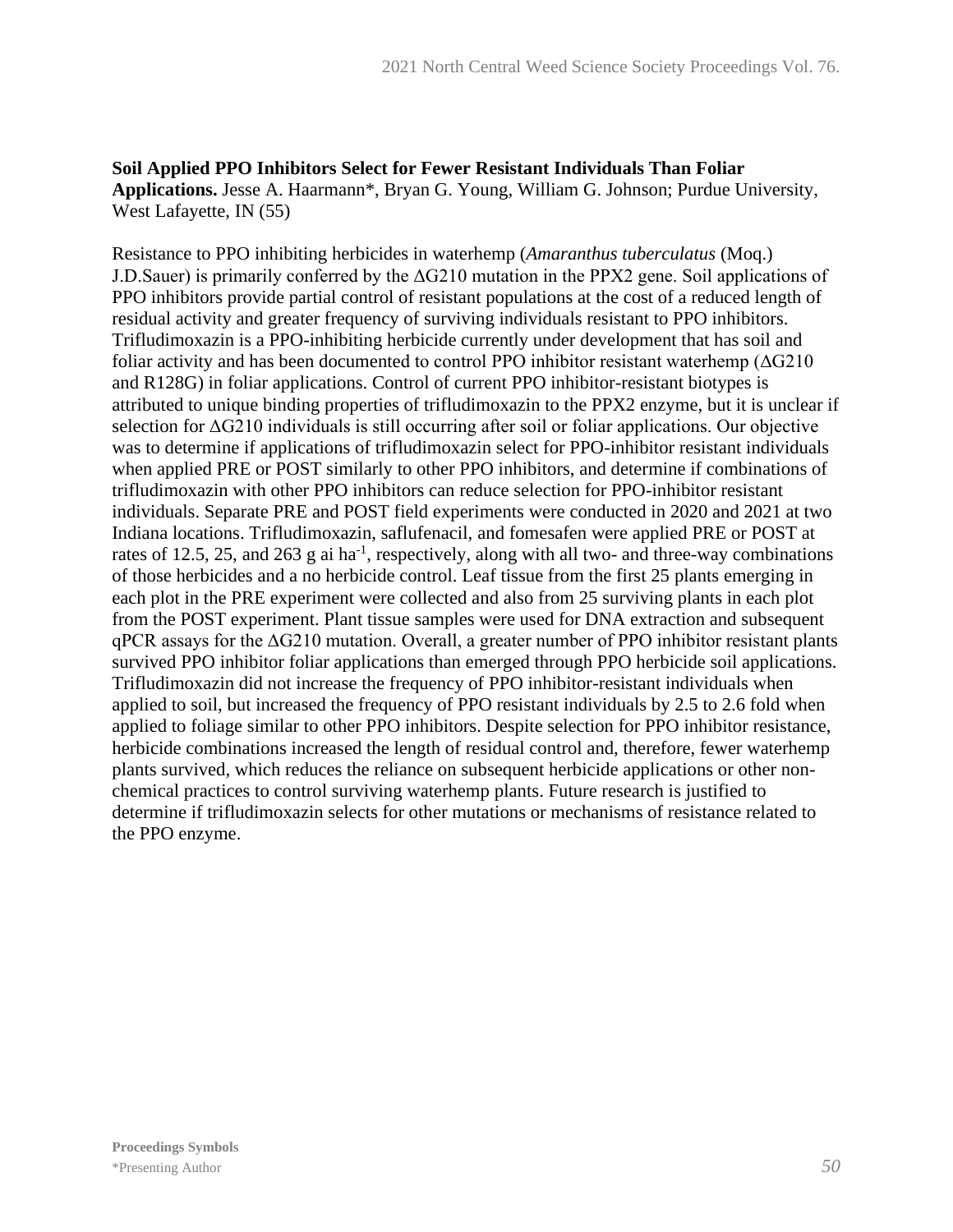**Isolation of Protoplasts from Waterhemp Cell Suspension Cultures.** Robert P. Sabba, Michael J. Christoffers\*; North Dakota State University, Fargo, ND (56)

Plant tissue culture is a useful biotechnology for researchers wanting to study physiological processes in a laboratory setting. When cultures are maintained as undifferentiated cells, genetic experimentation can also be performed without risk of seed or pollen escaping the laboratory. Plant protoplasts are particularly useful in genetic experimentation because their lack of a cell wall facilitates introduction of nucleic acids for transformation and gene editing experiments. However, successful generation of plant protoplasts often requires adaptation of existing methods to individual species. We investigated the conditions necessary to isolate protoplasts from waterhemp [*Amaranthus tuberculatus* (Moq.) J. D. Sauer], using cell suspension cultures as a source of tissue. The waterhemp cell suspension cultures were originally derived from callus tissue grown from waterhemp seedling hypocotyls. Protoplasts were successfully obtained by incubating suspension-cultured cells in an aqueous solution with cell wall-digesting enzymes Cellulase Onozuka RS and Macerozyme R-10, plus mannitol as an osmoticum and calcium for membrane stability. Other enzyme combinations did not successfully digest cultured waterhemp cell walls. Protoplast viability was assessed microscopically using Evans blue and fluorescein diacetate (FDA), which stain dead and live cells, respectively. Protoplast viability ranged from 72-78%, indicating the potential utility of this protocol in future waterhemp research involving tissue cultured cells.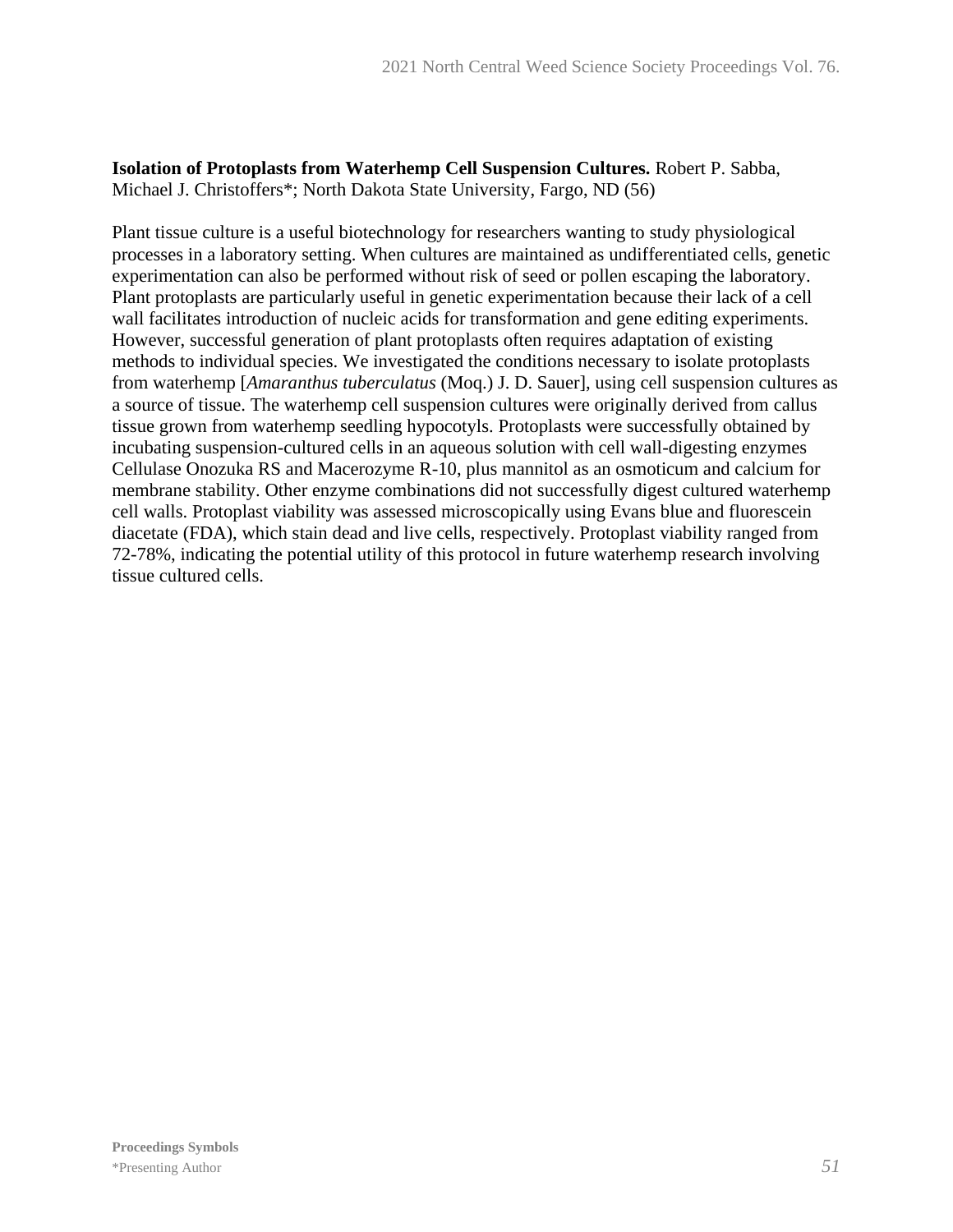**Population Structure and Adaptation of Weedy** *Lolium* **spp. Revealed by a Continental Transcriptomic Study.** Lucas K. Bobadilla<sup>\*1</sup>, Brent P. Murphy<sup>2</sup>, Anita Küpper<sup>3</sup>, Roland S. Beffa<sup>4</sup>, Patrick Tranel<sup>2</sup>; <sup>1</sup>University of Illinois, Champaign, IL, <sup>2</sup>University of Illinois, Urbana, IL, <sup>3</sup>Bayer Crop Science, Frankfurt, Germany, <sup>4</sup>Bayer Crop Science, Frankfort / Main, Germany (57)

The *Lolium* genus is mainly represented by eight species, which are known to be highly adaptable to multiple environments and can be found worldwide. *Lolium* spp. are obligate outcrossing and can freely hybridize. The *Lolium* genus occupies a unique position within agriculture. As one of the main forage crops, many breeding efforts were made to improve traits of interest. In contrast, several species within the genus, including escapes from cultivated areas, are recognized as problematic weeds in agricultural and natural environments. Routinely, weed scientists often focus only on the effect of management practices; however, because weeds interact with more than just management systems, factoring in the environment is an essential consideration for why weeds are present. Due to the vast natural range of *Lolium*, understanding the population structure within a large region can provide insights into weed adaptation. The study objectives were to estimate the population structure and identify adaptation patterns to environmental factors in *Lolium* in Europe via transcriptomics. *Lolium* individuals across western Europe were collected from 34 agricultural fields. RNA libraries from each of 131 individuals were prepared using RNeasy Plant Mini Kit and sequenced with Illumina Hiseq. Fifteen environmental parameters were obtained from each collection site using E-OBS and European Soil databases. *De-novo* transcriptome assembly was conducted using Trinity and read counts acquired using Bowtie2/RSEM. Variants were called using the standard GATK pipeline. Population structure was conducted using ADMIXTURE, testing four different k-values. The best k-value was chosen based on the lowest cross-validation error. Once subpopulations were identified, a differential expression (DE) and an enrichment analysis using EdgeR and TopGO were conducted. Pearson correlation was assessed between environmental parameters and population structure. From environmental parameters showing correlation with population structure, a genome-wide association study (GWAS) was conducted within GAPIT using Blink with 1,000 permutations to identify quantitative trait nucleotides (QTNs). Two subpopulations with admixture/hybridization were identified within European weedy *Lolium*, of which their distribution was correlated with a longitudinal variation. Over 5,000 differentially expressed genes were identified, which, according to enrichment analysis, were involved mainly with plant organ development, flowering processes, soil nutrient transport, hormone transport, and response to abiotic stimuli. From the 15 environmental parameters, 8 showed a significant correlation with population structure variation, indicating that differences in subpopulations are due to differential adaptation for soil variables and frost-free day length. GWAS indicated 30 QTNs correlated with five environmental factors, with a specific 3-Mb region at chromosome 5 containing 11 QTNs for all traits. QTNs are at genes related to environmental adaptation, such as cytokinin activation and transcription factors involved with flowering time and root nutrient uptake. Together, our analyses point to two distinct subpopulations adapted to environmental factors including soil factors and growing-season length, illustrating the remarkable plasticity and adaptability of *Lolium* spp.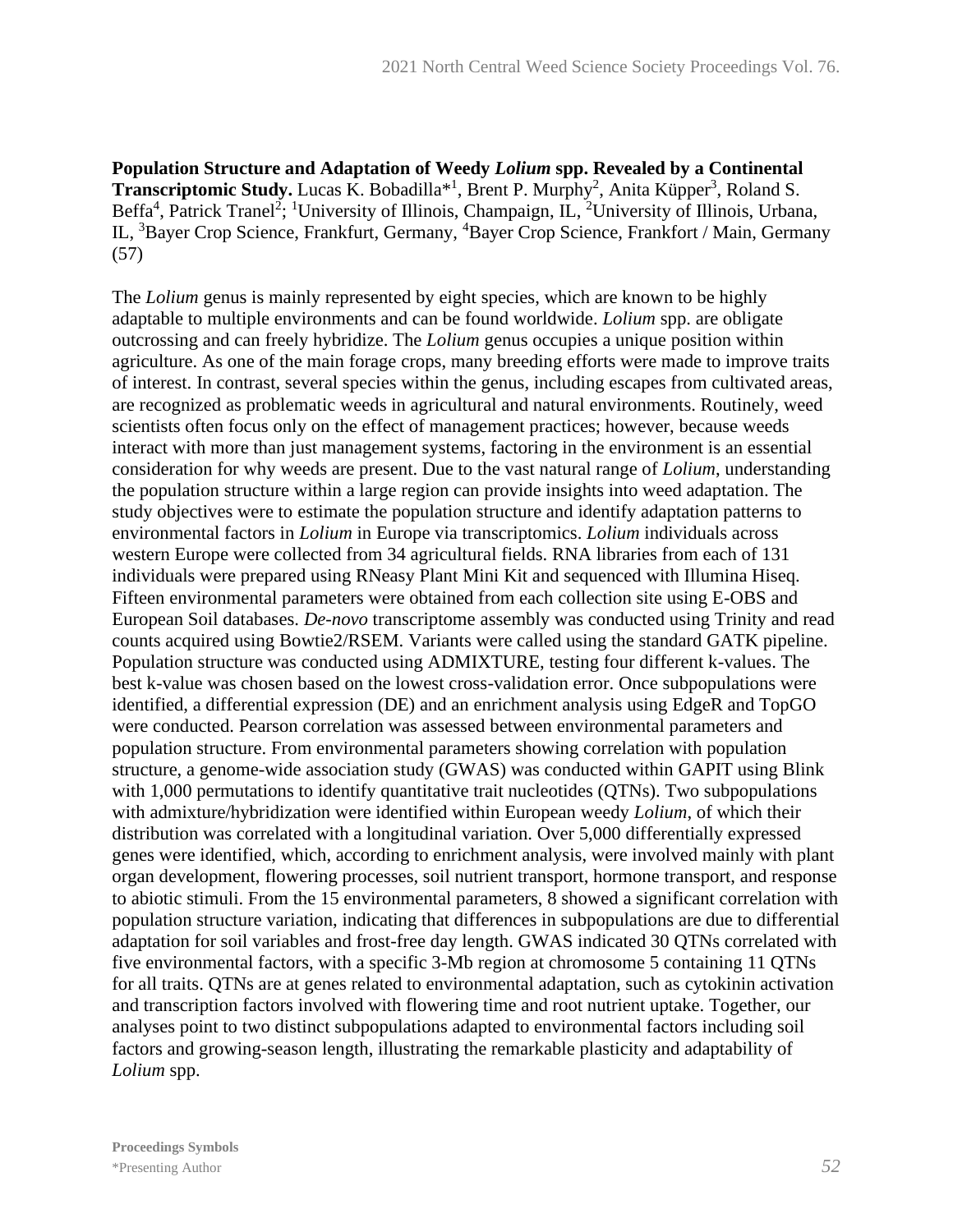#### **The Functional Annotation of Weedy Genomes for the International Weed Genomics Consortium.** Nathan D. Hall\*, Eric L. Patterson; Michigan State University, East Lansing, MI (58)

Functional annotation is a critical step in the democratization of weed genomics; it provides end users with easy access to sensibly named genomic features, reduces analytical redundancy and allows end users to focus on their chosen area of research. Here we present the functional annotation method implemented by International Weed Genomics Consortium. Our functional annotation pipeline address three general types of categorizations, within gene, within cell and within taxon. Within gene annotation is carried out through the implementation of Interpro Scan which leverages multiple annotation methods to label, compare and score functional domains within each predicted protein. Within cell annotation is carried out through Multiloc2 a machine learning method built on a trained support vector machine model, and supplemented with pathway labels taken from Interpro Scan. Within taxon annotation is carried out by sequence similarity searches with MMSeqs2 against two curated databased, Uniref\_50 and the proteomes of over 200 previously sequenced genomes taken from NCBI. All results are saved into a JSON format, and a subset of results are used to write a full featured genome feature file (gff3) for use in genome browsers.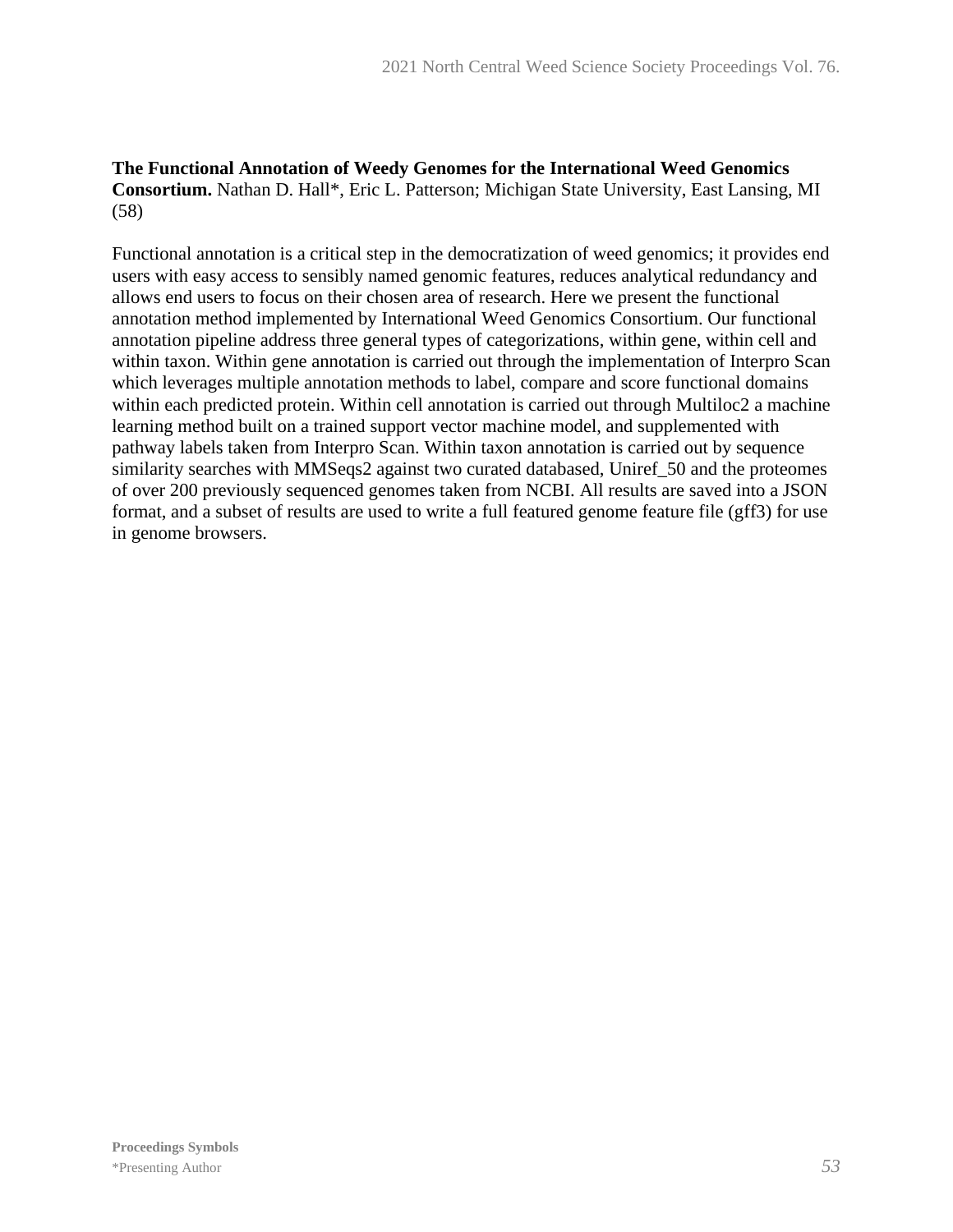# **POSTERS: Horticulture and Specialty Crops**

#### **The Importance of Weed Control in Vineyards.** Michelle M. Maile\*; University of Missouri, Columbia, MO (59)

Weed management in grapevines (*Vitis vinifera*) is necessary to preclude both competition as well as challenges with mechanical berry harvest. Many growers in Missouri rely upon repeated applications of paraquat, glufosinate and glyphosate, which often results in late-season populations of annual grasses. Public concern regarding glyphosate safety, as well as new restrictions on the use of paraquat will require vineyard managers to consider diversifying herbicide usage and timing. A recent weed survey revealed that perennial weeds such as white clover (*Trifolium repens* L.) and horsenettle (*Solanum carolinense* L.) are frequently found in vineyards, along with a host of annual weeds. Effective weed management necessitates a PRE followed by POST program. At two locations in Missouri in 2020 and 2021, fall or spring applications of indaziflam, flumioxazin, and flazasulfuron effectively suppressed winter annuals. However, only spring applications reduced annual grass biomass versus untreated control plots. Spring POST applications of glufosinate on PRE- treated areas resulted in promising control of annual weeds. Spring POST + PRE applications resulted in up to 70% greater reductions in weed biomass compared to areas treated with repeated applications of glufosinate or mixed applications of glyphosate, glufosinate or paraquat. Inclusion of a grass-selective herbicide (fluazifop) was highly effective in POST treatments at reducing annual grasses in MO vineyards. Research in production vineyards with PRE + POST programs provides evidence of successful weed management programs that do not rely as heavily on traditionally utilized chemistries.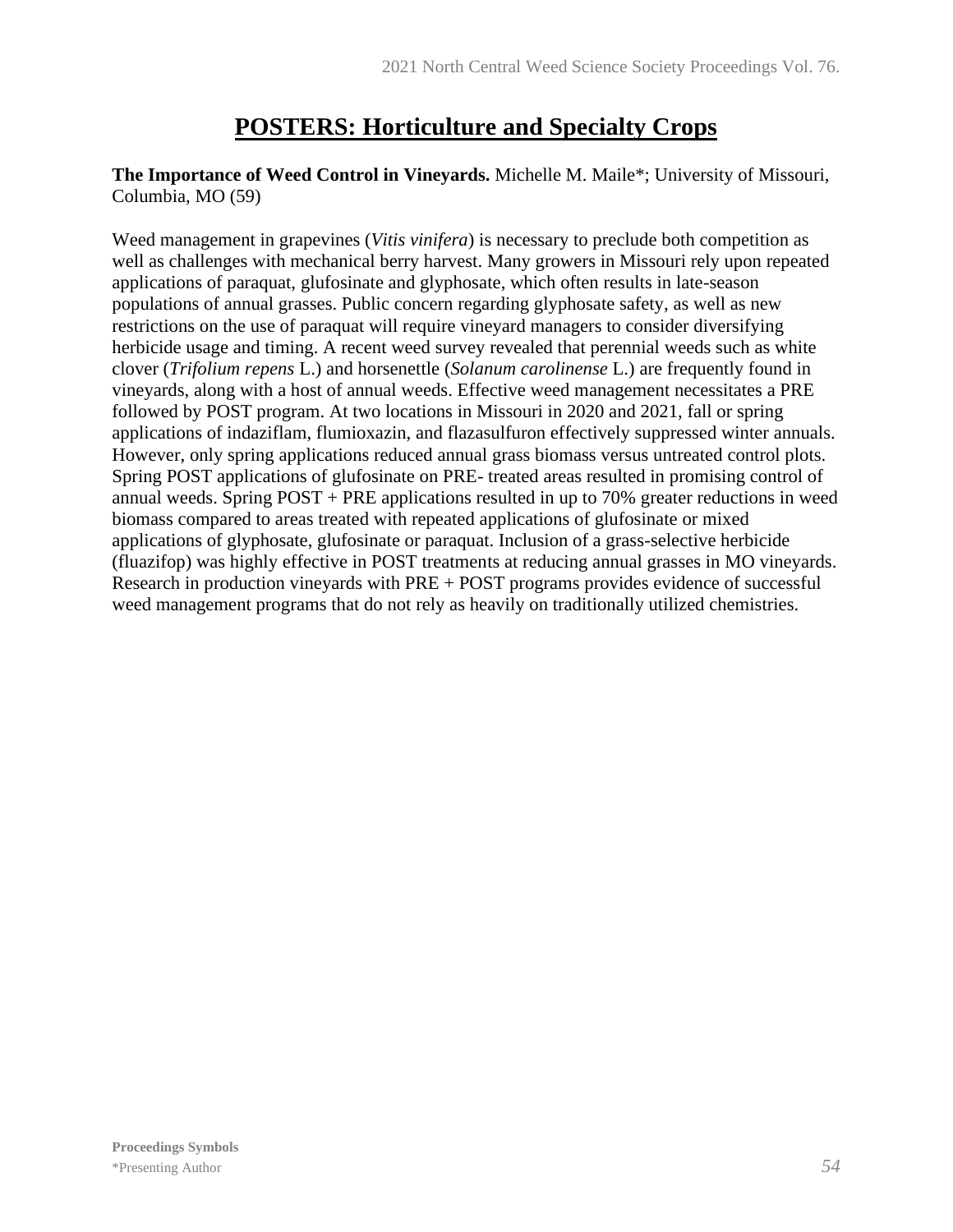#### The Performance of Halauxifen-methyl + Fluroxypyr  $+ 2,4$ -D Choline (GameOn<sup>TM</sup>) in Golf **Native Area Weed Management Programs.** David E. Hillger\*, Amy L. Agi, Paul T. Marquardt; Corteva Agriscience, Indianapolis, IN (60)

Halauxifen-methyl + fluroxypyr + 2,4-D choline herbicide (GameOn®) is a new weed management tool available for non-residential turf weed management. Studies were conducted in 2021 to explore the utility of GameOn for managing weeds in native areas found in and around golf courses. Trial results indicate that weed control with GameOn was significantly better than the standard control program of  $2,4-D + MCPA +$  dicamba (Trimec Classic) and equally as effective as aminopyralid + 2,4-D (NativeKlean®) on most species tested. GameOn had greater efficacy on *Asclepias spp.* compared to the control achieved with NativeKlean. The control of *Cirsium arvense* was better with NativeKlean compared to Trimec Classic or GameOn. Turf tolerance to GameOn was also evaluated for several native grass species typically planted in golf course native areas including *Festuca spp., Bouteloua spp., and Andropogon spp*. Little to no injury was observed with any of the species evaluated. The use of GameOn in golf course native areas provides a valuable tool for course superintendents as they are looking for effective, sustainable weed control programs. TM® Trademarks of Corteva Agriscience and its affiliated companies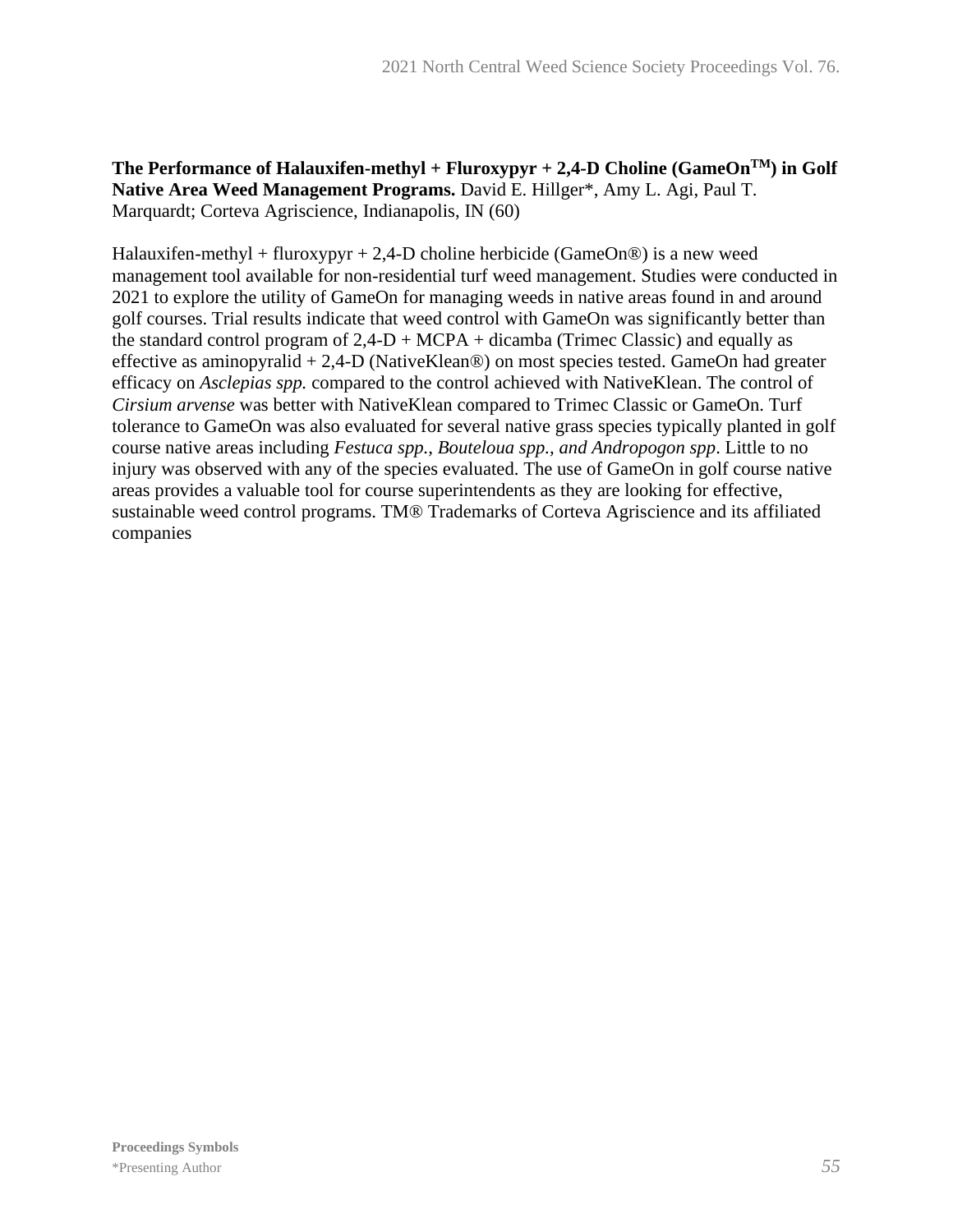#### Peppermint (*Mentha*  $\times$  *piperita*) Response to Mesotrione and *S*-Metolachlor Applied Post-**Harvest.** Jeanine Arana\*, Stephen L. Meyers; Purdue University, West Lafayette, IN (61)

*Amaranthus* species are the most troublesome weeds in Indiana peppermint production and can dramatically reduce the yield of mint hay and oil. Additionally, weeds contaminate mint hay and oil, reducing its quality and value. Unfortunately, current herbicide options for Indiana mint farmers are limited, and no Group 15 or 27 herbicides are registered for use in the state. *S*metolachlor (Group 15) and mesotrione (Group 27) herbicides can effectively control *Amaranthus* species. To better understand the impact of *S*-metolachlor and mesotrione on peppermint tolerance and yield, we determined the dose-response curves of peppermint to both herbicides. Two dose-response greenhouse trials for each herbicide were conducted at the Purdue University Horticulture Greenhouses, West Lafayette, IN, in 2021. The experimental unit consisted of a 20 cm polyethylene pot into which four shoot tip cuttings were planted. Treatments included five rates: 0, 1000, 2000, 3000, and 4000 g ai ha<sup>-1</sup> for *S*-metolachlor, and 0, 105, 210, 420, and 840 g ha<sup>-1</sup> for mesotrione. Treatments were applied the same day of a simulated harvest for the *S*-metolachlor trials and one day after harvesting for the mesotrione trials. Visual crop injury was rated on a scale of 0% (no injury) to 100% (crop death). Height measurements of five shoots in each pot were recorded 14, 28, and 42 days after treatment (DAT)for the *S*-metolachlor, and 14, 28, 42, and 52 DAT for the mesotrione trials. Aboveground biomass samples were harvested 42 DAT for the *S*-metolachlor and 52 DAT for the mesotrione trials. Samples were dried at 60°C for three days. Data were subjected to ANOVA and then to non-linear regression analysis. At 14 DAT, *S*-metolachlor rates increased from 1000 to 4000 g ha<sup>-1</sup>, decreased height from 29 to 67%, and increased visual crop injury (necrosis, stunting, and leaf distortion) from 35 to 70%. At 28 DAT, they decreased height from 8 to 38% and increased visual crop injury from 1 to 40%. At 42 DAT, plants had recovered entirely, and dry weight was not reduced at any of the rates applied. In contrast, at 52 DAT, mesotrione rates increased from 105 to 840 g ha-1 , reduced height from 12 to 78.6%, and increased visual crop injury (bleaching, stunting, and leaf distortion) from 4 to 84%, resulting in a significant dry weight reduction from 42 to 98%. Based on these results, applying *S*-metolachlor post-harvest at 1000 g ha-1 may be a safe and efficacious method of *Amaranthus* control in peppermint. However, mesotrione is not recommended at the rates used in this study due to its severe impact on peppermint injury and dry weight.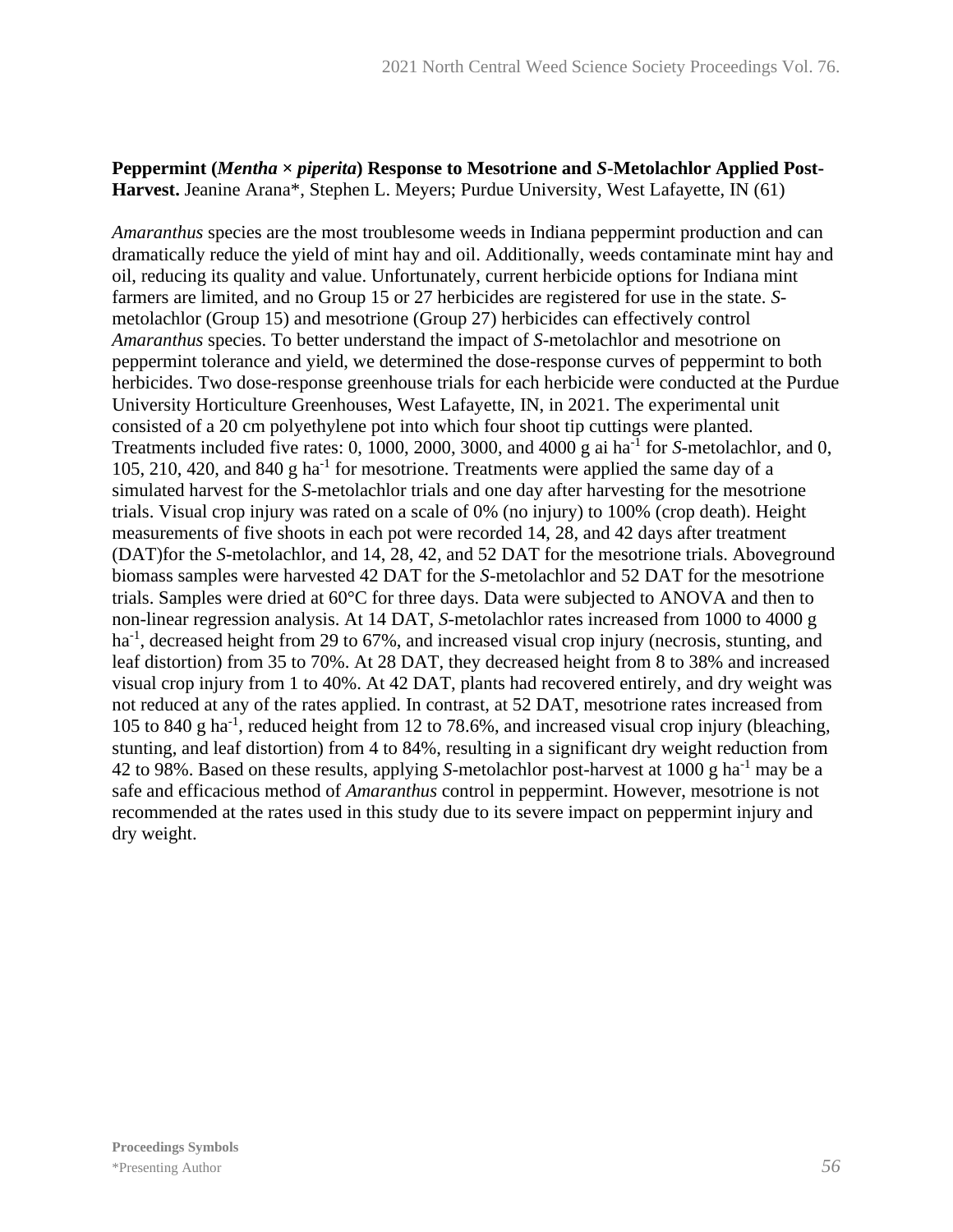**Tolerance of 'Tina Gold' Mum to Reduced Rates of Glyphosate, 2,4-D, and Dicamba.** Laura Rodriguez\*, Stephen L. Meyers, Jeanine Arana, Nathaly Vargas; Purdue University, West Lafayette, IN (62)

In 2020, commercially grown potted mum plants exhibiting epinasty were submitted to the Purdue Plant and Pest Diagnostic Laboratory. The cause was likely off-target herbicide movement. A shade house experiment was conducted at Meigs Horticulture Research Farm in Lafayette, IN in the summer of 2021 to evaluate the response of 'Tine Gold' chrysanthemum (*Chrysanthemum morifolium*) to 2,4-D, dicamba, and glyphosate applied at three different times. The experiment was a three-way factorial design. Sublethal doses consisted of 1/X, 1/10X,  $1/100X$ ,  $1/500X$  and  $1/1000X$  of the recommended field rates of glyphosate (868 g ha<sup>-1</sup>), dicamba (559 g ha<sup>-1</sup>), and 2,4-D (1066 g ha<sup>-1</sup>). Application timings were 9, 32 and 51 days after planting (DAP). The experimental unit consisted of a 20 cm polyethylene pot into which one rooted stem-cutting was hand-transplanted. In this abstract, we included plant height data collected at 51, 65 and 95 DAP and dry weight obtained from aboveground biomass harvested at 102 DAP. Plant height was measured from the surface of the pot to the top-center of the plant. Aboveground dry biomass was measured after drying the samples for three days at 60°C. Data were subjected to ANOVA. Results demonstrated that at 51 and 65 DAT, the 1x rates of 2,4-D and glyphosate significantly reduced height. 2,4-D caused 7% (51 DAT) and 3% (65 DAT) reduction, and glyphosate caused 15% (51 and 65 DAT) reduction. Dicamba had no significant effect on height at these timings. At 95 DAT, the three herbicides caused height reduction. 2,4- D reduced height by 19%, dicamba by 10%, and glyphosate by 12%. These results are consistent with the aboveground biomass weight because 2,4-D reduced biomass by 20%, dicamba by 28%, and glyphosate by 43%. Moreover, the 1X doses of all the herbicides reduced plant height 10- 25% when applied 32 DAP, and 10-20% when applied 51 DAP, but not at 8 DAP. Based on these results we conclude that (1) chrysanthemums are tolerant to sublethal doses of 2,4-D, dicamba, and glyphosate herbicides and (2) they are susceptible to their 1X rates if applied at 32 or 51 DAP.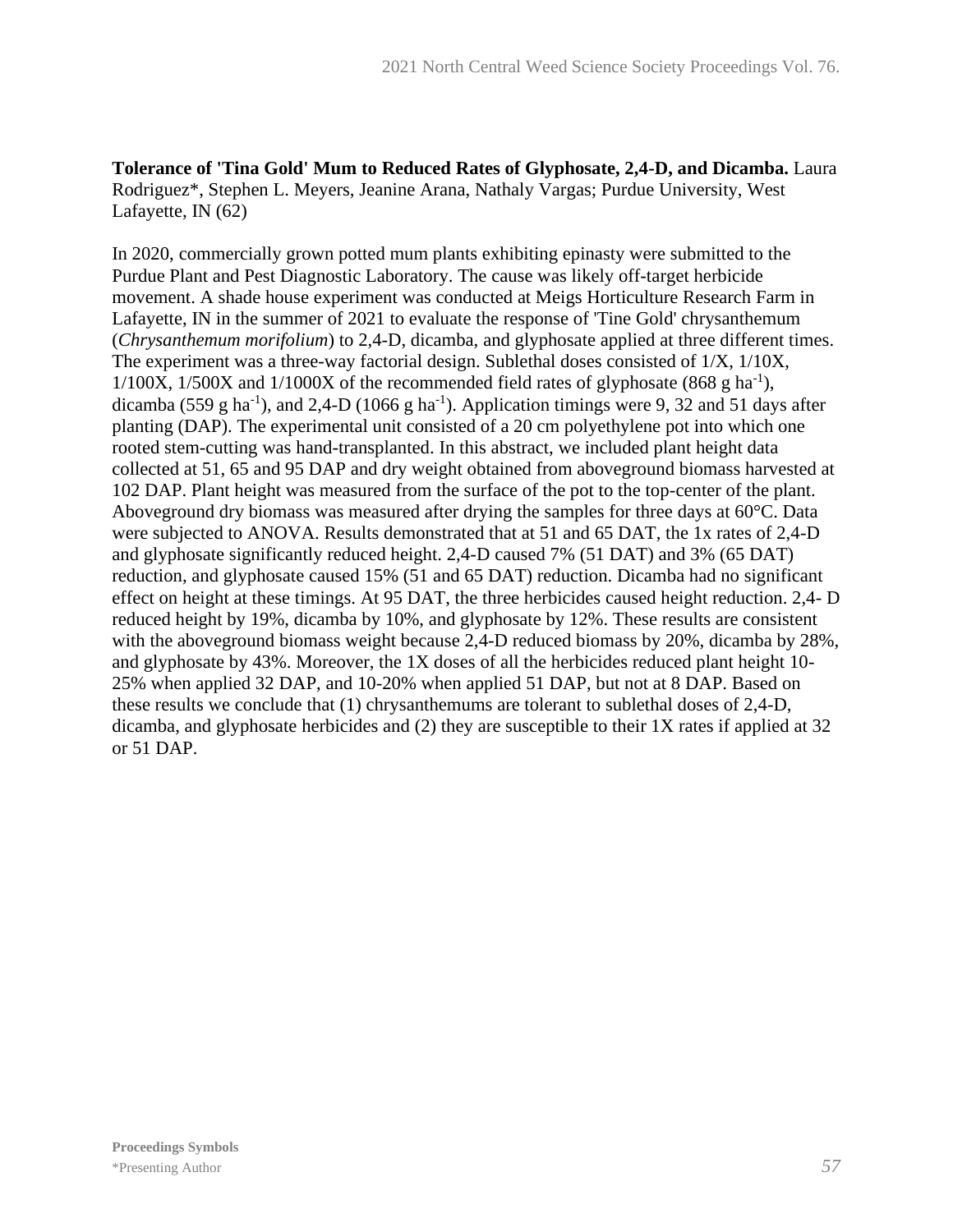#### **Cantaloupe Response to Simulated Flumioxazin Tank Contamination.** Nathaly Vargas\*, Stephen L. Meyers, Jeanine Arana, Laura Rodriguez; Purdue University, West Lafayette, IN (63)

In 2020, cantaloupe producers in Indiana reported excessive foliar necrosis following an application of clethodim plus  $0.5\%$  (v v<sup>-1</sup>) non-ionic surfactant (NIS). The same producers used flumioxazin PRE in cantaloupe row middles prior to transplanting. To determine the interactive effects of clethodim, NIS concentration, and simulated flumioxazin tank contamination, a field trial was conducted at two locations at Meigs Horticulture Research Farm, Lafayette, IN in 2021. Plots, each 3.7 m long, consisted of a single row of six ´Athena´ cantaloupe (*Cucumis melo* L.*)*  plants transplanted into black plastic mulch*.* The treatment design was a factorial of two clethodim rates (0 and 560 g ai ha<sup>-1</sup>) by five NIS concentrations [0, 0.25%, 0.5%, 1%, 2% (v v<sup>-1</sup>)] by two flumioxazin rates (0 and 7  $g$  ai ha<sup>-1</sup>). Data collection consisted of visual crop injury (0 to 100%) at one, two and four weeks after treatment (WAT) and yield. Our results demonstrated that the presence of flumioxazin caused significant injury on cantaloupe plants at 1 WAT. Pulled across all clethodim and NIS rates, flumioxazin resulted in 80 and 86% crop injury at the two sites compared to < 9% injury from clethodim and NIS without flumioxazin. Phytotoxicity included chlorosis, necrosis, stunting, leaf distortion, and fruit blemishes. Flumioxazin damage was worse when clethodim and NIS were present. Pulled across all clethodim and flumioxazin rates, cantaloupe injury 1 WAT increased from 38 to 64% and 27 to 54% as surfactant concentration increased from 0 to 2%, at the two sites respectively. Despite significant injury at 1 WAT, injury was transient. By 4 WAT injury from all treatments was <9%. Moreover, total cantaloupe fruit number did not differ among treatments. We confirmed that the injuries in cantaloupe reported by growers in 2020 were consistent with flumioxazin tank contamination.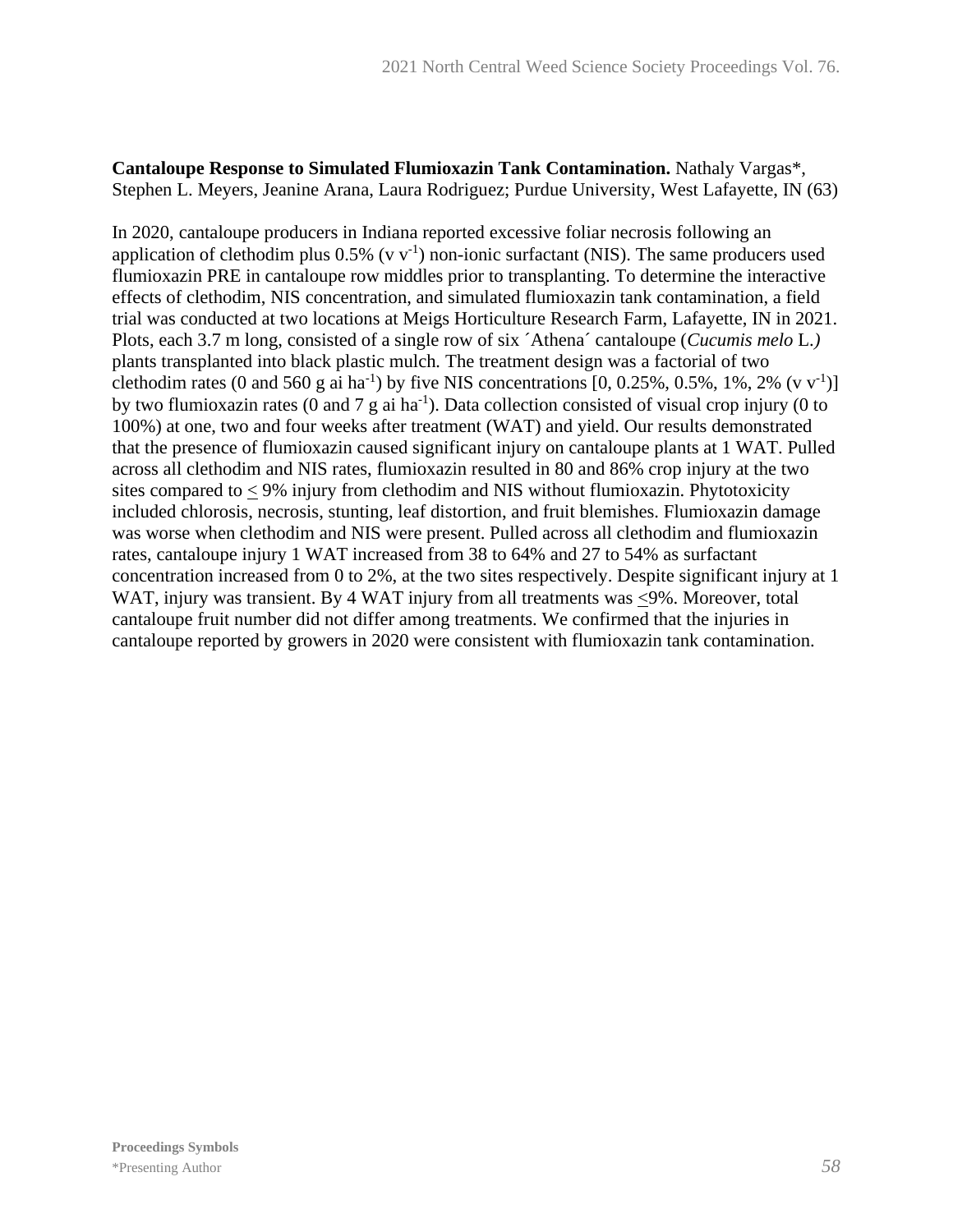#### **Suppression of Horseweed in Sugarbeet with Cereal Rye.** Brian J. Stiles II\*, Christy L. Sprague; Michigan State University, East Lansing, MI (64)

The use of cover crops as a weed suppression tool is becoming increasingly popular amongst cropping systems in the United States due to herbicide-resistant weeds. Glyphosate-resistant (GR) horseweed (*Erigeron canadensis* L.) is a significant problem in for sugarbeet growers in the Michigan fields and new management approaches are needed. One approach that has been shown to suppress horseweed in other cropping systems is cereal rye. From 2019 to 2021, field studies were conducted in East Lansing, Michigan to evaluate the use of cereal rye as a part of a management program for glyphosate-resistant horseweed in sugarbeet. 'Wheeler' cereal rye was drilled at 67 kg ha<sup>-1</sup> in the fall prior to each sugarbeet year. This study was established in a splitplot design with cereal rye termination as the main plot factor and herbicide treatment as the subplot factor. Cereal rye termination consisted of applying glyphosate at 1.27 kg ae ha<sup>-1</sup> + ammonium sulfate. Cereal rye termination treatments included: early burndown (EBD) 14 d prior to sugarbeet planting, burndown at planting (PBD), PBD + roller, and PBD + roller crimper, and a delayed burndown (DBD) 7 d after planting. These treatments were compared with a no cover control. In 2020 and 2021, additional treatments included a sugarbeet that was strip-tilled prior to planting with a DBD ST and no cover control. The three herbicide management treatments consisted of two POST applications at the 2- and 6-8 leaf sugarbeet stage. The treatments included: 1) glyphosate twice (control), 2) glyphosate  $(0.84 \text{ kg}$  ae ha<sup>-1</sup>) followed by glyphosate  $(0.84 \text{ kg} \text{ a} \cdot \text{h}^2) +$  clopyralid  $(0.12 \text{ kg} \text{ h}^2)$  and 3) glyphosate  $(0.84 \text{ kg} \cdot \text{h}^2)$ ae ha<sup>-1</sup>) + clopyralid (0.06 kg ha<sup>-1</sup>) followed by glyphosate (0.84 kg ae ha<sup>-1</sup>) + clopyralid (0.12 kg ha<sup>-1</sup>). Cereal rye biomass at planting was 740, 745 and  $1,150$  kg ha<sup>-1</sup> and was 5-, 2.5- and 6-times higher at the time of DBD in 2019, 2020 and 2021, respectively. Early-season horseweed suppression was greatest with the DBD treatment. By mid-July, regardless of termination time or method horseweed biomass was at least 38-64% lower than the no cover control in 2019 and 2020 respectively. However, in 2021 none of the cereal rye cover crop treatments suppressed horseweed. Horseweed biomass at sugarbeet harvest was as much as 70% lower than the no cover control when a cereal rye cover crop was used in 2019. However, in 2020 and 2021 horseweed suppression at sugarbeet harvest was not influenced by any of the cover crop treatments compared with the no cover control. The main effect herbicide treatment showed that regardless of the number of clopyralid applications horseweed biomass was reduced compared with the control in all three years. In 2019, two applications of clopyralid provided greater horseweed biomass reduction than one clopyralid application. Sugarbeet yield was reduced in the DBD treatment in all three years due to reduced sugarbeet growth, however when strip-till was included sugarbeet yield was higher. Regardless of clopyralid treatment, sugarbeet yields were similar in 2019 and 2020 and were not different than the control in 2021. Cereal rye has shown some positive signs of horseweed suppression in sugarbeet, however these results can be variable. While the greatest horseweed suppression generally occurred with the DBD, sugarbeet yield was also suppressed. However, the addition of strip-till to the DBD treatments were often beneficial for increasing sugarbeet yield.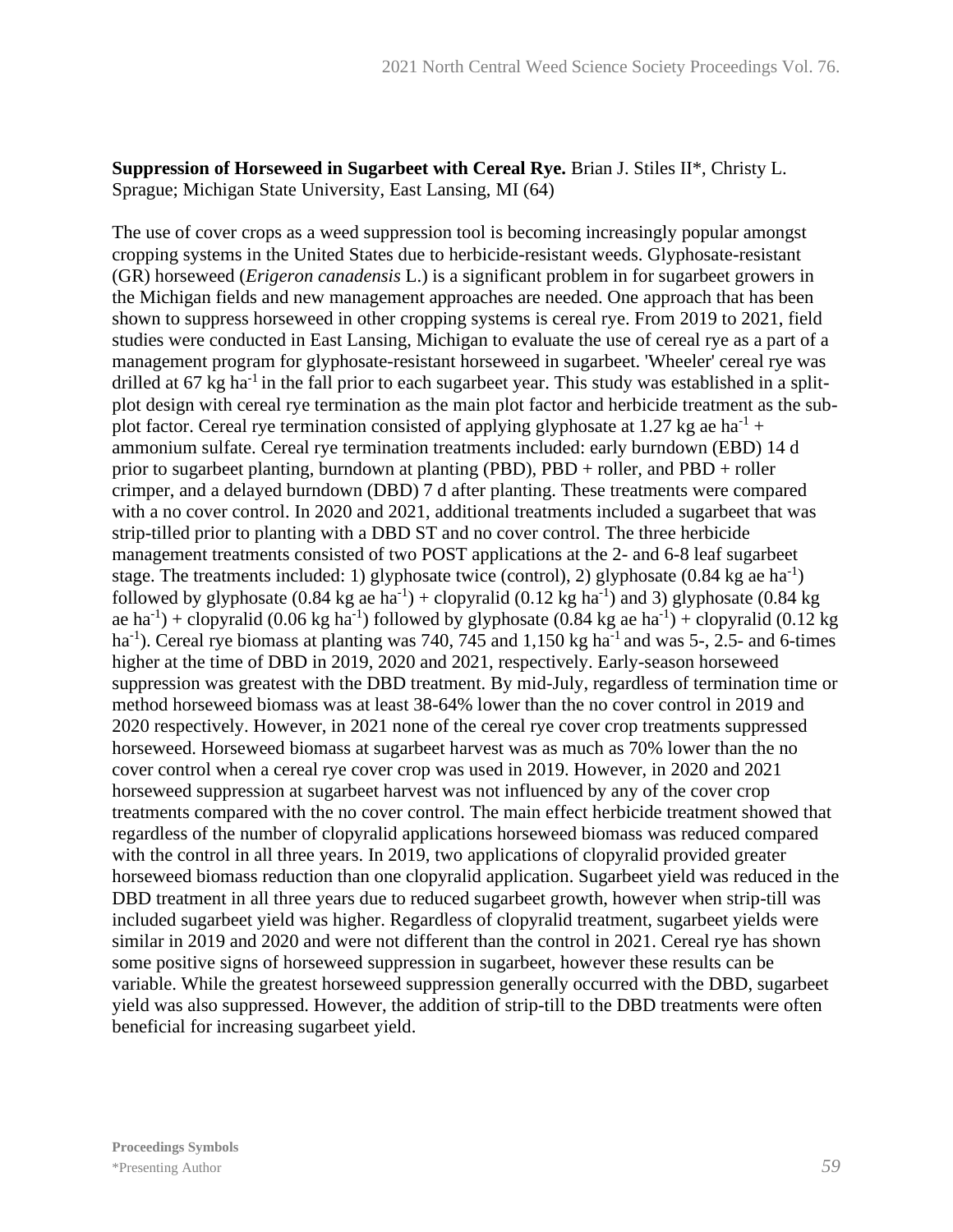**Tolerance of Volunteer Hemp to Spring Burndown Herbicides in Soybean.** Alina Gava\*, Milos Zaric; University of Nebraska Lincoln, North Platte, NE (65)

An increase in industrial hemp cultivation throughout the diverse crop rotations in the US has caused concerns regarding the appearance of subsequent volunteer hemp. No herbicide is currently registered for industrial hemp in the US, and knowledge on volunteer hemp control options is limited. The objective of this study was to evaluate the resilience of volunteer hemp to commonly used herbicides for spring burndown in soybean. A trial was conducted under field conditions in a completely randomized design with 21 treatments, including non-treated control, with each treatment replicated four times. Evaluated active ingredients included glyphosate, 2,4-D, sulfentrazone, cloransulam-methyl, metribuzin, carfentrazone-ethyl, flumioxazin, pyroxasulfone, imazethapyr, and saflufenacil applied alone or in combination. All treatments were applied according to the product labels at a carrier volume of  $140 L$  ha<sup>-1</sup> at 15 cm plant height using a TTI11002 nozzle at 221 kPa. Visual evaluation of injury was evaluated at 7, 14, 21, and 28 days after application (DAA). At 28 DAA, plant biomass was harvested from an area of 0.093  $m^2$  and oven-dried at 65 $\degree$ C to reach a constant weight. The dry weights were recorded and used for further analysis. Dataset was analyzed using a generalized linear mixed model in Statistical Analysis Software, with treatment comparisons performed using a Tukey's test at significance level  $a = 0.05$ . Volunteer hemp exhibited increased sensitivity to glyphosate alone or tank-mixed with other active ingredients, with 90% biomass reduction when applied alone and 95% when combined with sulfentrazone plus metribuzin. In general, 2,4-D treatments were more effective when sprayed in tank-mixture with other herbicides. The pyroxasulfone alone or in combination with saflufenacil and imazethapyr did not affect biomass reduction. Results indicated that a variety of chemical control options could be utilized effectively in soybean for volunteer hemp control. Also, tolerance to active ingredients occurred at multiple instances, suggesting potential use in industrial hemp, with further evaluation required to understand consequences when used in crop situations.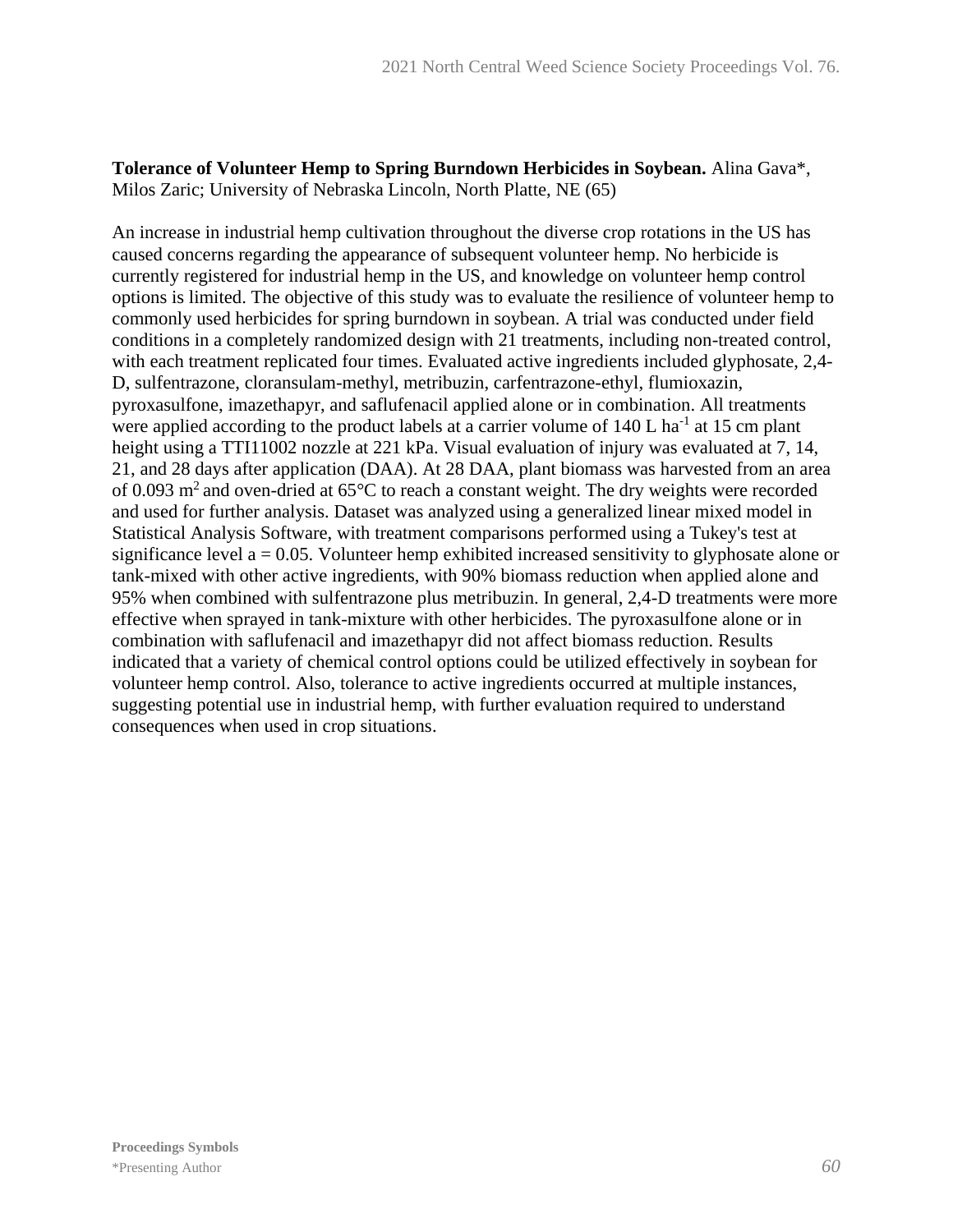#### **The Response of Jack-o'-lantern Pumpkins to Fomesafen Herbicide.** Luz Aide Cardona Giraldo\*, Stephen L. Meyers, Jeanine Arana; Purdue University, West Lafayette, IN (66)

Indiana is ranked third among the top pumpkin-producing states in the United States with an average of 5,000 acres valued at \$16 million. Pumpkins are usually direct-seeded into bare ground beds placed 1.2 to 1.8 meters apart. The wide row spacing that is required for growth of this crop allows weeds to establish easily. Fomesafen, a group 14 PPO-inhibitor, is registered for pre-emergence use after pumpkin seeding but before crop emergence in some North Central US states, but not in Indiana. We performed four herbicide dose-response trials in 2020 and 2021 at Wanatah and Vincennes, IN, to determine pumpkin tolerance to fomesafen. Experimental units consisted of a plot of 9.76  $m^2$ , which contained three 4.9 m long bare ground raised-bed rows. In each row, we hand-seeded four pumpkins. The experiment had a factorial treatment arrangement of two pumpkin varieties ('Bayhorse Gold' and 'Carbonado Gold') by five fomesafen rates (0, 280, 560, 840 and 1220 g ai ha<sup>-1</sup>). The experiment design was a randomized complete block with four replications. Fomesafen was broadcast across the plot after planting. Data collection included visible crop injury on a scale of 0% (no injury) to 100 % (crop death) 4 and 6 weeks after treatment (WAT). At harvest, we recorded the weight and color of each fruit and classified them as marketable if weight was  $= 1.50$  kg and  $> 50\%$  of the surface area was orange. Data were subjected to ANOVA and then to non-linear regression. Data were analyzed separately by year. In 2020 at Vincennes, as fomesafen rate increased from 280 to 1120 g ha<sup>-1</sup>, pumpkin emergence decreased from 72 to 26%, and crop injury increased from 9 to 20% at 4 WAT and from 1 to 11% at 6 WAT. Fomesafen at 560 to 1220 g ha<sup>-1</sup> reduced yield 30 to 65% compared to the control. However, fomesafen at 280 g ha<sup>-1</sup>, the 1x rate in other states, resulted in pumpkin yield similar to the control. In 2021, fomesafen reduced pumpkin emergence 6 to 30%. However, yield was not reduced at any rate. In Wanatah crop injury increased from 4 to 50% at 4 WAT and from 1 to 21% at 6 WAT as fomesafen rates increased from 280 to 1220 g ha<sup>-1</sup>, respectively. At Vincennes crop injury at 4 and 6 was < 12% for all treatments. Yield reduction in 2020 likely resulted from 48 mm of rainfall within three days after treatment (DAT), while in 2021, rainfall was limited to 7 mm within 3 DAT at Vincennes and 21 mm within 5 DAT at Wanatah. Moreover, crop injuries in 2021 are consistent with this idea because at Wanatah it rained more and injuries were greater than at Vincennes where it rained less. Based on these results we can conclude that the rate of 280 g ha<sup>-1</sup> is safe for use in pumpkins and that risk of crop injury appears to increase with increasing rainfall.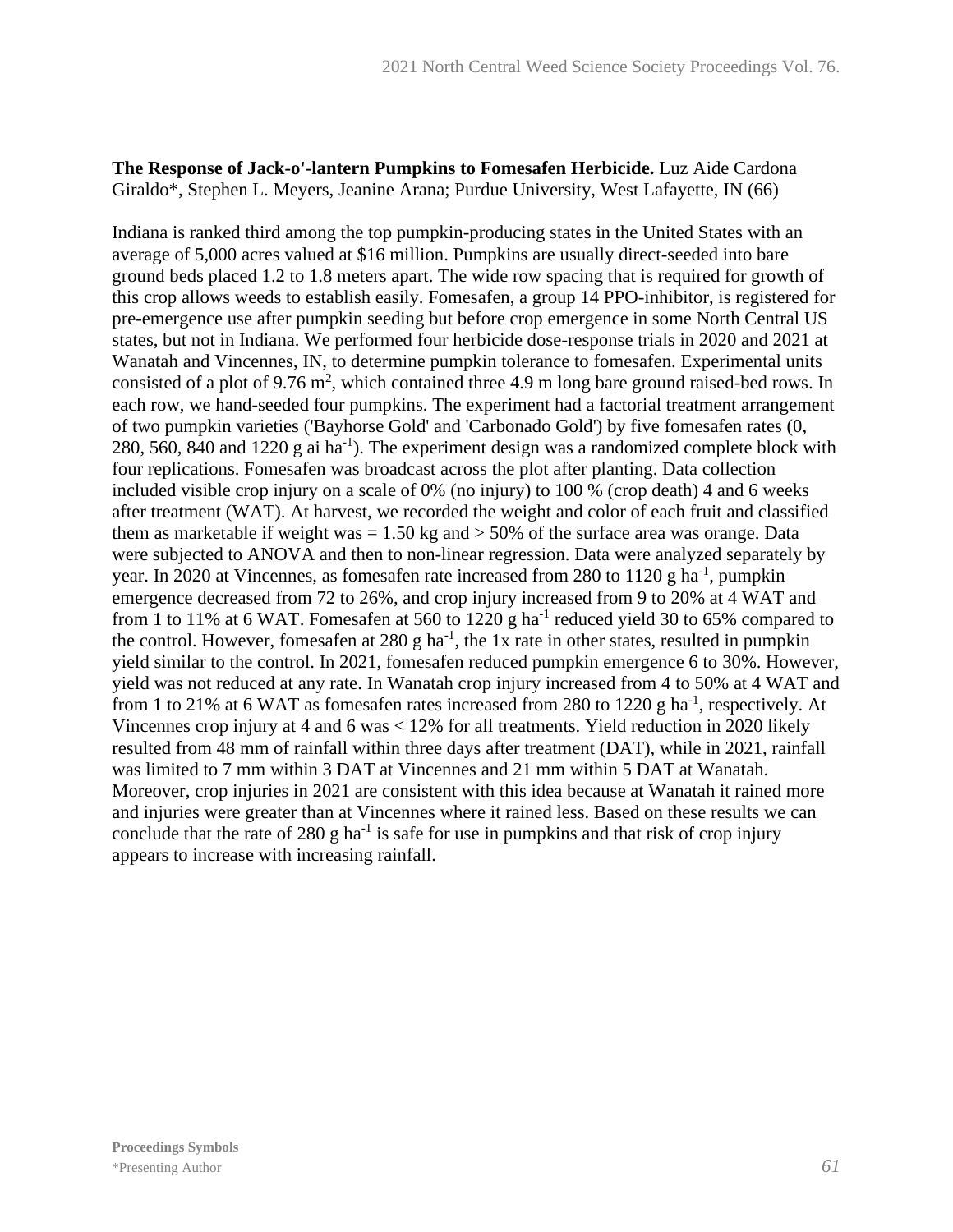**Determining an Effective Yet Economical Pendimethalin Application for Early-season Weed Control in Onion.** Avery Shikanai, Collin Auwarter, Harlene M. Hatterman-Valenti\*; North Dakota State University, Fargo, ND (67)

Early-season weed control in onion (*Allium cepa* L.) is challenging due to slow crop growth and poor competitive ability. Growers typically rely on multiple applications of residual and postemergence herbicides for season-long control. However, herbicides used in onion can be very expensive and repeated applications of herbicides at higher rates are costly and can cause unacceptable injury in current and succeeding crops. In addition, depending on the pendimethalin label, preemergence application to the onion crop may or may not be allowed. Therefore, we compared potential herbicide programs for early-season weed control that varied the total pendimethalin rate  $(0, 399, 799, 1598 \text{ g}$  ai ha<sup>-1</sup>), application timings (PRE, 1-, and 3-leaf stage), and other active ingredient combinations (DCPA, ethofumesate, flumioxazin, glyphosate, bromoxynil, and oxyfluorfen) at two irrigated sites (grower field (GF) and Oakes Research Extension Center (REC)). At GF 41 days after planting (DAP), herbicide programs that used 399 or 799 g ai ha<sup>-1</sup> pendimethalin provided similar weed control as the best performing treatment. Likewise, at GF 61 DAP, all treatments provided excellent (90% >) control of redroot pigweed (*Amaranthus retroflexus* L.) and common lambsquarters (*Chenopodium album* L.), with no statistical differences between treatments. However, at REC, herbicide programs relying on any rate of pendimethalin applied PRE followed by oxyfluorfen at the one leaf stage provided unacceptable control of redroot pigweed 60 DAP. In contrast, treatments with pendimethalin applied at the one-leaf stage provided similar weed control as the best performing treatment. Together, these results demonstrate that as part of an integrated weed management program, reduced pendimethalin rates can provide effective control of redroot pigweed and common lambsquarters. However, failure of treatments that used pendimethalin applied PRE highlights the need for appropriate application timing and the need for more reliable weed control strategies in onion.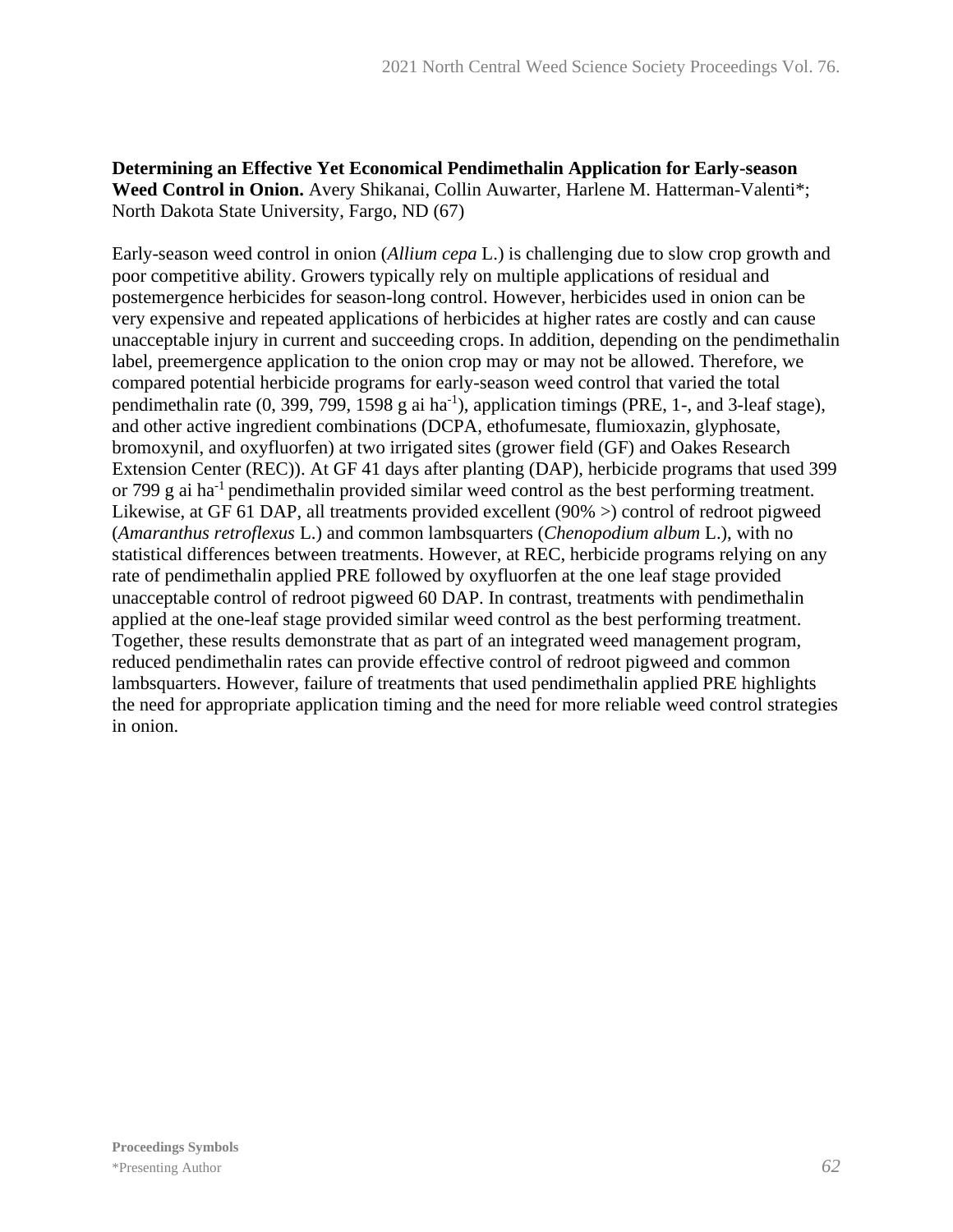# **POSTERS: Invasive Weeds, Rangeland, Pasture, and Vegetation Management**

**Roadside and Right-of-way Control of Glyphosate-resistant Johnsongrass (***Sorghum Halepense***).** Sarah E. Dixon\*; University of Missouri, Columbia, MO (68)

Unmanaged vegetation on roadsides and right of ways can decrease driver visibility, attract deer, and contribute to the spread of invasive and noxious weeds. Johnsongrass (*Sorghum halepense* (L.) Pers.) is one such weed species, and recent confirmation of a glyphosate-resistant (GR) biotype in Missouri necessitated evaluation of alternative options for chemical control in noncrop areas. At one location in Missouri in 2020, the objective of a field study with established GR johnsongrass was to evaluate the efficacy of fall-applied herbicides approved for use in noncrop areas. Rhizomes were collected in 2019, germinated in the greenhouse, and treated with glyphosate at 1736 g ae ha<sup>-1</sup> at 20-30 cm in height. Surviving plants were transplanted into the field in rows on 7 June 2020. Mature plants were trimmed weekly during flowering in August and Sept. to 1.5 m height. On 16 Sept. 2020, treatments were applied via backpack sprayer calibrated to deliver  $374$  L ha<sup>-1</sup> with the addition of 1% v v<sup>-1</sup> methylated seed oil. Chemistries evaluated were glyphosate (1736 and 3473 g ae ha<sup>-1</sup>); imazapic (210 g ai); sulfosulfuron (105 g ai); imazapyr (841 g ae) plus glyphosate (848 g ae); thiencarbazone-methyl (267 g ai) plus iodosulfuron-methyl (10 g ai) plus foramsulfuron (101 g ai); indaziflam (50 g ai) plus aminocyclopyrachlor (1401 g ae) plus imazapyr (423 g ae), and clethodim (272 g ai). In the following spring, plant rhizome fresh weight was recorded for all treatments. Additional data collected included tiller counts conducted immediately prior to herbicide application, visual injury following treatment (with 0=no injury and 100=plant death), and spring rhizome viability. At 4 weeks after application, the greatest visual injury was associated with clethodim (13%), and glyphosate injury was <10%. In the spring, no significant differences between treatments were observed for rhizome fresh weight (*p*=0.87), nor were differences observed for the greenhouse assay of rhizome viability when quantified as emerged shoots  $(p=0.35)$  or shoot dry weight (*p*=0.50). However, a tenfold decrease was observed in the dry biomass of shoots between the untreated control (10 grams) and four of the treatments evaluated: imazapic (0 g), sulfosulfuron (1 g), imazapyr + glyphosate (0 g) and imazapic + glyphosate (1 g). The results of a single trial in 2020 indicate that where significant effects were observed, the inclusion of tiller counts as a covariate always accounted for a significant portion of variability.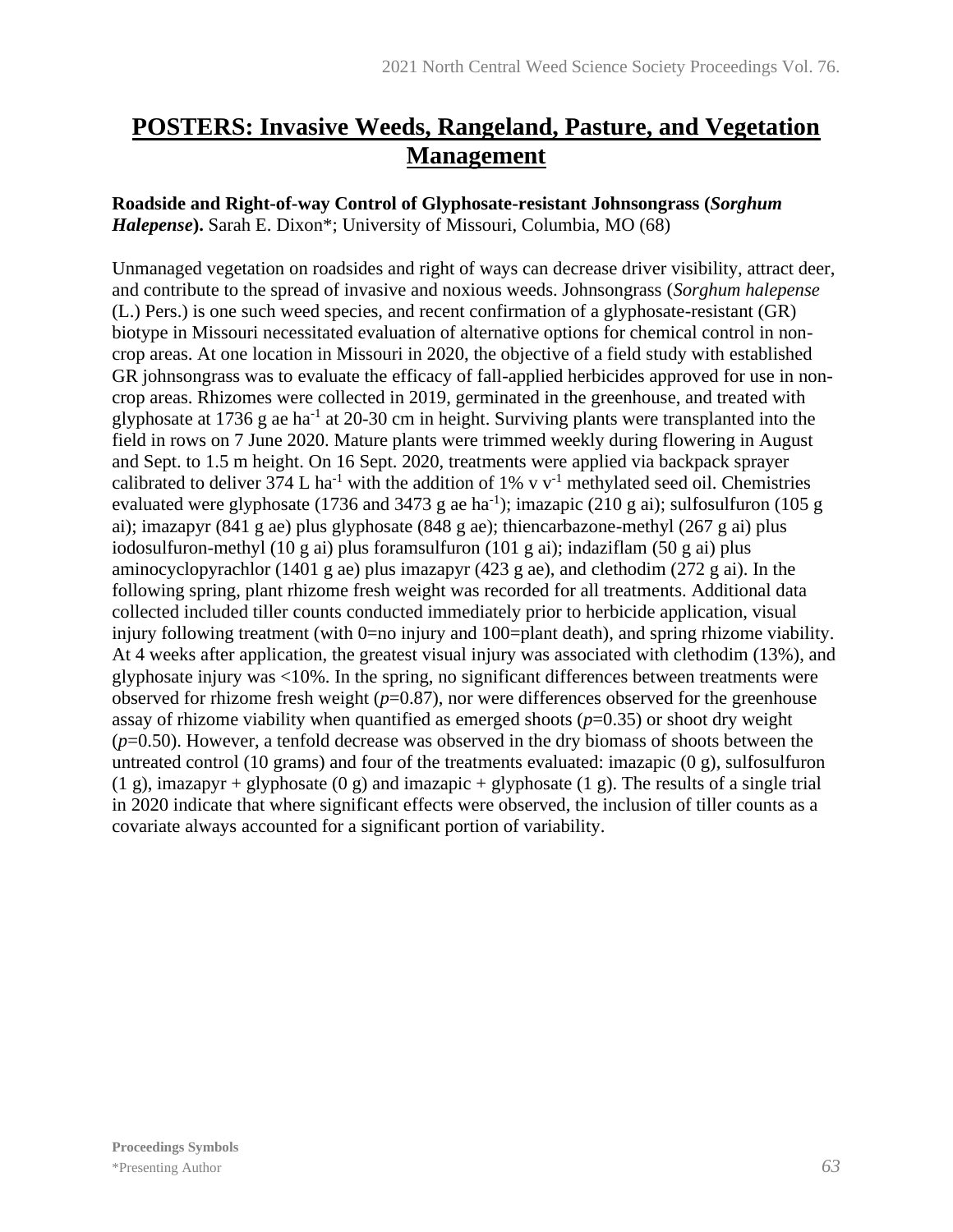#### **Weed Suppression by Winter Annual Cover Crops.** Alex J. Hewitt\*; Kansas State University, Manhattan, KS (69)

Winter annual cover crops are widely used in agricultural systems around the world during the fallow period when the risk of invasion by weeds is at its highest. Field experiments were conducted at two locations in eastern Kansas to quantify the effects of cover crops on weed emergence patterns. Naturally-occurring weed communities were evaluated from fall 2020 through spring 2021 at site one, and from early to late spring 2021 at site two by documenting weed species and numbers within different cereal and brassica cover crops. The cover crop treatments at site one were 'Elbon' rye (*Secale cereale* L.), 'Rymin' rye (*S. cereale*), 'Surge' triticale (*Triticale hexaploide*), and 'Everest' wheat (*Triticum aestivum* L.), whereas site two utilized mixtures of cereals and brassica species. Two weed species were observed at site one, with over 90% of the observations being henbit (*Lamium amplexicaule* L.) and remaining marestail (*Erigeron canadensis* L.). Site two had seven weed species, with henbit and foxtail barley (*Hordeum jubatum* L.) accounting for over half of the total weeds observed. At site one, 'Rymin' rye had the lowest total weed emergence and the no-cover treatment had the highest. In addition, all the cover crop treatments suppressed the total weed emergence by 18% compared to the no-cover treatment. The rye treatments had a higher initial weed emergence event relative to the triticale, wheat, and no-cover treatments, with over half of the total weeds emerged occurring within the first 12 days after cover crop planting. At site two the broadcast radish (*Raphanus raphanistrum* subsp*. sativus*) plus rye cover had the lowest total weed emergence and overall, the brassica and mixed cover crop treatments were the most weed suppressive, with only 27% and 22% of the total weed emergence occurring within, respectively. Differences between cover crop treatment and mean weed counts were found to be nonsignificant (p>0.05) at both sites. Future research will examine weed emergence patterns within these cover crops in order to identify the most effective weed suppressive cover crops that can be used in integrated weed management programs.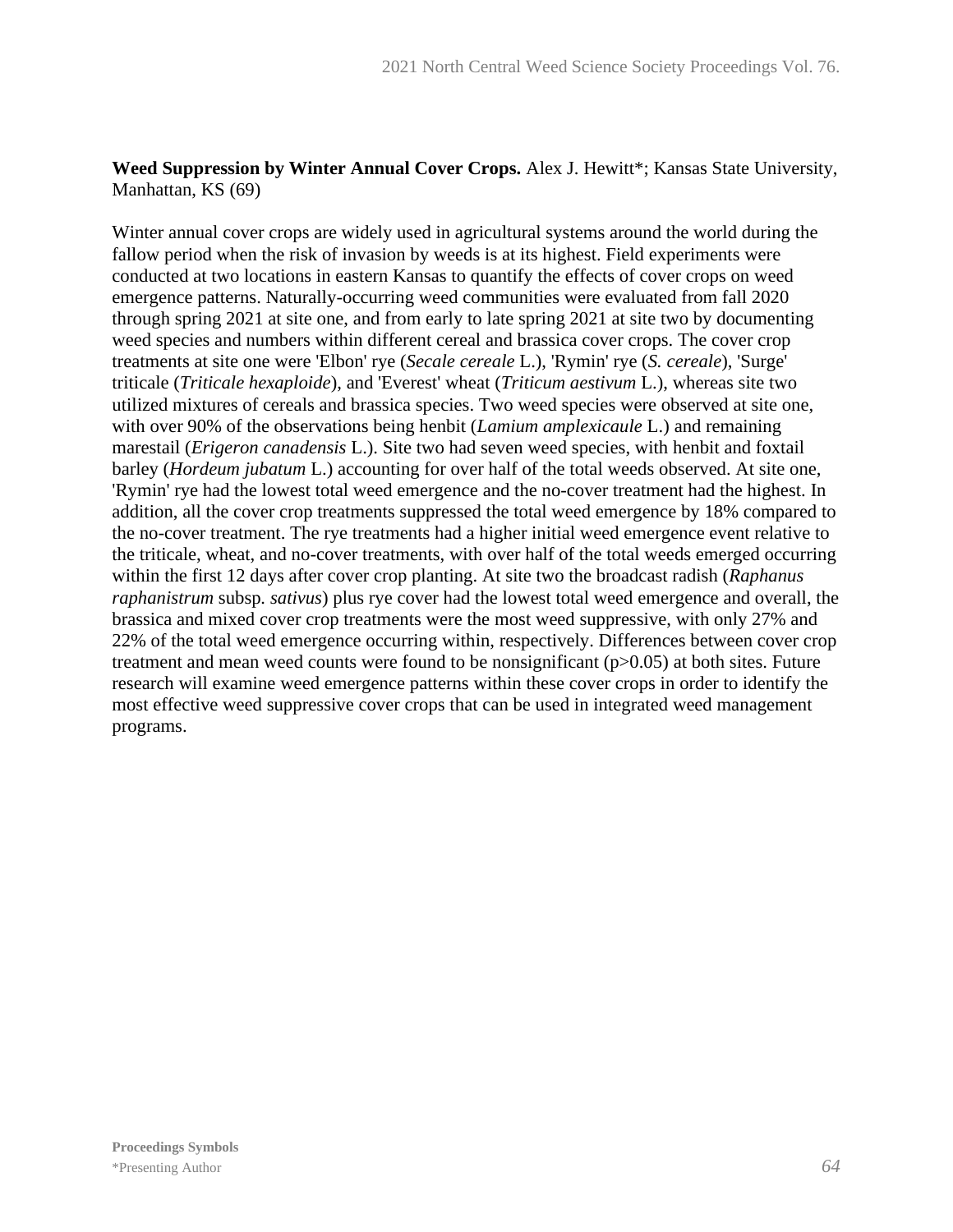**Control Options for Japanese Knotweed Along Roadsides - Initial Results.** Joseph Omielan\*; University of Kentucky, Lexington, KY (70)

*NO ABSTRACT SUBMITTED*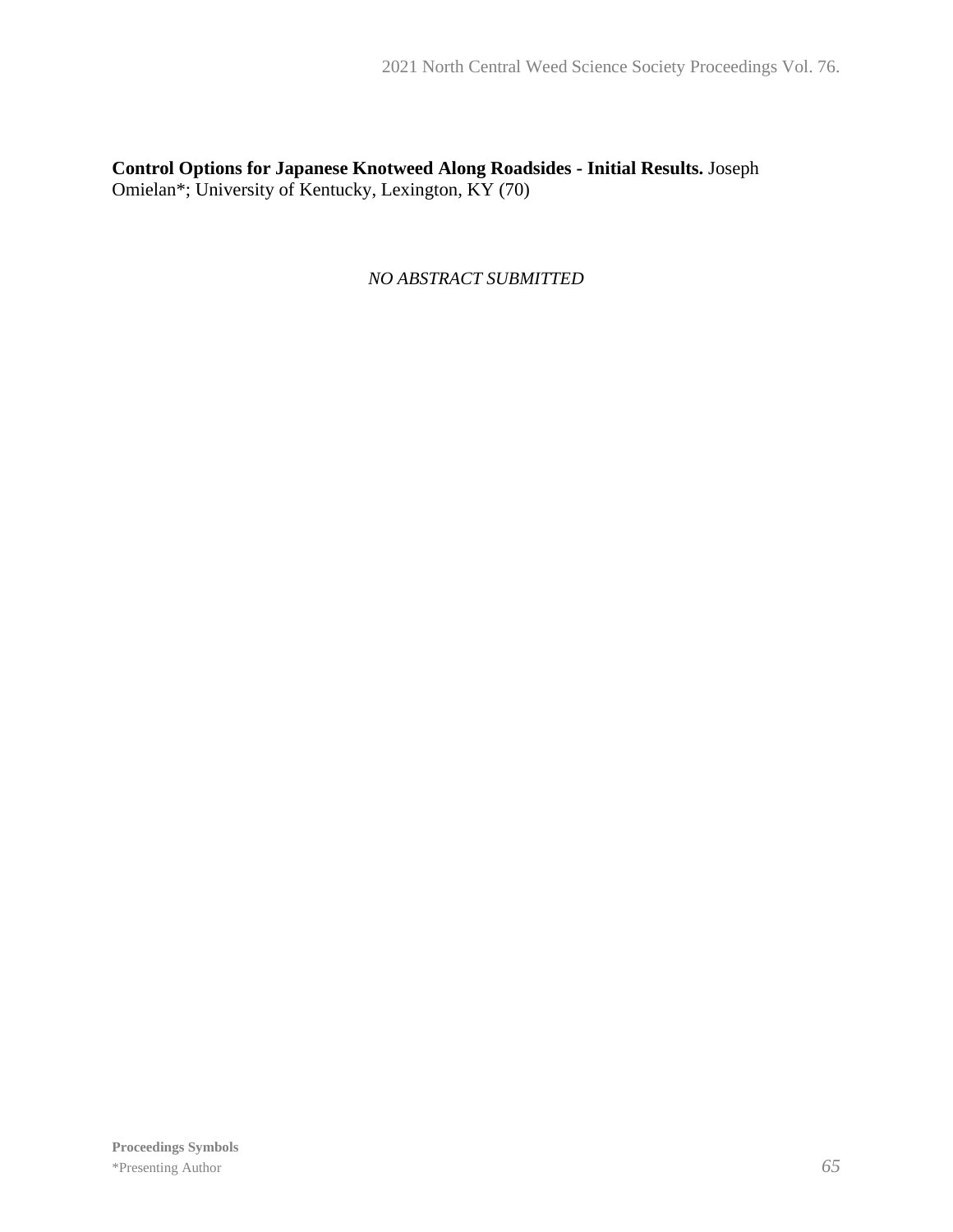**Evaluation of Some New Herbicide Products for Use in Missouri Pastures.** Haylee E. Schreier\*, Travis Winans, Jacob E. Vaughn, Delbert Knerr, Mandy Bish, Kevin W. Bradley; University of Missouri, Columbia, MO (71)

Weeds are the predominate pest found in pastures and they can reduce both the quality and quantity of forage produced. However, many producers are hesitant to apply herbicides in mixed tall fescue and legume pasture due to the likelihood of killing desirable legumes. A new prepackaged herbicide mixture consisting of florpyrauxifen-benzyl + 2,4-D has been submitted to the Environmental Protection Agency for registration and, if approved, would be the first herbicide available for use in mixed tall fescue and legume pastures that provides broadleaf weed control without eliminating either white clover (*Trifolium repens* L.) and annual lespedeza [*Kummerowia striata* (Thunb.)]. A field experiment was conducted across seven Missouri pastures in 2020 and 2021 to compare the weed control and legume injury following applications of florpyrauxifen-benzyl + 2,4-D, florpyrauxifen-benzyl + aminopyralid, and  $2,4$ -D + aminopyralid. Application occurred between mid-May and early-June each year. Visual weed control and legume injury ratings were taken at regular intervals after treatment. All three herbicide treatments evaluated provided similar control of common (*Ambrosia artemisiifolia* L.) and lanceleaf ragweed (*Ambrosia bidentata* Michx.), tall ironweed [*Vernonia gigantea* (Walter)], and vervain species (*Verbena* spp.) by 3 months after treatment (MAT). However, musk thistle (*Carduus nutans* L.) and blackberry species (*Rubus* spp.) control was lower following applications of florpyrauxifen-benzyl  $+ 2,4$ -D compared to either florpyrauxifen-benzyl  $+$ aminopyralid or  $2.4$ -D + aminopyralid. By 1 week after treatment, white clover was injured 17% by florpyrauxifen-benzyl  $+ 2,4$ -D compared to 31% injury from florpyrauxifen-benzyl  $+$ aminopyralid and 2,4-D + aminopyralid. However, by 3 MAT white clover had almost completely recovered in response to the florpyrauxifen-benzyl  $+ 2,4$ -D treatment but was completely eliminated by florpyrauxifen-benzyl + aminopyralid and  $2,4-D$  + aminopyralid. Overall, results from these experiments indicate that florpyrauxifen-benzyl  $+ 2,4$ -D can provide control of several common broadleaf weed species and also preserve white clover stands that are present in mixed tall fescue and legume pastures.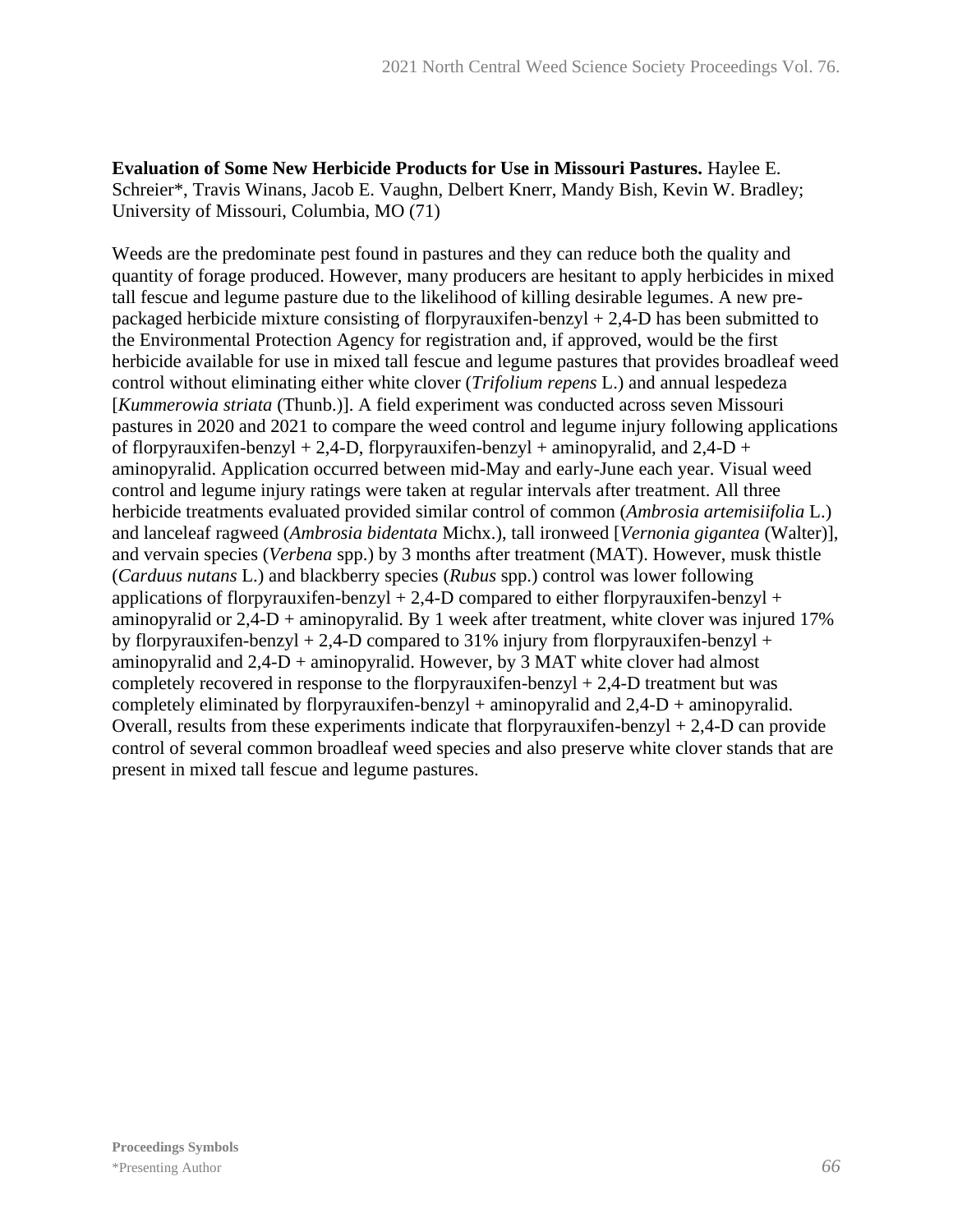Growing from Strong Roots: NCWSS Members' Vision for the Future. Sarah Lancaster<sup>\*1</sup>, Erin Haramoto<sup>2</sup>, Alyssa Essman<sup>3</sup>, Cody Evans<sup>4</sup>, Justin Pollard<sup>5</sup>, Debalin Sarangi<sup>6</sup>, Daniel H. Smith<sup>7</sup>, Nader Soltani<sup>8</sup>; <sup>1</sup>Kansas State University, Manhattan, KS, <sup>2</sup>University of Kentucky, Lexington, KY, <sup>3</sup>The Ohio State University, Columbus, OH, <sup>4</sup>Bayer Crop Science, Franklin, IL, <sup>5</sup>Bayer Crop Science, Lathrop, MO, <sup>6</sup>University of Wyoming, Laramie, WY, <sup>7</sup>University of Wisconsin-Madison, Madison, WI, <sup>8</sup>University of Guelph, Ridgetown, ON, Canada (72)

*NO ABSTRACT SUBMITTED*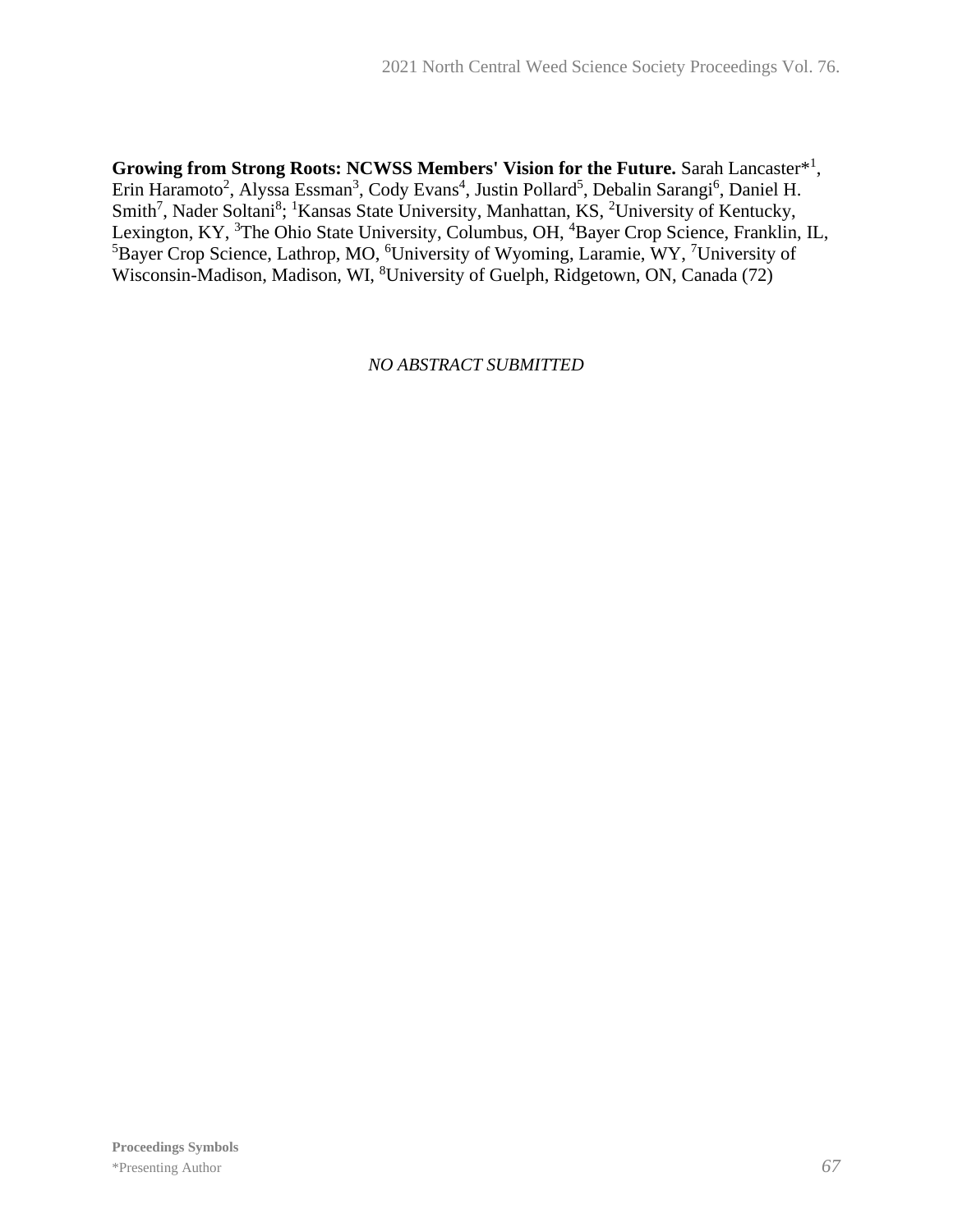### **POSTERS: Weed Biology, Ecology, Management**

**Waterhemp Suppression and Control as a Function of Cereal Rye Biomass.** Jose J. Nunes\*, Nicholas J. Arneson, Rodrigo Werle; University of Wisconsin-Madison, Madison, WI (73)

Cereal rye (*Secale cereale* L.) has become a popular cover crop (CC) in integrated weed management programs to manage troublesome weeds, such as waterhemp (*Amaranthus tuberculatus* (Moq.) Sauer). Despite the benefits of cereal rye as a CC, some aspects of the thresholds that dictate its potential for weed suppression have not yet been fully investigated in the North Central region of the United States. Therefore, this study aimed to determine the required amount of cereal rye biomass to achieve 50% waterhemp suppression (emergence and growth) under field conditions. A dose-response study was conducted on a commercial field naturally infested with waterhemp following a randomized complete block design. Experimental units consisted of 0.9 m by 2.1 m plots and treatments were replicated four times. CC biomass was collected at the anthesis stage from a fall-seeded cereal rye field at Arlington, WI, dried to constant weight at 60ºC, and weighed to meet the following CC rates: 0, 0.6, 1.2, 2.5, 4.9, 7.4, 9.9, and 12.4 Mg ha<sup>-1</sup>. On June, 02 of 2021, biomass samples were then evenly distributed over the plots' perimeter and covered by a welded wire fence (5 by 10 cm mesh) to prevent the wind from blowing and disturbing the CC mulch. The level of waterhemp suppression (0-100%), emergence (plants m<sup>-2</sup>), plant height (cm), and biomass (g m<sup>-2</sup>) were evaluated at 42 days after trial establishment. At the same date, an overhead picture of a  $0.25 \text{ m}^2$  quadrat (used to collect the variables described above) was taken from each plot, and waterhemp green coverage (%) was estimated using the Canopeo app. Our preliminary results indicate that waterhemp suppression (0.83), emergence (-0.75), plant height (-0.69), green coverage (-0.90), and biomass reduction  $(0.69)$  were significantly (p-value  $\langle 0.005 \rangle$  correlated (correlation in parenthesis) with the increase in CC biomass. Moreover, a biomass level of  $7.7 \text{ Mg}$  ha<sup>-1</sup> was estimated to reduce waterhemp emergence by 50%. Waterhemp emergence displayed a striking pattern, given that at biomass rates lower than 2.0 Mg ha<sup>-1</sup>, CC stimulated emergence instead of suppressing it. This trend has been previously described in the literature, and is likely to occur due to the higher soil moisture content at low CC biomass compared to the absence of biomass in dry years (as 2021 in Wisconsin). Despite the high level of CC biomass required to reduce 50% waterhemp emergence  $(7.7 \text{ Mg ha}^{-1})$ , lower CC amount achieved this threshold, 0.8 Mg ha<sup>-1</sup> for waterhemp biomass and plant height. Therefore, even at low biomass levels  $(0.8 \text{ Mg ha}^{-1})$ , CC provided waterhemp management benefits by slowing plant development and biomass accumulation which can alleviate competition with the cash crop and reduce the pressure on POST emergence herbicides. Along with future investigations on the effect of waterhemp seed infestation in the soil, these results will potentially elucidate the thresholds that dictate waterhemp suppression by CC biomass. Therefore, producers can have scientific support to set their management plans to achieve the aspired CC biomass for effective waterhemp suppression given their environmental conditions, operations, and waterhemp infestation.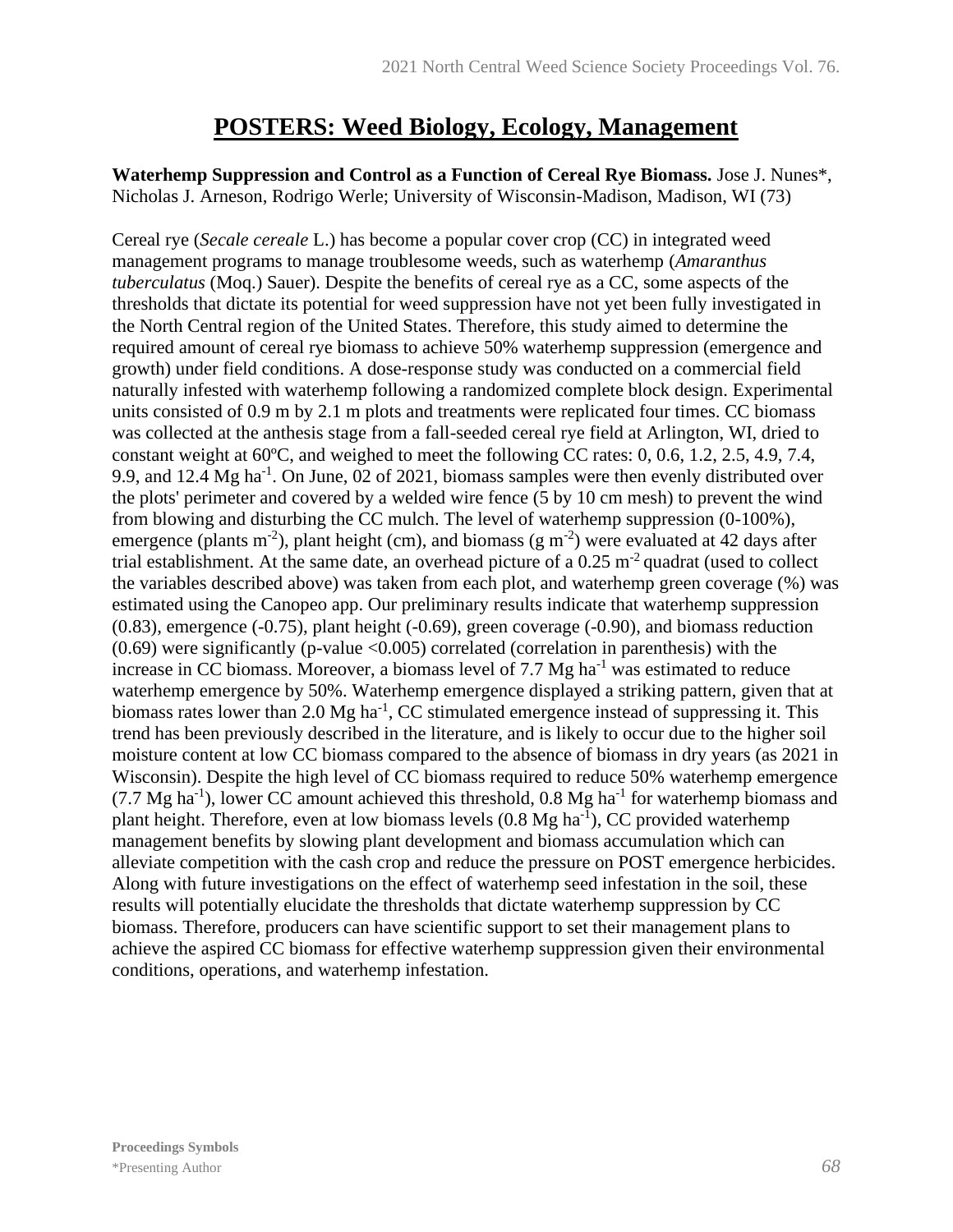#### **Investigation of Group 4 Herbicide Resistance in Indiana** *Amaranthus tuberculatus***.** Claudia R. Bland\*, Bryan G. Young, William G. Johnson; Purdue University, West Lafayette, IN (74)

Waterhemp (*Amaranthus tuberculatus*) has rapidly become one of the most common and problematic weeds in Indiana soybean production systems. The ability of waterhemp to evolve resistance to many postemergence herbicides poses a serious threat to the use of synthetic auxin herbicides in tolerant soybean varieties. Many populations in Indiana have been reported to have decreased sensitivity to applications of dicamba. Three populations of waterhemp were collected that survived at least one application of dicamba in the field in 2021. These populations plus one sensitive population and were treated with foliar applications of dicamba (0 to 1,120 g ae ha<sup>-1</sup>). To overcome a hard seed coat, seeds were scarified in a 10% bleach solution and sown into 10x20cm flats containing potting mix. At the 1- to 2-true leaf stage, plants were transplanted into 10 cm<sup>2</sup> pots containing 1:1 mixture of potting mix and field soil. Dicamba treatments were applied when plant heights were between  $7$  to  $12 \text{ cm}$  in  $140 \text{ L}$  ha<sup>-1</sup> carrier volume. Visual control estimates were taken, 7-, 14-, and 21- days after application (DAA) and aboveground biomass was taken after the 21 DAA rating. Data were analyzed with the non-linear regression via the DRC package in R.  $GR_{50}$  and  $GR_{90}$  values were calculated from the dried biomass data. All populations showed differing levels of sensitivity to foliar applications of dicamba. Summed up over all rates, the percentage of surviving plants was 76% for population one, 52% for population two, 69% for population three, and 36% for population four, the known sensitive. At ½ labelled rate, 280 g ae/ha, survivorship was 85% for population one, 43% for population two, 71% for population three, and 29% for the sensitive population. At a 1X rate, 560 g ae/ha, survivorship was 100% for population one, 14% for population two, 43% for population three, and 14% for the sensitive population. At the 2X rate, survivorship was 14% for population one, 29% for population two, 29% for population three, and 0% for the sensitive population. From this experiment, population one had the highest survivorship overall. However, plants in population three experienced the most regrowth. The results of this experiment will be used to determine a discriminating rate to use for screening of additional problematic populations.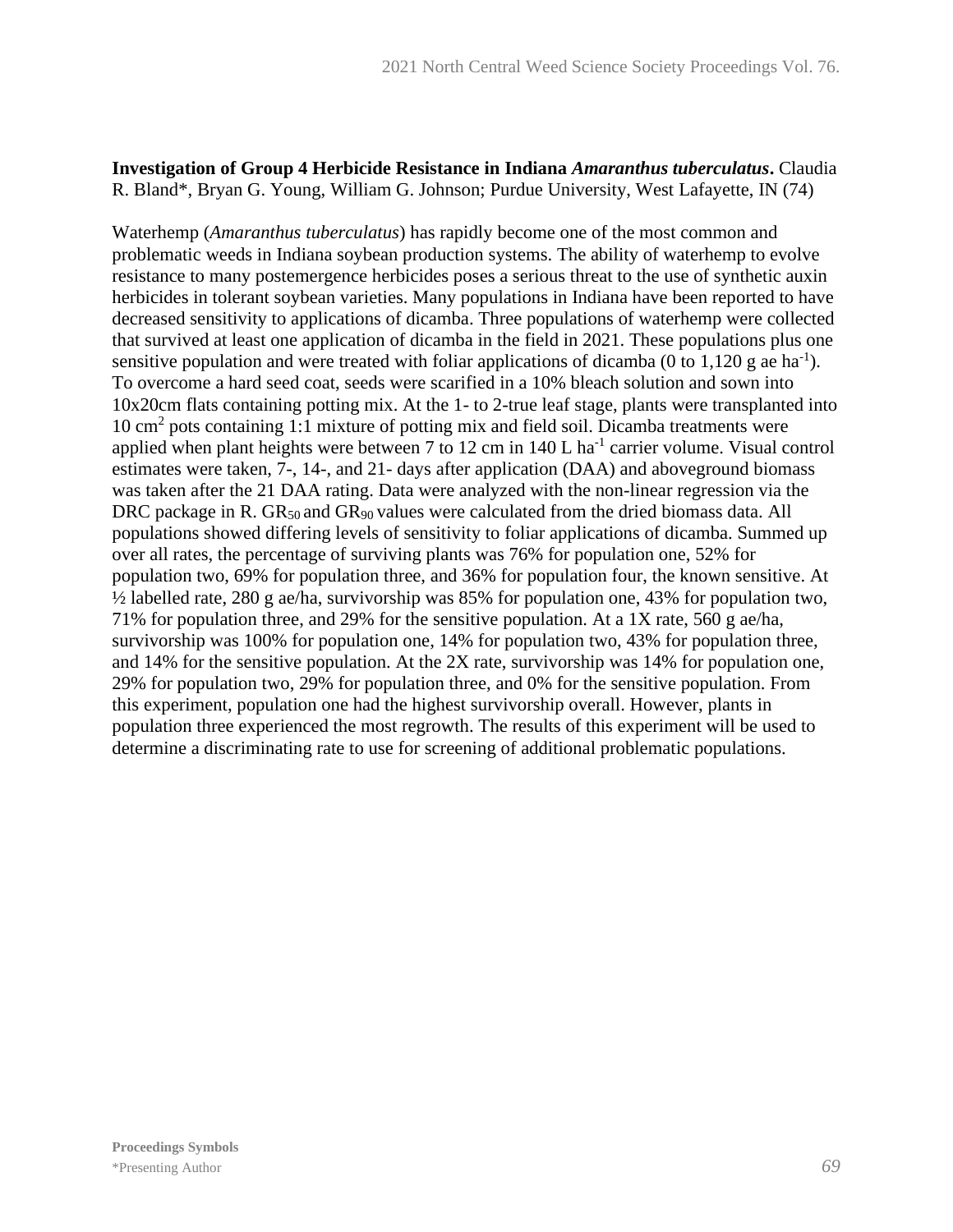**Emergence Pattern of Horseweed (***Erigeron canadensis***) Populations Across Nebraska.** Ahmadreza Mobli<sup>\*1</sup>, Maxwel O. Oliveira<sup>1</sup>, Liberty Butts<sup>2</sup>, Chris Proctor<sup>2</sup>, Nevin Lawrance<sup>3</sup>, Rodrigo O. Werle<sup>1</sup>; <sup>1</sup>University of Wisconsin-Madison, Madison, WI, <sup>2</sup>University of Nebraska-Lincoln, Lincoln, NE, <sup>3</sup>University of Nebraska-Lincoln, Scottsbluff, NE (75)

Horseweed (*Erigeron canadensis* L.) is a North American indigenous species commonly found in Nebraska cropping systems. Horseweed management is challenging due to prolific seed production, far distance wind seed dispersal, rapid herbicide-resistance evolution, high adaptation to soil conservation strategies, and high competitiveness with crops. Understanding horseweed emergence patterns across Nebraska can contribute to implementing timely and effective tactics to minimize its impact on cropping systems. Therefore, field studies were conducted during the fall and spring of 2016-2017 and 2017-2018 in Lincoln (corn and soybean fields), North Platte (wheat stubble and soybean fields), and Scottsbluff (corn and fallow fields) to estimate the emergence pattern of horseweed accessions collected from Lincoln, North Platte and Scottsbluff, NE. Though the estimated GDD accumulation required for 10, 50, and 90% cumulative emergence slightly varied across accessions and locations, more than 99% of horseweed seedlings from all accessions emerged in the fall across all locations. The density of total emerged seedlings of each accession was highest when established in their site of origin. Our results suggest that late fall and/or early spring is likely the best timing for horseweed management across Nebraska.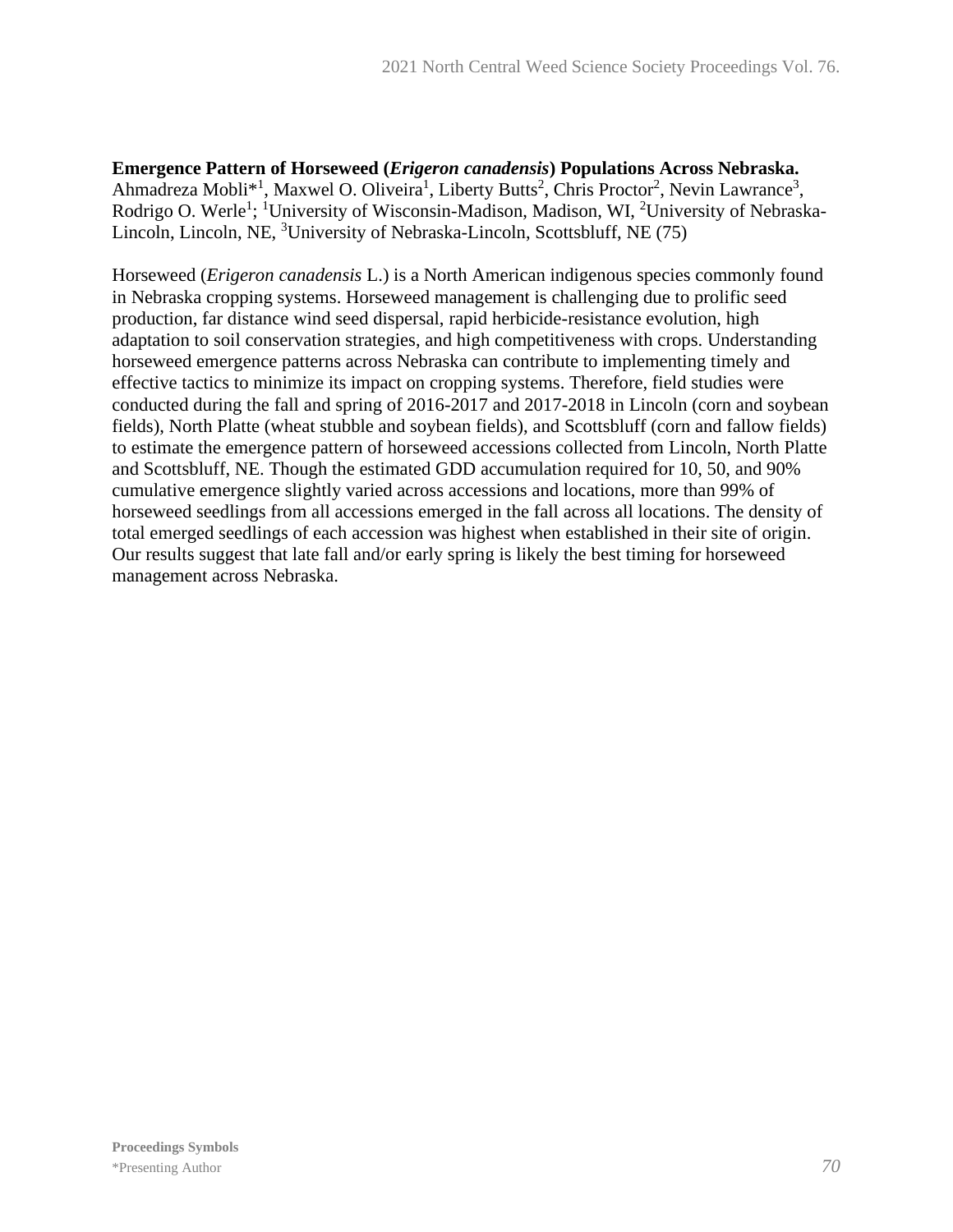**Influence of Cover Crops and Higher Loading of Soil Residual Herbicides on Weed Suppression in Soybean.** Lucas Oliveira Ribeiro Maia\*, William G. Johnson, Bryan G. Young, Eileen J. Kladivko, Shalamar Armstrong, Joshua R. Widhalm; Purdue University, West Lafayette, IN (76)

Cover crops and soil residual herbicides are often recommended to reduce the selection pressure for resistance to POST herbicides. The combination of these methods can provide additive effects on weed suppression, but the interaction of cover crop biomass and soil residual herbicide efficacy requires further investigation. Two field trials were established in the fall of 2019 at the Throckmorton (TPAC) and Pinney Purdue Agricultural Centers (PPAC) to evaluate the influence of cereal rye (*Secale cereale* L.) and crimson clover (*Trifolium incarnatum* L.) cover crops and soil residual herbicides on weed suppression in soybean (*Glycine max* L. Merr). The study was conducted in a split-plot design with cover crop as the main plot and herbicide program as the subplot. The herbicide treatments consisted of: no residual (glyphosate  $+$  glufosinate), medium residual (glyphosate + sulfentrazone + *S*-metolachlor), and heavy residual (glyphosate + sulfentrazone + *S*-metolachlor + cloransulam). Additionally, POST applications of glyphosate + glufosinate were made at 4 and 8 weeks after planting (WAP). Cover crop and weed biomass were assessed at two weeks before and 4 WAP, respectively. Herbicide concentrations were determined by collecting soil samples from 0-5 cm at 0, 10, 14, 28, 56, and 112 days after termination (DAT). At PPAC, the application of soil residual herbicides at cereal rye termination provided 77% greater weed suppression (average of 115 kg ha<sup>-1</sup> between medium and heavy residual treatments) at 4 WAP relative to cereal rye termination without soil residual herbicides  $(516 \text{ kg ha}^{-1})$ . At this site, a 61% reduction in weed biomass at 4 WAP was observed in cereal rye plots that were sprayed with a heavy residual treatment compared to the fallow plots without soil residual herbicides. Similar results were observed at TPAC where termination of cereal rye and crimson clover with the heavy residual program resulted in 86 and 77% reduction in weed biomass at 4 WAP compared to termination without soil residual herbicides. The termination of cereal rye with the heavy residual treatment reduced weed biomass  $(44 \text{ kg ha}^{-1})$  at  $4 \text{ WAP}$  by 81% compared to the fallow treatment sprayed with heavy residual treatment  $(236 \text{ kg ha}^{-1})$ . The second POST application at 8 WAP contributed to a complete control of weeds at 16 WAP for all treatments and sites. The cereal rye biomass produced at PPAC  $(1,857 \text{ kg ha}^{-1})$  was not enough to provide greater weed suppression than the fallow treatment, but it did affect the interception of soil residual herbicides. The initial concentrations of sulfentrazone and *S*metolachlor were 39 and 33% lower, respectively, in the soil of plots planted with cereal rye relative to the fallow treatment. At 8 WAP, the concentrations of sulfentrazone, cloransulam, and *S*-metolachlor had dissipated by 64, 94, and 95%, respectively, compared to initial concentrations. This research reinforces the current recommendation that soil residual herbicides should be used with cover crops in an integrated weed management approach to provide seasonlong weed suppression. However, herbicide interception by cover crop residue is likely to occur, so reduced concentrations of soil residual herbicides should be expected.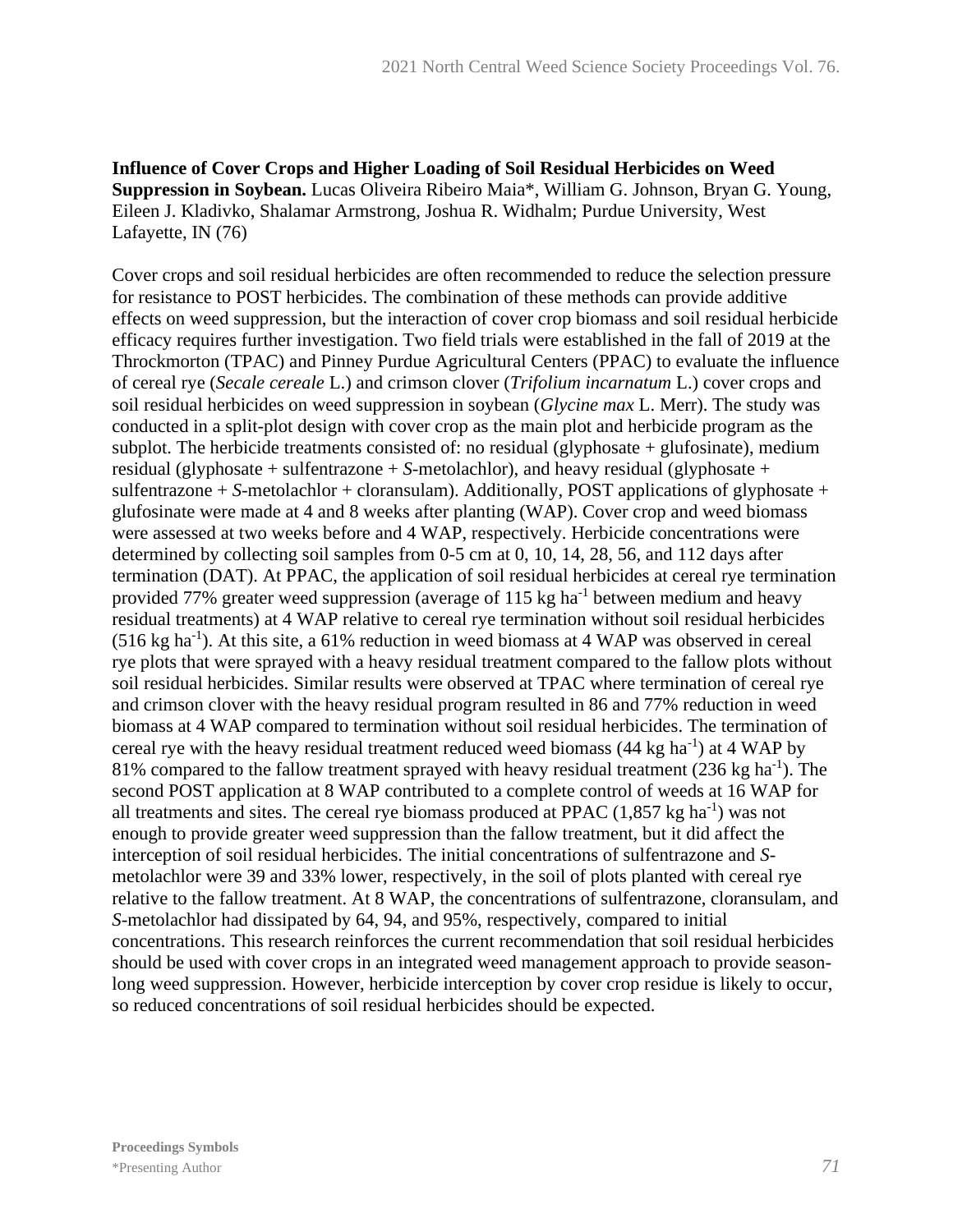**Seed Destructor: A Harvest Weed Seed Control Method for Managing Herbicide-Resistant Waterhemp in Midwest Soybean Production.** Alexis L. Meadows\*, Prashant Jha, Avery J. Bennett, Ramawatar Yadav, Edward S. Dearden, Ryan Hamberg, Austin H. Schleich; Iowa State University, Ames, IA (77)

Increasing cases of herbicide-resistant (HR) waterhemp (*Amaranthus tuberculatus* [Moq.] J.D. Sauer) in the Midwest US has created an urgent need to develop integrated weed management (IWM) strategies. Mechanical destruction of weed seeds collected by the combine (a harvest weed seed control method, HWSC) can be used to manage HR weed seeds inputs in soybean. Field experiments were conducted in 2020 and 2021 to evaluate the efficacy of the Redekop<sup>TM</sup> Seed Destructor in controlling waterhemp seeds retained on the plant at the time of soybean harvest. A randomized complete plot design was used with four replications. Data on percent waterhemp seed retention, combine head loss, and Seed Destructor's destruction efficacy were collected. Percent waterhemp seed retention was quantified by covering female waterhemp plants in the pollination bags (two plants in each plot) at the initiation of the seed development stage. Seed shattering by combine head was assessed by placing two plastic trays (0.7 m wide by 1.2 m long) beneath the female plants during the combine head pass. Finally, to determine the destruction efficacy of the Seed Destructor, eight plastic trays (0.7 m wide by 1.2 m long) were placed behind the combine to collect the threshed material. Percent seed destruction was visually assessed under a microscope. At the time of soybean harvest, 82% of the waterhemp seeds retained on the mother plant. About 10% of the waterhemp seeds retained on the plant were shattered by the combine head at the time of soybean harvest. The Seed Destructor mechanically destroyed about 90% of the waterhemp seeds which entered the combine at the time of soybean harvest. These results indicate that a HWSC method such as Seed Destructors can be used effectively to manage HR waterhemp populations in soybean based cropping systems in the Midwest US.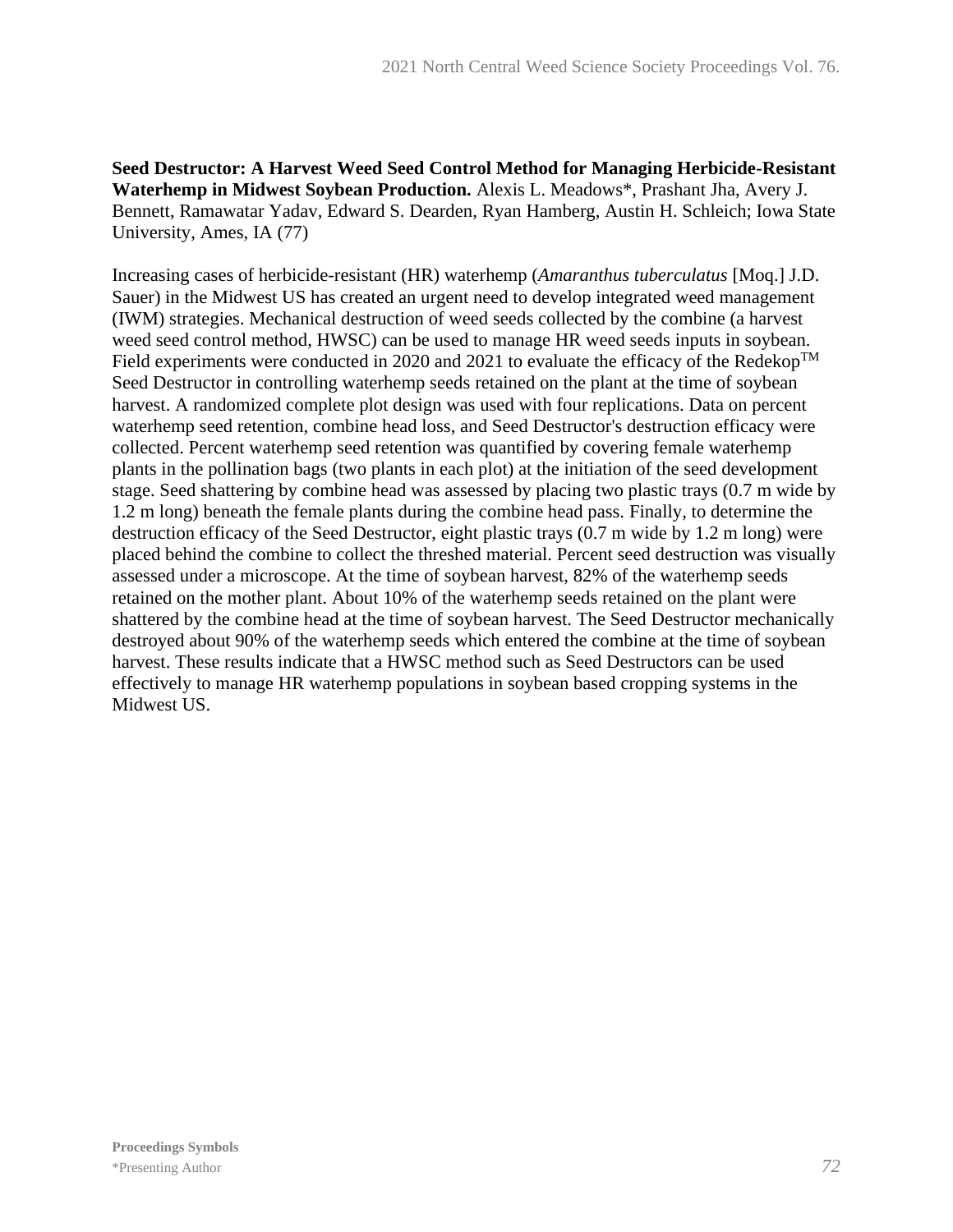## **Weed Suppression Potential Varies Between Cereal Rye Cultivars.** Erin Haramoto\*, Hanna J. Poffenbarger, Matthew Allen; University of Kentucky, Lexington, KY (78)

Cereal rye (*Secale cereale* L.) cover crops satisfy multiple goals. They rapidly produce ground cover to slow soil erosion and suppress weeds, and their extensive root systems capture excess soil nitrogen after cash crop harvest. With relatively mild winters, Kentucky's producers can plant cereal rye varieties adapted to warmer or cooler temperatures; these may differ in biomass production and ground cover and thus weed suppression. Planting date likely also influences these traits. Our objective was to determine how planting date affected biomass production and weed suppression by warm- and cool-season cereal rye cultivars, and compare these to triticale (x *Triticosecale*) and a no cover crop control. Experiments were conducted over 2018-19 and 2019-20 at the University of Kentucky's North Farm near Lexington, KY. Treatments included six cover crop treatments (warm-season cereal rye cultivars 'Wrens Abruzzi' and 'FL401', coolseason cereal rye cultivars 'Aroostook' and 'Wheeler', triticale 'NE 426GT', and a no cover crop control) planted at two dates (mid-September and late October) in a randomized complete block split-plot design with planting date as the main plot. Cover crop seed was no-till drilled at 67 kg ha<sup>-1</sup>. Aboveground biomass was sampled prior to termination the following spring, separated into cover crop and weed fractions, dried, and weighed separately. Marestail (*Conyza canadensis* (L.) Cronq.) was also counted at termination. In the first year, across all varieties, early-planted cover crops produced more aboveground biomass than those planted late. Averaged over planting dates, 'Aroostook' and 'Wheeler' produced more aboveground biomass than 'FL401' and 'Wrens Abruzzi'; triticale was intermediate. The cool-season varieties and triticale grew more prostrate and spreading than the warm-season varieties that showed more upright growth. This year experienced mild temperatures through February and early-planted warm-season varieties reached the early jointing stage. A deep and extended cold period then occurred, killing aboveground portions in these plants. These varieties did not experience this damage when planted late as development was more limited. Winter weed biomass and marestail density at termination were similar across all treatments, including the no cover crop control. Most varieties also produced more biomass when planted early in the second year, with the coolseason varieties producing more biomass than the warm-season varieties only if planted early. However, the two warm-season varieties and 'Aroostook' produced more biomass than 'Wheeler' and triticale when planted later. Conditions in the second year, with less severe cold weather, were more favorable for growth of the warm-season varieties. All covers reduced winter weed biomass relative to the no cover control in the second year, but no other treatment differences were detected. Marestail density at termination was reduced in the cool-season varieties and triticale relative to no cover crop and 'Wrens Abruzzi'. Our results highlight the importance of variety in determining cereal rye biomass production. However, contrary to previous research, more cover crop biomass did not always lead to less winter weed biomass. 'Aroostook' performed well across both years and planting dates, while performance of the warm-season varieties was highly weather dependent in the transition zone climate of Kentucky.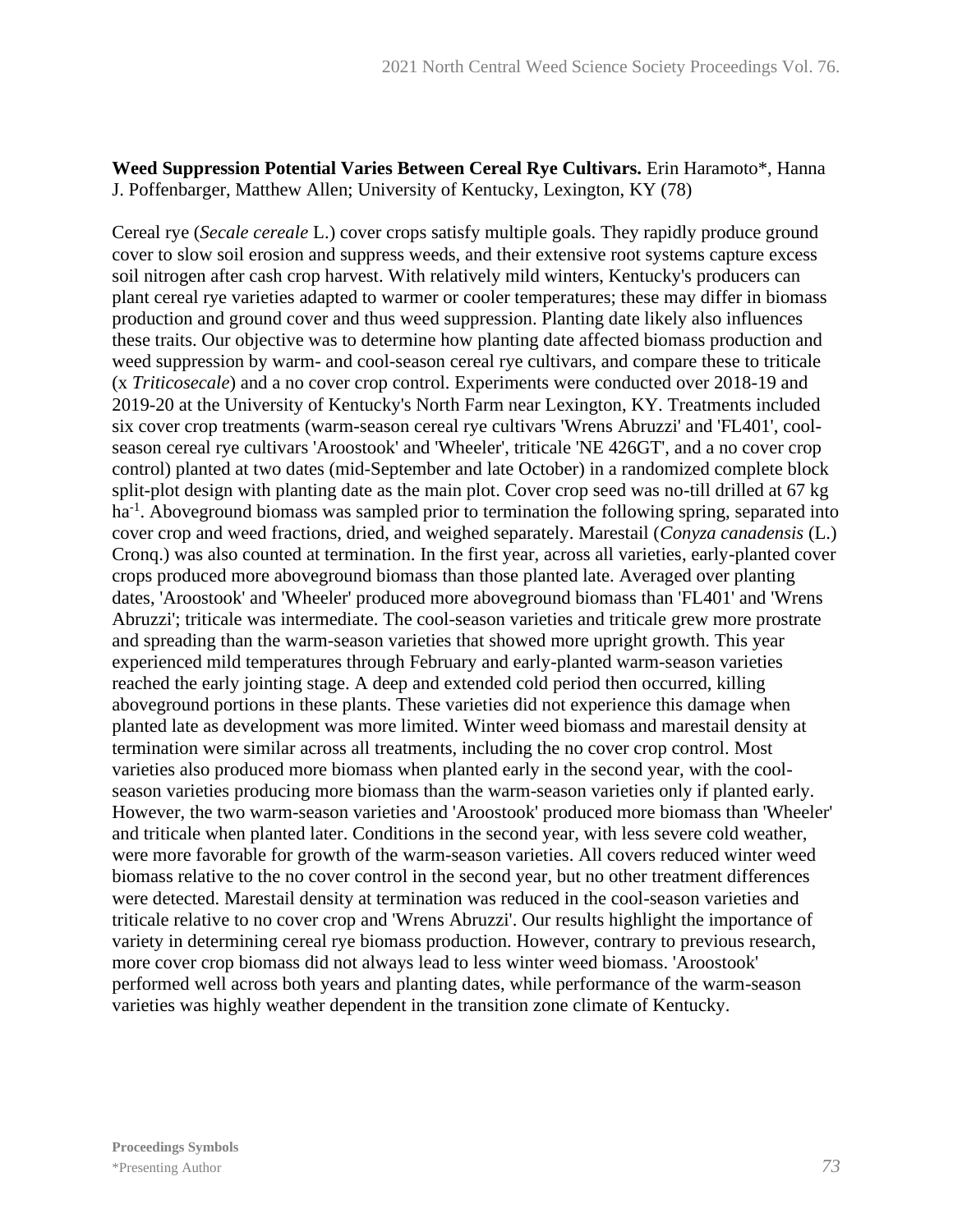**Cowpea as a Summer Cover Crop: Effect of Germplasm and Seeding Rate on Weed**  Biomass. Bautista Garcia Calvo<sup>\*1</sup>, Erin Haramoto<sup>2</sup>, Matthew Allen<sup>2</sup>, Sara K. Carter<sup>2</sup>, Parmeshwor Aryal<sup>3</sup>, Carlene A. Chase<sup>3</sup>; <sup>1</sup>University of Buenos Aires, Buenos Aires, Argentina, <sup>2</sup>University of Kentucky, Lexington, KY, <sup>3</sup>University of Florida, Gainesville, FL (79)

Cowpeas (*Vigna unguiculata* (L.) Walp) are an annual, warm-season legume. They are tolerant of drought, heat, and low fertility, making them an ideal warm-season cover crop. With their large seed size and high growth rates, they can rapidly produce ground cover to protect soil from erosion and smother weeds, and provide a nitrogen source ahead of fall-planted crops. Other beneficial traits found in some cowpea cover crop germplasms include resistance to plant pathogenic nematodes (including *Meloidogyne* spp.) and little or no hardseededness. The overall goal of this project was to develop seeding rate recommendations for three germplasm lines, selected from existing landrace varieties, which lack hardseededness. Our specific objective was to determine the lowest seeding rate for each line that would provide maximum biomass production and weed suppression. Treatments were a fully-factorial combination of the three lines (US-1136, US-1137, and US-1138) and five seeding rates (45, 67, 90, 112, and 135 kg ha-<sup>1</sup>), with one no cover crop control. Treatments were replicated four times in a field trial in a randomized complete block design. Seed was drilled with a no-till cone planter on July 20, 2021. Overhead photos were taken on August 12 (3 weeks after planting, WAP) and were analyzed using ImageJ to estimate ground cover occupied by the cowpeas. Aboveground weed and cowpea biomass were sampled from one quadrat  $(0.25 \text{ m}^2)$  per plot on September 7 (8 WAP) and September 27 (11 WAP). Weed and cowpea shoots were separated prior to drying and dry biomass was determined separately for each component. Averaged over both sampling dates and all seeding rates, cowpea biomass was higher for US-1136 and US-1138 than for US-1137. Cowpea biomass was similar for the 8 and 11 WAP samplings, indicating that peak biomass occurred at or before 8 WAP. By 8 WAP, US-1137 produced 4050 kg ha<sup>-1</sup> of biomass, while US-1136 and US-1138 produced 4970 and 5350 kg ha<sup>-1</sup>, respectively. All cowpea treatments reduced weed biomass relative to the no cover crop control. For US-1136 and US-1137, higher weed biomass was observed at the 67 and 45 kg ha<sup>-1</sup> seeding rates, respectively, relative to higher seeding rates. US-1138 had similar weed biomass across all seeding rates. Averaged over all seeding rates, the US-1137 produced less ground cover at 3 WAP than the other two germplasms. Averaged over all germplasms, the lower two seeding rates produced less ground cover than higher seeding rates. The 90 kg ha<sup>-1</sup> seeding rate was suitable for achieving early ground cover, and weed suppression was similar across all germplasms at this seeding rate. This falls within the range of typical cowpea seeding rate recommendations  $(34-101 \text{ kg ha}^{-1})$ . The US-1136 and US-1138 germplasms produced more biomass than US-1137, which could potentially result in higher levels of nitrogen for the next crop. US-1138 produced similar levels of biomass and weed suppression at all seeding rates, so this line should be investigated further if low seeding rates are of interest to producers.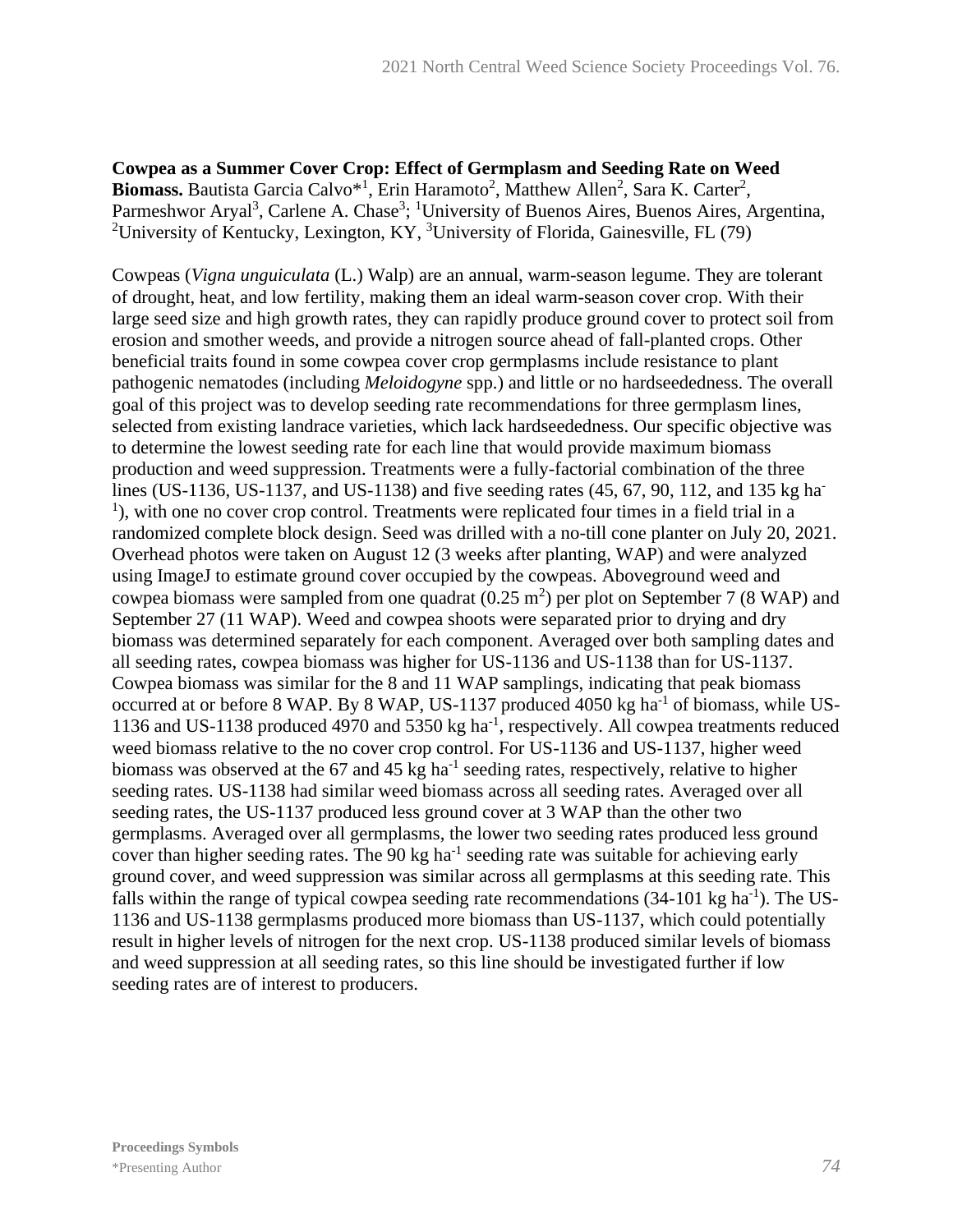**Advancing Dormancy Breaking Techniques in Common Ragweed (***Ambrosia*  artemisiifolia). Erin C. Hill<sup>1</sup>, Chloe Grabb<sup>\*2</sup>; <sup>1</sup>Michigan State University, East Lansing, MI, <sup>2</sup>Michigan State University, Leonard, MI (80)

Mature seeds of common ragweed (*Ambrosia artemisiifolia*) exhibit innate dormancy that has thus far relied on a chilling period (~6-8 weeks outdoors) to overcome. Herbicide resistance bioassay screening of this species can therefore take several months to complete and other types of research can also be delayed. The purpose of this study was to reduce the time it takes to break dormancy to provide results screening to producers and benefit weed science research. Ragweed seeds were stratified for 2, 4, 6, or 8 weeks on sand or paper towel at 5.5C and subsequently placed on filter paper in petri dishes treated with DI water, potassium nitrate, ethephon, gibberellin3, gibberellin a4+7 and 6-benzyl adenine, 6-benzyl adenine, or a mixture of ethephon, gibberellin a4+7 and 6-benzyl adenine. Seeds that were not part of the stratification treatments underwent embryo excision, were treated with sulfuric acid followed by gibberellic acid, or were left untreated before placing in petri dishes. All treatments were stored in the dark at 25C for two weeks, with germination recorded weekly. Preliminary data (excluding the 6 and 8 week stratification treatments) indicates that embryo excision resulted in the highest germination rate (38.7% of initially viable seed), followed by the 2 week paper towel stratification plus the mixture of ethephon, gibberellin a4+7 and 6-benzyl adenine (24.0%). Both treatments were an improvement over the germination rate of the untreated seed (1.0%) and several other treatments. As data continues to be collected, this study will be useful in refining and expediting dormancy breaking measures in common ragweed.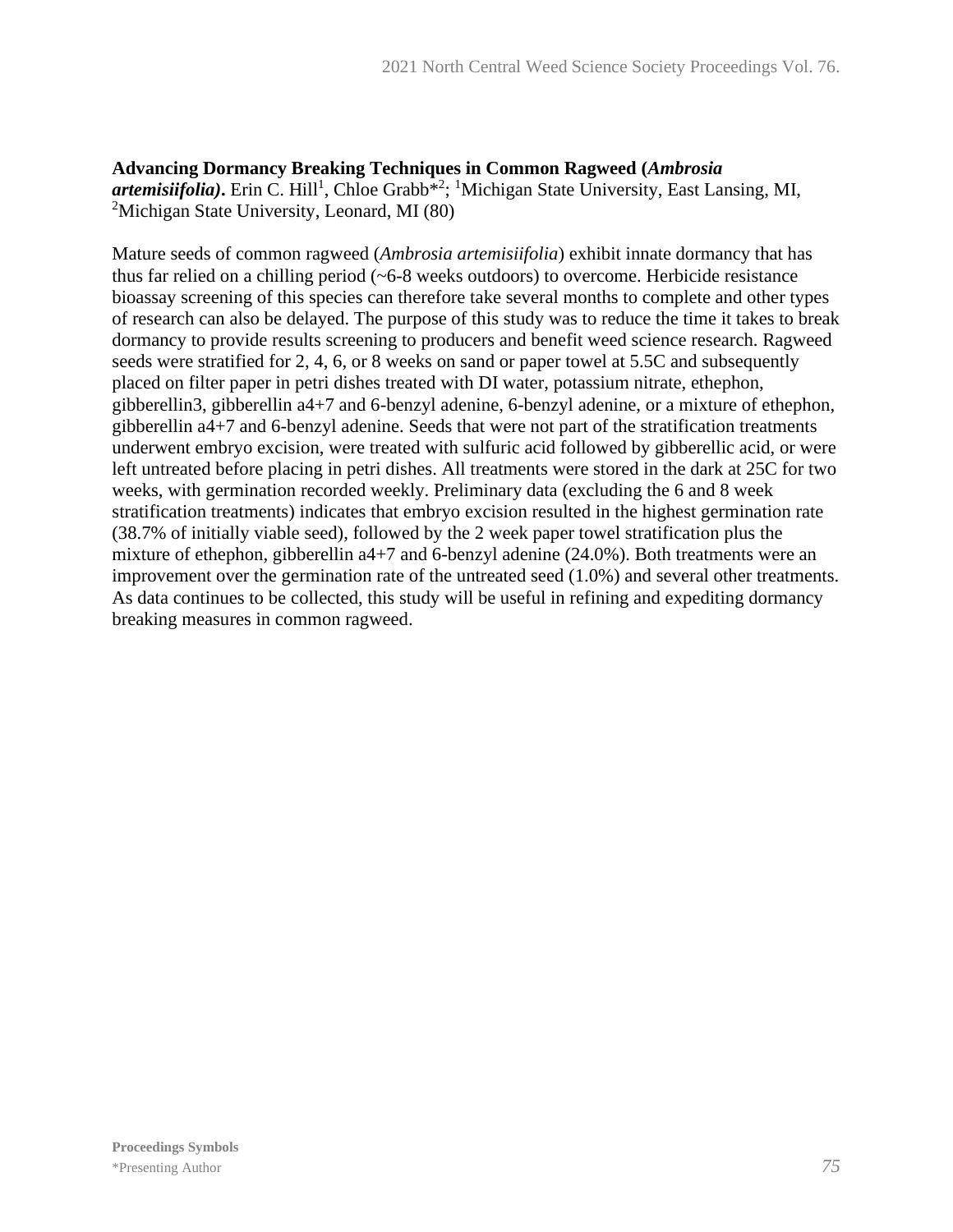## **Evaluation of Italian Ryegrass (***Lolium perenne* **L. ssp***. multiflorum***) Control Utilizing Soil Residual Herbicides in Kentucky Winter Wheat.** Jesse Gray\*, Shawn Wood, Travis Legleiter; University of Kentucky, Princeton, KY (81)

*POSTER WITHDRAWN.*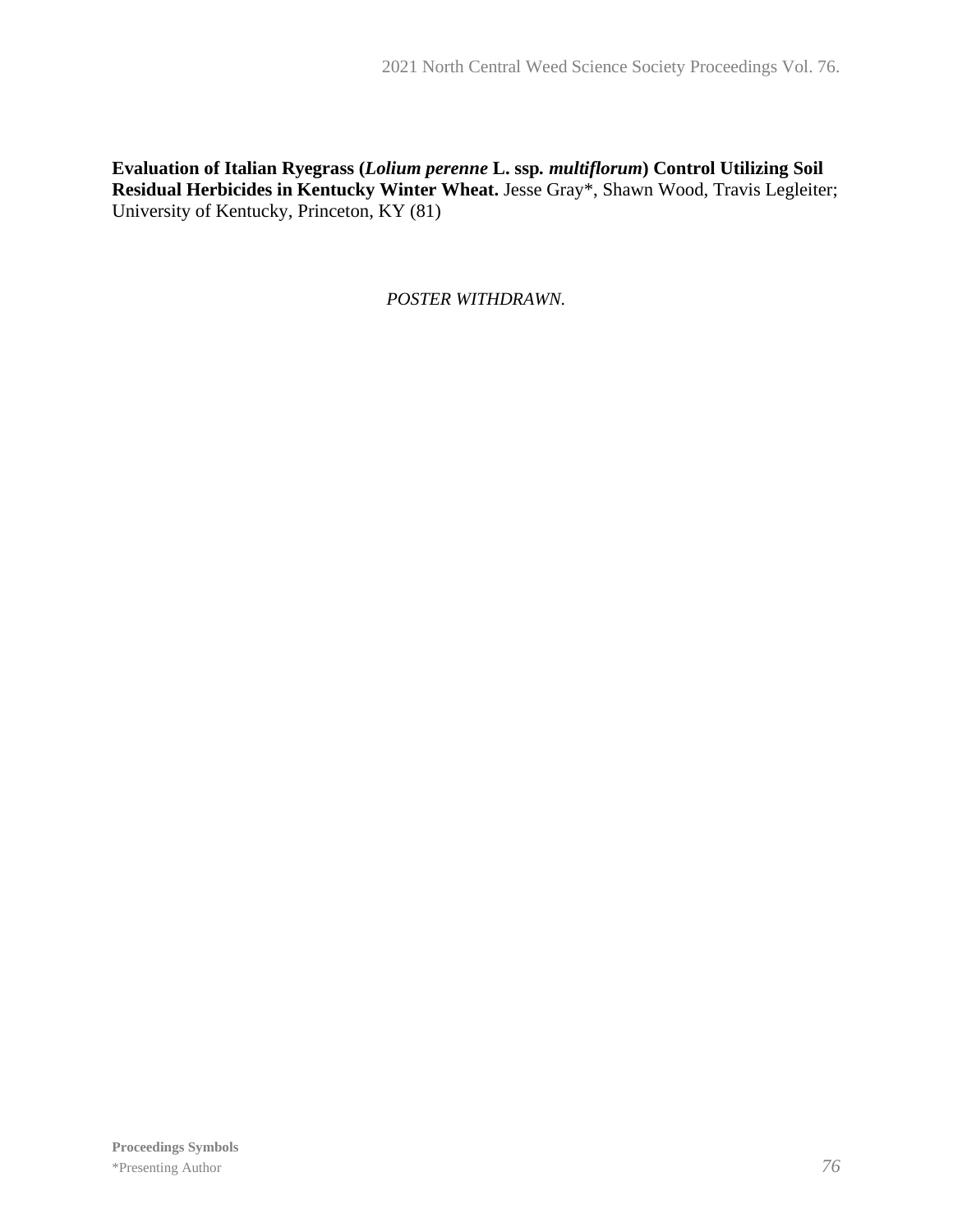#### **Investigation of Weed Seed Contamination and Frequency of Herbicide Resistance in Contaminated Sunflower Screenings.** Emma A. Mitchell\*, Nathan H. Haugrud, Stephanie A. DeSimini, Joseph T. Ikley; North Dakota State University, Fargo, ND (82)

Palmer amaranth (*Amaranthus palmeri*) was first discovered in North Dakota in 2018 and has since been documented in 14 counties. Palmer amaranth has been introduced through various means including cover crop seed and used equipment purchased from other states. At least 6 infestations in 2020 and 2021 were traced to sunflower processing plants that sold screenings to farmers as cattle feed. Samples found these screenings to contain numerous weeds including pigweeds (*Amaranthus* spp.), foxtails (*Setaria* spp.), buffalobur (*Solanum rostratum*), velvetleaf (*Abutilon theophrasti*), cocklebur (*Xanthium strumarium*), common lambsquarters (*Chenopodium album*), and grain sorghum (*Sorghum bicolor*). Pigweed seeds were the most common weed seed contaminant of the sunflower screenings, and subsequent sampling revealed over 2800 pigweed seeds per kg of screenings in 2020, and over 1600 pigweed seeds per kg of screenings in 2021. Seeds were submitted to the National Agricultural Genotyping Center for genetic testing that revealed the seeds to be primarily Palmer amaranth. Three greenhouse experiments were conducted evaluate the presence and prevalence of herbicide resistance in the Palmer amaranth populations found in these screenings. An herbicide mode of action screen was conducted by applied 1x (in parentheses) and 3x ND field rates of glyphosate  $(1260 \text{ g ha}^{-1})$ , imazamox (35 g ha<sup>-1</sup>), fomesafen (198 g ha<sup>-1</sup>), atrazine (560 g ha<sup>-1</sup>), mesotrione (105 g ha<sup>-1</sup>), tembotrione (92 g ha<sup>-1</sup>), glufosinate (656 g ha<sup>-1</sup>), dicamba (560 g ha<sup>-1</sup>), and 2,4-D (560 g ha<sup>-1</sup>). Two additional resistance screens were conducted by spraying 112 plants with 1,260 or 35 g ha<sup>-1</sup> of glyphosate or imazamox, respectively. Leaves from each plant that were tested for glyphosate resistance were genetically tested for markers corresponding to resistance. Results from the herbicide mode of action screen found the population to be resistant to field rates of glyphosate with 55% of tested plants surviving, imazamox with 77% survival, atrazine with 64% survival, mesotrione with 65% survival, and 2,4-D with 35% survival. The results from the 112-plant resistance screens found 41% of plants survived glyphosate 21 DAT, 89% of which were genetically identified to have amplification of EPSPS as a resistance mechanism. The remaining 11% that survived had normal copy numbers of EPSPS, indicating another mechanism of glyphosate-resistance is present in the population. Of the plants screened for imazamox resistance, 81% of plants survived 21 DAT. Due to the nature introduction through sunflower screenings from a sunflower processing plant, these new Palmer amaranth populations are likely a combination of numerous populations from across the sunflower growing regions of the US, leading to the highly variable response to herbicides. Further research is needed to characterize the herbicide resistance mechanisms within the population and to determine the number of sites of action of herbicide resistance within individual plants.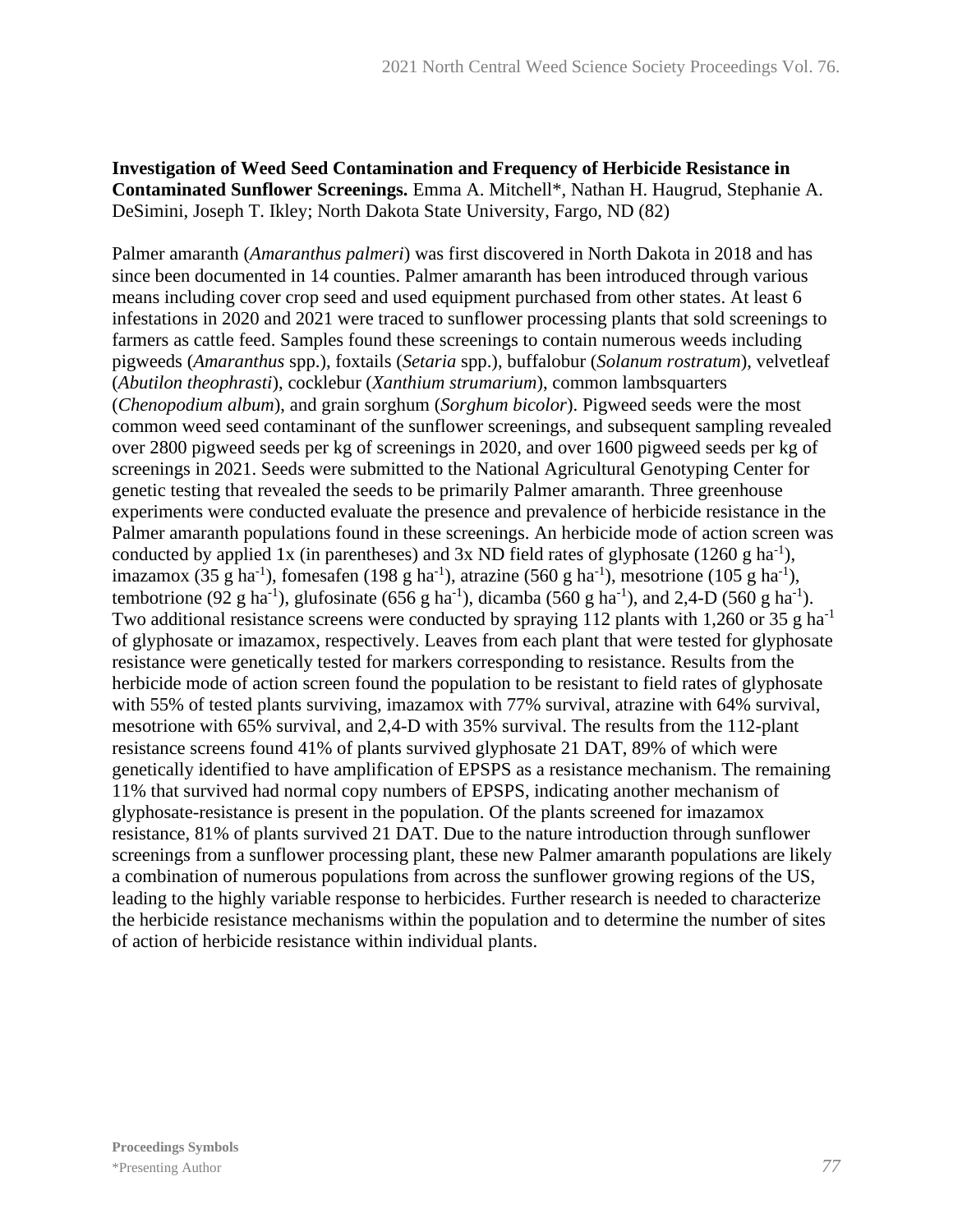**Long-Term Management of Herbicide-Resistant Waterhemp Seedbank in Corn-Soybean Rotations.** Ramawatar Yadav\*, Prashant Jha, Avery J. Bennett, Alexis L. Meadows, Austin H. Schleich; Iowa State University, Ames, IA (83)

In response to the mounting cases of multiple herbicide-resistant (MHR) waterhemp (*Amaranthus tuberculatus* [Moq.] J.D. Sauer) populations in Iowa, field experiments were conducted to design multi-tactic strategies to manage this weed. The study spanned over three years in a corn-soybean-corn rotation during 2019 to 2021. Effect of two corn herbicide programs (HP) on *A. tuberculatus* seed inputs was tested in 2019. Effect of 2019 seed inputs, cereal rye cover crop (terminated at soybean planting), and narrow (38 cm)- vs. wide (76 cm) row soybean on *A. tuberculatus* density and seed production was tested in soybean in 2020. The cumulative effect of weed control diversity on *A. tuberculatus* density was tested in the following corn (with the same HP) in 2021. In 2019, a marginal herbicide program (MHP) comprising of two sites-of-action herbicides provided only 35% control of glyphosate-resistant *A. tuberculatus*, compared with =97% control by an aggressive herbicide program (AHP) with three herbicide sites-of-action. In 2020 soybean, no new seed inputs from the previous year's corn (AHP) reduced *A. tuberculatus* density by >55% compared with seed inputs from MHP. Cover crop or narrow-row soybean alone reduced *A. tuberculatus* density by at least 13% compared with the no cover crop or wide-row soybean. Cumulatively, cover crop and narrowrow soybean reduced *A. tuberculatus* density and seed production by =40% compared with no cover crop and wide-row soybean. In 2021 corn, MHP plots had 80% higher *A. tuberculatus* density than AHP plots. Furthermore, MHP plots which included cover crop and narrow-row soybean in 2020 had 40% higher *A. tuberculatus* density in 2021 than plots with no cover crop and wide-row soybean; however, this difference was not evident in AHP plots. These results indicate that waterhemp should be managed aggressively in corn with multiple effective herbicide sites of action to prevent seed bank inputs. Additionally, cultural strategies such as cereal rye cover crop and reduced row spacing should be incorporated in the soybean phase of the rotation to mitigate the herbicide-resistant *A. tuberculatus* seed bank at a cropping systems level.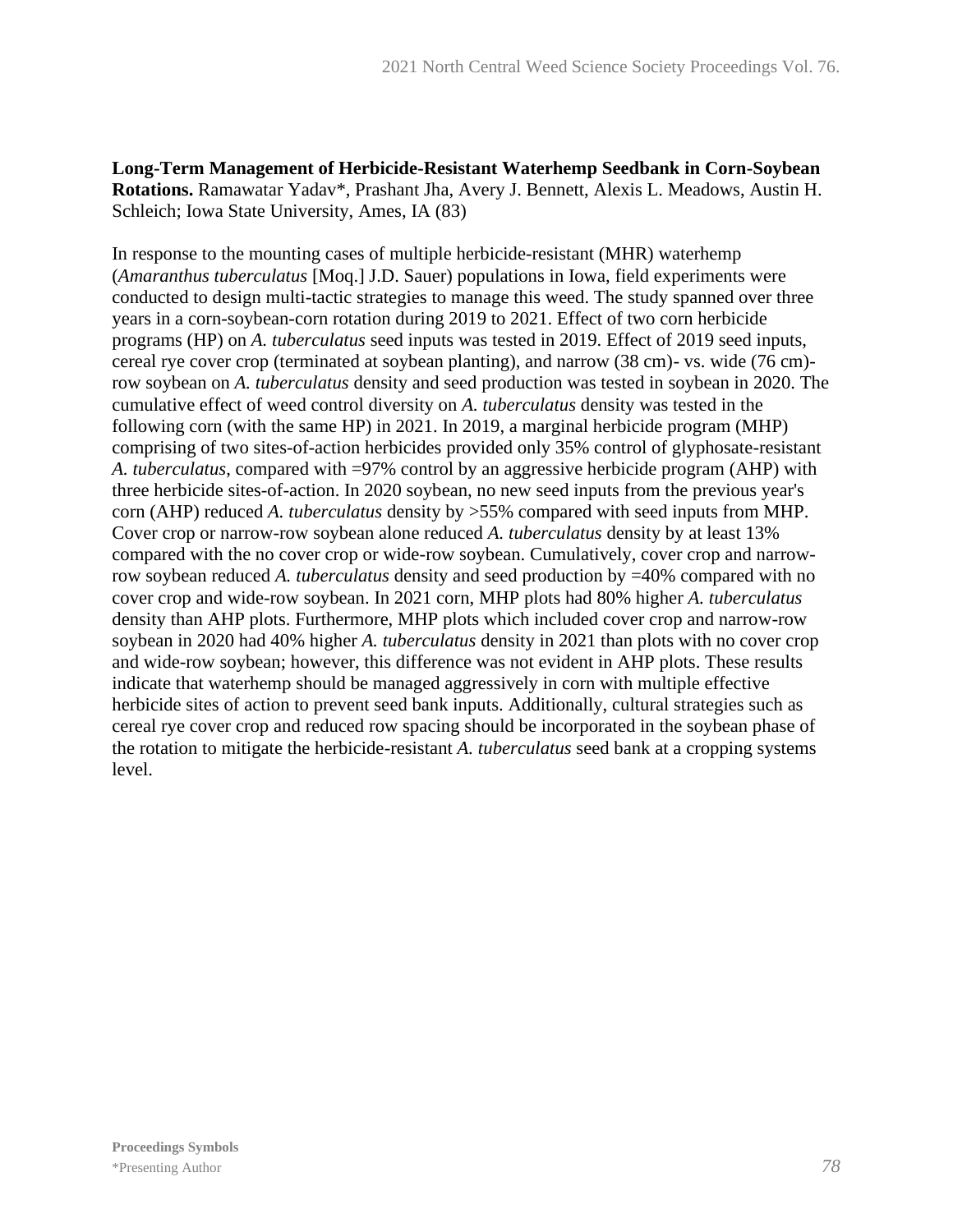**Comparative Analysis of Weedy and Grain** *Amaranthus* **Species Reveals Mobilome**  Contributing to Genome Diversity. Damilola A. Raiyemo<sup>\*1</sup>, Jacob S. Montgomery<sup>2</sup>, Nathan D. Hall<sup>3</sup>, Eric L. Patterson<sup>4</sup>, Patrick Tranel<sup>1</sup>; <sup>1</sup>University of Illinois, Urbana, IL, <sup>2</sup>Colorado State University, Fort Collins, CO, <sup>3</sup>Auburn University, Auburn, AL, <sup>4</sup>Michigan State University, East Lansing, MI (84)

The genus *Amaranthus* is a diverse plant group consisting of weedy species, crops, and wild relatives. *Amaranthus tuberculatus* (Moq) Sauer, *Amaranthus palmeri* (S.) Watson and *Amaranthus hybridus* L. are three agronomically important weeds in North America that have evolved resistance to herbicides from several modes of action. The genomes of these weed species differ considerably in size. The causes of those differences are investigated here. Through a series of whole-genome comparative analyses, we report that *A. tuberculatus* has had its genome inflated by retrotransposons, especially the long terminal repeat *Gypsy* (17.01% of the genome, over twice that of *A. palmeri*, 7.79%, and *A. hybridus*, 8.66%). We identified a similar increase in the long interspersed nuclear elements LINE/L1 between the two dioecious species, *A. tuberculatu*s and *A. palmeri*. Furthermore, approximately 20% of the genes in *A. palmeri* are retained from a whole genome duplication event common to all species, compared to ~14% in *A. tuberculatus* and ~16% in *A. hybridus*. Analysis of nonsynonymous and synonymous mutation rates identified seven genes putatively under positive selection in these three weeds when compared to the crop relative *A. hypochondriacus*. One interesting gene was annotated as dehydration-responsive element-binding protein 2H (DREB2H), which is known to play a role in drought tolerance in plants. Taken together, our findings highlight the major factors that contribute to the genome-size variation in these closely related weeds and highlight genomic changes that may be contributing to the adaptability and persistence of these plant species as notorious weeds.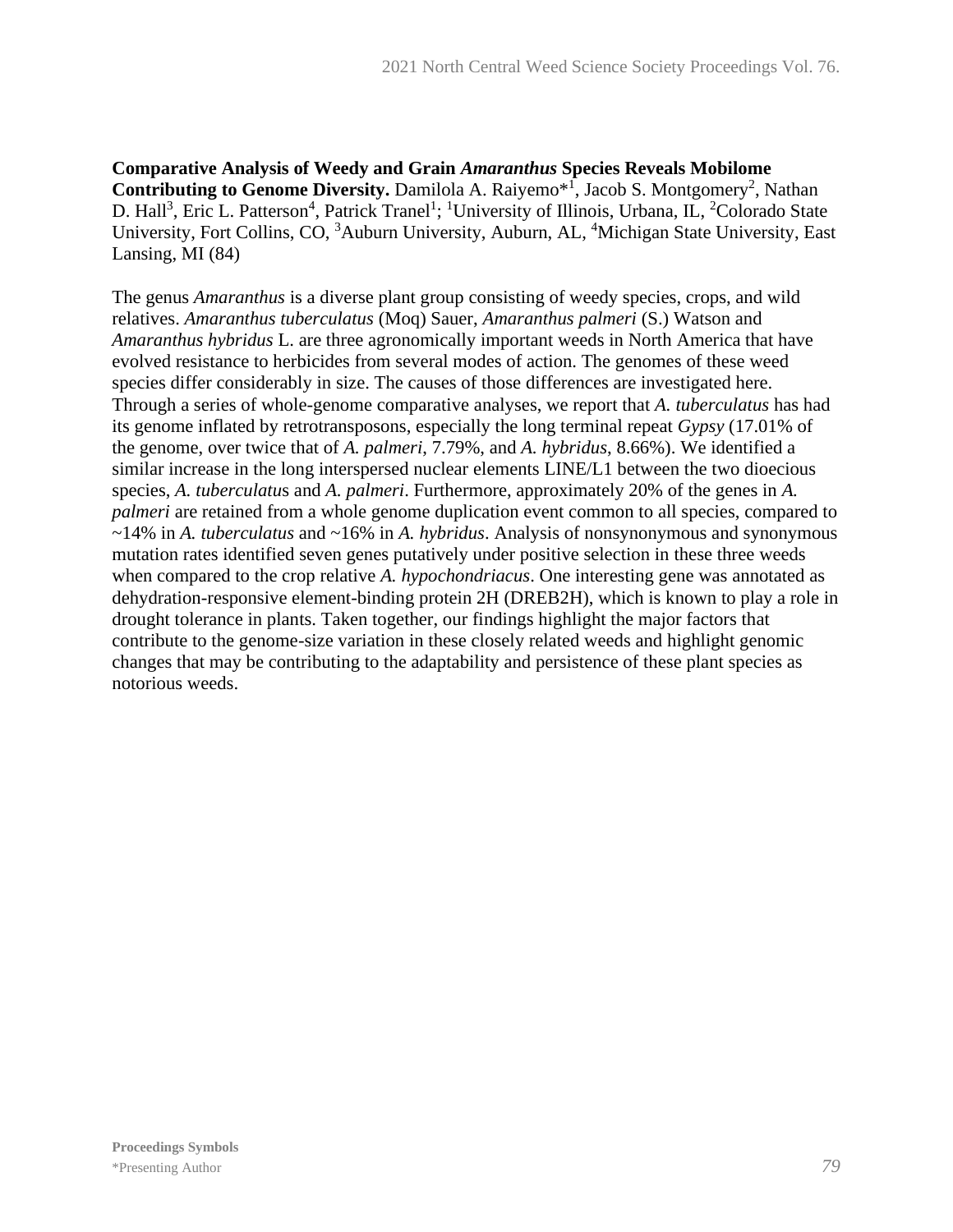**Multiple Herbicide Resistance in Wisconsin Waterhemp (***Amaranthus tuberculatus***) Accessions.** Felipe de Andrade Faleco\*, David E. Stoltenberg, Mark J. Renz, Rodrigo Werle; University of Wisconsin-Madison, Madison, WI (85)

Waterhemp [*Amaranthus tuberculatus* (Moq.) Sauer] has become a steadily increasing concern in WI. Currently, waterhemp herbicide resistance in WI has been confirmed to inhibitors of ALS (imazethapyr), EPSPS (glyphosate), and PPO (fomesafen and lactofen). A comprehensive WI state-wide assessment of waterhemp response to a diverse group of herbicide SOA inhibitors has not been conducted. Consequently, our objective was to compare the efficacy of POST and PRE herbicides commonly used in corn (*Zea mays* L.) and soybean [*Glycine max* (L.) Merr.] on a state-wide collection of waterhemp accessions. Greenhouse experiments were conducted with more than 80 accessions from 27 WI counties. Postemergence treatments were imazethapyr, dicamba, 2,4-D, atrazine, glyphosate, glufosinate, fomesafen, and mesotrione at the  $1\times$  and  $3\times$ label doses. Preemergence treatments were atrazine, metribuzin, fomesafen, S-metolachlor, and mesotrione at the  $0.5 \times$ ,  $1 \times$ , and  $3 \times$  label doses. One hundred, 93, 17, 16, and 3% of the accessions were classified resistant  $(= 50\%$  survivorship) to imazethapyr, glyphosate, 2,4-D, atrazine, and dicamba POST at the  $1 \times$  dose, respectively. Ninety-eight, 87, and 5% of the accessions were resistant to imazethapyr, glyphosate and atrazine POST at the 3× dose. No accession was resistant to 2,4-D or dicamba POST at the  $3\times$  dose, or to glufosinate, fomesafen, or mesotrione POST at either dose. Atrazine, fomesafen, S-metolachlor, and mesotrione PRE at the  $0.5\times$  dose were classified ineffective (< 90% plant density reduction) on 93, 27, 3, and 3% of the accessions. Atrazine and fomesafen PRE at the  $1 \times$  dose were ineffective on 83 and 3% of the accessions, respectively. Atrazine PRE at the  $3\times$  dose was ineffective on 45% of the accessions. Fomesafen PRE at the  $3\times$  dose, S-metolachlor and mesotrione at the  $1\times$  and  $3\times$  doses, and metribuzin at either dose were effective on all accessions. Our results suggest that imazethapyr and glyphosate POST are ineffective for waterhemp control in WI, inferring resistance. One of the most concerning accession exhibited multiple resistance to imazethapyr + glyphosate + atrazine + 2,4-D. Our results also suggest that atrazine PRE is ineffective for waterhemp control in WI on silty clay loam soils. Proactive resistance management, which incorporates the use of effective POST and PRE herbicides as part of an integrated weed management, is fundamental for waterhemp management in WI and beyond.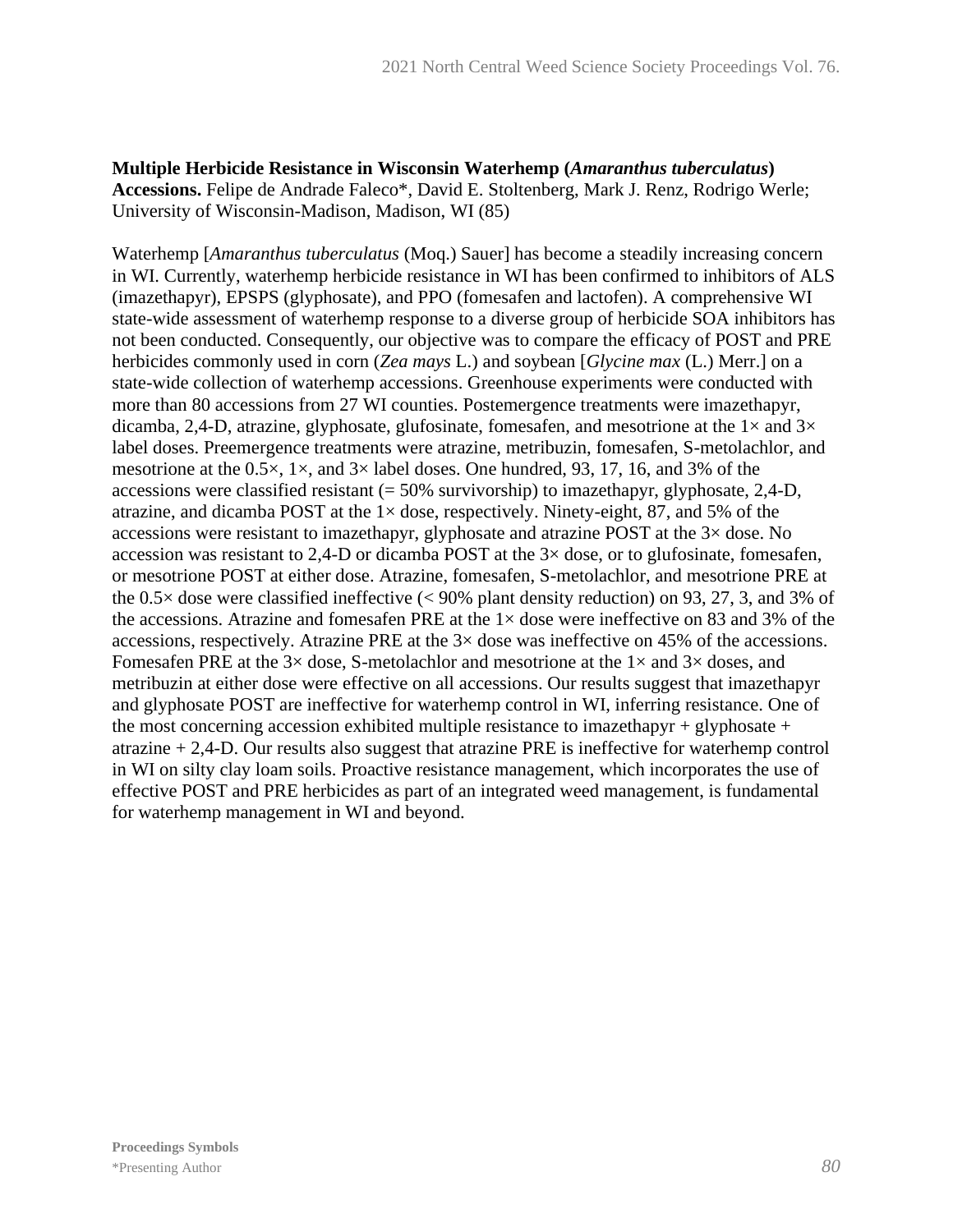#### **Relationship of Soil Properties and the Spatial Distribution of Weed Seedbanks.** Rose V. Vagedes\*, Bryan G. Young, William G. Johnson; Purdue University, West Lafayette, IN (86)

Weed seedbanks are not uniformly distributed across an agricultural field, yet the major drivers influencing spatial differences of weed seedbanks have largely been left to anecdotal interpretations. Data analysis on the heterogeneity of weed seedbanks has commonly been conducted with various numeric distribution parameters. Results from these types of analyses are limited to a single numerical value that describes whether or not clustering is present within the area of interest. Additionally, limited research has been conducted to document the spatial correlation of various weed seedbank characteristics and field soil properties such as clay content, organic matter content, pH, cation exchange capacity (CEC), and electrical conductivity. The objective of this study was to document the spatial variability of weed seedbank characteristics within four commercial fields in Indiana and attempt to correlate those characteristics with the aforementioned soil properties. In the spring of 2021, 60 soil samples were collected from each field in a stratified, random sampling pattern. After six weeks of cold storage at 4 C, weed seedbank samples were submitted to three grow-out periods under greenhouse conditions, each lasting four weeks and separated by a 2-day period for drying and mixing the samples. To determine the presence of clustering of weed seedbank abundance, species richness, and individual weed species density, data were evaluated using spatial autocorrelation. The locations of clusters within a field were identified using a geostatistical method known as ordinary kriging. When comparing the relationship of the total abundance of broadleaf species with various soil properties, organic matter content explained between 10% to 24% of this variation in three of the four fields. Additionally, up to 26% and 45% of the variation in total weed seedbank and broadleaf species abundance, respectively, was explained by the combined effects of clay content and organic matter for three fields. The five most prevalent species across all fields were waterhemp (*Amaranthus tuberculatus*), carpetweed (*Mollugo verticillate)*, fall panicum (*Panicum dichotomiflorum*), goosegrass (*Eleusine indica*), and common purslane (*Portulaca oleracea*). Carpetweed was the only weed species to show significant clustering and a moderate correlation to one of the soil properties analyzed in this study (organic matter content). No soil property consistently correlated with weed seedbank distribution, abundance, diversity, or richness for all fields.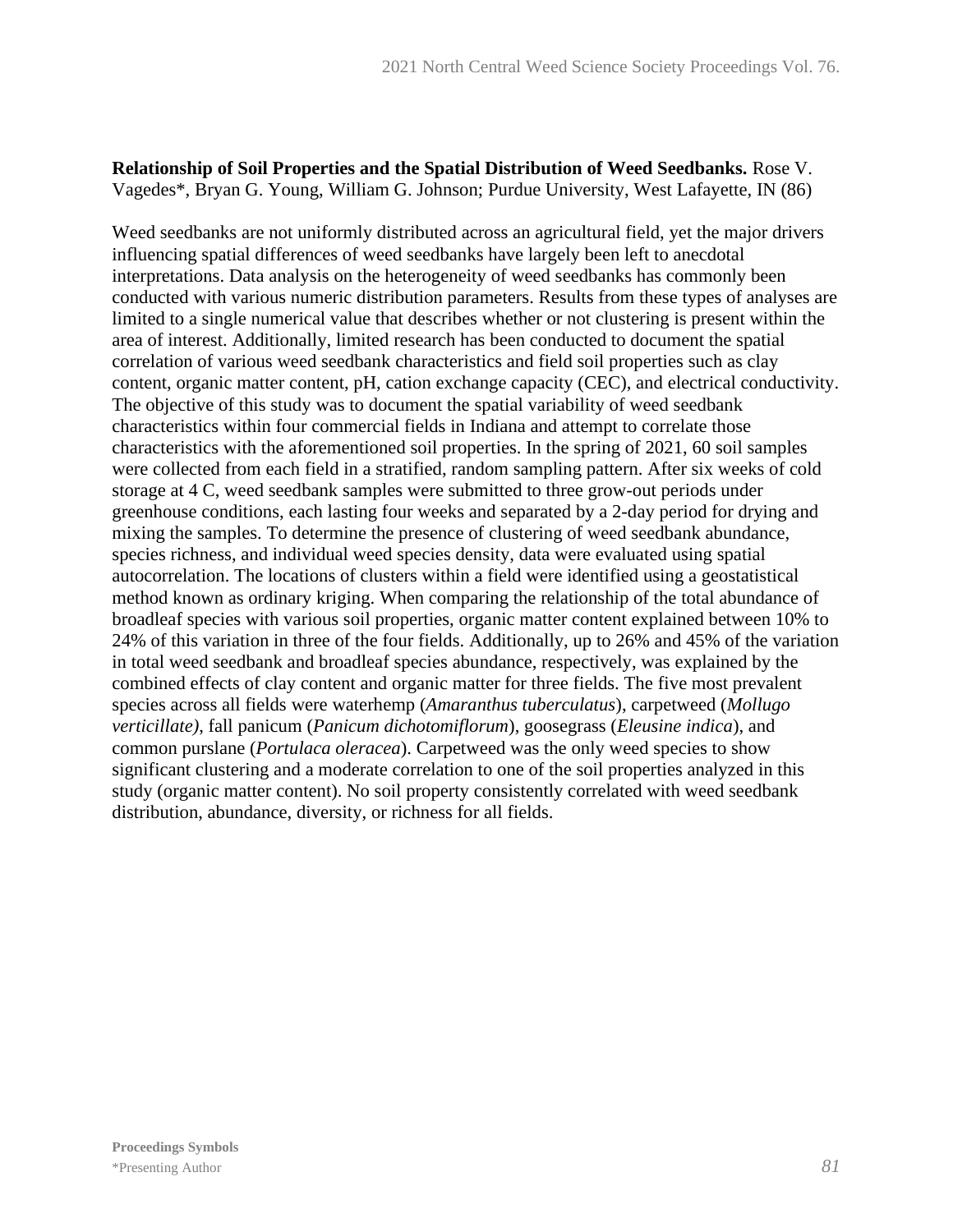**Optimizing Timings of Dicamba and Glufosinate for Control of Glyphosate-resistant**  Palmer Amaranth in XtendFlex Soybeans. Monica R. Marrs<sup>\*1</sup>, Vipan Kumar<sup>2</sup>, Anita Dille<sup>1</sup>, Augustine Obour<sup>2</sup>; <sup>1</sup>Kansas State University, Manhattan, KS, <sup>2</sup>Kansas State University, Hays, KS (87)

The widespread evolution of glyphosate-resistant (GR) Palmer amaranth (*Amaranthus palmeri* S. Watts.) is an increasing management challenge for soybean producers. Recent commercialization and rapid adoption of glyphosate/dicamba/glufosinate-resistant (GDG-R) soybeans (XtendFlex) allows growers to use POST applications of dicamba and glufosinate for in-season control of GR Palmer amaranth. However, the extended period of Palmer amaranth emergence makes it harder to decide on optimum timing of these POST herbicide applications. The main objective of this research was to optimize the timings of POST applied dicamba and glufosinate for GR Palmer amaranth control in GDG-R soybeans under no-tillage dryland conditions. To meet this objective, two separate field experiments were conducted in 2021 growing season at Kansas State University Agricultural Research Center in Hays, KS: one experiment was drilled at 25 cm row spacing and second experiment was planted at 76 cm row spacing. The study site had a natural seedbank of GR Palmer amaranth population. For each experiment, the GDG-R soybean variety 'AG37XF1' was planted on May 24 at a population of  $156,900$  seeds ha<sup>-1</sup>. Each experiment was comprised of four POST herbicide treatments: a) Nontreated, b) Dicamba applied at 560 g ae ha<sup>-1</sup> alone, c) dicamba followed by  $(fb)$  glufosinate at 603 g ae ha<sup>-1</sup> plus acetochlor at 1260 g ae ha<sup>-1</sup> (two sequential 10 days apart), and d) dicamba plus acetochlor  $fb$ glufosinate (two sequential 10 days apart) applied at three different timings: first timing at 15 days after soybean drilling/planting, second timing at 25 days after soybean drilling/planting, and third timing at 35 days after soybean drilling/planting. Each experiment was conducted in a randomized complete block design with factorial arrangement of treatments (herbicide programs by application timings) with 4 replications. Data on soybean injury and percent visual control of GR Palmer amaranth were collected at 10 days interval after first POST application. Two 0.25 m<sup>2</sup> quadrats were used to estimate Palmer amaranth density and aboveground biomass at each evaluation timings. All data were subjected to analysis of variance (ANOVA) using PROC Mixed in SAS. Results indicated that in 76 cm row soybeans, dicamba applied at 25 days after planting *fb* a sequential treatment of glufosinate plus acetochlor provided excellent control (100% end of season control), reduced density and biomass of GR Palmer amaranth by 0% to 98% as compared to nontreated check. Regardless of planting methods, a single POST treatment of dicamba provided up to 89% control of GR Palmer amaranth. Altogether, these results suggest that two-pass POST herbicide programs can provide an excellent, season-long control of GR Palmer amaranth in GDG-R soybeans.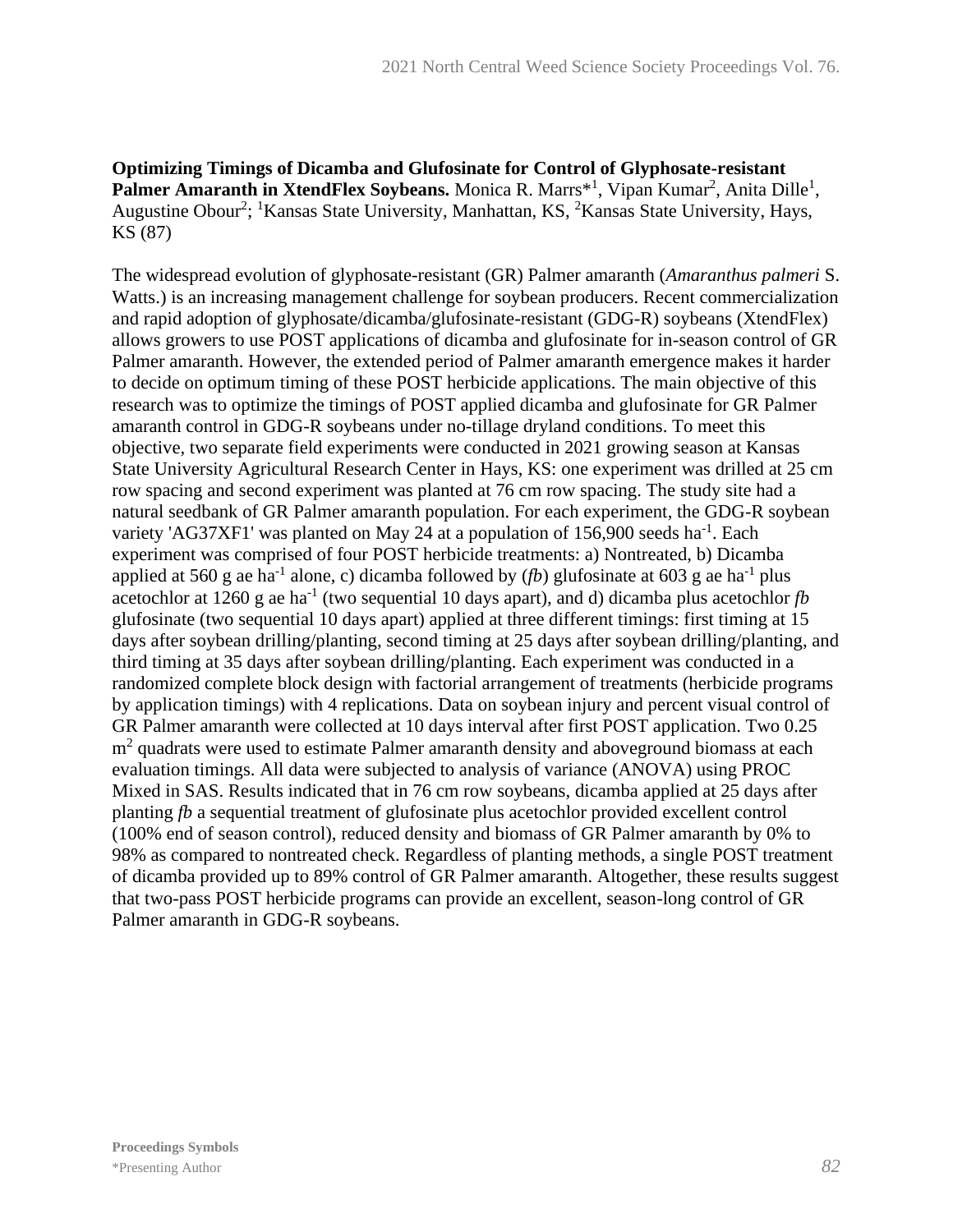**Cover Crops, Weeds, and Residual Herbicides: Winners and Losers.** Ethan Ley\*; University of Minnesota, St. Paul, MN (88)

*NO ABSTRACT SUBMITTED*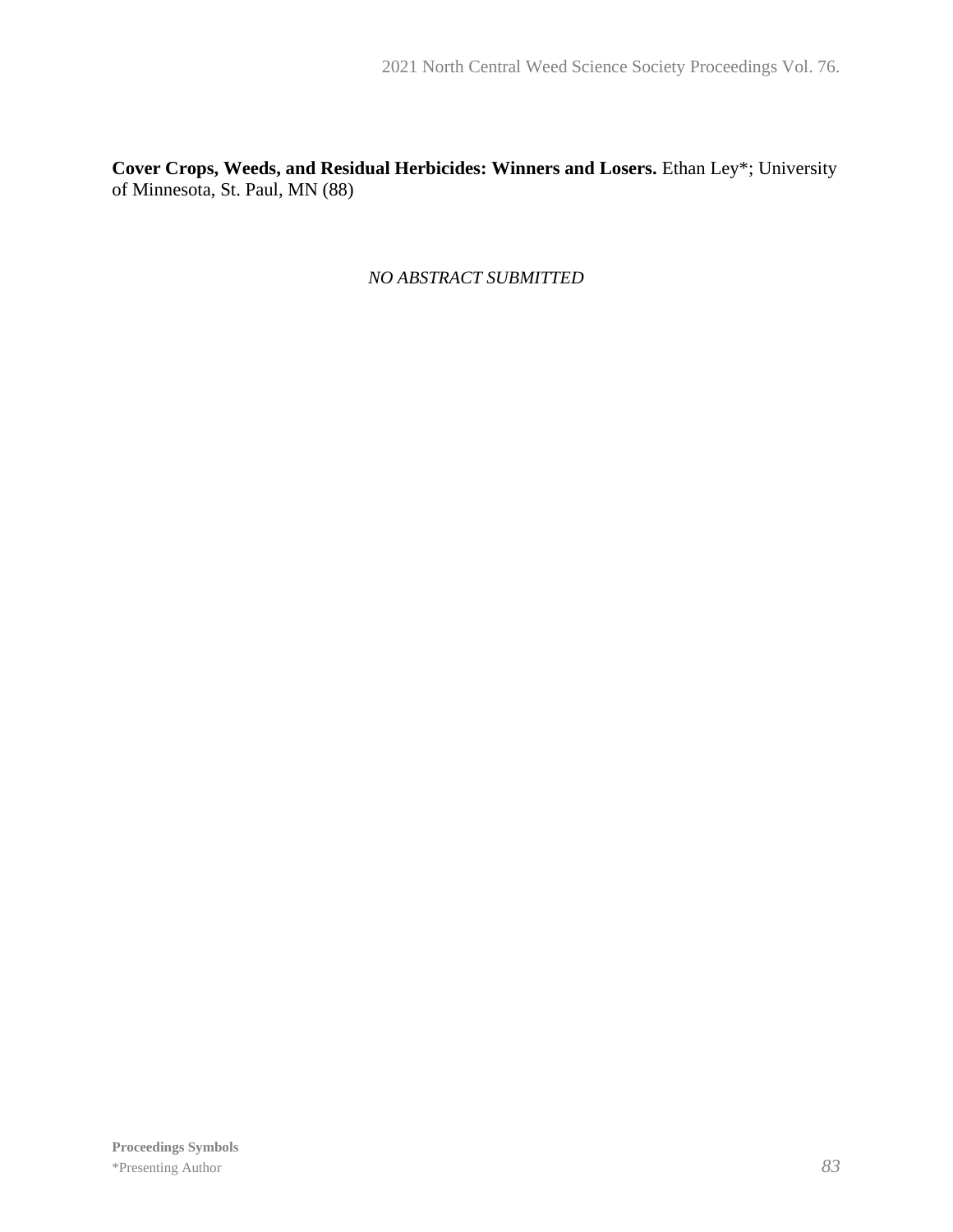## **Evaluation of Italian Ryegrass (***Lolium perenne* **L. ssp.** *multiflorum***) Control Utilizing Soil Residual Herbicides in Kentucky Winter Wheat.** Jesse Gray\*, Shawn Wood, Travis Legleiter; University of Kentucky, Princeton, KY (89)

*POSTER WITHDRAWN.*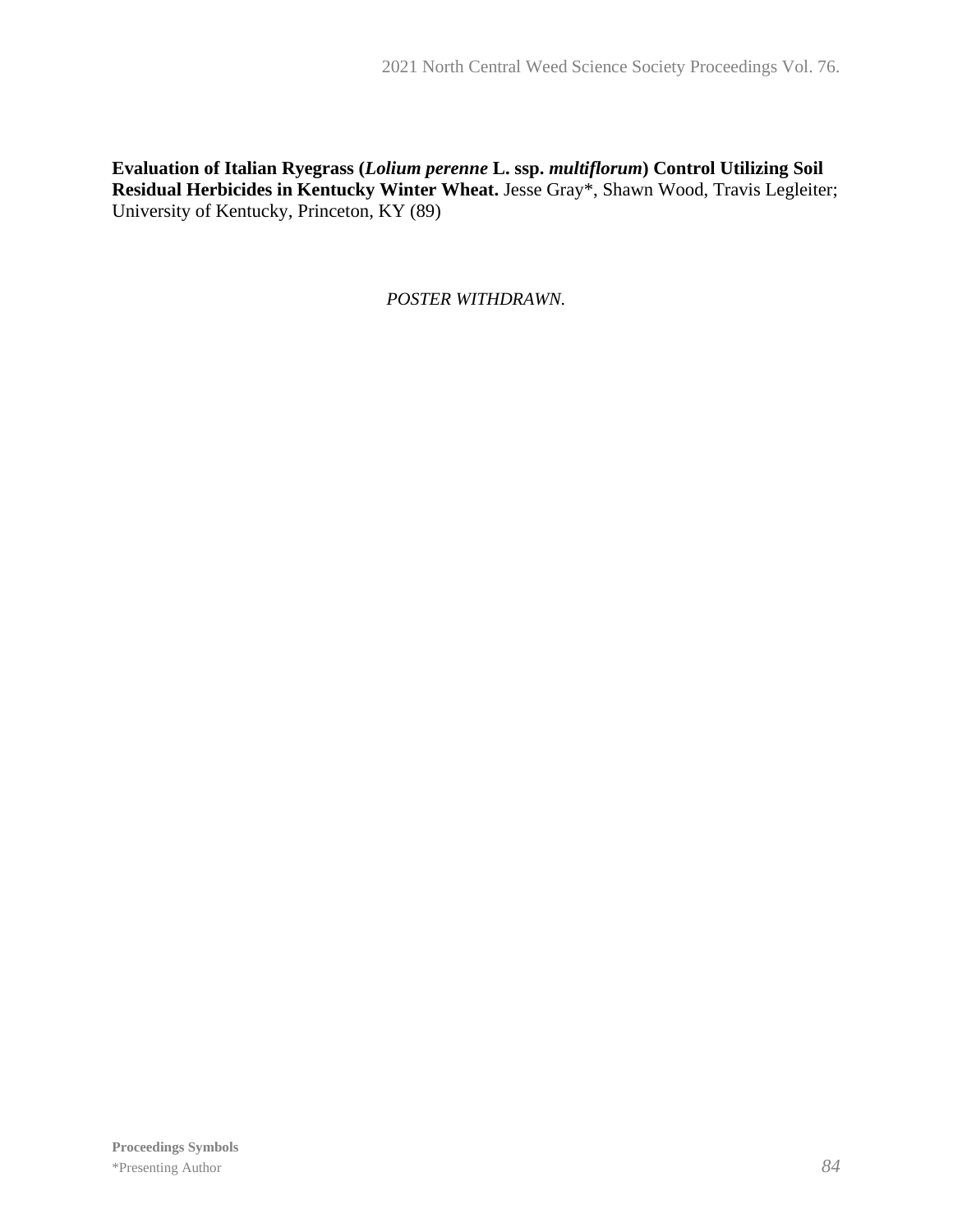**Effect of Plant Growth Regulator Herbicides on Native Plant Species.** Samuel N. Ramirez\*, Karla L. Gage; Southern Illinois University, Carbondale, IL (90)

Native plants provide shelter and food for a multitude of pollinators, including butterflies, bees, and other insects, birds, and mammals. These plants are adapted to the local climate and edaphic conditions and provide ecosystem services, such as soil carbon capture and water filtration. The establishment of native plants in pollinator conservation plantings on agricultural lands has been promoted through government-based landowner incentive programs, in an attempt to slow population declines of pollinators. Many of these conservation plantings are near agricultural production fields where plant growth regulator herbicides, such as dicamba and 2,4-D, are used. The sensitivity of many of these species to drift rates of plant growth regulator herbicides is not known. Therefore, this study investigates the sensitivity of six common Illinois native plant to low rates of dicamba and 2,4-D. The species tested were butterfly milkweed (*Asclepias tuberosa* L.), perplexed ticktrefoil (*Desmodium perplexum* B.G. Schub.), cup plant (*Silphium perfoliatum* L.), compassplant (*Silphium laciniatum* L.), rattlesnake master (*Eryngium yuccifolium* Michx.), and Virginia mountain mint (*Pycnanthemum virginianum* (L.) T. Dur. & B.D. Jacks. ex B.L. Rob. & Fernald). Plants were treated with dicamba and 2,4-D at 0, 0.0005x, 0.0025x, 0.0125x, 0.0625x, and 0.3125x of field use rates. There were ten replicates of each herbicide rate and plant species combination. Plant response was assessed through visual ratings and plant height over time and final biomass measures at 35 days after application. Due to variable plant sizes between experimental runs and between herbicide treatment groups, species and herbicide were analyzed separately using one-way ANOVA to test for differences in response to herbicide rate by species. No plant mortality was observed for these species for any of these herbicide rates. There were significant differences in total biomass accumulation in response to rates of one or both herbicides, except perplexed ticktrefoil, which was not sensitive to either herbicide up to the 0.3125x rate. *Silphium* spp. (cup plant and compassplant) had significant biomass reduction at the 0.3125x rate for dicamba and 2,4-D. Butterfly milkweed, rattlesnake master, and Virginia mountain mint had significant biomass reduction at the 0.3125x rate for 2,4-D only. This study demonstrates the differential effects that low rates of these two plant growth regulator herbicides can have on native plant species in a greenhouse setting. These results provide baseline data on plant sensitivity which suggests the potential for a species shift in native plant communities in agricultural settings in response to plant growth regulator drift.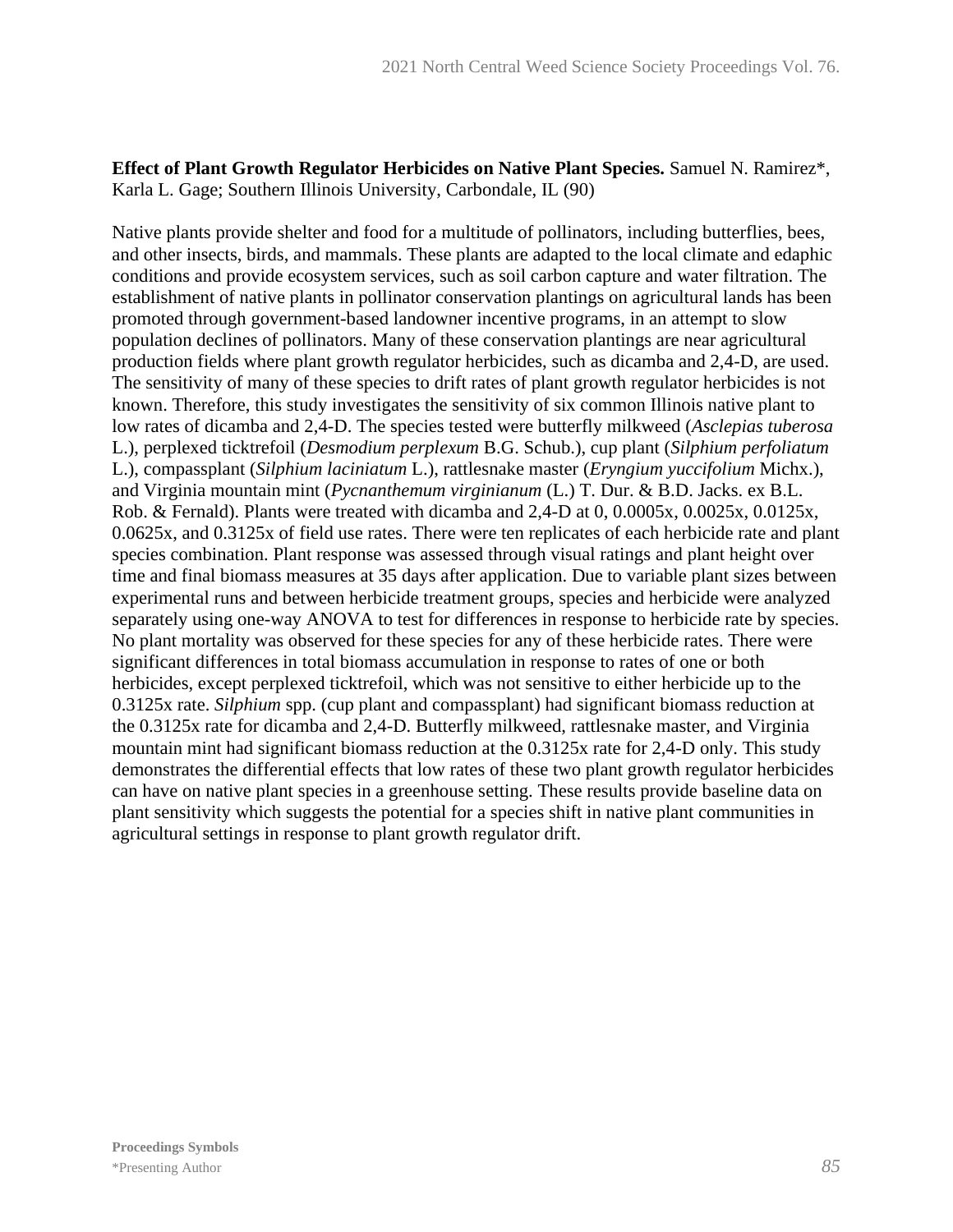Effects of Cropping Practices on the Weed Seedbank. Mackenzie R. Trader<sup>\*1</sup>, Karla L. Gage<sup>1</sup>, Karl W. J. Williard<sup>1</sup>, Jon E. Schoonover<sup>1</sup>, Randy McElory<sup>2</sup>, Amir Sadeghpour<sup>1</sup>; <sup>1</sup>Southern Illinois University, Carbondale, IL, <sup>2</sup>Bayer Crop Science, Farina, IL (91)

Herbicide resistance is on the rise in the Midwest, creating a challenge for farmers to effectively manage weeds in commercial crop production systems. The primary focus has been chemical control of weeds during the growing season to minimize loss and maximize yield; however, while this may be an economical short-term solution, integrated weed management solutions are needed. Long-term, multifaceted cropping practices that prevent weed emergence and weed seed production need to be the focus for successful weed control. To examine changes and differences in distribution and composition between individual species in the weed seedbank in response to cover crop rotations and tillage, a long-term field study was established in 2013 using a split-plot design with three crop rotation systems: 1) corn (*Zea mays* L.) – cereal rye (*Secale cereale* L.) – soybean (*Glycine max*) – hairy vetch (*Vicia villosa* R.) [CcrShv], 2) corn-cereal rye-soybean-oats + radish (*Avena sativa* L. + *Raphanus sativus* L.) [CcrSor], and 3) corn-no cover crop-soybeanno cover crop [CncSnc], and two tillage treatments: conventional tillage and no-till. Seeding rates for cereal rye, hairy vetch, and oats  $+$  radish were 87, 28, and 39 kg ha<sup>-1</sup>, respectively. Each tillage and crop rotation were replicated three times. To assess the weed community present in the seedbank, two soil cores with a volume of  $120 \text{ cm}^3$  (r=2.26 cm; h=7.5 cm) were taken per sub-plot in the fall of 2019 after harvest. Using these samples, a soil grow-out was conducted in the greenhouse where emerged weeds were counted and identified, then removed from the sample. A total of 27 species were found in the weed seedbank. The most common species in order of greatest to least abundance in at least 10 percent of the plots were: henbit (*Lamium amplexicaule*), Draba spp., terrestrial starwort (*Callitriche terrestris*), mouseear chickweed (*Cerastium vulgare*), common chickweed (*Stellaria media*), small flower buttercup (*Ranunculus abortivus*), carpetweed (*Mollugo verticillata*), Virginia rockcress (*Sibara virginica*), annual bluegrass (*Poa annua*), and Veronica spp. Permutational Multivariate Analysis of Variance (PERMANOVA) suggested an interactive effect of tillage and cropping system on the weed seedbank community. However, Permutational Analysis of Multivariate Dispersions (PERMDISP) suggested that there was also significant variability within the tillage treatments. Weed seedbank diversity measures were analyzed, and richness differed by cropping system; systems with hairy vetch had lower species richness than systems with oats and radish or no cover crop. Some species were differentially affected by tillage or crop, but there were no interactive effects of tillage and crop on any of the most abundant species. These data suggest that cropping systems that incorporate cover crops and tillage may have the ability to alter the weed seedbank over time.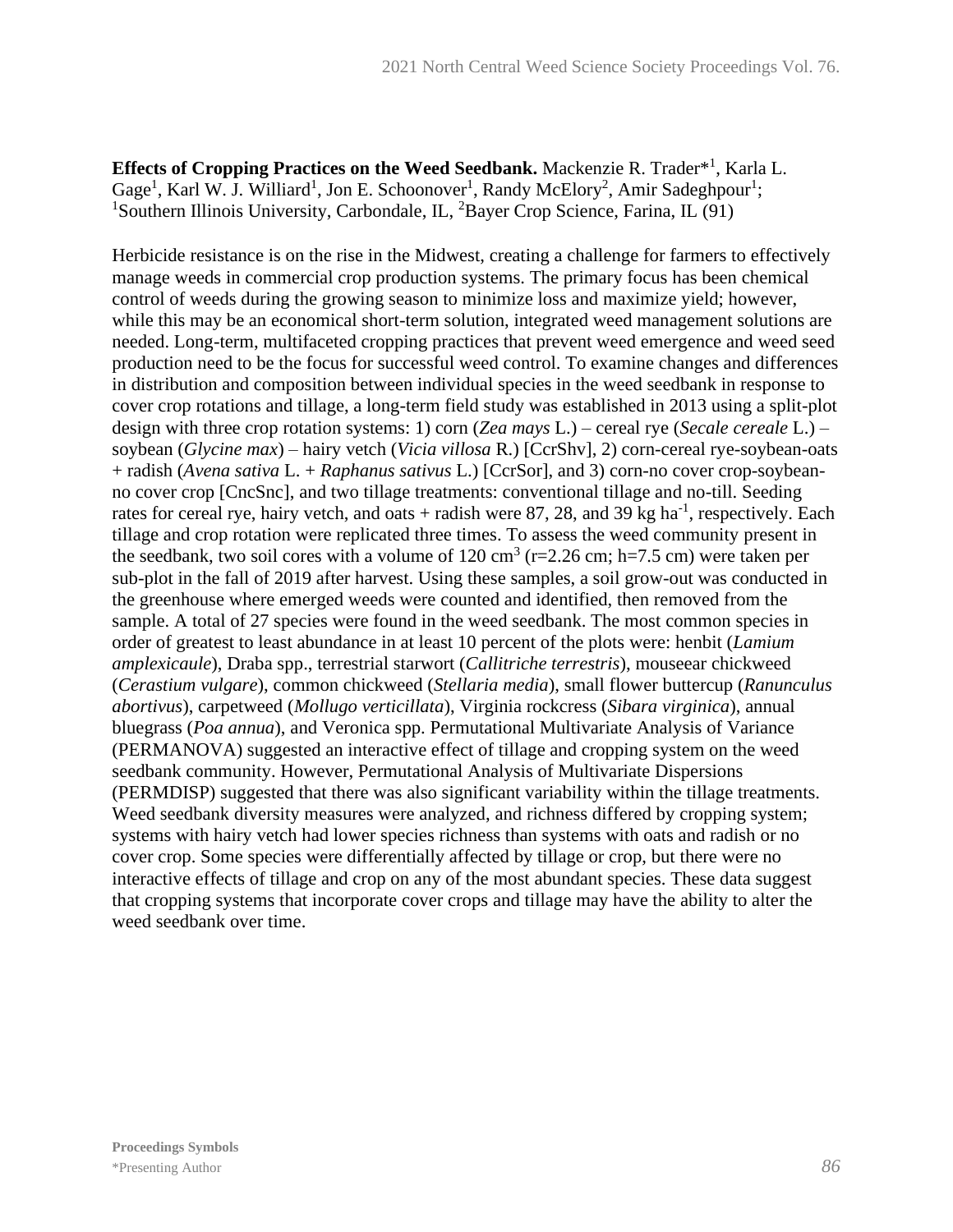Targeted Weed Management: Challenges and Opportunities. Thiago H. Vitti<sup>\*1</sup>, Rodrigo Werle<sup>2</sup>, Bruno Canella Vieira<sup>2</sup>, Christopher Proctor<sup>1</sup>, Isaac Harrison Barnhart<sup>3</sup>, Anita Dille<sup>3</sup>, Greg Kruger<sup>4</sup>; <sup>1</sup>University of Nebraska Lincoln, Lincoln, NE, <sup>2</sup>University of Wisconsin-Madison, Madison, WI, <sup>3</sup>Kansas State University, Manhattan, KS, <sup>4</sup>University of Nebraska Lincoln, North Platte, NE (92)

Weeds compete for water, sunlight, nutrients, space and, when uncontrolled, may result in yield losses up to 100%. Weed management represents one of the greatest challenges in modern rowcrop systems. While weeds are commonly managed using broadcasted preemergence and postemergence herbicides, herbicide resistance, environmental concerns, and increasing input costs highlight the need for alternative weed management approaches. While site-specific weed management is not a new concept, technological advances such as sensors (e.g., UAS and sprayer mounted), complex algorithms, and machine learning now provide accurate georeferenced weed maps and are anticipated to advance toward crop/weed differentiation and weed species identification. These weed-specific maps not only provide opportunity for precise sitespecific weed control strategies, but may also improve the timeliness of control strategies as the ability to rapidly generate these maps continues to improve. Site-specific weed data are being used to develop equipment for targeted herbicide applications (aka spot spraying). Early development of spot sprayer technology is reported to reduce herbicide applied by up to 75%. There is also potential for integration of mechanical tools that rely on tilling, pulling, lasers, flaming, electricity, etc. for targeted weed management. A brief review of site-specific weed management and the potential for such technology will be presented. The poster will explore how targeted weed management strategies might influence the agronomics, economics, and environmental impact of row-crop systems adopting such technology.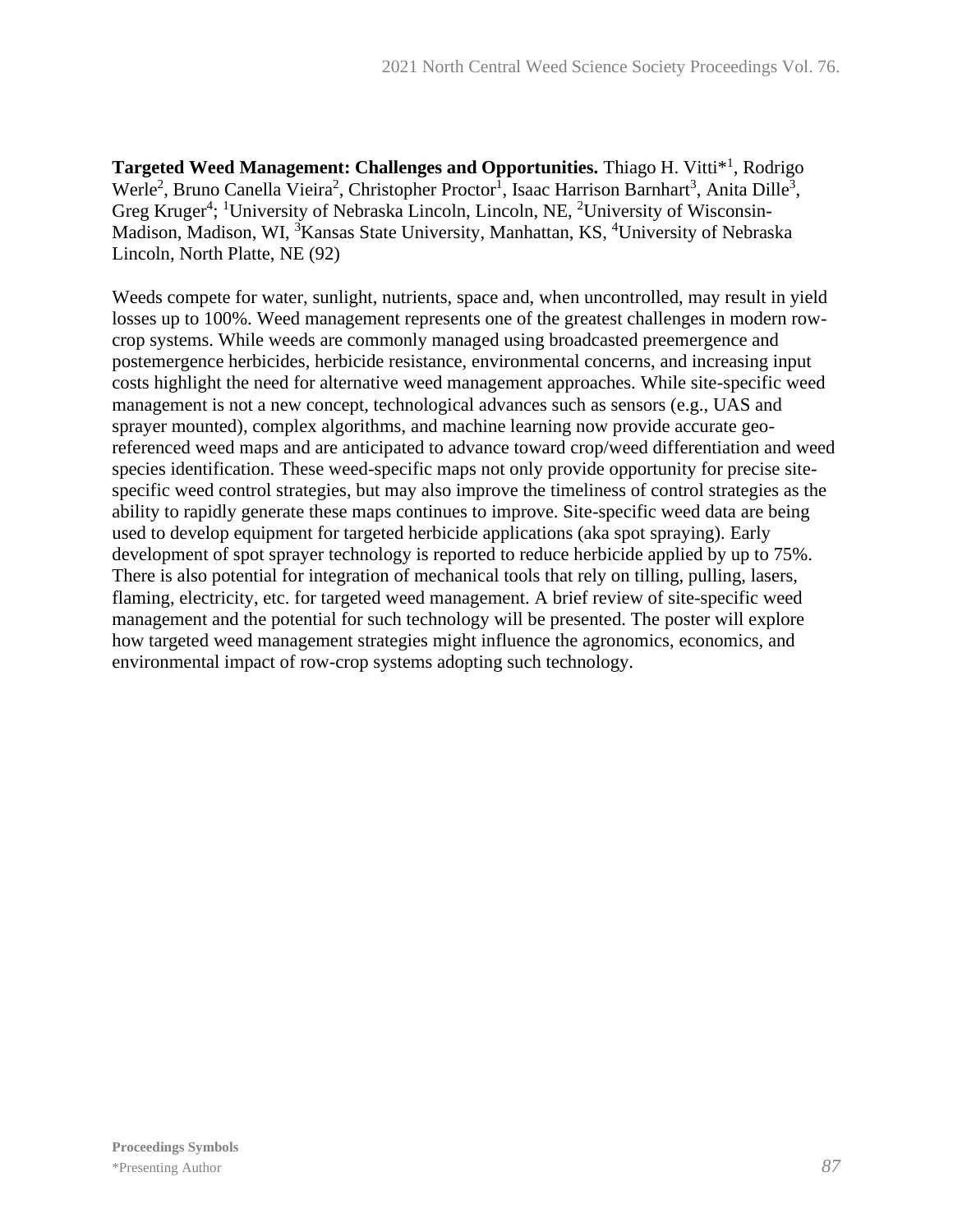## **Impact of Elevated CO<sup>2</sup> Levels on C3 (***Chenopodium album***) and C4 (***Amaranthus palmeri***)**  Weed Growth. Megan L. Williams<sup>\*1</sup>, Anita Dille<sup>2</sup>; <sup>1</sup>University of Virginia, Washington, DC,  ${}^{2}$ Kansas State University, Manhattan, KS (93)

Changing global average temperatures and precipitation patterns are expected to affect crop productivity, thus it is important to understand how weed-crop competition will react to rising CO2 levels. Due to differences in CO2 assimilation frameworks, C3 and C4 plants are expected to react differently, with C3 increasing CO2 assimilation and C4 showing no change. This study's objective was to determine how biomass and leaf area in C3 and C4 invasive weeds respond to increased CO2 supply in the absence of other limiting factors. *Amaranthus palmeri* (C4) and *Chenopodium album* (C3) were grown at predicted potential atmospheric CO2 concentrations (means: control= 475, elevated 1= 602, and elevated 2= 676 ppm) over 31 days. Seventy plants of each species were put in each of the three growth chambers set at these CO2 concentrations. Every week for five weeks, 12 plants of each species were removed from each growth chamber and were assessed. Total leaf area (TLA) was measured using a LI-3100C area meter. Total above ground biomass (TAGB) was dried and weighed. Compared to the control, A. palmeri TLA initially increased with both elevated CO2 levels, but by week 4 rate of increase slowed while leaf area continued to increase for the control CO2 level, with week 5 mean TLA being 230 cm<sup>2</sup> lower 148 cm<sup>2</sup> lower than the control in elevated 1 and elevated 2 conditions, respectively. Potential explanation for this trend is emergence of reproductive material diverting biomass production from leaves to flowers. Under elevated CO2, *A. palmeri* TAGB increased at a higher rate over time compared to the control, with week 5 mean TAGB being 2.19 g and 1.74 g per plant higher than the control in elevated 1 and elevated 2 conditions, respectively. Compared to the control, *C. album* both TLA and TAGB increased at a higher rate, with week 5 mean TAGB being 1.66 g and 0.92 g per plant higher than the control in elevated 1 and elevated 2 conditions, respectively, and week 5 mean TLA being 79 cm2 higher but 293 cm2 lower than the control in elevated 1 and elevated 2 conditions, respectively. Contrary to predictions, both species clearly responded to elevated CO2 with significantly more leaf area and biomass; despite *A. palmeri* being a C4 plant, there still was an effect of elevated CO2 on its growth. Effects were similar in both species but potentially were still relatively greater in the C3 plants. For TAGB, two way ANOVA tests showed there was no significant interaction between species and CO2 level for 4 out of the 5 weeks. For TLA, the two way Anova tests showed there was a significant interaction between species and CO2 level. Overall, these data suggest both C3 and C4 weed species experience faster rates of growth in early life under elevated atmospheric CO2 conditions. Future studies should involve whether C4 crops respond to elevated CO2 in the same way as C4 weeds in order to predict how the competition dynamic will change over time.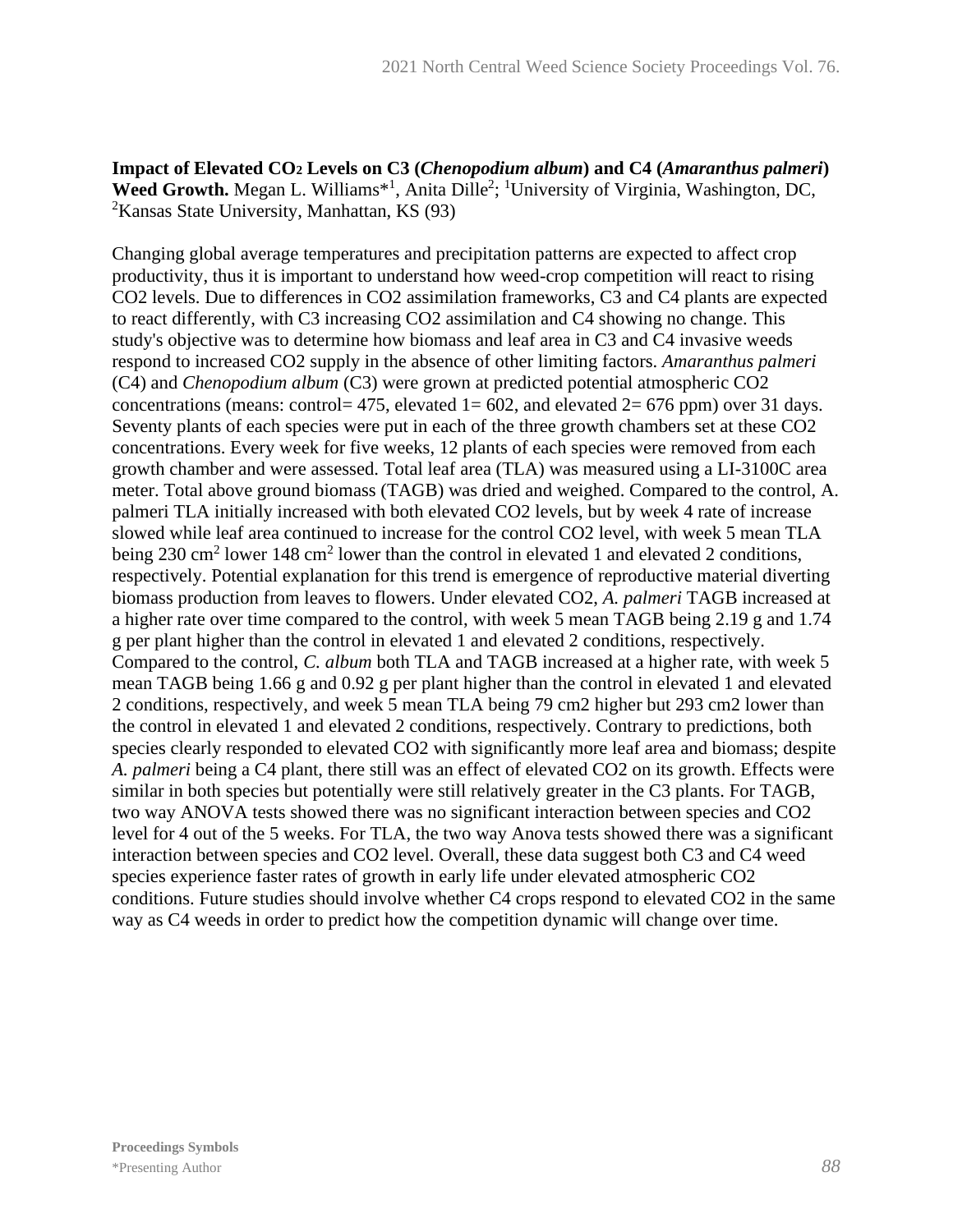#### **Emergent Cohort Dynamics of Palmer Amaranth on Growth and Flowering.** Ethan C. Denson\*, Anita Dille; Kansas State University, Manhattan, KS (94)

Palmer amaranth (*Amaranthus palmeri*) is an invasive dioecious plant that causes widespread economic losses due to overcrowding and competition with desired crops. Because Palmer amaranth is dioecious, it allows for more genetic crossing among populations. This ability, combined with the reproductive potential to release up to 400,000 seeds per plant, its fast growth, and drought tolerance, means that Palmer amaranth can adapt and colonize many different environments. Therefore, the goal of this study is to document late-season Palmer amaranth emergence, growth, and time to flowering, in order to compare the demography of male and female plants. To conduct this observational study, four plots, measuring 1.5 by 3 meters, were selected in a soybean field in Gypsum, KS. Five PVC rings, measuring about 20 centimeters in diameter, were randomly placed in each plot, for a total of 20 rings. Every week, plant density was recorded, and measurements were taken of six plants in each ring to document the average tallest and shortest plant, widest and narrowest canopy width, as well as the date of flowering and final seed production for each emergent flush in relation to the gender of the plants in each ring. A total of three flushes were documented, each flush being a two-week interval starting July 21, 2021. More male Palmer amaranth plants emerged in flush one than in flush three. Male plants slowed their growth after initiating flowering, as it reached its reproductive goal and released pollen. Female plants continued to grow and develop seed until the plant matured and terminated. In general, male Palmer amaranth emerges and began to mature before the female plants. This suggests the potential to study control measures that slow the development of male Palmer amaranth plants in order to reduce its reproductive potential.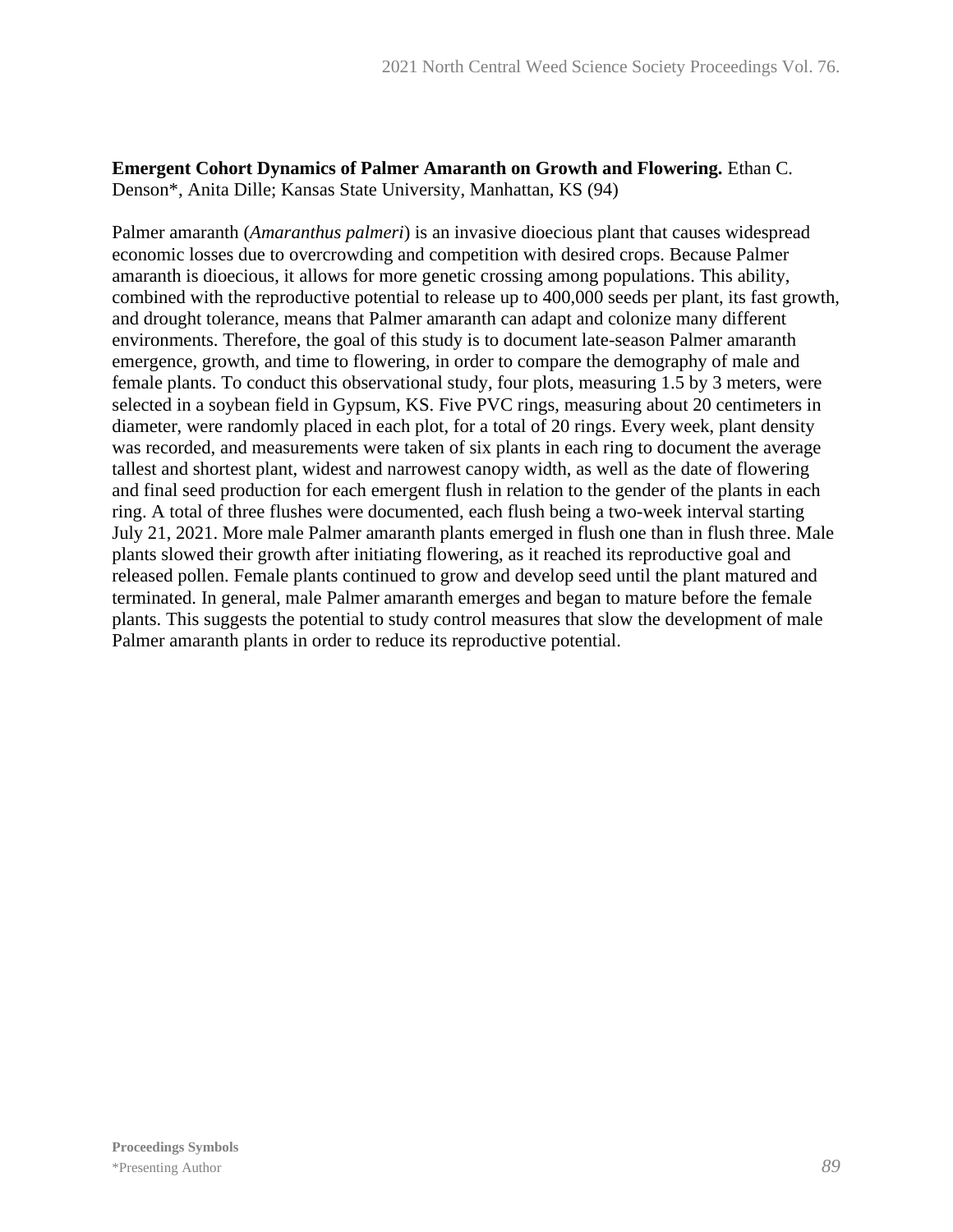## **Barriers to Adoption: Farmer Collaborators Use Inter-seeded Winter Wheat Practices as a Sustainable Approach for Suppressing Common Waterhemp in Soybean.** Madison R. Decker\*, Karla L. Gage, Ronald F. Krause; Southern Illinois University, Carbondale, IL (95)

*Amaranthus* species are some of the most troublesome weeds for Midwestern soybean producers due to the selection of biotypes resistant to multiple herbicide site of action groups. Today, there is documented common waterhemp resistance to seven herbicide site of action groups in Illinois and three in Indiana. Furthermore, documented resistance in Palmer amaranth has been reported in three herbicide site of action groups in Illinois and one in Indiana. Due to the decrease in the development of new herbicide sites of action, it is imperative that alternative control methods are investigated. Therefore, research was conducted in collaboration with growers in the 2021 growing season in three separate locations to evaluate the use of inter-seeded winter wheat on common waterhemp suppression in soybean. Trials were implemented in three locations: Red Bud, Illinois in Randolph County, Salem, Illinois in Marion County, and Washington, Indiana in Daviess County to investigate this integrated weed management (IWM) program. Collaborative research with growers gives us the opportunity to obtain feedback on the practical implementation of this program while allowing growers to apply this IWM practice on their farm. Each location was given guidance on the goal of the program, a treatment list, and information on how previous inter-seeded winter wheat research has been implemented at Southern Illinois University. Furthermore, growers were asked to implement their trial in a method they thought would be most practical and effective while using their own equipment. Results from this 2021 research indicate that winter wheat inter-seeded in soybean reduced the number of emerged *Amaranthus* species when compared to the soybean-only post-emergence only treatment 0 days after POST (DAP). Additionally, the use of winter wheat inter-seeded in soybean reduced the height of *Amaranthus* species 0 DAP when compared to the soybean-only pre-emergence followed by post-emergence and the soybean-only post-emergence only treatments. These results suggest that due to the reduced number and height of *Amaranthus* species, inter-seeded winter wheat combined with an herbicide program may provide an effective weed control management practice for the control of *Amaranthus* species.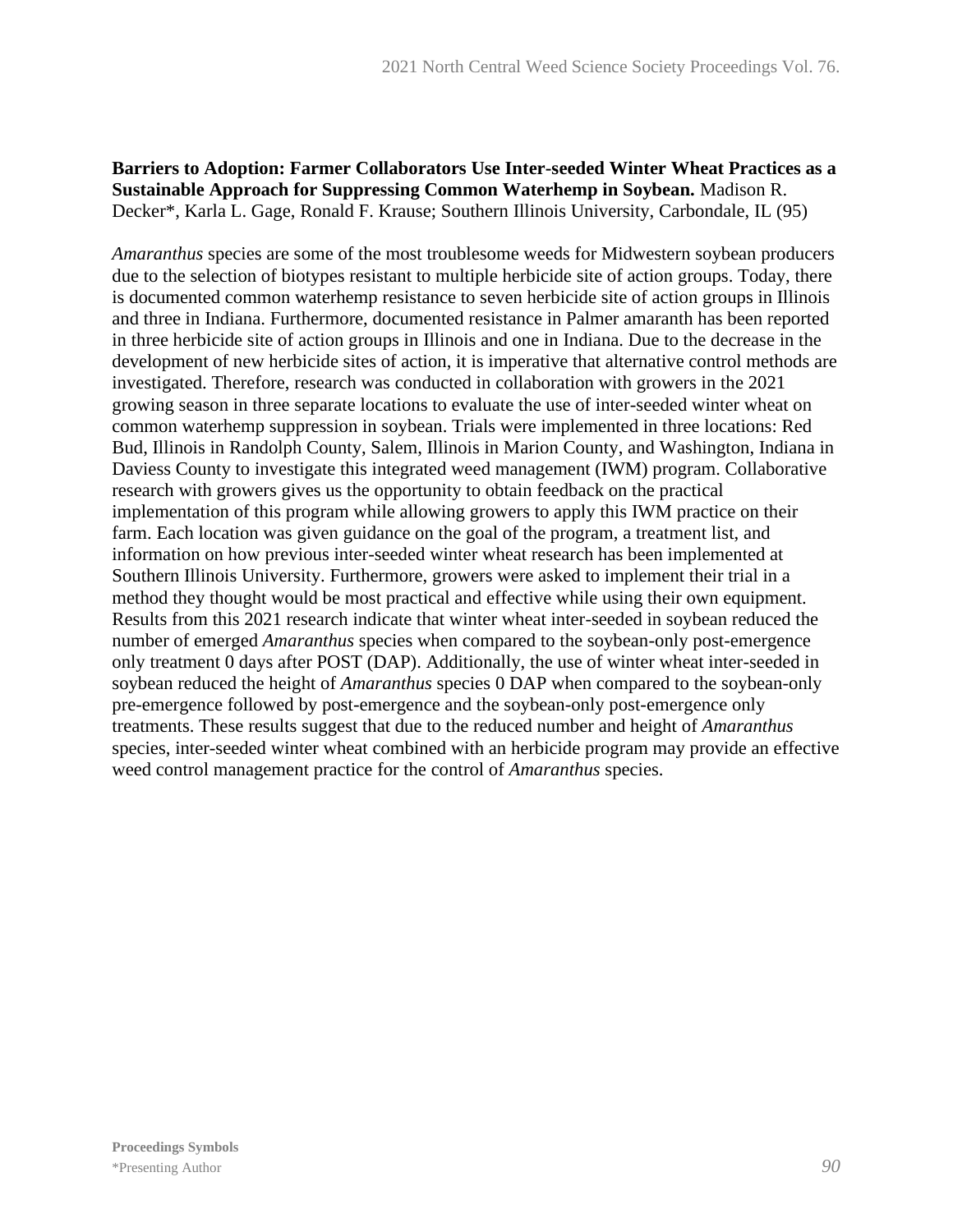## **PAPERS: Agronomic Crops II - Soybeans**

**Evaluation of Fall-Applied Burndown and Residual Herbicides for Winter Annual Weed**  Control. Daniel Beran<sup>\*1</sup>, Bob Bruss<sup>2</sup>; <sup>1</sup>Nufarm Americas, Eldora Us, IA, <sup>2</sup>Nufarm Americas, Morrisville, NC (96)

Fall-applied herbicide applications are a common practice for many producers in the Midwest in no-till corn (*Zea mays* L.) and soybean (*Glycine max* L. Merr.) production systems. Fall-applied herbicides can control a wide range of winter annual weeds and provide a weed free seedbed in fields slated for early-spring planting. Standard fall herbicide programs that utilize glyphosate and 2,4-D generally control most emerged winter annuals. Winter annual weeds with extended germination windows, such as horseweed/marestail (*Erigeron canadensis* L.), may be more effectively controlled with tank mixtures of residual chemistries. Field studies were conducted in fall 2019 and 2020 across several states to evaluate the efficacy of fall-applied herbicides, and the effect of residual chemistries. Treatments evaluated in the experiments included glyphosate plus 2,4-D applied alone and in combination with flumioxazin, flumioxazin + metribuzin, and rimsulfuron + thifensulfuron. At the trial conducted in Iowa, November applications of all treatments provided similar control of marestail through mid-April. In contrast, treatments that included flumioxazin at 28 g ai ha<sup>-1</sup> or 43 g ai ha<sup>-1</sup> provided greater control when rated in mid-May. Similarly, at the Missouri location, October-applied treatments that included flumioxazin or rimsulfuron + thifensulfuron provided greater control of marestail, henbit (*Lamium amplexicaule* L.), and corn buttercup (*Ranunculus arvensis* L.) when rated in mid-April. In contrast at the Indiana, Illinois, and Ohio locations, glyphosate + 2,4-D treatments provided similar control of marestail as those that contained residual active ingredients. In the Arkansas location, fall treatments that included flumioxazin, flumioxazin + metribuzin, and rimsulfuron + thifensulfuron provided greater control of henbit, cutleaf eveningprimrose (*Oenothera laciniata* Hill), chickweed (*Cerastium* sp.), and cut-leaf geranium (*Geranium dissectum* L*.*) than glyphosate  $+ 2,4$ -D alone. The results from these locations indicate that the use of residual herbicides that include flumioxazin and rimsulfuron + thifensulfuron in the fall can increase overall control but results are dependent on weed spectrum and environmental conditions.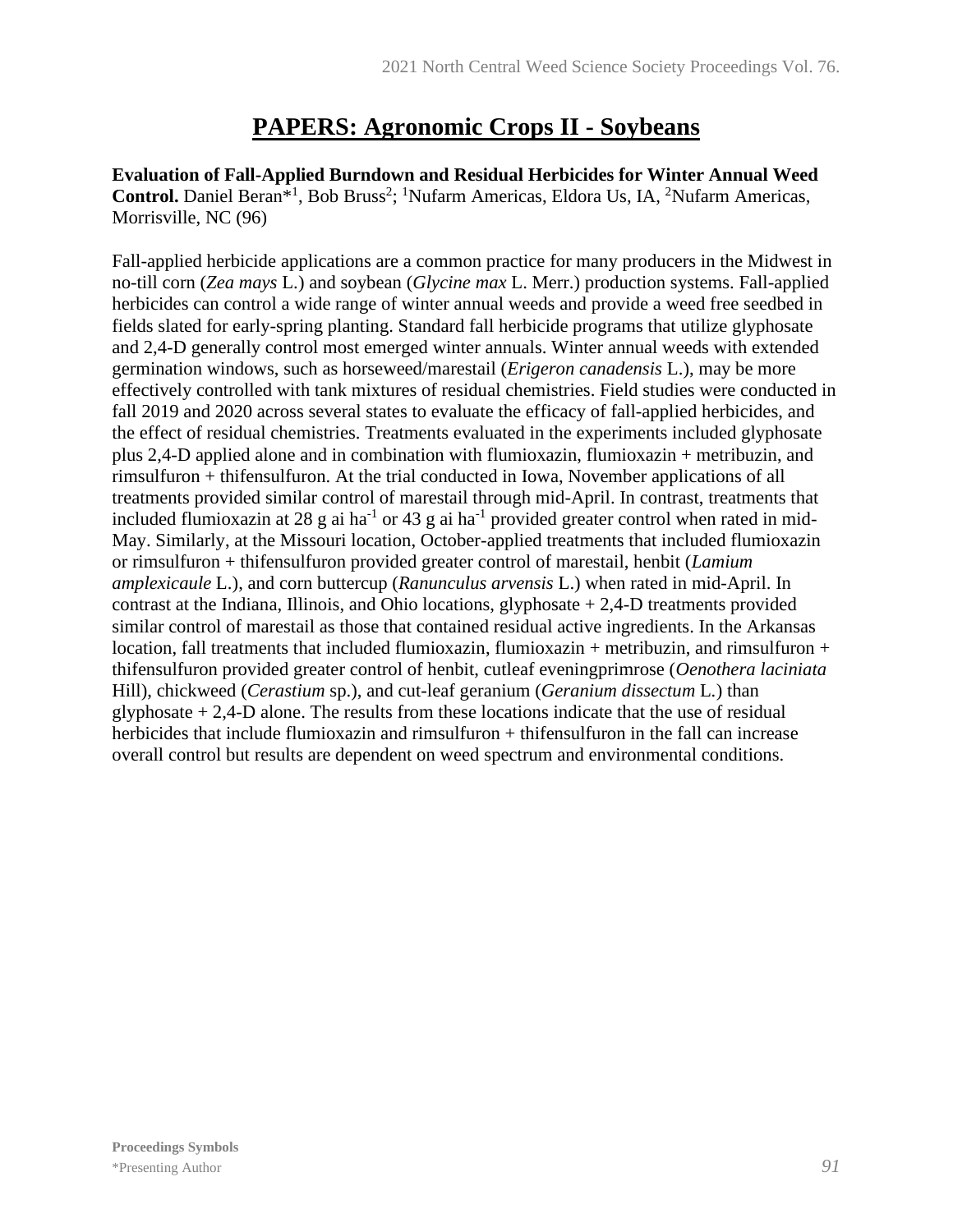## **Impact of Soil and Cover Crop Management Strategies on the Deposition and Fate of Preemergence Herbicides in Soybean Cropping Systems.** Jose J. Nunes\*, Nicholas J. Arneson, Ryan P. DeWerff, Rodrigo Werle; University of Wisconsin-Madison, Madison, WI (97)

Cover crops (CC) and PRE-emergence herbicides (PREs) have become common practices to manage herbicide-resistant weeds in soybean production systems. Nonetheless, adopting these two practices in combination raises concerns regarding the herbicide fate in the soil, given that the CC biomass can intercept the herbicide spray solution preventing it from reaching the soil. Therefore, this study investigated the impact of soil and CC management practices on the spray deposition and fate of soil-applied herbicides in soybean cropping systems to better understand the dynamics between CC and PREs. A field experiment was conducted in 2020 and 2021 following a randomized complete block design with four replications. Treatments consisted of two cereal rye (*Secale cereale* L.*)* CC termination practices deployed prior to soybean planting (glyphosate  $[1,260 \text{ g}$  ae ha<sup>-1</sup>] and roller-crimper + glyphosate) and two standard soil management practices (conventional tillage and no-till). Soybean was the previous crop in both years. The spray solution deposition was assessed by placing water-sensitive paper cards on the soil surface before spraying the PREs (sulfentrazone  $[153.2 \text{ g ai ha}^{-1}] + S$ -metolachlor  $[1,379.1 \text{ g ai ha}^{-1}]$ ). Once the PREs were sprayed (tractor-mounted sprayer, nozzle  $11002AIXR$ , speed 6.4 km h<sup>-1</sup>, pressure 193 kPa, and carrier volume  $93.5$  L ha<sup>-1</sup>), the paper cards were retrieved, photographed, and the number of spray droplets (droplets per card) and spray coverage (%) were estimated using the computer program "Gotas". Additionally, soil samples were collected to analyze the sulfentrazone and S-metolachlor concentration in the soil (0-7.5 cm depth) 25 days after treatment (DAT). Results showed that presence of stubble (no-till treatment) and CC (glyphosate and roller-crimper + glyphosate treatments) reduced the number of spray droplets that reached the soil surface and the spray coverage compared to conventional tillage at PRE application. Moreover, the higher the amount of CC biomass at termination, the larger was the reduction in the number of droplets and spray coverage. For instance, in 2020, when a CC biomass of 5.2 Mg  $ha^{-1}$  was recorded at termination, the CC treatments glyphosate and roller-crimper + glyphosate resulted in an average of 41% and 63% reduction in the number of droplets and spray coverage, respectively, compared to 81% and 90% reduction in 2021, when the CC biomass was 12.2 Mg ha<sup>-1</sup>. As for the herbicide concentration in the soil 25 DAT, the presence of CC at PRE application reduced the concentration of S-metolachlor and sulfentrazone by 60% and 38%, respectively, compared to conventional tillage in the first experimental run (2020). Therefore, our findings indicate that no-till residue and CC biomass can affect (i.e., reduce spray coverage and number of droplets) the spray deposition and fate of PRE herbicides compared to conventional tillage. Producers should be aware of this interaction, which will likely result in lower amount of PRE herbicides reaching the soil. Future research is required to evaluate the CC impact on reducing the PRE concentration in the soil with the weed suppression benefit of CC under high infestation of troublesome weeds and different environmental conditions.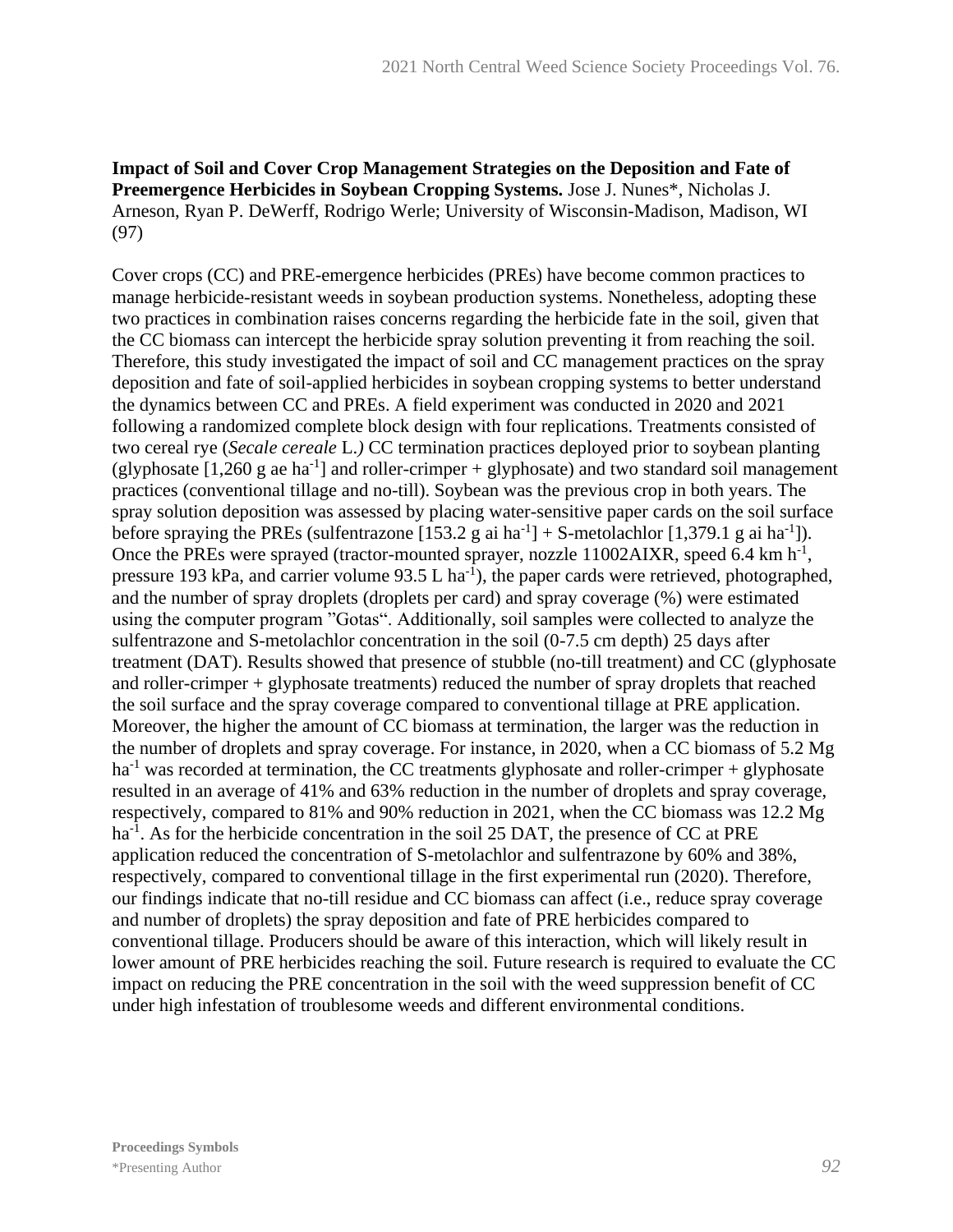## **Fall-Seeded Cereal Rye and Narrow Soybean Row Widths Improve Horseweed Management.** Justine L. Fisher\*, Christy Sprague; Michigan State University, East Lansing, MI (98)

Alternative management strategies are needed for herbicide-resistant horseweed (*Erigeron canadensis* L.) in soybean. Integrating cover crops with soybean planted in narrow rows may provide the alternatives needed to improve control and reduce selection pressure on herbicideresistant horseweed biotypes. Four site-years of a field experiment was conducted to determine if fall-planted cereal rye in combination with soybean planted in narrow rows improved management of herbicide-resistant horseweed. The experiment was setup as a split-split-plot design with cover crop termination timing as the main plot, soybean row width as the subplot, and postemergence (POST) herbicide treatment as the sub-subplot. Cereal rye at  $67 \text{ kg ha}^{-1}$  was drilled the prior fall to each experiment. In the spring, cereal rye was terminated one week prior to and one week after ('Planting Green') planting 'Enlist E3®' soybean and was compared with a no cover control. Within each cover crop treatment soybean was planted in three row-widths: 19- , 38-, and 76-cm. Additionally, glufosinate + 2,4-D choline were applied POST four to six weeks after planting to half of the treatments, while the other half received a non-effective POST application of glyphosate. Depending on site-year, horseweed emerged at two timeframes, late April to early May and mid- to late-June. Biomass was 1,842 and 4,280 kg ha<sup>-1</sup> for cereal rye terminated one week prior to planting and Planting Green, respectively. Cereal rye reduced horseweed biomass 78% in two of four site-years at the time of early termination. Cereal rye, regardless of termination, reduced horseweed biomass 67% in three of four site-years and density 59 to 63% across all site years at the time of Planting Green termination. At the time of the POST herbicide application, horseweed biomass was reduced 75 to 94% and 59 to 77% when terminated at the Planting Green and early timings, respectively. Narrow soybean row widths also reduced horseweed biomass 56 to 60% in one site-year. Horseweed control was 100% in two of four site-years when an effective POST was applied. At harvest, the main effect of Planting Green reduced horseweed biomass 43 to 48% in two of four site-years, and planting soybean in 19 cm rows reduced horseweed biomass 47%. For the other two site-years, soybean that were planted Planting Green in 19 and 38 cm rows reduced horseweed biomass up to 85 and 57%, respectively. Additionally, horseweed density was reduced across all site-years when soybean was planted into a live cover crop in narrow rows. In conclusion, fall-seeded cereal rye and narrow row widths provided horseweed suppression compared with no cover and 76 cm rows; however, the effects of early termination did not last throughout the season in most cases. Delaying cover crop termination by Planting Green produced higher cover crop biomass and reduced horseweed biomass and density until soybean harvest. These cultural practices have a positive influence on suppressing horseweed that could help with an overall horseweed management strategy; however, the use of an effective POST herbicide is still needed for complete season-long horseweed management.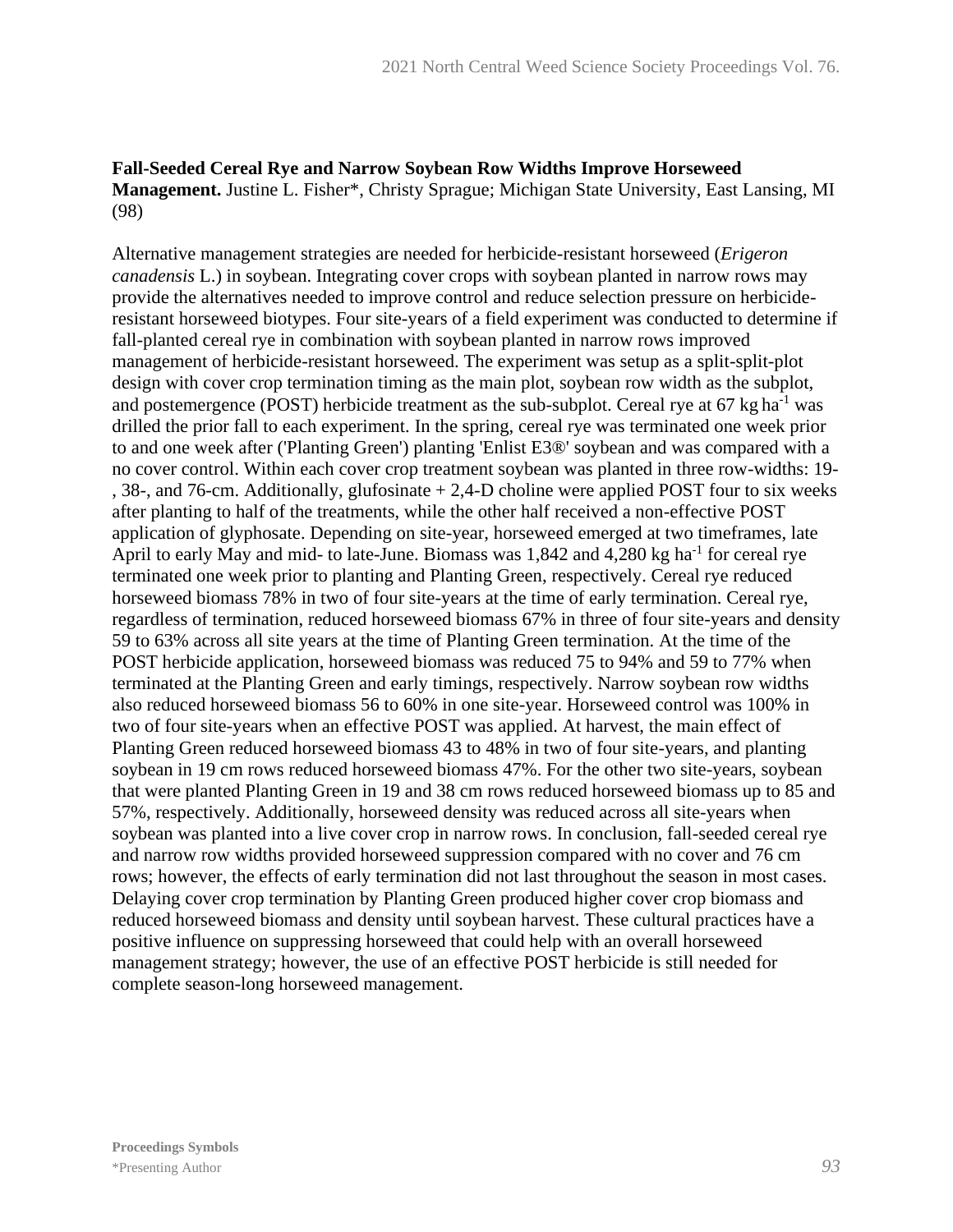## **Field Survey of Herbicide-Resistant Common Waterhemp from Kansas Soybean Fields.** Rui Liu\*, Vipan Kumar, Taylor Lambert; Kansas State University, Hays, KS (99)

Common waterhemp (*Amaranthus tuberculatus* L.) is one of the most troublesome summer annual broadleaf weed species in agronomic crops grown in eastern Kansas. Evolution of herbicide resistance has become an increasing concern among field populations of common waterhemp in the region. The main objective of this research was to determine and characterize the resistance pattern among field collected populations of waterhemp to commonly used herbicides in eastern Kansas. A random field survey was conducted in fall of 2018 and seeds of 29 common waterhemp populations were collected from soybean fields. After threshing and cleaning of those seeds, greenhouse experiments were conducted at Kansas State University Agricultural Research Center (KSU-ARCH) near Hays, KS to determine the response of those waterhemp populations to commonly used herbicides. Seedlings from each common waterhemp population were grown in a 50-cell plastic tray (5- by 5-cm sized cell), filled with commercial potting soil. Each plastic tray was maintained with one seedling per cell. Actively growing seedlings (7- to 9 cm tall) from each population were separately treated with POST applied herbicides, including glyphosate  $(1260 \text{ g ha}^{-1})$ , dicamba  $(560 \text{ g ha}^{-1})$ , 2,4-D $(870 \text{ g ha}^{-1})$ , fomesafen (395 g ha<sup>-1</sup>), atrazine (1120 g ha<sup>-1</sup>), chlorsulfuron (26 g ha<sup>-1</sup>), and glyphosate + 2,4 D choline  $(1071 + 1008$  g ha<sup>-1</sup>) using automated cabinet spray chamber. Data on dead and alive seedling counts were recorded at 21 days after treatment (DAT), and were used to calculate% of survival. In addition, whole-plant dose-response experiments were conducted on two putative multiple herbicide-resistant (MHR) populations (WH8, WH17) in comparison with susceptible populations (IA, NE) to characterize the levels of glyphosate and chlorsulfuron resistance. Based on 20% survival cutoff, low resistance frequency  $(> 20\%$  survival) to dicamba and 2, 4-D was observed in one and three common waterhemp populations, respectively. In comparison, higher resistance frequency to glufosinate (21 to 50% survival in 4 populations), fomesafen (30 to 68% survival in 10 populations), atrazine (27 to 98% survival in 23 populations), chlorsulfuron (22 to100% survival in 29 populations), and glyphosate (33 to 100% survival in 29 populations) was observed among tested common waterhemp populations. Based on  $GR<sub>50</sub>$  values, the two putative MHR resistant common waterhemp populations (WH8, WH17) exhibited 48- and 29- fold resistance to chlorsulfuron compared to two susceptible populations. Those two MHR populations also exhibited 10- and 3- fold resistance to glyphosate compared to two susceptible populations. These results suggest that resistance to commonly used herbicides is prevalent among waterhemp populations in eastern KS and Growers should adopt diversified, integrated weed management (IWM) strategies for controlling MHR waterhemp populations.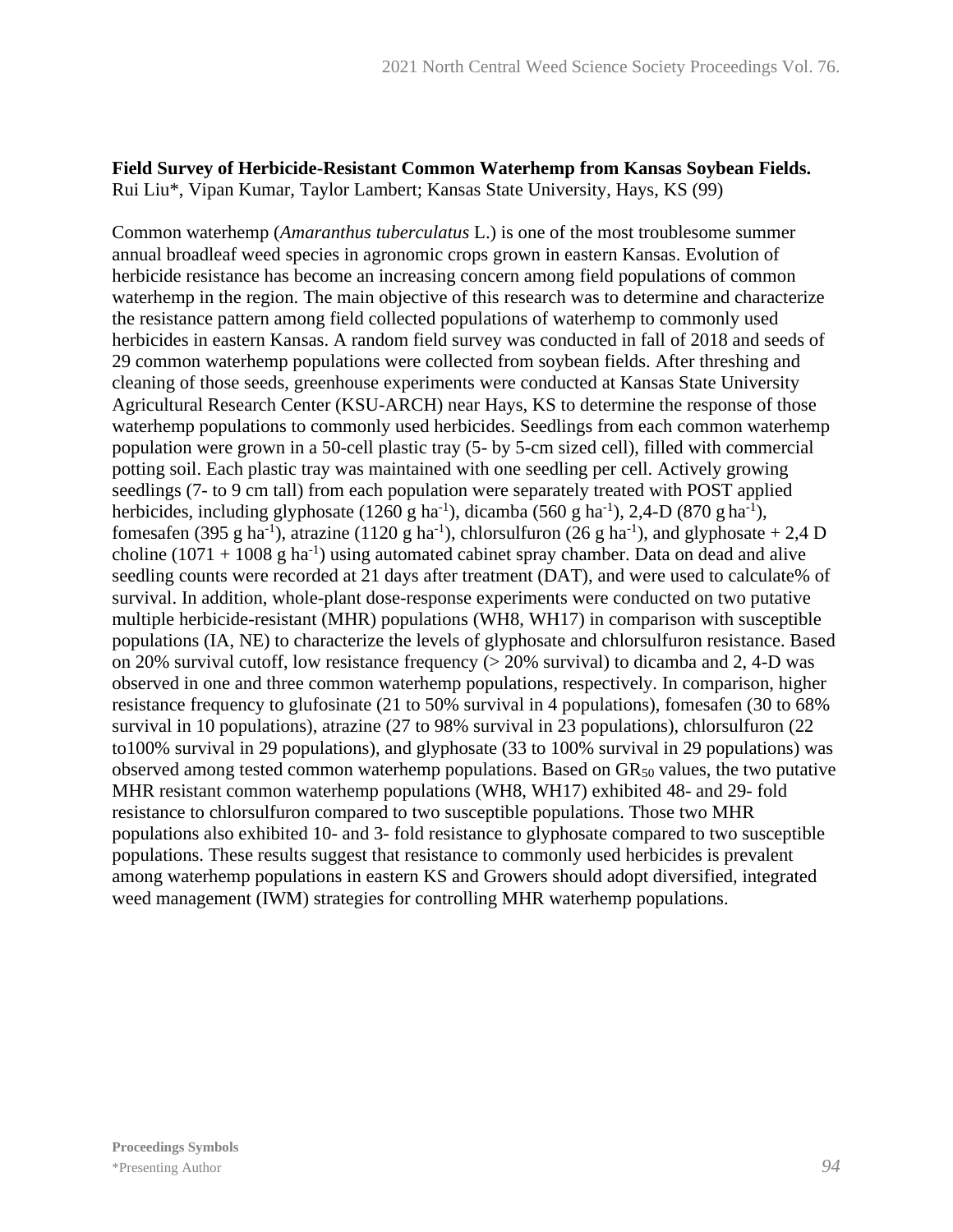**Impact of Herbicide Use and Cropping Patterns on the Development of Herbicide-Resistant Waterhemp (***Amaranthus tuberculatus***) in Iowa.** Ryan Hamberg\*, Prashant Jha, Micheal D. Owen, Ramawatar Yadav, Avery J. Bennett, Alexis L. Meadows, Austin Schleich, Edward S. Dearden; Iowa State University, Ames, IA (100)

In the fall of 2019, seed samples of 200 waterhemp populations were collected from georeferenced corn and soybean fields previously used in a random field survey conducted in 2013 in Iowa. The first objective of the research was to determine the temporal (2019 vs. 2013) changes in resistance frequency (% of populations) of herbicide-resistant waterhemp in Iowa corn and soybean. The second objective was to determine how herbicide use and cropping patterns affected those changes. To achieve Objective 1, each population was screened in a greenhouse with eight different herbicide sites of action, five of which were also used in the 2013 survey. Those included inhibitors of ALS (imazethapyr), PS II (atrazine), PPO (lactofen), HPPD (mesotrione), and EPSPS (glyphosate). Response of those populations to glufosinate, 2,4- D, and dicamba was also tested. The first five herbicides were tested at 1X (field-use rate) and 4X rates, while glufosinate, 2,4-D and dicamba were tested at 1/2X and 1X rates. For each population and herbicide dose, 30 plants (10 plants per replication; 3 replications) were sprayed. Experiments were conducted in a randomized complete block design and repeated. Percent visible injury (0 to 100%) was recorded 21 days after application (DAA) and a binomial response (dead/alive) of plant survival was recorded at 28 DAA. A population was determined to be resistant if >50% of the plants survived either dose. To address Objective 2, growers responded to a standard questionnaire to gain insights on their cropping and herbicide use history. Both years exhibited high frequency of resistance to the 4X rate of imazethapyr, which was 95% in 2019 and 85% in 2013. A significantly higher proportion of populations were resistant to glyphosate (4X rate) in 2019 (62%) vs. 2013 (25%). Atrazine resistance (4X rate) increased from 55% in 2013 to 68% of the populations in 2019. For lactofen and mesotrione (4X rates), none of the populations were resistant in 2013 but increased to 3% in 2019. For the populations collected in 2019, 8% and 7% of those survived the field-use rates of glufosinate and 2,4-D, respectively. Only 13% of the populations exhibited three-way resistance in 2013 compared to 58% in 2019. Five-way multiple herbicide-resistant populations increased from none in 2013 to 5% in 2019. A binomial, logit: link function in R, was utilized to assess whether cropping history influenced the resistance development in waterhemp populations over the 6 year period. The analysis indicated a strong relationship ( $P < .001$ ) between HPPD-resistant waterhemp and corn-corn vs. corn-soybean cropping system. Results from this survey indicate that resistance to ALS, PSII and glyphosate is widespread across Iowa. Frequency of resistance to PPO or HPPD herbicides is low but is an increasing concern. Survivors of both 2,4-D and glufosinate produced seeds, currently being evaluated using dose-response assays. These results indicate that Iowa waterhemp populations are quickly evolving resistance to multiple herbicides. Growers will continue to lose the viability of vital herbicide chemistries if proactive IWM strategies (cover crop, reduced row spacing, and harvest weed seed control) are not implemented.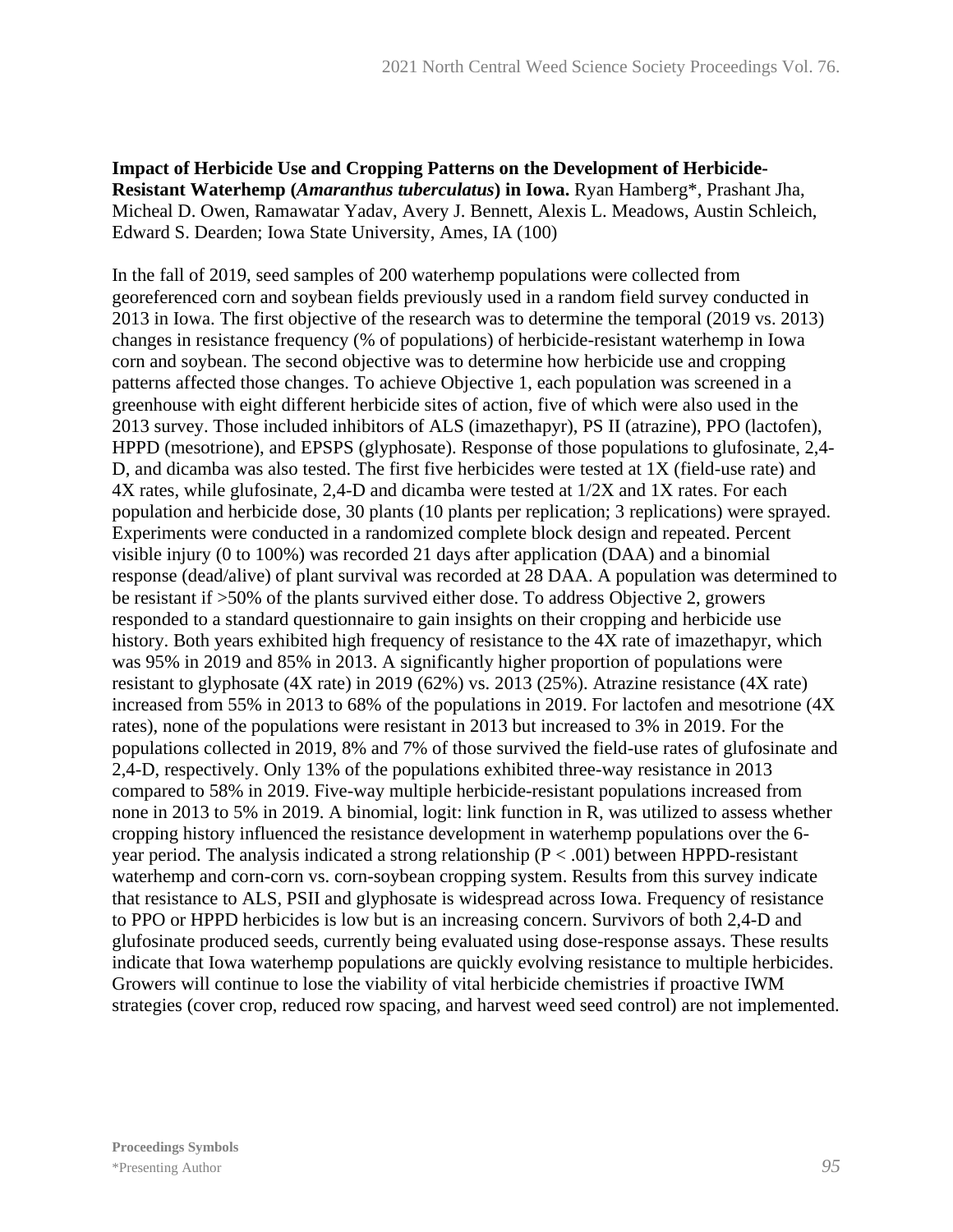**TENDOVO - Setting the Standard for Soybean Herbicides.** Brett R. Miller<sup>\*1</sup>, Peter Eure<sup>2</sup>, Tom H. Beckett<sup>3</sup>, Scott E. Cully<sup>4</sup>, James C. Holloway Jr<sup>5</sup>; <sup>1</sup>Syngenta Crop Protection, Fargo, ND, <sup>2</sup>Syngenta Crop Protections, Greensboro, NC, <sup>3</sup>Syngenta Crop Protection, Greensboro, NC, <sup>4</sup>Syngenta Crop Protection, Marion, IL, <sup>5</sup>Syngenta Crop Protection, Jackson, TN (101)

TENDOVO™ is a new herbicide delivering broad-spectrum residual control of annual grasses and key broadleaf weeds in soybeans from Syngenta Crop Protection. TENDOVO contains *S*metolachlor, metribuzin and cloransulam-methyl in a ratio that delivers robust rates of all three herbicides in a convenient premixture. In field testing, TENDOVO provides excellent crop safety across soil types and environments in all soybean growing regions of the country. This new herbicide premixture controls annual grasses and most small-seeded broadleaves like waterhemp (*Amaranthus rudis*) and Palmer amaranth (*Amaranthus palmeri*) as well as many key largerseeded weeds including common and giant ragweed (*Ambrosia artemisiifolia* and *trifida*), morningglories (*Ipomoea* sp.) and velvetleaf (*Abutilon theophrasti*). TENDOVO can be used across all geographies, soil types and tillage systems, and is compatible with common burndown herbicides such as Gramoxone 3.0 SL, glyphosate, 2,4-D and dicamba. TENDOVO helps protect soybean yield by providing early season weed management and will provide an excellent preplant or pre-emergence product as the strong residual base for weed management programs regardless of soybean trait platform.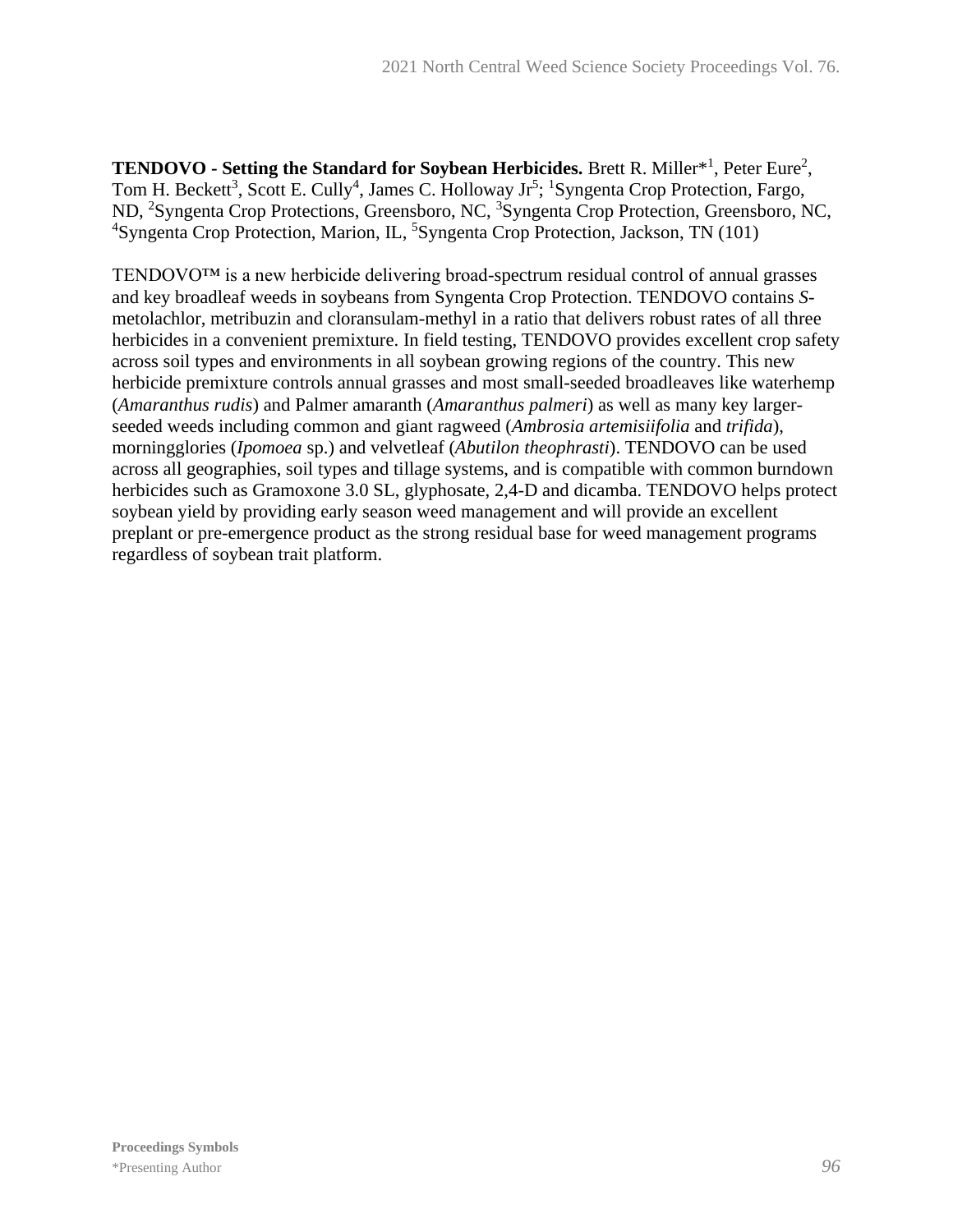## **Efficacy of Pre-Emergence Herbicides on Palmer Amaranth Control as Affected by Cover Crop Termination Timings.** Ednaldo A. Borgato\*, Sarah Lancaster, Mithila Jugulam, Anita Dille; Kansas State University, Manhattan, KS (102)

Palmer amaranth is a troublesome weed for which integrated management is critical. Nonetheless, pre-emergence (PRE) herbicides are needed to reduce Palmer amaranth interference. A two-year (2020 and 2021) split-plot study was performed near Manhattan, KS, to investigate potential interactions among three cover crop situations: no cover crop (NCC), dead cover crop (terminated 2 weeks prior to soybean planting) and green cover crop (GCC, terminated at planting date) in combinations with six PRE herbicide treatments (flumioxazin, metribuzin, *s*-metolachlor, saflufenacil, sulfentrazone, and non-treated control) applied at labeled rates. Cover crops species grown for this study were triticale + winter peas  $(100 + 65 \text{ kg ha}^{-1})$  in 2020 and spring oats  $(100 \text{ kg ha}^{-1})$  in 2021, which were terminated with glyphosate + dicamba  $(800 + 280 \text{ g ha}^{-1})$  in the dates previously described. Data on cover crop biomass and weed densities were collected at soybean planting to analyze the effect of cover crop biomass as a tool for early-season weed suppression. Additionally, weed control was assessed at 4 weeks after herbicide application (4WAT) to evaluate the effect of residual herbicide activity, cover crop, and herbicide + cover crop for Palmer amaranth control in the soybean crop. Cover crop biomass production was greater as termination was delayed, and having more cover crop biomass resulted in more Palmer amaranth suppression. Among the herbicides used, saflufenacil provided the poorest control in 2020 (38% for NCC and 91% for DCC and GCC) likely due to limited residual activity. Additionally, Palmer amaranth control with metribuzin + DCC and metribuzin + GCC or saflufenacil + DCC and saflufenacil + GCC were greater than metribuzin and saflufenacil without cover crop in 2020. Flumioxazin, metribuzin, *s*-metolachlor and sulfentrazone provided satisfactory control (>84%) regardless of the cover crop treatment. These results suggest no negative effects of combining herbicides with cover crops, indicating that growers can take benefit of combining chemical and cultural methods. The effect of cover crop termination timings versus NCC situations on subsequent soybean establishment and yield needs to be investigated further.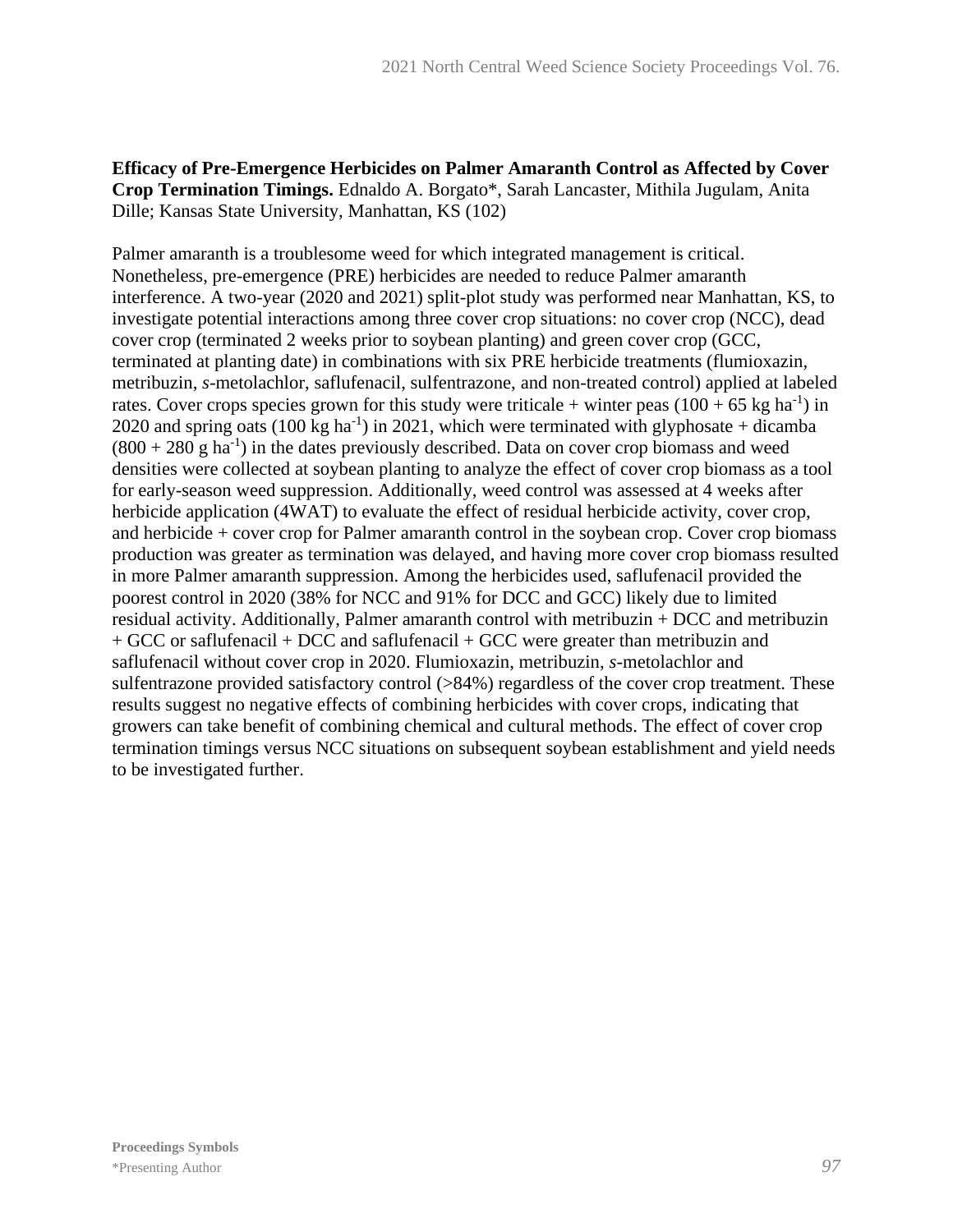**The Powerful Palmer: Confirming Auxin Resistance in Tennessee.** Delaney C. Foster\*, Larry Steckel; University of Tennessee, Jackson, TN (103)

Reports of Palmer amaranth (*Amaranthus palmeri*) escapes in auxin-based cropping systems became notably more prevalent in Tennessee in 2019 and 2020. It was determined that in many cases, dicamba or 2,4-D were applied timely to small (<10cm) Palmer amaranth. In 2020, greenhouse studies were conducted at Texas Tech University to confirm resistance of Palmer amaranth populations obtained from Tennessee. Results from 2020 showed that Palmer amaranth sourced from Lubbock, TX was 90% controlled at 0.56 kg dicamba ha<sup>-1</sup>, while 67% of a Palmer amaranth population from Tipton County, TN and <40% of a population from Bedford County, TN were controlled. Similar results were collected from 2,4-D greenhouse screenings. It is important to survey populations from reported herbicide failures and determine the mechanism of resistance. In 2021, field experiments were conducted at the West TN AgResearch and Extension Center and two growers' fields in Madison County, TN and Lauderdale County, TN where reports of Palmer amaranth escapes in previous years were prevalent to determine the level of resistance of these populations to dicamba and 2,4-D. Malathion insecticide (a cytochrome p-450 inhibitor) was investigated to indicate if resistance could be due to enhanced metabolism of the herbicides. Experiments were also conducted to determine the best herbicide programs to control resistant Palmer amaranth populations to make recommendations to Tennessee growers. Preliminary results indicate that in the field, only 40-60% of Palmer amaranth <10 cm tall were controlled using  $0.56$  kg dicamba ha<sup>-1</sup> and 45-65% were controlled with  $1.12$  kg  $2,4$ -D ha<sup>-1</sup>. Malathion did not increase control with dicamba, regardless of application timing; the tank mix of malathion and 2,4-D increased control compared with 2,4-D alone on <10 cm Palmer amaranth. This result might indicate metabolic resistance is in part a cause for the loss of control. Results on management suggest that the best option for growers will be sequential applications of dicamba or 2,4-D with glufosinate 7-10 days apart with no preference on order of herbicides applied.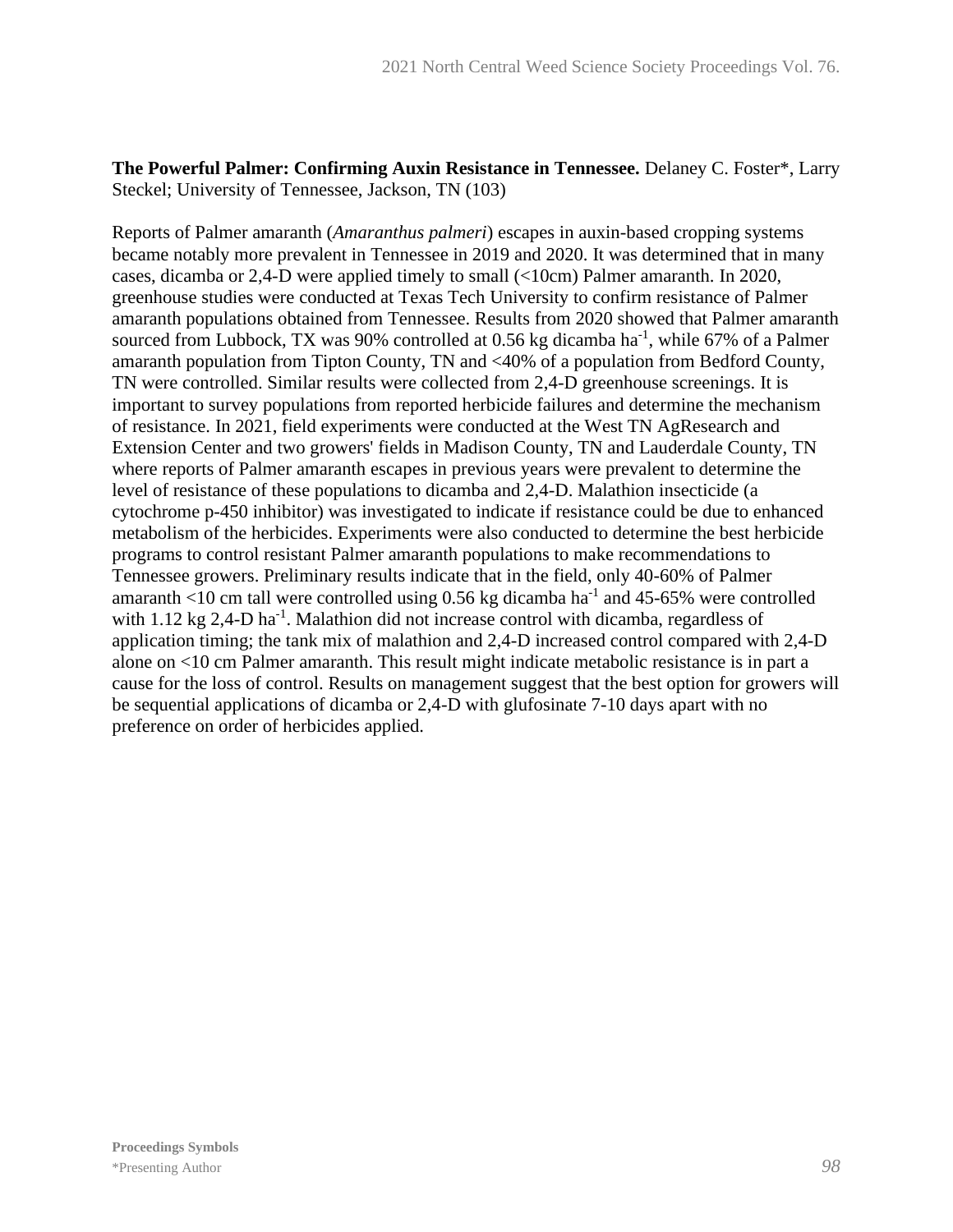**Evaluation of a New Multi-Functional Tankmix Partner for Use with Dicamba.** Ryan Rector<sup>\*1</sup>, Kevin Crosby<sup>2</sup>, Mickey Brigance<sup>2</sup>, Amy Carter<sup>2</sup>; <sup>1</sup>Adjuvants Unlimited, Saint Charles, MO, <sup>2</sup>Adjuvants Unlimited, Memphis, TN (104)

The introduction of dicamba-resistant crops has allowed for use of in-season dicamba to help control herbicide resistant weeds such as Palmer amaranth, waterhemp and horseweed. Several companies have labeled the use of lower volatile dicamba formulations for use in dicambaresistant crops. The approval of the labeled use was only granted after several years of studies and ecological risk assessments on its use. The testing and evaluation of the approved dicamba formulations resulted in several required tests to be completed in order to have a product added to the approved tankmix website of which spray drift and volatility testing are two of those parameters. This paper will present the results from several tests, including spray drift, volatility, efficacy and pump cycle evaluation, conducted with a multifunctional adjuvant that is approved for use with the lower volatile dicamba formulations.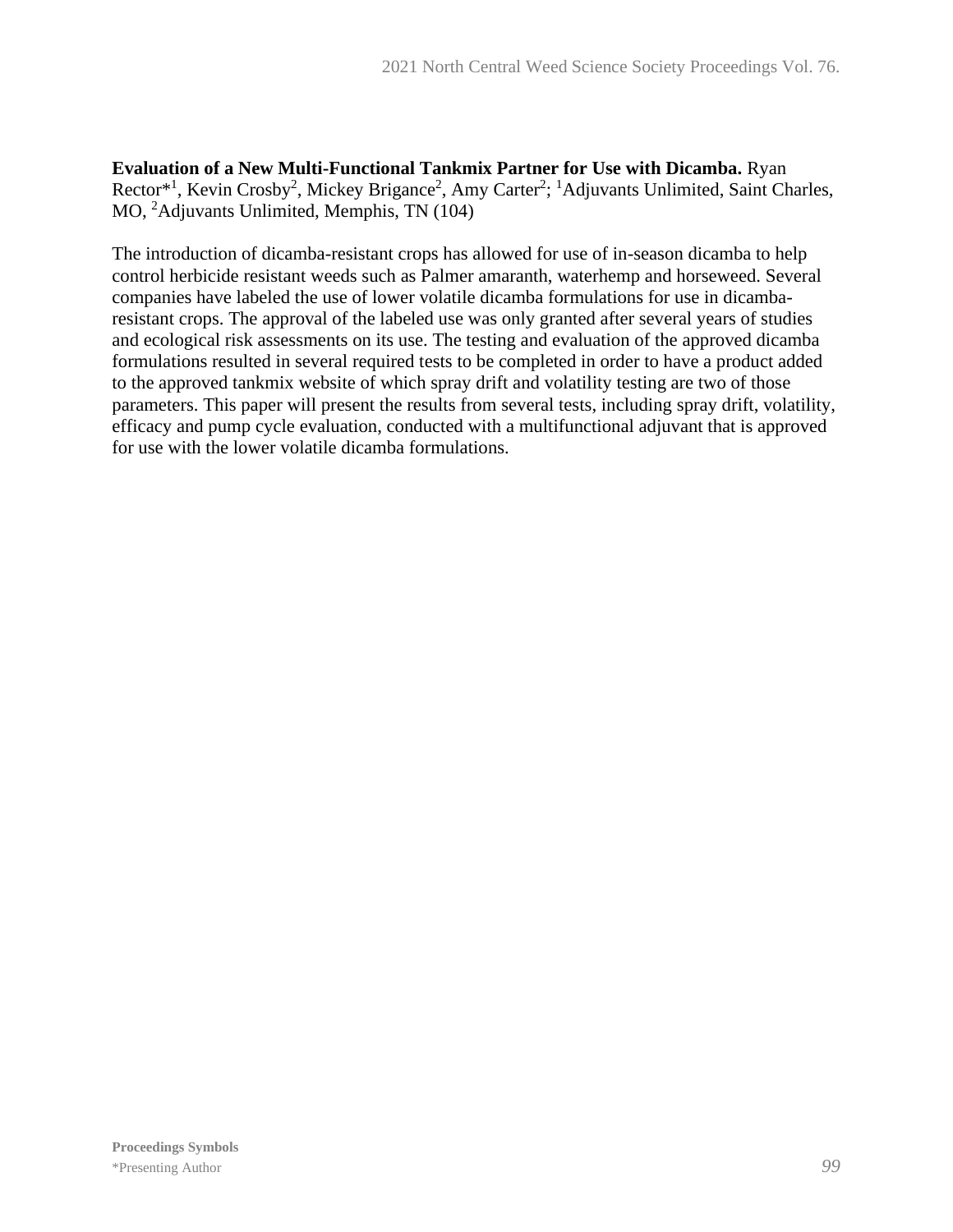**Multi-state Evaluation of Electrocution as a Rescue Treatment on Escaped Weeds in**  Soybean. Jacob Vaughn<sup>\*1</sup>, Mandy Bish<sup>1</sup>, Karla L. Gage<sup>2</sup>, Prashant Jha<sup>3</sup>, Amit J. Jhala<sup>4</sup>, William G. Johnson<sup>5</sup>, Sarah Lancaster<sup>6</sup>, Bryan G. Young<sup>5</sup>, Kevin W. Bradley<sup>1</sup>; <sup>1</sup>University of Missouri, Columbia, MO, <sup>2</sup>Southern Illinois University, Carbondale, IL, <sup>3</sup>Iowa State University, Ames, IA, <sup>4</sup>University of Nebraska Lincoln, Lincoln, NE, <sup>5</sup>Purdue University, West Lafayette, IN, <sup>6</sup>Kansas State University, Manhattan, KS (105)

The increasing prevalence of herbicide-resistant weeds in U.S. agriculture has led to increased interest in non-conventional weed control methods, including weed electrocution. The Weed Zapper $T^M$  is a commercially-available weed electrocution implement that has become popular among organic and specialty crop producers. In 2021, the Weed Zapper<sup>TM</sup> was evaluated in conventional soybean systems to determine its effectiveness as a rescue treatment for weeds that escape chemical control. Species evaluated include waterhemp (*Amaranthus tuberculatas*), Palmer amaranth (*Amaranthus palmeri*), common lambsquarters (*Chenopodium album*), velvetleaf (*Abutilon theophrasti*), giant ragweed (*Ambrosia trifida*) and giant foxtail (*Setaria faberi*). The experiment was conducted in Illinois, Indiana, Iowa, Kansas, Nebraska, and two locations in Missouri. Due to regional differences and the time in between treatment at each location, soybean height ranged from 30 to 102 cm, and soybean growth stage ranged from R1 to R6. Weeds were electrocuted at speeds of 4.8 or 8.0 km/h. An additional non-electrocution rescue treatment was evaluated at each location for comparison. The comparison treatments were selected based on the resources available at each location and included interrow cultivation, an interrow mowing device, rope-wick herbicide application, sprayed herbicide applications, and harvest weed seed destruction. Visual control ratings 14 days after application indicated that speed of electrocution had no effect on weed control. However, there was an effect of weed electrocution on the control of different weed species. Electrocution provided highest control of common lambsquarters and waterhemp (mean control of 71% and 65%, respectively), followed by Palmer amaranth (47%), giant foxtail (19%), and velvetleaf (10%). These results indicate that weed electrocution and several other non-chemical techniques have promise for integration into a soybean system, and compared to harvest weed seed destruction, they have the benefit of targeting the weeds prior to seed formation.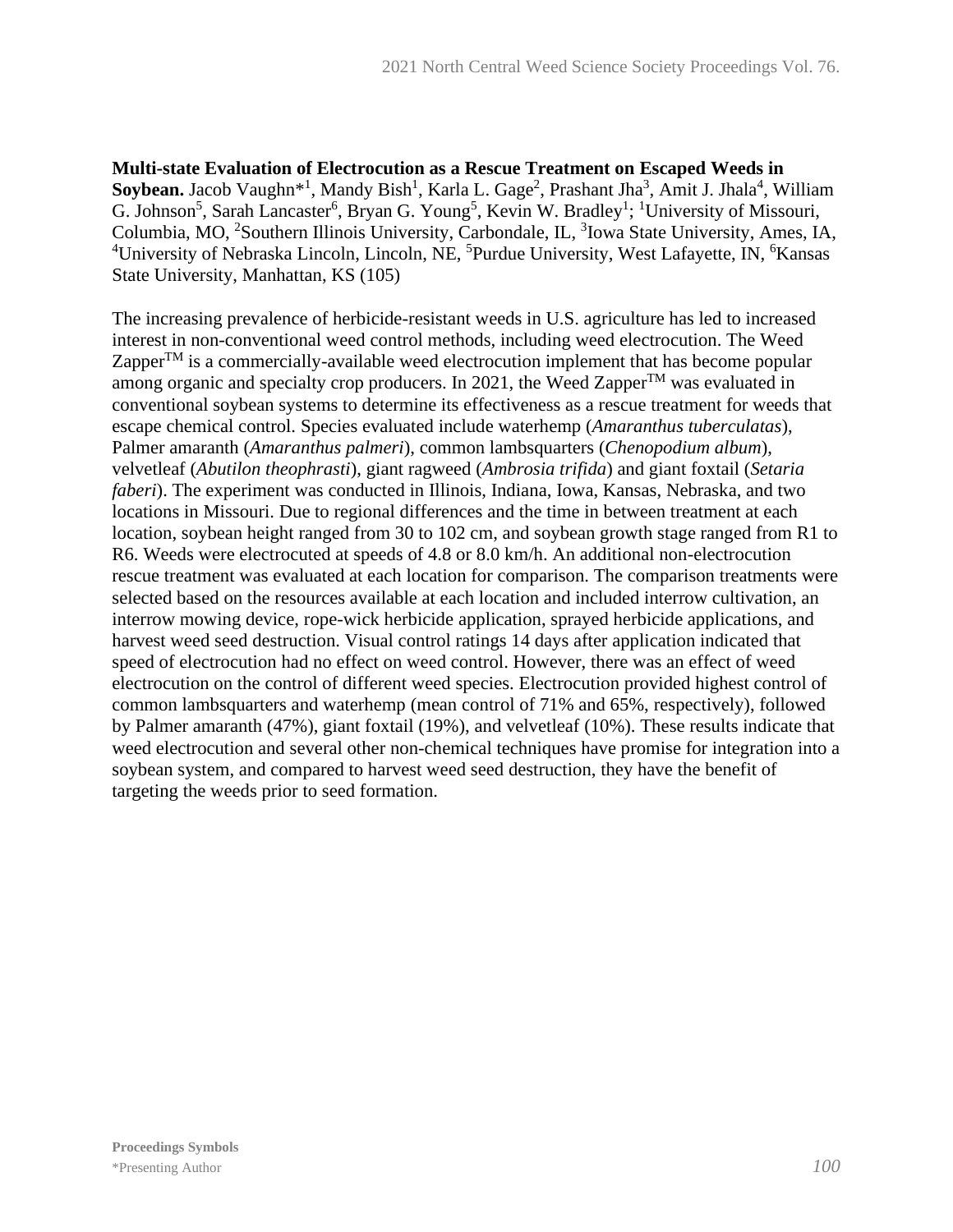**Evaluation of the Seed TerminatorTM Implement in Missouri Soybean Production Systems.** Travis R. Winans\*, Kevin W. Bradley, Mandy Bish, Brian Dintelmann, Haylee E. Schreier, Jake Vaughn, Delbert R. Knerr; University of Missouri, Columbia, MO (106)

The distribution of herbicide resistant weeds such as waterhemp (*Amaranthus tuberculatus*) has resulted in a greater need for a more integrated approach to weed management, especially in U.S. soybean, cotton, and corn production systems. Previous research in Australia has found harvest weed seed destruction (HWSD) to be an effective method of reducing the amount of weed seed returning to the soil. One form of HWSD is the use of impact mills to destroy weed seed exiting the combine during grain harvest. The Seed Terminator $T^{\tilde{M}}$  is one of the most common commercially-available impact mill implements. In 2019 & 2020 we investigated the efficacy of the Seed TerminatorTM installed on a Case IH 8250 combine in 5 different Missouri soybean fields that contained significant waterhemp infestations. Results indicate that 22% to 40% of the available waterhemp seed is lost to the soil due to shatter whenever the combine head comes into contact with the waterhemp plant at the time of harvest. Of the remaining seed that is directed into the combine, 51 to 78% is directed into the Seed Terminator<sup>TM</sup> and 94% of that seed becomes significantly damaged. For 2 of the 5 locations, we were able to evaluate the effects of consecutive seasons of use of the Seed Terminator<sup>TM</sup> on the same field. Both locations showed a significant reduction of waterhemp in the soil seedbank the spring following harvest. We were also able to determine that engine load was 12.6% higher, fuel consumption was 11.24 liters/hour greater, and harvest proceeded 0.40 kilometers/hour slower whenever the Seed Terminator $T<sup>M</sup>$  was engaged. Results from this research indicate that the use of impact mills could have a role in reducing soil weed seedbanks in at least the Midwest region of the United States in the future.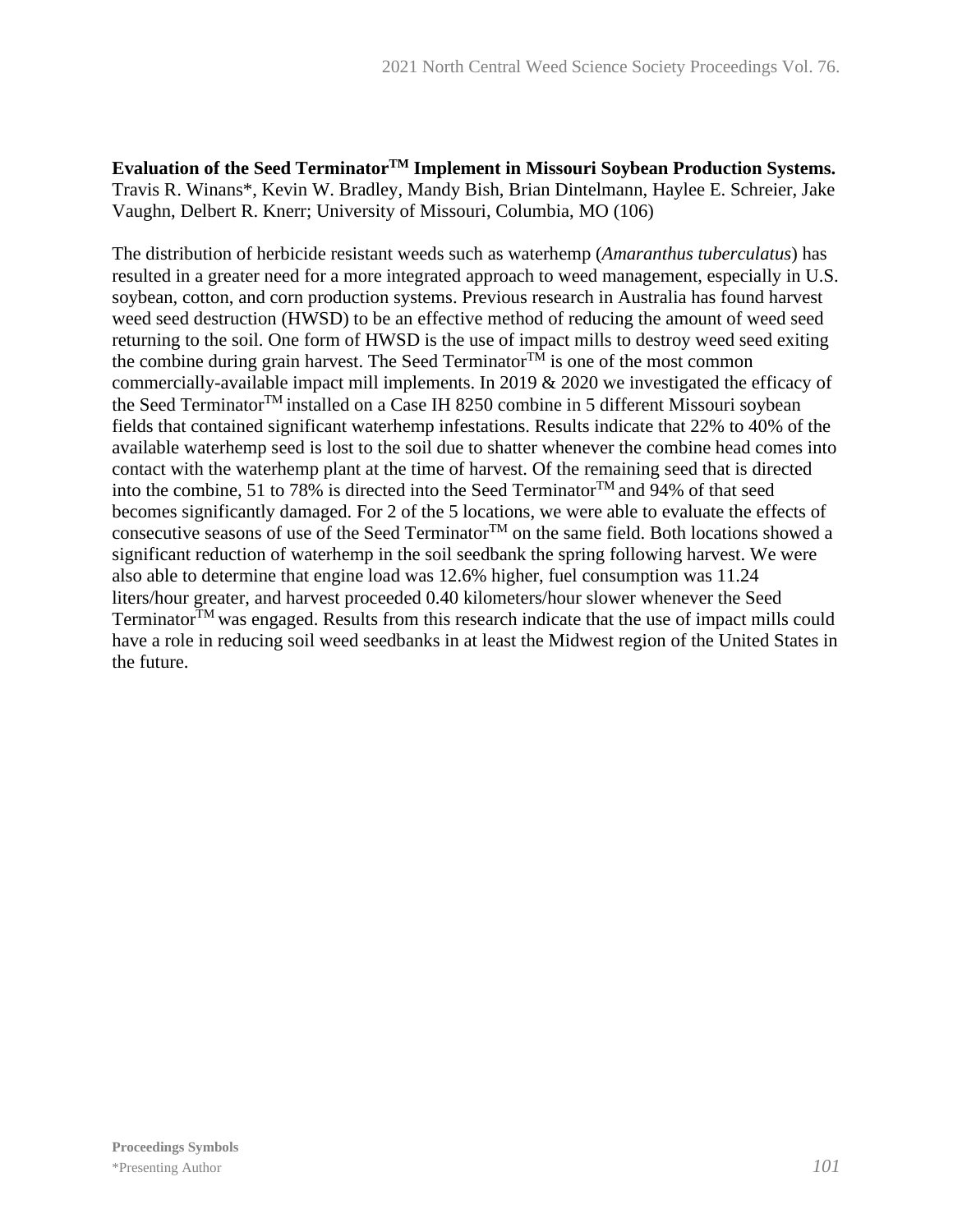**Development of a New Multi-Functional Tankmix Partner for Use with Dicamba.** Kevin Crosby<sup>\*1</sup>, Ryan Rector<sup>2</sup>, Mickey Brigance<sup>1</sup>, Amy Carter<sup>1</sup>; <sup>1</sup>Adjuvants Unlimited, Memphis, TN, <sup>2</sup>Adjuvants Unlimited, St Charles, MO (107)

The introduction of the dicamba weed control system for genetically modified soybeans presents a series of challenges that formulators must overcome to produce a multifunctional adjuvant. Such an "all-in-one" adjuvant used with Dicamba products would have several requirements including: prohibition of ammonium sulfate (AMS) as water conditioner, non acidifying, prevention of driftable fines (< 141 microns) in a dicamba + glyphosate spray mixture, and inclusion of an anti-volatility agent at a sufficient level to prevent dicamba volatility. The prohibition of AMS and pH optimization are related to preventing volatility of dicamba. To meet these restrictions a series of experiments were conducted to examine the effects of individual components on overall adjuvant performance. Baseline components included a volatility control agent, a drift control agent, a water conditioner and surfactant. Data will be presented on development of a multifunctional product demonstrating stability at elevated and cold storage conditions. Optimization of component concentrations resulted in a final formulation with the required performance features.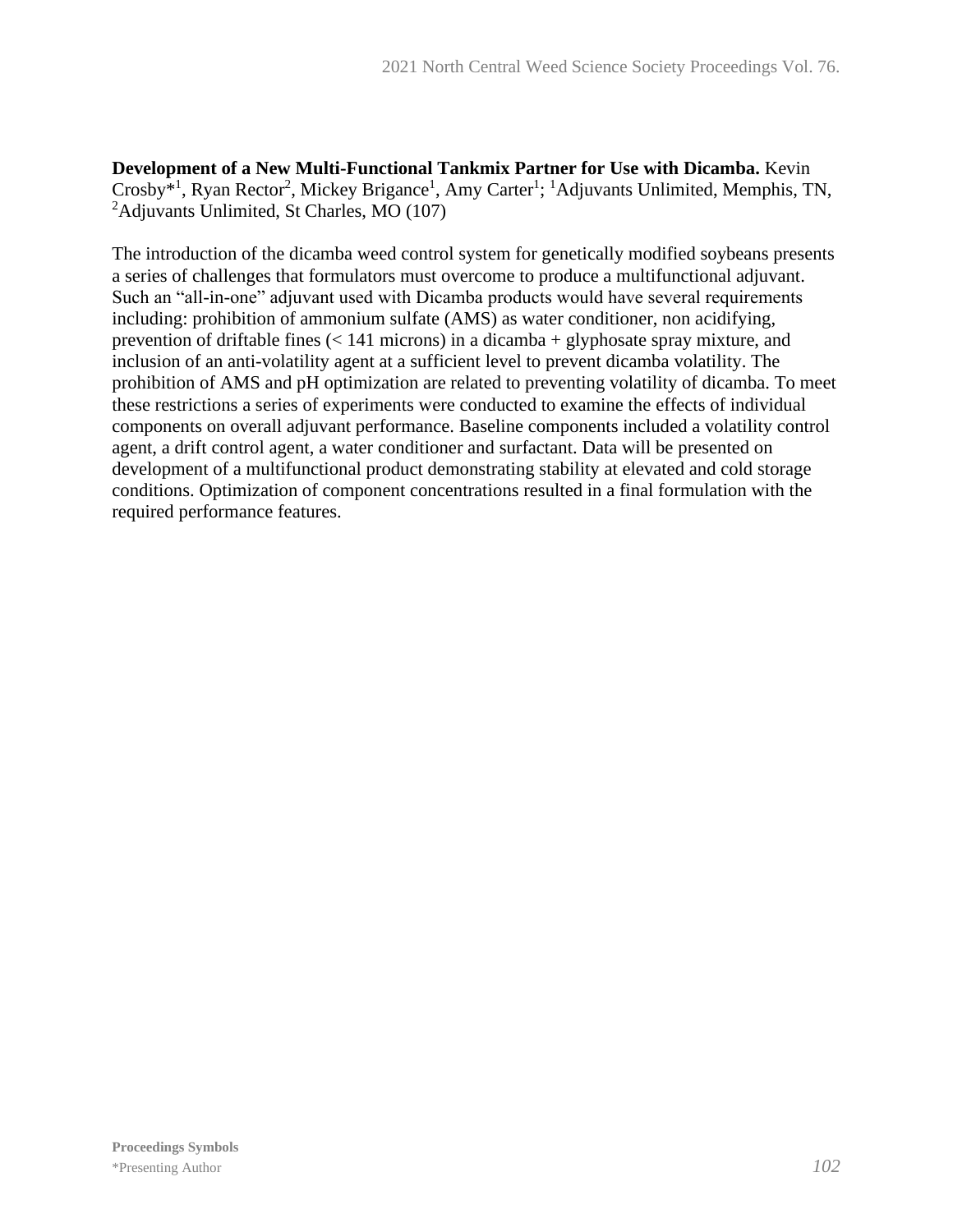**Using Artificial Intelligence and Computer Vision to Detect Weeds in Soybean Cropping**  Systems. Isaac Harrison Barnhart\*<sup>1</sup>, Sarah Lancaster<sup>1</sup>, Douglas Goodin<sup>1</sup>, Jess Spotanski<sup>2</sup>, Anita Dille<sup>1</sup>; <sup>1</sup>Kansas State University, Manhattan, KS, <sup>2</sup>Midwest Research Inc., York, NE (108)

Palmer amaranth (*Amaranthus palmeri* [S.] Wats.) is a major problem weed of soybean (*Glycine max* [L.] Merr.) cropping systems in the midwestern United States. With rising costs of chemical weed control and herbicide-resistant Palmer amaranth cases increasing, new options for control arise when using site-specific weed management strategies. Palmer amaranth detection for targeted post-emergence herbicide applications may be possible using convolutional neural networks for object detection. The objectives of this study were to 1) collect a database of annotated images containing soybeans and Palmer amaranth and 2) test the accuracy of soybean and Palmer amaranth detection using open sourced object detection algorithms. A soybean study at two locations in eastern KS were planted and sprayed with low (60 g), medium (120 g), and high (200 g ai ha<sup>-1</sup>) rates of Fierce EZ (flumioxazin + pyroxasulfone) to generate varying rates of weed growth within the plots. A total of 4,492 digital images were collected either aerially (via unmanned aerial vehicle, or UAV) or on the ground (via digital camera) between May 27 and July 27, 2021. Soybean plants were photographed between the VC and R2 growth stages, and Palmer amaranth plants were photographed from the first true leaf formation up to maturity defined at the onset of flowering. After annotating both Palmer amaranth and soybean plants with bounding boxes, these images were then used to fine-tune open-source Faster regional convolutional (Faster RCNN) and Single Shot Detector (SSD) models using a Resnet backbone, as well as the You Only Look Once (YOLO) series models. Models were compared to one another using the mean average precision (mAP) with an intersection over union (IoU) threshold set to 0.50. Results demonstrated that YOLO version 5 (YOLOv5) achieved the highest mAP score of 0.75, with precision, recall, and f1 scores of 0.71, 0.70, and 0.71, respectively. The results suggest that open-sourced object detection algorithms such as YOLOv5 can be effectively fine-tuned to detect Palmer amaranth plants in soybean cropping systems. We suggest that such algorithms can be used in equipment such as smart sprayers or herbicide application UAVs to further develop the concept of site-specific weed management of Palmer amaranth.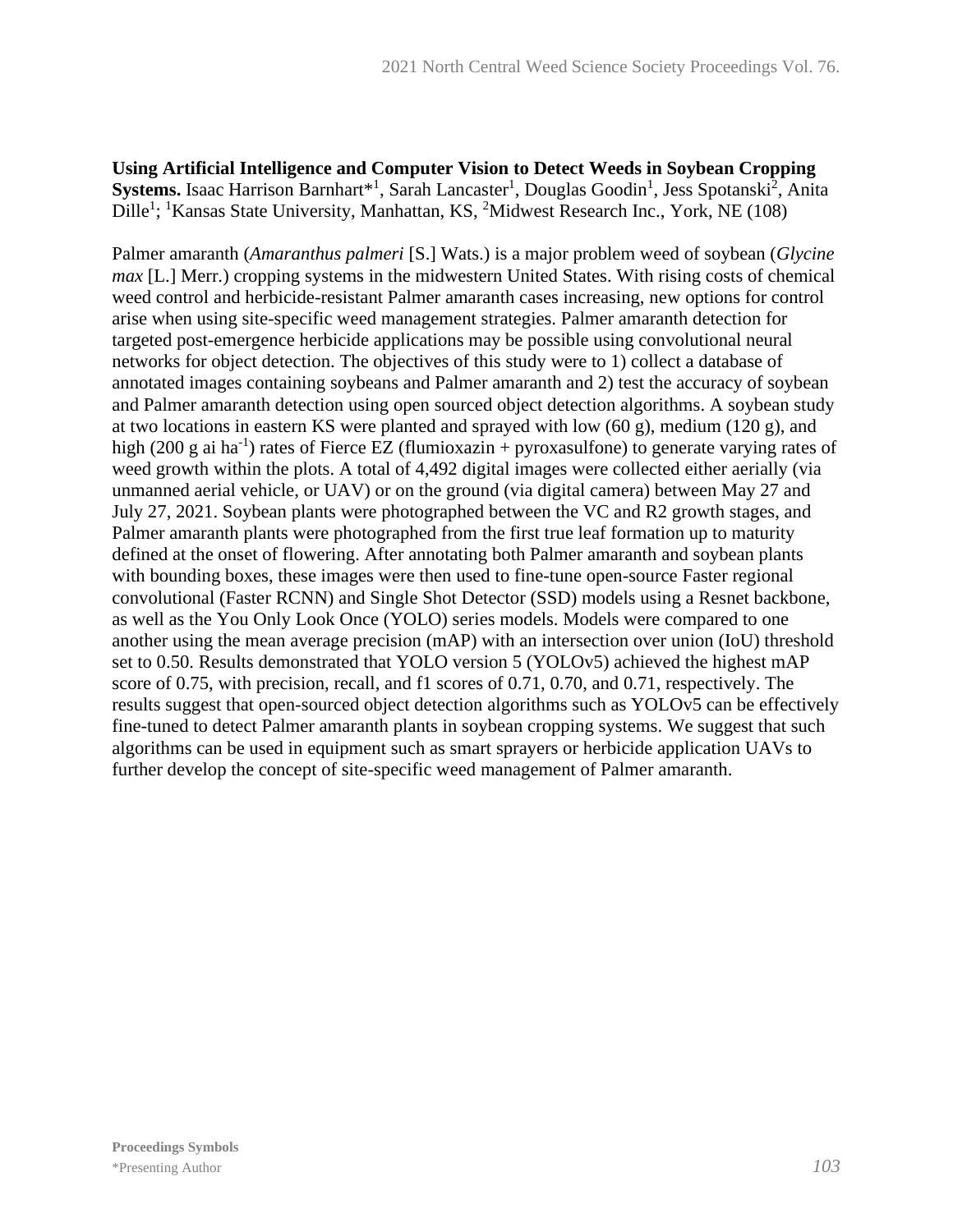## **Antagonism of Group 4 and 15 Herbicides on Volunteer Corn Control with Clethodim.** Marcelo Zimmer\*, Bryan G. Young, William G. Johnson; Purdue University, West Lafayette, IN (109)

Volunteer corn (*Zea mays* L.) is one of the most important weeds in soybean production systems in Indiana. High infestations of volunteer corn can occur due to extreme weather conditions, such as wind and hailstorms, defective harvesting equipment, and inadequate setup or operation of combines. Herbicide options for control of volunteer corn in soybean fields vary depending on herbicide-tolerance traits of corn hybrids planted in the previous growing season. Many farmers utilize corn hybrids with stacked resistance to both glyphosate and glufosinate (RR2/LL), limiting herbicide choices for postemergence volunteer corn control. ACCase inhibitor herbicides such as clethodim and quizalofop are often used to control volunteer corn that is tolerant to glyphosate and glufosinate. Previous research indicated that synthetic auxin herbicides such as 2,4-D or dicamba antagonize the efficacy of clethodim, especially in tank-mixtures with glyphosate or acetochlor. The widespread adoption of dicamba- and 2,4-D-tolerant soybeans across many regions of the United States has resulted in increased reports of failed ACCase herbicide applications to control volunteer corn and other grasses. A field experiment was conducted to evaluate control of RR2/LL hybrid corn with clethodim (70 g ai ha<sup>-1</sup>) in tankmixtures with dicamba (560 g ae ha<sup>-1</sup>) or 2,4-D (1065 g ae ha<sup>-1</sup>) plus Very Long-Chain Fatty Acid (VLCFA) synthesis inhibitor herbicides [acetochlor  $(1430 \text{ g ai ha}^{-1})$ , dimethenamid (950 g ai ha<sup>-1</sup>), pyroxasulfone (183 g ai ha<sup>-1</sup>), and *s*-metolachlor (1420 g ai ha<sup>-1</sup>)]. The addition of dicamba to clethodim reduced RR2/LL corn control at 21 days after treatment (DAT) by 20% compared with clethodim alone. Corn density at 21 DAT increased 67% when dicamba was added to clethodim. The addition of acetochlor to dicamba plus clethodim further reduced RR2/LL corn control by 14%. Similarly, the addition of dimethenamid or *s-*metolachlor to dicamba plus clethodim reduced RR2/LL corn control by 8 or 9%, respectively. The addition of 2,4-D to clethodim did not reduce RR2/LL corn control compared with clethodim alone. A windstorm flattened corn plants in the 2,4-D plots a few days after herbicide application, increasing overall RR2/LL corn control in all plots sprayed with 2,4-D. The addition of acetochlor to 2,4-D plus clethodim reduced RR2/LL corn control by 15%. Similarly, the addition of dimethenamid to 2,4-D plus clethodim reduced RR2/LL corn control by 8%. Interestingly, the addition of pyroxasulfone to clethodim tank-mixtures resulted in a 2 to 4% increase in RR2/LL corn control. Data for corn density counts showed similar trends to visual control ratings. These results suggest that the antagonistic effect of VLCFA herbicides in tank-mixtures with clethodim may be exclusive to chloroacetamide herbicides.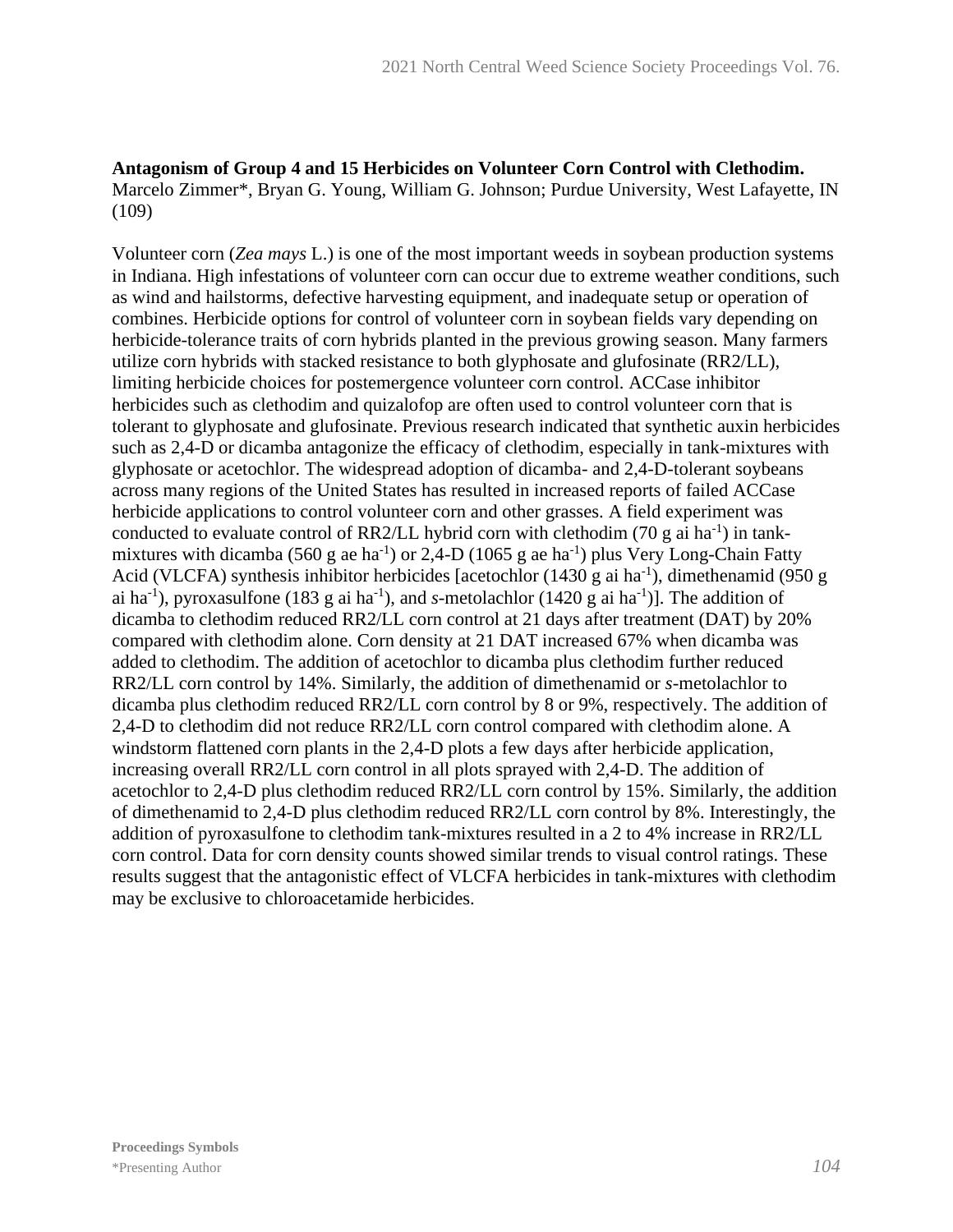# **PAPERS: Horticulture and Specialty Crops**

Weed Control in Specialty Crops Using Bicyclopyrone. Cristin Weber<sup>\*1</sup>, Peter Eure<sup>2</sup>, Tom H. Beckett<sup>3</sup>, Dan Wilkinson<sup>4</sup>; <sup>1</sup>Syngenta Crop Protection, Normal, IL, <sup>2</sup>Syngenta Crop Protections, Greensboro, NC, <sup>3</sup>Syngenta Crop Protection, Greensboro, NC, <sup>4</sup>Syngenta Crop Protection, St. Johns, MI (110)

Bicyclopyrone is an HPPD-inhibitor (Group 27) herbicide and is one of the active ingredients in Acuron® and Acuron GT herbicides. Syngenta is pursuing registrations in sixteen minor use crops: banana, plantain, papaya, pineapple, rosemary, lemongrass, broccoli, garlic, hops, horseradish, sweet potato, bulb onion, green onion, timothy grown for seed, strawberry, and watermelon. Bicyclopyrone offers flexibility in application methods including preplant, preemergence, pre-transplant, row middle, post-directed, and postemergence, depending on crop. Crop tolerance to bicyclopyrone varies by crop, application rate, and application method. Directions for use include not exceeding 50 g ai ha<sup>-1</sup> bicyclopyrone per acre per crop year, not exceeding one application per year. Soil applications will provide 3-4 weeks of residual control or partial control of annual grass and broadleaf weeds. Bicyclopyrone will provide an additional active ingredient, and in some cases, a new site of action for managing herbicide-resistant weeds in specialty crops with limited weed control options. © 2021 Syngenta. Important: Always read and follow label instructions. Some products may not be registered for sale or use in all states or counties. Please check with your local extension service to ensure registration status. Acuron and Acuron GT are not registered for sale or use on banana, plantain, papaya, pineapple, rosemary, lemongrass, broccoli, garlic, hops, horseradish, sweet potato, bulb onion, green onion, timothy grown for seed, strawberry, and watermelon and are not being offered for sale. Acuron is a Restricted Use Pesticide. Acuron<sup>®</sup> and the Syngenta logo are trademarks of a Syngenta Group Company.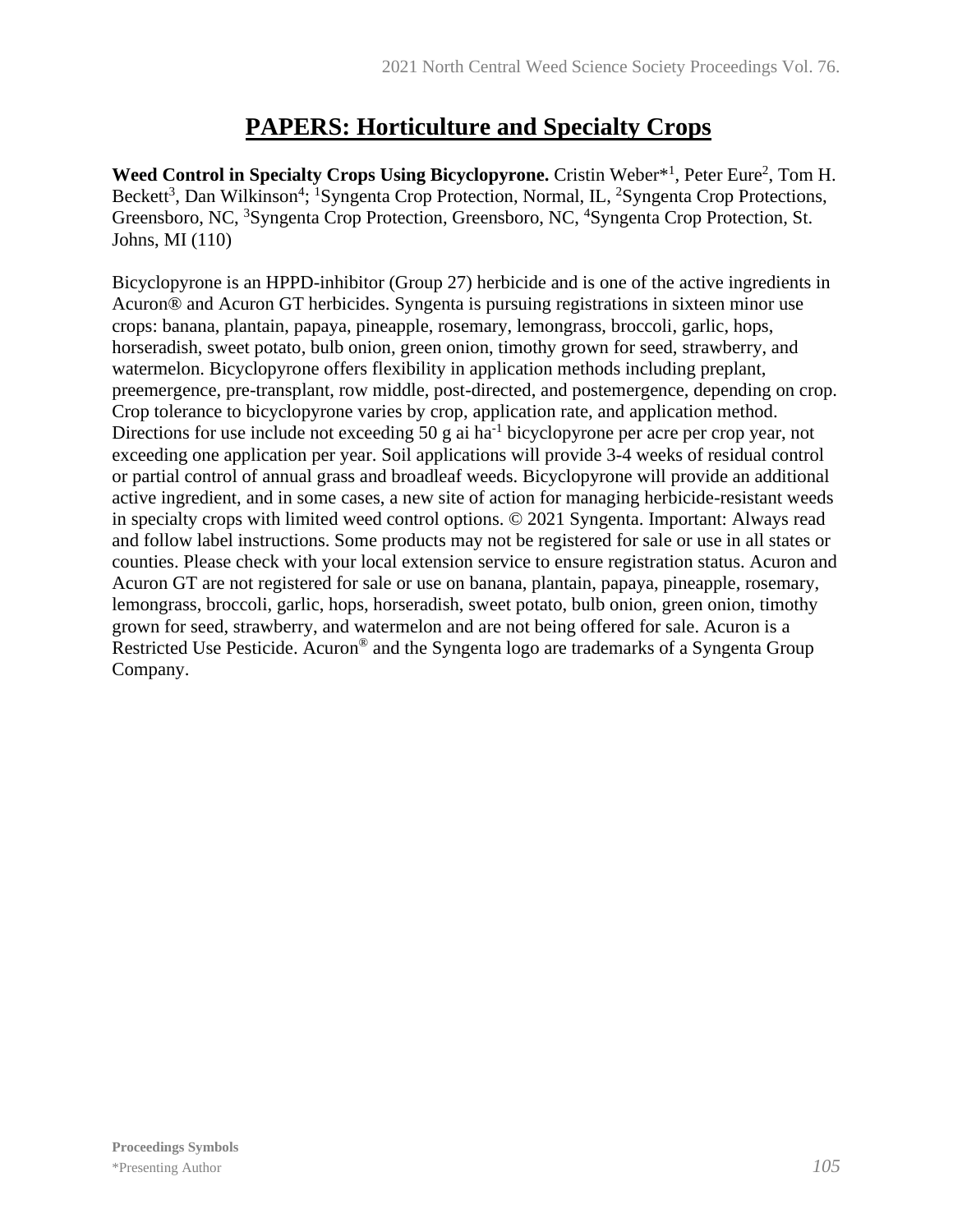## **Evaluation of Two Preemergence Herbicides on Weed Control Efficacy for Container**  Nursery Crop Production. Manjot Kaur Sidhu<sup>\*1</sup>, Debalina Saha<sup>1</sup>; <sup>1</sup>Michigan State University, Lansing, MI  $(111)$

Weed control is an essential aspect in ornamental container nursery production. Weeds not only compete for water, nutrients and space, but also reduce the quality and aesthetic value of nursery plants. In addition, they harbor pests and pathogens that indirectly affect crop growth. All these issues make weed control vital for successful ornamental crop production. Weeds can be controlled using various nonchemical and chemical methods. Nonchemical methods alone are not much effective and can be time consuming. Application of herbicides is an economical and effective method to reduce weed cover. Different preemergence herbicides control weeds at germination stage in container nurseries. Therefore, this experiment was carried out at Horticulture Teaching and Research Center, Michigan State University, to evaluate the granular preemergence herbicides, flumioxazin and flumioxazin + prodiamine at their different rates for their weed control efficacies on common container nursery weed species. Common nursery weed species evaluated included *Amaranthus hybridus* (Smooth pigweed), *Digitaria sanguinalis* (Large crabgrass), *Cardamine hirsuta* (Hairy bittercress), *Ambrosia artemisiifolia* (common ragweed), *Echinochloa crus-galli* (Barnyard grass) and *Abutilon theophrasti* (velvetleaf). The results indicated that flumioxazin + prodiamine at the rate of 200 lbs/acre provided a 100% control of all the weed species evaluated except large crabgrass at 90 days after treatment (DAT). Flumioxazin at the rate of 150 lbs/acre provided a 100% control of smooth pigweed, hairy bittercress, and velvet leaf from 30 DAT till 90 DAT. In addition, Hairy bittercress was best controlled by both flumioxazin and flumioxazin + prodiamine as these herbicides were able to provide complete (100%) control from 30 DAT till 90 DAT.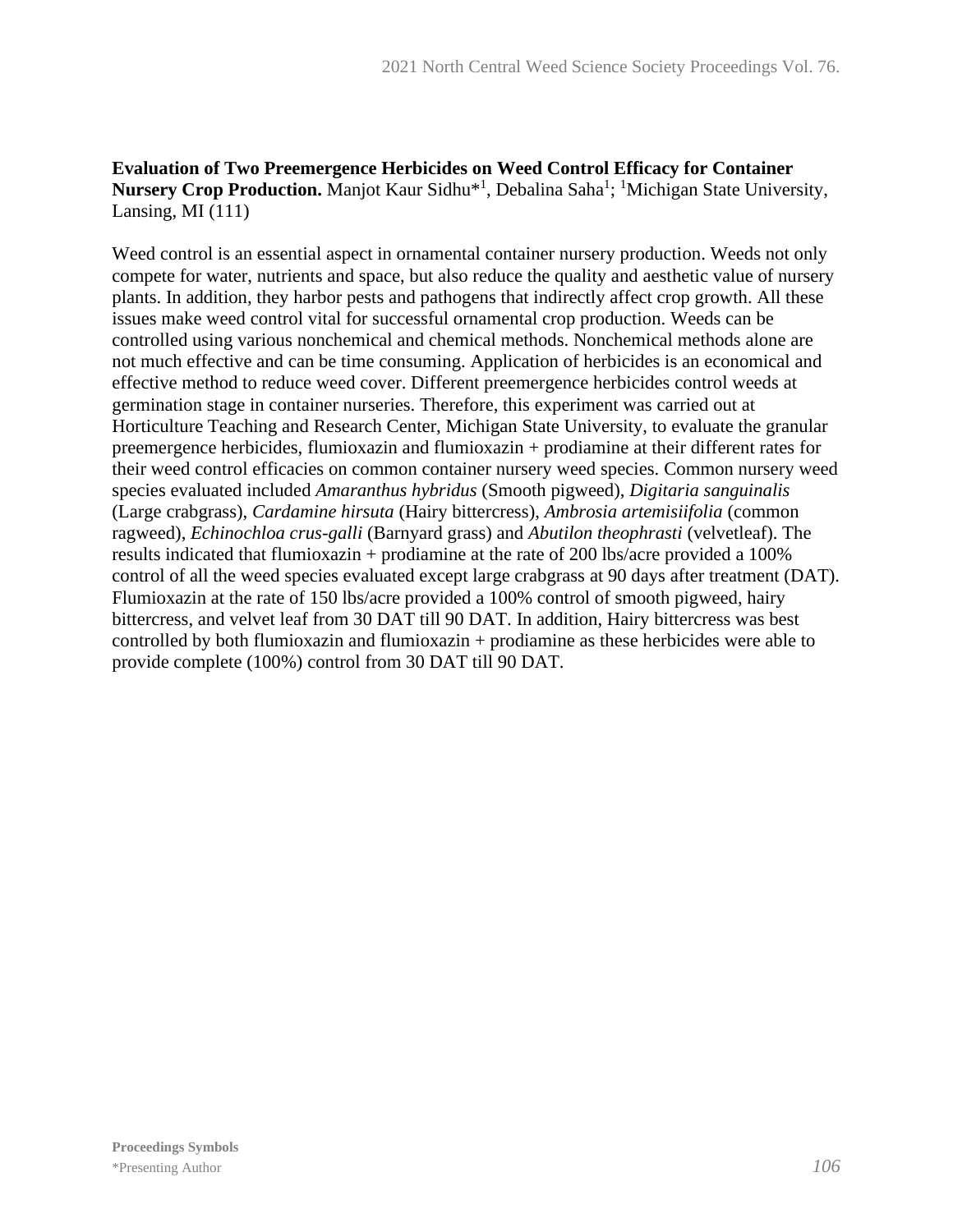**Tolerance of Four Dry Bean Market Classes (***Phaseolus vulgaris* **L. and** *Vigna angularis*  **(Willd.) Ohwi &Amp; H. Ohashi) to Flufenacet, Acetochlor and** *S***-Metolachlor Applied**  Preplant Incorporated. Hannah E. Symington<sup>\*1</sup>, Allan Kaastra<sup>2</sup>, David C. Hooker<sup>3</sup>, Darren E. Robinson<sup>3</sup>, Peter Sikkema<sup>3</sup>; <sup>1</sup>University of Guelph, Rr#3 Watford, ON, Canada, <sup>2</sup>Bayer Crop Science, Guelph, ON, Canada, <sup>3</sup>University of Guelph, Ridgetown, ON, Canada (112)

*PAPER WITHDRAWN.*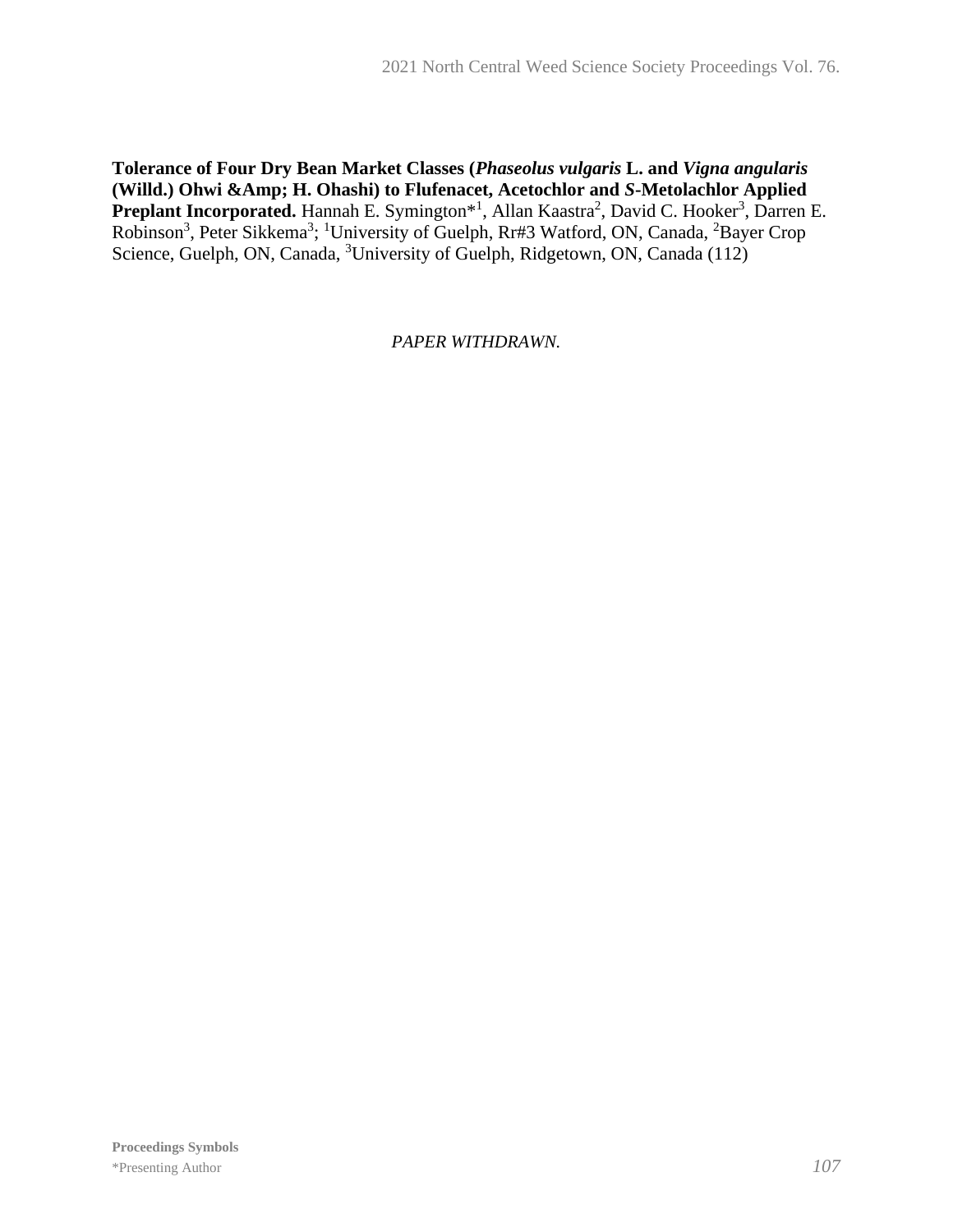## **Comparing Newer Versus Older Preemergence Herbicides on Large Crabgrass and Common Ragweed Control in Container Production.** Debalina Saha\*, Manjot Kaur Sidhu; Michigan State University, East Lansing, MI (113)

Weed control is an important aspect to consider in nursery container production. Growers mostly rely on liquid herbicide applications, on a large scale, but not much on granules. The main objective of this study was to determine the effectiveness of the older herbicide formulations versus the newer herbicides at reducing and eradicating the problematic species that have proliferation in container nursery production. An outdoor container experiment was conducted at the Horticulture Teaching and Research Center (HRTC), Michigan State University, East Lansing in summer 2020. Nursery containers were filled with standard bark-based substrate (85% composted pine bark to 15% peat moss) and amended with controlled-release fertilizer. After filling up the nursery containers, 35 seeds of either common ragweed (*Ambrosia artemisiifolia* L.) or large crabgrass [*Digitaria sanguinalis* (L.) Scop.] was applied to each container. Containers were subjected to full sun condition and were irrigated 1.3 cm daily via overhead sprinkler. Two days after sowing the weed seeds, liquid formulations of herbicides or their combinations were applied with a carbon dioxide backpack sprayer calibrated at an output of 299.3 L ha<sup>-1</sup>. The newer herbicides and their combinations included  $1 \times$  dimethenamid-p +  $\frac{1}{2}$  $\times$  dithiopyr, 1  $\times$  dimethenamid-p + 1  $\times$  dithiopyr, 1  $\times$  dimethenamid-p + 1  $\times$  pendimethalin,  $\frac{1}{2} \times$ dimethenamid-p + 1  $\times$  s-metolachlor,  $\frac{1}{2} \times$  dimethenamid-p +  $\frac{1}{2} \times$  s-metolachlor. The older herbicides and their combinations included  $1 \times$  napropamide,  $1 \times$  napropamide + 1  $\times$ trifluralin, 1  $\times$  napropamide + 1  $\times$  dithiopyr, and 1  $\times$  DCPA. At the time of herbicide application, the temperature was  $21^{\circ}$ C with a wind speed of 12.8 kmh<sup>-1</sup> and 54% humidity. Control set without any herbicide treatment was also included. All containers continued to receive daily irrigation of 1.3 cm under full sun condition. There were four replications per treatment for both common ragweed and large crabgrass, consisting of a completely randomized design. Data collection included weed counts at 2, 4, 6, 8, and 10 weeks after treatment (WAT). At 10 WAT, the weed shoot fresh weights were also recorded by cutting the shoots of the emerged weeds at the soil line from each container. Data for each weed species were analyzed separately in SAS 9.4. Results showed that newer herbicides (dimethenamid-p, dithiopyr, pendimethalin, and smetolachlor) and their combinations have shown 100% control of large crabgrass till week 10, except the combination, 1×dimethenamid-p +  $\frac{1}{2}$  × dithiopyr. The older herbicides (napropamide, trifluralin, and DCPA) and their combinations have also provided an acceptable control (60- 100%) of large crabgrass till 10 WAT. Whereas newer herbicides and their combinations (except  $\frac{1}{2} \times$  dimethenamid-p +  $\frac{1}{2} \times$  s-metolachlor) performed better in controlling common ragweed in comparison to the older herbicides.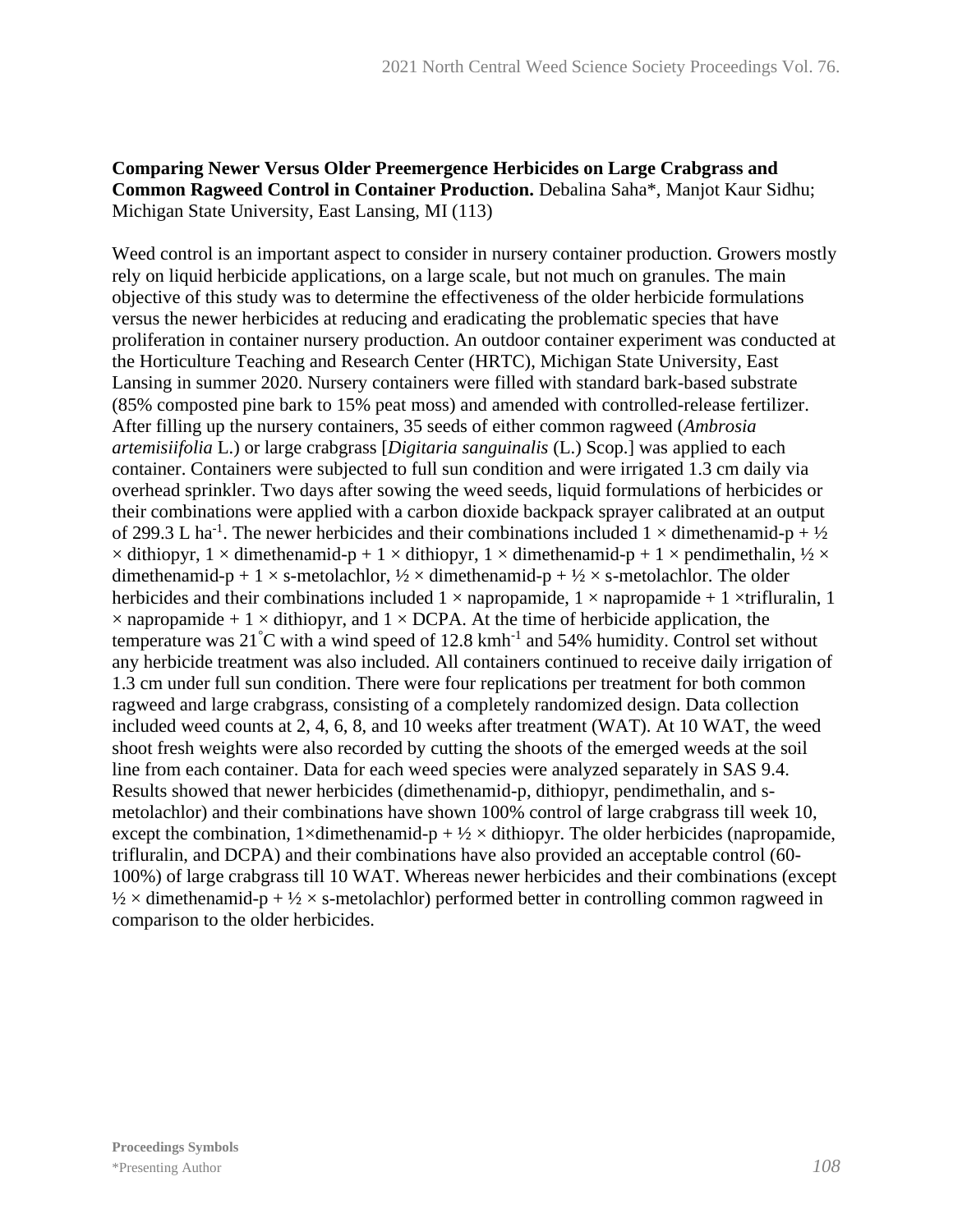#### **Sensitivity of Potato, Tomato and Watermelon to Off-target Movement of Dicamba.** Timothy C. Rice\*, Reid Smeda; University of Missouri, Columbia, MO (114)

Buffer distances between dicamba-tolerant (DT) and dicamba-sensitive (DS) crops have been established at 73 m downwind to minimize off-target movement, but these distances are based upon sensitive agronomic crops. In Central Missouri, a field experiment using tomato, potato and watermelon was established to compare plant responses at multiple buffer distances following a dicamba application to adjacent DT soybeans under field conditions. In early May of 2020 and 2021, replicated strips of each transplanted crop (20.1 m row per crop, totaling 61 m per strip) were planted at 8.4, 16.8, 33.6, 50.3, and 67 m west from a 1 ha block of DT soybeans. An adjacent area of land was planted with a similar arrangement, but the vegetables were established east of the DT soybeans. A row of DS soybeans were planted along each row of vegetable crops. DT soybeans were sprayed with dicamba Xtendimax $\otimes$  at 0.56 kg ae ha<sup>-1</sup> with a prevailing eastern and western wind in 2020 and 2021 respectively. Assessment data included visual injury of tomato, potato, watermelon and DS soybean from 3 to 28 days after treatment (DAT) of DT soybeans. Watermelon vine growth was also assessed over this period. At 28 DAT, tomato and potato yield were determined. Downwind from DT soybeans, DS soybeans exhibited up to 21% visual injury, with damage higher at the 8.4 m distance and decreasing at further distances. Little damage (<2%) was observed upwind from DT soybeans. Tomato and potato visual injury was overall minimal (<8%) both upwind and downwind at all distances, with the exception of tomatoes  $(\sim 15\%)$  and potatoes  $(\sim 11\%)$  14 DAT, 8.4 m downwind of DT soybeans. Vine growth of watermelon was reduced up to 50% for plants at 8.4 m downwind of DT soybeans. Potato yields were reduced up to 50% for all distances in the upwind direction when compared to potatoes downwind of the DT soybeans. The exception were potatoes 8.4 m downwind which were also reduced approximately 50% when compared to the other downwind distances. Tomato yields were similar across all distances and directions. Visual responses of tomato, potato and watermelon to adjacent, dicamba treated DT soybeans were minimal at a 33.6 m buffer distance and beyond, both downwind and upwind. An analysis is currently underway to assess foliar and fruit residue levels of dicamba. Despite the sensitivity of some vegetable crops to dicamba, the upwind buffers established for dicamba tolerant crops appear satisfactory for vegetables also.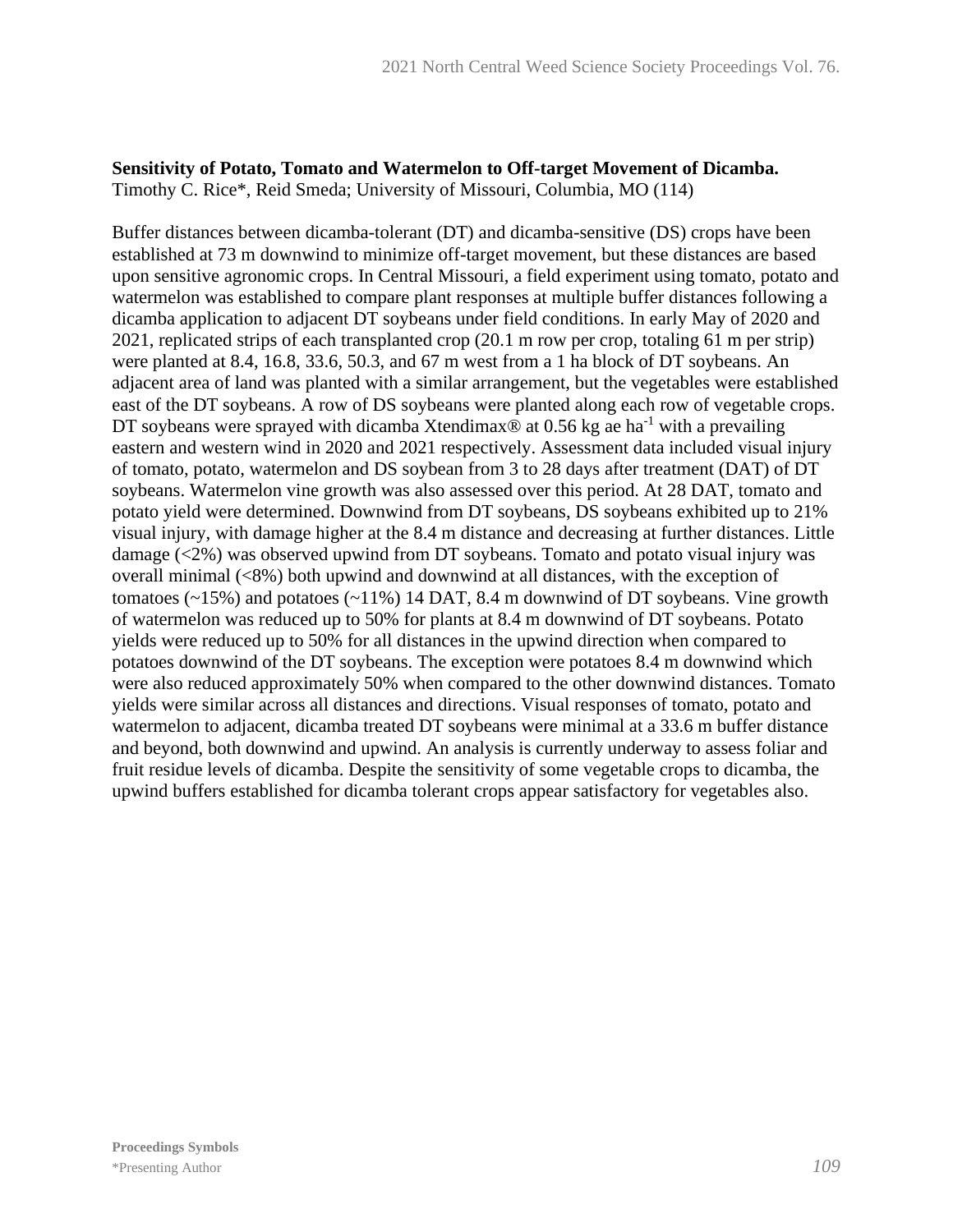#### **Morningglory (***Ipomoea* **Spp.) Interference in Triploid Watermelon.** Jeanine Arana\*, Stephen L. Meyers; Purdue University, West Lafayette, IN (115)

Morningglories (*Ipomoea* spp.) are among the most common and troublesome weeds in the United States. We know very little about morningglory interference with horticulture crops. Morningglories compete for resources and climb and twine around crops, which affects both harvest efficiency and yield. Watermelon is particularly vulnerable to weed competition because of its slow initial growth and wide row spacing. To investigate the interference of morningglories with watermelon, we performed four additive design field trials between 2020 and 2021, two each at Lafayette and Vincennes, IN. With this design, crop density was kept constant, and weed density was varied. Our experiment design was a randomized complete block with four replications. Individual plots were  $21 \text{ m}^2$  and contained three rows covered with black plastic mulch. Each row had four hand-transplanted 'Fascination' watermelon plants and two pollinizer plants. Immediately after transplanting watermelon, we established morningglory densities of 0, 3, 6, 12, 18, and 24 per plot with two-week-old seedlings (2020) or seeds (2021) placed into watermelon planting holes. We harvested plots once a week for four weeks in both years except in 2021 at Vincennes. We recorded the weight of each fruit and classified them as marketable  $(=$ 4 kg) or non-marketable (<4 kg). One week after the final harvest, we collected aboveground biomass samples from 1  $m<sup>2</sup>$  per plot, separated morningglory and watermelon tissues, and ovendried them to obtain dry weight. We combined yield loss data from the two 2020 locations and fit it to the rectangular hyperbola model. As morningglory density increased from 3 to 24 per plot, watermelon yield loss increased from 58 to 99%, fruit number decreased 49 to 98%, fruit size decreased 17 to 45%, and aboveground dry weight decreased 82 to 94%. Due to Phytophthora fruit rot, we dropped the 2021 Vincennes location from the analysis. Data from the Lafayette location in 2021 could not be fit to a biologically meaningful regression model. Except for three morningglories per plot, all densities reduced watermelon aboveground dry weight 49- 58%, but no morningglory density reduced watermelon yield, fruit size, or fruit number. The predictive model fit to 2020 data makes it possible to calculate economic losses when morningglories escape and interfere the entire season. We recommend repeating the methodology used in 2021.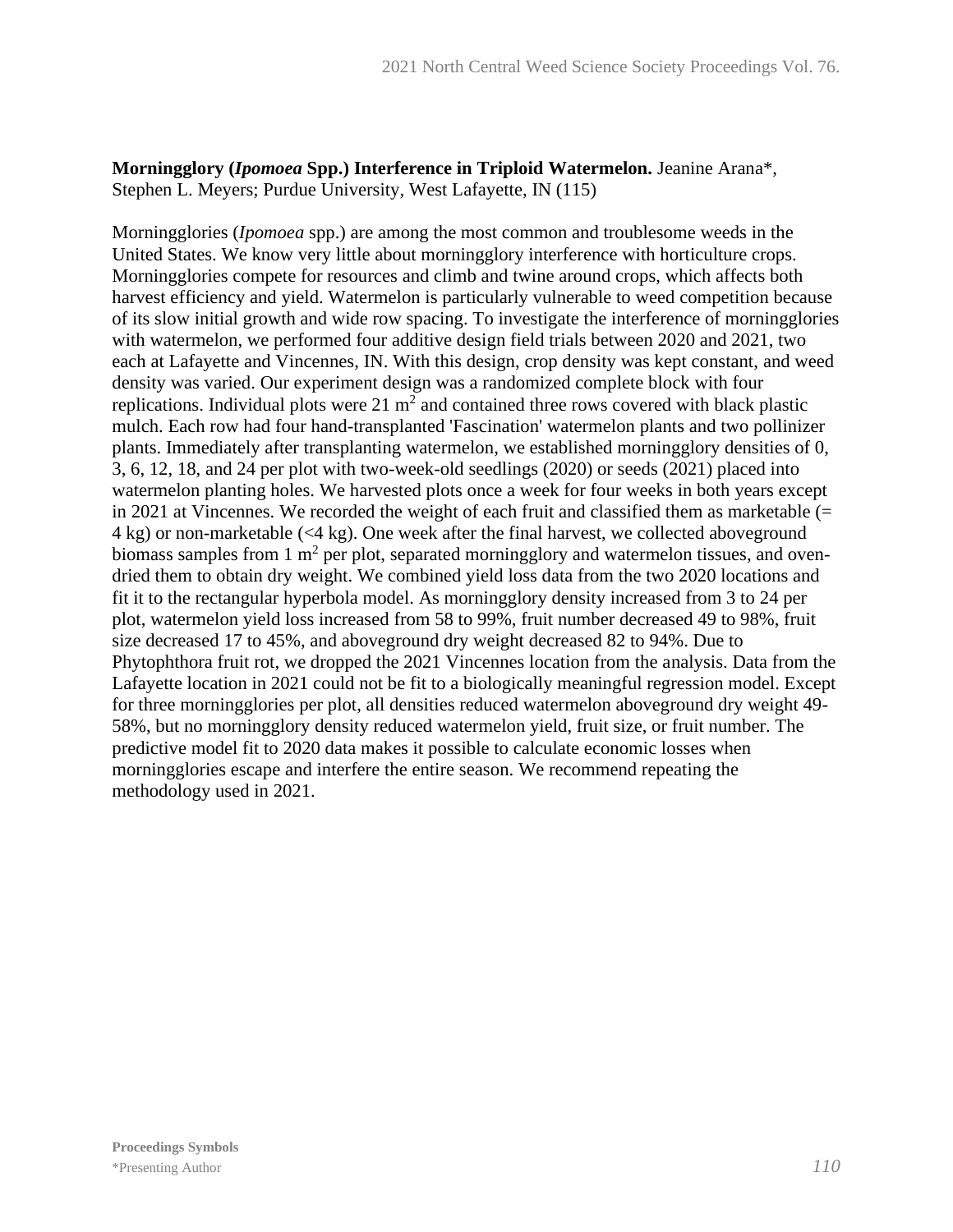**Evaluating Ways to Reduce Flumioxazin Herbicide Injury to Potato.** Harlene M. Hatterman-Valenti\*, Collin Auwarter; North Dakota State University, Fargo, ND (116)

Most nightshade species are alternate hosts for insects and diseases that attack potatoes such as Colorado potato beetle and late blight. Eastern black nightshade (*Solanum ptycanthum* Dun.) has been recognized by growers as one of their worst weed problems. This has been attributed to reliance on metribuzin, which provides poor nightshade control, for broadleaf weed management in potato. Flumioxazin provides excellent control of nightshades but has been shown to also cause injury to potato. To alleviate most of the injury to potato, the label restricts use in potato to only 25 states that includes North Dakota. The label further restricts and limits the herbicide application, the application timing, and states: "Many weather-related factors, including high wind, splashing or heavy rains or cool conditions at or near potato emergence, may result in potato injury in fields treated with Chateau EZ Herbicide. On occasion this has resulted in a delay in maturity. Understand and accept these risks before using Chateau EZ Herbicide." Furthermore, the label states: "In areas with historically higher amounts of rainfall during the time of preemergence herbicide applications, including the Red River Valley, Minnesota and North Dakota, the requirement for 2 inches of settled soil is critical to avoid crop injury." The objective was to determine the effect of integrated weed management strategies with flumioxazin on weed control and potato safety under irrigation. Treatments included the labeled use rate and half that rate at three application timings: two days after planting (2 DAP), after regular hilling (9 DAP), hilling immediately after planting and then applying (H9DAP), and then various application timings of flumioxazin and the combination product of metribuzin plus metolachlor. Results discussed at the meeting will include weed control as well and potato yield and grade.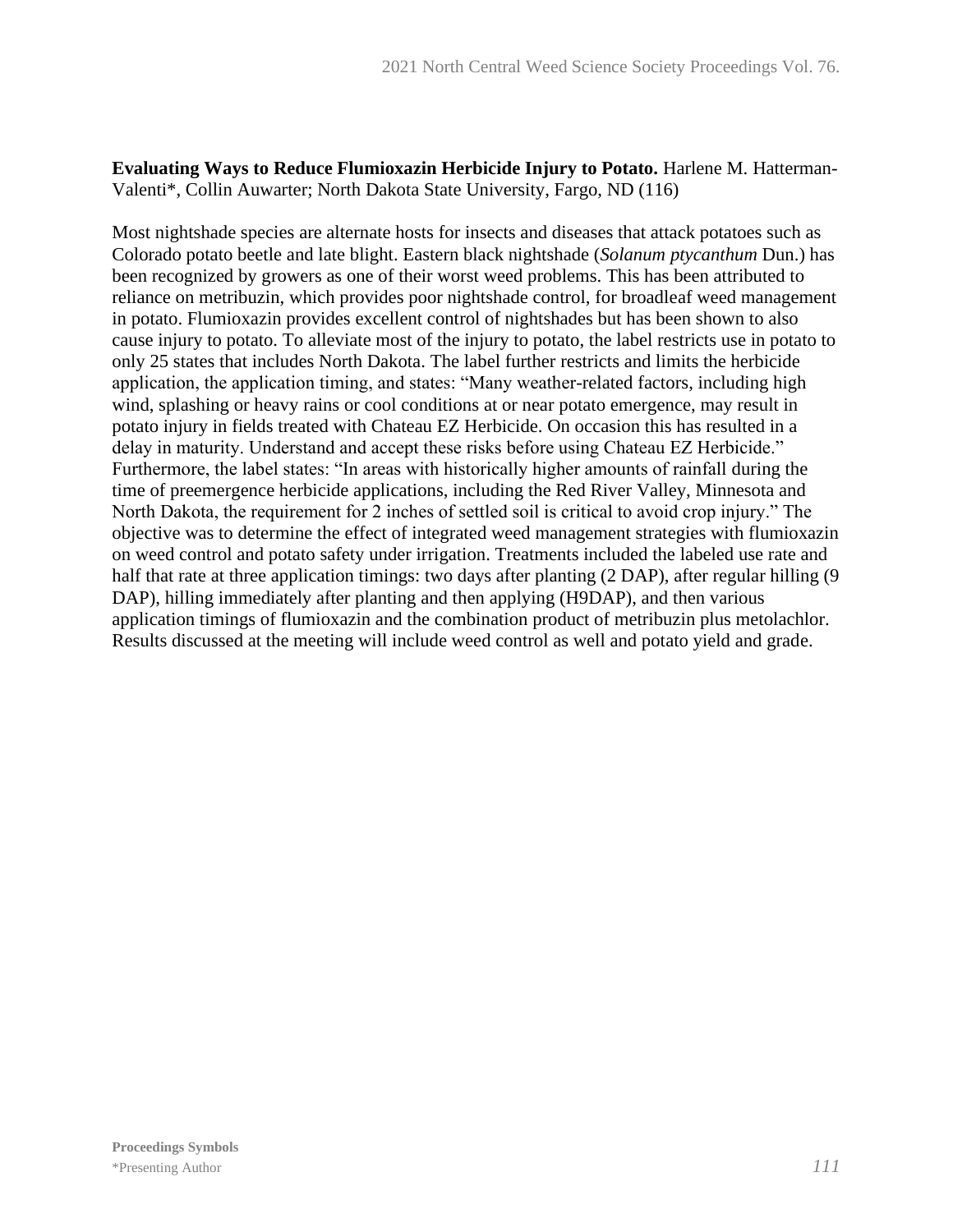**Organic Fiber Hemp Effect on Weed Seedbanks.** Andres Fonnegra\*; Purdue University, Bogota, Colombia (117)

*NO ABSTRACT SUBMITTED*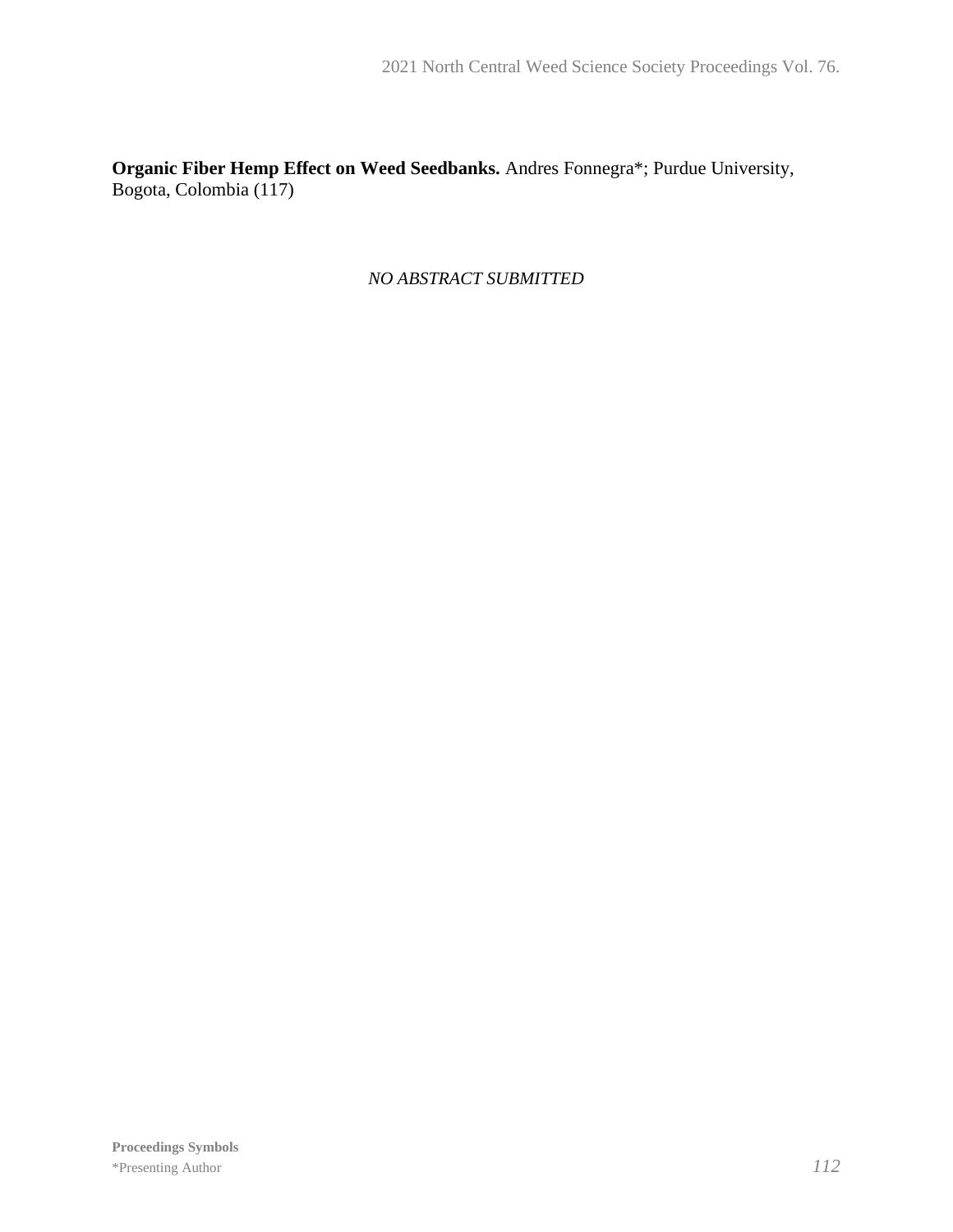**Dicamba Injury on Sunflower, Dry Bean, and Soybean Influenced by Preplant Interval**  and Rainfall. Nathan H. Haugrud<sup>\*1</sup>, Joseph T. Ikley<sup>1</sup>, Brian Jenks<sup>2</sup>, Greg Endres<sup>3</sup>; <sup>1</sup>North Dakota State University, Fargo, ND, <sup>2</sup>North Dakota State University, Minot, ND, <sup>3</sup>North Dakota State University, Carrington, ND (118)

Pre-plant burndown herbicide applications are an essential tool for weed management in notillage fields across North Dakota. Glyphosate is the most commonly used active ingredient for pre-plant burndown applications, but tank-mixing an auxin herbicide is becoming more common to control glyphosate-resistant weeds such as kochia. 2,4-D has one of the shortest plant-back intervals among auxin herbicides, but is not useful for producers battling glyphosate+2,4-D resistant kochia. NDSU Extension receives several dozen inquiries every spring regarding the safety of low dicamba rates ahead of planting susceptible broadleaf crops such as sunflower, dry bean, and soybean. Field experiments were conducted in 2021 near Prosper, ND, Minot, ND, and Carrington, ND to evaluate injury from pre-plant dicamba to sunflower, dry bean, and soybean. The Prosper and Minot locations were dryland, while the Carrington location was irrigated. Experiment was an RCBD with a split-split plot arrangement and four replicates. The main plot was planting date with two levels: 7-10 days after dicamba application with no rain and 14+ days after dicamba application with at least 25 mm of rainfall. The subplot was the three broadleaf crops and the sub-sub-plot was the presence or absence of dicamba. Dicamba was applied to half the plots in May 2021 at 140 g ae ha<sup>-1</sup>. Crop stand, height, and percent visible injury was evaluated 14, 28 and 42 days after crop emergence (DAE). Results indicated pre-plant dicamba at either planting date resulted in unacceptable injury (40-90%) 14 DAE to soybean and dry bean at the two dryland locations. Less injury (42% on soybean and 27% on dry bean) was observed for the first planting date at the irrigated location near Carrington, ND, while minimal injury (<6%) to soybean and dry bean was observed after 14 days and 25 mm of rainfall. Minimal injury to sunflowers  $\langle$ <10%) was observed at all locations when planted after 14 days and 25 mm of rainfall, but 10-23% injury was observed on sunflower planted with no rainfall after dicamba application in the two dryland locations. Significant reductions in soybean and dry bean height were observed at all locations when planted after no rainfall, but only the Prosper, ND location observed height reduction when planted after rainfall. Sunflower height was largely unaffected by any factor. Dicamba labels require at least 120-d plant-back intervals for these crops, but these results indicate the requirement for sunflowers may be lessened under certain conditions.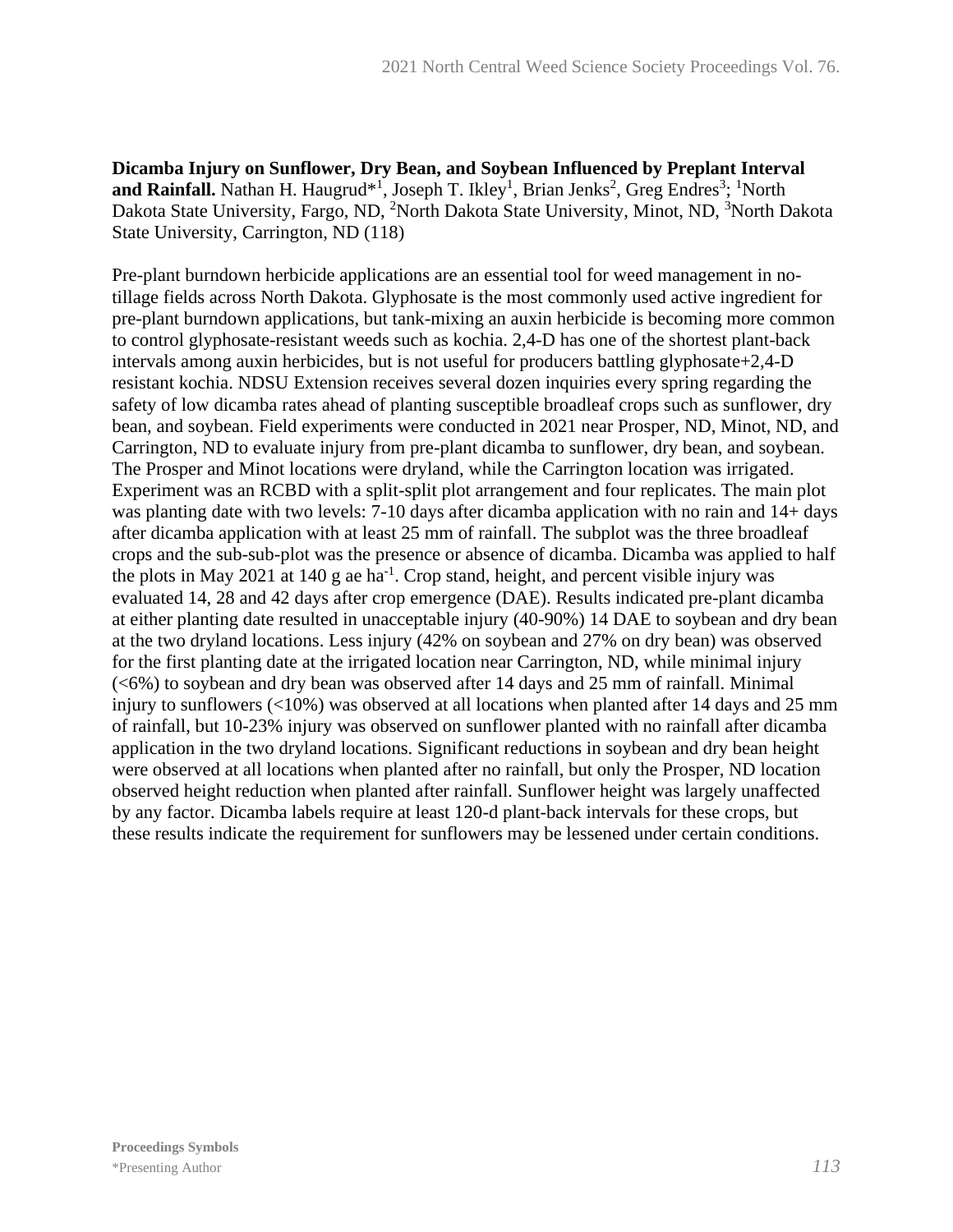#### **Efficacy of Preplant Incorporated, Preemergence, and Postemergence Herbicides for Control of Waterhemp (***Amaranthus tuberculatus***) in Dry Bean.** Joseph T. Ikley\*, Nathan H. Haugrud; North Dakota State University, Fargo, ND (119)

Herbicide-resistant waterhemp (*Amaranthus tuberculatus*) is becoming an increasingly problematic weed to control in dry bean in the Northarvest Bean Growers region, which encompasses North Dakota and Minnesota. Annual survey results indicate that waterhemp is one of the top three worst weeds in 20% of dry bean acres in the Northarvest Bean Growers region. Waterhemp populations resistant to ALS-inhibiting (Group 2) herbicides are of particular concern due to heavy grower reliance on using imazamox and halosulfuron in their herbicide programs. Three trials were conducted in 2021 to evaluate herbicide programs for control of ALS-inhibitor resistant waterhemp. All field experiments were conducted near Fargo, ND, conventionally tilled, and were conducted as RCBD with four replications. The first experiment was comprised of 16 treatments applied either PPI or PRE. Crop injury and waterhemp control ratings were evaluated every two weeks for eight weeks after planting. Waterhemp density and biomass were recorded at eight weeks after planting. PPI-applied herbicides containing EPTC, ethalfluralin, trifluralin, pendimethalin, or sulfentrazone + *S*-metolachlor had the greatest control of waterhemp at the final rating. The second experiment evaluated 12 different POST herbicide programs for control of waterhemp. EPTC + ethalfluralin were applied PPI, and POST treatments were applied to 5-cm waterhemp, with 6 treatments receiving a planned sequential application of the same herbicides products and rates 7 days after initial treatment. Plots were evaluated for crop injury and weed control 7, 14, and 28 days after initial POST treatment. A single application of fomesafen (210 g ha<sup>-1</sup>) or bentazon + fomesafen (1120 + 210 g ha<sup>-1</sup>), or sequential applications of bentazon + fomesafen  $(560 + 105 \text{ g ha}^{-1}$  fb  $560 + 105 \text{ g ha}^{-1}$ ), or bentazon + fomesafen + imazamox  $(560 + 105 + 17.5 \text{ g} \text{ ha}^{-1} \text{ fb } 560 + 105 + 17.5 \text{ g} \text{ ha}^{-1})$  provided the greatest waterhemp control. The third experiment evaluated a layered residual program approach for season-long waterhemp control. EPTC + ethalfluralin were applied PPI, then 6 different herbicide programs were applied at either the V1 or V3 dry bean growth stage. Waterhemp control was rated every two weeks for eight weeks after the first POST application. Waterhemp density and biomass, as well as dry bean yield were collected at dry bean physiological maturity. All herbicide programs provided at least 85% season-long waterhemp control. Treatments that contained fomesafen  $(210 \text{ g ha}^{-1})$  applied at V1 dry bean, or any POST program applied at V3 dry bean all provided the greatest waterhemp control. There were no differences in dry bean yield. These trials all provide insight into herbicide programs that can currently be used in conventionally-tilled dry bean to control herbicide-resistant waterhemp. The trials will be repeated in 2022 to provide a second year of data on the utility of these herbicides to control waterhemp.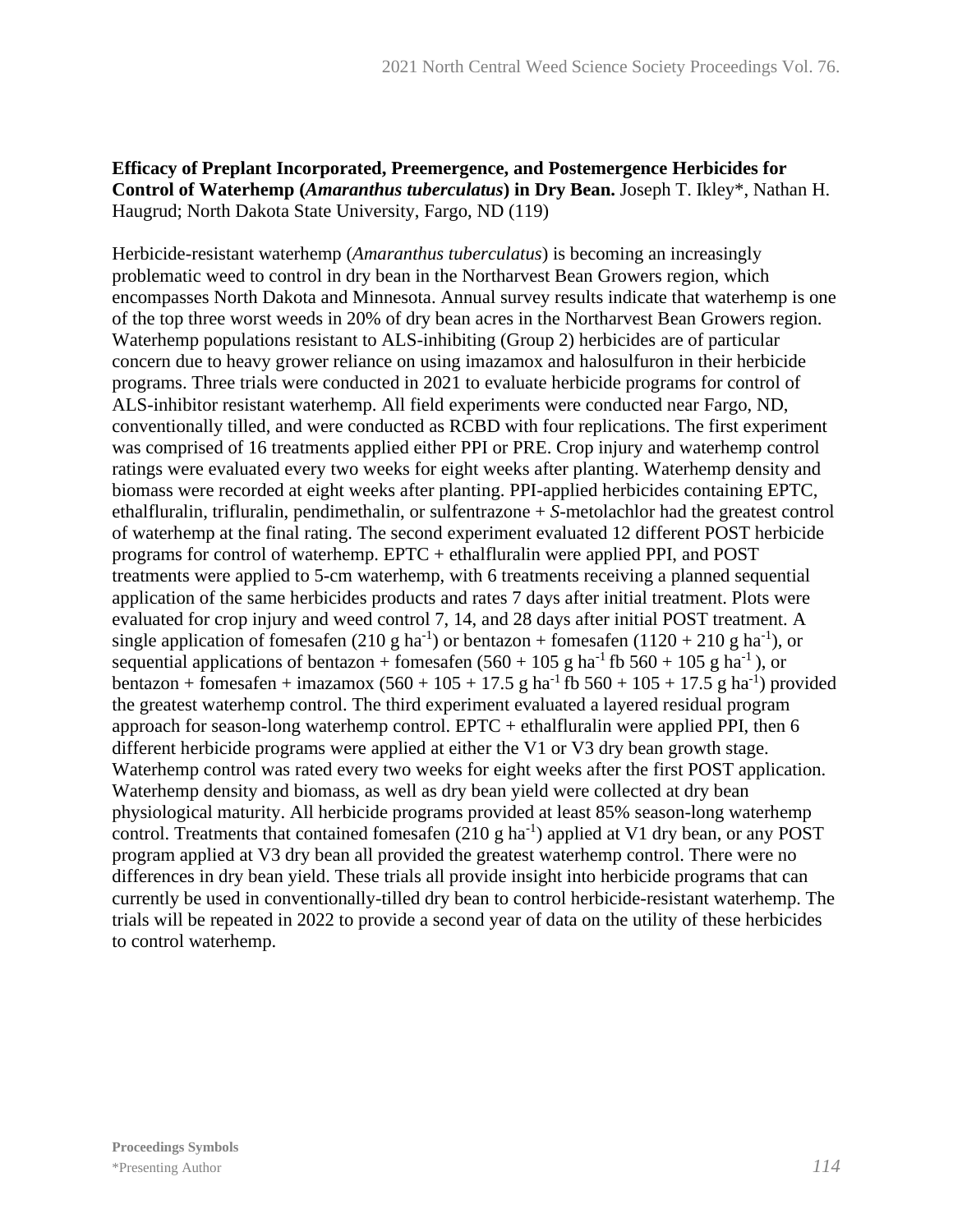#### **Morningglory (***Ipomoea* **Spp.) Interference in Processing Tomato.** Stephen L. Meyers\*, Jeanine Arana, Laura Rodriguez, Nathaly Vargas; Purdue University, West Lafayette, IN (120)

Morningglories (*Ipomoea* spp.) are among the most problematic weeds in processing tomatoes, which are planted on bare ground and have few registered herbicides. Two additive field trials were conducted in 2021 at the Meigs Horticulture Research Farm in Lafayette, IN, and the Southwest Purdue Agriculture Center in Vincennes, IN, to quantify the impact of morningglory on processing tomato. '611' tomato plugs were transplanted on May 20 and 27 at Vincennes and Lafayette, respectively, into bare ground in a double row configuration with 38 cm between rows and 46 cm between plants within each row. Plots consisted of a single, double row 6 m long. Morningglory (*I. hederacea* and *I. lacunosa*) seeds were planted after tomato transplanting to achieve densities of 0, 2, 4, 8, 16, and 32 per plot (equivalent to 0.48, 0.96, 1.91, 3.83, and 7.66 m<sup>-2</sup>). The experiment design was a randomized complete block with four replications. On August 16 (Vincennes) and 25 (Lafayette), five tomato plants in the center of each plot were cut at the soil surface, and their fruit was removed and weighed. In the same portion of the plot, morningglory from one linear meter of the row was harvested. Fresh weight of morningglory and tomato plants were recorded, then the tissues were oven dried to achieve dry weight. Dry weight and tomato yield data were subjected to ANOVA, and mean data were subjected to regression analysis. Percent tomato yield loss, morningglory dry weight  $m<sup>2</sup>$ , and tomato plant dry weight were fit to 3-parameter exponential models. As morningglory density increased from 0.48 to 7.66 plants m<sup>2</sup>, predicted morningglory dry weight increased from 118 to 496 g m<sup>-2</sup>, predicted tomato aboveground dry biomass decreased from 80 to 51 g plant<sup>-1</sup>, and predicted total tomato yield loss increased from 5 to 38%, respectively.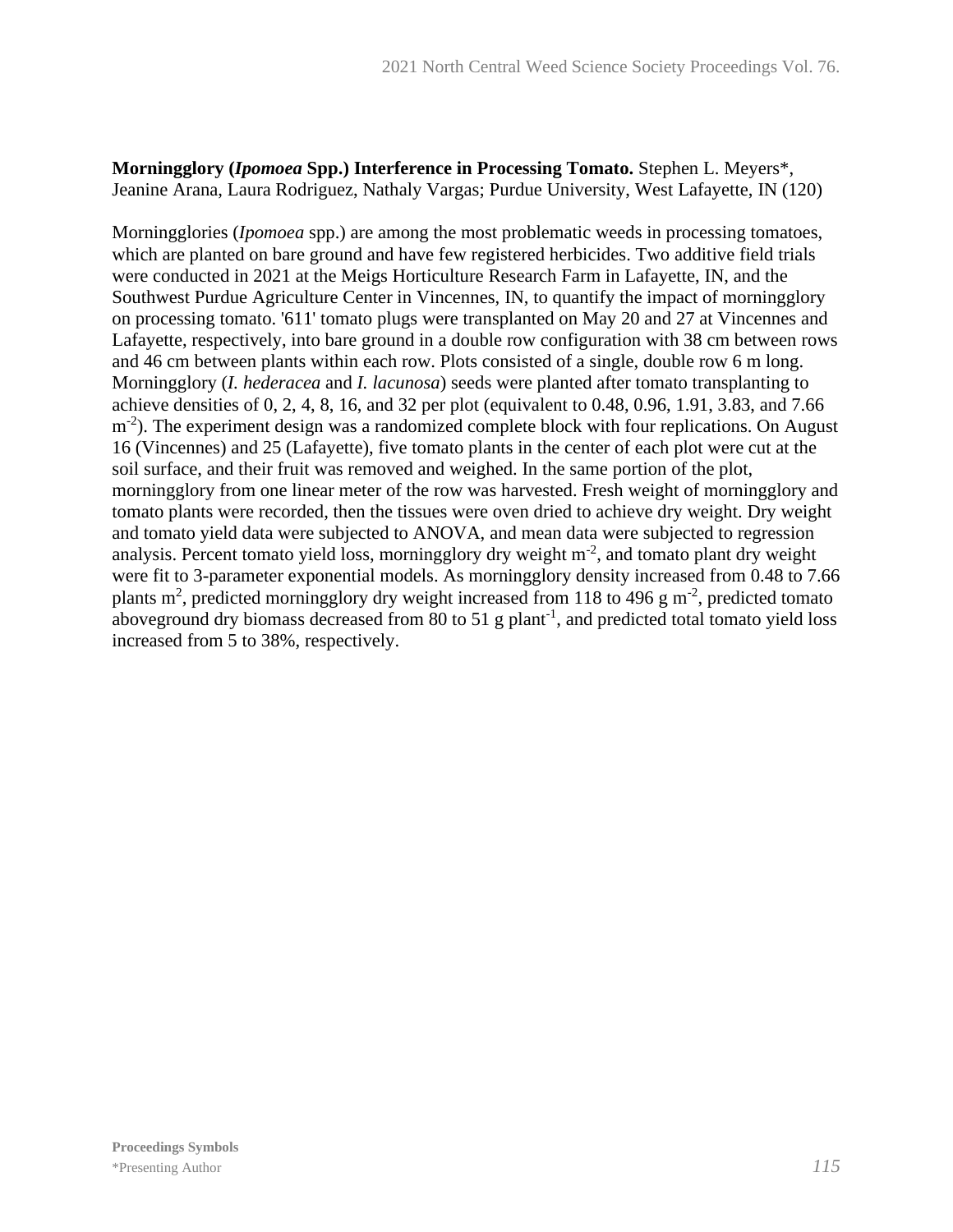## **PAPERS: Weed Biology, Ecology, Management**

**Evapotranspiration of Palmer Amaranth (***Amaranthus palmeri* **S. Watson) in Corn, Soybean, and Fallow Under Subsurface Drip and Center-Pivot Irrigation Systems.** Jasmine M. Mausbach<sup>\*1</sup>, Suat Irmak<sup>2</sup>, Meetpal S. Kukal<sup>2</sup>, Kelsey Karnik<sup>1</sup>, Debalin Sarangi<sup>3</sup>, Amit J. Jhala<sup>1</sup>; <sup>1</sup>University of Nebraska-Lincoln, Lincoln, NE, <sup>2</sup>Penn State University, University Park, PA, <sup>3</sup>University of Minnesota, St. Paul, MN (121)

Palmer amaranth (*Amaranthus palmeri* S. Watson) is a major biotic constraint in agronomic cropping systems in the United States. Weed-crop competition models offer a beneficial tool for understanding and predicting crop yield losses; however, within these models, weed biological characteristics are unknown, which limits understanding of weed growth in competition with crops under different irrigation methods and how that competition for soil moisture affects crop growth parameters. The objective of this study was to determine the effect of center-pivot irrigation (CPI) and subsurface drip irrigation (SDI) on the actual evapotranspiration ( $ET_a$ ) of Palmer amaranth grown in corn, soybean, and fallow systems. Twelve Palmer amaranth plants were alternately transplanted one meter apart in the middle two rows of corn, soybean, and fallow subplots under CPI and SDI in 2019 and 2020. Corn, soybean, and fallow subplots without Palmer amaranth were included for comparison. Watermark Granular Matrix soil moisture sensors were installed at 0.3-, 0.6-, 0.9-m depths next to or between three Palmer amaranth and crop plants in each subplot. Soil matric potential data were recorded hourly from the time of Palmer amaranth transplanting to crop harvest. Results suggest irrigation contributes to differences in Palmer amaranth  $ET_a$  between cropping systems early in the growing season, where Palmer amaranth had higher  $ET_a$  rates under CPI compared to SDI in 2019. Higher Palmer amaranth  $ET_a$  rates under SDI compared to CPI in 2020 can be attributed to varying environmental conditions between growing seasons. However, the irrigation effect is likely overcome by differences in crop  $ET_a$ , later in the growing season. Thus, irrigation and crop management may influence Palmer amaranth  $ET_a$  rates. This study provides baseline information about Palmer amaranth evapotranspiration and its relation to Palmer amaranth morphological features (i.e., growth index, biomass, and total leaf area) for future use in mechanistic weed-crop competition models.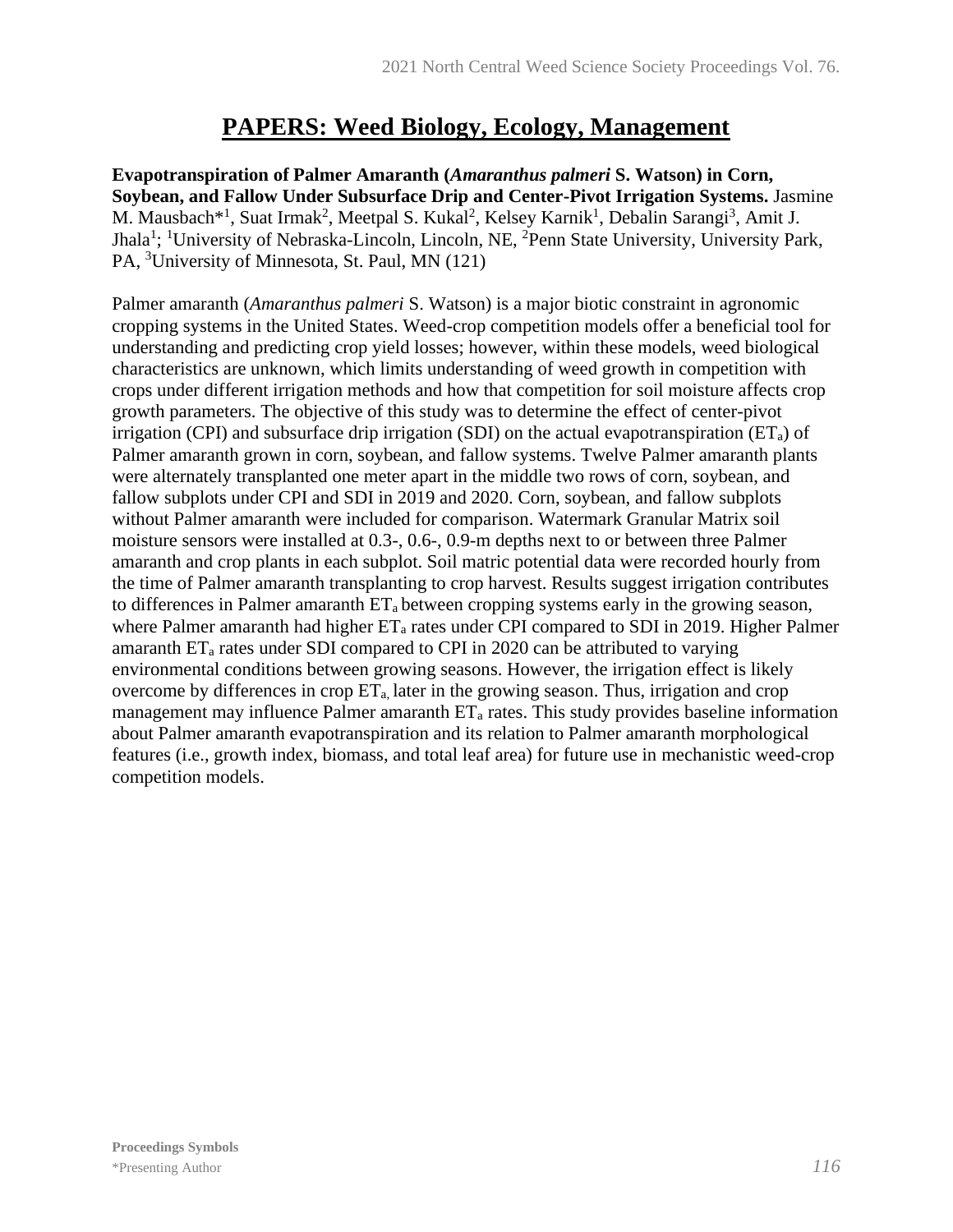#### **Evaluating Potential Fitness Costs Associated with Clopyralid Resistance in Common Ragweed (***Ambrosia artemisiifolia***).** Nash D. Hart\*, Eric L. Patterson, Erin E. Burns; Michigan State University, East Lansing, MI (122)

Herbicide resistance is an evolved defense mechanism that can have consequences on the fitness of resistant biotypes as a result of diverting resources away from growth and reproduction which may reduce success. Furthermore, resource-based allocation theory implies that the cost of evolved herbicide resistance may present a tradeoff for other stresses within the environment that plant inhabits. Given this, the objective of this study was to evaluate potential fitness costs associated with clopyralid resistance in common ragweed (*Ambrosia artemiisifolia*) in a greenhouse study. The study followed a completely randomized block design with four replications. Factorial combinations consisted of: biotype (clopyralid resistant or susceptible), nitrogen level (low-0 kg N/ha, medium-112 kg N/ha, or high-224 kg N/ha), non-lethal herbicide dose presence or absence  $(0.105 \text{ kg a.i.} \text{ha}^{-1} \text{ or } 0 \text{ kg a.i.} \text{ha}^{-1})$ , and precipitation (ambient-100%) field capacity or reduced-50% field capacity). The following measurements were taken every three weeks for the duration of the experiment: photosynthetic output (quantum yield of photosystem II (Phi2), quantum yield of non-photochemical quenching (PhiNPQ), quantum yield of other unregulated losses (PhiNO), and relative chlorophyll (RC)), plant height, and leaf number. Plant maturation rates were assessed by measuring days after emergence to appearance of buds and production of pollen. Finally, plant biomass was weighed after plant senescence and seeds were collected. Data were analyzed using linear mixed-effects models in R and means were separated using Tukey's HSD. The rate of plant maturity was impacted by a three-way interaction between biotype, nitrogen level, and non-lethal herbicide dose (p=0.005). The resistant biotype under high nitrogen and non-lethal herbicide buds emerged 22.3 days earlier than the susceptible biotype under medium nitrogen and non-lethal herbicide dose averaged across precipitation levels. Plant height measured three weeks after emergence was modified by a three-way interaction between biotype, nitrogen level, and non-lethal herbicide dose (p=0.02). The resistant biotype under high nitrogen and no non-lethal herbicide dose was 40% shorter than the susceptible biotype under low nitrogen and non-lethal herbicide dose averaged across precipitation levels. Biomass was altered by a two-way interaction between biotype and herbicide (p=0.017). The susceptible biotype with non-lethal herbicide application had a 22% decrease in plant biomass compared to the susceptible biotype without non-lethal herbicide application, however, there was no difference between resistant and susceptible biotypes regardless of herbicide application, averaged across precipitation and nitrogen levels. Phi2 nine weeks after emergence, was modified by a two-way interaction between biotype and precipitation (p=0.014). The resistant biotype under ambient precipitation had lower levels of Phi2 than the susceptible biotype under ambient and reduced precipitation averaged across nitrogen and herbicide treatments. When RC was measured in the reproductive growth stage there was a three-way interaction between biotype, non-lethal herbicide dose, and precipitation (p=0.0025). The resistant biotype under ambient precipitation and non-lethal herbicide RC was 75% lower compared the susceptible biotype under reduced precipitation and no non-lethal herbicide dose averaged across nitrogen levels. In conclusion, the resistant biotype is potentially less competitive than the susceptible biotype due to shorter height and reduced photosynthetic efficiency during vegetative growth stages.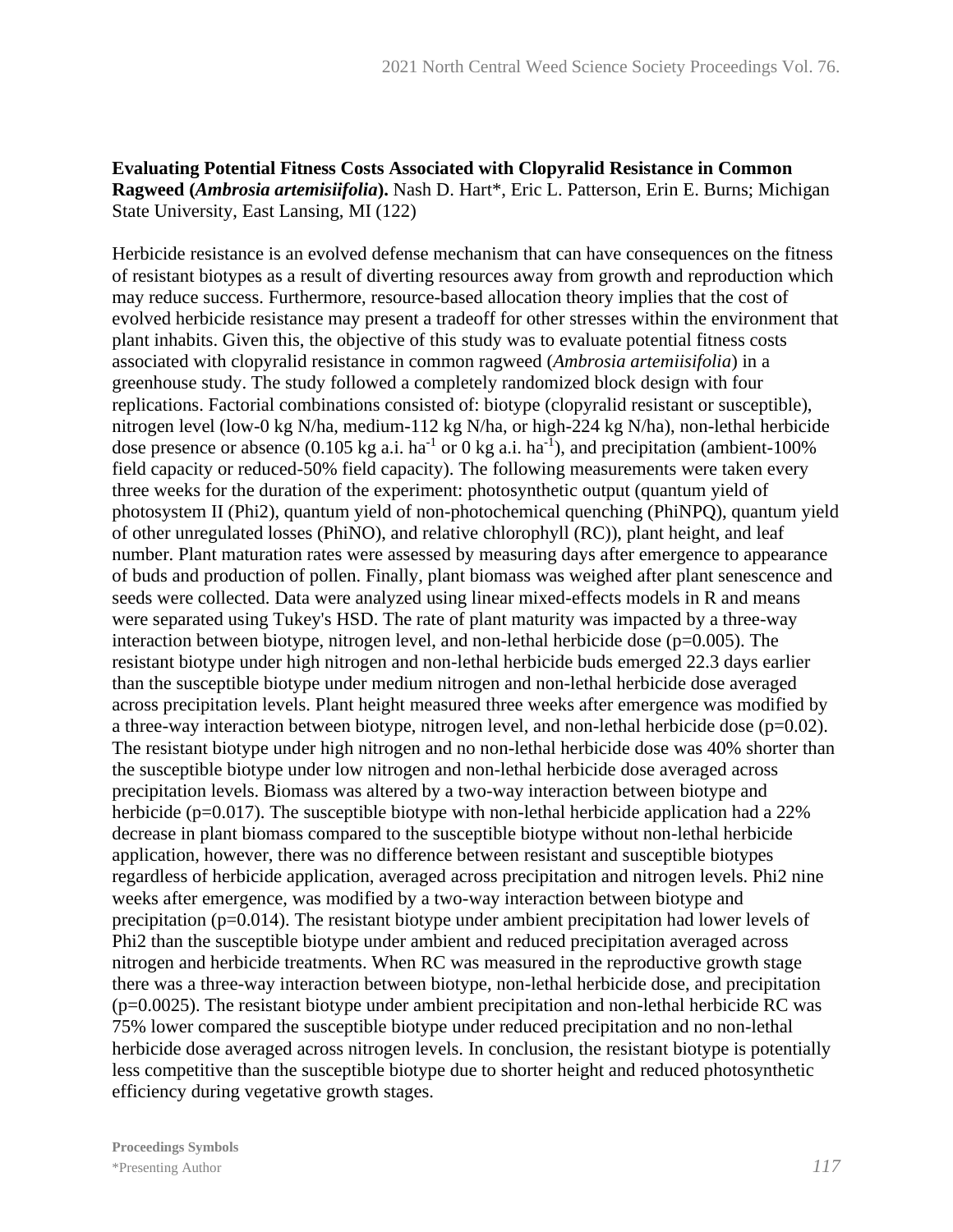#### **Effect of Emergence Timing on** *Amaranthus tuberculatus* **Growth and Seed Production.** Claudia R. Bland\*, William G. Johnson, Bryan G. Young; Purdue University, West Lafayette, IN (123)

Waterhemp (*Amaranthus tuberculatus*) has quickly become one of the most common and problematic weed species in Midwest cropping systems. Waterhemp is known to have a wide germination window as well as the ability to produce a large amount of seed. Additionally, waterhemp has the ability to initiate seed production at different plant sizes throughout the growing season as well as rapidly establish a dense population. Field research was conducted to monitor growth characteristics of a population of waterhemp near Francesville, IN  $(40.911310\text{°N}, -86.893604\text{°W})$ , which is known to be resistant to acetolactate synthase (ALS) herbicides, protoporphyrinogen oxidase (PPO) herbicides, atrazine, and glyphosate. For five consecutive weeks starting on May 19<sup>th</sup>, 40 newly emerged waterhemp plants were flagged. Data on each emergence timing was collected, which included height and branch counts of each plant at 2, 4, and 6 weeks after emergence. The inflorescence date was also recorded and used to calculate growing degree days (GDD) to flowering with a base temperature of 50 degrees Fahrenheit. Plants were harvested when 90% of the seed heads had matured in order to quantify dry weight of all plants in each emergence timing. Data were analyzed in R with Analysis of Variance (ANOVA) and means were separated using Tukey's Honest Significant Difference test. Earlier emergence timings were taller and produced more branches than later emergence timings by six weeks after emergence. Height and number of branches were positively correlated. The last emergence timing we recorded took between 93 and 171 fewer GDD to reach inflorescence than all the other timings. Dry weight data revealed that the first emergence timing accumulated the most mass in comparison to all other timings. The percentage of female plants ranged from 40 to 45 percent in the first two emergence timings and 13 to 30 percent in the last three emergence timings.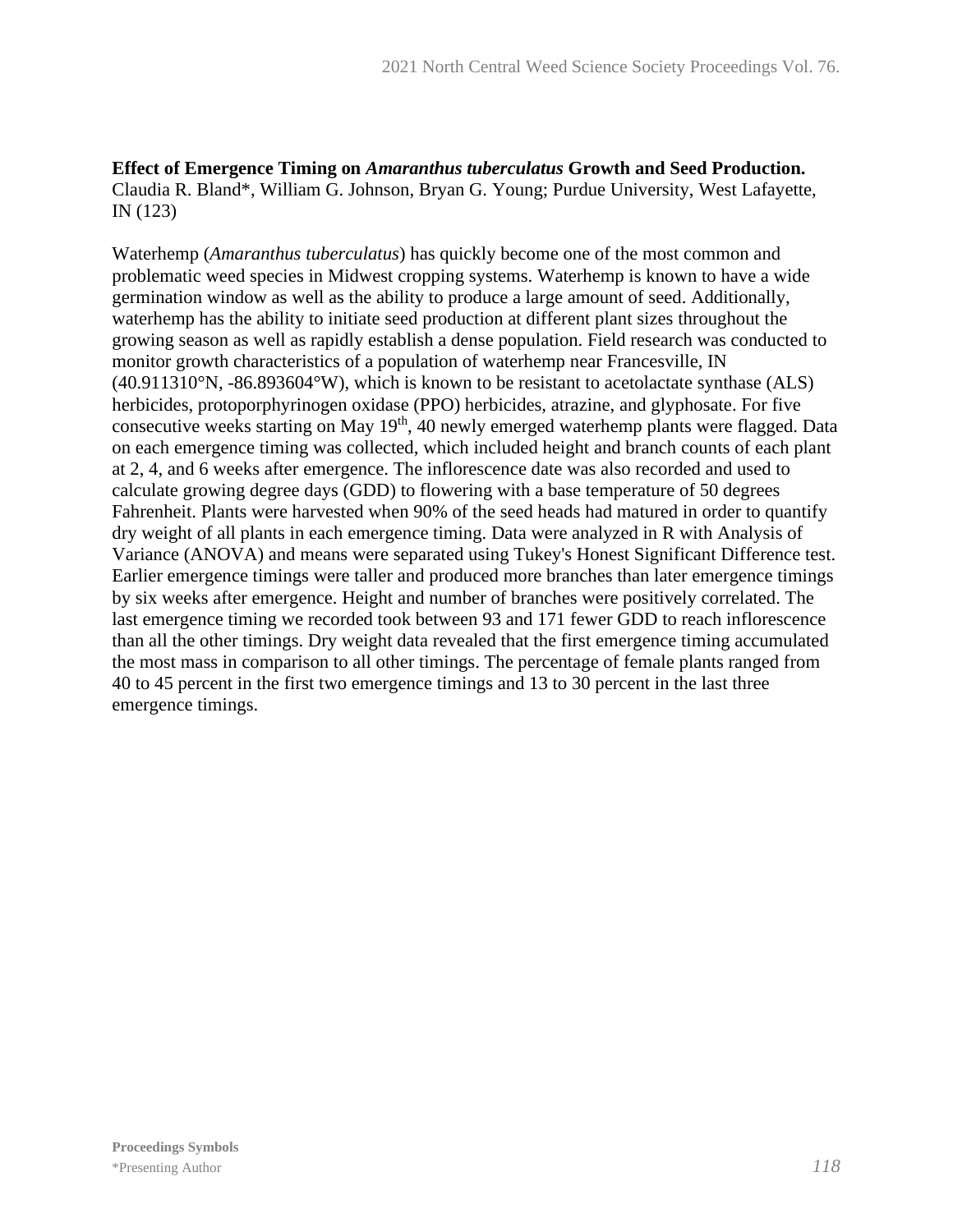**Comparative Genomics of Dioecious** *Amaranthus* **Species.** Damilola A. Raiyemo<sup>\*1</sup>, Lucas Kopecky Bobadilla<sup>2</sup>, Patrick Tranel<sup>1</sup>; <sup>1</sup>University of Illinois, Urbana, IL, <sup>2</sup>University of Illinois, Champaign, IL (124)

Waterhemp (*Amaranthus tuberculatus*) and Palmer amaranth (*Amaranthus palmeri*) are agronomically important weeds in the U.S. Their dioecy nature (i.e., male or female reproductive organs on separate individuals) fosters genetic diversity, contributing to the success of the species as problematic weeds. Their dioecious nature, however, potentially also could be exploited using gene-drive technology for novel genetic control strategies. For example, a drive for a maleness gene could result in an all-male population, leading to localized extinction. Towards this goal, approximately 150 candidate gene models within the male-specific Y region (MSY) were previously identified in *A. tuberculatus* and *A. palmeri* with no synteny between the MSY regions of the two species. One or two genes out of these candidate genes are expected to be highly conserved and play a primary role in sex determination in closely related species. To narrow down the candidate gene(s), elucidate genomic sequences that could be manipulated for the management of these weed species via a gene-drive system, and better understand the evolution of dioecy in the *Amaranthus* genus, we sequenced seven additional dioecious species on Illumina Novaseq 6000 to a mean coverage depth between 90X and 130X. Preliminary bioinformatics analyses revealed five genomes, *A. acanthochiton*, *A. arenicola*, *A. floridanus*, *A. australis* and *A. cannabinus*, were more closely related to *A. tuberculatus*, while *A. watsonii* was more closely related to *A. palmeri*. One species, *A. greggii*, exhibited non-proper pairing when mapped to both *A. tuberculatus* and *A. palmeri* genomes, suggesting structural differences between genomes. Further analysis revealed that *A. greggii* had more paralogs relative to other dioecious amaranth species. Additionally, we extracted reads for the five genomes that mapped to the *A. tuberculatus* MSY region and performed variant calling and SNP annotation with GATK and SnpEff, respectively. We identified 73 candidate genes containing SNPs annotated as "HIGH" or disruptive-impact SNPs i.e., genes that likely do not retain their function. Future work will focus on further narrowing down the list of candidate genes with functions in sex determination in dioecious *Amaranthus* species.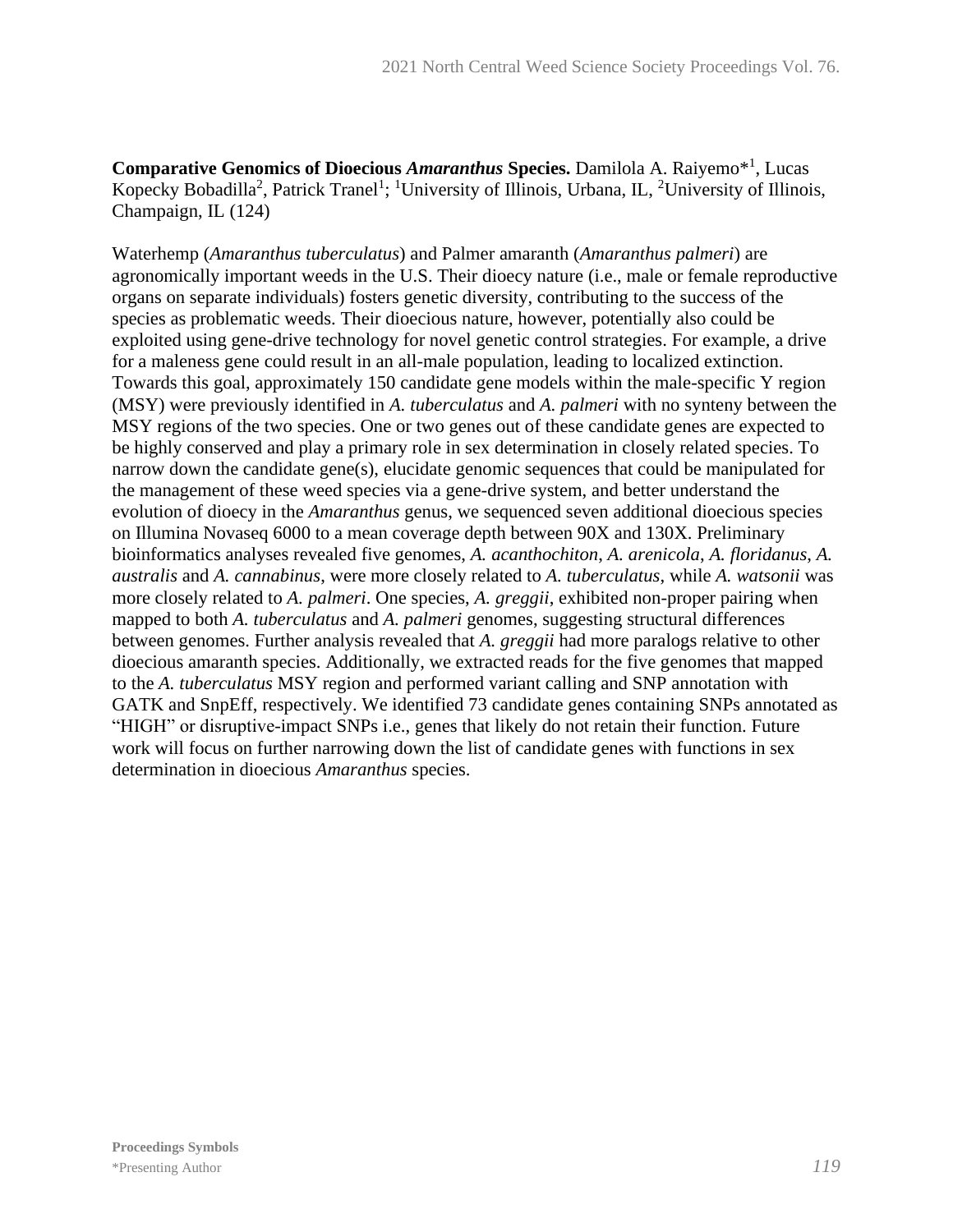**Evaluation of Italian Ryegrass Seed Dispersal Prior to and at Wheat Harvest.** Amber L. Herman\*, Travis Legleiter, Catlin Young; University of Kentucky, Princeton, KY (125)

*PAPER WITHDRAWN.*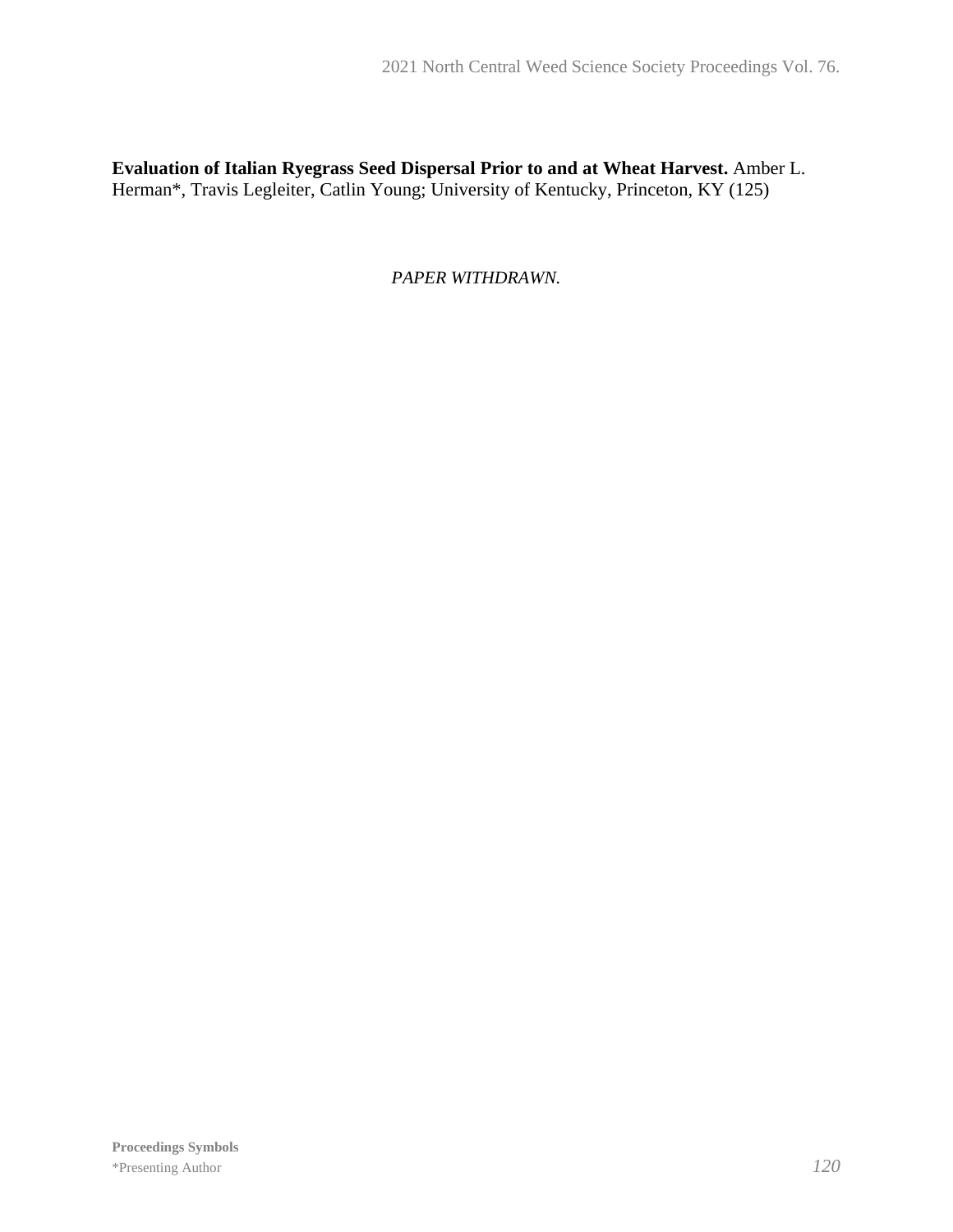**Soil Microbial Activity and Degradation of Sulfentrazone,** *S***-Metolachlor, and Cloransulam-methyl After Two Years of Cover Crop Use.** Lucas Oliveira Ribeiro Maia\*, William G. Johnson, Bryan G. Young, Eileen J. Kladivko, Shalamar Armstrong, Joshua R. Widhalm; Purdue University, West Lafayette, IN (126)

The concept of integrated weed management includes the use of cover crops as one alternative method for reducing the selection pressure on herbicides. The addition of soil residual herbicides at cover crop termination can provide additional weed suppression. Limited research has been published on the impact of cover crops on soil microbial activity and how it affects the degradation of soil residual herbicides. Field trials were established at the Throckmorton and Pinney Purdue Agricultural Centers (TPAC and PPAC, respectively) to investigate the influence of cereal rye (*Secale cereale* L.) and crimson clover (*Trifolium incarnatum* L.) cover crops on soil microbial activity and degradation of soil residual herbicides. The experiments followed a corn-soybean rotation, with soybean (*Glycine max* L. Merr) as the cash crop during the 2021 growing season. The experimental design for both trials was a split-plot with cover crops as the main plot and the three herbicide programs as the subplot. The three herbicide programs were: no residual (glyphosate + glufosinate), medium residual (glyphosate + sulfentrazone + *S*metolachlor), and heavy residual (glyphosate + sulfentrazone + *S*-metolachlor + cloransulam). Herbicide treatments were applied in a single application at cover crop termination two weeks before soybean planting. Cover crop biomass was assessed the day before termination using 0.25 m<sup>2</sup> quadrats. A delayed cover crop planting at PPAC in the fall of 2020 resulted in poor crimson clover survival and was therefore treated as fallow for the data analysis. ß-glucosidase (BG) activity, dehydrogenase (DHA) activity, and herbicide concentrations were determined by collecting soil samples at five days before, 0, 10, 14, 28, 56, and 112 days after termination (DAT) at 0 to 5 cm depth. Herbicide dissipation rate was obtained from the  $1<sup>st</sup>$ -order kinetics equation:  $C_t = C_0 e^{-kt}$  and half-life was determined by the equation:  $t_{1/2} = \ln 2/k$ . The use of cover crops provided occasional increases in soil microbial activity relative to the fallow control at PPAC in 2020 and at TPAC in 2020 and 2021. Data from the second year of cover crop use at PPAC showed greater BG and DHA activities in cereal rye plots relative to fallow plots at all sample timings. At PPAC, a 39% average reduction in *S*-metolachlor concentration in the soil was observed in cereal rye plots relative to the fallow treatment after 28 DAT. Similarly, at TPAC, *S*-metolachlor concentrations were 45% lower in the cover crop treatments in comparison to the fallow treatment after 84 DAT. The cover crop treatments resulted in lower concentrations of sulfentrazone in the soil at 14 and 84 DAT at PPAC. No correlation was observed among BG and DHA activities and herbicide concentrations. Although enhanced degradation of *S*metolachlor and sulfentrazone were observed occasionally, more data is needed to support the hypothesis of this study.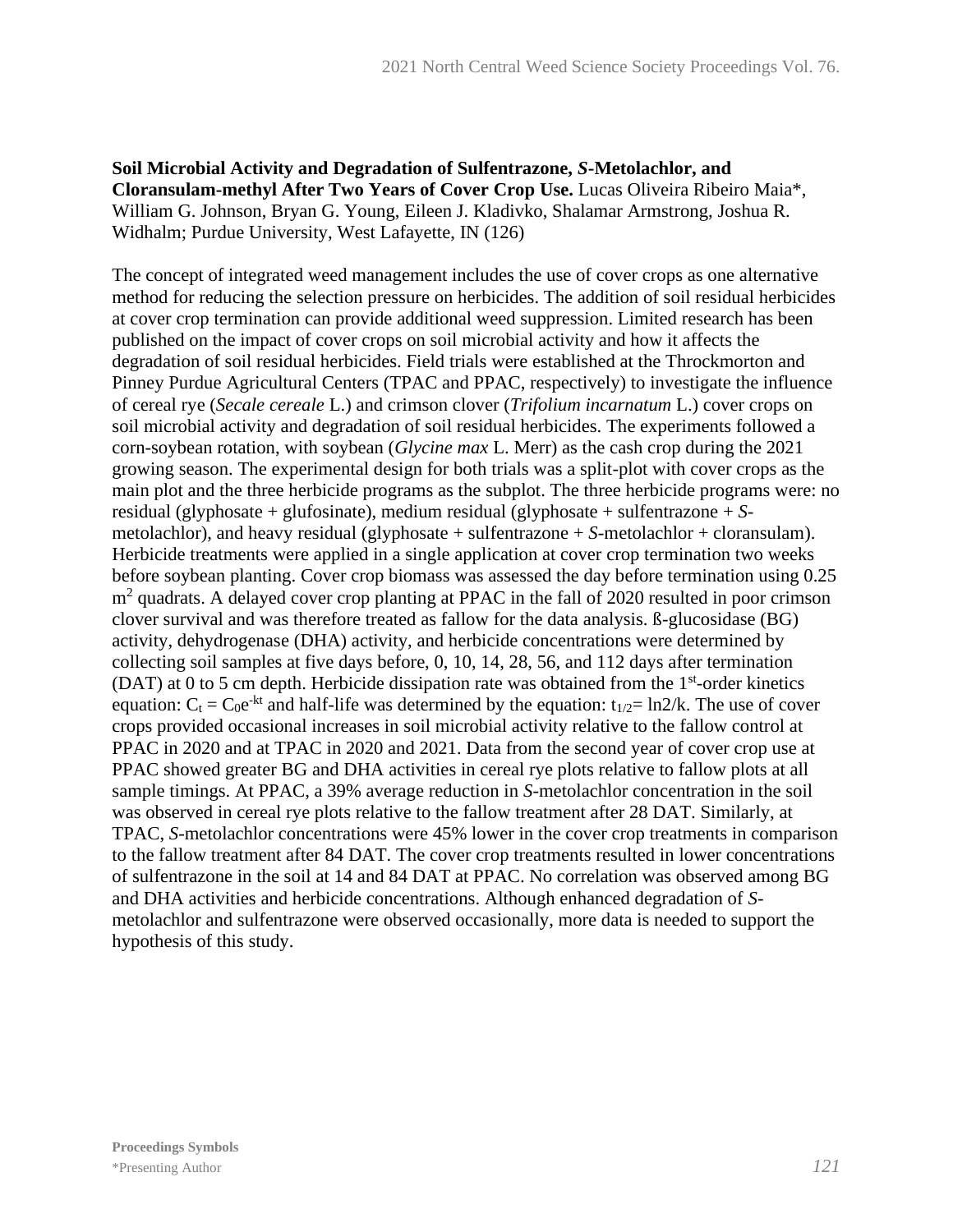## **Early Applications of XtendiMax® Herbicide with VaporGrip® Technology in the Roundup Ready® Xtend Crop System.** Devin Hammer\*; Bayer CropScience, St. Louis, MO (127)

XtendiMax® herbicide with VaporGrip® Technology provides excellent foliar broadleaf weed control of some of the toughest to control species, but it also has the characteristic of soil activity with minimal soil moisture requirement for activation. Previous observations have been made that demonstrate an added initial benefit of spraying XtendiMax with a traditional preemergence (PRE) herbicide application, particularly in extended periods of dry early season weather. Field studies were conducted in 2021 in XtendFlex® soybean to evaluate various PRE weed control options with and without XtendiMax utilizing multiple sites of action. Thirty field studies were conducted in AR, IA, IL, KS, KY, LA, MI, MN, MO, MS, NC, ND, NE, OH, SC, SD, TN, and WI with university academics. Fifteen locations were targeted in conventionally tilled systems and 15 were targeted in no-till systems. Treatments in the no-till trials included glyphosate or other burndown herbicides to effectively evaluate residual weed control. Evaluations were targeted for 14, 21, and 35 days after application. XtendiMax® herbicide with VaporGrip® Technology is a Restricted Use Pesticide.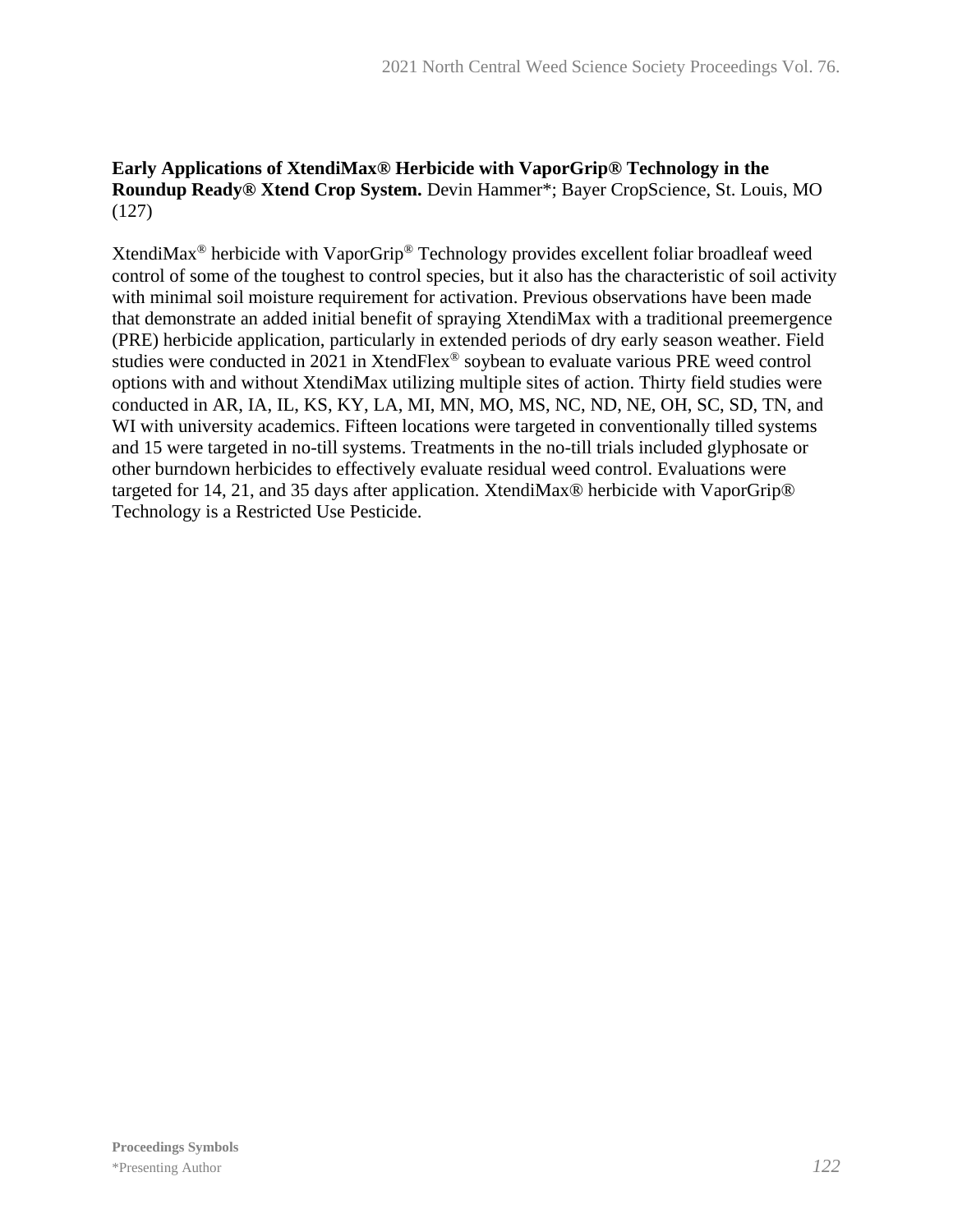#### **Confirmation of PPO Resistance in a Wisconsin Giant Ragweed (***Ambrosia trifida***) Accession.** Felipe de Andrade Faleco\*, Nicholas J. Arneson, David E. Stoltenberg, Rodrigo Werle; University of Wisconsin-Madison, Madison, WI (128)

Giant ragweed (*Ambrosia trifida* L.) is one of the most troublesome weed species in Wisconsin corn (*Zea mays* L.) and soybean [*Glycine max* (L.) Merr.] cropping systems. Resistance to acetolactate synthase (ALS) and 5-enolpyruvylshikimate-3-phosphate synthase (EPSPS) inhibitor herbicides has been previously confirmed in giant ragweed in several U.S. states, including WI. In 2020, a putative fomesafen-resistant giant ragweed accession (AT2) was detected in Rock County, WI. Therefore, our objective was to confirm fomesafen resistance in this accession using dose-response greenhouse experiments. The response of AT2 and a fomesafen-susceptible accession (AT8-EDGE) were evaluated in a RCBD, with four replications per treatment, and two experimental runs. Fomesafen doses were 0×, 0.015×, 0.031×, 0.062×, 0.125 $\times$ , 0.25 $\times$ , 0.5 $\times$ , 1 $\times$ , 2 $\times$ , 4 $\times$ , 8 $\times$ , and 16 $\times$  the labeled dose (1 $\times$ : 263 g ai ha<sup>-1</sup> + 0.5% v v<sup>-1</sup> HSOC + 1,428 g ha<sup>-1</sup> AMS). Herbicides were applied when plants reached 5 to 10 cm in height using a single-nozzle research track spray chamber, equipped with DG9502EVS nozzle, and a carrier volume of 140 L ha<sup>-1</sup>. At 21 DAT, plant survivorship was assessed visually as dead (no green tissue) or alive (green tissue and evidence of regrowth), and aboveground biomass was harvested. The effective dose of fomesafen that decreased biomass accumulation by 50% relative to non-treated plants (ED<sub>50</sub>) for AT2 and AT8-EDGE was 210 ( $\pm$  36) and 7.2 ( $\pm$  1.1) g ai ha<sup>-1</sup>, respectively. The ED<sub>90</sub> for AT2 and AT8-EDGE was 627 ( $\pm$  271) and 16.6 ( $\pm$  3.7) g ai ha<sup>-1</sup>, respectively. The resistance index (ED<sub>50</sub> RI) was 29.3 ( $\pm$  6.6), with a p-value < 0.0001. The survivorship at the  $1 \times$  dose for AT2 and AT8-EDGE were 43% ( $\pm$  20) and 0% ( $\pm$  0), respectively. Our results indicate that the AT2 accession is highly resistant to fomesafen. To our knowledge, this is the first confirmed case globally of PPO-inhibitor resistance in giant ragweed. Future research will investigate the mechanism of fomesafen resistance in this accession. Proactive resistance management, including the diversified use of effective herbicides and integrated weed management, will be of paramount importance for long-term sustainable giant ragweed management in WI and beyond.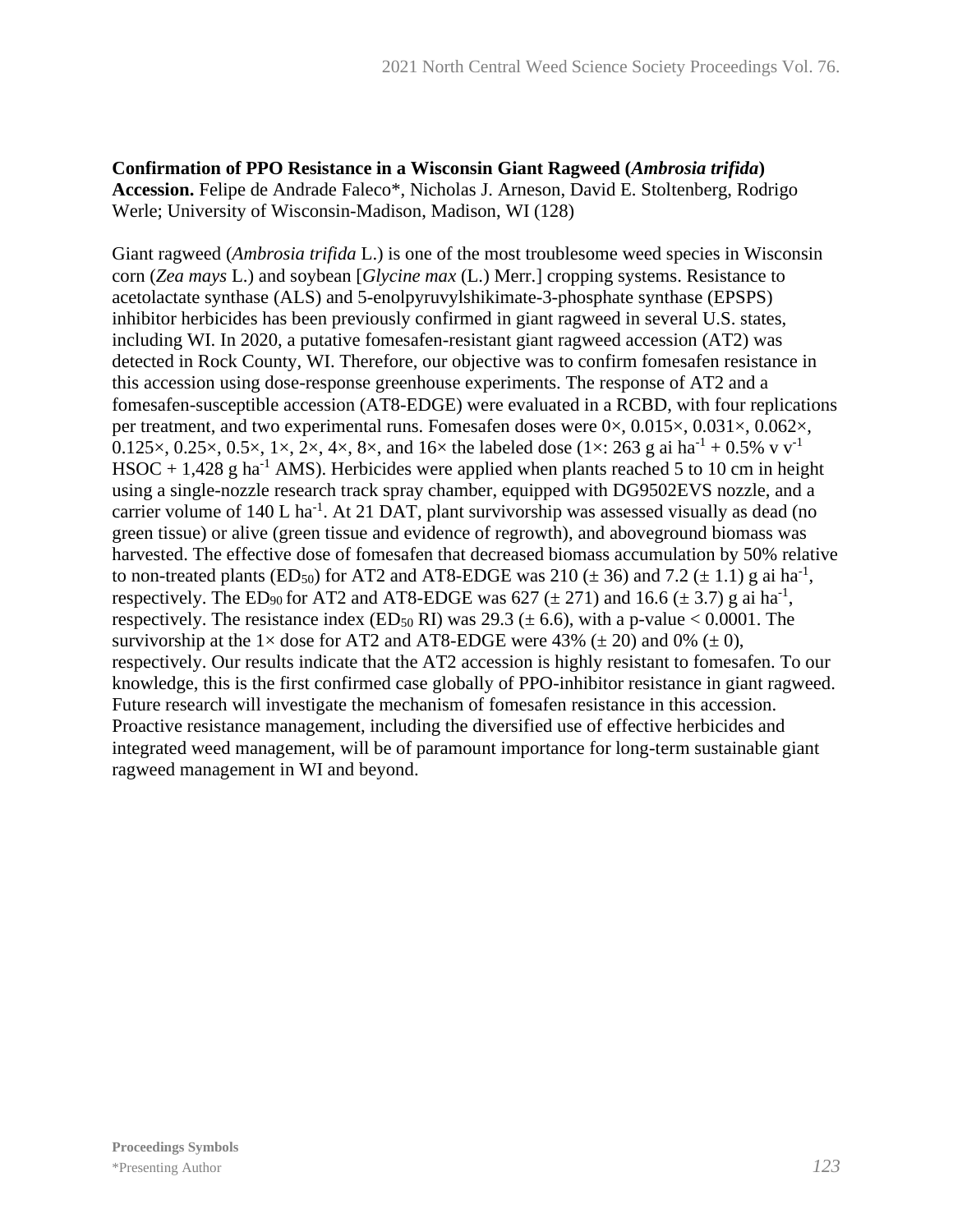## **Using Chaff-Lining to Manage Herbicide-Resistant Waterhemp (***Amaranthus tuberculatus***)**  in a Soybean-Corn Rotation. Avery J. Bennett\*, Prashant Jha, Ramawatar Yadav; Iowa State University, Ames, IA (129)

Waterhemp (*Amaranthus tuberculatus* [Moq.] J.D. Sauer) escapes are becoming very common in soybean production fields of the Midwest United States. This is because of the continuous rise in herbicide-resistant (HR) populations. In a conventional harvesting system, weed seeds are harvested with the crop and spread back into the field along with the crop chaff. However, harvest weed seed control (HWSC) methods such as chaff-lining concentrate weed-seed-bearing crop chaff into a narrow row (chaff-line). These chaff-lines (30 to 50 cm wide) are kept undisturbed during the following growing-seasons, assuming it will create an environment lessfavorable for germination and seed survival. Field experiments were conducted in a soybeancorn rotation over two years to quantify the efficacy of chaff-lining to manage waterhemp seed bank at the time of soybean harvest. About 70% of waterhemp seeds were retained on the mother plant at the time of soybean harvest. The chaff-liner (chaff-lining unit attached to the rear of the JD S660 combine) concentrated >99% of waterhemp seeds that entered the combine into the chaff-line. Waterhemp density (4 to 7 plants  $m<sup>-2</sup>$ ) in soybean did not influence percent waterhemp seed retention and efficacy of the chaff-liner. Although waterhemp density was 76% higher inside the chaff-line than outside the chaff-line, overall aboveground waterhemp biomass was 63% lower inside the chaff-line than outside the chaff-line. Similarly, waterhemp inside the chaff-line had a delayed (one week) emergence than waterhemp outside the chaff-line. Cumulatively, chaff-lining and preemergence residual herbicides delayed waterhemp emergence by >2 weeks compared with waterhemp emergence outside the chaff-line. In addition, a postemergence herbicide application was needed only inside the chaff-line to manage additional waterhemp emergence, resulting in lower total herbicide use. These results suggest that chafflining should be implemented as an integrated weed management (IWM) strategy in soybeanbased cropping systems of the Midwest to target waterhemp seeds at the time of harvest and reduce selection pressure exerted by herbicides.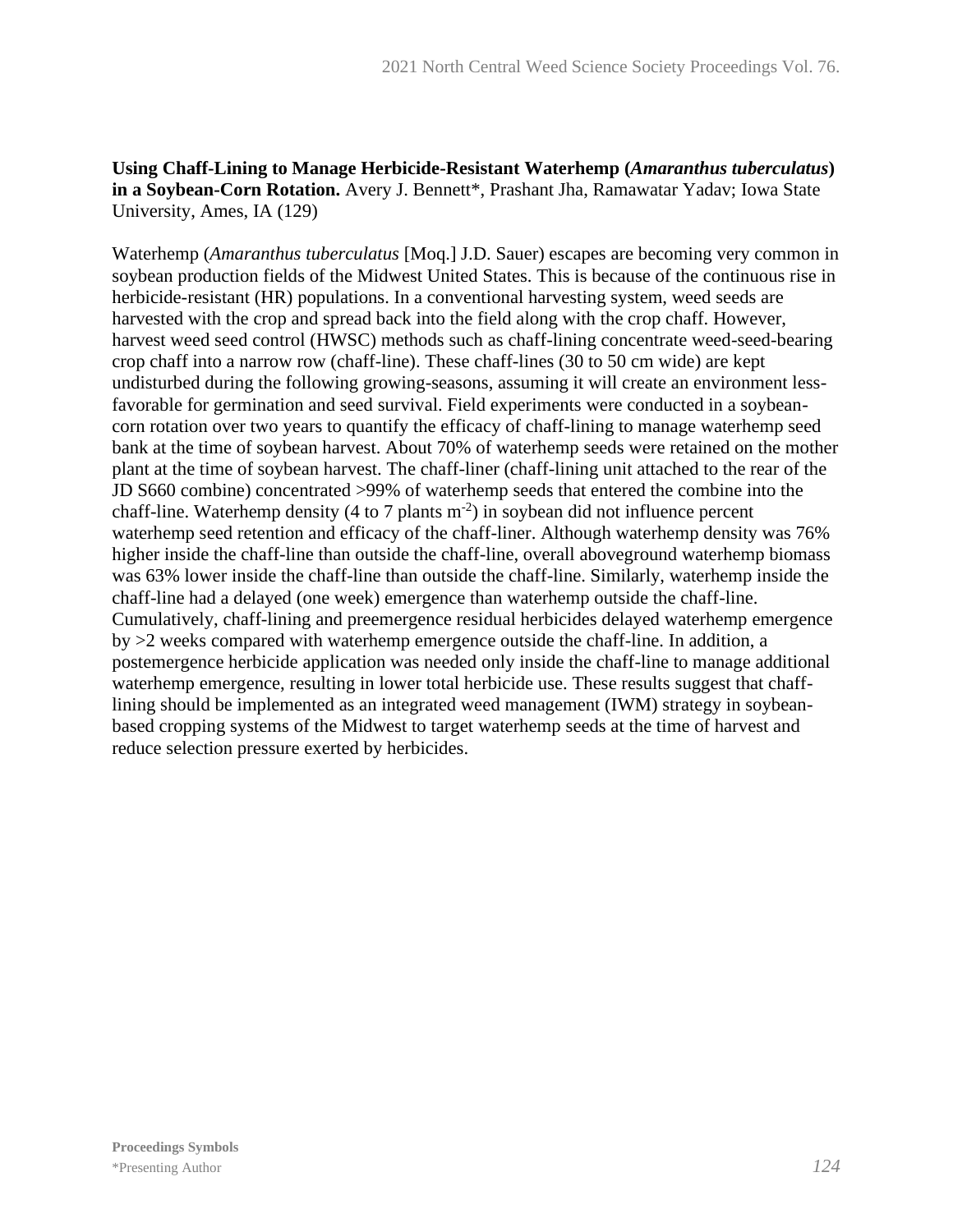#### **Waterhemp and Palmer Amaranth Survival and Impact on Forage Productivity in Established Alfalfa Fields Across the Northern United States.** Mark J. Renz\*<sup>1</sup> , Erin E. Burns<sup>2</sup>, Roger Becker<sup>3</sup>, Dwight Lingenfelter<sup>4</sup>, John M. Wallace<sup>4</sup>; <sup>1</sup>University of Wisconsin-Madison, Madison, WI, <sup>2</sup>Michigan State University, East Lansing, MI, <sup>3</sup>University of Minnesota, St Paul, MN, <sup>4</sup>Penn State University, University Park, PA (130)

*NO ABSTRACT SUBMITTED*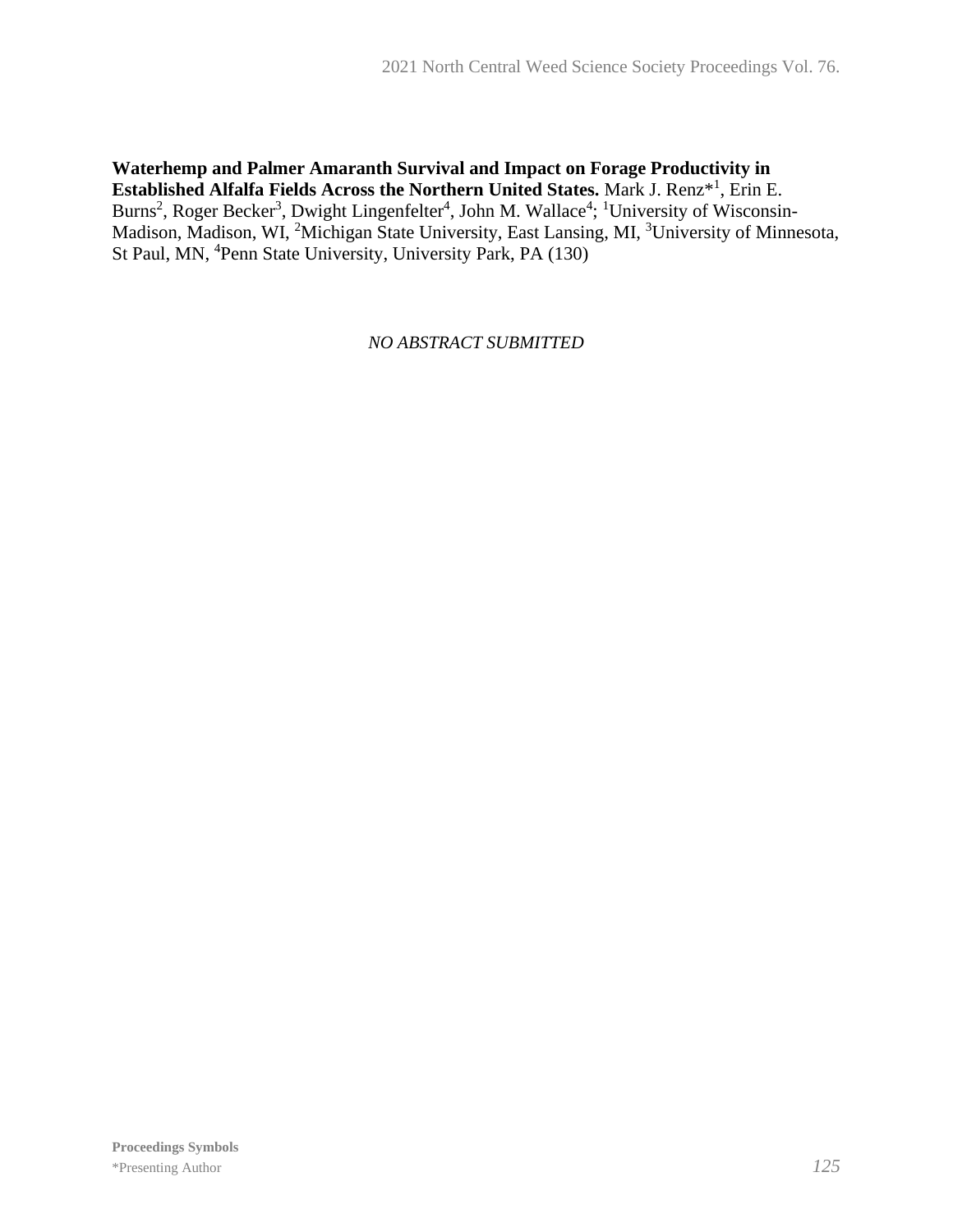## **Influence of Soil Texture and Moisture on the Competitiveness of Waterhemp (***Amaranthus tuberculatus***) and Palmer Amaranth (***Amaranthus palmeri***).** Jeffery K. Stith\*, Joseph T. Ikley; North Dakota State University, Fargo, ND (131)

Waterhemp (*Amaranthus tuberculatus*) and Palmer amaranth (*A. palmeri*) are problematic agricultural weeds in North Dakota. Waterhemp has been researched extensively in North Dakota, while Palmer amaranth has been recently introduced to North Dakota. Both species have prolonged emergence patterns, grow rapidly, and have multiple herbicide resistances making them difficult to manage in annual cropping systems. A greenhouse experiment was conducted to compare the growth of waterhemp and Palmer amaranth in two soil types and three water content levels. Waterhemp and Palmer amaranth were planted in competitive arrangements at ratios of 5:0, 4:1, 3:2, 2:3, 1:4, and 0:5. Plants were grown in either a clay soil or sandy loam soil from North Dakota. Pots were kept at water contents of 75%, 50%, or 25% field capacity. Seed were germinated in growth media plugs and transplanted into pots with field soil at the 2-leaf stage to ensure equal starting growth stages in the field soil. Plant heights were measured 5, 6, 7, and 8 weeks after transplant and plant biomass was harvested, dried, and weighed after 8 weeks. Results indicated waterhemp had higher average heights throughout the experiment and a higher average final biomass. No differences in biomass or height were observed from soil type and water content. Waterhemp had significantly reduced height from the competitive effect of Palmer amaranth at the 1:4 waterhemp to Palmer ratio, but no significant differences at the other ratios. The competitive ability of Palmer amaranth with waterhemp and its ability to grow in different environments found in North Dakota will need further research to determine its competitiveness and help guide management recommendations in the future.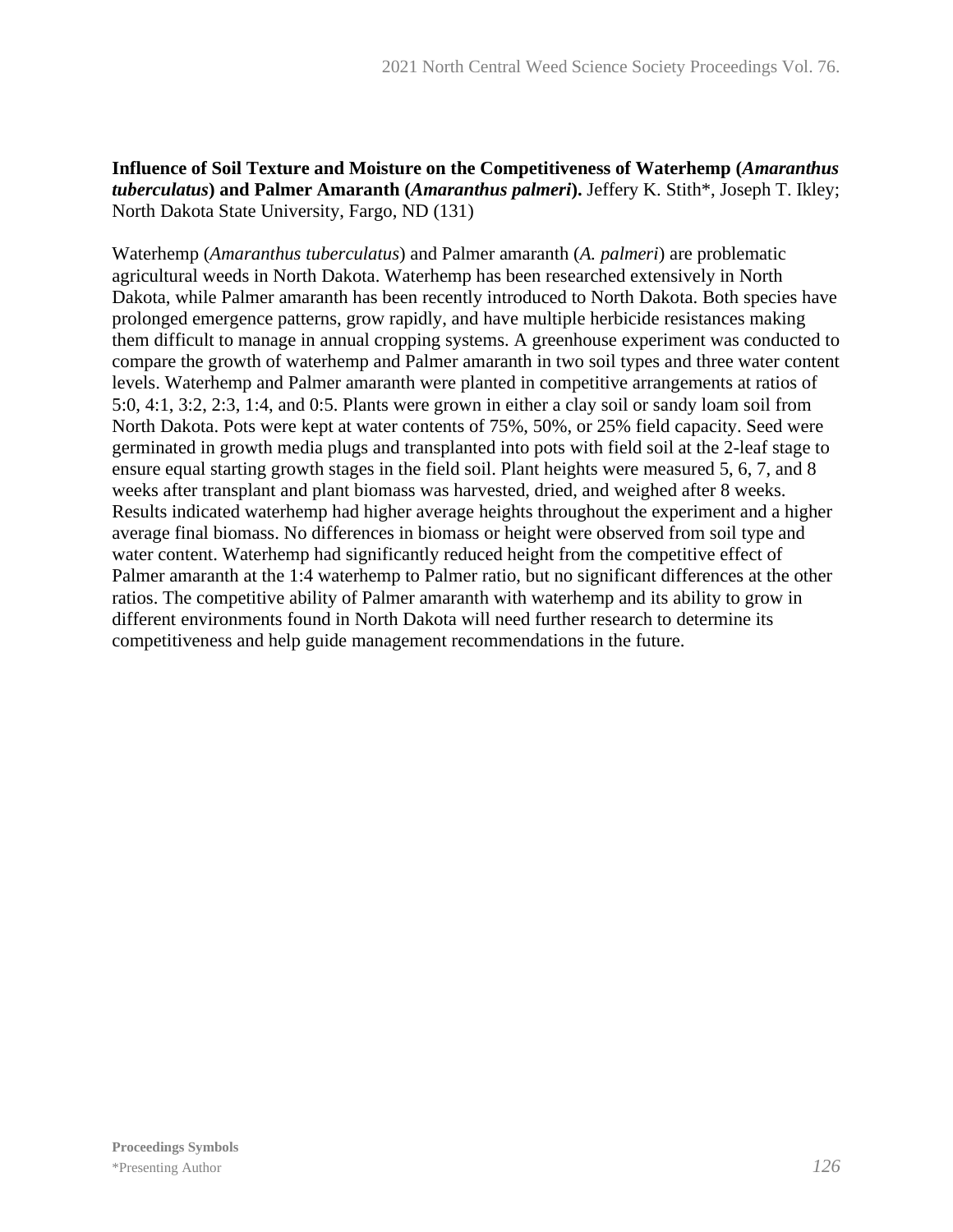**Distribution of Herbicide-Resistant Waterhemp (***Amaranthus tuberculatus***) in Minnesota.** Navjot Singh<sup>\*1</sup>, Thomas J. Peters<sup>2</sup>, Seth L. Naeve<sup>1</sup>, Ryan P. Miller<sup>3</sup>, Debalin Sarangi<sup>1</sup>; <sup>1</sup>University of Minnesota, St. Paul, MN, <sup>2</sup>North Dakota State University, Fargo, ND, <sup>3</sup>University of Minnesota, Rochester, MN (132)

Waterhemp (*Amaranthus tuberculatus*) populations resistant to multiple sites of action have been reported in the midwestern United States. Knowledge about the distribution of herbicide-resistant waterhemp populations could guide the management decisions and help to prevent the spread of resistant individuals. The objective of this study was to investigate the distribution of herbicideresistant waterhemp populations in row-crop production systems in Minnesota. In the fall of 2020, the seeds of suspected herbicide-resistant waterhemp populations were received from Minnesota growers. Seedlings were grown in the greenhouse at the University of Minnesota, and sprayed with  $1\times$  and  $3\times$  the labeled dose of atrazine (PS II inhibitor), dicamba and 2,4-D choline (auxin mimics), fomesafen (PPO inhibitor), imazamox (ALS inhibitor), glufosinate (Glutamine synthetase inhibitor), glyphosate (EPSP synthase inhibitor), and mesotrione (HPPD inhibitor). The experiments were repeated twice. Populations with more than 40% survival at  $3\times$  the labeled dose of a certain herbicide were categorized as resistant. All 21 populations screened in this study were resistant to imazamox and 66% of the populations were found to be resistant to glyphosate. Three out of 21 populations were resistant to atrazine and fomesafen. One population from Carver County was confirmed to be resistant to mesotrione. Resistance to herbicides from two, three, and four sites of action was confirmed in 66, 14, and 9% of the waterhemp populations, respectively. Three populations showed reduced susceptibility to 2,4-D choline and 15% of the total plants screened survived the  $3\times$  the labeled dose of 2,4-D choline. This study confirmed the presence of multiple herbicide-resistant waterhemp populations in Minnesota. As the resistance to HPPD inhibitors and synthetic auxins are on the rise, the growers must be proactive to stop the spread of this biotype and preserve the finite herbicide choices. Keywords: Multiple resistance, postemergence, resistance management, sites of action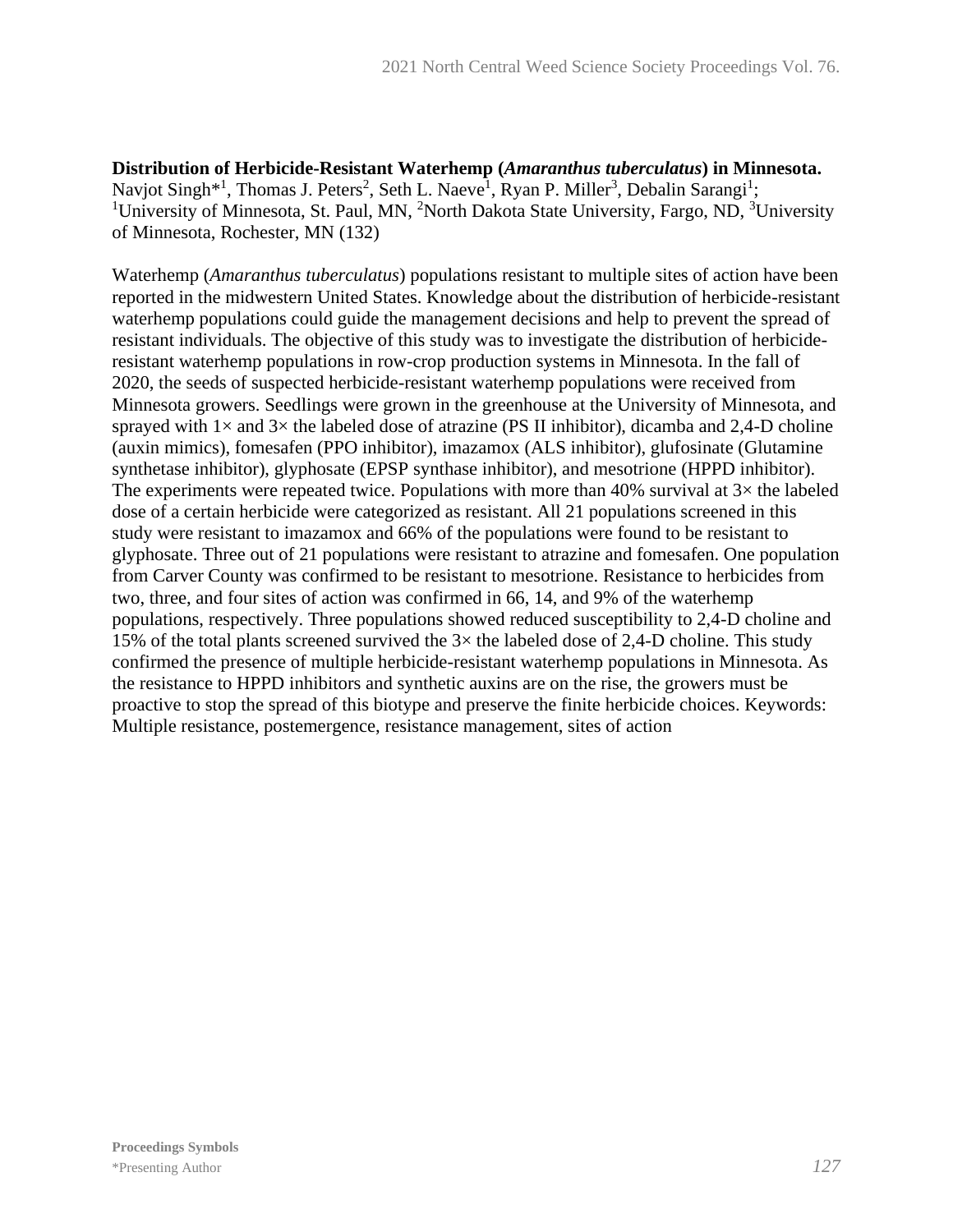# **PAPERS: Extension**

**Considerations for Postemergence Weed Control Under Drought Conditions.** Navjot Singh\*, Debalin Sarangi; University of Minnesota, St. Paul, MN (133)

With the rise in global temperature, drought events are becoming severe and persistent. In 2021, many states in the Midwest experienced severe drought, and 42% of Minnesota was under extreme drought in the middle of August. Drought could impact the efficacy of PRE and POST herbicides. The PRE herbicides require moisture for mobilization in the soil and moisture dearth could drastically reduce its activity. Plant leaf tends to droop and roll inwards under drought conditions, reducing plant exposure to POST herbicides and increasing herbicide drop bouncing off. Under drought conditions, some weeds develop thick waxy cuticles as an adaptive mechanism, leading to reduced herbicide absorption. Herbicide droplets tend to dry quickly when drought conditions are accompanied by hot and dry weather, thus reducing herbicide absorption. For systemic herbicides, translocation of herbicides could be diminished due to reduced transpiration. Although the specific response varies with the weed species, environmental conditions, herbicide, and composition; reports of reduced efficacy of Acetolactate Synthase (ALS)- and Acetyl CoA Carboxylase (ACCase)-inhibitor herbicides on grass species are well documented. Despite this, some strategies could help to improve the efficacy of POST herbicides. Application of herbicide doses at the higher end of labeled dose at morning time could reduce the drought impact. The use of appropriate adjuvants and surfactants helps in herbicide retention and absorption by dissolving cuticular waxes. In contrast, some contact herbicides combined with adjuvants showed increased activity in higher temperature, could cause significant crop injury. Therefore, recommendations on herbicide labels should be followed for improving herbicide efficacy and to avoid any crop injury.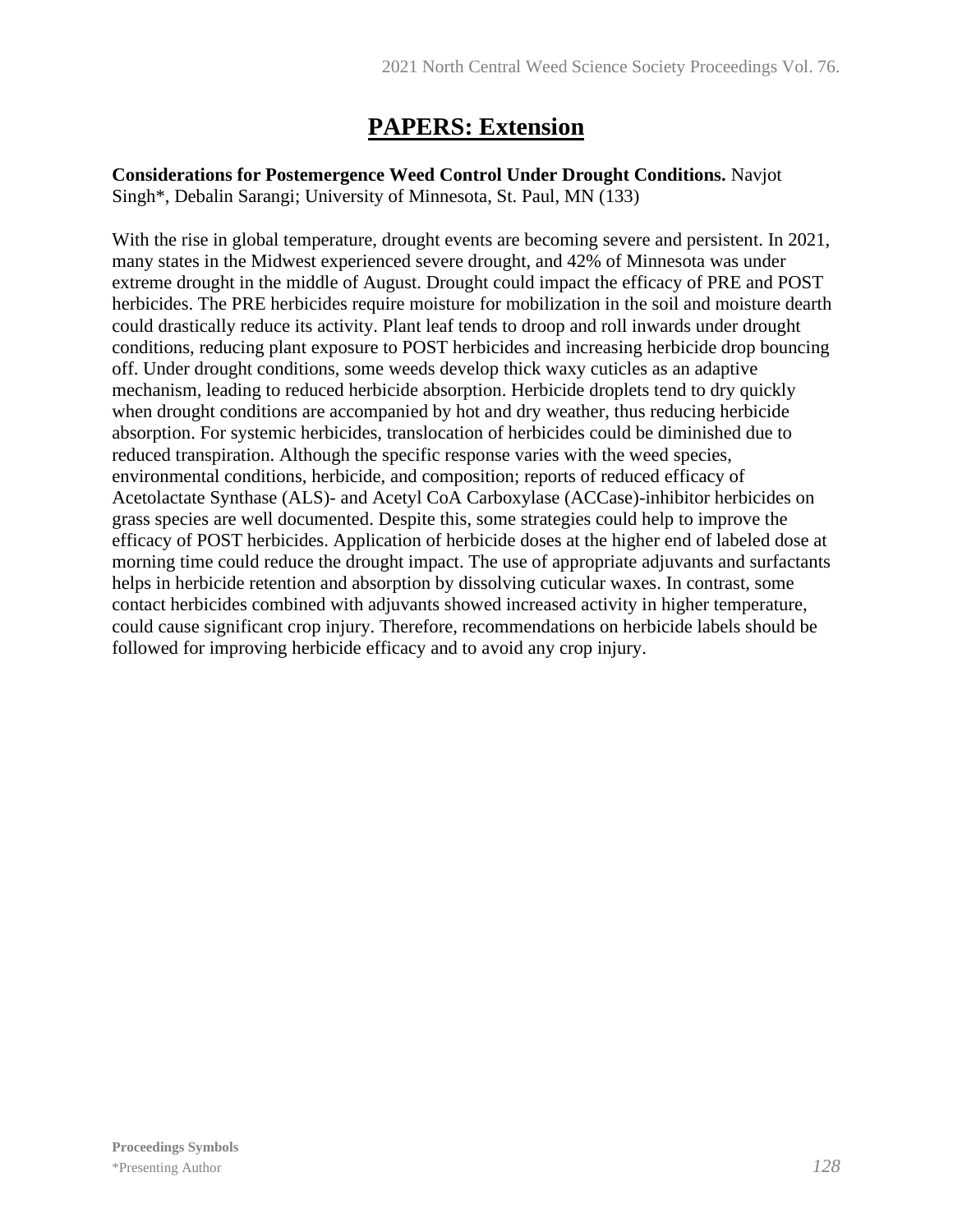#### **Investigating Glufosinate Resistance in a Wisconsin Waterhemp (***Amaranthus tuberculatus***) Accession.** Rodrigo Werle, Bruna Loureiro Fontana Bolsoni\*, Felipe de Andrade Faleco; University of Wisconsin-Madison, Madison, WI (134)

Waterhemp [*Amaranthus tuberculatus* (Moq.) Sauer] is one of the most problematic weeds of corn (*Zea mays* L.) and soybean [*Glycine max* (L.) Merr.] production in the Midwest. When uncontrolled, waterhemp can cause yield losses of more than 70% and 40% in corn and soybean, respectively. Given its dioecious, obligate-outcrossing, and prolific nature, waterhemp is inherently capable of rapidly evolving resistance to herbicides. Further complicating management, waterhemp has a wide emergence window and aggressive growth pattern. To date, waterhemp is confirmed to have evolved resistance to herbicides from six sites of action. The introduction of glufosinate-resistant soybeans (Liberty Link®, LL®GT27, Enlist  $E3^{TM}$ , and XtendFlex®) provides growers with an additional tool for POST waterhemp management. Glufosinate is a glutamine synthetase-inhibitor herbicide that has been effective for POST waterhemp control. In 2020, a putative glufosinate-resistant waterhemp accession (BRO) was detected in Brooklyn, WI. Therefore, our objective was to confirm glufosinate resistance in this accession using dose-response greenhouse experiments. The response of BRO and two glufosinate-susceptible accessions from WI (A66 and A82) were evaluated in a RCBD, with five replications per treatment and two experimental runs. Experimental units consisted of individual waterhemp plants (656 ml pots filled with Pro-Mix HP Mycorrhizae). Glufosinate doses were  $0 \times$ ,  $0.015 \times$ ,  $0.031 \times$ ,  $0.062 \times$ ,  $0.125 \times$ ,  $0.25 \times$ ,  $0.5 \times$ ,  $1 \times$ ,  $2 \times$ ,  $4 \times$ , and  $8 \times$  label dose (1 $\times$ : 656 g ai ha<sup>-1</sup>  $+ 1681$  g ha<sup>-1</sup> AMS). Applications were made when plants were 5 to 10 cm-tall using a singlenozzle research track spray chamber, equipped with DG9502EVS nozzle, and a carrier volume of  $140$  L ha<sup>-1</sup>. Visual control assessment (0 to  $100\%$ ) and aboveground biomass were performed at 26 days after treatment (DAT). A log-logistic model was fit to data using the drc package in R software. The effective doses to achieve 50 and 90% control  $(ED_{50}$  and  $ED_{90}$ , respectively) were estimated. Accessions A66 (ED<sub>50</sub>=186.5 g ai ha<sup>-1</sup>) and A82 (ED<sub>50</sub>=195.3 g ai ha<sup>-1</sup>) had similar response to glufosinate, whereas the BRO accession had slightly higher tolerance to glufosinate  $(ED<sub>50</sub>=263.3 g$  ai ha<sup>-1</sup>). Based on the  $ED<sub>50</sub>$  values, the BRO accession had resistance ratios of 1.4- and 1.3-fold when compared to the A66 and A82 accessions, respectively. Biomass data from the experiment are currently being analyzed. Even though resistance was suspected, our results suggest a satisfactory control of BRO using the recommended glufosinate label rate  $(ED<sub>90</sub>: 572.1 g ai ha<sup>-1</sup>)$ . For adequate waterhemp control under field conditions, growers should follow glufosinate label recommendations, such as waterhemp size and application technique to deliver adequate foliar coverage. Environmental conditions that influence glufosinate efficacy, such as light, temperature and humidity, should also be considered before triggering an application.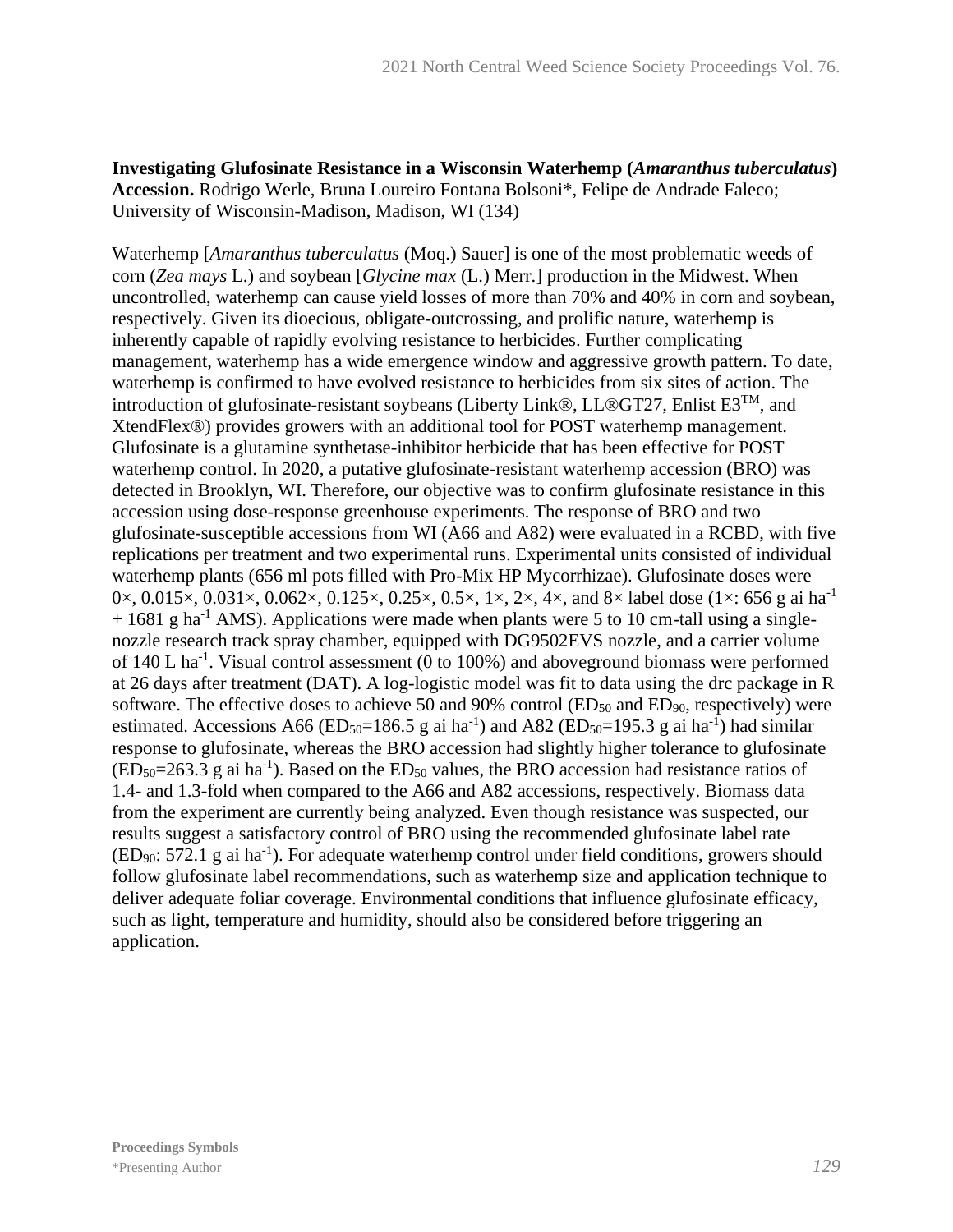## **Opportunities and Challenges for Integrating Cover Crops in Corn-Soybean Rotations in the Upper Midwest.** Eric Y. Yu\*, Debalin Sarangi; University of Minnesota, St. Paul, MN (135)

Across the United States, farmers are rapidly expanding the adoption of cover crops. Between 2012 and 2017, the countrywide adoption of cover crops increased by 50%. Minnesota has yet to see the same level of increase in the use of cover crops. In 2019, cover crops were planted only on 3.6% of corn and soybeans acres in Minnesota. It can be difficult to implement cover crops in the Upper Midwest due to the small planting window between harvesting of the preceding crops and the first frost, shorter growing season for cover crops, and unpredictable weather including extremely cold temperature and irregular snowfall. Several research concluded that a few cover crop species including cereal rye (*Secale cereale*) perform better than others for states experiencing these difficulties. Cereal rye is a great winter cover crop because it establishes quickly and produces desired biomass and ground cover in a shorter period and can prevent soil compaction. Cover crops can provide several benefits to growers including an increase in soil moisture retention, improve nutrient cycling, and suppress early emerging weeds. This can ultimately lead to higher crop productivity. There are several important things to consider when planting cover crops including seeding and termination timing, seeding rates, and the cover crop species selection. The ability of cover crops to suppress weeds is directly related to the biomass accumulation at the time of termination. This video will discuss the numerous benefits of using cover crops, specifically cereal rye, and things to consider when planting cover crops in the Upper Midwest.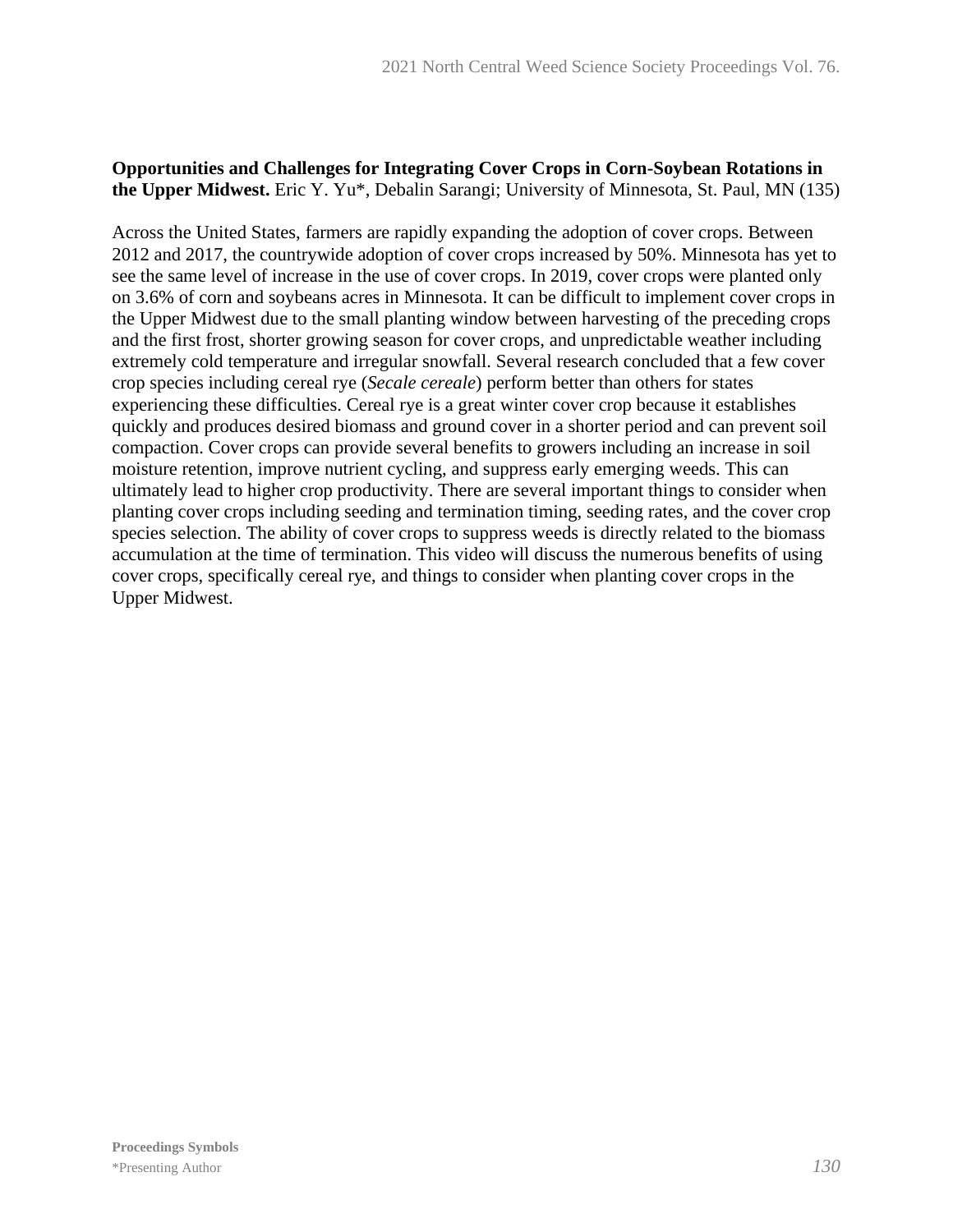**Palmer Amaranth (***Amaranthus palmeri***) Eradication in Minnesota: Timeline, Actions, and**  Beyond. Eric Y. Yu<sup>\*1</sup>, Shane Blair<sup>2</sup>, Monika Chandler<sup>2</sup>, Denise Thiede<sup>2</sup>, Anthony Cortilet<sup>2</sup>, Jeffrey Gunsolus<sup>1</sup>, Roger Becker<sup>1</sup>, Debalin Sarangi<sup>1</sup>; <sup>1</sup>University of Minnesota, St. Paul, MN, <sup>2</sup>Minnesota Department of Agriculture, St. Paul, MN  $(136)$ 

Palmer amaranth (*Amaranthus palmeri* S. Watson) was first reported in Minnesota in 2016 in conservation plantings sown with contaminated seed mixes. Since then, Palmer amaranth has been detected in 11 counties in Minnesota. Also, this weed is now listed on the Minnesota Noxious Weed list as an "eradicate" weed. A rapid genetic test was developed in a partnership with the Minnesota Department of Agriculture (MDA) and the University of Minnesota (UMN) to identify Palmer amaranth in contaminated seed lots. Seed companies adopted genetic testing methods for labeling seeds for sale, thus reducing introductions via seeds. Additionally, the MDA identified that manure spread on crop fields from contaminated screenings fed to livestock resulted in new infestations. The MDA, UMN Extension, Conservation Corps Minnesota and Iowa (CCMI), farmers, and other partners are working together to eradicate these infestations before they become widespread. Management with intensive scouting, torching, prescribed burning, and herbicide application was implemented in 2016 and 2017. By 2018, no Palmer amaranth was found at any of those initial infestation sites. Similar success to newer infestations was achieved using the same methods. The MDA recorded management activities and documented a comprehensive timeline of Palmer amaranth infestations in Minnesota. Currently, the MDA and UMN Extension are using drone-based imagery techniques to identify and locate Palmer amaranth in crop and non-croplands in Minnesota.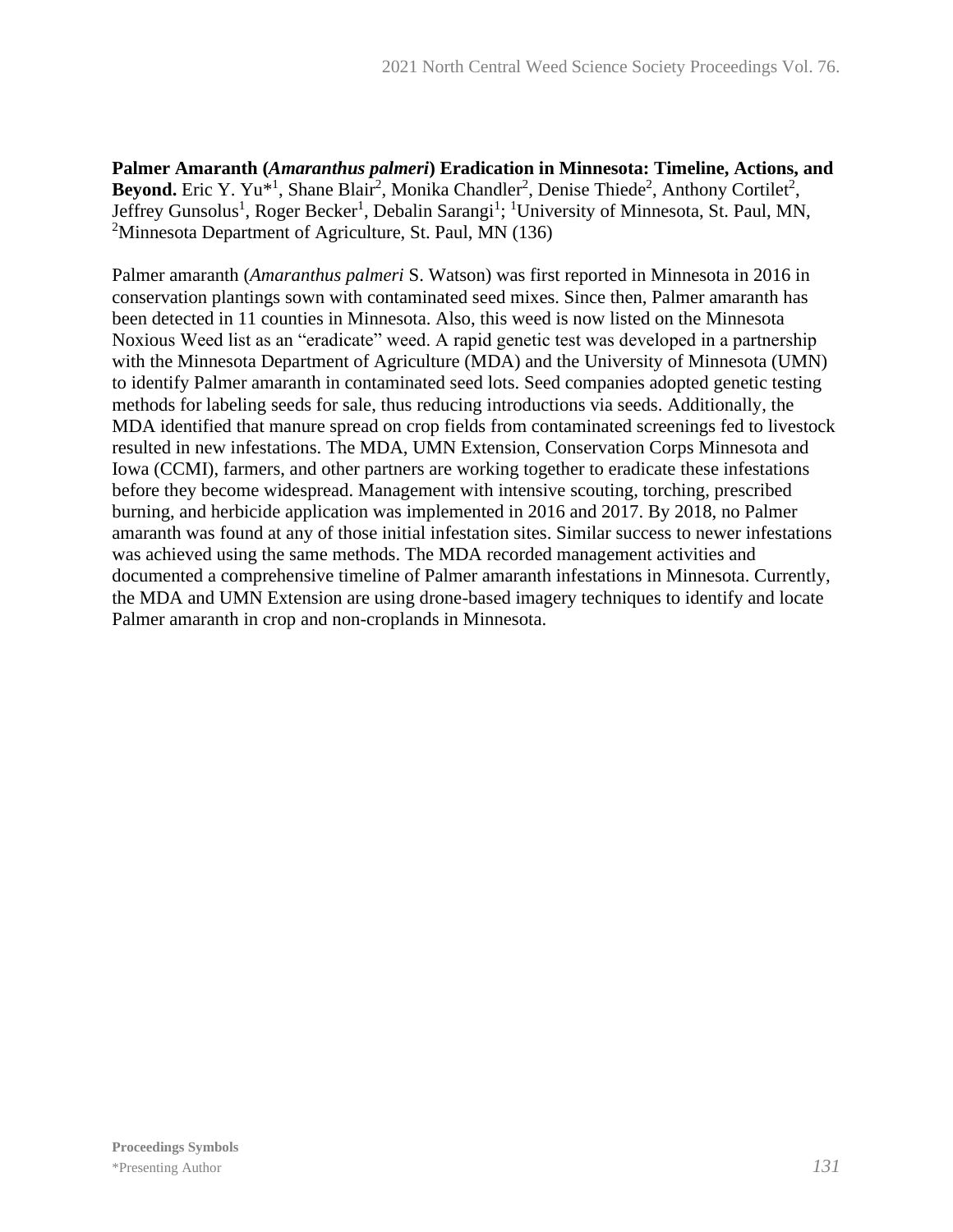**Enlist Weed Control System in Enlist E3 Soybean.** David M. Simpson\*, Joe Armstrong; Corteva Agriscience, Indianapolis, IN (137)

Enlist E3® soybean (*Glycine max*), commercially launched in the US in 2019, provides growers the flexibility to utilize 2,4-D choline, glyphosate and/or glufosinate for postemergence weed control. Enlist One® herbicide contains 2,4-D choline. Enlist Duo® herbicides contains 2,4-D chloline + glyphosate. Colex-D® technology, in both Enlist One and Enlist Duo herbicides, reduces the potential for off-target movement by reducing volatility and driftable fines compare to traditional 2,4-D products. With over 50 million Enlist E3 soybean acres treated since 2019, the reduced potential for off-target movement of Enlist herbicides has been validated time after time. The Enlist® weed control system utilizes multiple modes of action in preemergence and postemergence herbicide applications. Postemergence applications of Enlist One plus glufosinate or glyphosate following a pre-emergence residual herbicide provides control of glyphosate resistant waterhemp (*Amaranthus tuberculatus*) Palmer amaranth (*Amaranthus palmeri*), giant ragweed (*Ambrosia trifida*) and horseweed (*Erigeron canadensis*) in additional to other annual broadleaf and grasses.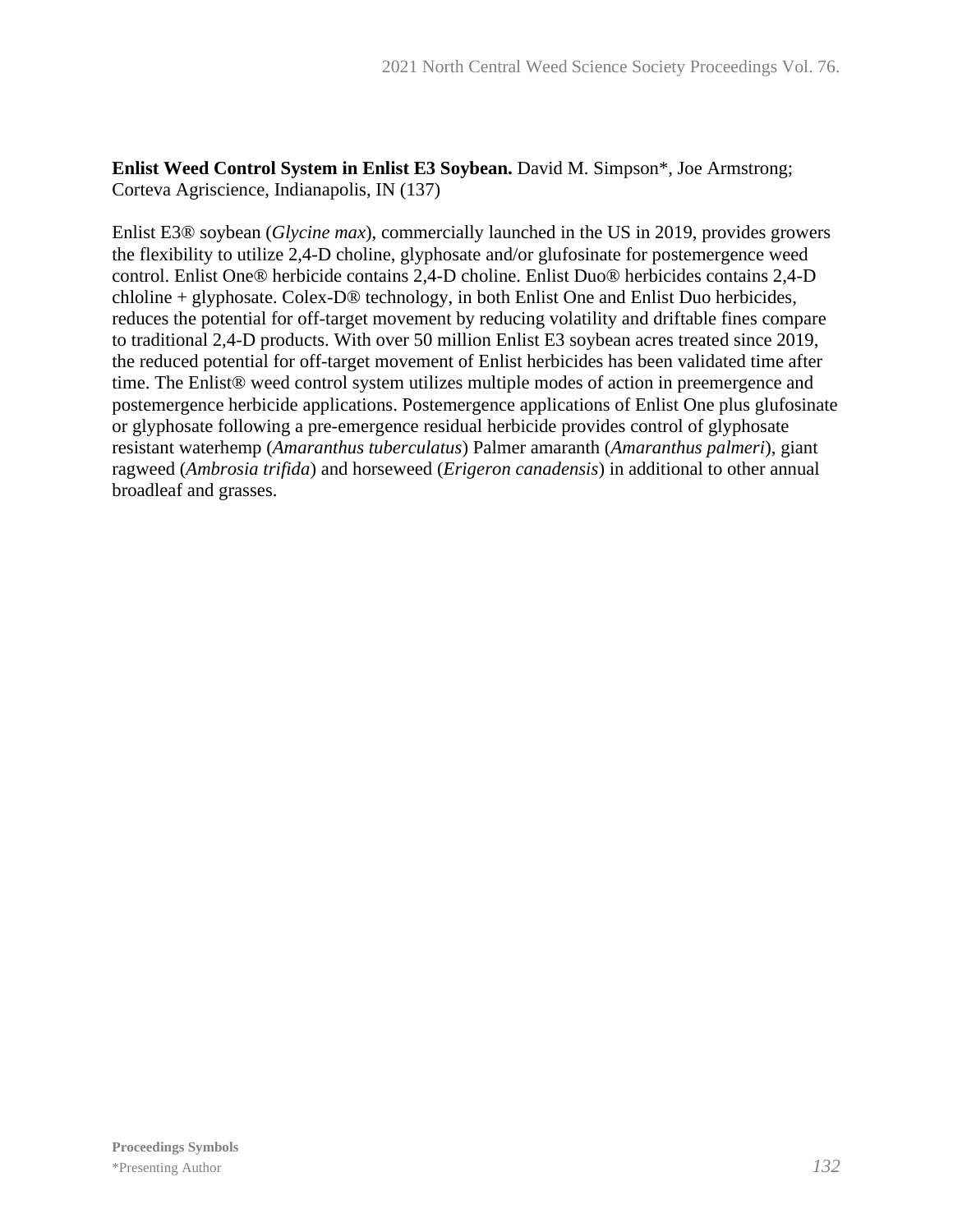## **What is the Better Tankmix Partner, Saflufenacil or Metribuzin, with Dicamba, 2,4-D Ester, Halauxifen-methyl or Pyraflufen-ethyl/2,4-D, Applied Preplant, for Glyphosate-Resistant Horseweed Control in Soybean?** Meghan E. Dilliott\*, David C. Hooker, Darren E. Robinson, Peter Sikkema; University of Guelph, Ridgetown, ON, Canada (138)

## *PAPER WITHDRAWN.*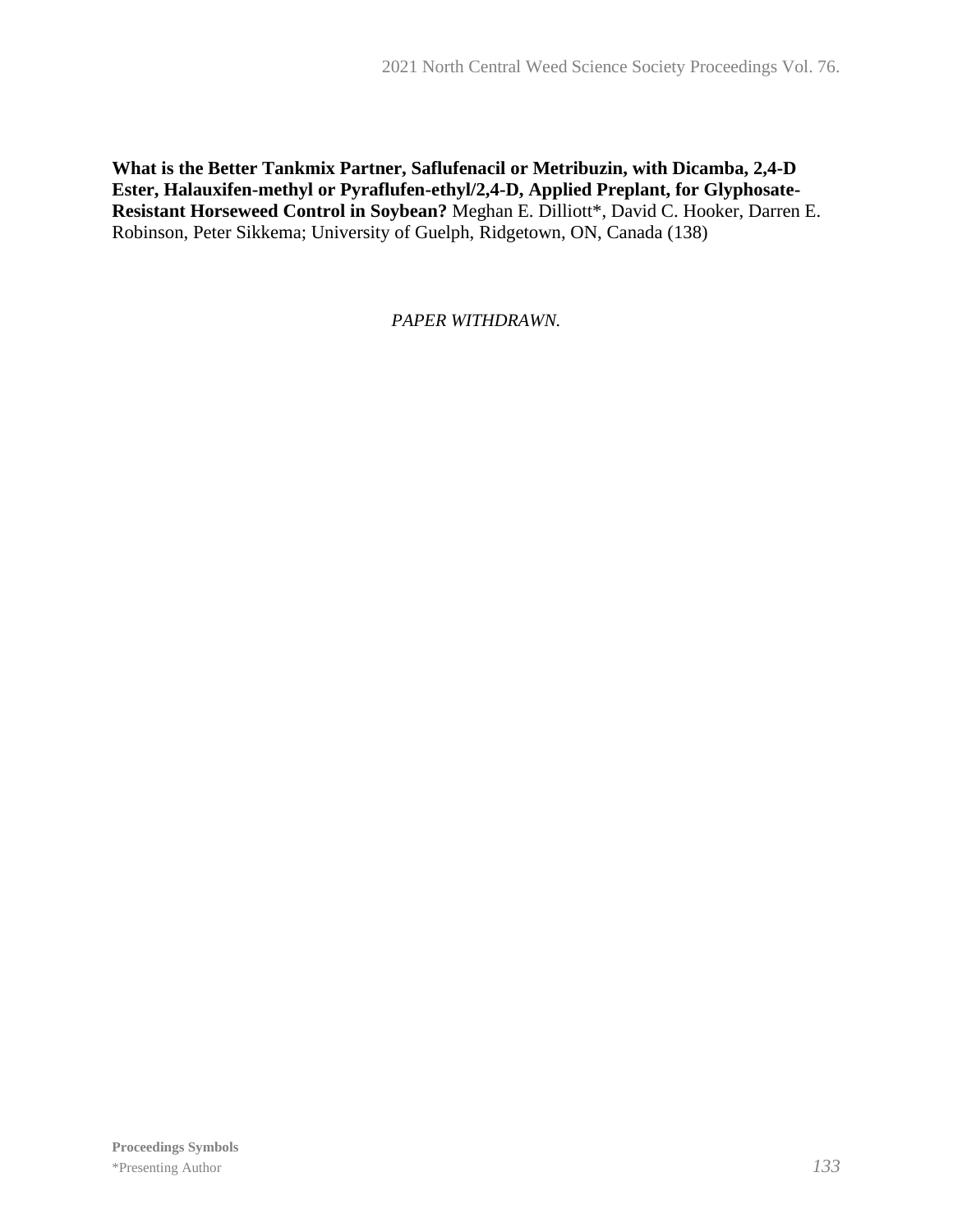## **STOP THE SPREAD: Revisiting the Status of Herbicide-Resistant Waterhemp in Iowa Corn and Soybean Fields.** Ryan Hamberg\*; Iowa State University, Ames, IA (139)

For decades, farmers have utilized herbicides as their main method of weed control. This overreliance has led to the evolution of herbicide-resistant weeds across the U.S. One such weed, and the topic of this video, is waterhemp. Waterhemp possesses unique biological characteristics that give it a high propensity to develop resistance to control tactics. Some of these characteristics include an extended emergence period, prolific seed production, dioecious reproductive habit, and high genetic diversity. This has led to waterhemp evolving resistance to six herbicide groups commonly utilized by corn and soybean growers in the Midwest. With the unlikelihood of any new herbicide site of action commercialized soon, it is crucial to preserve the utility of existing herbicide chemistries. The first step in mitigating the spread of herbicideresistant waterhemp is early detection. To fulfill this goal, in 2019, we revisited over 200 randomly selected corn and soybean fields across Iowa that were part of a previous survey conducted in 2013. We collected seed samples of waterhemp from each georeferenced field (used in the 2013 survey) and screened those populations with seven different herbicide sites of action, commonly utilized in corn and soybean. Those included ALS (imazethapyr), PS II (atrazine), PPO (lactofen), HPPD (mesotrione), EPSPS (glyphosate), GS (glufosinate), and synthetic auxins (2,4-D, and dicamba). The goal of this research was to understand the status of herbicide-resistant waterhemp in Iowa and compare the change in frequency (% of populations) of evolved herbicide resistance over the last six years (2019 vs. 2013). When comparing results between 2019 vs. 2013 surveys, there was a significant increase in the frequency of resistance to most herbicides tested. Frequency of resistance to the ALS inhibitor at the 4X field use rate was 95% in 2019 compared to 85% in 2013. Glyphosate resistance (4X rate) increased significantly from 25% in 2013 to 62% in 2019. Resistance frequency to atrazine (4X rate) increased from 55% in 2013 to 68% in 2019. None of the populations from the 2013 survey were resistant to lactofen or mesotrione (4X rates) in 2013; however, in 2019, 3% were resistant to 4X rates of the herbicides. For the populations collected in 2019 from the same fields (2013 survey), 8% and 7% of those survived the field use rates of glufosinate and 2,4-D, respectively. Furthermore, the survivors produced seeds, which are currently being used for conducting dose-response assays. There was a significant increase in the proportion of populations with three-way resistance (ALS, PS II & EPSPS), from 13% in 2013 to 58% in 2019. Furthermore, none of the 2013 populations were 5-way (ALS, PS II, EPSPS, PPO & HPPD) multiple-resistant, compared with 5% of the same populations collected in 2019. These results indicate that Iowa waterhemp populations are quickly evolving resistance to herbicides over time, implying that growers will continue to lose the viability of vital herbicide chemistries if proactive strategies are not implemented. Multitactic integrated weed management (IWM) strategies are urgently needed to slow down the further spread of multiple herbicide-resistant waterhemp in Iowa.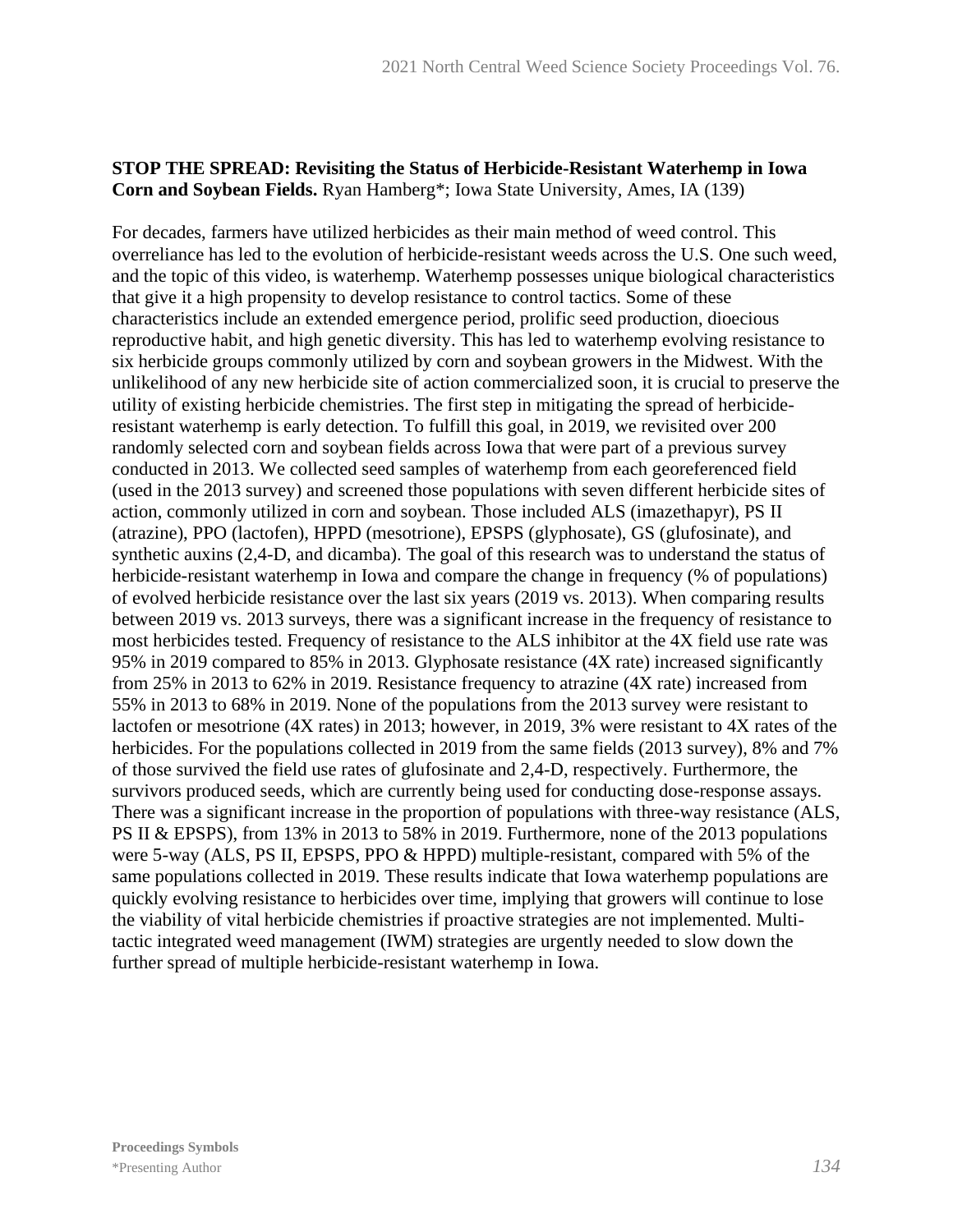**The Tolerance of Cucurbit Crops to Reflex Herbicide.** Jeanine Arana\*, Stephen L. Meyers; Purdue University, West Lafayette, IN (140)

Reflex (a.i. fomesafen) is registered for preemergence use in cucurbits in some Midwestern states but not in Indiana. A special local needs label can be requested to make this herbicide available for Indiana farmers through section 24 - subsection 'c' of the Fungicide, Insecticide, and Rodenticide Act (FIFRA). Crop safety data must be documented in-state and submitted for approval. We developed a research program to determine the tolerance of pumpkin, winter squash, summer squash, and watermelon to fomesafen. Between 2020 and 2021, we performed four trials for each crop at Lafayette, Vincennes, and Wanatah, IN. Experimental units consisted of three 4.9 m long bare ground raised-bed rows for pumpkin and winter squash trials and three raised-bed rows covered with black polyethylene mulch for the watermelon trials. In each row, we hand-seeded four pumpkins or winter squash or hand-transplanted four watermelon seedlings. Experimental units for the summer squash consisted of a single raised-bed 4.9 m long covered with black polyethylene mulch into which we hand-transplanted eight seedlings. The experiment had a factorial treatment arrangement of two varieties for each crop (pumpkin: 'Bayhorse Gold' and 'Carbonado Gold'; winter squash: 'Autumn Delight' and 'Betternut 900'; watermelon: 'Fascination' and 'Exclamation'; and summer squash: 'Blonde Beauty' and 'Spineless Beauty' or 'Liberty') by five fomesafen rates  $(0, 280, 560, 840,$  and  $1220 \text{ g}$  ai ha<sup>-1</sup>), except for watermelon  $(0, 0, 0)$  $210, 420, 630$  and  $840$  g ha<sup>-1</sup>). The experiment design was a randomized complete block with four replications. The herbicide rate and the crop varieties were the explanatory variables. The response variables were percent of emergence reduction (pumpkin and winter squash only), visible crop injury on a scale of 0 (no injury) to 100% (crop death), and yield loss (fruit number reduction and total marketable fruit weight reduction). Data were subjected to ANOVA and then to non-linear regression. The data suggested that fomesafen can be broadcast applied at 280 g ha- $<sup>1</sup>$  on the bare ground immediately after seeding pumpkin or winter squash, but there is a risk of</sup> increased crop injury with increasing rainfall. Fomesafen can be safely applied over-the-top of plastic at 280 g ha<sup>-1</sup> one day before transplanting summer squash and at 210 g ha<sup>-1</sup> seven to nine days before transplanting watermelon.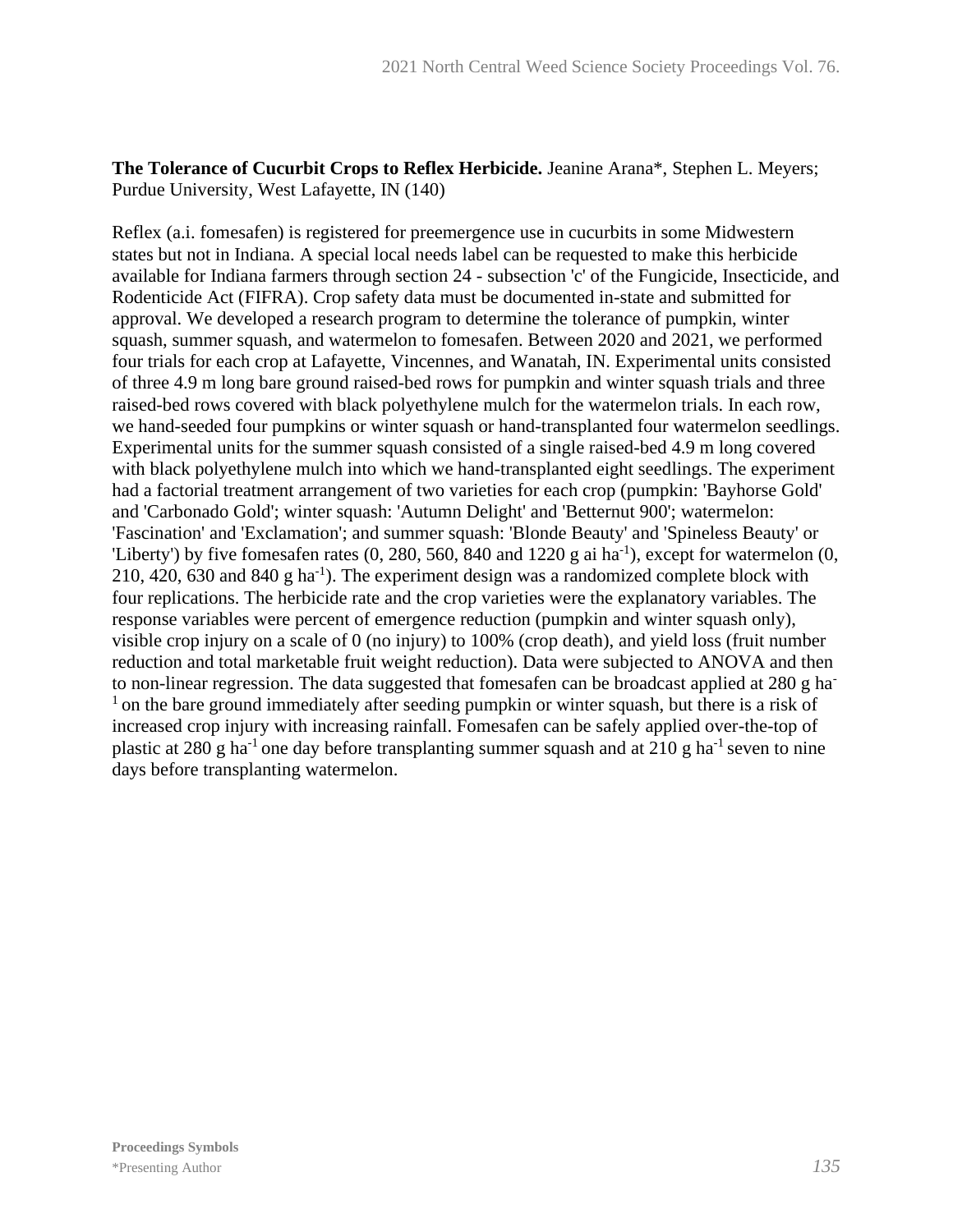**Weed Electrocution: a Viable Option in Soybean Production?** Haylee E. Schreier\*, Jacob E. Vaughn, Travis Winans, Delbert Knerr, Mandy Bish, Kevin W. Bradley; University of Missouri, Columbia, MO (141)

Because of the continuing issue of herbicide-resistant weeds, alternative methods of weed control are being researched. Weed electrocution is one alternative method that was researched in the summers of 2020 and 2021. A commercially available implement called the Weed Zapper $T_M$  was used to test the effectiveness of electrocution on several weeds common to Midwest soybean production. One experiment focused on waterhemp [(*Amaranthus tuberculatas* (Moq.)] control within soybeans [(*Glycine max* (L.)], with electrocution as a rescue treatment. Along with waterhemp control, potential soybean injury and yield loss were observed. To do this, the electrocution boom maintained nearly constant contact with upper 8 cm of the soybean canopy. Electrocution timings took place at the R1, R2, R3, R4, R5, and R6 soybean growth stages and at a constant implement speed of 4.82 km/h. Overall, greater waterhemp control was achieved at later soybean growth stages, as this is when waterhemp plants escaped above the canopy. In 2020, up to 18% soybean visual injury occurred following electrocution at the R3 timing, which is correlated with a 23% yield loss. However, this likely represents a worst-case scenario as constant contact of the boom with the soybean canopy would not have to occur when a clear height difference exists among the soybean and waterhemp. Overall, research results show the potential of weed electrocution as a late season rescue treatment in soybean.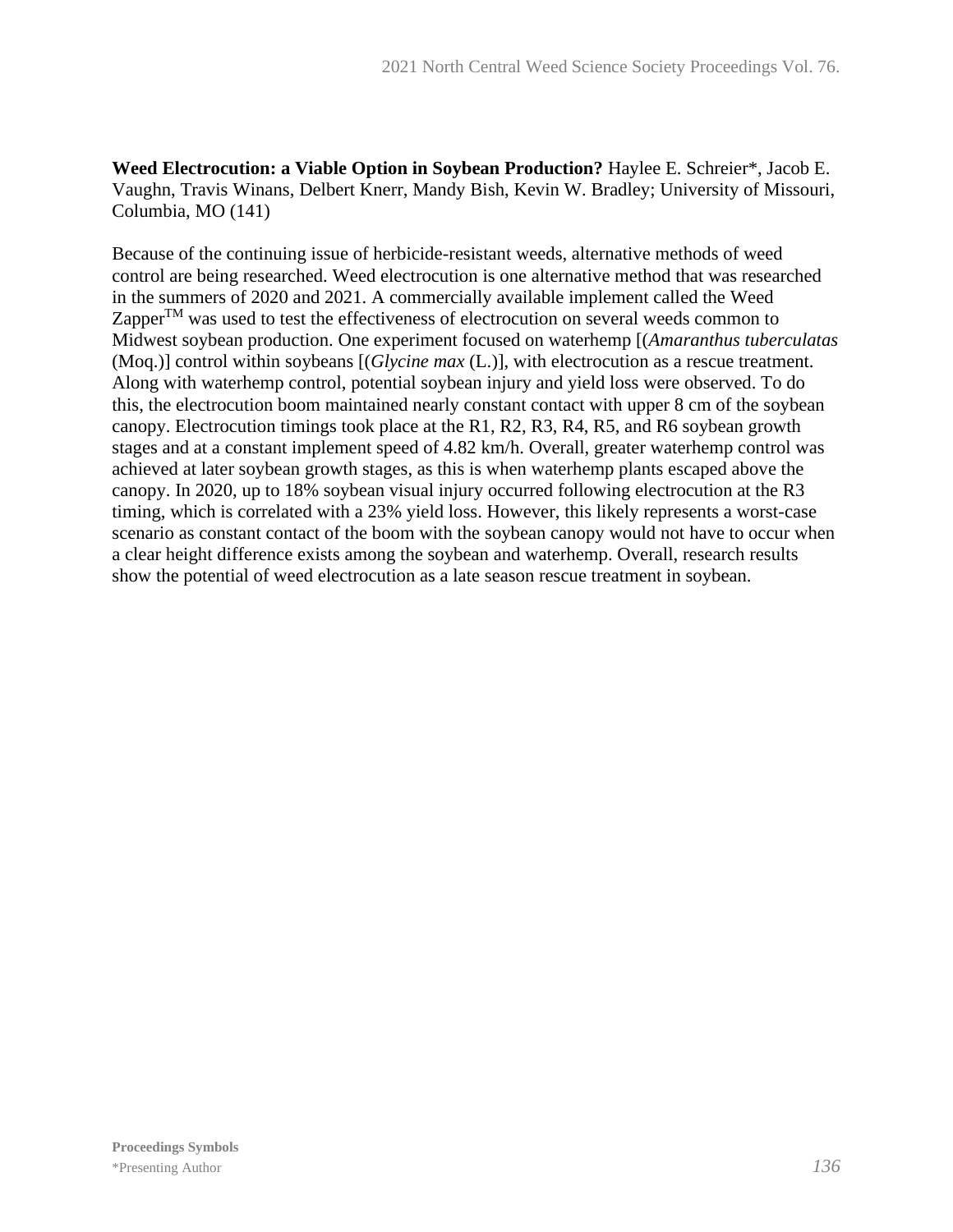**Effect of Water Conditioners on Glyphosate, Glufosinate and 2,4-D Efficacy.** Barbara Vukoja\*<sup>1</sup>, Vinicius Velho<sup>1</sup>, Greg R. Kruger<sup>2</sup>, Christopher Proctor<sup>3</sup>; <sup>1</sup>University of Nebraska-Lincoln, North Platte, NE, <sup>2</sup>BASF, Durham, NC, <sup>3</sup>University of Nebarska Lincoln, Lincoln, NE  $(142)$ 

Water is the most frequently used carrier in herbicide applications. Water properties, such as hard water cations and pH, can have an impact on herbicide performance. Hard water cations and high pH levels can reduce herbicide efficacy. The use of water conditioners (WCs) is commonly recommended to overcome loss in efficacy from high levels of water cations or high pH levels. Most research has been done on evaluating the addition of ammonium sulfate (AMS) to weak acid herbicides. Hence, the objective of this study was to evaluate the efficacy of citric acid, phosphoric acid, and AMS used in a tank-mixture with glufosinate, glyphosate or 2,4-D across a range of droplet sizes. A greenhouse study was conducted where herbicides were sprayed alone and in a tank-mixture with WCs on waterhemp (*Amaranthus tuberculatus* (Moq.) Sauer), common lambsquarters (*Chenopodium album* L.) and green foxtail (*Setaria viridis* L. Beauv.), except for 2,4-D on green foxtail. The water chemical properties were adjusted to 240 ppm (expressed as CaCO3) and 7 pH prior to adding herbicides and WCs. Non-venturi nozzles in combination with PWM (pulse width modulation) technology were used to deliver the treatments with 150, 450, 600 and 900  $\mu$ m VMDs (volume median diameter). Treatments were applied using three-nozzle spray chamber at  $140$  L ha<sup>-1</sup>. Application speed was adjusted for each nozzle type by pressure combination to deliver targeted VMD. At 21 days after treatment (DAT) above ground weed biomass was harvested and dried to constant mass. Dry weight was converted to percentage of dry biomass reduction compared to nontreated control. The results have shown that addition of phosphoric acid across herbicides provided best control for common lambsquarters compared to herbicides alone and in a tank-mixture with other WCs. Droplet size only affected efficacy for  $2,4-D +$  citric acid, where smaller VMDs (150 and 450  $\mu$ m) were more efficacious than larger VMDs (600 and 900  $\mu$ m) on common lambsquarters. Addition of any WC to 2,4-D was beneficial for waterhemp biomass reduction, whereas addition of WCs to glufosinate did not increase waterhemp biomass reduction. Highest waterhemp control was observed when glyphosate was sprayed alone at 600 and 900 µm, with biomass reduction of 80 and 74%, respectively, which was not different than glyphosate + phosphoric acid  $(450, 600 \text{ and } 900 \text{ µm})$ , glyphosate + AMS (600  $\mu$ m) and glyphosate + citric acid (450 and 900  $\mu$ m). The addition of any WC to glufosinate did not improve efficacy over glufosinate alone across droplet sizes on green foxtail control. There were no differences in glyphosate control between treatments.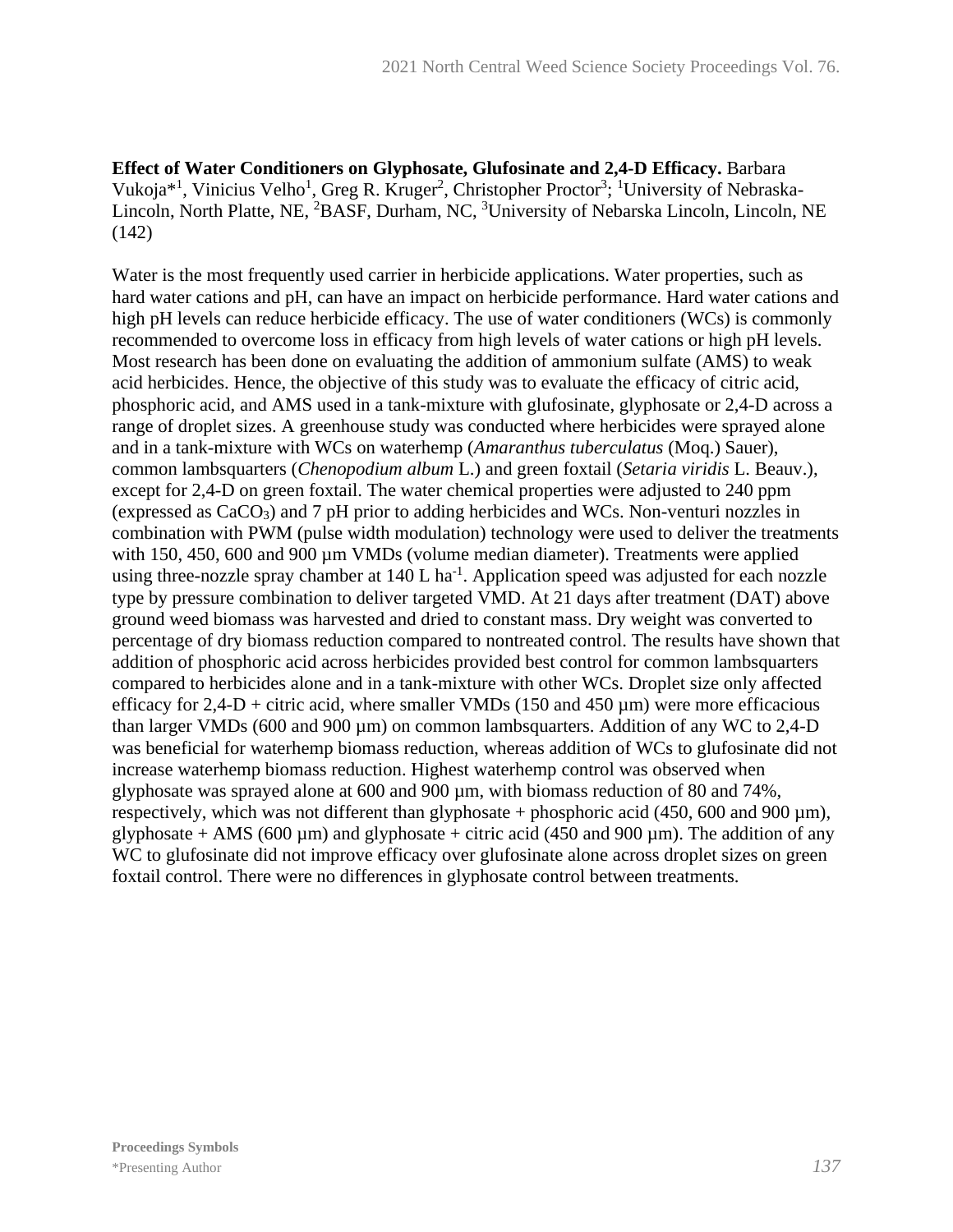**Confirmation and Control of Imazamox-Resistant Shattercane.** Vipan Kumar\*, Rui Liu, Taylor Lambert, Ramsamy Perumal; Kansas State University, Hays, KS (143)

Shattercane (*Sorghum bicolor* L.) is a summer annual grass weed species commonly found in grain sorghum producing regions, including Kansas. Recent development and commercialization of grain sorghum hybrids with tolerance to acetolactate synthase (ALS) and acetyl-CoAcarboxylase (ACCase) inhibiting herbicides will allow producers to use these herbicides for inseason control of grass weed species. In a recent field survey, three shattercane populations (DC8, GH4, and PL8) collected from sorghum fields from western Kansas survived the field-use rate (52 g ha<sup>-1</sup>) of POST applied imazamox. The main objectives of this research were to (1) confirm and characterize the level of resistance to imazamox in those putative imazamoxresistant (IMI-R) shattercane populations, (2) understand the underlying mechanism of resistance to imazamox, and (3) determine the effectiveness of alternative POST herbicides for controlling IMI-R shattercane populations. Whole plant dose-response experiments were conducted in a greenhouse conditions at Kansas State University Agricultural Research Center near Hays, KS. Imazamox susceptible shattercane population collected from sorghum field in Rooks County, KS was also included for comparison. Plants from each selected shattercane population (DC8, GH4, PL8, and SUS) were grown in 10- by 10-cm sized squared plastic pots containing commercial potting mixture. Experiments were conducted in a randomized complete block (blocked by population) design with 12 replications. At 3 to 4-leaf stage, plants from each population were sprayed using a cabinet spray chamber with various doses of imazamox: 0, 13, 26, 52, 78, 104, 156, and 208 g ha<sup>-1</sup>. Each dose of imazamox included methylated seed oil (MSO) at 1% v  $v^{-1}$ . Data on percent visual injury and shoot dry weights were collected at 21 days after treatment (DAT) and were analyzed using 3-parameter log-logistic model in *drc* package in *R* software. Based on  $GR_{50}$  values, all three populations exhibited a 3.5- to 5.3-fold resistance to imazamox as compared to SUS population. Sequencing of ALS gene did not reveal any known point mutation among all 3 IMI-R populations. However, a pretreatment of malathion at 1000 g ha<sup>-1</sup> followed by a POST application of imazamox at field-use rate  $(52 \text{ g ha}^{-1})$  completely controlled all three IMI-R shattercane populations, suggesting a metabolism-based mechanism for imazamox resistance. In a separate greenhouse study, POST treatments of nicosulfuron, quizalofop, clethodim and glyphosate provided excellent control (98 to 100%) of all 3 IMI-R populations at 21 DAT. These results confirm the first case of metabolism-based resistance to imazamox in shattercane populations from Kansas.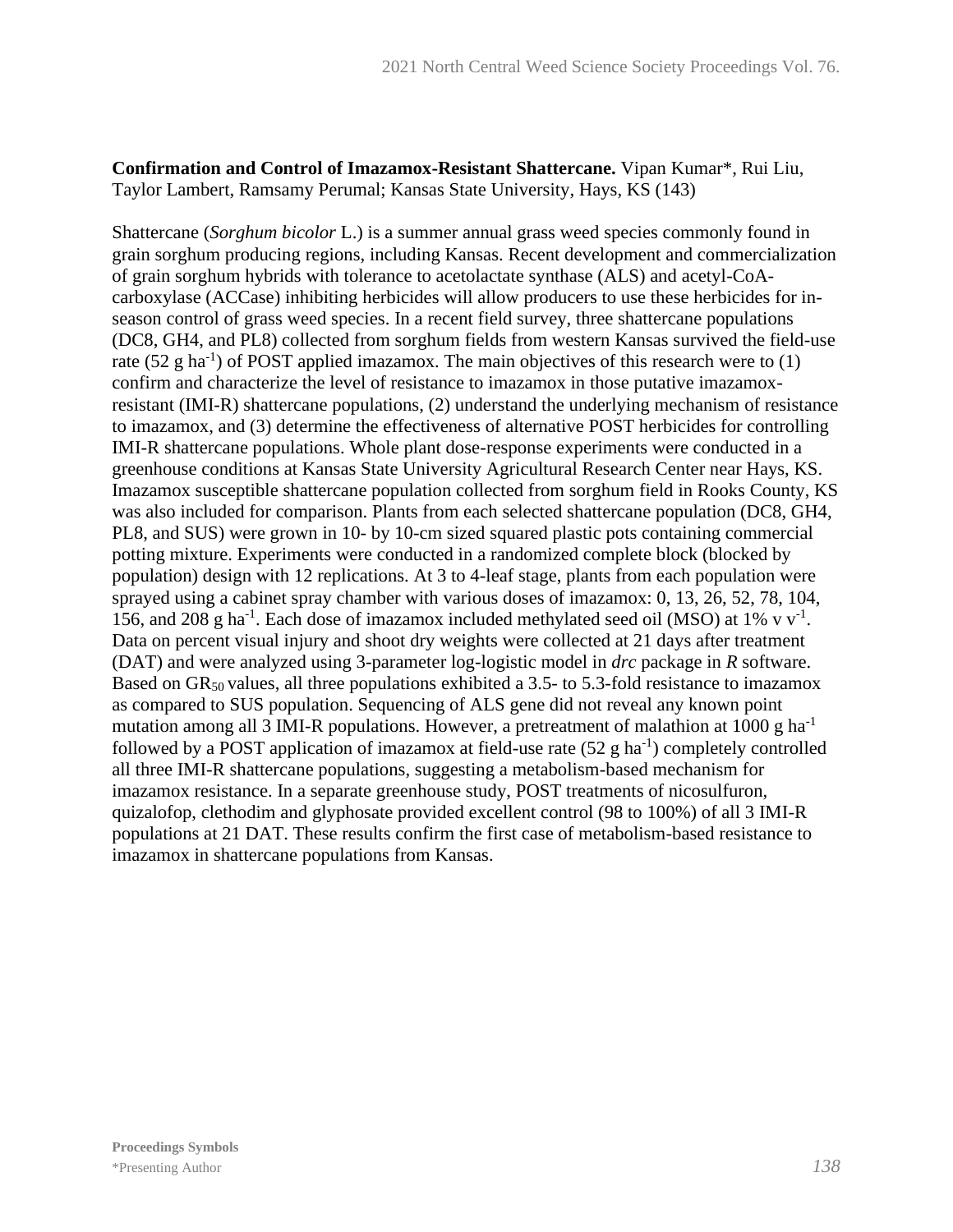**Interactions of 4-hydroxyphenylpyruvate Dioxygenase (HPPD)-inhibiting and Reactive Oxygen Species (ROS)-Generating Herbicides for the Control of Annual Weed Species in**  Corn. John C. Fluttert<sup>\*1</sup>, Mariano Galla<sup>2</sup>, David C. Hooker<sup>1</sup>, Darren E. Robinson<sup>1</sup>, Peter Sikkema<sup>1</sup>; <sup>1</sup>University of Guelph, Ridgetown, ON, Canada, <sup>2</sup>ISK Biosciences, Concord, OH (144)

*PAPER WITHDRAWN.*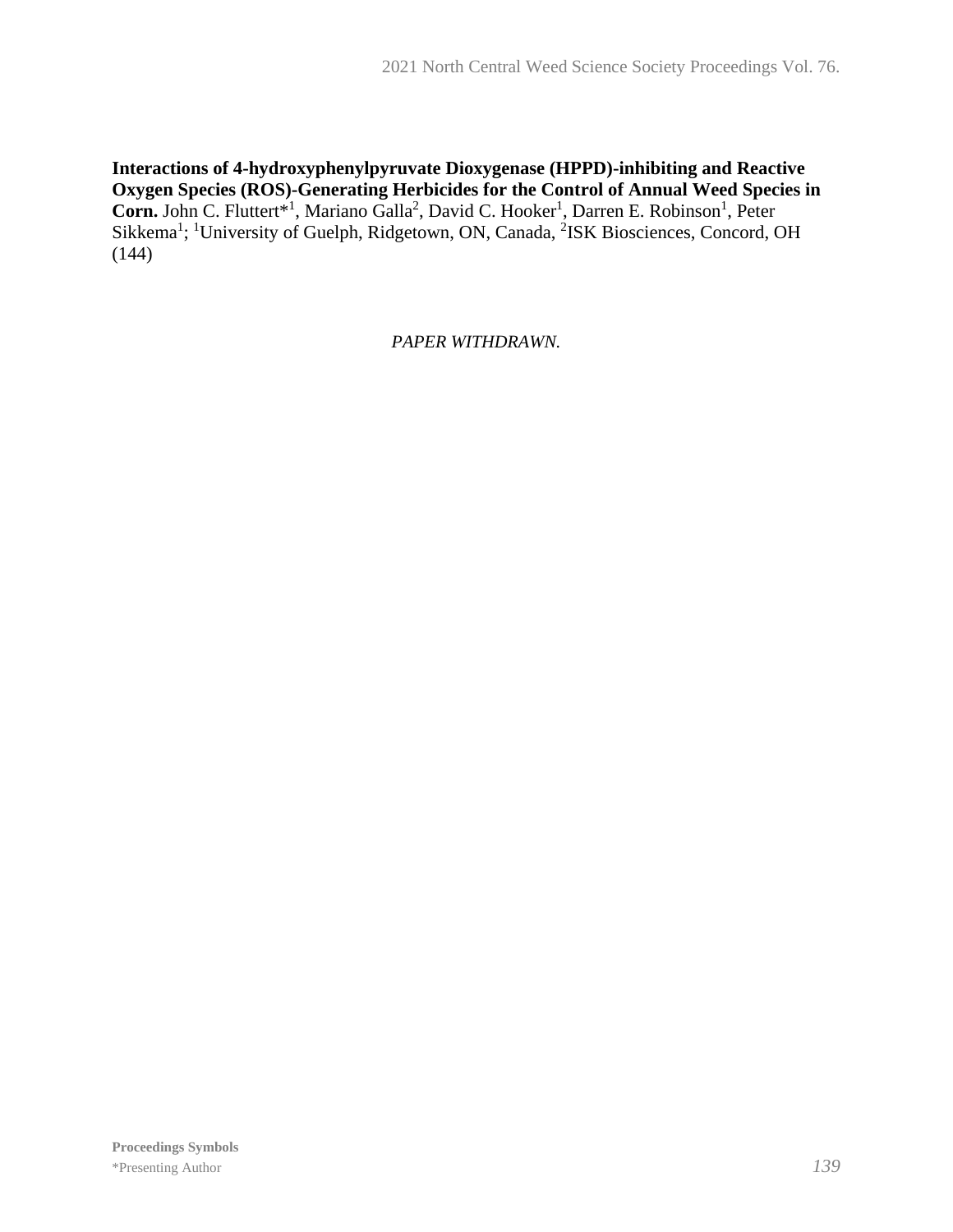### **Integrated Management of Multiple Herbicide-resistant Palmer Amaranth in Corn.** Ramandeep Kaur\*; University of Nebraska-Lincoln, Lincoln, NE (145)

A survey by Weed Science Society of America has listed Palmer amaranth as # 1 troublesome weed in agronomic crops in the United States. Six broadleaf weeds in Nebraska have been confirmed resistant to glyphosate including waterhemp, common ragweed, giant ragweed, marestail, kochia, and most recently Palmer amaranth. A survey reported that about 6 million acres in Nebraska are infested with at least one glyphosate-resistant weed. Confirmation and widespread occurrence of atrazine, glyphosate, and ALS-inhibitor-resistant Palmer amaranth in Nebraska is a concern for corn producers. Nebraska is one of the largest corn producing states in the United States with the production of corn on about 9 to 10 million acres annually. Optimum corn yield depends on number of factors including effective weed management. Agronomic and weed management strategies have been applied to alleviate the evolution and spread of multiple herbicide resistant weeds. Thus, with this prospective, the following field experiments were conducted to develop integrated approach for management of atrazine, glyphosate, and ALS inhibitor- resistant Palmer amaranth in herbicide-resistant and food grade white field Corn.Research experiments: 1. Effect of row spacing and herbicide programs for control of atrazine, glyphosate, and ALS-inhibitors-resistant Palmer amaranth in Roundup Ready/Liberty Link corn 2. Herbicide programs for control of resistant Palmer amaranth in Enlist corn 3. Postemergence (rescue) herbicide programs for control of resistant Palmer amaranth in Roundup Ready/Liberty Link corn at two growth stages 4. Comparison of residual activity of preemergence herbicides for control of resistant Palmer amaranth in food grade white corn.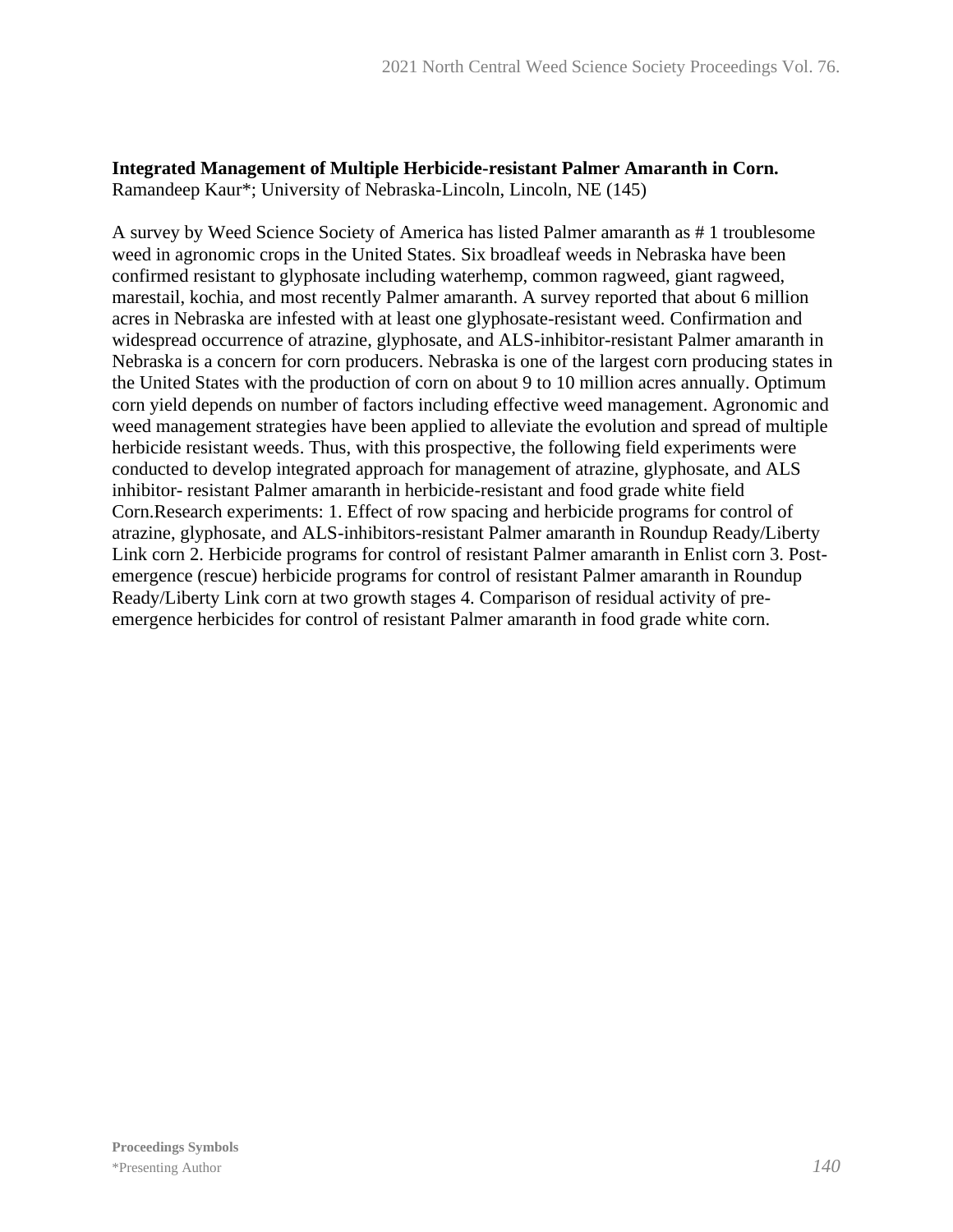**Assessing Factors Influencing Dicmaba Volatility in a Controlled Environment.** Matthew Osterholt\*, Julie M. Young, William G. Johnson, Joshua R. Widhalm, Bryan G. Young; Purdue University, West Lafayette, IN (146)

The commercialization of dicamba-resistant soybean (*Glycine max* (L.) Merr.) has increased the potential for off-target dicamba movement to sensitive crop species. While application restrictions continue to expand on how dicamba may be applied, a broader understanding of the factors that influence off-target movement, especially volatility, is well desired. Recent research has indicated that the addition of ferrous sulfate at 0.02M within the spray solution increases dicamba volatilization. While having spray solutions that reach this level of iron is possible with the addition of certain foliar fertilizers, these levels are unrealistically high for iron levels occurring in ground water. Therefore, further investigation is warranted into whether concentrations of iron commonly found in Indiana groundwater influences dicamba volatility. As a result, a controlled environment experiment was conducted to quantify the impact of varying concentrations of ferrous sulfate on dicamba volatilization. The concentrations of ferrous sulfate added to the dicamba spray solutions were none, 0.0001M, 0.001M, 0.01M, and 0.02M. The 0.0001M concentration of ferrous sulfate coincides with the amount of iron commonly found in Indiana groundwater. The diglycolamine (DGA), diglycolamine with VaporGrip® (DGA+VG), or N,N-Bis-(3-aminpropyl)methylamine (BAPMA) salts of dicamba were applied to glass slides at a rate of 560 g ae ha<sup>-1</sup> and placed into a closed chamber for 48 h while air samplers captured any volatilized dicamba. The air samplers were than processed and quantified for dicamba using LC-MS. There were no differences in dicamba volatility when concentrations of 0.0001M and 0.001M ferrous sulfate were added to the spray solution compared to each respective dicamba formulation applied alone. For the DGA+VG formulation, dicamba volatility increased with the addition of 0.01M ferrous sulfate and was the highest when applied with 0.02M ferrous sulfate. For the DGA and BAPMA formulations, dicamba volatilization was the highest when applied with 0.01M ferrous sulfate. However, dicamba volatilization decreased when applied with 0.02M ferrous sulfate to levels similar to dicamba applied with the 0.0001M ferrous sulfate concentrations. This decrease in volatility observed from the BAPMA and DGA formulations when applied in conjunction with 0.02M ferrous sulfate compared to the 0.01M ferrous sulfate treatments may be from ferrous cations forming complexes with the dicamba anions and reducing volatilization. Overall, these results indicate that when concentrations of iron sulfate are present in the spray solution that coincide with iron levels found in Indiana ground water, there is no increase in dicamba volatilization.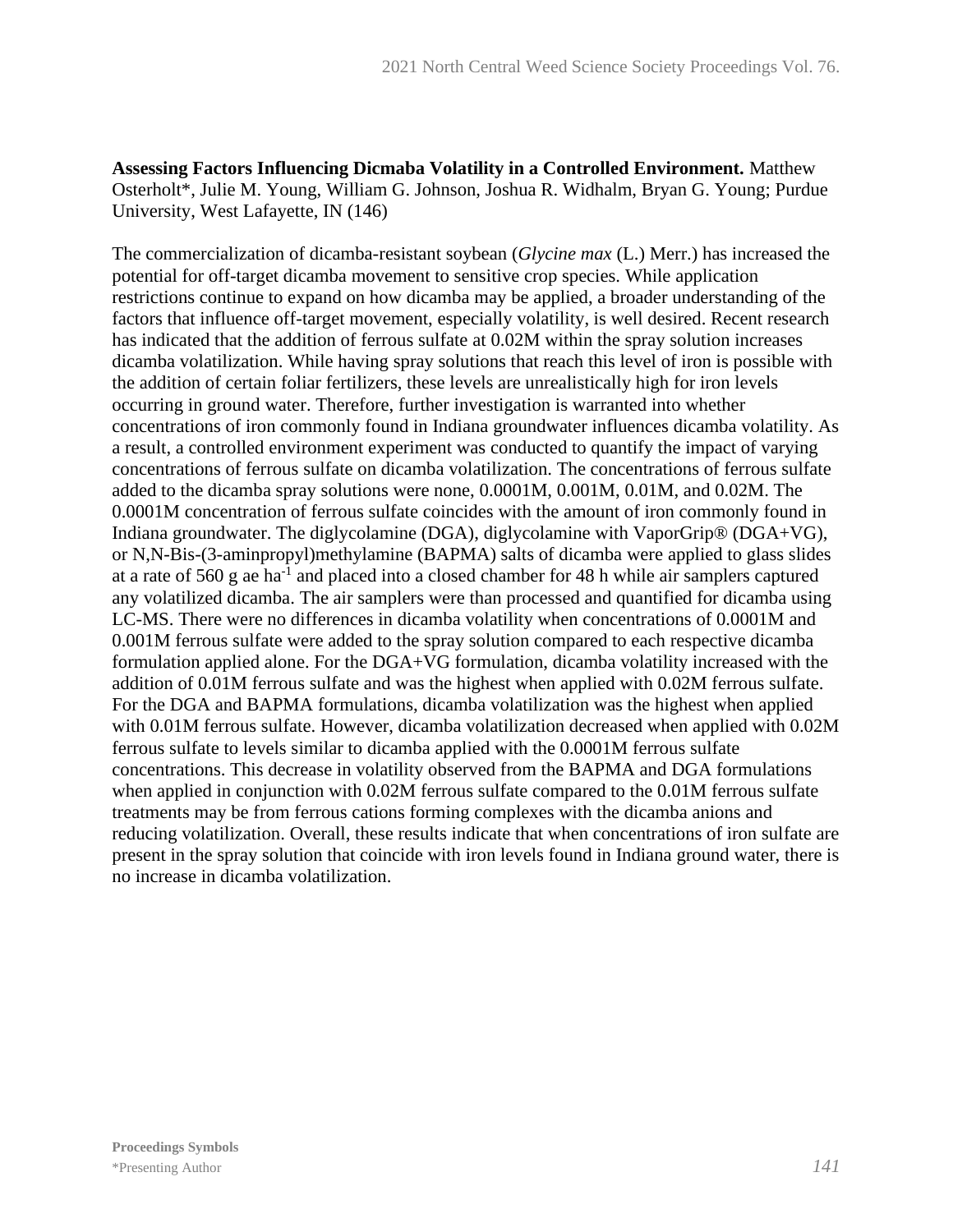### **Control of Glyphosate/Glufosinate/Dicamba-resistant Soybean Volunteers in Corn with Postemergence Herbicides.** Mandeep Singh\*, Amit J. Jhala; University of Nebraska-Lincoln, Lincoln, NE (147)

Crop volunteers have emerged as weeds during the following year with widespread adoption of herbicide-resistant crops. Soybean volunteers are not a serious concern but might become an issue due to unexpected weather events that results in high level of harvest losses, and availability of soybean with multiple herbicide-resistance traits. Certain situations such excessive rainfall can limit application of PRE herbicides leaving only POST herbicides as an option to control soybean volunteers. The objectives of this study were to evaluate efficacy of labeled POST corn herbicides for control of dicamba/glufosinate/glyphosate-resistant (XtendFlex) soybean volunteers in Enlist<sup>TM</sup> corn and their effect on crop injury and yield. A field experiment was conducted in 2021 at South Central Ag Lab, University of Nebraska, Clay Center, NE. Dicamba/glufosinate/glyphosate-resistant soybean seeds harvested from previous season were cross-planted at 125,000 seeds ha<sup>-1</sup> to mimic soybean volunteers. After 2 days, Enlist<sup>TM</sup> corn was planted at 87,500 seeds ha<sup>-1</sup>. Acetochlor/clopyralid/mesotrione, atrazine/bicyclopyrone/mesotrione/S-metolachlor, and clopyralid/flumetsulam provided 99 %

control of soybean volunteers at 28 d after POST herbicides applied through pre-harvest. Acetochlor/mesotrione, dicamba/tembotrione, and dimethenamid-*P*/topronezone provided 78%- 85% and 95%-98% control of soybean volunteers at 28 and 56 d after POST, respectively. Corn yield was not affected across all treatments. It is concluded that POST herbicides are available to control dicamba/glufosinate/glyphosate-resistant soybean volunteers in Enlist<sup>TM</sup> corn.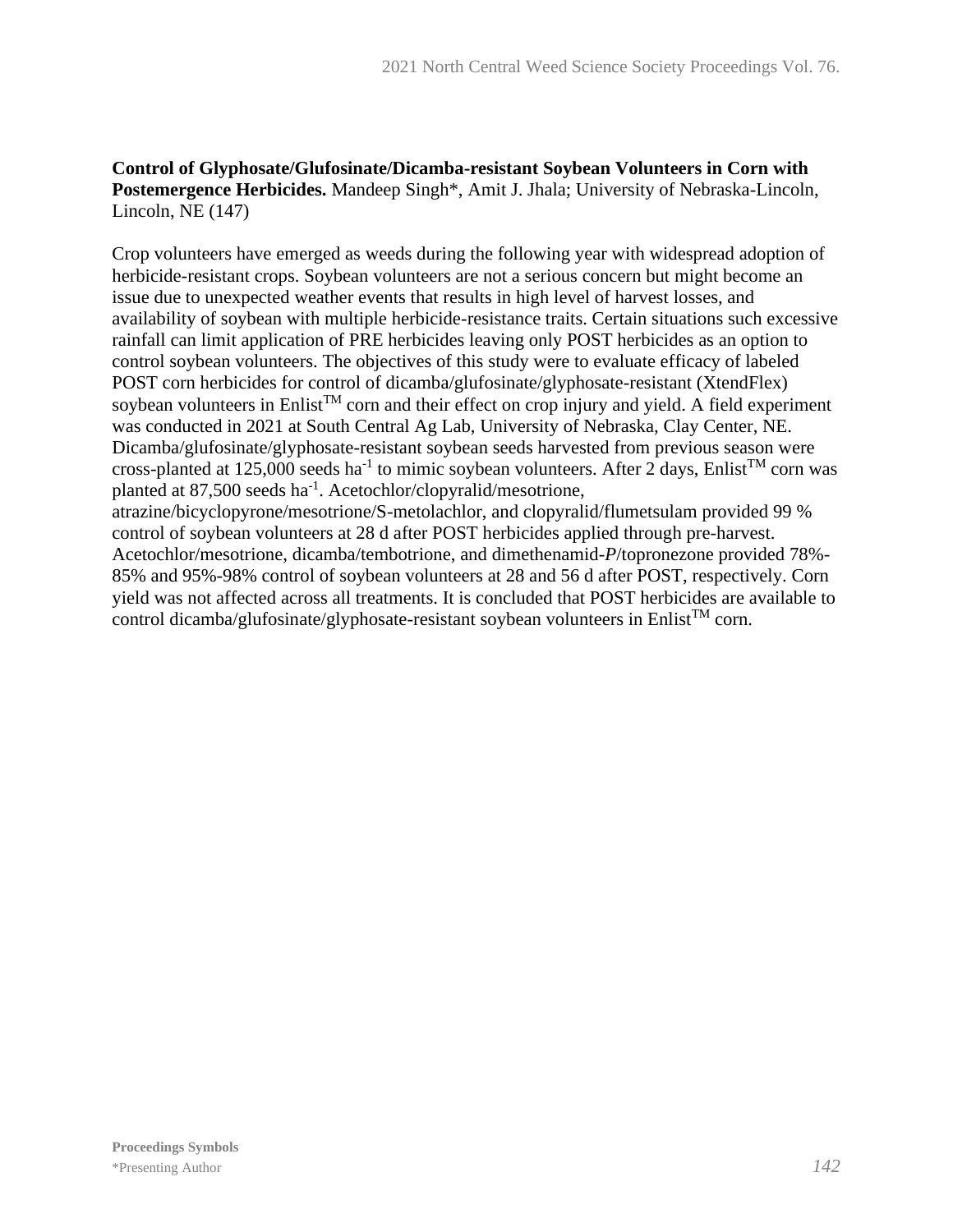#### *Amaranthus* **Spp. Has Redefined Weed Management in Sugarbeet in Minnesota and North Dakota.** Alexa L. Lystad\*, Thomas J. Peters; North Dakota State University, Fargo, ND (148)

Sugarbeet (*Beta vulgaris* L.) producers in Minnesota and North Dakota reported waterhemp [*Amaranthus tuberculatus* (Moq.) J.D. Sauer] as their most troublesome weed control challenge on 500,440 acres or 78% of sugarbeet production acres in 2021. Sugarbeet growers apply layered soil residual herbicides at planting, at the 2 to 4 lf stage and at the 6 to 8 leaf stage for waterhemp control. Use of layered soil residual herbicides is a substantial transformation in behavior from 2000 and 2010 when only 13% and 3% of sugarbeet fields, respectively, were treated with soil residual herbicides. Soil residual herbicides are applied preemergence and postemergence to sugarbeet and preemergence to waterhemp for control. Timely rainfall is an important and often overlooked component in waterhemp control since soil residual herbicides must be incorporated into the soil for effective waterhemp control. However, fields received only 21-, 73-, and 28-mm rainfall in May, June, and July, 2021, respectively, as compared to 30-yr averages of 73-, 95- and 77-mm rainfall in a random sample. Producers asked: a) should one apply soil residual herbicides when the durations of days between rainfall to incorporate herbicides was greater than previous years; and b) which application (PRE, EPOST or POST) in a layered waterhemp control plan was the most important component in a season with below normal rainfall. Waterhemp control and sugarbeet tolerance was investigated at Fargo, ND, Moorhead, MN, and Blomkest, MN in 2021. Each experiment was a RCBD design and a factorial treatment arrangement, one factor being soil residual herbicide treatment at planting and the other factor being soil residual herbicide treatment POST to sugarbeet (PRE to waterhemp control). Waterhemp control from repeat applications of glyphosate and ethofumesate at  $1.10 + 0.14$  kg ha<sup>-1</sup> ranged from 31% to 79% waterhemp, 55 to 80 days after planning across four experiments despite dry conditions that seem to reduce waterhemp emergence. Ethofumesate or ethofumesate plus *S*-metolachlor PRE or one or more chloroacetamide herbicide applications with glyphosate and ethofumesate improved waterhemp control as compared to repeat glyphosate plus ethofumesate mixtures alone. Soil residual herbicides applied postmergence to sugarbeet and preemergence to waterhemp offer the greatest improvement in waterhemp control, especially at Moorhead which received 109-mm rainfall in June. These same treatments offered only modest improvement in waterhemp control at Blomkest which received only 20-mm rainfall in June. Soil residual herbicides with glyphosate and ethofumesate caused more sugarbeet injury than glyphosate and ethofumesate alone, despite only  $20$ -mm +  $20$ -mm of rainfall in May and June at Blomkest. However, injury became less over time and was negligible 30 to 65 day after planting across herbicide treatments.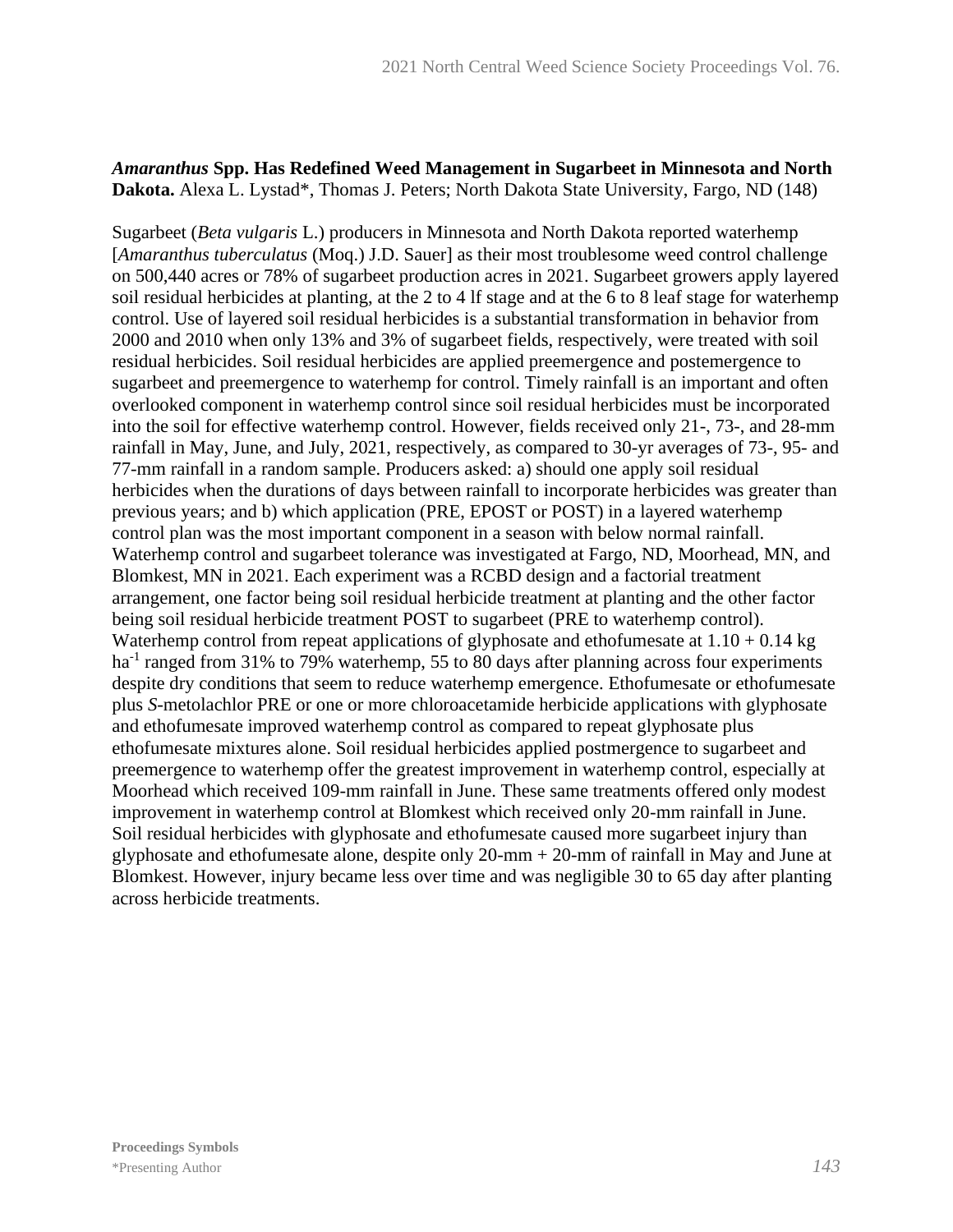Acifluorfen to Control *Amaranthus* spp. Escapes in Sugarbeet. Thomas J. Peters<sup>\*1</sup>, Emma L. Burt<sup>2</sup>, Alexa L. Lystad<sup>1</sup>; <sup>1</sup>North Dakota State University, Fargo, ND, <sup>2</sup>Minn-Dak Farmers Cooperative, Wahpeton, ND (149)

Sugarbeet (*Beta vulgaris* L.) tolerance and waterhemp [*Amaranthus tuberculatus* (Moq.) J.D. Sauer] control with POST acifluorfen applications was investigated in 2019 and 2020. Two outcomes of this research were, first, acifluorfen applied at  $0.28 \text{ kg}$  ha<sup>-1</sup> should be timed to 6-lf or greater sugarbeet. Acifluorfen applied before the 6-lf stage causes necrosis and stature reduction injury that reduces root yield  $(Mg ha^{-1})$  and recoverable sucrose (kg ha<sup>-1</sup>). Second, sugarbeet tolerance or waterhemp control from acifluorfen is influenced by adjuvant type or herbicide mixture with acifluorfen. We observed greater waterhemp control from acifluorfen mixtures with glyphosate, clopyralid, and / or ethofumesate than from acifluorfen, glyphosate, clopyralid, or ethofumesate alone. Previous research indicates acifluorfen postemergence provides effective control of other broadleaf weeds including kochia [*Bassia scoparia* (L.) A. J. Scott], redroot pigweed (*Amaranthus retroflexus* L.), Palmer amaranth (*Amaranthus palmeri* S. Watson), and Pennsylvania smartweed [*Persicaria pensylvanica* (L.) M. Gomez]. Will acifluorfen integrated into our waterhemp management strategy increase sugarbeet injury? Field experiments conducted across multiple environments in 2021 evaluated sugarbeet tolerance from acifluorfen as a component in a weed management program. Sugarbeet tolerance from glyphosate at 1.10 kg ha<sup>-1</sup> with *S*-metolachlor and ethofumesate at 1.07, and 0.21 kg ha<sup>-1</sup>, respectively, at the 2- and 8lf stage; glyphosate at 1.10 kg ha-1 with *S*-metolachlor and ethofumesate at 1.07, and 0.21 kg ha-<sup>1</sup>, respectively, at the 2-lf stage followed by (fb) glyphosate with acifluorfen at 1.10 and 0.28 kg ha<sup>-1</sup>, respectively, and *S*-metolachlor at 1.07 kg ha<sup>-1</sup>, at the 8-lf stage were compared with glyphosate at 1.10 kg ha-1 at the 2- fb 8-lf stage. Treatments were with or without *S*-metolachlor plus ethofumesate preemergence at 0.54 and 1.12 kg ha<sup>-1</sup>, respectively. Preemergence applications did not affect sugarbeet stature, root yield, % sucrose, or recoverable sucrose. Stature reduction occurred with all treatments as compared with the glyphosate check 7 DAA (days after application); however, treatments with acifluorfen had up to 50% sugarbeet injury. Stature reduction was less 14 and 21 DAA; however, treatments with acifluorfen had up to 35% sugarbeet stature reduction at 21 DAA. Stature reduction translated into yield parameters. Acifluorfen treatments had root yield and recoverable sucrose significantly less than the glyphosate control or the glyphosate with *S*-metolachlor and ethofumesate waterhemp control treatment. Treatments did not affect % sucrose. These results indicate that acifluorfen applied as part of a weed management program will reduce sugarbeet stature, root yield and recoverable sucrose. Acifluorfen must be applied either alone or with glyphosate, postemergence, and without S-metolachlor and ethofumesate for sugarbeet tolerance.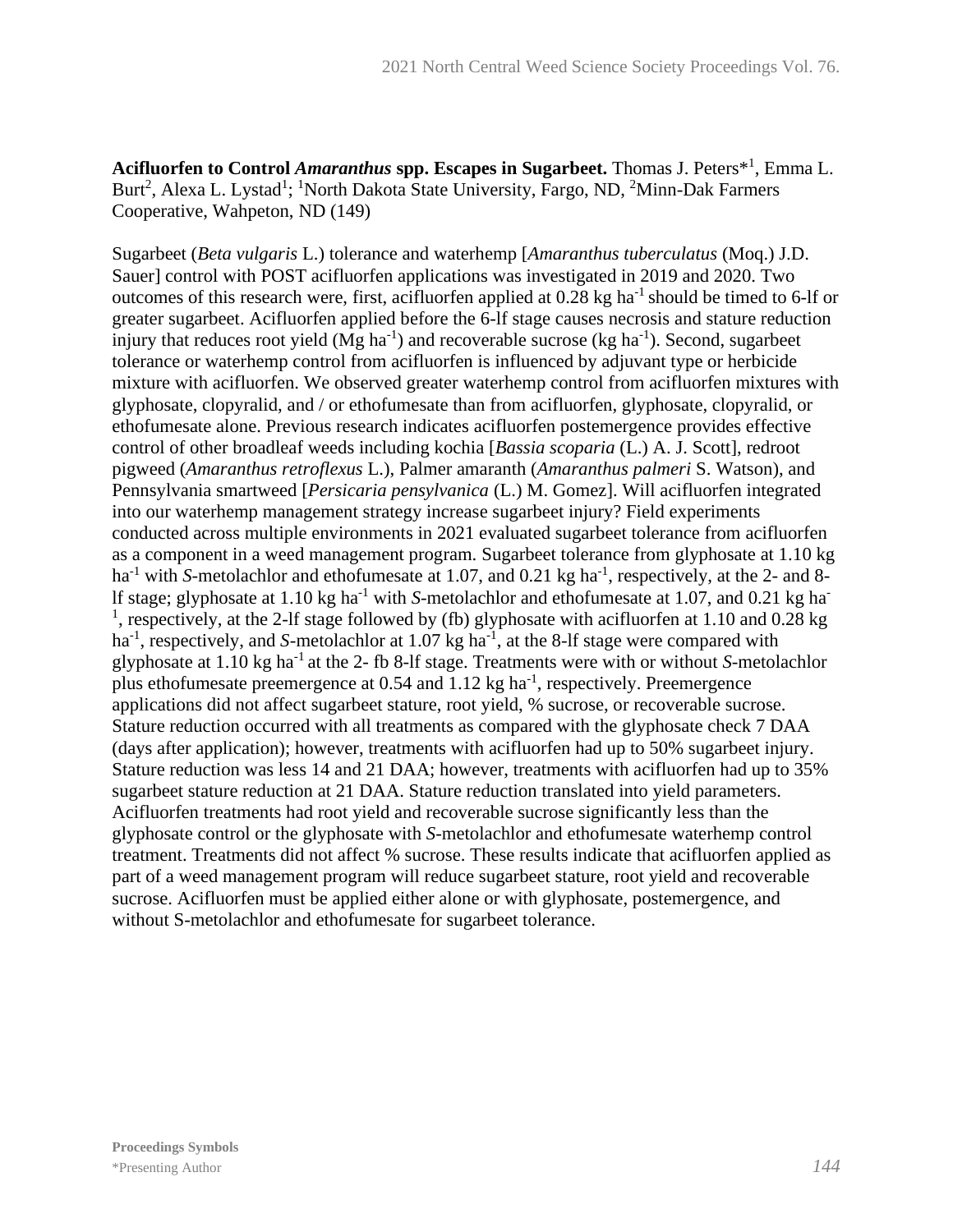## **Evaluation of the Seed TerminatorTM as a Harvest Weed Seed Control Tool in Missouri Soybean Production.** Travis R. Winans\*, Mandy Bish, Kevin W. Bradley; University of Missouri, Columbia, MO (150)

The distribution of herbicide resistant weeds such as waterhemp (*Amaranthus tuberculatus*) has resulted in a greater need for a more integrated approach to weed management, especially in U.S. soybean (*Glycine max* (L.) Merr.) production systems. Previous research in Australia has shown that harvest weed seed control can be a successful method to reduce weed seed from returning to the soil. One form of harvest weed seed control is the use of impact mills to destroy weed seed exiting the combine during grain harvest. One of the most common impact mill implements commercially available in Australia is called the Seed Terminator<sup>TM</sup>. In 2019 and 2020, we investigated the efficacy of the Seed Terminator<sup>TM</sup> installed on a Case IH 8250 combine in five different Missouri soybean fields that contained significant waterhemp infestations. Results indicate that 22% to 40% of the available waterhemp seed is lost to the soil due to shatter whenever the combine head comes into contact with the waterhemp plant at the time of harvest. Of the remaining seed that is directed into the combine, 51 to 78% is directed into the Seed Terminator $^{TM}$  and 94% of that seed becomes significantly damaged. For two of the five locations, we were able to evaluate the effects of consecutive seasons of use of the Seed Terminator $^{TM}$  on the same field. Both locations experienced a significant reduction of waterhemp in the soil seedbank by the spring following harvest. We were also able to determine that engine load was 12.6% higher, fuel consumption was 11.24 liters/hour greater, and harvest proceeded 0.40 kilometers/hour slower whenever the Seed Terminator<sup>TM</sup> was engaged. Results from this research indicate that the use of impact mills could have a role in reducing soil weed seedbanks in at least the Midwest region of the United States in the future.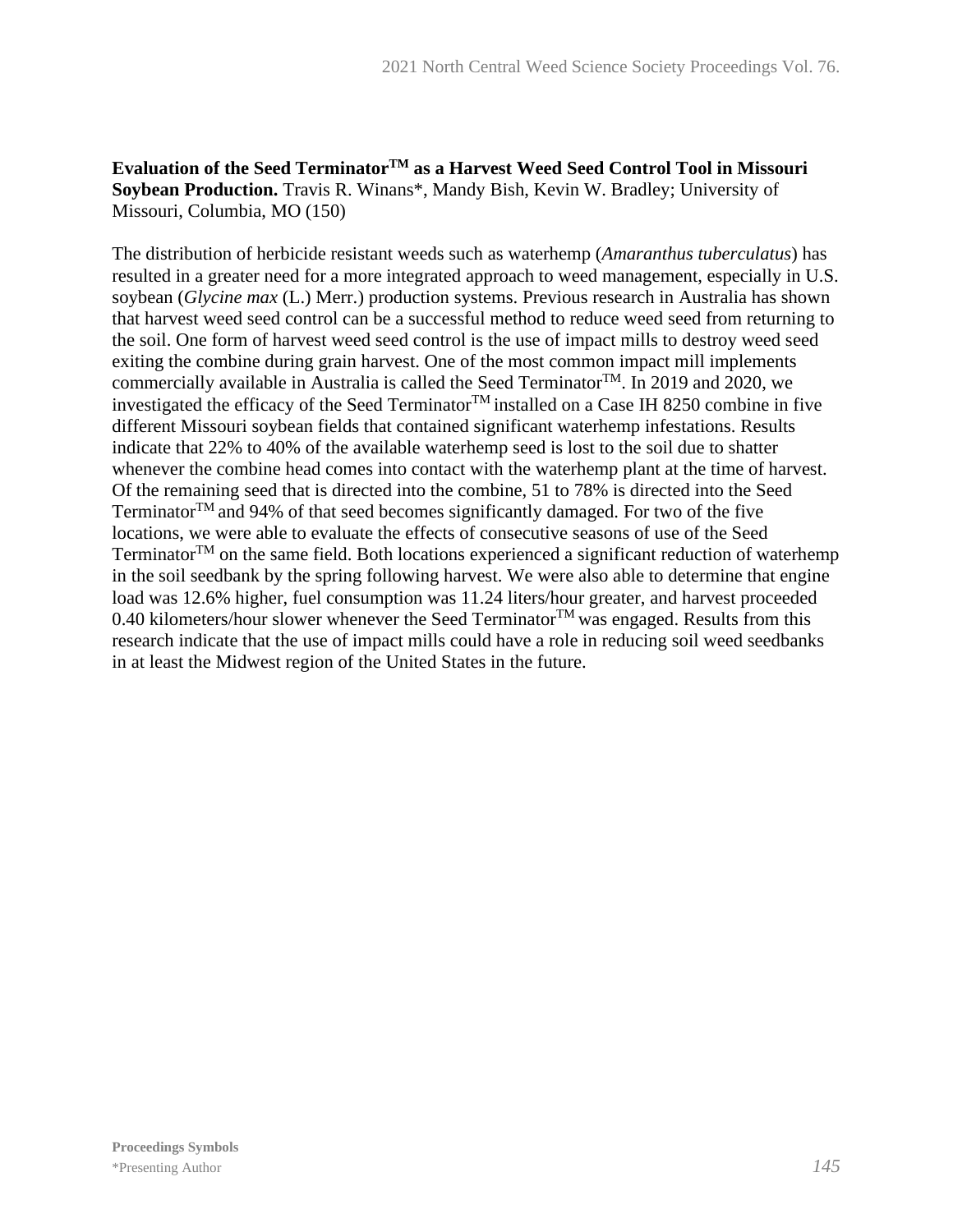**Testing Redekop™ Seed Destructor to Combat Herbicide-Resistant Weeds in Iowa Soybean Fields.** Alexis L. Meadows\*, Prashant Jha, Ramawatar Yadav, Avery J. Bennett, Edward S. Dearden, Ryan Hamberg, Austin H. Schleich; Iowa State University, Ames, IA (151)

*NO ABSTRACT SUBMITTED*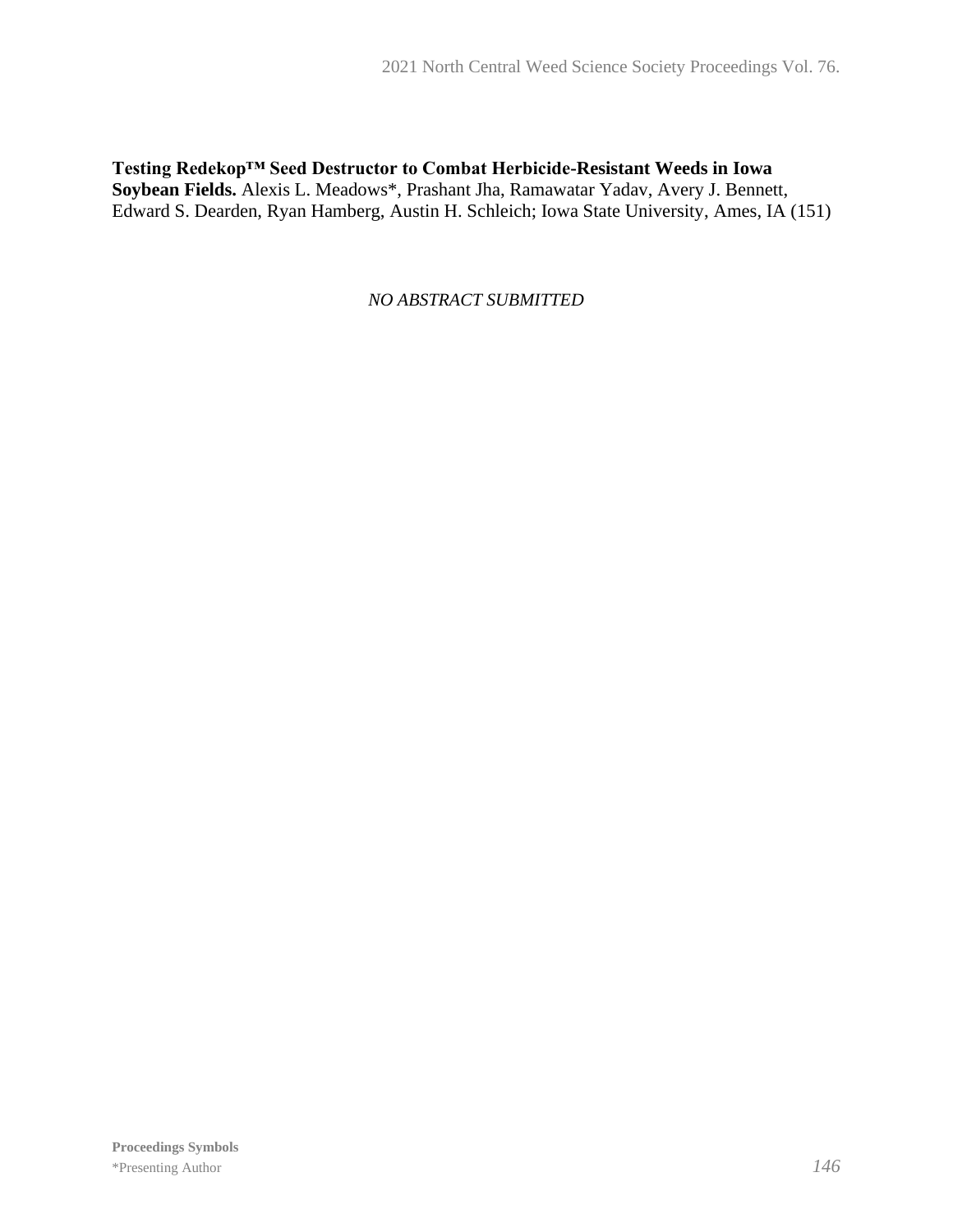# **PAPERS: Equipment and Application Methods**

**Characteristics and Performance of a Novel Deposition and Drift Reducing Adjuvant.** Gregory K. Dahl<sup>\*1</sup>, Ryan J. Edwards<sup>2</sup>, Ryan Wolf<sup>3</sup>, Joshua Mayfield<sup>4</sup>, Joshua J. Skelton<sup>5</sup>, Steven A. Fredericks<sup>2</sup>, Christine Colby<sup>2</sup>, Eric P. Spandl<sup>2</sup>, Kevin Krueger<sup>6</sup>; <sup>1</sup>Winfield United, Eagan, MN, <sup>2</sup>WinField United, River Falls, WI, <sup>3</sup>Winfield United, Sheldon, IA, <sup>4</sup>Winfield United, Four Oaks, NC, <sup>5</sup>WinField United, Saint Paul, MN, <sup>6</sup>Winfield United, Arden Hills, MN (152)

Winfield United developed UltraLock™, a new adjuvant product that combines the functions of drift reduction technology, DRT, adjuvants with the functions of drift reduction adjuvants, DRA. DRT adjuvants were convenient to use and effective for increasing deposition, coverage, and canopy penetration, while reducing off-target particle drift with many herbicides. DRT adjuvants did not reduce spray particle drift sufficiently when used alone with the new dicamba formulations and nozzles. DRA adjuvants were developed for use with the new dicamba formulations and nozzles required, but they were viscous, inconvenient to handle, and had coverage limitations. Winfield United determined that spray particle drift could be further reduced by tank mixing DRT adjuvants with DRA adjuvants. This required two products to be added to the spray mixture. UltraLock was developed to combine the DRA adjuvant technology with the DRT technology into a single product. Research was conducted in wind tunnels, laboratories, greenhouses and in the field to determine droplet sizes, deposition and coverage and field performance. Spray analysis demonstrated that UltraLock reduced the volume and number of small driftable spray droplets more than with a DRA adjuvant alone and similar to a DRA plus DRT adjuvant system. Laboratory studies demonstrated that UltraLock was compatible with many herbicide spray mixtures and product poured quicker, more easily and more completely than DRA adjuvants. Greenhouse and field studies determined that deposition, spray coverage and herbicide performance were improved compared to herbicide alone and was better than or equal to performance of herbicide plus commercial adjuvants.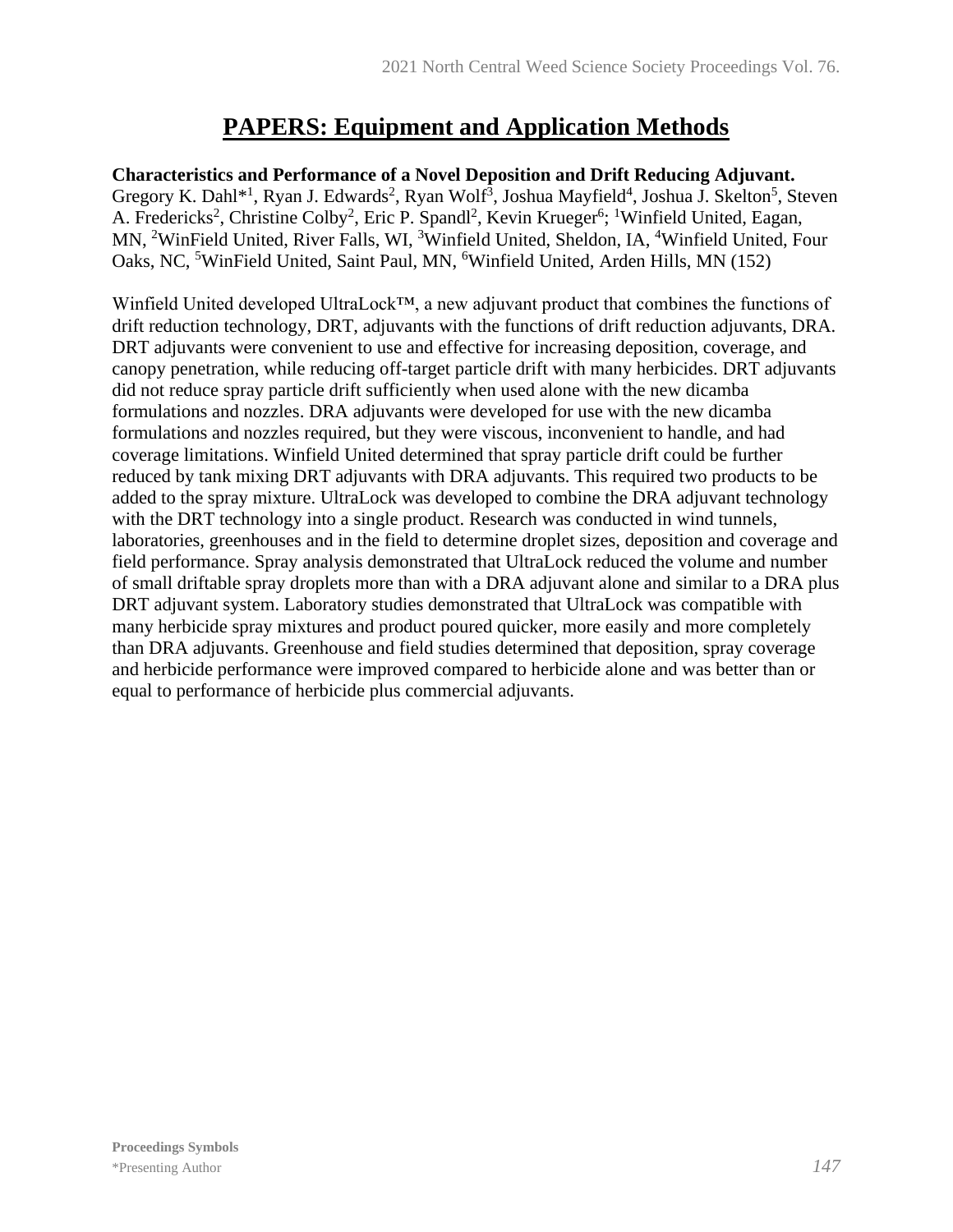**Integrated Weed Management in 2,4-D and Isoxaflutole-Resistant Soybeans in Kansas.** Chad J. Lammers\*, Malynda M. Smith, Tyler P. Meyeres, Kraig L. Roozeboom, Sarah Lancaster; Kansas State University, Manhattan, KS (153)

Integrated weed management practices, including narrow row-spacing and overlapping residual herbicides, are needed to properly manage herbicide-resistant weeds. However, herbicide traits influence weed management options. Experiments were conducted to evaluate weed management in two herbicide resistant soybean varieties: 2,4-D-, glyphosate-, and glufosinateresistant and isoxaflutole-, glyphosate-, and glufosinate-resistant planted in 36- and 78-cm row spacing at one location during 2020 and 3 locations during 2021. Three herbicide treatments were evaluated in each system: pre-emergence herbicide only (PRE), PRE followed by early post-emergence (POST), and POST plus overlapping residual (POR). PRE treatments were isoxaflutole (105 g ai ha<sup>-1</sup>) plus pyroxasulfone (146 g ai ha<sup>-1</sup>) in isoxaflutole-resistant soybeans or sulfentrazone (280 g ai ha<sup>-1</sup>) and pyroxasulfone (146 g ai ha<sup>-1</sup>). POST treatments were glufosinate (655 g ai ha<sup>-1</sup>) plus ammonium sulfate (3,351 g ai ha<sup>-1</sup>) or glufosinate (655 g ai ha<sup>-1</sup>) plus ammonium sulfate  $(3,351 \text{ g}$  ai ha<sup>-1</sup>) plus 2,4-D at  $(1064 \text{ g}$  ai ha<sup>-1</sup>). The same POST herbicides with *S*-metolachlor (1419 g ai ha<sup>-1</sup>) comprised POR treatments. Weed control was evaluated every 2 weeks after the application of the PRE herbicide until R7 soybean. Weeds evaluated at Manhattan during 2021 were ivyleaf morningglory (*Ipomoea hederacea* Jacq.*)* and Palmer amaranth (*Amaranthus palmeri* S. Watson*).* In Ottawa, Venice mallow (*Hibiscus trionum*  L.) and common waterhemp (*Amaranthus tuberculatus* (Moq.) J. D. Sauer*)* were evaluated during 2020 and 2021. Weed biomass was collected before the POST application and at R7 soybean. The center two rows of the plots were harvested, and yields adjusted to 13% moisture. Data were subjected to analysis of variance  $(a = 0.05)$  and means separation (Tukey's pairwise comparisons) using the packages lmer, anova, and emmeans in R. Differences among herbicides were noted in Ottawa during 2020 and for Palmer amaranth in Manhattan. When pooled across all species evaluated, POST and POR herbicides at Ottawa during 2020 resulted in  $\geq$  99% weed control 4 WAT in 2020 while PRE resulted in >84%. No differences were noted among treatments at Scandia during 2021, with all treatments resulting in  $\geq$  95% control. These data confirm that herbicide programs that include POST applications are superior to PRE-only programs, regardless of row spacing in the two soybean varieties evaluated. Additionally, the inclusion of a layered residual herbicide did not improve weed control over POST treatments with no residual control. However, this research did not evaluate the impact of layered residual herbicides on the weed seed, which is crucial for long-term weed management.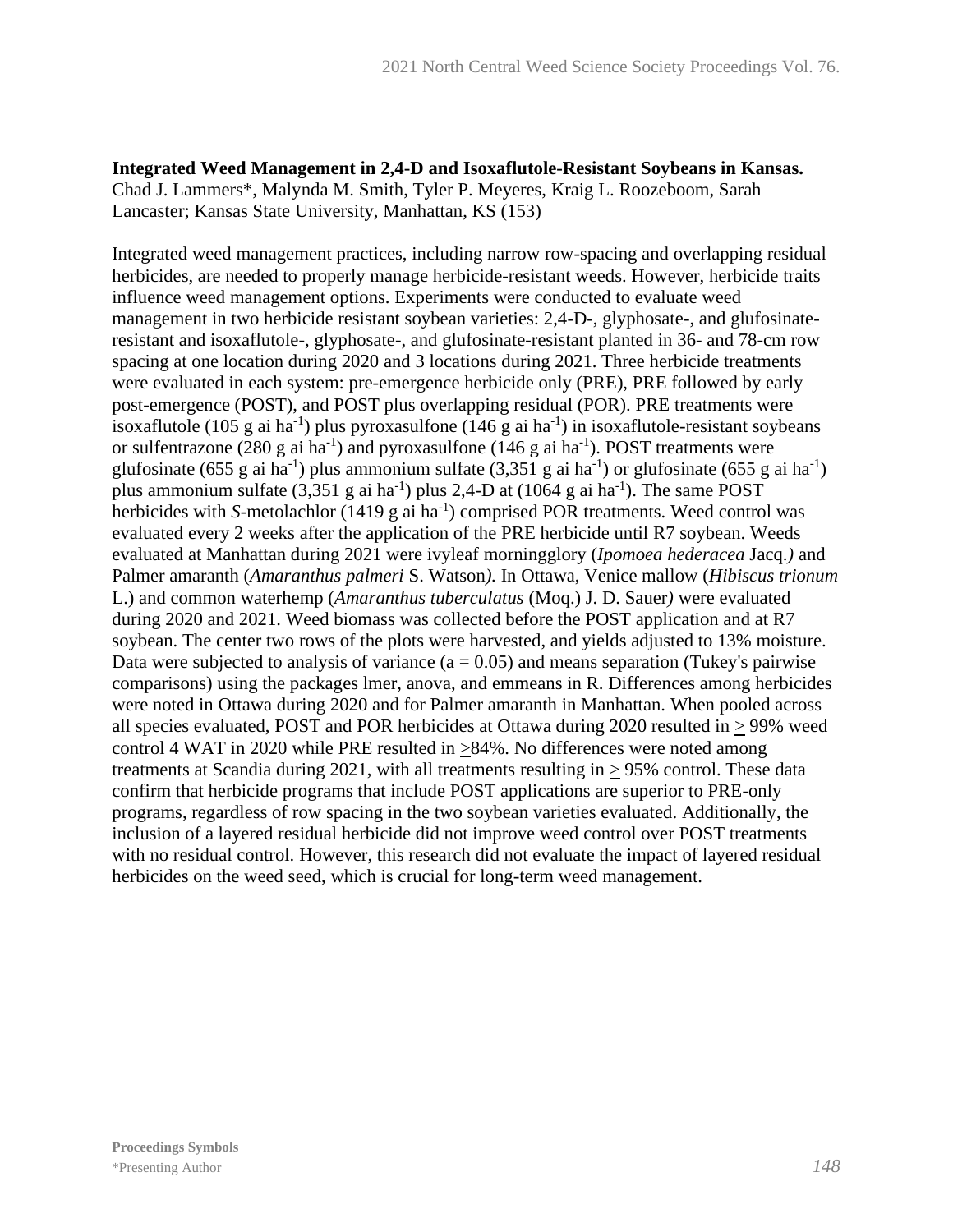**Utilizing Preemergence Herbicides to Maximize the Value of Machine-Vision Application**  Technology. Dane L. Bowers<sup>1</sup>, R Joseph Wuerffel<sup>2</sup>, Jason W. Adams<sup>3</sup>, Pete Berry<sup>\*4</sup>; <sup>1</sup>Syngenta Crop Protection, Greensboro, NC, <sup>2</sup>Syngenta Crop Protection, Gerald, MO, <sup>3</sup>Syngenta Crop Protection, Fargo, ND, <sup>4</sup>Syngenta Crop Protection, Monticello, IL (154)

Machine-vision precision application technology has enabled targeted applications of nonselective herbicides in non-crop situations (green-on-brown; GoB) commercially for several years. Recent advancements in machine-vision and sprayer technologies (e.g. pulse width modulation, single nozzle control) now allow for targeted applications to occur in major row crops with selective herbicides (green-on-green; GoG). This GoG technology has the potential to reduce the total amount of herbicide sprayed on a given field for major rows crops such as corn, soybeans, and cotton, especially in postemergence applications. However, it is unclear how weed pressure at the timing of postemergence applications will impact herbicide savings realized by the grower. This presentation aims to present preliminary data demonstrating the value that GoG technology, combined with robust preemergence herbicides (full use rates and multiple effective modes of action), may bring to growers in the future. Furthermore, this presentation will posit questions about the additional benefits (beyond herbicide savings) that the combination of GoG technology and robust residual weed control may bring, such as improved herbicide resistant weed management.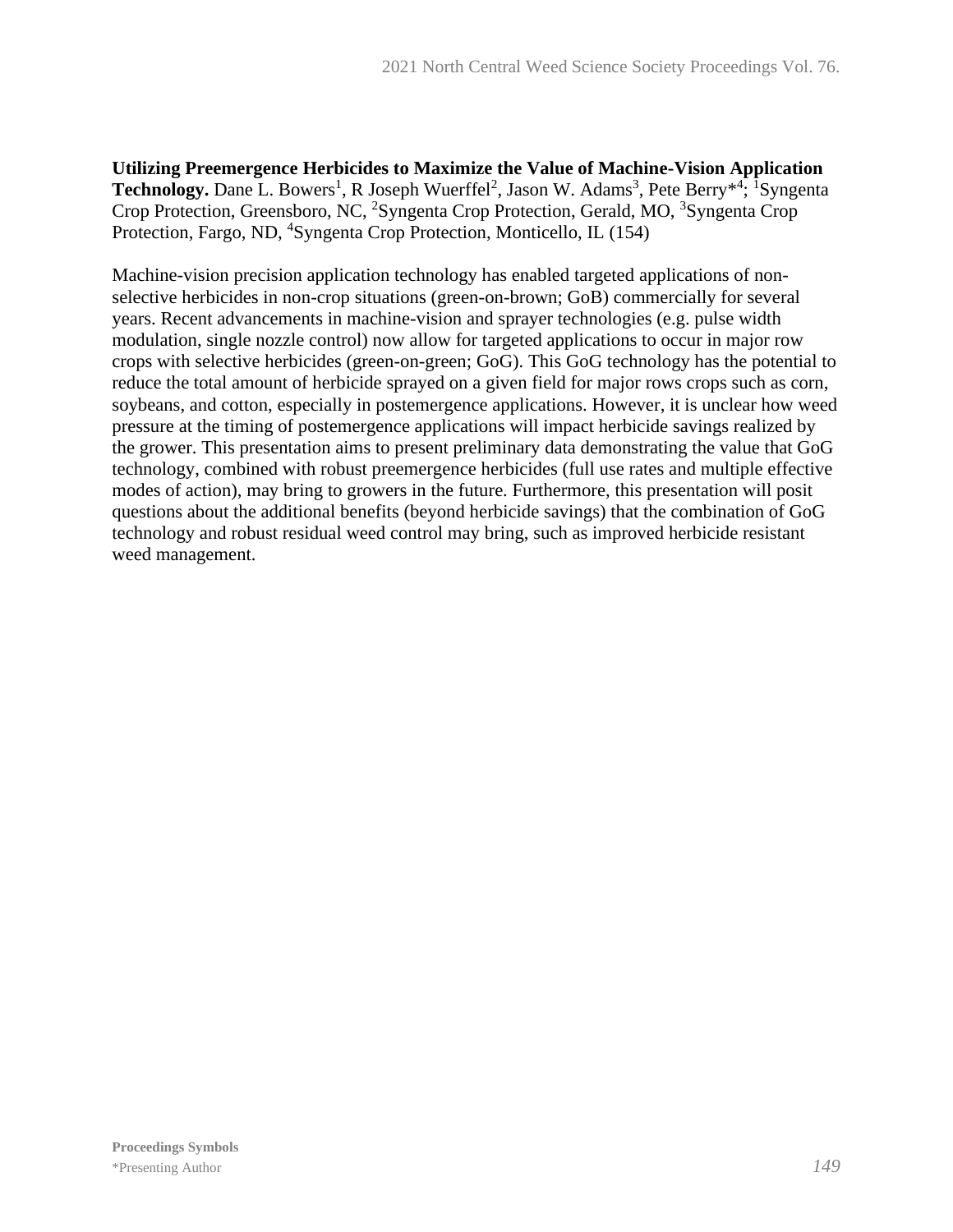**Spatial Variability of Soil Properties Influencing Soil Residual Herbicide Rates Within Indiana Commercial Fields.** Rose V. Vagedes\*, Bryan G. Young, William G. Johnson; Purdue University/, West Lafayette, IN (155)

Despite the advancements made to site-specific management practices, most herbicide applications are still being applied at a uniform rate across a field. Currently, the commercially available and developmental technologies for site-specific weed management (SSWM) have been focused on foliar-applied herbicides, with negligible attention on the utility of SSWM practices with soil residual herbicides. Organic matter (OM), soil texture, and pH can largely vary in a single field, all of which influence residual herbicide application rates. The implementation of SSWM with residual herbicides could help optimize herbicide efficacy while reducing the likelihood for crop injury. However, the feasibility of this practice needs to be justified and validated in commercial fields. Therefore, a survey was conducted to document the extent of variability in soil properties across commercial fields to justify site-specific soil residual herbicide applications. Additionally, a comparison was conducted between soil residual herbicides to determine if the variability of soil properties within ten different commercial Indiana fields was diverse enough to create two or more prescription zones for the herbicides of interest. These zones were developed using three different sources of spatial soil data: i) publicly available soil data provided by the USDA-NRCS Web Soil Survey (WSS), ii) collected soil samples regressed onto soil electrical conductivity (EC) measurements using regression kriging, and iii) ordinary kriging with collected soil samples. Semi-continuous, soil EC data was collected using a vehicle-mounted, electrical resistivity sensor followed by the collection of 60 soil samples using traditional sampling methods in a stratified random sampling pattern for all commercial fields. The soil texture and organic matter values predicted by WSS were compared to the lab results collected from the field samples. The WSS accurately predicted the soil texture at 36% of the sampling sites. However, when soil textures were grouped by coarse, medium, and fine texture classes based on herbicide labels, the WSS data accurately classified 62% of the sampling points. Additionally, the WSS organic matter levels were not consistent with the soil lab results. The maps developed from regression and ordinary kriging calculated similar total area  $(m<sup>2</sup>)$  values for each application rate zone. The number of zones identified by the WSS maps and the size of each zone varied drastically from the respective kriged maps for several fields. For all fields, variability was extensive enough to require one or more application rates for all or some of the residual herbicides studied. Our research validates the inherent variability of soil parameters used for determining soil residual herbicide rates and justifies variable rate soil applications as a component of site-specific weed management. However, a lack of georeferenced soils data or predictive tools to develop prescription maps for the application of soil residual herbicide is a current limitation that requires further exploration.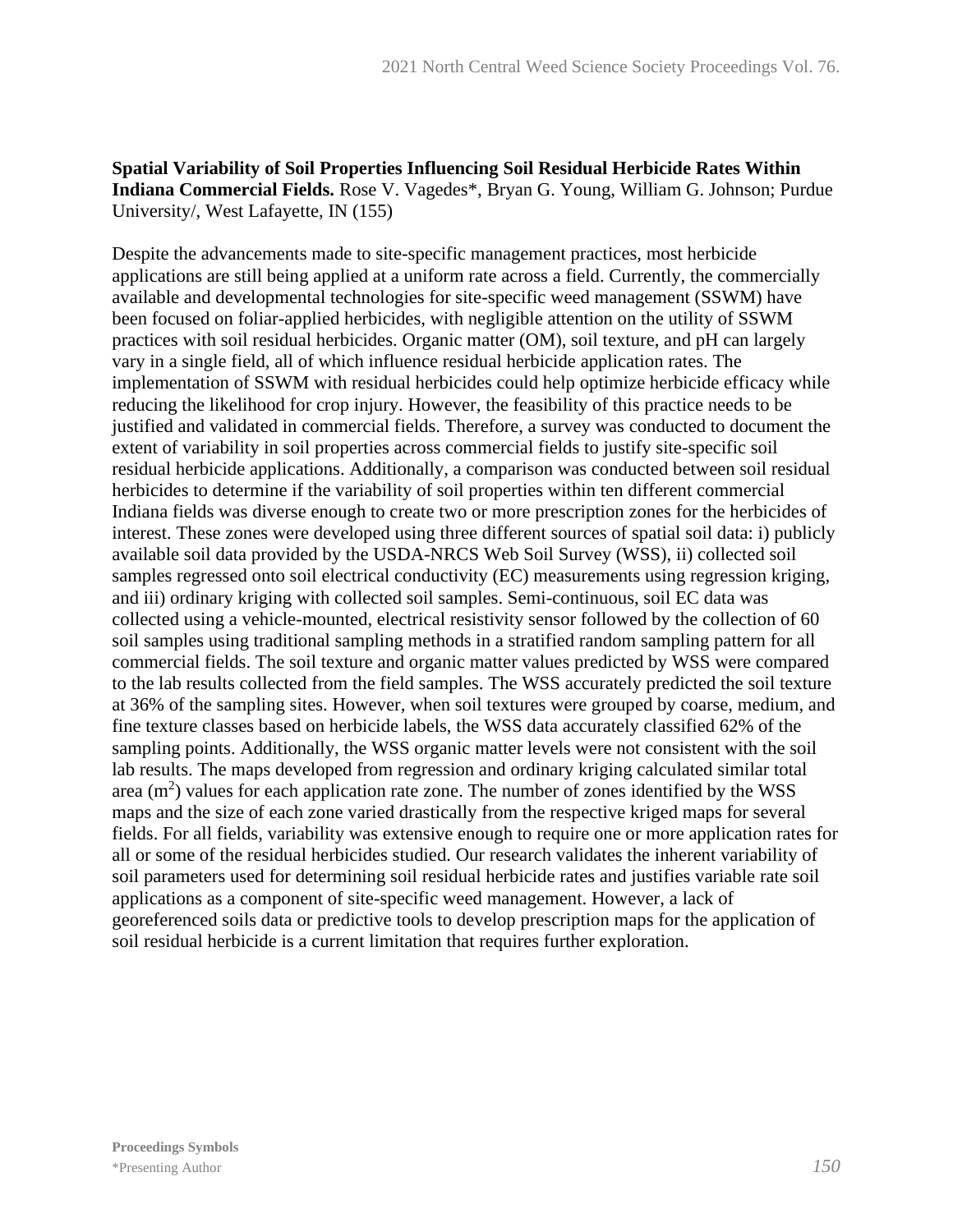## **Reduced Herbicide Antagonism Using a Dual Tank Delivery System for Volunteer Corn Control.** William L. Patzoldt\*; Blue River Technology, Sunnyvale, CA (156)

Abstract. Management of volunteer corn (*Zea mays*) in soybean (*Glycine max*) production is an annual problem in corn and soybean rotations. Some herbicide combinations involving group 1 herbicides used for control of volunteer corn, however, are known to have reduced activity due to antagonism. In this experiment, the objective was to determine if volunteer corn control could be improved if the group 1 herbicide component (e.g., clethodim) were applied separate from other herbicides known to cause antagonism. A field trial was established in Greenville, MS using a soybean variety resistant to dicamba, glyphosate, and glufosinate. Immediately after sowing soybeans, corn was hand seeded into each of the plots at a rate of 0.25 seeds m<sup>-2</sup>. All plots, except for an untreated control, received a PRE herbicide application containing a premix of *s*-metolachlor plus metribuzin at 1920 g ai ha<sup>-1</sup> and paraquat at 560 g ai ha<sup>-1</sup>. The POST herbicide program consisted of dicamba at 560 g ae ha<sup>-1</sup> plus glyphosate at 870 g ae ha<sup>-1</sup> plus *s*metolachlor at 1420 g ai ha<sup>-1</sup> plus various rates of clethodim at either 26, 51, or 102 g ai ha<sup>-1</sup>. Clethodim at different rates were applied using either a single tank mixture with dicamba, glyphosate, and *s*-metolachlor, or combined with *s*-metolachlor in one tank and separated from dicamba and glyphosate in a second tank (i.e., dual tank). When herbicide treatments were applied using a dual tank system, the two mixtures were kept separate all the way through the nozzle tips with the clethodim plus *s*-metolachlor mixture applied 8.6 cm before the dicamba plus glyphosate mixture. Visual percent volunteer corn control ratings taken 24 DAT suggested a dual tank system always resulted in higher performance than a single tank mixture for each rate of clethodim. For example, the only commercially successful treatment was using clethodim at 102 g ai ha<sup>-1</sup> in a dual tank system with 98% visual volunteer corn control, whereas the single tank comparison treatment using the same rate of clethodim only provided 80% visual control. The control of Palmer amaranth (*Amaranthus palmeri*) or barnyardgrass (*Echinochloa crus-galli*) was not influenced by application technique and all POST herbicide treatments provided 100% control. The results of this study suggest a dual tank delivery system can be used to separate herbicide mixtures with known antagonism and provide improved performance.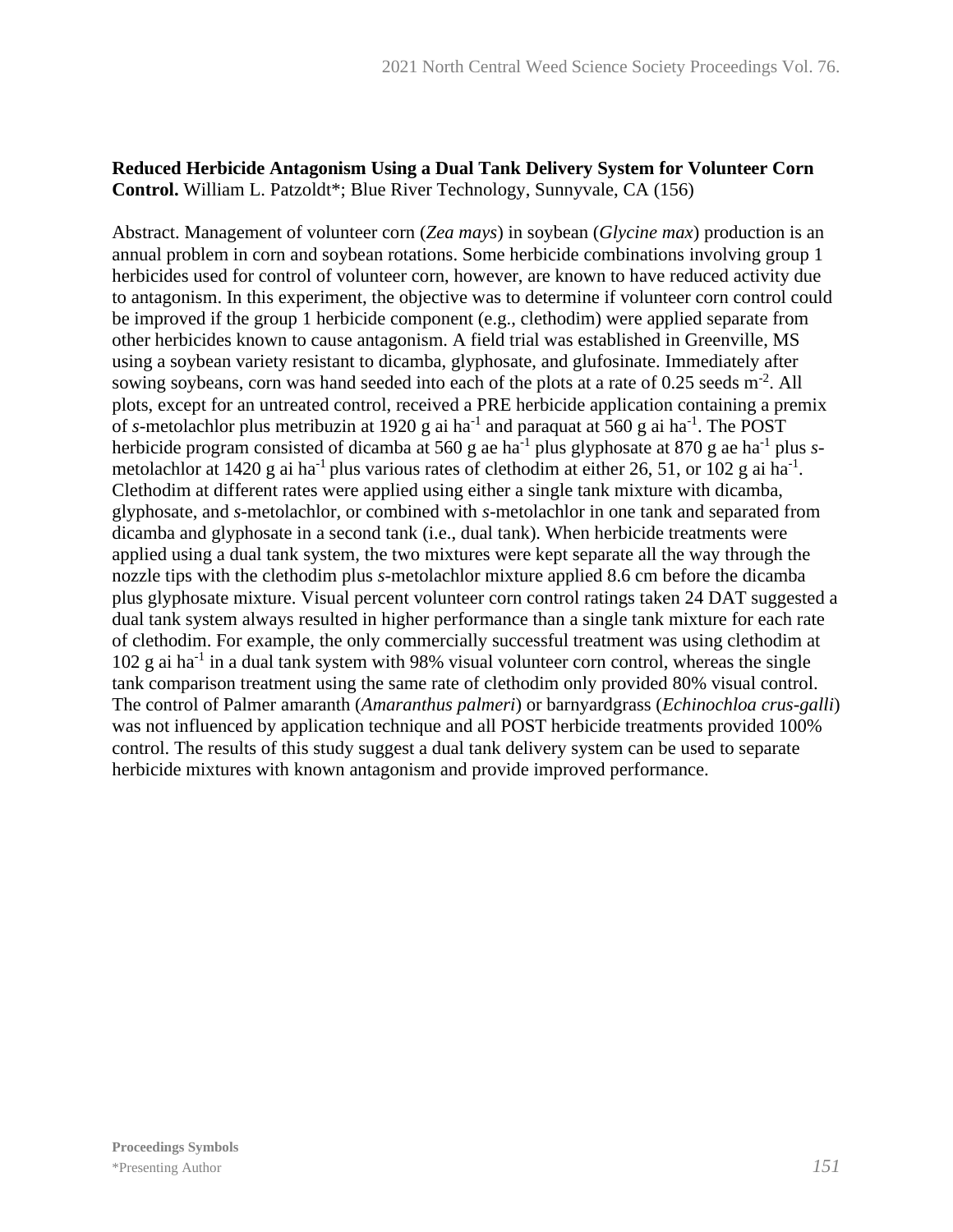**Impact of Weed Density on Foliar Herbicide Efficacy.** Tomas F. Delucchi\*, Bryan G. Young, William G. Johnson; Purdue University, West Lafayette, IN (157)

Weed density can significantly affect foliar herbicide applications. Higher weed densities make postemergence herbicide failure more likely and this might be because of overlapping leaves causing insufficient spray deposition to reach all plants. Plant growth can also be affected directly through alterations in the spectral intensity of light caused by proximity of other plants. Low R:FR as detected by the phytochromes influence the whole plant morphology, including increased stem length and assimilate partitioning towards the stem. Low R:FR increases apical dominance and reduces basal branching. Plants growing in high densities have less overall leaf area to intercept the spray solution. Unsatisfactory weed control following a postemergence herbicide application can be expressed as compensatory growth from axillary buds and the application of non-systemic herbicides can break apical dominance and release previously dormant axillary buds. Two separate field trials and greenhouse studies were conducted with the objective of quantifying spray deposition and herbicide efficacy on tall waterhemp [*Amaranthus tuberculatus (Moq.)* J. D. Sauer] growing in three different densities: low, low-thinned and high densities. The low-thinned density was allowed to grow at the high density, but thinned down to an isolated plant the day before spraying to simulate growth in a high density, but without competing leaf overlap at the time of application. A second objective was to determine if tall waterhemp response is different for a non-systemic (glufosinate) versus a systemic (dicamba) herbicide under these three densities. In both field and greenhouse studies, spray deposition (µl cm-2 ) on weeds growing in high density was at least 27% lower than on weeds growing in the low and thinned densities with no differences between herbicides. These differences were expected and have been cited as the cause of reduced efficacy of postemergence herbicides applied to dense weed infestations. In field and greenhouse studies, the highest efficacy with glufosinate, measured as proportional biomass reduction compared to the nontreated, was achieved on low density plants. Lateral branching in the lower stem was only observed with this low density treatment. Greater efficacy of glufosinate on isolated plants with lateral branching may suggest the dormant axillary buds present on plants for the other two density treatments allow for regrowth following glufosinate applications. Dicamba efficacy was similar across all three densities in the field and, since greater spray deposition was observed on thinned and low density plants compared to the high density ones, the systemic activity of dicamba may have compensated for less spray solution interception. In greenhouse studies, plants growing in high density were less affected by dicamba than plants growing in low and thinned densities. These results suggest that actively growing axillary meristems, eliciting branching from the lack of proximity to other plants, may have become more prominent herbicide sinks. Herbicide efficacy may be influenced by more than just differences in spray deposition from the presence or absence of adjacent plants. Our research suggests postemergence herbicide efficacy is influenced by spray deposition and the interaction of weed density and weed growth related to lateral branching from lower nodes.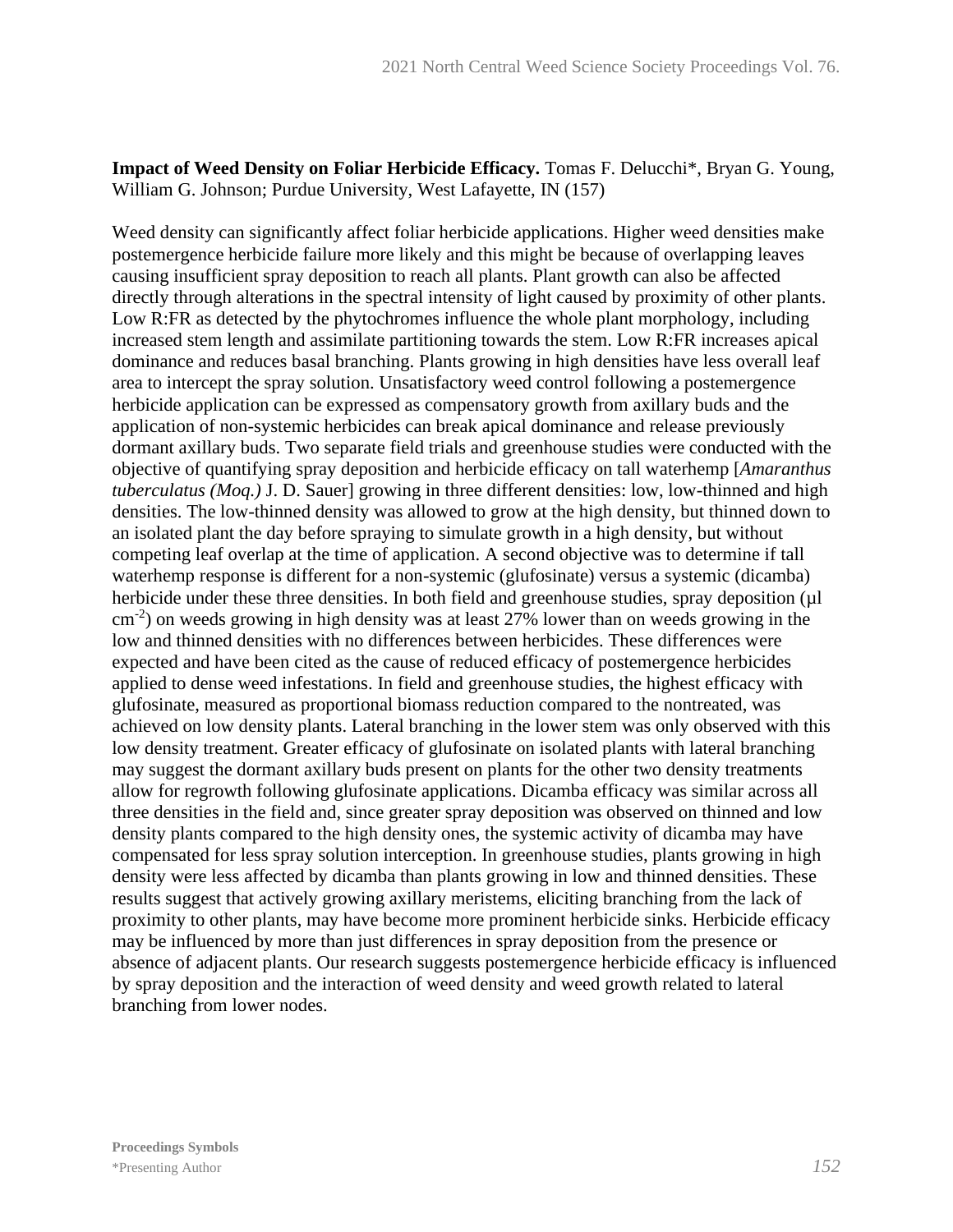## **Evaluation of a Low Speed Wind Tunnel for Simulating Boom-Scale Pesticide Spray Drift in Field Application Conditions.** Elizabeth R. Alonzi, Aszhia K. Albrecht, Steven A. Fredericks\*; Winfield United, River Falls, WI (158)

In agricultural spray applications off-target motion of applied pesticide droplets, also known as drift, has negative environmental and health impacts, as well as reduces the efficacy of the application. This can contribute to lower crop yields due to increased pest pressure and the development of weed resistance. Numerous methods have been developed to mitigate this spray drift and keep applied pesticides within the intended application area. Validating the effectiveness of these methods has historically required either field scale drift trials, which are costly and difficult to perform; or by extrapolating drift risk from the spray droplet size distributions measured in an idealized lab environment, which may neglect realities of field spraying. Herein, we present the evaluation of a newly constructed, low speed wind tunnel designed to mimic the spraying conditions typical of field application. In this study, multiple droplet samplers were positioned 1.5, 6, and 10.5 m downwind of a section field sprayer boom to measure air entrained droplets at heights of 0.25, 0.75, and 1.25 m. The droplets were marked with a fluorescent tracer which allowed for quantitative fluorometric measurement of the entrained mass flux of drifting droplets. These measurements were repeated for wind speeds between 2.2 and 6.7 m/s and for tank mixtures containing the tracer alone and in conjunction with a drift control adjuvant. The tunnel measurements were then compared against results from the same samplers measuring at the same position downwind of a field sprayer driving adjacent to plots while logging the ambient wind. When interpolating the tunnel spray flux to match the measured wind speed from the field measurements, the spray flux was found to be well correlated indicating that the low speed wind tunnel is a useful tool for evaluating drift.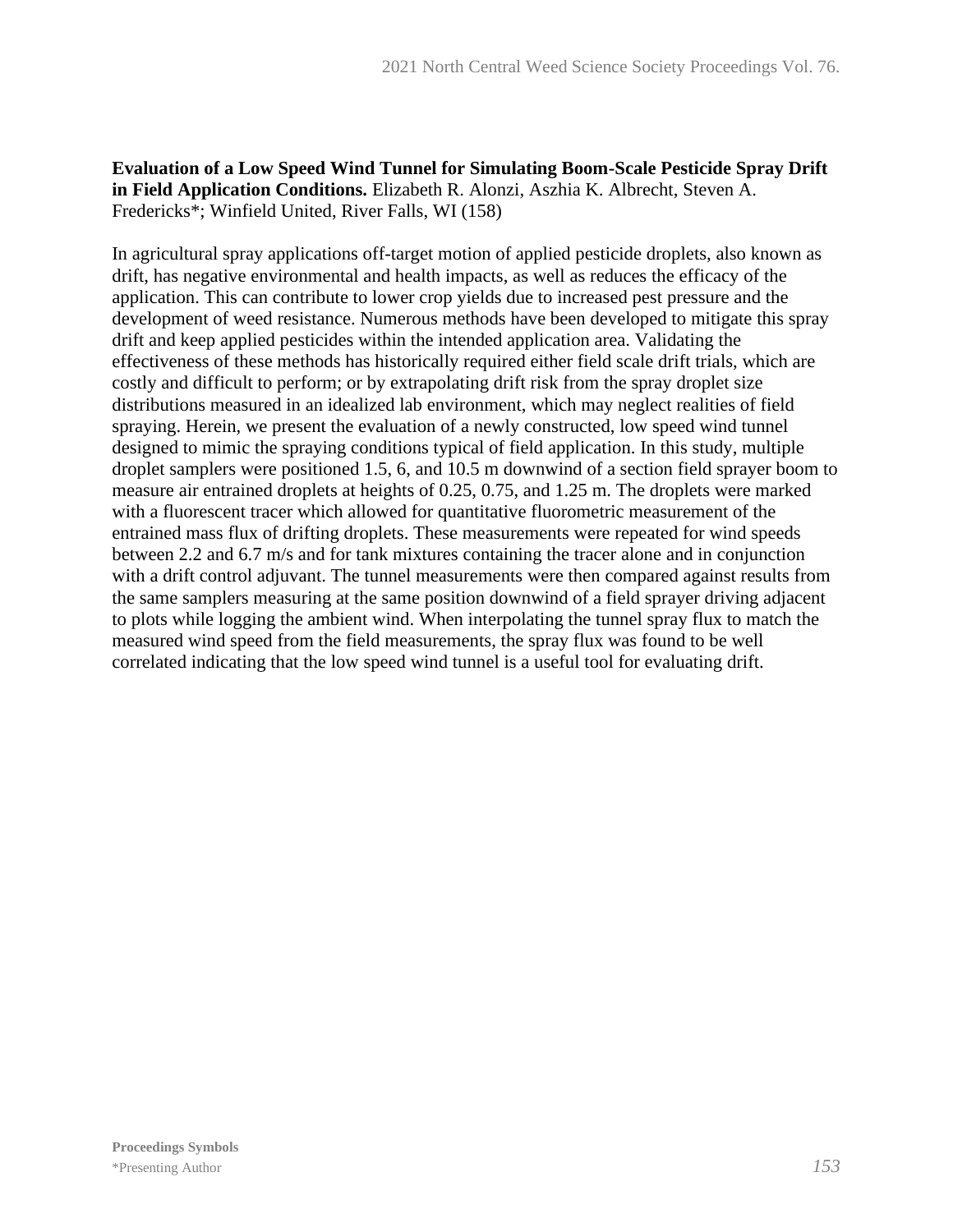**Impact of Electrocution on Weed Control and Weed Seed Viability in Soybean.** Haylee E. Schreier\*, Travis Winans, Jake Vaughn, Delbert Knerr, Mandy Bish, Kevin W. Bradley; University of Missouri, Columbia, MO (159)

The predominance of herbicide-resistant weeds in U.S. agriculture has led to an interest in nonconventional methods of weed control, including weed electrocution. In the summer of 2020 and 2021, the Weed Zapper<sup>TM</sup> was used to test the effectiveness of electrocution on several weeds commonly encountered in Midwest soybean production. In one experiment, waterhemp [(*Amaranthus tuberculatas* (Moq.)], common cocklebur (*Xanthium strumarium* L.), giant ragweed (*Ambrosia trifida* L.), common ragweed (*Ambrosia artemisiifolia* L.), horseweed (*Erigeron canadensis* L.), giant foxtail (*Setaria faberi* Herrm*.*), yellow foxtail [(*Setaria pumila*  (Poir.)], and barnyardgrass (*Echinochloa crus-galli* L.) were electrocuted once plants reached 30.5 cm, 61 cm, flowering, pollination, and seed set. Each of the electrocution treatments took place at either 3.2 or 6.4 km/h and either once or twice sequentially one week after the first timing. Results from this experiment indicate that better control was achieved when weeds were taller, as this is when more of the plants were able to be contacted by the electrocution boom. Better control was also observed on broadleaf weeds compared to grasses. Additionally, fewer waterhemp plants recovered following electrocution with sequential passes compared to only one electrocution event. Along with the effects on weed control, seeds that were present at the time of electrocution were tested for viability. Results from the 2020 experiments indicate that viability was reduced on all species tested. A separate experiment was conducted to determine the effects of electrocution on potential soybean injury and yield loss. This was accomplished by having the electrocution boom maintain nearly constant contact with the upper 8 cm of the soybean canopy at V5, R1, R2, R3, R4, R5, and R6 soybean growth stages. In 2020, up to 18% soybean visual injury occurred following electrocution at the R3 timing, and this correlated with a 23% yield loss. However, this likely represents a worst-case scenario as growers that have a clear height differential between waterhemp and the soybean canopy will not need to maintain constant contact with soybean plants. Overall, results from this research indicate that weed electrocution shows promise as a late season rescue treatment in soybean.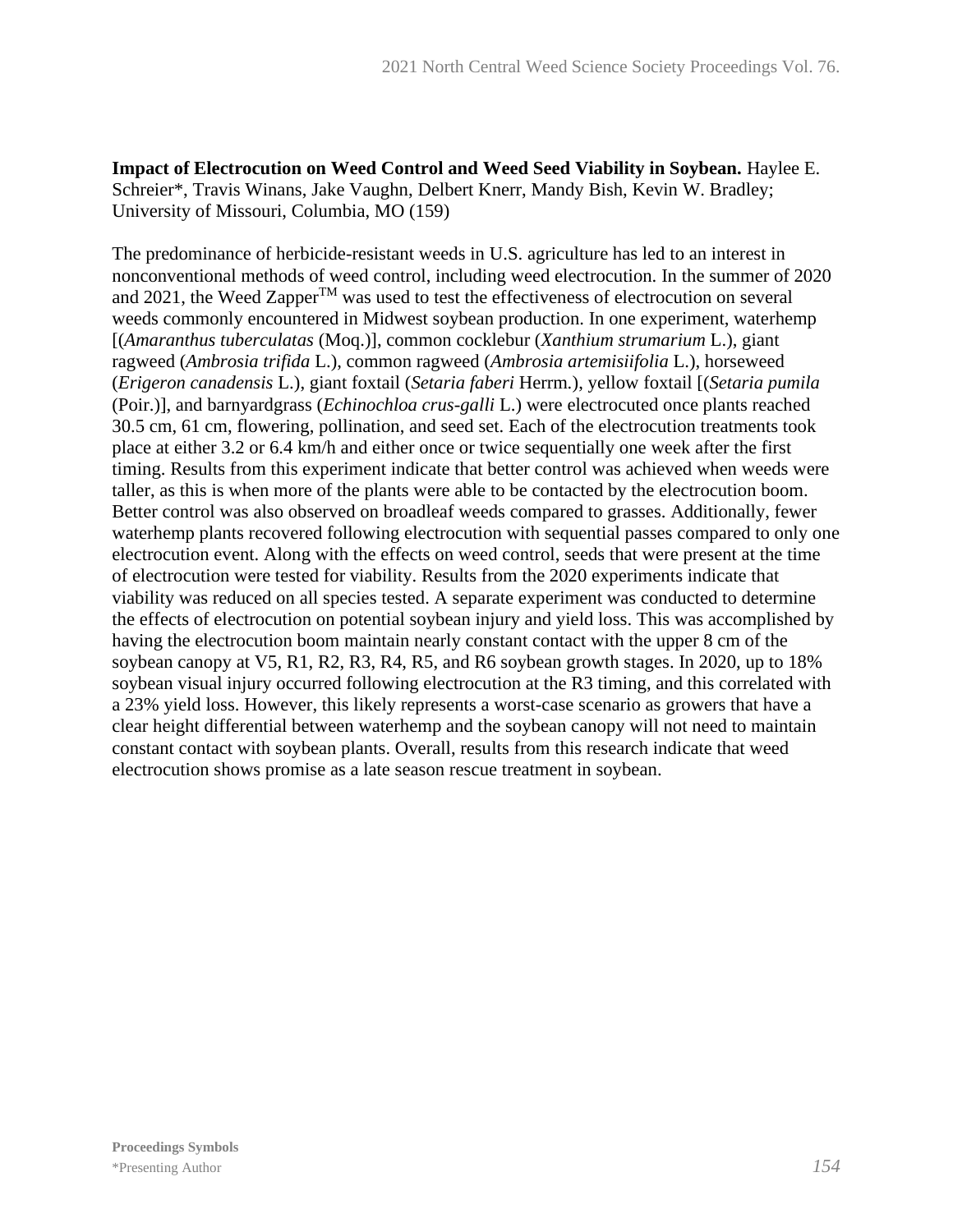**Influence of Adjuvants on Canopy Deposition and Drift with UAV Application.** Lee Boles A. Boles\*, Ryan J. Edwards, Steven A. Fredericks, Laura Hennemann; WinField United, River Falls, WI (160)

Unmanned aerial vehicle (UAV) spray applications are becoming a more popular application method to apply agriculture sprays. However, there are many questions around best application practices and effectiveness of the spray UAVs. One question is how do adjuvants influence canopy deposition and drift? A study was performed to assess different spray adjuvant classes to see which best performed with a DJI AGRAS MG1P octocopter. The applications were made over tasseling corn with four drop nozzles, below the rotors. Water sensitive cards were placed at four levels within the canopy at three locations per plot, with three replications. Spray cards were also placed downwind from the application to track movement of spray droplets. The cards were then analyzed for droplet number, size and coverage. Adjuvants higher in oil content showed increased droplet deposition and canopy penetration.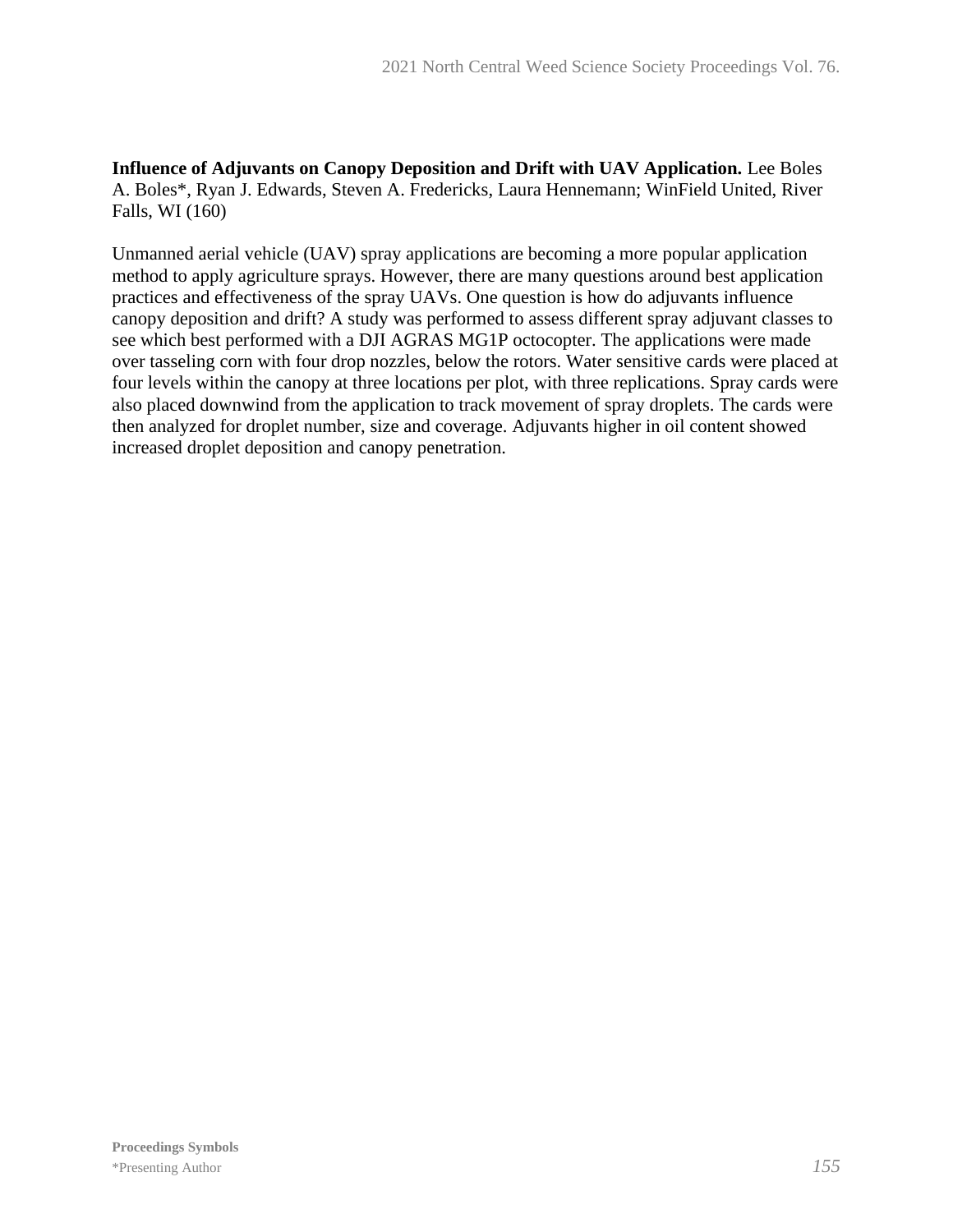## **Adoption of UAVs for Pest Management.** Emma L. Gaither\*, Reid Smeda; University of Missouri, Columbia, MO (161)

Traditional herbicide applications for industrial vegetation management (IVM) have predominantly relied upon ground-based equipment. However, this equipment is limited for usage on tall crop canopies, such as brush, and for aquatic species. Development of unmanned aerial vehicles (UAVs) allow reliable application in IVM situations. This research focused on a comparison between UAV and backpack applications for foliar herbicide activity on phragmites (*Phragmites australis*), a major aquatic weed that has invaded shallow wetlands in the central and eastern US. Treatments including glyphosate  $(0.744 \text{ kg} \text{ ai}^{-1})$ , glyphosate  $(0.744 \text{ kg}^{-1})$ plus florpyrauxifen-benzyl (0.029 kg·ha<sup>-1</sup>), imazapyr (0.28 kg·ha<sup>-1</sup>), imazapyr (0.28 kg·ha<sup>-1</sup>) plus florpyrauxifen-benzyl (0.029 kg·ha<sup>-1</sup>), and glyphosate (0.372 kg·ha<sup>-1</sup>) plus imazapyr (0.14 kg  $\cdot$  ha<sup>-1</sup>) were applied at 149.8 L·ha<sup>-1</sup>. An untreated control was also included. In 2020, applications were made in north-central MO and west-central IL at two timings: early August and late September. The applications made at the later timings were made at locations that had been previously mowed. Rhizomes were collected in November 2020. Thirty nodes were placed in flats of a 70:30 promix:field soil mix, fertilized weekly, and allowed to grow for 6 weeks. After 6 weeks, above ground biomass was collected. Imazapyr  $(0.28 \text{ kg} \cdot \text{ha}^{-1})$  plus florpyrauxifen-benzyl  $(0.029 \text{ kg} \cdot \text{ha}^{-1})$  had the lowest dried biomass (21% of control) and all treatments were at least 44% lower than the untreated control. Phragmites control was rated (0- 100) one year after treatment (1 YAT). Imazapyr (0.28 kg·ha<sup>-1</sup>), imazapyr (0.28 kg·ha<sup>-1</sup>) plus florpyrauxifen-benzyl (0.029 kg·ha<sup>-1</sup>), and glyphosate (0.372 kg·ha<sup>-1</sup>) plus imazapyr (0.14 kg· ha<sup>-1</sup>) showed the highest level of control; however, no treatment exceeded 70% 1 YAT. At both timings there was little difference in the method of phragmites treatment.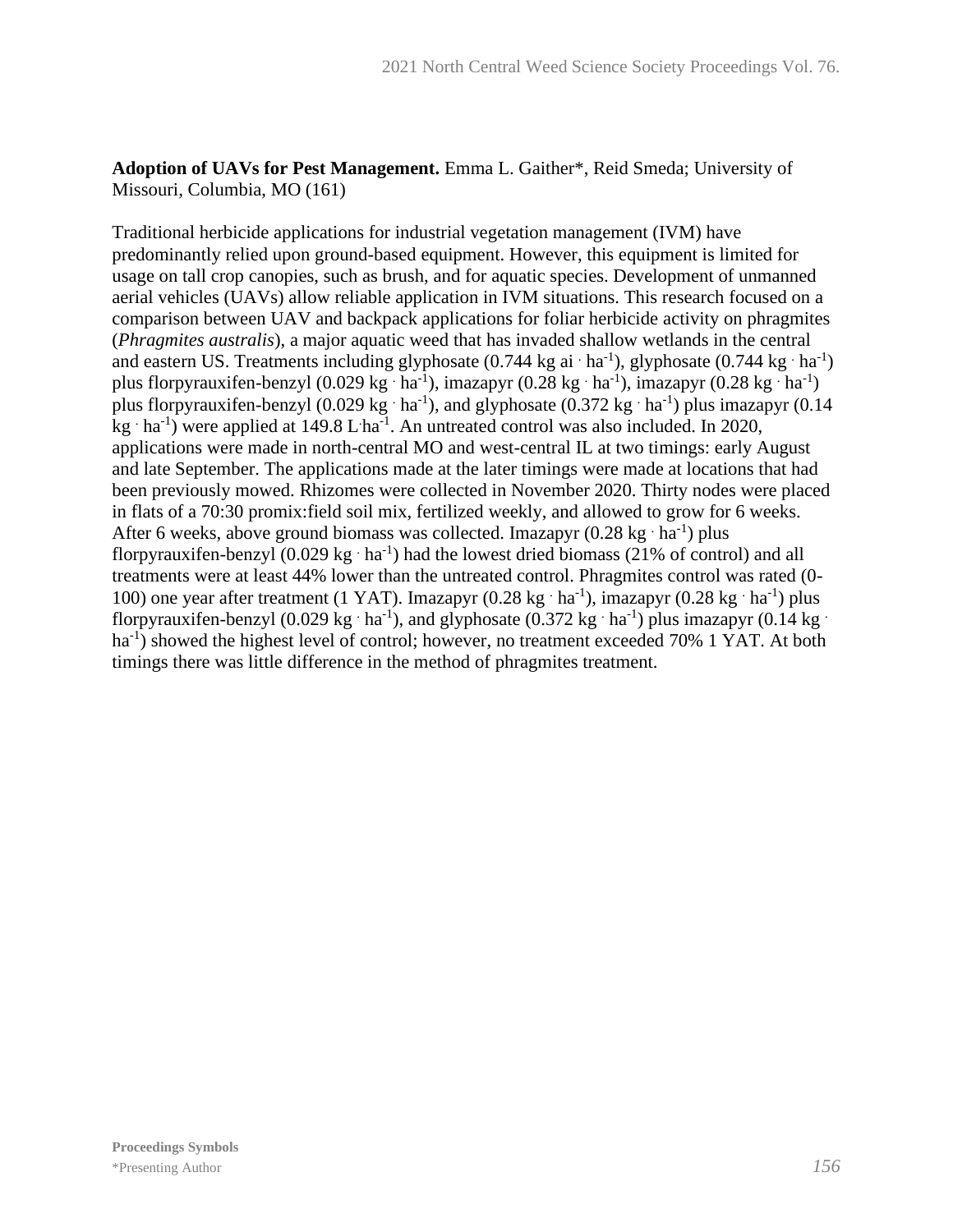**How Accurate Are Available Weather Resources for Pesticide Applicators? Comparisons**  Across Geographies. Mandy Bish<sup>\*1</sup>, Taylor Nix<sup>1</sup>, Kevin W. Bradley<sup>1</sup>, Nicholas J. Arneson<sup>2</sup>, Nikola Arsenijevic<sup>2</sup>, Maggie Ginn<sup>3</sup>, Zachary S. Howard<sup>4</sup>, Joseph Ikley<sup>5</sup>, William G. Johnson<sup>6</sup>, Jaime Knight<sup>7</sup>, Sarah Lancaster<sup>7</sup>, Lauren M. Lazaro<sup>8</sup>, Travis Legleiter<sup>9</sup>, Mark Loux<sup>10</sup>, Scott A. Nolte<sup>11</sup>, Bryan G. Young<sup>6</sup>, Rodrigo Werle<sup>2</sup>, Marcelo Zimmer<sup>6</sup>; <sup>1</sup>University of Missouri, Columbia, MO, <sup>2</sup>University of Wisconsin-Madison, Madison, WI, <sup>3</sup>Murray State University, Murray, KY, <sup>4</sup>Texas A&M University, College Station, TX, <sup>5</sup>North Dakota State University, Fargo, ND, <sup>6</sup>Purdue University, West Lafayette, IN, <sup>7</sup>Kansas State University, Manhattan, KS, <sup>8</sup>Louisiana State University AgCenter, Baton Rouge, LA, <sup>9</sup>University of Kentucky, Princeton, KY, <sup>10</sup>The Ohio State University, Columbus, OH, <sup>11</sup>Texas A&M AgriLife Extension, College Station, TX (162)

Favorable weather conditions are critical for successful pesticide applications. Synthetic auxin herbicide technologies have renewed interests in weather conditions at application. Specific interests include developing accurate weather-measuring instruments and predicting surface temperature inversions. New weather resources are available to address these matters. To validate new resources, we collected weather measurements using available mobile apps, web sites, and handheld devices. Air temperature, wind speed, and wind direction data were measured with each tool at state-maintained weather stations during the 2021 growing season. Data were collected at two locations in Missouri, and one location per state in Illinois, Indiana, Kansas, Kentucky, Louisiana, North Dakota, Ohio, Texas, and Wisconsin. Preliminary results indicate an average deviation of greater than 2 mph in wind speed and 2 degrees Fahrenheit in air temperature between each weather tool and weather station. Results also indicate that inversion forecasting tools are fairly accurate at some locations but not all, likely due to the effects of topography and microclimate. This study will provide relevant information for development and refinement of weather tools, which will enable pesticide applicators to make more informed decisions on which tools to utilize.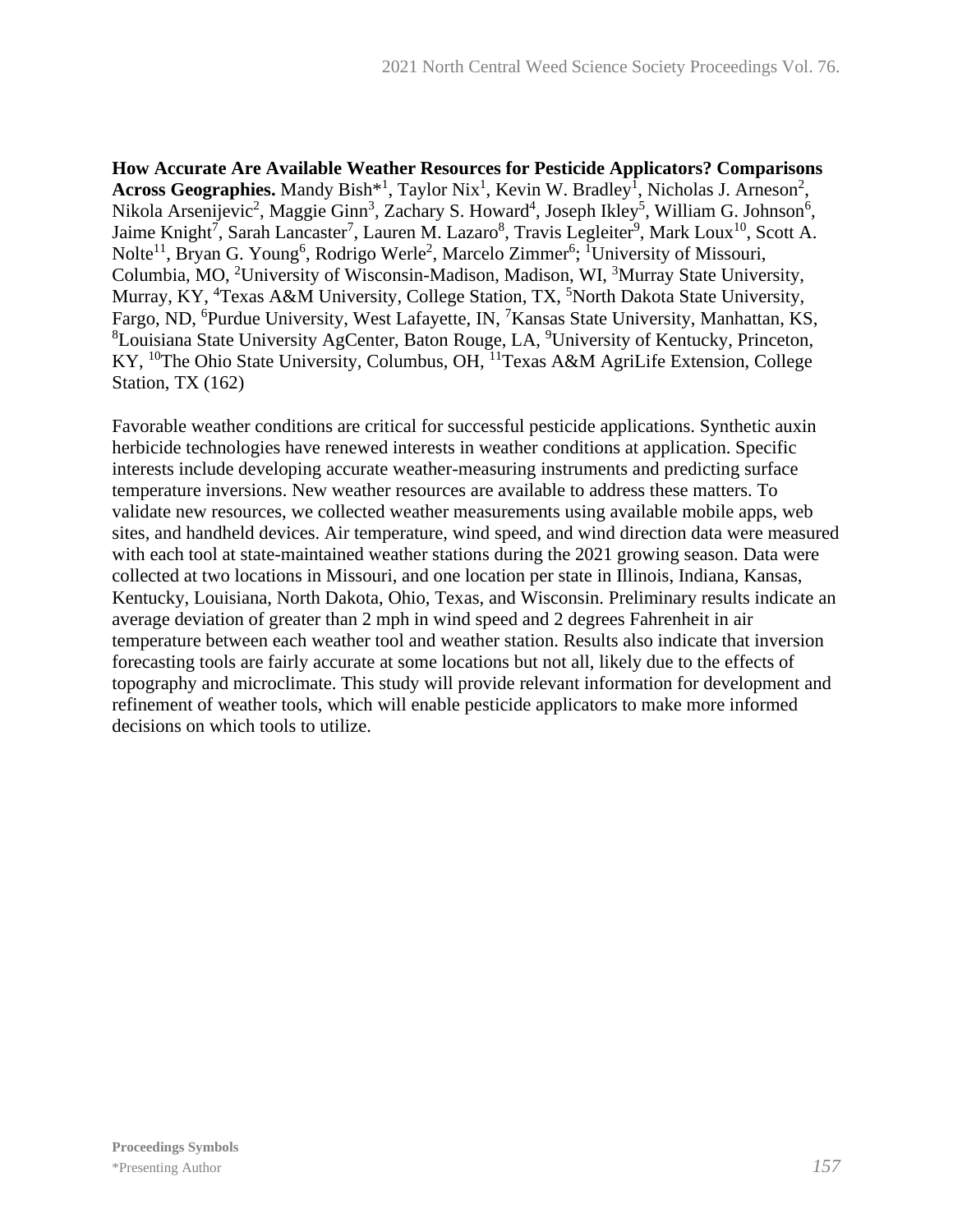Hooded Broadcast Sprayer for Particle Drift Reduction. Rodrigo Werle<sup>\*1</sup>, Bruno Canella Vieira<sup>1</sup>, Maxwel Coura Oliveira<sup>1</sup>, Guilherme Sousa Alves<sup>2</sup>, Jeffrey A. Golus<sup>2</sup>, Kasey Schroeder<sup>2</sup>, Reid Smeda<sup>3</sup>, Ryan Rector<sup>4</sup>, Greg Kruger<sup>2</sup>; <sup>1</sup>University of Wisconsin-Madison, Madison, WI, <sup>2</sup>University of Nebraska-Lincoln, North Platte, NE, <sup>3</sup>University of Missouri, Columbia, MO, <sup>4</sup>Bayer Crop Science, St Louis, MO (163)

There is renewed interest amongst crop protection professionals and regulators in the adoption of spray hoods to further reduce pesticide off-target movement during applications. Although the benefits of sprayer hoods were first reported in the early 1950's, adoption has been relatively low among farmers. The objective of this study was to evaluate the effectiveness of spray hoods in reducing pesticide drift for spray solutions with nozzles typically used for herbicide applications in row crops with resistance to dicamba or 2,4-D. Field experiments were conducted at North Platte (NE), Arlington (WI), and Columbia (MO) in 2020. Sprayer type (open and hooded), nozzle type (AIXR11003, TTI11003, and ULD12003), and spray solution (water with and without drift reducing adjuvant - DRA) were evaluated. A rhodamine fluorescent dye was added to all solutions at  $0.5\%$  v v<sup>-1</sup>. Applications were made on mowed tall fescue (Missouri), fallow (Nebraska), and harvested corn stubble (Wisconsin) at  $276$  kPa with  $140$  L ha<sup>-1</sup> carrier volume (10 replications per site\*treatment). Drift collectors (Mylar cards) were placed downwind of the treated area in three transects spaced 7.6 m apart and perpendicular to the spray line. For each transect, 10 x 10 cm collectors were positioned at 1, 2, 3, 4, 8, 16, and 31 m downwind the treated area, whereas 20 x 20 cm collectors were positioned at 45 and 60 m. Four petri dishes (150 mm diameter) were placed in-swath to collect spray deposition. Samples were analyzed using fluorometry technique at the PAT Lab (University of Nebraska-Lincoln, West Central Research, Education, and Extension Center, North Platte, NE). Spray droplet size of treatments were analyzed using laser diffraction technique at the PAT Lab (3 replications per treatment). For the field study, spray drift and in-swath deposition  $(L \text{ cm}^{-2})$  were reported. The area under the spray drift curve (AUDC) was determined using the "agricolae" package in R statistical software. For the spray droplet size study, the  $D_{V10}$ ,  $D_{V50}$ , and  $D_{V90}$  (droplet diameter such that 10, 50, and 90% of the spray volume is contained in droplets of lesser diameters, respectively) were reported along with the percentage of the spray volume with droplets <200 µm. Data analyses were performed with Bayesian inference with the "brms" package using R statistical software. Hooded applications substantially reduced spray drift potential across all treatment scenarios compared to conventional applications. Hooded applications using the AIXR nozzle without drift reducing adjuvant (DRA) had similar AUDC (31.5) compared to conventional applications (open sprayer) using the TTI nozzle with DRA (27.7), despite the major droplet size differences between these treatments ( $D<sub>V50</sub>$  of 447.5 and 985  $\mu$ m, respectively). These results indicate that the adoption of spray hoods combined with proper nozzle selection and the use of DRAs can substantially reduce spray drift potential during pesticide applications. Hooded sprayers could be an effective technique to mitigate spray drift during pesticide applications. The use of this technology can be complementary to other drift reducing technologies.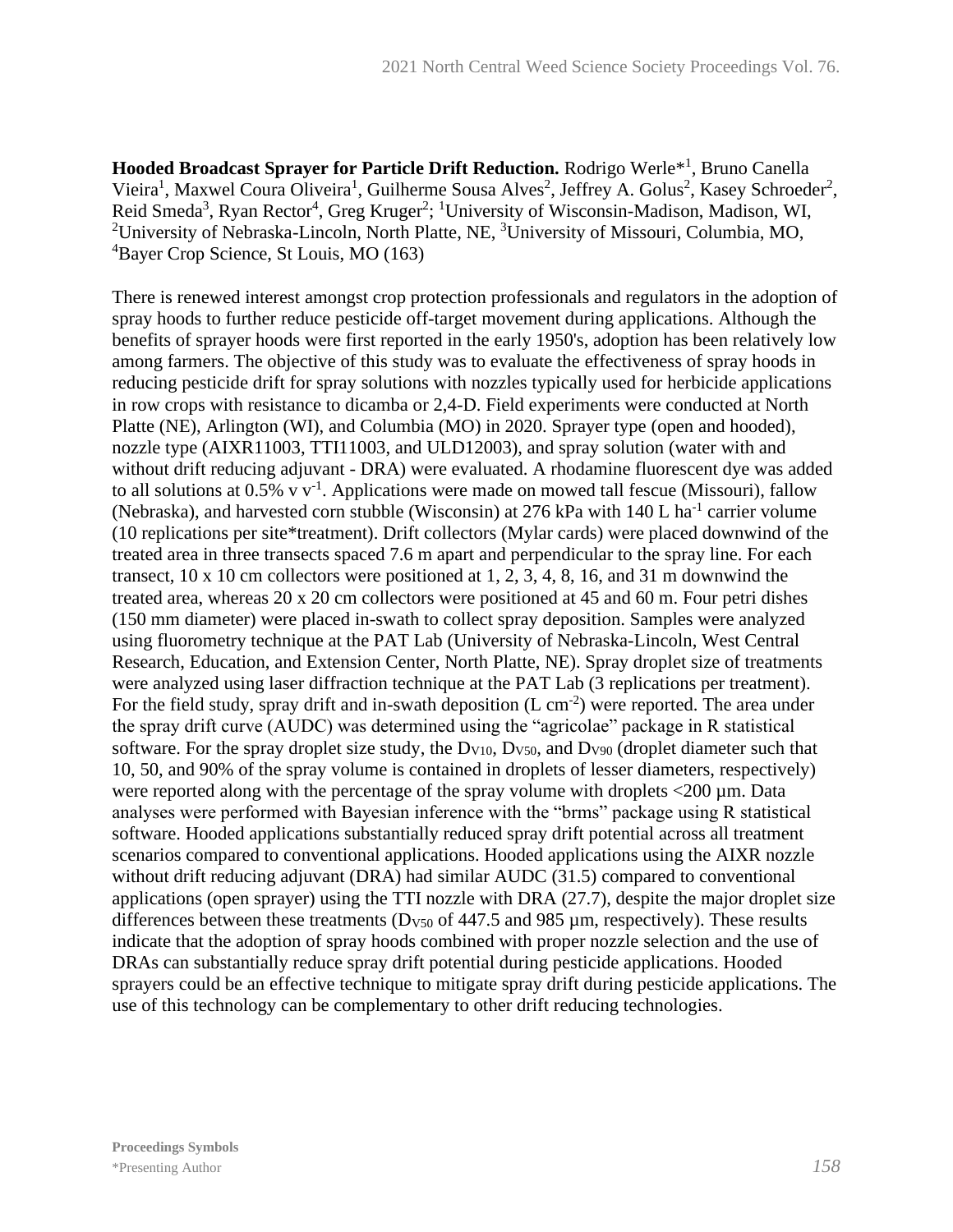# **PAPERS: Herbicide Physiology & Molecular Biology**

**Diagnostics for ALS and Glyphosate Resistance in Michigan Soybean.** Juliano R M Sulzback\*, Erin C. Hill, Jinyi Chen, Eric L. Patterson; Michigan State University, East Lansing, MI (164)

Herbicide resistance to major herbicide modes of action (MOA) threatens sustainable row crop production. This is particularly true in row crops where the same MOA is applied year after like soybean. Michigan is the 13th largest soybean producing state and resistance is common in many of the most common weeds to the most common MOAs. The goals of this project are to sample the top 5 herbicide-resistant weed species from Michigan soybean fields; implement fast molecular diagnostic assays to detect the most common EPSPS and ALS inhibiting chemicals resistance mechanisms; and report that information to farmers in a timely fashion. Molecular diagnostic implementation can benefit growers immensely. Most importantly, these assays provide information about resistance in their fields, potential before they even have to spray, allowing them to develop weed management strategies within the growing season. Our sampling will have the added benefit of surveying where resistance is in these species to the MOAs across Michigan. Our work focuses on ALS-inhibitor resistance in common ragweed (*Ambrosia artemisiifolia*), Palmer amaranth (*Palmer amaranth*), marestail (*Erigeron canadensis*), waterhemp (*Amaranthus tuberculatus*) and giant ragweed (*Ambrosia trifida*) and EPSPSinhibitor resistance in waterhemp and Palmer amaranth. Our results show that ALS resistance is common in all species and is caused by numerous SNPs in each species. Additionally, a majority of Amaranth samples have increased EPSPS copy number and most likely are resistant. Most surprisingly, published primers for ALS sequencing from these species are not universal and subtle changes in the genome sequence influences diagnostic efficiency.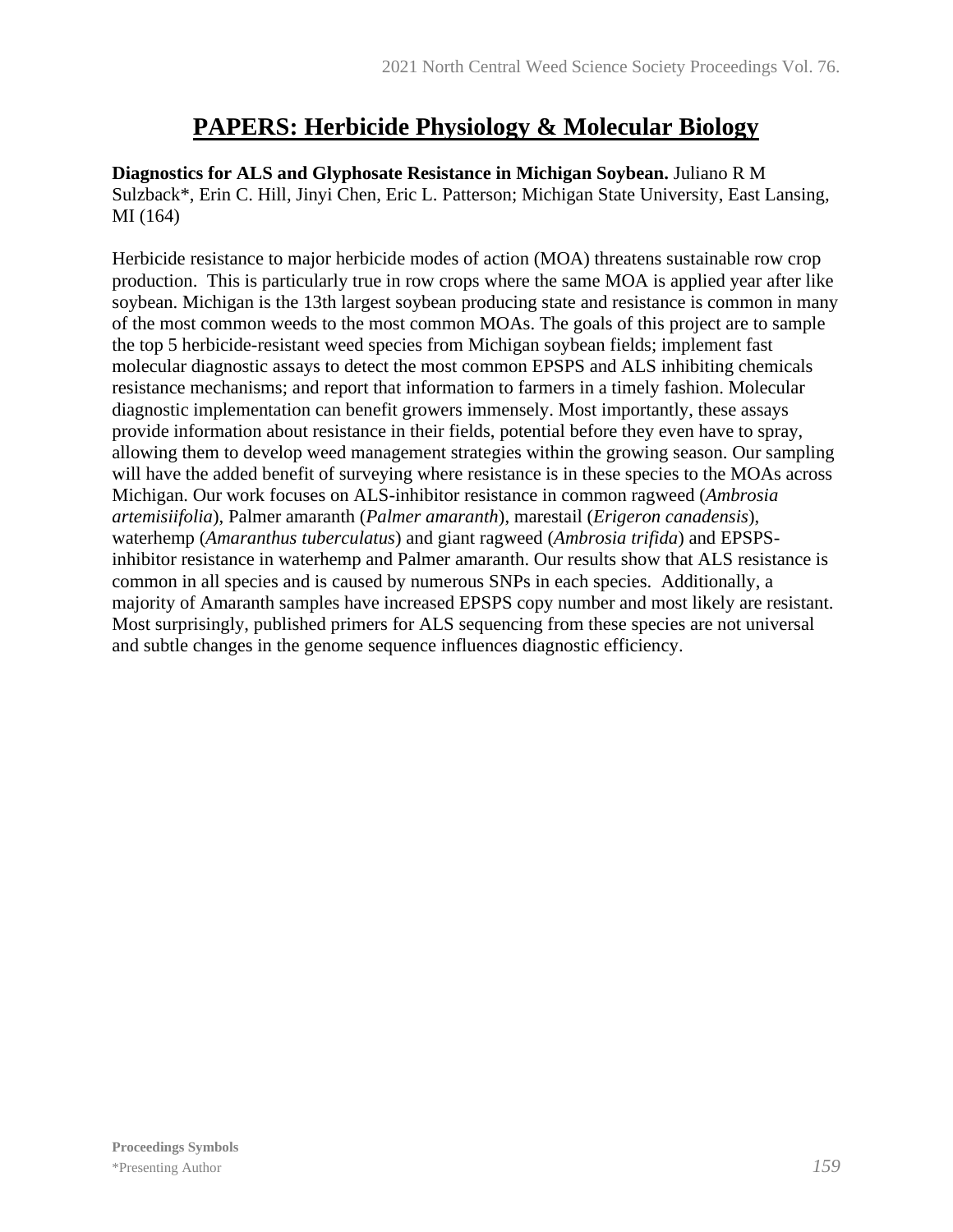**The International Weed Genomics Consortium: a Resource for Weed Genomics.** Sarah Morran\*<sup>1</sup>, Dana R. MacGregor<sup>2</sup>, Eric L. Patterson<sup>3</sup>, Joseph S. McElroy<sup>4</sup>, Roland S. Beffa<sup>5</sup>, Todd A. Gaines<sup>1</sup>; <sup>1</sup>Colorado State University, Fort Collins, CO, <sup>2</sup>Rothamsted Research, Harpenden, United Kingdom, <sup>3</sup>Michigan State University, East Lansing, MI, <sup>4</sup>Auburn University, Auburn, AL, <sup>5</sup>Bayer Crop Science, Frankfort / Main, Germany (165)

*NO ABSTRACT SUBMITTED*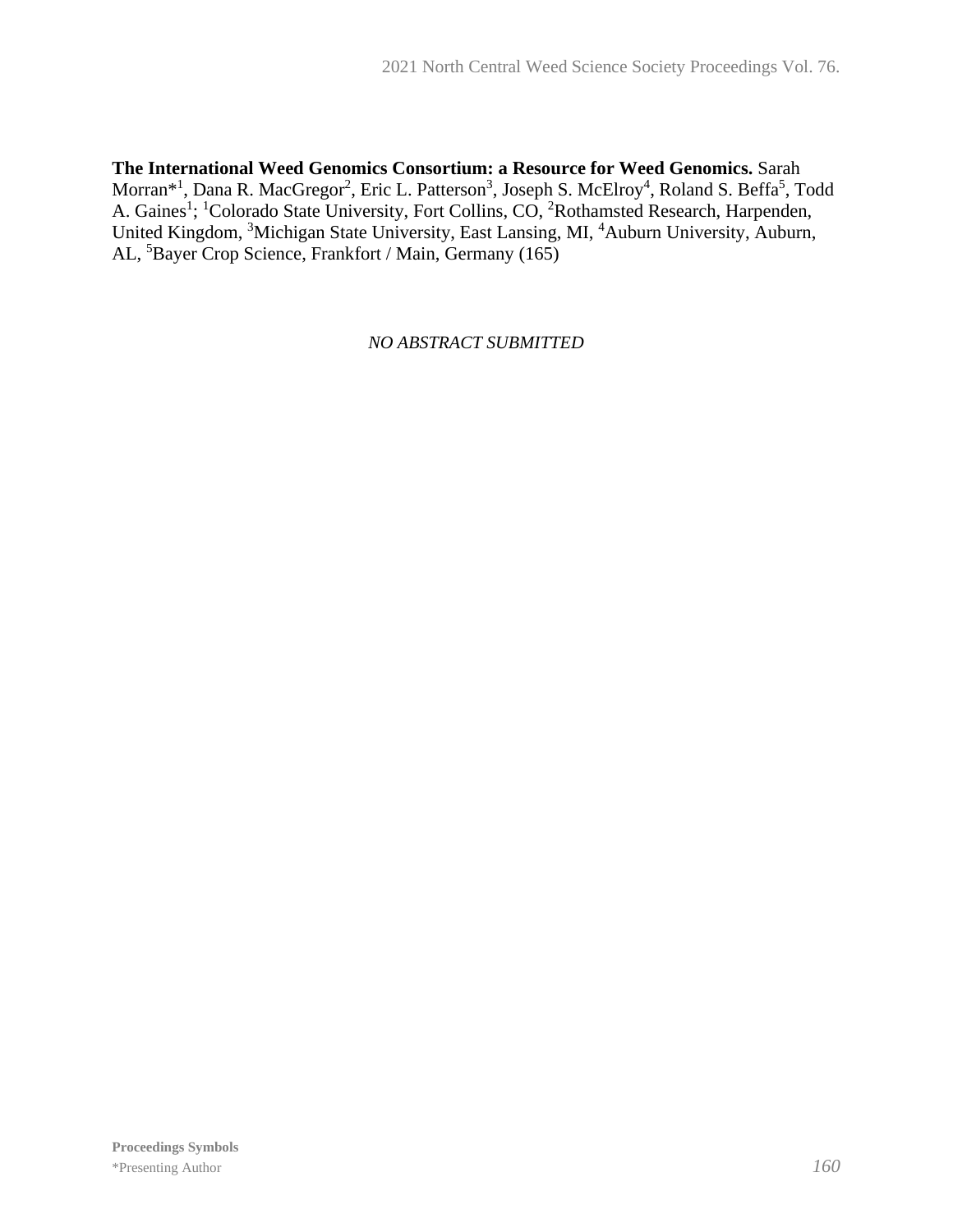### **Glyphosate-resistant Johnsongrass (Sorghum Halepense) in Missouri: Potential Mechanisms of Resistance.** Sarah E. Dixon\*; University of Missouri, Columbia, MO (166)

A population of johnsongrass from northwestern Missouri with suspected glyphosate resistance (GR) was collected from agronomic fields in 2019. The 50% reduction in shoot weight (GR50) value for this population was  $1414$  g ae ha<sup>-1</sup>, which was 5.3 times higher than the dose required for the susceptible (GS) population. Evidence for target-site resistance was examined by shikimic acid assay, reverse-transcription polymerase chain reaction (rt-PCR). For the shikimic acid assay, leaf discs collected from GR and GS johnsongrass were placed in glyphosate solutions, and shikimic acid exudation was quantified spectrophotometrically following incubation in the growth chamber for 24 hours. At glyphosate concentrations between 50 and 500 µM, up to 72% more shikimic acid was detected from the GS compared to GR population. At 1000  $\mu$ M, shikimic acid levels were statistically similar. With rt-PCR, gene expression of 5enolpyruvylshikimate-3-phosphate (EPSP) synthase was quantified utilizing RNA extracted from frozen tissue samples of GR and GS johnsongrass. From the RNA template, first-strand complementary DNA (cDNA) was synthesized. Three unique primer pairs each for acetolactate synthase (ALS) as a reference gene as well as EPSP synthase as the target gene were loaded into the PCR reaction with SYBR green dye as the fluorescence signal to derive amplification efficiency using the QuantStudio 3 system. Gene expression was compared between GR and GS biotypes for ALS and EPSP synthase using the cycle number at the threshold level of log-based fluorescence (Ct) as the dependent variable for statistical analysis. Results indicate no significant differences in EPSP synthase expression between the two populations  $(p=0.1754)$ . Non-target site resistance was also examined using radiolabeled glyphosate. GR and GS johnsongrass plants were treated with 10  $\mu$ L of a solution containing <sup>14</sup>C-glyphosate in deionized water with formulated glyphosate at 868 g ae ha<sup>-1</sup>. Plants were harvested at 12, 24, 48, 72 and 96 hours after treatment (HAT) and partitioned after washing the treated leaf to remove unabsorbed glyphosate. No significant differences were observed for glyphosate absorption, with the GR population absorbing 0.1% more of the total applied radioactivity than the GS population. Significant differences in translocation between the two populations were observed at 96 HAT, with the GR population retaining 42% more activity in the treated leaf than the GS population, suggesting that reduced translocation may be the mechanism underlying resistance. Sequencing of EPSP synthase in the GR population is ongoing to determine if potential point mutations contribute to the resistance mechanism of this biotype.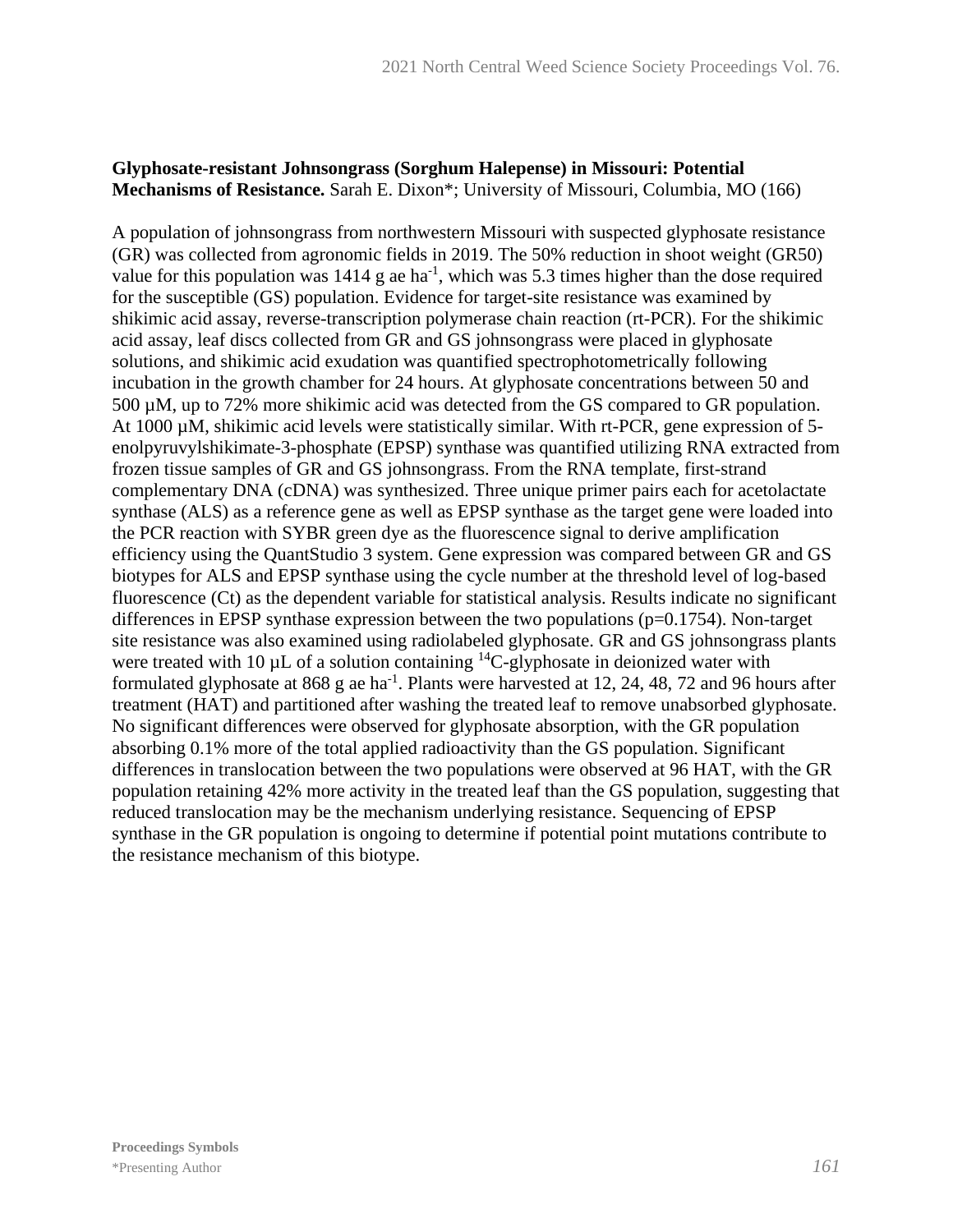**Better Together: Bicyclopyrone and Mesotrione Enhance Weed Control in Acuron GT.** Ryan D. Lins<sup>\*1</sup>, Mark Kitt<sup>2</sup>, David Stafford<sup>3</sup>, Mark Johnston<sup>3</sup>, Brian Pickett<sup>3</sup>, Sunil Kumar<sup>4</sup>; <sup>1</sup>Syngenta Crop Protection, Rochester, MN, <sup>2</sup>Syngenta Crop Protection, Greensboro, NC, <sup>3</sup>Syngenta Crop Protection, Jealott's Hill, United Kingdom, <sup>4</sup>Syngenta Crop Protection, Basel, Switzerland (167)

Bicyclopyrone and mesotrione are HPPD inhibiting herbicides developed by Syngenta for use in corn production. This presentation outlines some of the work that has been done to characterize and support the combination of these two active ingredients in products such as Acuron GT® .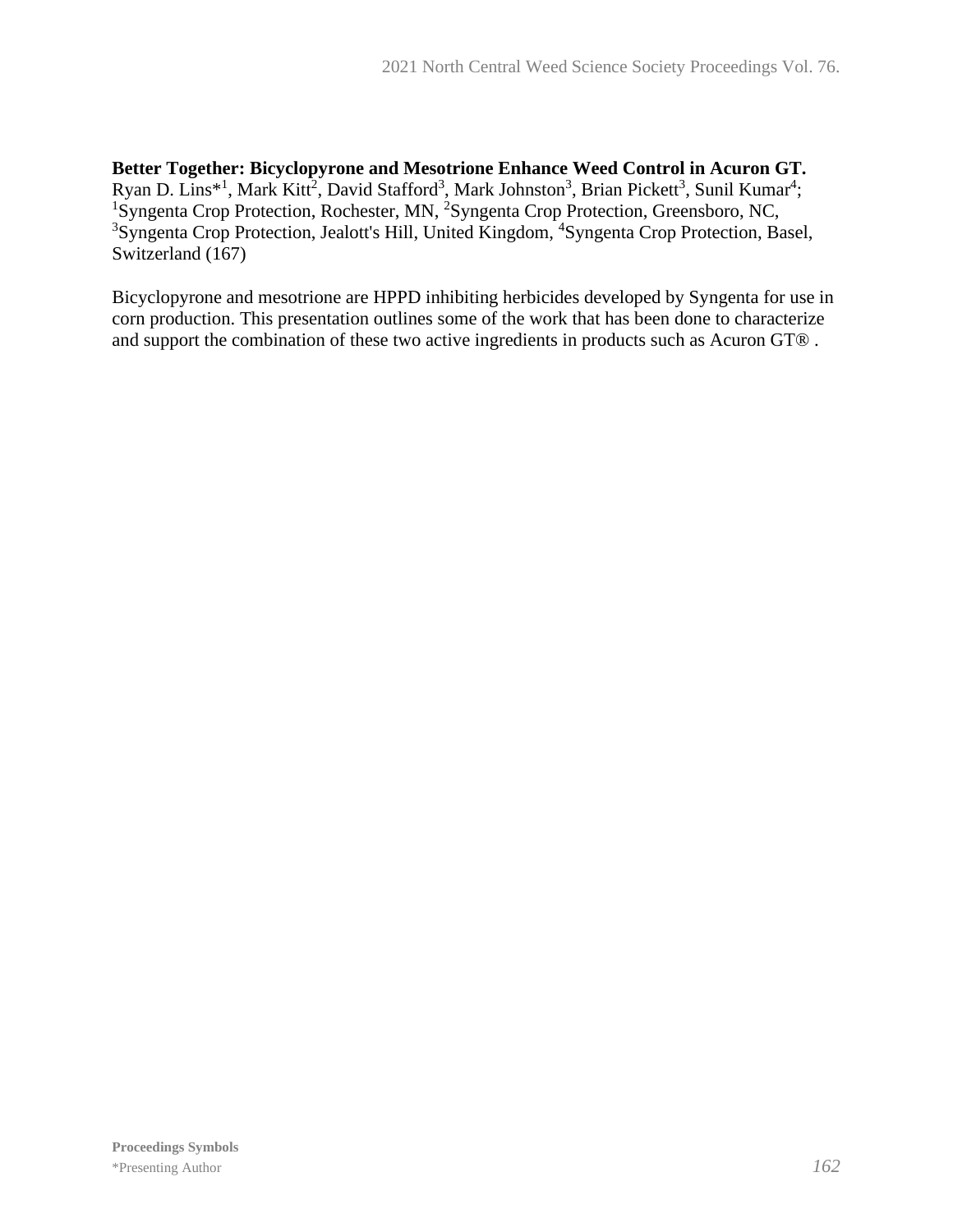**Understanding a New Mechanism of Dicamba-resistance in** *Bassia scoparia***.** Jacob S. Montgomery<sup>\*1</sup>, Neeta Soni<sup>1</sup>, Sarah Morran<sup>1</sup>, Eric L. Patterson<sup>2</sup>, Philip Westra<sup>1</sup>, Franck E. Dayan<sup>1</sup>, Todd A. Gaines<sup>1</sup>; <sup>1</sup>Colorado State University, Fort Collins, CO, <sup>2</sup>Michigan State University, East Lansing, MI (168)

The recent introduction of genetically modified crops resistant to dicamba has increased the usage of dicamba in agricultural settings. This increase has caused accelerated evolution of dicamba resistance in weedy species due to increased selection pressure. A dicamba-resistant population of *Bassia scoparia* (M32) collected from Akron, Colorado was identified in an herbicide resistance survey conducted in 2012. Dose response studies confirmed dicamba resistance within M32 (R:S 11) of approximate equal magnitude conveyed by the previously reported G127N mutation of *IAA16* (R:S 15). Sanger sequencing of 58 dicamba-resistant M32 plants revealed the absence of the G127N substitution in the *IAA16* gene. Populations segregating for dicamba resistance were produced via a bi-parental cross between individuals of M32 and a dicamba-sensitive reference population (7710). Approximately 300 plants each from two segregating F3 families were screened with a delimiting rate of dicamba  $(560 \text{ g}$  ae ha<sup>-1</sup>). Ratios of alive and dead plants suggest dicamba resistance was simply inherited. A newly developed genotype-by-sequencing protocol was used on individuals from these segregating populations to identify QTL underlying this trait. Quantification of absorption and subsequent translocation of radiolabeled dicamba applied to plants from M32, 7710, and a population homozygous for the G127N substitution of *IAA16* indicated that differential absorption of dicamba is not associated with resistance. However, both M32 and the known resistant line showed reduced dicamba translocation out of the treated leaf. Future work will focus on refining the list of - and functionally validating - candidate genes associated with dicamba-resistance in M32.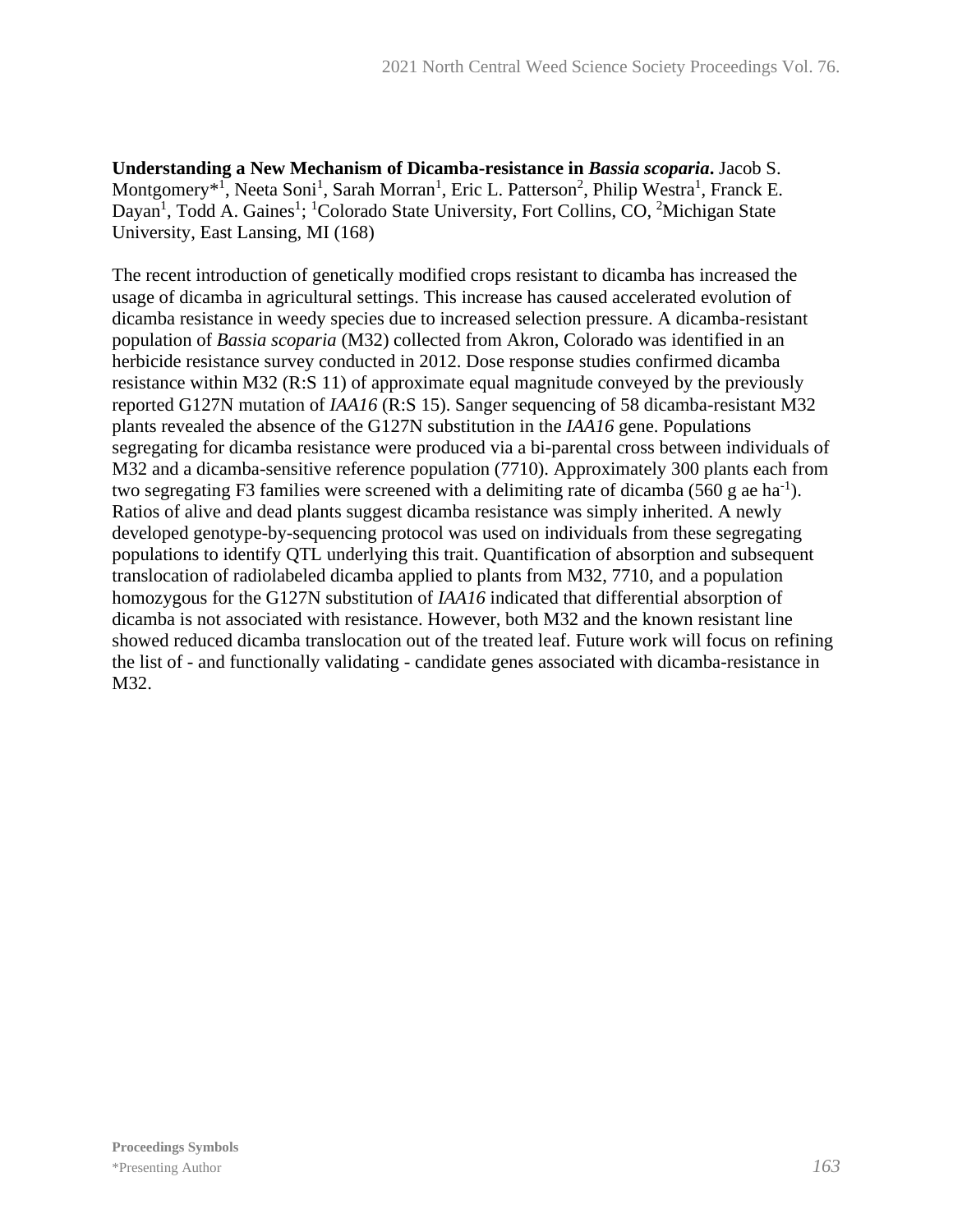**Heterologous Expression of CYPs from HPPD-resistant Palmer Amaranth (***Amaranthus*  palmeri) in Yeast. Carlos Alberto Gonsiorkiewicz Rigon<sup>\*1</sup>, Crystal D. Sparks<sup>1</sup>, Lennart Charton<sup>2</sup>, Anita Küpper<sup>3</sup>, Roland S. Beffa<sup>4</sup>, Franck E. Dayan<sup>1</sup>, Todd A. Gaines<sup>1</sup>; <sup>1</sup>Colorado State University, Fort Collins, CO, <sup>2</sup>Bayer Crop Science, Frankfurt Am Main, Germany, <sup>3</sup>Bayer Crop Science, Frankfurt, Germany, <sup>4</sup>Bayer Crop Science, Frankfort / Main, Germany (169)

Cytochrome P450 monooxygenases (P450s) are heme-dependent proteins that catalyze phase I of metabolism for endogenous and some exogenous molecules by oxidation. Metabolism-based herbicide resistance in weeds is particularly troublesome due to the capacity of these enzymes to utilize herbicides from different chemical groups as substrates. A population of Palmer amaranth from Nebraska (NER) was characterized to be resistant to tembotrione due to faster hydroxylation than a susceptible population (NES). Hydroxylation is usually catalyzed by P450 enzymes. The objectives of the study were to: (1) use the RNA-seq performed on Pseudo-F2 to measure differential gene expression between tembotrione-resistant and susceptible F2 individuals, and (2) validate candidates P450s using a yeast system to provide evidence of tembotrione-hydroxylation by specific *CYPs*. RNA-seq analysis was performed using Pseudo-F2 tembotrione-resistant and -susceptible plants originated from two separate NER x NES crosses. The plants were sampled before, six, and twelve h after treatment (HAT). DESeq2 was used to identify differential gene expression. Yeast strains WAT11 and WAT21 harboring the genes for plant *P450-reductase* 1 or 2, respectively, were transformed with candidate CYPs using the expression plasmid pYES2. A known P450 from corn (*Nsf1*) that metabolizes tembotrione was used as a positive control. Transformed yeast lines were incubated for 24 h with tembotrione before the supernatant was collected and analyzed by LC-MS system (Shimadzu Scientific Instruments, Columbia, MD, USA). Three *CYP72A219*-like and one *CYP81E8*-like were identified as candidates for metabolic resistance. Normalized read count differences ranged from 5- to 18-fold change between NER and NES. These genes together with glycosyltransferases (*GTs*), glutathione-*S*-transferase (*GST*), and transcription factors were constitutively higher expressed in NER. qPCR analysis in parental plants confirmed the higher expression of these genes in NER. Hydroxy-tembotrione was detected in the supernatant from yeast transformed with *Nsf1* and from one version of *CYP72A219*-like. Metabolites had a peak at least three-fold higher than the background signal in the empty control. Dihydroxy-tembotrione was detected in the *Nsf1* transformant, but not in the *CYP72A219*-like transformant. No metabolites were detected in this expression system using the other two *CYP72A219*-like and *CYP81E*-like, but the involvement of these other genes in tembotrione metabolism *in planta* may not be dismissed based only on the negative result in a heterologous system. Docking studies were performed to assess the binding affinity of *Nsf1* and *CYP72A219-like* for tembotrione. This *CYP72A219*-like gene is involved in the metabolism of tembotrione in Palmer amaranth. The resistance trait may be multigenic and other P450s may be involved.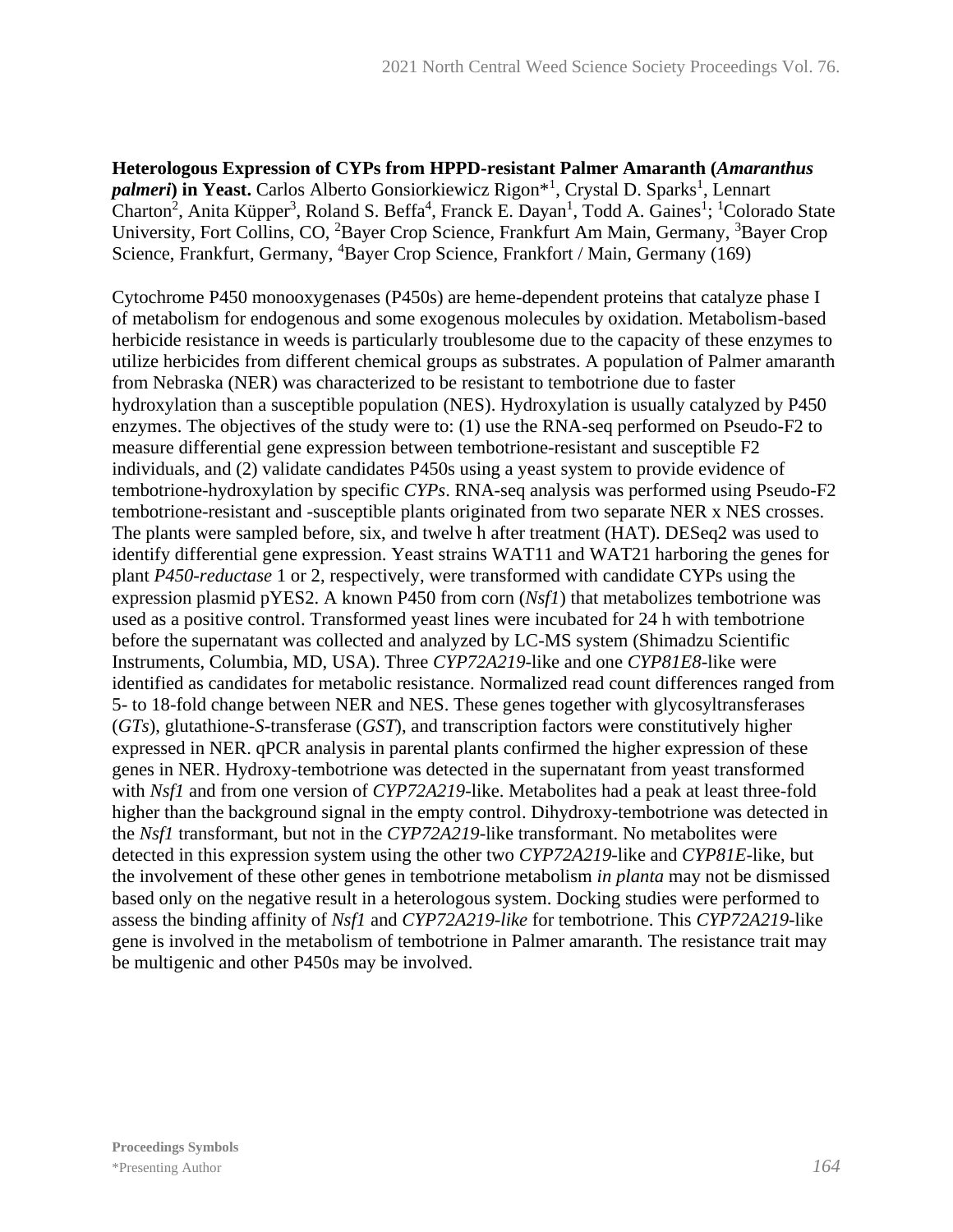# **Evidence of Multiple Gene Inheritance of 2,4-D Resistance in Palmer Amaranth.**

Chandrima Shyam\*, Dallas E. Peterson, Mithila Jugulam; Kansas State University, Manhattan, KS (170)

A Palmer amaranth (*Amaranthus palmeri* S. Watson) population (KCTR: Kansas Conservation Tillage Resistant) in Kansas identified in a long-term conservation tillage field study was documented to have evolved metabolic resistance to at least five modes of action of herbicides, including 2,4-D, a synthetic auxinic herbicide. The KCTR Palmer amaranth rapidly metabolizes 2,4-D compared to two susceptible Palmer amaranth populations (KSS: Kansas Susceptible and MSS: Mississippi Susceptible). In this study, the genetic basis of 2,4-D resistance in KCTR was investigated. Direct and reciprocal crosses were performed using 2,4-D-resistant KCTR and susceptible KSS plants to generate three  $F_1$  families, *i.e.*,  $F_1$ -1,  $F_1$ -2, and  $F_1$ -3. 2,4-D doseresponse assays were conducted to evaluate the response of progenies from each  $F_1$  family along with parental resistant (KCTR) and susceptible (KSS) plants in controlled environmental growth chambers. Plants were treated with varying doses of 2,4-D ranging from non-treated to 4X (where 1X is the field recommended dose of 2,4-D which is 560 g ae ha<sup>-1</sup>) and was repeated once. Above-ground shoots were harvested at 4 weeks after treatment (WAT) and dry weight was measured. Additionally, 2,4-D-resistant male and female plants from each of the  $F_1$  families were crossed to generate pseudo- $F_2$  families. In total, four  $F_2$  families were generated *i.e.*,  $F_2$ -1,  $F_2$ -2,  $F_2$ -3-1, and  $F_2$ -3-2. Segregation (resistance or susceptibility) of progenies from the  $F_2$ families in response to the field recommended dose of 2,4-D was evaluated. Analysis of dry weight data from the dose-response experiments of  $F_1$  progenies derived from either direct or reciprocal crosses suggested that the  $F_1$  progenies had an intermediate response to 2,4-D treatment relative to resistant and susceptible parents. Such response indicates that the 2,4-D resistance in KCTR is an incompletely dominant nuclear trait. Chi-square analyses of  $F_2$ segregation data did not fit the Mendelian single gene segregation model (*i.e.,* 3:1 resistance:susceptibility), implying that 2,4-D resistance in KCTR is controlled by multiple gene(s). Moreover, significant variation in phenotypes among  $F_2$  progenies treated with 2,4-D also corroborated the polygenic nature of 2,4-D resistance trait. Previously we have confirmed that 2,4-D resistance in KCTR is due to enhanced metabolism possibly mediated by cytochrome P450 enzyme activity. It is highly likely that either multiple P450 genes or P450 along with other genes may be governing the 2,4-D resistance in KCTR. Future efforts will be directed towards identifying the genes involved in mediating 2,4-D resistance in KCTR Palmer amaranth.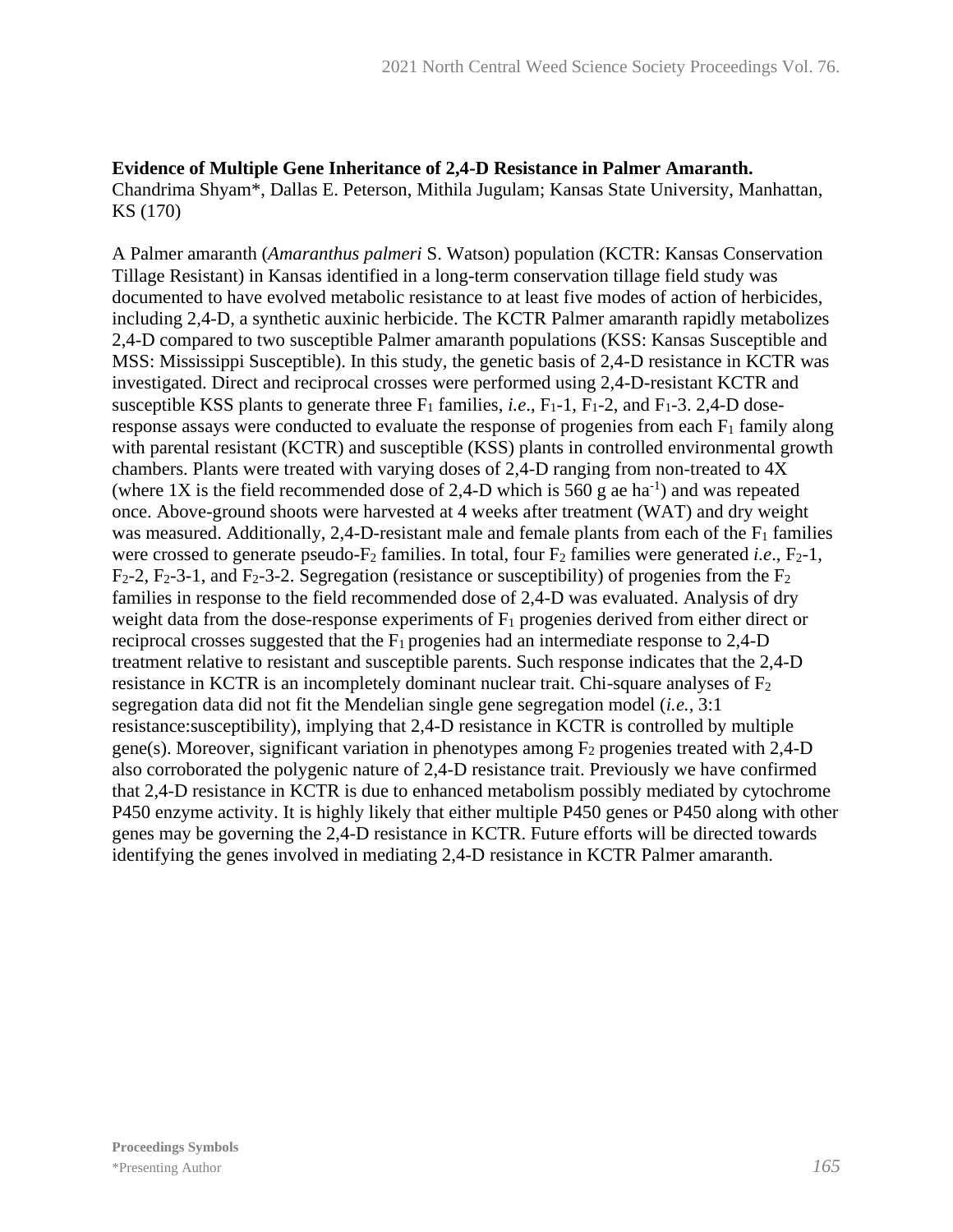### **"The Effect of ΔG210 and R128G Mutations in Waterhemp on the Resistance Phenotype for Soil Applied PPO Inhibitors.".** Jesse A. Haarmann\*, Bryan G. Young, William G. Johnson; Purdue University, West Lafayette, IN (171)

The PPO inhibitors are a valuable group of herbicides that provide soil and foliar control of waterhemp (*Amaranthus tuberculatus* (Moq.) J.D.Sauer). The **Δ**G210 mutation in the PPX2 gene confers PPO inhibitor resistance and has been present in the Midwest for nearly two decades. Most PPO inhibitor resistance in waterhemp has been attributed to the **Δ**G210 mutation, with more recent confirmation of the R128 mutations in several populations throughout the Midwest. Given the already widespread distribution and robust resistance phenotype of the **Δ**G210 mutation, the latent evolution of the R128 mutations remains unclear. We hypothesized that either the soil applied PPO inhibitor use pattern or specific active ingredients that are applied primarily preemergence are selecting for novel PPO inhibitor resistance conferring mutations. We conducted a series of dose response experiments in the greenhouse on waterhemp homozygous for **Δ**G210, R128G, and susceptible PPX2 alleles. The herbicides flumioxazin, sulfentrazone, fomesafen, oxadiazon, saflufenacil and trifludimoxazin were applied to soil planted with waterhemp seeds. Emergence counts were used to fit Weibull type I dose response models for each herbicide. Both the R128G and **Δ**G210 mutations resulted in a significant resistance response for all herbicides tested including trifludimoxazin. The greatest resistance response observed was to fomesafen with a 20- to 37-fold resistance ratio followed by saflufenacil which had 10- to 15-fold resistance ratios. All other herbicides tested had resistance ratios less than 9 for both mutations. Sulfentrazone was the only herbicide which the R128G mutation had a greater resistance response than the **Δ**G210 mutation with a 0.48 **Δ**G210 to R128G ED<sub>50</sub> ratio (4 vs 9 R/S ratios). Overall, the data do not support our hypothesis that the R128G mutation was selected for by soil applied PPO inhibitors. We conclude that the R128G mutation in waterhemp is not substantially different from the **Δ**G210 mutation with respect to resistance response. Furthermore, there is no evidence that the utility of PPO inhibitors applied PRE will diminish any further as a result of the R128G mutation increasing in frequency.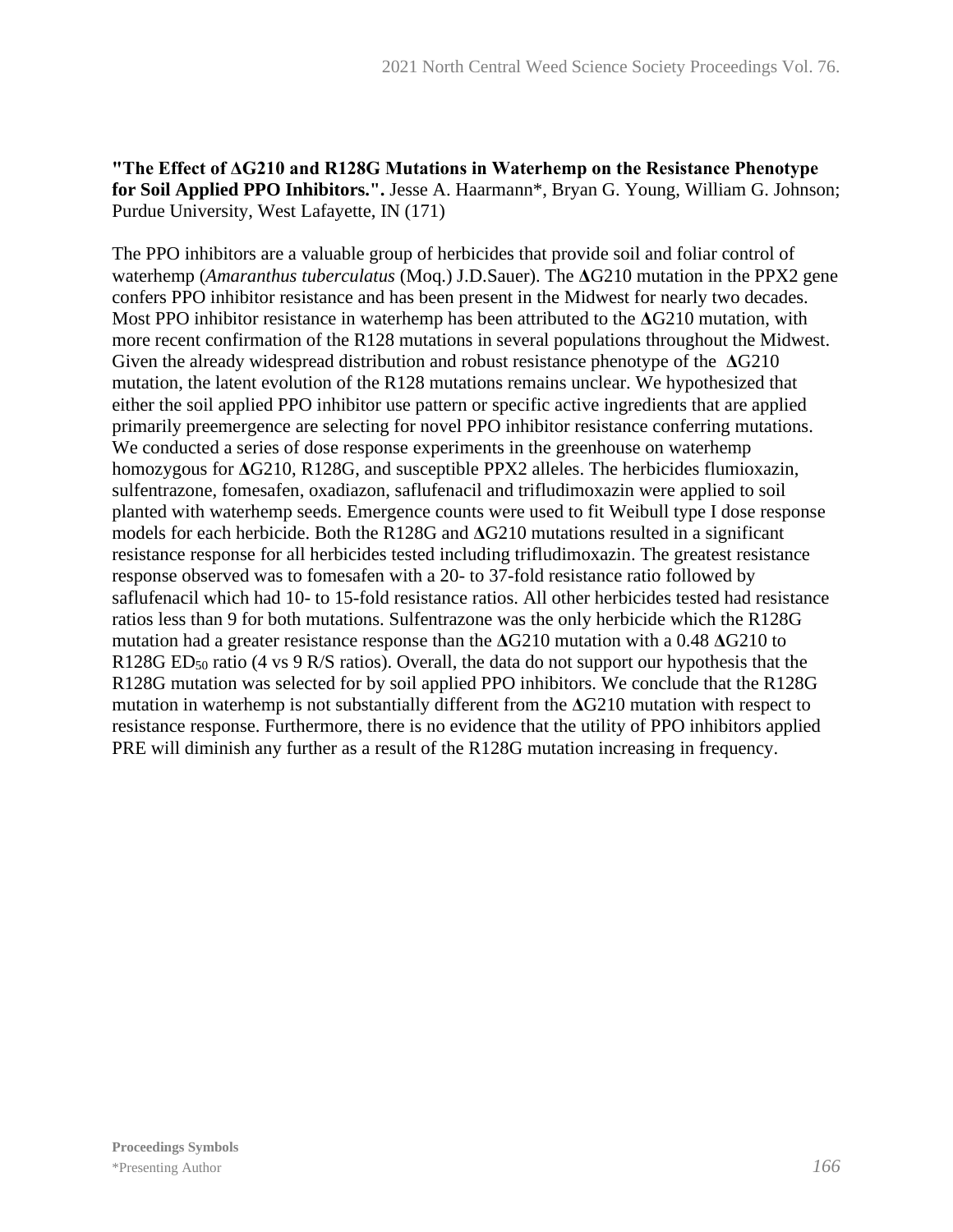**Fields to Genes After 36 Years of a Weed Science Career in Colorado.** Philip Westra\*; Colorado State University, Fort Collins, CO (172)

*NO ABSTRACT SUBMITTED*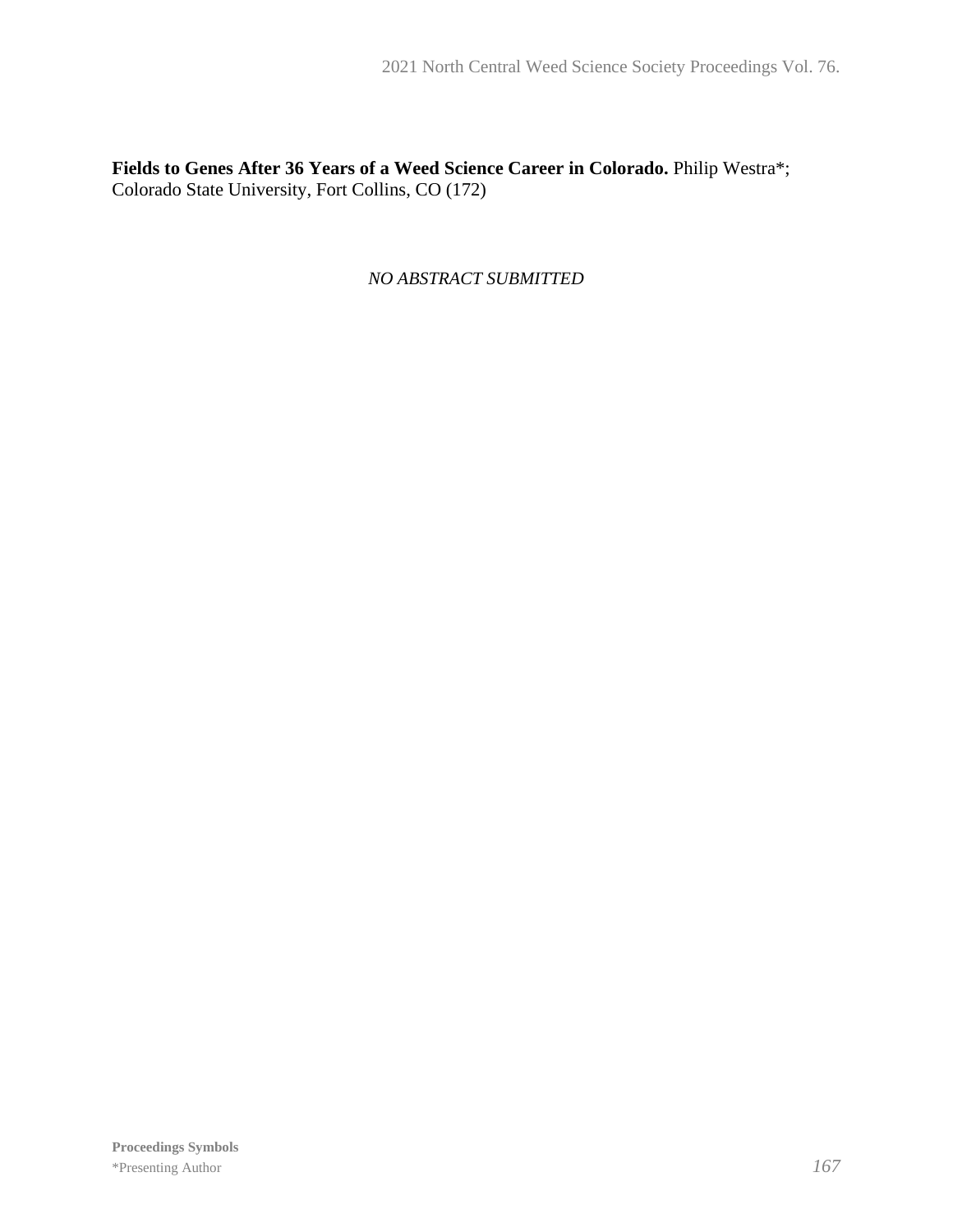**The First Dicamba-Resistance Case in Waterhemp (***Amaranthus tuberculatus***): Inheritance Characterization and Identification of Candidate Resistance Genes from RNA-Seq.** Lucas K. Bobadilla<sup>\*1</sup>, Darci Giacomini<sup>2</sup>, Patrick Tranel<sup>3</sup>, Aaron Hager<sup>3</sup>; <sup>1</sup>University of Illinois, Champaign, IL, <sup>2</sup>Invitae, Golden, CO, <sup>3</sup>University of Illinois, Urbana, IL (173)

Waterhemp (*Amaranthus tuberculatus* (Moq.) Sauer) is one of the most troublesome weed species in the midwestern US. The rapid evolution and selection of herbicide-resistance traits in waterhemp is a major challenge in managing this species. A specific waterhemp population, designated CHR, was identified in 2012 in Champaign County, IL, after unsuccessful control with topramezone. CHR was subsequently characterized as resistant to Group 27 herbicides as well as to several other herbicides including 2,4-D and herbicides from Groups 2, 5, 14, and 15. Interestingly, the field history from which CHR was collected does not indicate the previous usage of 2,4-D, raising questions about potential resistance to other auxinic herbicides such as dicamba. Previous studies with CHR reported that dicamba, at the recommended field rate, provided 80% control. The lack of a more acceptable level of control prompted further investigation into potential dicamba resistance in this population. This study presents the characterization and inheritance patterns of dicamba-resistance and the identification of candidate resistance genes via RNA-seq in CHR. CHR-derived populations consisting of parental lines (R and S),  $F_1$  lines (F<sub>1</sub>), backcross (BC) lines, and a pseudo-F2 line (F<sub>2</sub>) were generated. A dose-response experiment was conducted to characterize the level and degree of dominance of dicamba resistance. Plants were treated with nine dicamba rates: 0, 1.18, 3.92, 11.8, 39.2, 118, 392, 1,180 and 2,350 g ae ha<sup>-1</sup>. Segregation analysis was conducted to quantify the inheritance of dicamba resistance. Dicamba damage was estimated using a machine learning approach. Sixteen  $F_2$  plants (8 resistant and 8 susceptible) were further selected for RNA sequencing. Sequencing was done using Illumina NovaSeq 6000 - 1x100bp. A guided *De-novo*  transcriptome assembly was done using Trinity and the waterhemp genome. Reads were pseudoaligned to the transcriptome using Kallisto. Differential expression analysis was conducted at gene and transcript levels using EdgeR and Sleuth. An RT-qPCR assay was conducted to validate candidate genes from RNA-seq. Dose-response experiments indicated a resistance level of 5 to 10-fold, and that dicamba resistance was an incompletely dominant trait. Segregation analysis with  $F_2$  and backcross populations indicated that dicamba resistance had moderate heritability and is a multigenic trait. Results identified a list of around 100 genes differentially expressed at the gene level and 65 genes at the transcript level. Among those genes, genes involved with auxin catabolism, ROS detoxification, auxin efflux, early auxin responses, and metabolic resistance were identified. Two candidate genes were confirmed as differently expressed from the RT-qPCR assay. Candidate genes point to a unique resistance mechanism in CHR with auxin transport reduction and ROS detoxification involvement. Further studies will focus on understanding the physiology behind this resistant mechanism and correlate it with other resistance traits present in CHR via QTL mapping.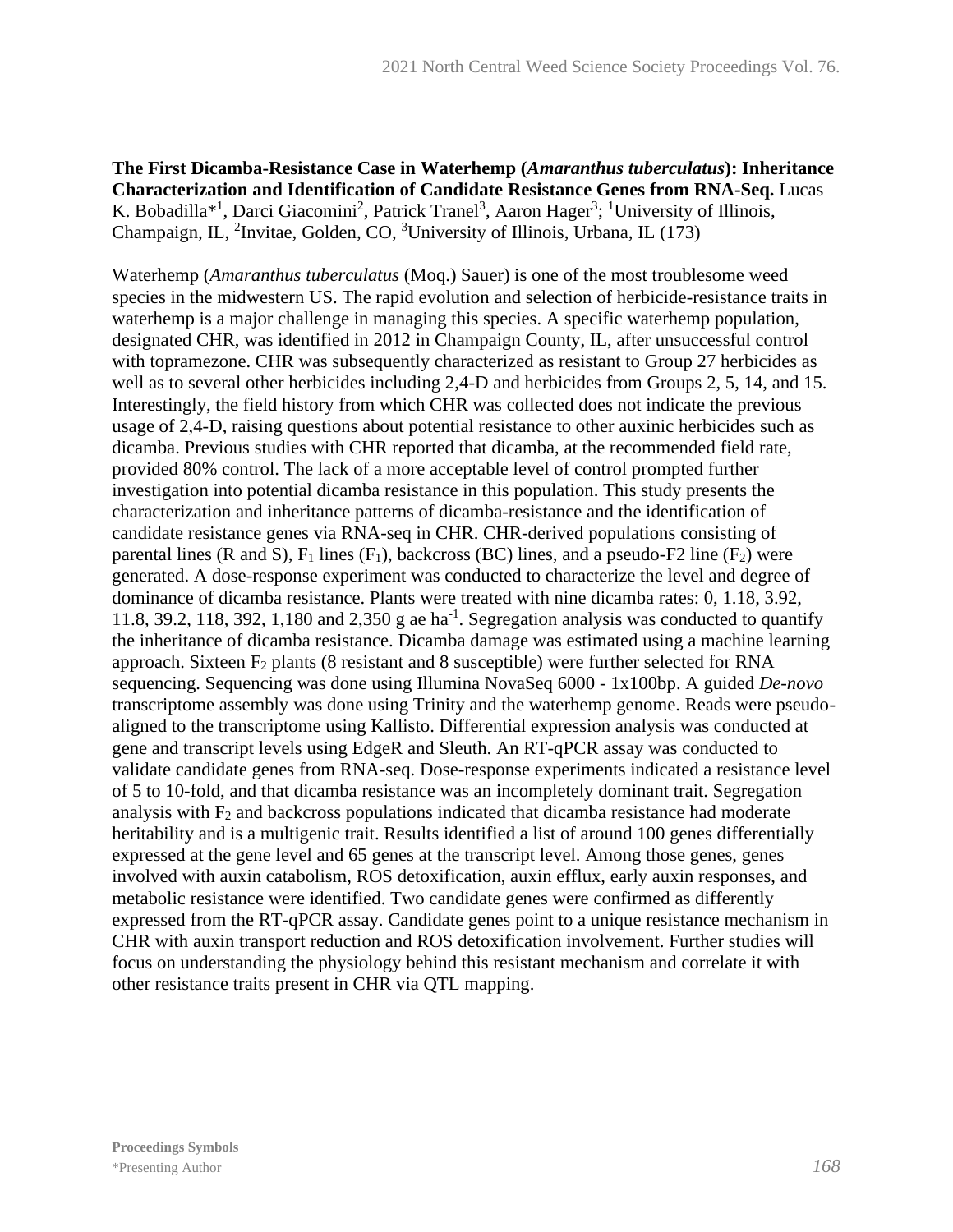# **PAPERS: Agronomic Crops I - Corn**

## **TriVolt Herbicide: A New Residual Herbicide Combination for Weed Management in Corn.** Eric Riley\*; Bayer Crop Science, St. Louis, MO (174)

TriVolt™ is a new residual herbicide premix developed by Bayer CropScience for weed management in corn and is currently pending registration with the EPA. This product contains the following three active ingredients and the safener, cyprosulfamide: isoxaflutole, a Group 27 herbicide, thiencarbazone-methyl, a Group 2 herbicide, and flufenacet, a Group 15 herbicide. TriVolt will provide a resistance management option for corn growers with its combination of three different sites of action. In addition, this product will help provide broad spectrum and consistent weed control against common grass and broadleaf species in corn such as amaranths (*Amaranthus sp.*) and foxtails (*Setaria sp.*). Field studies were conducted in 2020 and 2021 to evaluate crop safety and residual weed control of TriVolt compared to Acuron® and Resicore® Herbicides. Atrazine was tank-mixed with TriVolt and Resicore and applications were made preemergence, at the time of planting. Overall, results from these studies indicate TriVolt can help provide excellent crop safety and consistent weed control. In both years, TriVolt provided similar levels of residual weed control compared to Acuron and improved residual grass control compared to Resicore, 56 days after treatment. With three different herbicide sites of action and a novel safener, TriVolt will be an effective, crop-safe and consistent weed management tool in corn.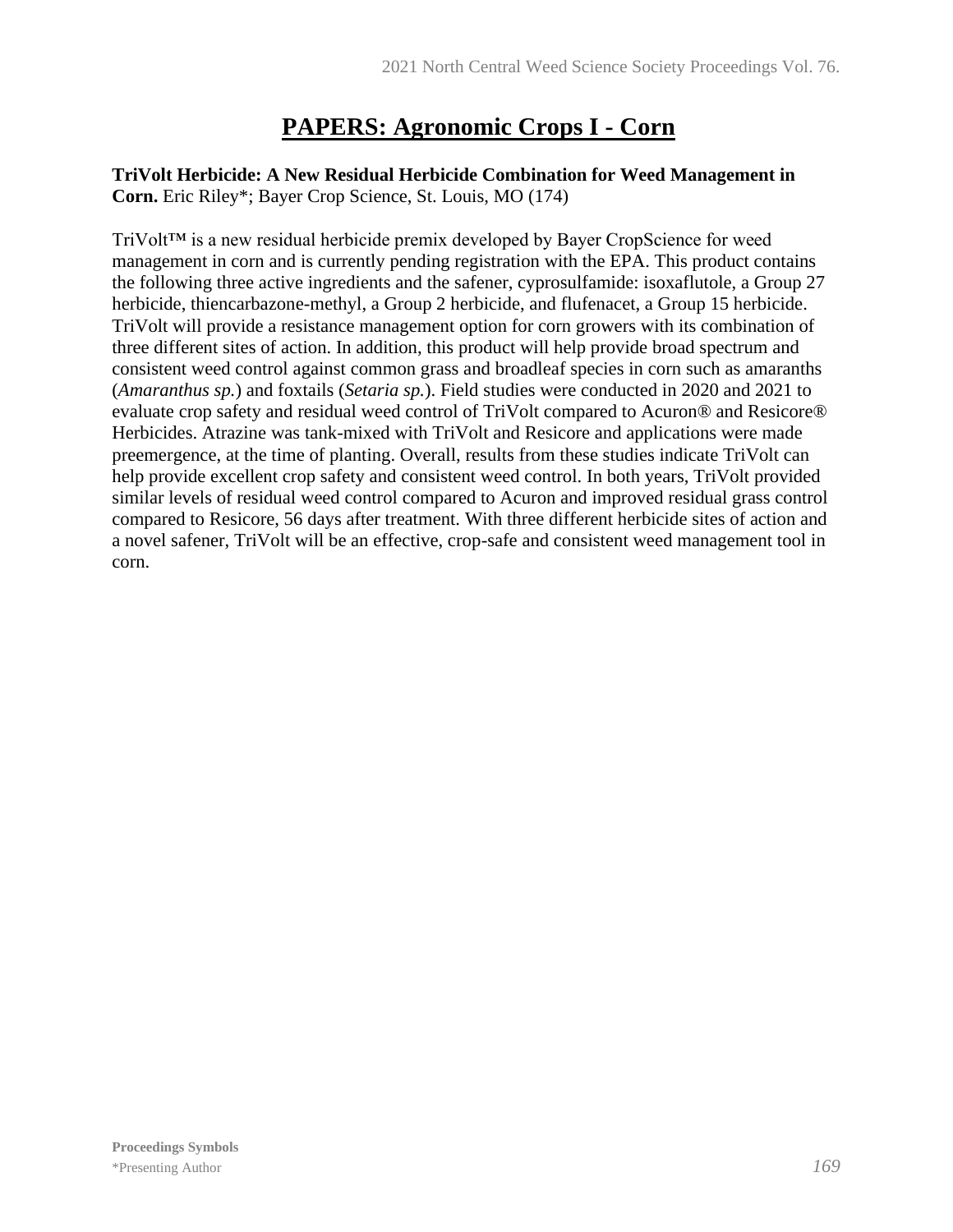**Preemergence Weed Control in Corn with Resicore® XL.** Kevin D. Johnson\*, Joe Armstrong, Kristin Rosenbaum, Jeffrey T. Krumm, David M. Simpson; Corteva Agriscience, Indianapolis, IN (175)

Resicore® XL is a new premix formulation of acetochlor, mesotrione, and clopyralid for preplant, preemergence (PRE), and postemergence weed control in corn. Results from over 30 Corteva Agriscience research trials conducted from 2018 to 2021 have shown Resicore XL to have excellent crop safety, with <3% crop response observed with PRE applications at recommended label rates. Additionally, results from these trials have shown Resicore XL to provide >90% PRE control at 6 weeks after application of many key weeds, including giant ragweed (*Ambrosia trifida*), common waterhemp (*Amaranthus rudis*), Palmer amaranth (*Amaranthus palmeri*), common lambsquarters (*Chenopodium album*), and annual grasses across the Midwest and Southern US. Tank mixes with atrazine further improve control of key broadleaf weeds to >95% with PRE applications including giant ragweed, common waterhemp, and Palmer amaranth. Resicore XL also demonstrates improved mixing and handling characteristics allowing for ease of use with fertilizer solutions such as ammonium thiosulfate and urea ammonium nitrate. Corteva Agriscience plans to bring Resicore® XL to farmers in 2022, pending US Environmental Protection Agency approval. ™® Trademarks of Corteva Agriscience and its affiliated companies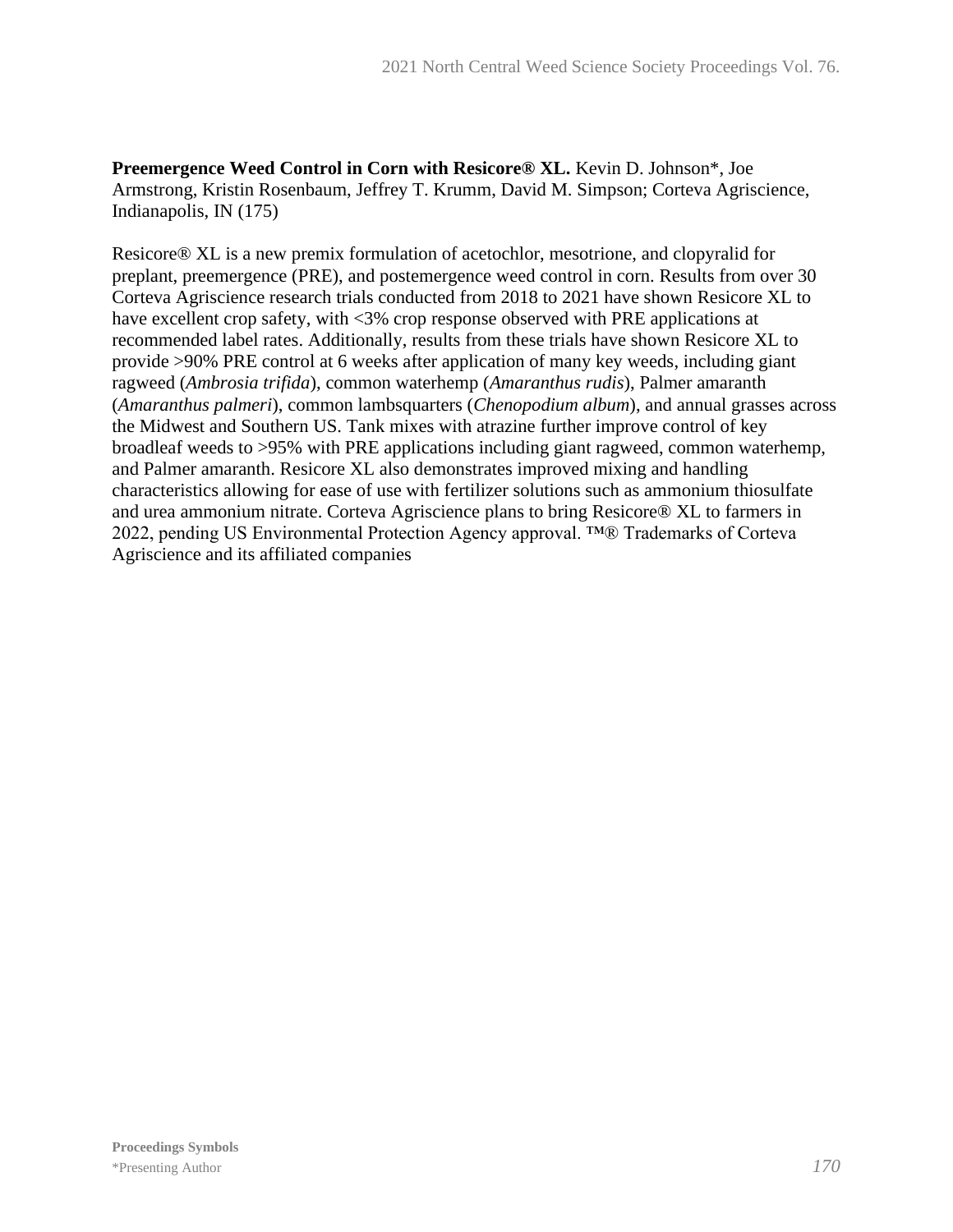**Resicore XL® for Postemergence Weed Control and Two-Pass Programs in Corn.** Joe Armstrong\*, Kevin D. Johnson, Kevin Hahn, Dave Johnson, David M. Simpson; Corteva Agriscience, Indianapolis, IN (176)

Building on the success of Resicore® herbicide, Corteva Agriscience plans to bring Resicore® XL to farmers in 2022, pending US Environmental Protection Agency approval. Resicore XL is a new premix formulation of acetochlor, mesotrione, and clopyralid for preplant, preemergence (PRE), and postemergence (POST) weed control in corn. Formulated with encapsulated acetochlor, Resicore XL demonstrates improved mixing and handling and POST crop safety with a wide application window. Results from over 20 Corteva Agriscience research trials conducted from 2018 to 2021 have shown Resicore XL to have excellent crop safety, with <5% crop injury observed with POST applications. Additionally, results from these trials have shown Resicore XL to provide >90% POST control of many key weeds, including giant ragweed (*Ambrosia trifida*), common waterhemp (*Amaranthus rudis*), Palmer amaranth (*Amaranthus palmeri*), common lambsquarters (*Chenopodium album*), and annual grasses across the Midwest and Southern US. Tank mixes with atrazine and glyphosate further improve control. Resicore XL is also an effective component of a two-pass PRE followed by POST weed control program in corn. When used POST following a PRE herbicide application in corn, Resicore XL will provide >95% season-long control of many key weeds with extended residual control after application. With excellent crop safety, flexible application window, and proven efficacy on key weeds, Resicore XL will be an important tool for effective weed management in corn. ™® Trademarks of Corteva Agriscience and its affiliated companies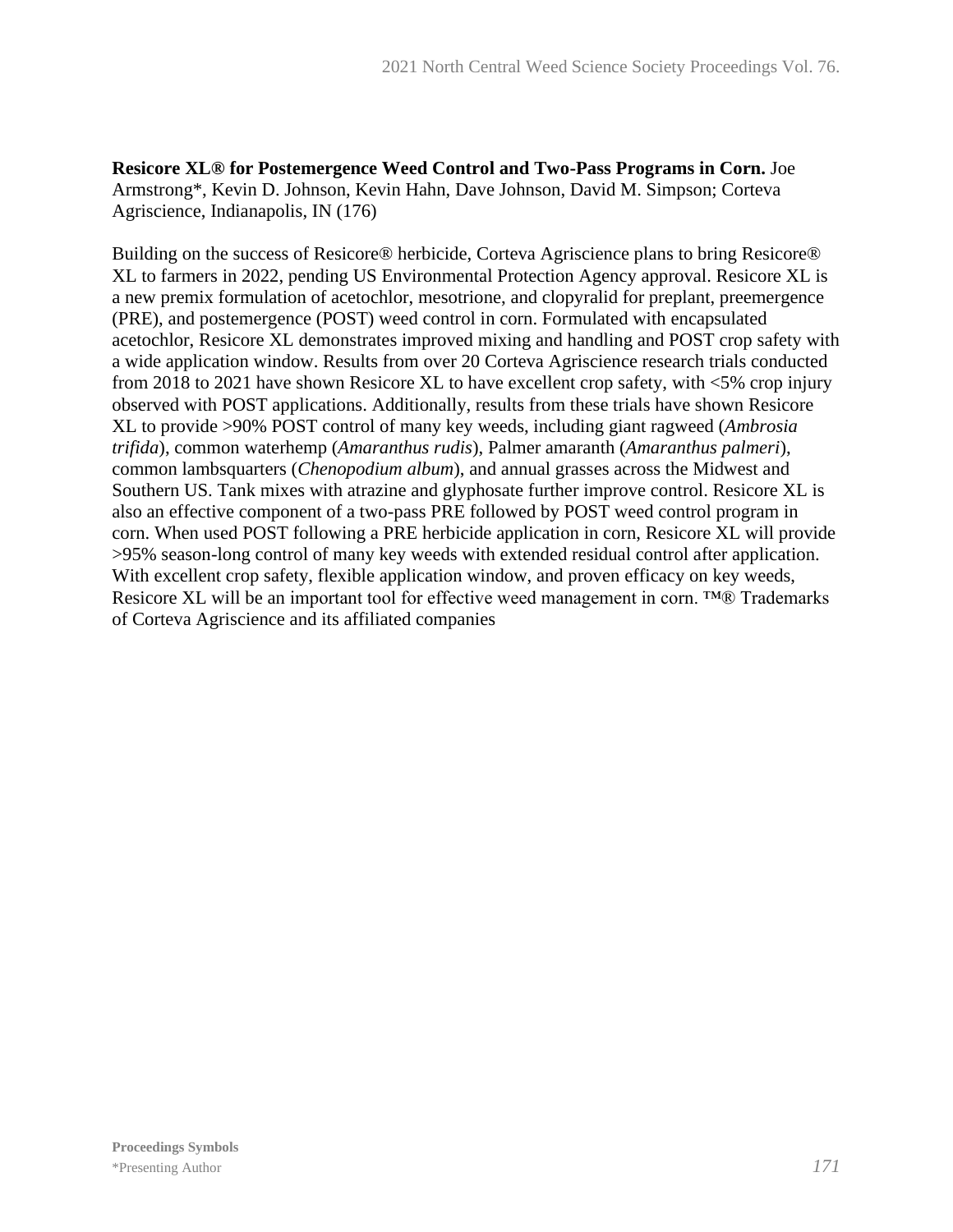**Bromoxynil + Fluroxypyr + Pyrasulfotole + Mefenpyr-diethly Combination Herbicide –** Overview of Performance in Northern Plains Cereals. Kevin B. Thorsness<sup>\*1</sup>, Dean W. Maruska<sup>2</sup>, Michael C. Smith<sup>3</sup>, Brad Nemmers<sup>4</sup>, Sarah V. Striegel<sup>5</sup>, Ryan E. Rapp<sup>6</sup>, Devin J. Hammer<sup>7</sup>, Rory Cranston<sup>8</sup>; <sup>1</sup>Bayer Crop Science, Fargo, ND, <sup>2</sup>Bayer Crop Science, Warren, MN, <sup>3</sup>Bayer Crop Science, West Fargo, ND, <sup>4</sup>Bayer Crop Science, Dell Rapids, SD, <sup>5</sup>Bayer Crop Science, Madison, MN, <sup>6</sup>Bayer Crop Science, Mitchell, SD, <sup>7</sup>Bayer Crop Science, St. Louis, MO, <sup>8</sup>Bayer Crop Science, Calgary, AB, Canada (177)

Huskie® FX Herbicide is a new broad spectrum postemergence broadleaf herbicide that was introduced in 2021 by Bayer Crop Science. Huskie® FX Herbicide is registered in several states of the United States for use in spring wheat, durum, winter wheat, barley, and triticale. Huskie® FX Herbicide is a mixture of three broadleaf herbicides plus mefenpyr-diethyl, the highly effective cereal herbicide safener. The inclusion of three different herbicide sites of action, an HPPD, a PSII inhibitor, and an Auxin, provide a product with unique resistance management characteristics. Huskie® FX Herbicide is a consistent broad-spectrum broadleaf herbicide with excellent crop tolerance. Huskie® FX Herbicide is formulated as an emulsifiable concentrate for easy mixing and handling by the customer. The recommended use rate for Huskie® FX Herbicide is 13.5-18 oz  $ac^{-1}$ . Huskie® FX Herbicide should be applied after the cereal crop has fully developed the second leaf but before flag leaf emergence. Optimum control of broadleaf weeds and maximum yield is achieved when apply Huskie® FX Herbicide is applied between the 1 - 8 leaf weed stage of growth, or when weeds are less than 4 inches in diameter, depending on weed species. Huskie® FX Herbicide can be tank mixed with graminicides as well as selected fungicides and insecticides. When Huskie® FX Herbicide is applied alone it can be mixed with AMS at 0.5 lb ac<sup>-1</sup> or with 28% UAN at 1 qt ac<sup>-1</sup>. Huskie<sup>®</sup> FX Herbicide has been tested on broadleaf weed species at many locations in numerous field experiments from 2018-2021 in the northern cereal production area of the United States. Huskie® FX Herbicide controls key broadleaf weeds such as kochia, pigweed sp., wild buckwheat, common lambsquarters, mustard sp., Russian thistle, field pennycress, prickly lettuce, common waterhemp, white cockle, and nightshade sp. Huskie® FX Herbicide also controls sulfonylurea resistant weeds such as kochia, prickly lettuce and Russian thistle. Additionally, Huskie® FX Herbicide provides excellent control of glyphosate resistant kochia, common ragweed, and horseweed. Crop tolerance with Huskie® FX Herbicide has been excellent when tested on several different varieties of spring wheat, durum wheat, and barley. Based on internal sales information, Huskie® FX Herbicide was commercially applied on approximately 850,000 acres of cereals in the United States in 2021. Overall, weed control and crop tolerance with Huskie® FX Herbicide was excellent in 2021, in spite of being applied during some challenging environmental conditions. Huskie® FX Herbicide is the evolution of the Huskie® family of herbicides. These products have been relied upon by cereal growers since 2008. Excellent weed control, excellent crop safety, and a favorable crop rotation profile; make Huskie® FX Herbicide a valuable tool for wheat, barley, and triticale producers.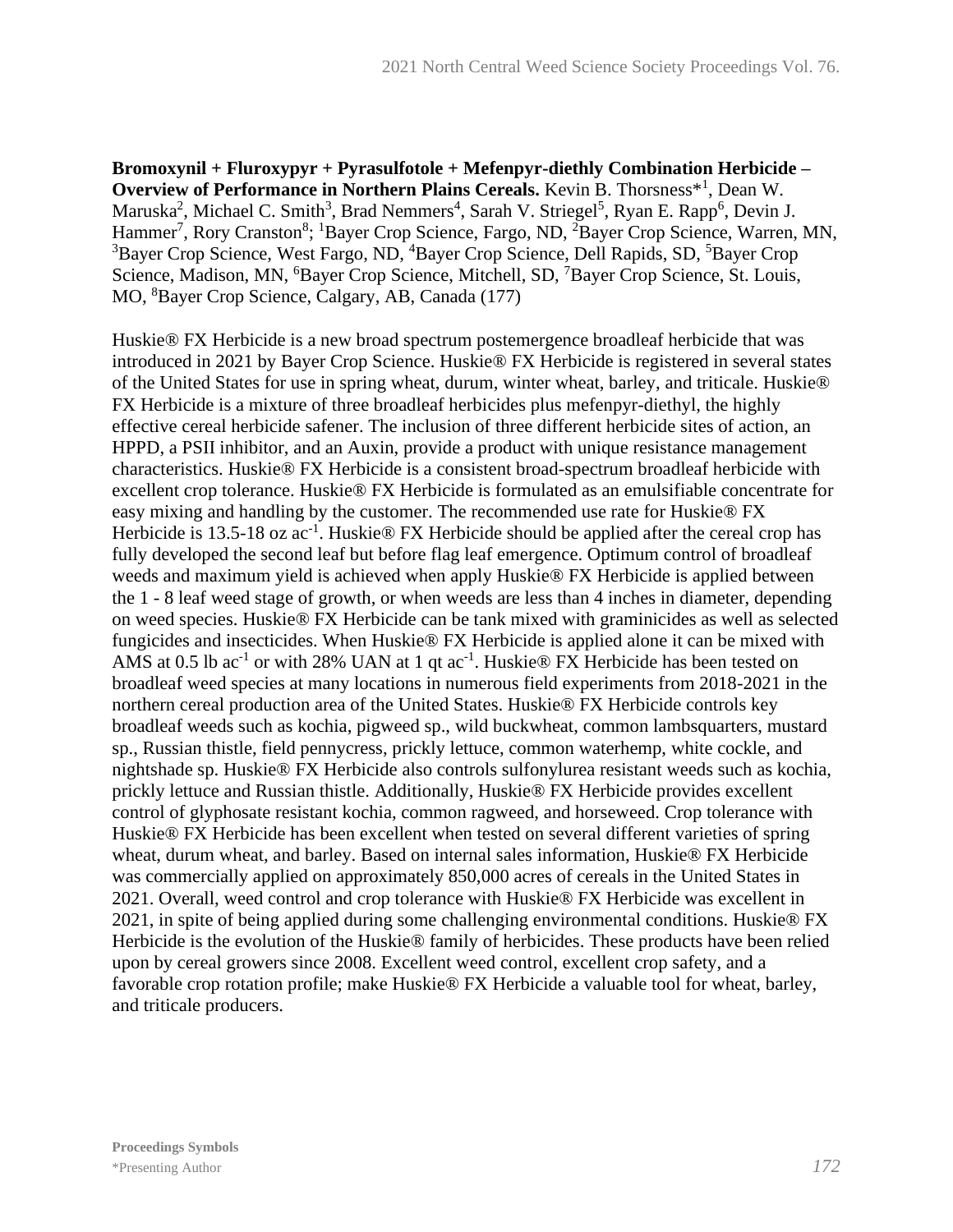**Reviton and Other New Herbicides from Helm.** Brock S. Waggoner<sup>\*1</sup>, James Whitehead<sup>2</sup>, Scott Akin<sup>3</sup>; <sup>1</sup>Helm Agro, Salem, IL, <sup>2</sup>Helm Agro, Oxford, MS, <sup>3</sup>Helm Agro, Murray, KY (178)

*NO ABSTRACT SUBMITTED*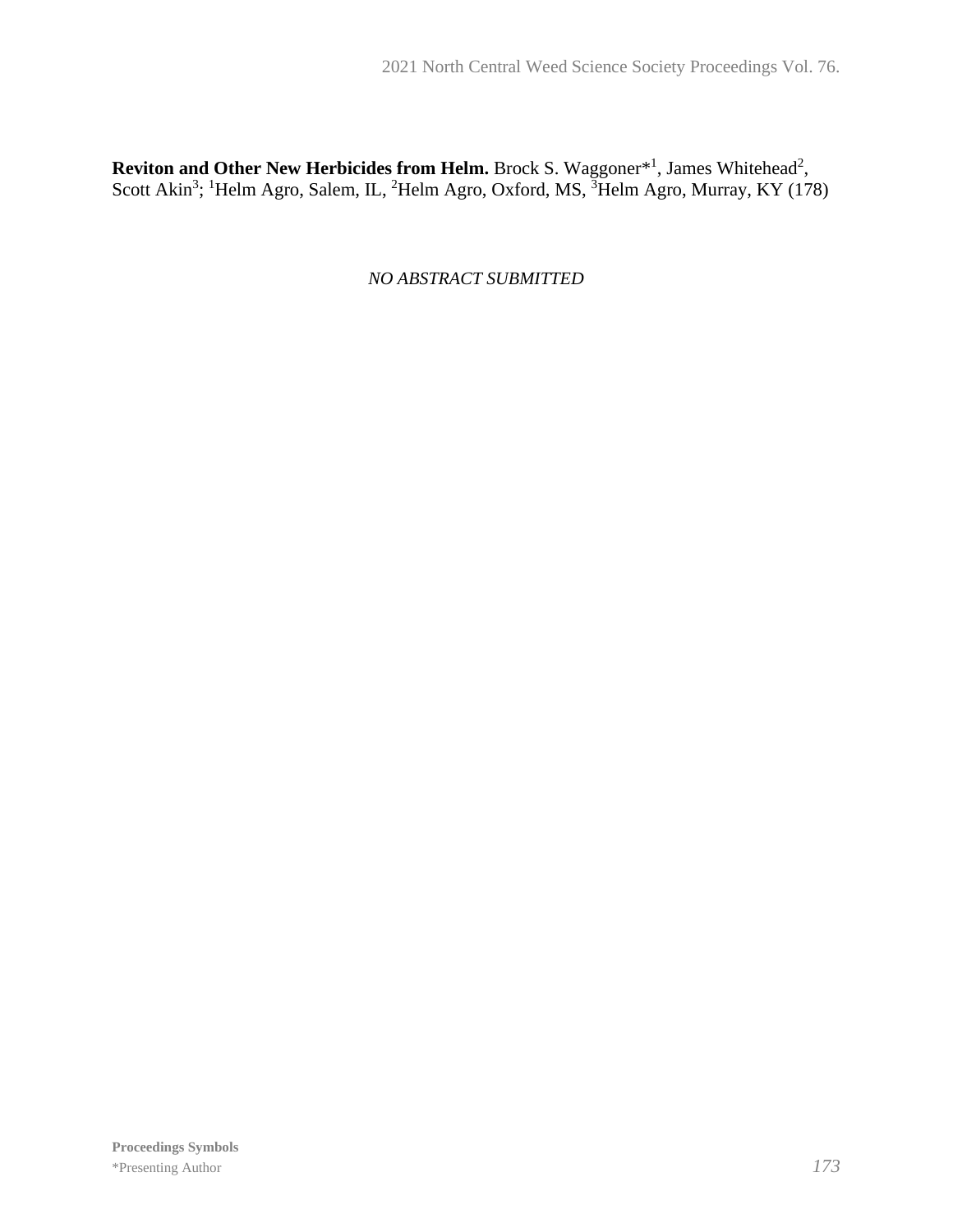# **PAPERS: Invasive Weeds, Rangeland, Pasture, and Vegetation Management**

**Imazamox for Saltcedar Control.** Walter H. Fick\*; Kansas State University, Manhattan, KS (179)

Saltcedar (*Tamarix ramosissima*) is a deciduous shrub up to 8-m tall found throughout the Great Plains, southwest U.S. and several states in the southeastern U.S. Saltcedar occurs on open floodplains, shorelines of reservoirs and ponds, and salt marshes. In Kansas, saltcedar is distributed along the Cimarron, Arkansas, Smoky Hill, Republican, and Kansas rivers. The objective of this study was to compare the efficacy of imazamox with other herbicides previously studied for saltcedar control. The study site is located on the Cimarron National Grasslands located in southwest Kansas. Herbicides were applied on September 14, 2020. Environmental conditions during treatment were 16 to 28 °C, 42 to 89% relative humidity, and 0 to 0.9 m sec<sup>-1</sup> wind speed. Herbicides were each applied to 12 to 15 plants using a backpack sprayer at 467 L ha<sup>-1</sup>. Mortality was determined 1 year after application and differences in control determined using Chi Square analysis at the 0.05 level of significance. Plants with no leaves or resprouting were considered dead. All foliar applied herbicides including Imazamox at 6 g  $L^{-1}$  + 1% MSO, imazapyr at 4.8 g L<sup>-1</sup> + 1% MSO, imazapyr + glyphosate at 2.4 + 2.7 g L<sup>-1</sup>, imazapic at 2.4 g L<sup>-1</sup>  $+ 1\%$  MSO, and aminopyralid + triclopyr at  $0.13 + 3.4$  g L<sup>-1</sup> + 0.25% NIS provided 100% control of saltcedar. Triclopyr applied as a basal bark treatment in diesel at 48 g  $L^{-1}$  provided 62% control. Basal bark applications can be effective, but require that all stems be sprayed on all sides. Foliar treatments on saltcedar were excellent in 2020, with above normal precipitation received in July and August preceding herbicide application. All treatments were repeated in 2021.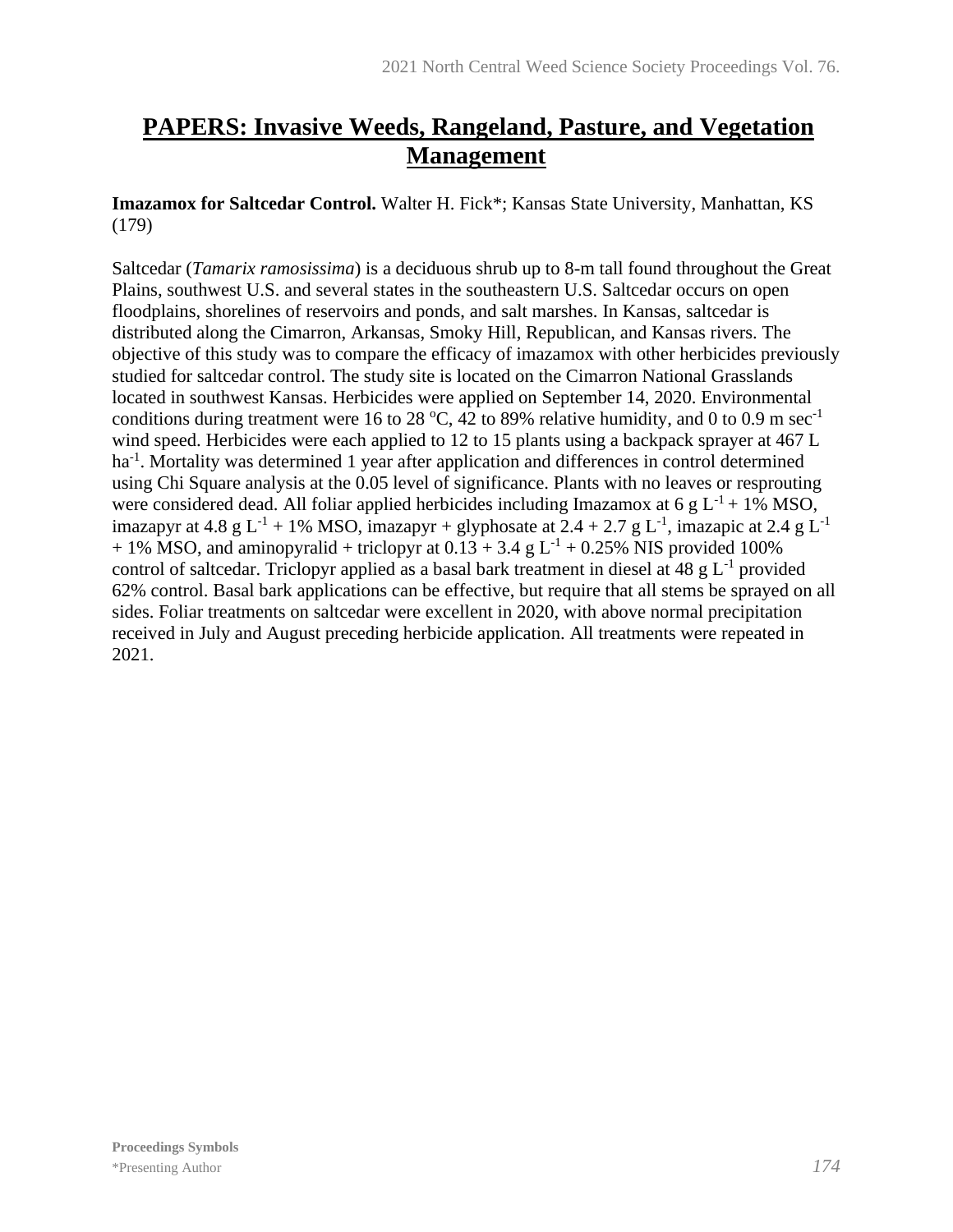**Influence of Grazing on Red and White Clover Biomass in Rotationally Grazed Grass-Legume Pastures Treated with**  $2,4-D$  **+ Florpyrauxifen.** Garrett N. Imhoff<sup>\*1</sup>, Mark J. Renz<sup>1</sup>, Scott Flynn<sup>2</sup>; <sup>1</sup>University of Wisconsin-Madison,, Madison, WI, <sup>2</sup>Corteva Agriscience, Indianapolis, IN (180)

Florpyrauxifen-benzyl  $+ 2.4$ -D is a new pasture herbicide that controls broadleaf weeds with limited injury to legumes. Previous studies indicate white clover (*Trifolium repens* L.) has higher tolerance than red clover (*Trifolium pratense* L.). Given red clover's frequency in pastures, interest in improving its tolerance to florpyrauxifen-benzyl  $+ 2,4$ -D exist. Grazing near application timing may be one approach to increasing tolerance. We established separate experiments in pastures in 2020 and 2021 in Lancaster, Wisconsin to determine if red clover tolerance to florpyrauxifen + 2,4-D is improved by grazing near application. Pastures consisted of tall fescue (*Lolium arundinaceum* S.), orchardgrass (*Dactylis glomerata* L.) and equal populations of white clover and red clover. Weed species commonly found were dandelion (*Taraxacum officinale* L.), buckhorn plantain (*Plantago lanceolata* L.), and broadleaf plantain (*Plantago major* L.). Experiments were a split plot design replicated three times with grazing timing as the whole plot (0.2 ha) and herbicide treatment as the subplot. Applications of 0.1 g ae ha<sup>-1</sup> of florpyrauxifen + 554 g ae ha<sup>-1</sup> 2,4-D were broadcasted in spring (5/27/20, 5/27/21) to 1/2 of the whole plot, the other ½ was not treated. Seven grazing timings were evaluated. Treatments were either grazed 6, 4, or 2 days prior to application, the day of application, or 6 days after application. Time of grazing was implemented by rotational grazing approximately on 30 day intervals with a mix of bred heifers and cows at a stocking density of 10,648 kg ha<sup>-1</sup>. Biomass was collected prior to each grazing interval to estimate productivity. Species were separated into red clover, white clover, broadleaf weeds, annual grass weeds and forage grasses. Biomass was dried and summed over the experiment (June-October). Comparisons were made between grazing timing, herbicide treatment, year and interactions, and considered significant if P<0.05. Grazing timing did not change biomass accumulation of any class, and year, while significant, did not interact with herbicide effects or grazing timing. While total biomass did not differ between treated and not treated areas  $(4,537 \text{ kg ha}^{-1})$ , plant class biomass was impacted by florpyrauxifen + 2,4-D. Red and white clover yield was reduced by florpyrauxifen-benzyl + 2,4-D by 399 kg ha<sup>-1</sup> and 376 kg ha<sup>-1</sup> respectively, a 56% and 44% reduction respectively, when compared to untreated controls. Florpyrauxifen  $+ 2,4$ -D also reduced broadleaf weed biomass by 83%, however forage grass and annual weedy grass biomass both increased by 16% and 42%. Results suggest that grazing does improve red clover tolerance as biomass is reduced but not eliminated when florpyrauxifen  $+ 2,4$ -D is applied and grazed within six days before or after application. Clover and broadleaf weed forage loss due to herbicide application were compensated by increases in forage grass biomass. Applications of florpyrauxifen-benzyl  $+ 2,4-$ D may benefit grass-legume pastures if forage grasses can overcome the clover and weed biomass reduction without impacting forage quality.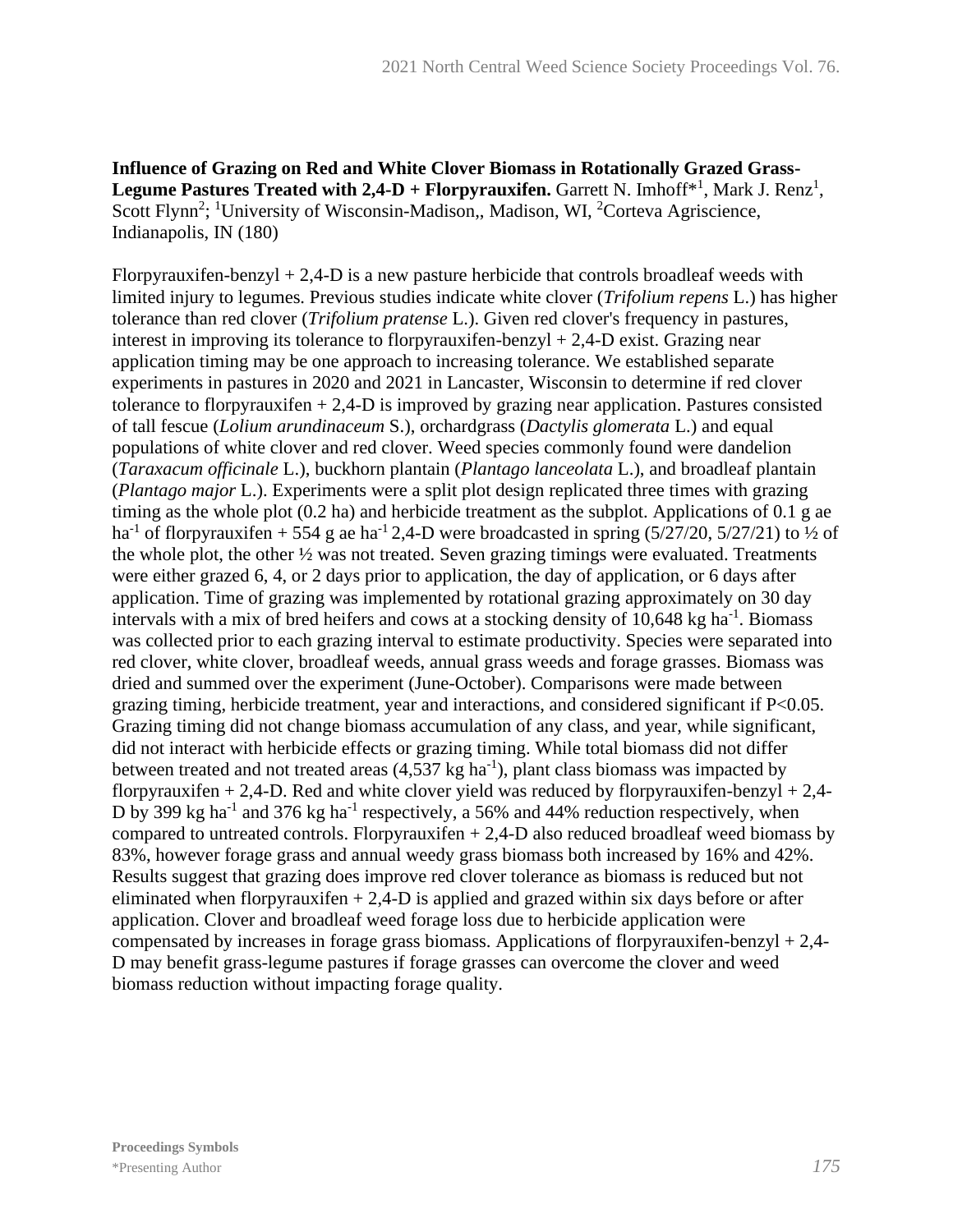**2021 Survey Results for the Most Common and Troublesome Weeds in Aquatic and Non-**Crop Areas. Lee Van Wychen<sup>\*1</sup>, Devon Carroll<sup>2</sup>, Rebecca Champagne<sup>3</sup>; <sup>1</sup>WSSA, Alexandria, VA, <sup>2</sup>University of Tennessee, Knoxville, TN, <sup>3</sup>University of Maine, Orono, ME (181)

The 2021 Weed Survey for the U.S. and Canada surveyed the most common and troublesome weeds in: 1) irrigation and flood control; 2) lakes, reservoirs, and rivers; 3) ponds; 4) forestry; 5) parks and refuges; 6) ornamentals: field nursery crops, outdoor containers, and Christmas trees; and 7) rights-of-way: railways, roads, public utilities. Common weeds refer those most frequently seen while troublesome weeds are the most difficult to control, but not necessarily widespread. There were 289 total survey responses from the U.S. and Canada, of which 68 were from 13 states and one province in the North Central Weed Science Society (NCWSS) region. There was no survey data submitted from Illinois, North Dakota, and South Dakota. Among the 13 states and 1 province in the NCWSS region, the two most common weeds in irrigation and flood control were 1) *Stuckenia pectinata*; and 2) *Lythrum salicaria*, while the most troublesome weed was 1) *Lythrum salicaria*. The top three most common weeds in lakes, reservoirs and rivers were 1) *Potamogeton* spp.; 2) *Myriophyllum* spp.; and 3) *Ceratophyllum demersum*, while the three most troublesome weeds were 1) *Myriophyllum* spp.; 2) *Potamogeton crispus*; and 3) *Nitellopsis obtuse*. The top three most common weeds in ponds were 1) *Potamogeton* spp.; 2) *Ceratophyllum demersum*; and 3) *Typha* spp. while the two most troublesome weeds were 1) *Wolffia* spp.; and 2) *Potamogeton* spp. Among terrestrial areas in the 13 states and 1 province in the NCWSS where weed survey data was submitted, the top three most common weeds in forestry were 1) a tie between *Cirsium arvense* and *Carduus nutans*; and 3) *Cynoglossum officinale* while there was a five-way tie for most troublesome weed including *Carduus nutans, Celastrus orbiculatus, Cirsium arvense, Cynoglossum officinale*, and *Linaria vulgaris*. The top three most common weeds in parks and refuges were 1) *Bromus* spp.; 2) *Cirsium arvense*; and 3) *Carduus nutans* and the most troublesome weed 1) *Cirsium arvense* followed by a six-way tie. The two most common and troublesome weeds in ornamentals were tied between *Cirsium arvense* and *Convolvulus arvensis*, but survey data was limited. The top three most common weeds in rights-of-ways were 1) *Bromus tectorum*; and 2) a tie between *Bassia scoparia* and *Cirsium arvense* while the most troublesome weeds were 1) *Bassia scoparia*; and 2) *Bromus*  spp.*;* and a tie between *Salsola tragus* and *Sorghum halepense*. The 2021 weed survey data is available at: www.wssa.net/wssa/weed/surveys/.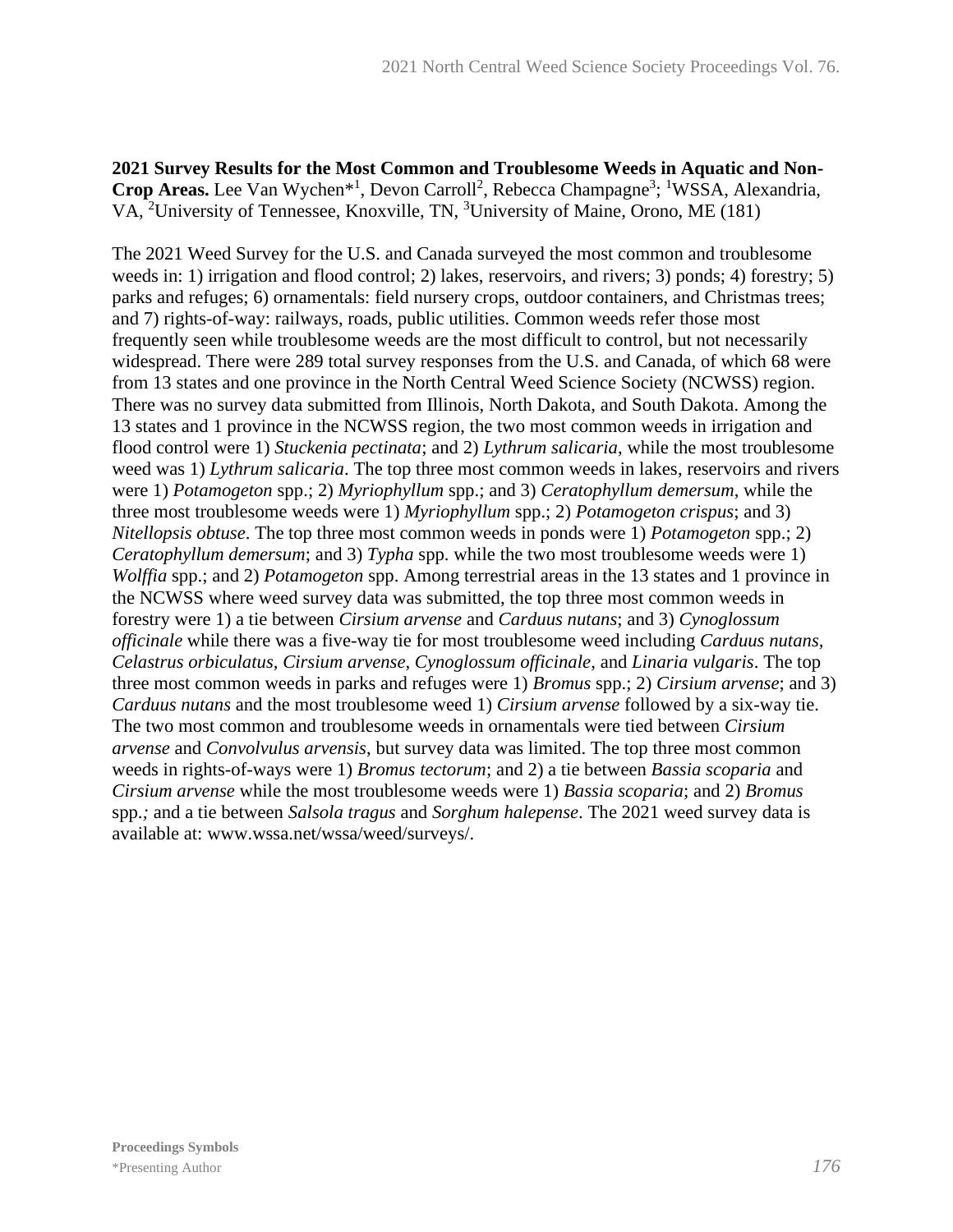# **SYMPOSIUM – Implications for Weed Management Due to Climate Change:**

**Observed and Potential Future Impacts of Climate Change on the Midwest.** Jim Angel\*; Illinois water survey/University of Illinois, Champaign, IL (182)

Like the rest of the world, the Midwest has experienced human-induced climate change in recent decades. Observed changes in the Midwest include overall warming of 2°F over the last century with the strongest warming in winter and spring as well as at night. Precipitation has increased by 10-15 percent over the last century. Of special concern has been the increased frequency of extreme rainfall that produces more flooding, soil erosion, and nutrient loss in fields. Milder winters, longer growing seasons, and increased humidity add to the difficulties of managing pests and invasive species. Climate projections for the Midwest indicate that average temperatures could increase by 3 to 5°F by mid-century and 4 to 9°F by late century, depending on the scenario. Precipitation will continue to increase by the mid to late century. High confidence is placed on the increased risk of heatwaves and more extreme rainfall. Findings from the 2108 National Climate Assessment and more recent research will be presented.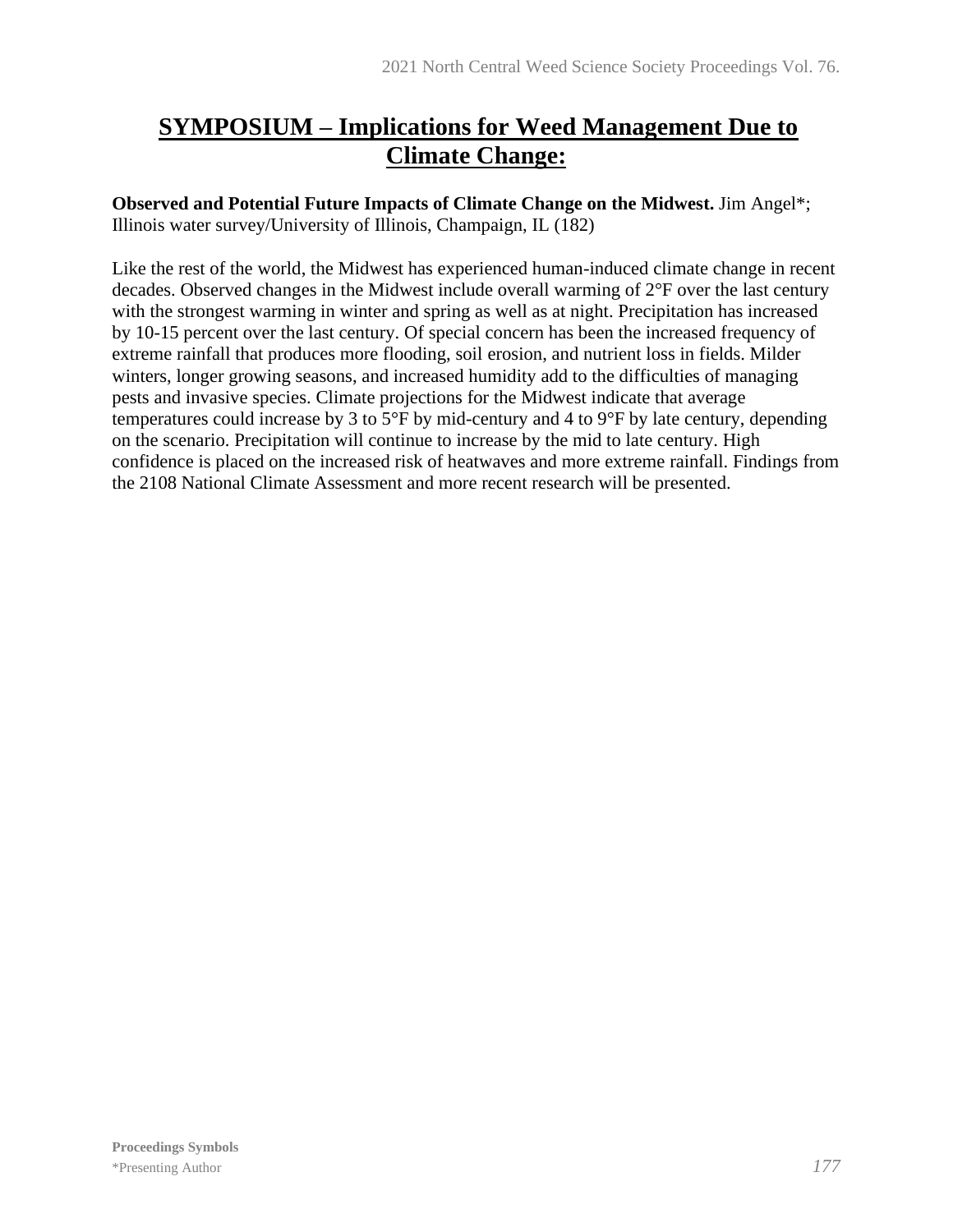# **Crops and a Changing Climate: Lessons Learned from FACE Experiments.** Chris Montes\*; USDA-ARS, Urbana, IL (183)

The effects of climate change are already being felt throughout Midwest agricultural systems. In the future, climate is likely to become increasingly variable and extreme. Different factors of climate change will be discussed taking a broad overview of what changes we can expect in the context of crop physiology. Potential positive, negative, and unknown effects of increasing concentrations of carbon dioxide and ozone, elevated temperature, changes in precipitation patterns, and the ultimate interactions of these factors on crop species will be highlighted through specific research conducted by a team of USDA-ARS and University of Illinois researchers at the Soybean Free Air Concentration Enrichment (SoyFACE) Facility located at the University of Illinois' Urbana campus. While the research conducted at SoyFACE predominately focuses on how factors of climate change affect soybean and corn, many of the general trends observed for C<sup>3</sup> and C<sup>4</sup> plants under future climate scenarios are likely applicable to weed species. The adaptive strategies evolved by many weed species to cope with drought and heat stress may be reinforced by some of the positive aspects of a changing climate making them even more competitive within our production systems. While the stresses of climate change placed on agriculture are demanding, we are presented with the opportunity to take advantage of the knowledge gained at facilities like SoyFACE to begin building resilience into our major agriculture species.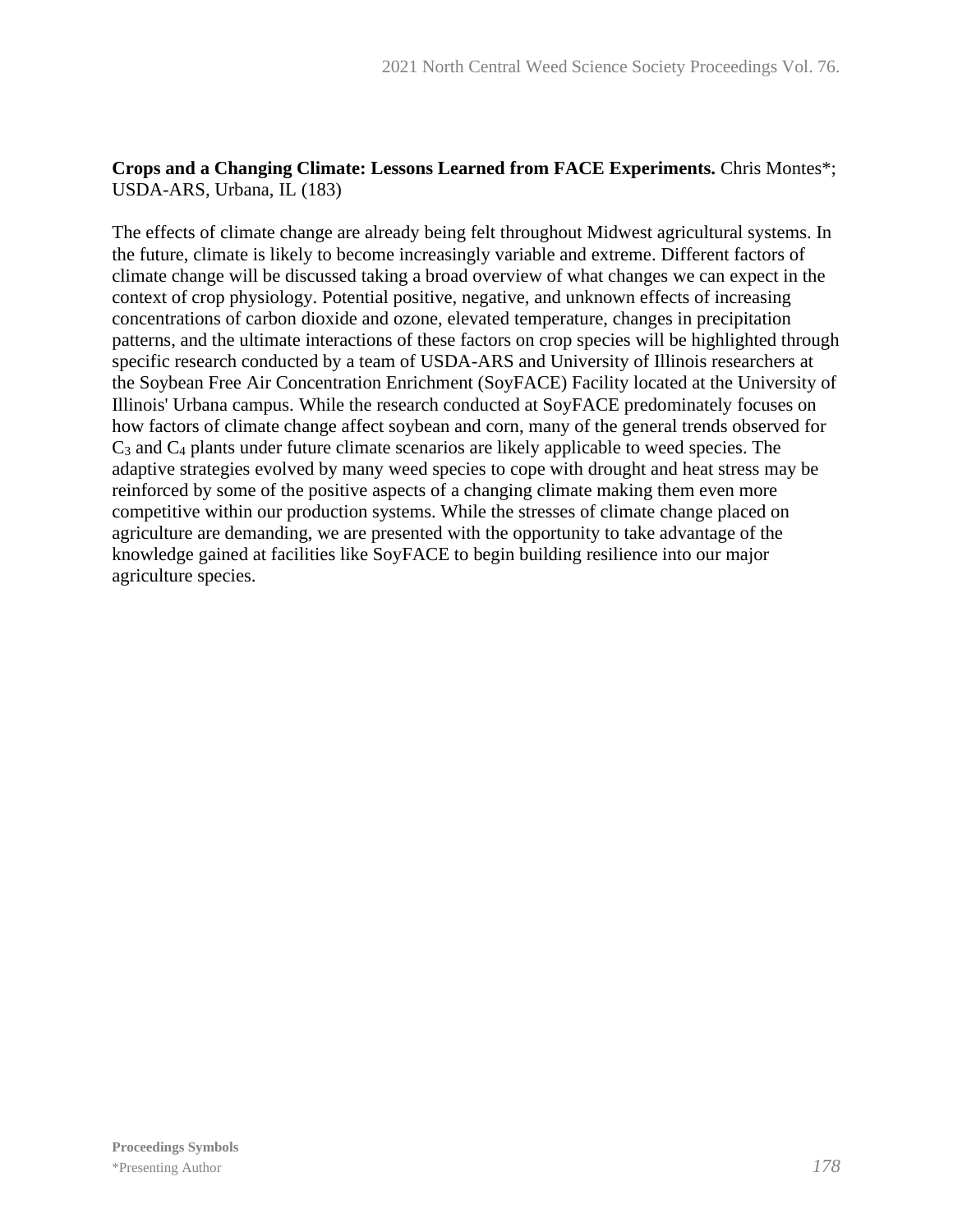**Carbon Dioxide, Climate and Competition: A New Paradigm.** Lewis Ziska\*; Columbia University, New York, NY (184)

Carbon Dioxide and climate change will have essential impacts on plant biology. At present there is strong evidence that weeds, particularly wild relatives of known crop species, are likely to respond to a greater extent with respect to growth and fecundity relative to their domesticated cousins. I will review data relative to both recent and projected increases in CO2 and climate change focusing on rice and soybean systems. I will also discuss opportunities to exploit these differences as a means of maintaining crop production with future CO2 and climate scenarios.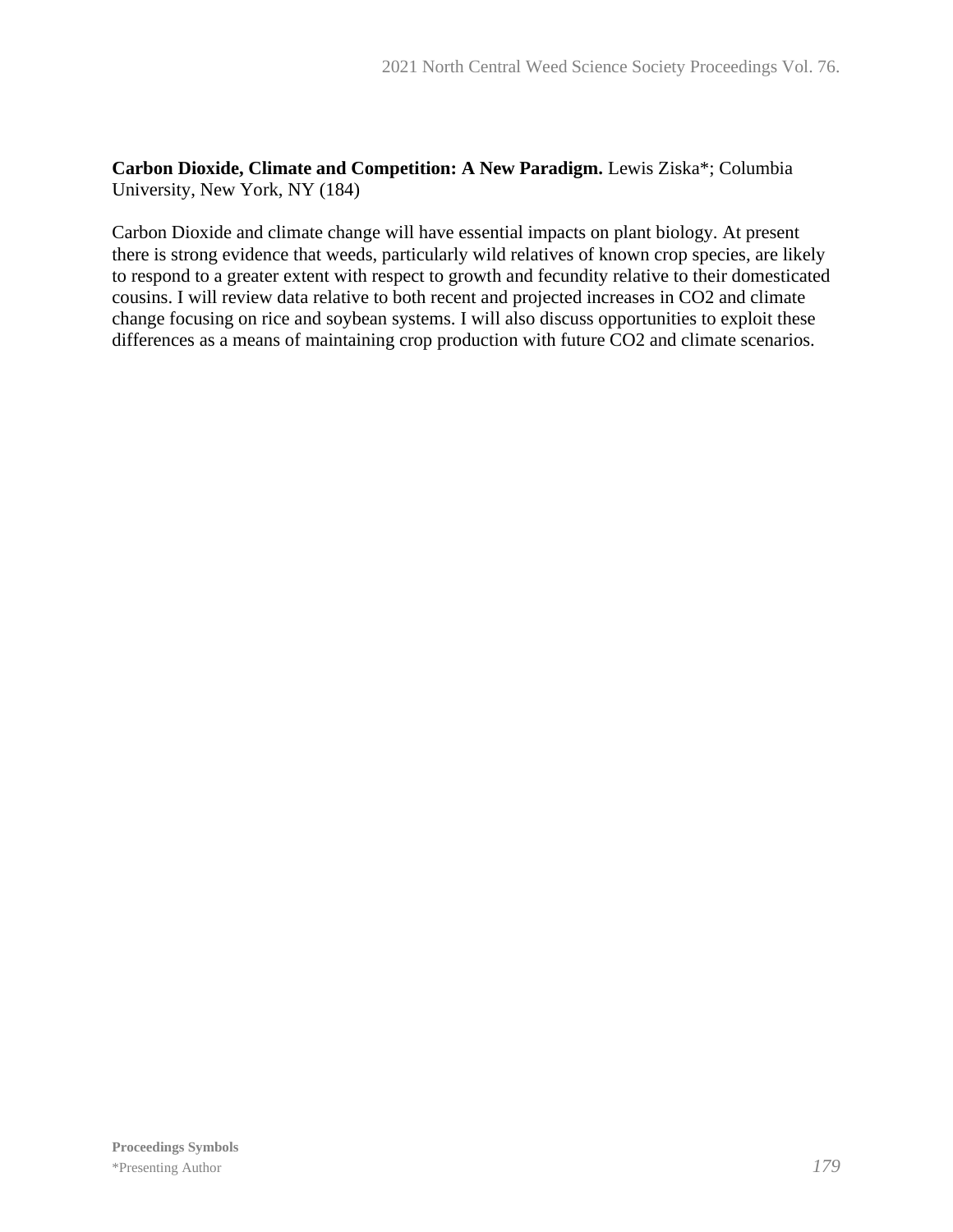## **A Medley of Mechanisms: How Weeds Readily Adapt to a Changing Climate.** David R. Clements\*; Trinity Western University, Langley, BC, Canada (185)

Mechanisms by which weeds may readily adapt to a changing climate may be divided into four major categories: 1) specific genetic mechanisms, 2) plasticity, 3) innate weed persistence strategies, and 4) advantages due to the nature of human-weed relationships. Specific genetic mechanisms include hybridization, polyploidy, rapid evolution in invasion edges, and jettisoning of genetic load. Plasticity reflects the possession of an all-purpose genotype, thus pre-disposed to respond to variation in climate, although plasticity itself varies among weed species. Having innate persistence strategies, weeds are well-adapted to persist even apart from anthropogenic influences, and therefore able to respond to climate change more favorably than other plant species. However, putting such a tendency together with our human tendency to "create weeds" through our practices of crop management and other anthropogenic disturbances, the propensity for weeds to not only survive but thrive under climate change is greatly magnified. Thus, there is a medley of mechanisms that work together to create a crescendo of impacts as the average global temperature increases and extreme climate events multiply. I will discuss these four major categories of mechanisms through providing examples of weeds which are capable of, and to some extent already employ a plurality of these mechanisms to adapt to climate change, including knotweed (*Reynoutria* spp.), Himalayan balsam (*Impatiens glandulifera*), mile-aminute (*Mikania micrantha*), parthenium weed (*Parthenium hysterophorus*)*,* Johnsongrass (*Sorghum halepense*), kochia (*Bassia scoparia*), musk thistle (*Carduus nutans*), yellow starthistle (*Centaurea solstitialis*), common reed (*Phragmites australis*), Canada goldenrod (*Solidago canadensis*), common ragweed (*Ambrosia artemisiifolia*), cheatgrass (*Bromus tectorum*), ventenata (*Ventenata dubia*), wild oats (*Avena fatua*) and others. Given the broad array of weeds, coupled with a broad array of mechanisms for adapting and spreading, global climate change will inevitably usher in a planet of weeds unless we recognize how our recipe for creating weeds works that much better in the climate change oven, and try to disrupt the process. In other words, we need to recognize we are stringing together a medley in tune with the weeds and need to sing a new song, or at least a new adaptation that gives stronger voice to the other members of the choir.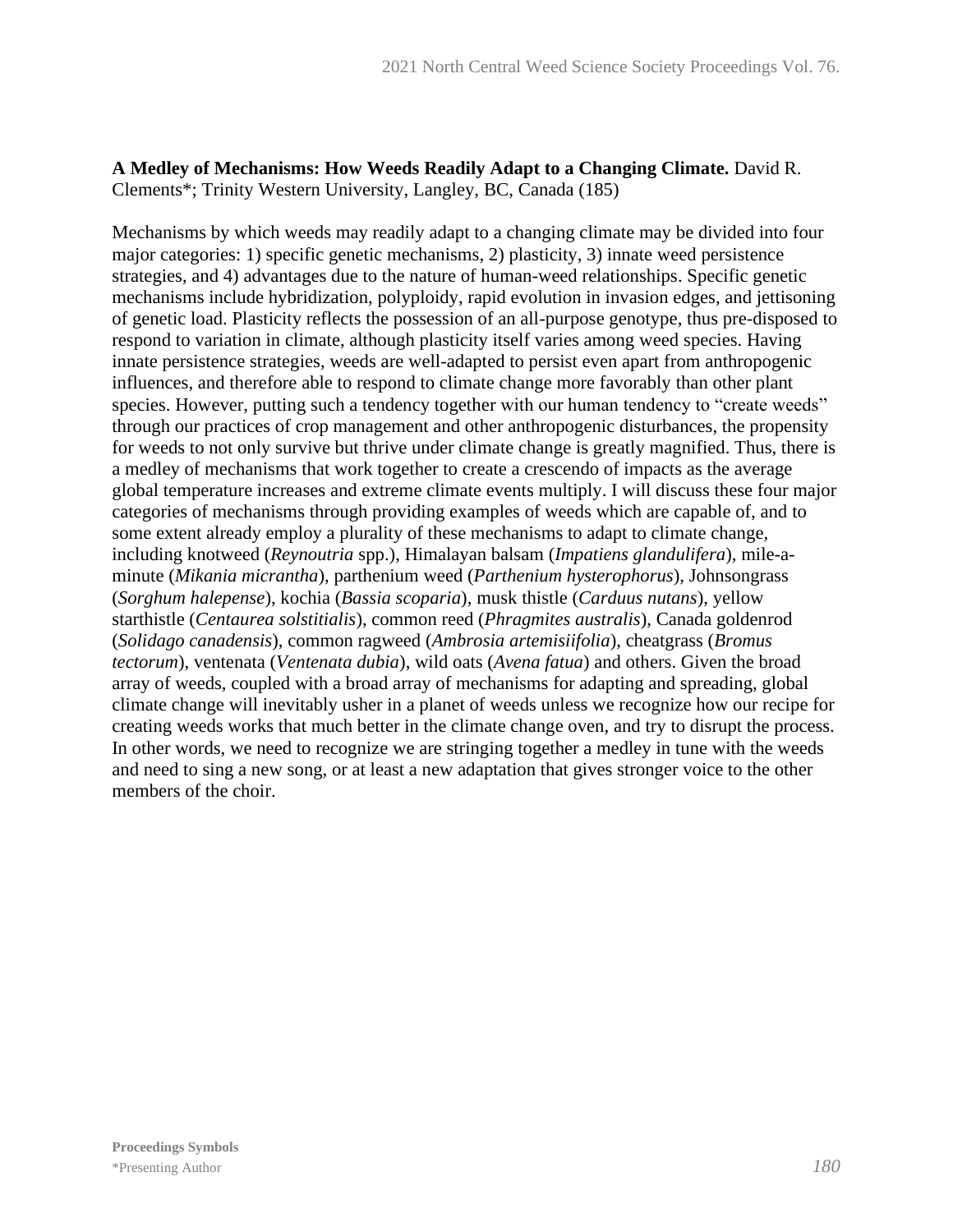#### **Precipitation Extremes Influence Weed-Crop Interactions.** Erin E. Burns\*; Michigan State University, East Lansing, MI (186)

Nearly all crop production is impacted by precipitation patterns. Future climate scenarios for the Great Lakes Region predict more precipitation in heavy rainfall events, leaving more days during the growing season that have little or no precipitation, polarizing the wet and dry periods. To address this future climate scenario a field study was conducted in East Lansing, MI in 2018- 2020 evaluating the impacts of reduced precipitation and weed competition on drought and nondrought tolerant corn hybrid performance and weed community composition. The study followed a completely randomized design with four replications. Factorial combinations consisted of hybrid (drought tolerant, DT or drought sensitive, DS), weed pressure (weed free, 50%, or no control), and precipitation (ambient or 70% reduced). Corn growth and development was measured at four growth stages. Weed species density was measured three times and biomass collected. At harvest, corn ears were harvested for yield component analysis. Data were analyzed in R using linear mixed effects, diversity indexes, and non-linear regression models. Weed density was not modified by corn hybrid. However, in July weed density was lower under reduced than ambient precipitation ( $p = 0.001$ ). Furthermore, weed communities under reduced precipitation were more diverse in July than weed communities under ambient precipitation ( $p =$ 0.02). Species evenness was more uniform under reduced precipitation in July ( $p = 0.009$ ). There was a significant main effect of weed pressure ( $p < 0.0001$ ) and precipitation ( $p = 0.007$ ) on corn yield. Averaged across weed pressures and precipitation, corn yield was not different between DT and DS hybrids ( $p = 0.893$ ). Overall, corn yield was reduced by 31% under 100% weed competition compared to weed free or 50%. Results demonstrate that reduced precipitation and increasing weed pressure decreases corn yield and impacts species diversity and evenness. To further explore these relationships greenhouse experiments were conducted to evaluate water stress and weed competition on DT corn performance. The study followed a completely randomized design with four replications. Factorial combinations consisted of DT corn competition (presence or absence), water stress (100 or 50% volumetric water content (VWC)), and nine corn:common lambsquarters (*Chenopodium album* L.) densities. Corn and common lambsquarters growth parameters were measured 14 and 21 days after water stress initiation. To address the impact of reduced soil moisture and weed competition on corn and common lambsquarters growth parameters, photosynthetic response, and biomass; linear mixed effects and non-linear regression models were constructed in R. Overall, water stress and common lambsquarters competition negatively affected the parameters measured in this study; however, the magnitude of reduction is stronger under drought stress than increasing weed competition when water is not limiting. Ultimately, taking proactive integrated weed management steps by identifying the corn-weed competition principles investigated in these studies will allow field crop growers across the Great Lakes Region to integrate weed biology and crop physiology in the development of integrated economically viable weed management programs under future climate stress.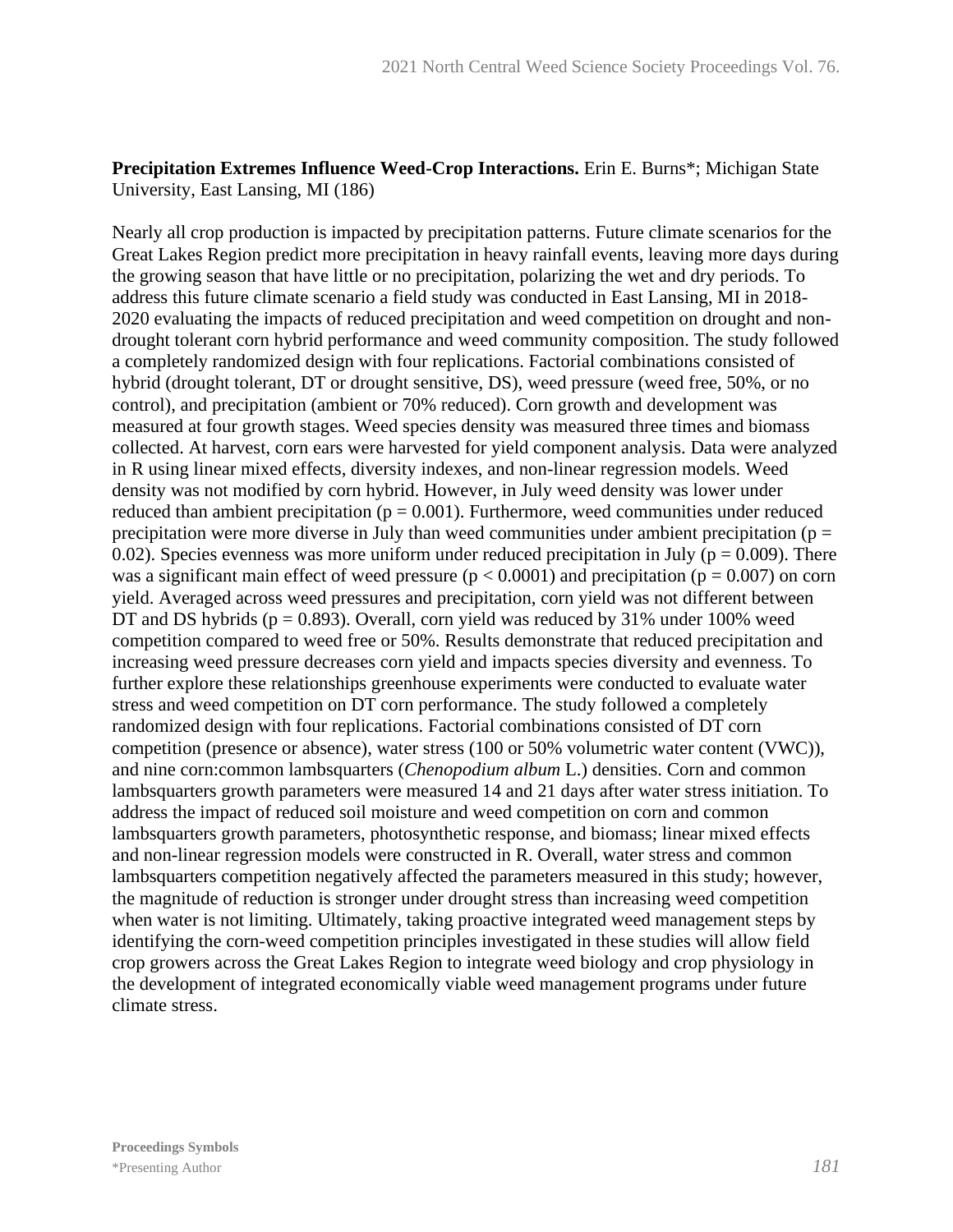#### **Climate Change Exacerbates the Damage of Weeds Through Reduced Herbicide Efficacy.** Maor Matzrafi\*; Agricultural Research Organization- Volcani Institute, Ramat-yishay, IN (187)

Weeds cause significant crop yield and economic losses in agriculture. Treatment with herbicides is the most effective means of controlling weeds. Herbicide efficacy is strongly associated with environmental conditions. In recent years, we have witnessed an increase in both extreme weather events and reports on reduced herbicide sensitivity under unfavorable environmental conditions. This may emphasize the importance of maintaining proper environmental conditions at, but more importantly after herbicide application. This phenomenon is defined as conditional resistance - reduction in herbicide sensitivity under changed environmental conditions. In general, high temperatures and elevated  $CO<sub>2</sub>$  levels were shown to reduce herbicide efficacy, however, herbicide response in different environment conditions seems to be dependent on the active ingredient and on tested species or biotypes (R/S). It is proposed that the same mechanisms leading to non-target site resistance in weeds may also play a role in conditional resistance, suggesting we may be able to predict the herbicides to which weeds are likely to be less responsive under changing climatic conditions. Using adjuvants to improve herbicide translocation or reduce metabolism, alongside with new technologies such as using nanoparticles may result in higher functionality under the projected climate change.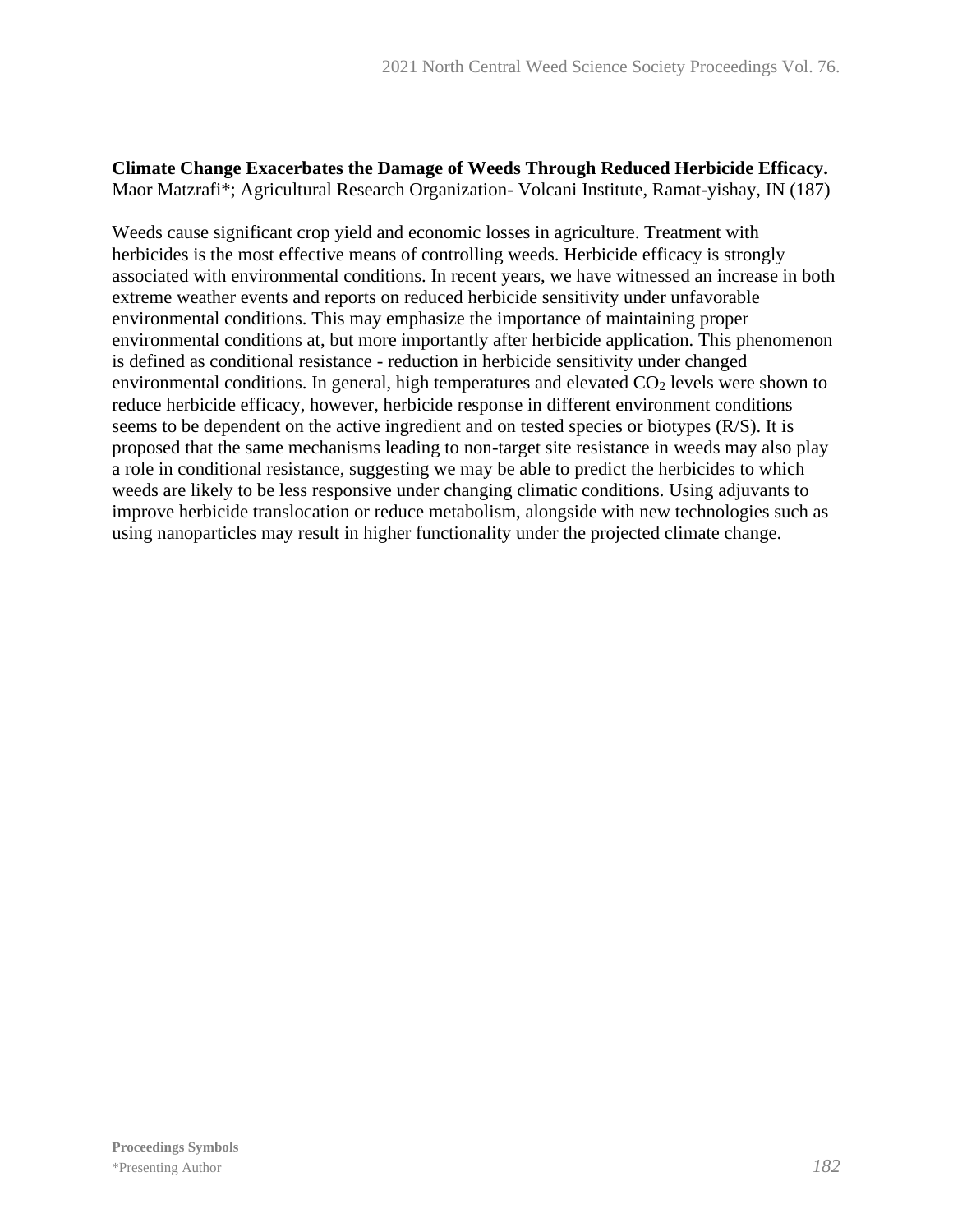### **Insights into How Warming Temperatures Can Reduce Herbicide Efficacy and Pose a Challenge for Weed Control.** Mithila Jugulam\*; Kansas State University, Manhattan, KS (188)

Changes in global climate factors, including temperature and  $CO<sub>2</sub>$  levels can influence agricultural practices including weed control. Invasive plants and weeds can out-perform crops under elevated temperature and  $CO<sub>2</sub>$  levels. Temperature is also one of the important factors that can impact postemergence herbicide efficacy, thereby, weed control. Currently, the evolution of herbicide resistance in weeds poses an increased challenge for weed management across the US. Temperature fluctuation can also alter the level of resistance to herbicides in weeds, and hence, their management. In our lab, we investigated the effect of temperature stress on efficacy and resistance level of mesotrione, glyphosate, dicamba, and 2,4-D in important weeds of Midwestern agriculture, such as common waterhemp, Palmer amaranth, kochia, giant or common ragweed, and lambsquarters. Our data suggest that warmer temperatures  $(34/20 \degree C \, d/n)$ reduce the control of both 2,4-D-resistant and susceptible common waterhemp, primarily because of the rapid metabolism of 2,4-D at high-temperature stress. Similarly, Palmer amaranth was more sensitive to mesotrione at low ( $25/15 \text{ °C d/n}$ ) than high temperatures (40/30  $\text{ °C d/n}$ ), yet again, because of the rapid metabolism of this herbicide at high temperature. Also, at high temperatures, poor control of kochia when treated with dicamba was found, because of reduced translocation of this herbicide. On the other hand, reduced absorption of glyphosate was found to contribute to poor control of kochia at high temperatures. Improved control of common lambsquarters with glyphosate was found when plants were grown at cooler conditions (25/15 °C) d/n). In contrast, improved efficacy of 2,4-D or glyphosate occurred at high temperatures (29/17  $\degree$ C d/n) than low temperatures (20/ 11  $\degree$ C d/n) regardless of susceptibility or resistance of this weed species to these herbicides. Overall, improve herbicide efficacy and weed (resistant or susceptible) control were found when herbicides are applied at cooler than warmer temperature conditions. These findings imply that future changes in climatic conditions may affect herbicide performance and potentially increase the incidence of herbicide-resistant biotypes.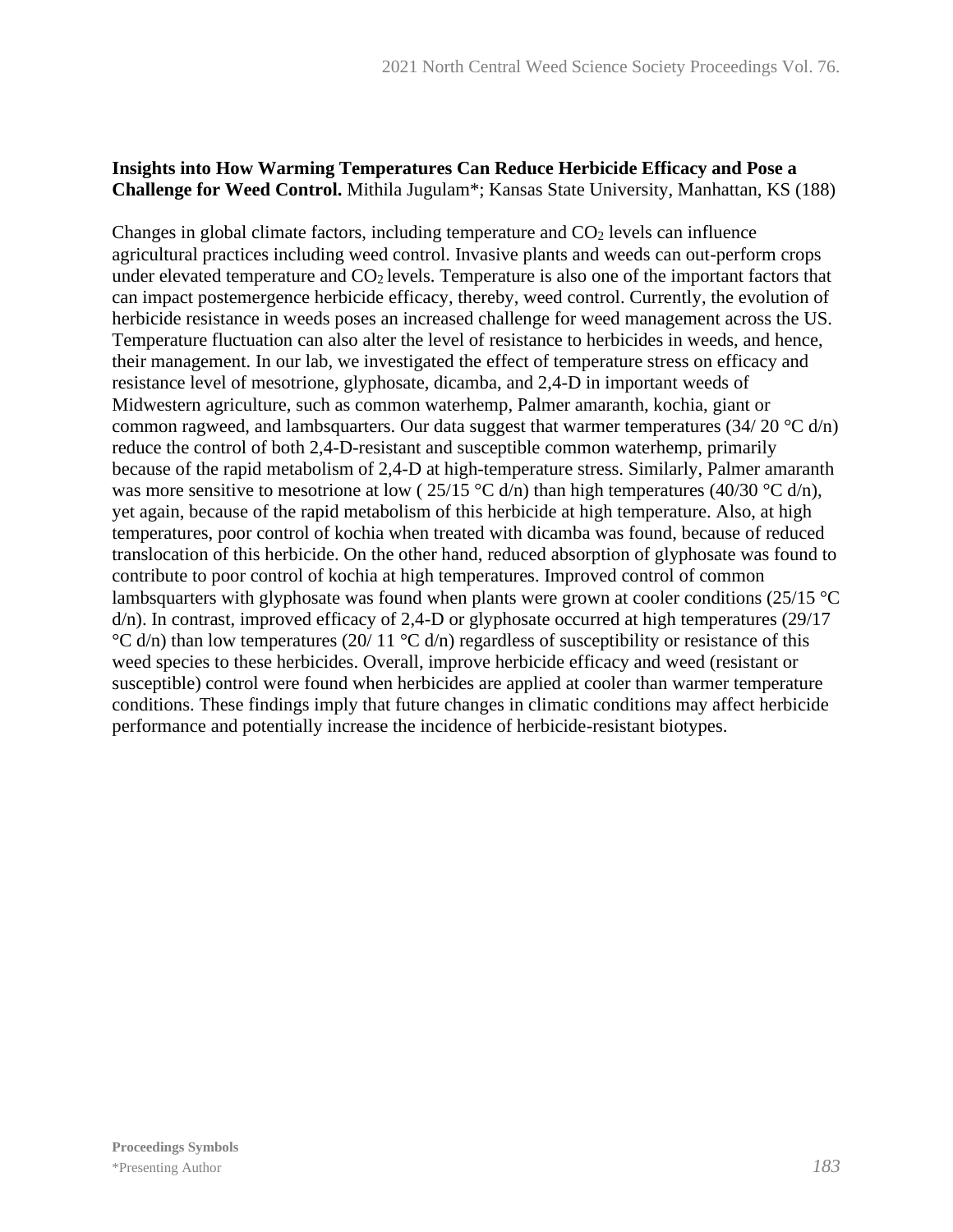## **The Effects of a Changing Climate on Weed Populations and Herbicide Resistance Evolution.** Eric L. Patterson\*; Michigan State University, East Lansing, MI (189)

Climate forecasts for the coming years predict increases in global temperature, carbon dioxide concentration, and extreme weather events. These changes will continue to impact agricultural production by altering the stress landscape imposed on plants, including both crops and weeds. Furthermore, it will influence their relative fitness when they are in direct competition, usually in favor of the weed species. One of the critical factors that will determine the ability of a species to withstand the drastic impacts of climate change is the species inherently standing diversity, its ability to generate novel diversity, and its overall genetic toolkit. Most weeds are prolific outcrossers with an abundance of genetic diversity and complex genomes. For these reasons (among others) it is predicted that weeds will continue to adapt to the changing climate more rapidly than the crops they compete with. As an example, I will focus my talk on the predicted impacts of climate change on the population structure of *Kochia scoparia*. Kochia, one of the most common weeds in North America, is a C4 plant exceptional for its drought tolerance. Kochia has also demonstrated rapid adaption and evolution to the abiotic stress of herbicide application, particularly glyphosate. Abiotic stresses from both climate change and herbicides impact the distribution and expansion of kochia. Being aware of the features and properties of kochia, especially those resulting from herbicide resistance, will help anticipate how kochia responds or migrates under future climate change, and help create proper strategies for kochia weed management.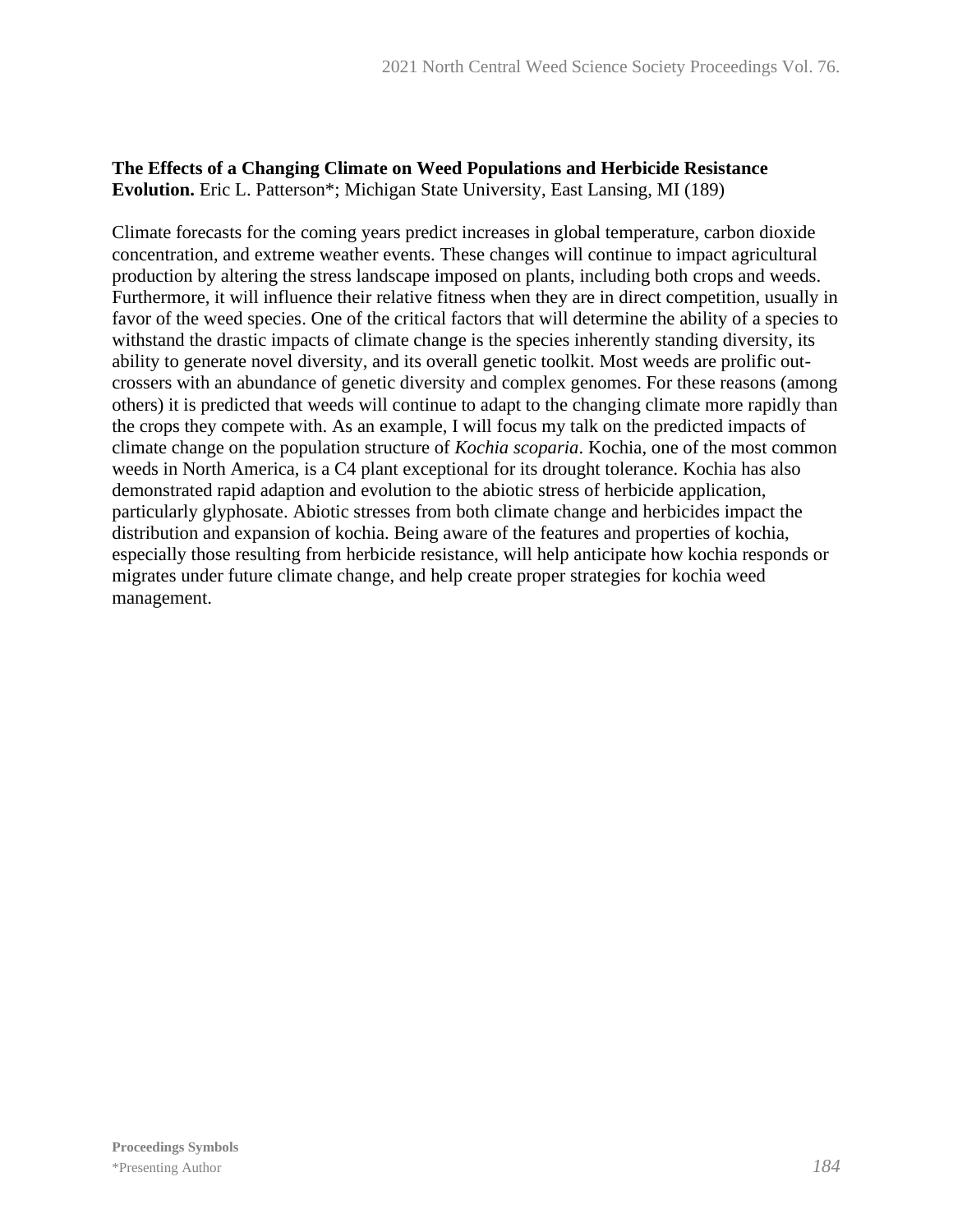### **Climate Change Influences on Pest Treatment Costs and Strategies.** Bruce McCarl\*; Texas A&M University, College Station, TX (190)

One possible effect of climate change involves whether crop damages from pests will increase or shift. As climate change can alter pest populations, migration behavior and spatial incidence, farmers may face altered needs for and cost of pest management. We examine how the current climate affects the distribution of pesticide costs. We do this for five crops: corn, potato, soybean, spring wheat and winter wheat. We construct interrelationships between pesticide cost and climate for herbicides, insecticides, and fungicides along with total pesticide cost. Empirically we find that increases in precipitation increases average per acre total pesticide cost for soybean, spring wheat and winter wheat, but decreases the cost for corn and potato. Meanwhile, total pesticide cost decreases as average temperature rises for potato, soybeans and winter wheat, but increases the cost for corn and spring wheat. Moreover, extreme climate events such as drought show an inverted U-shaped effect on pesticide cost for all five crops, indicating that pesticide expenditure rises as the frequency and magnitude of drought increases past a critical level.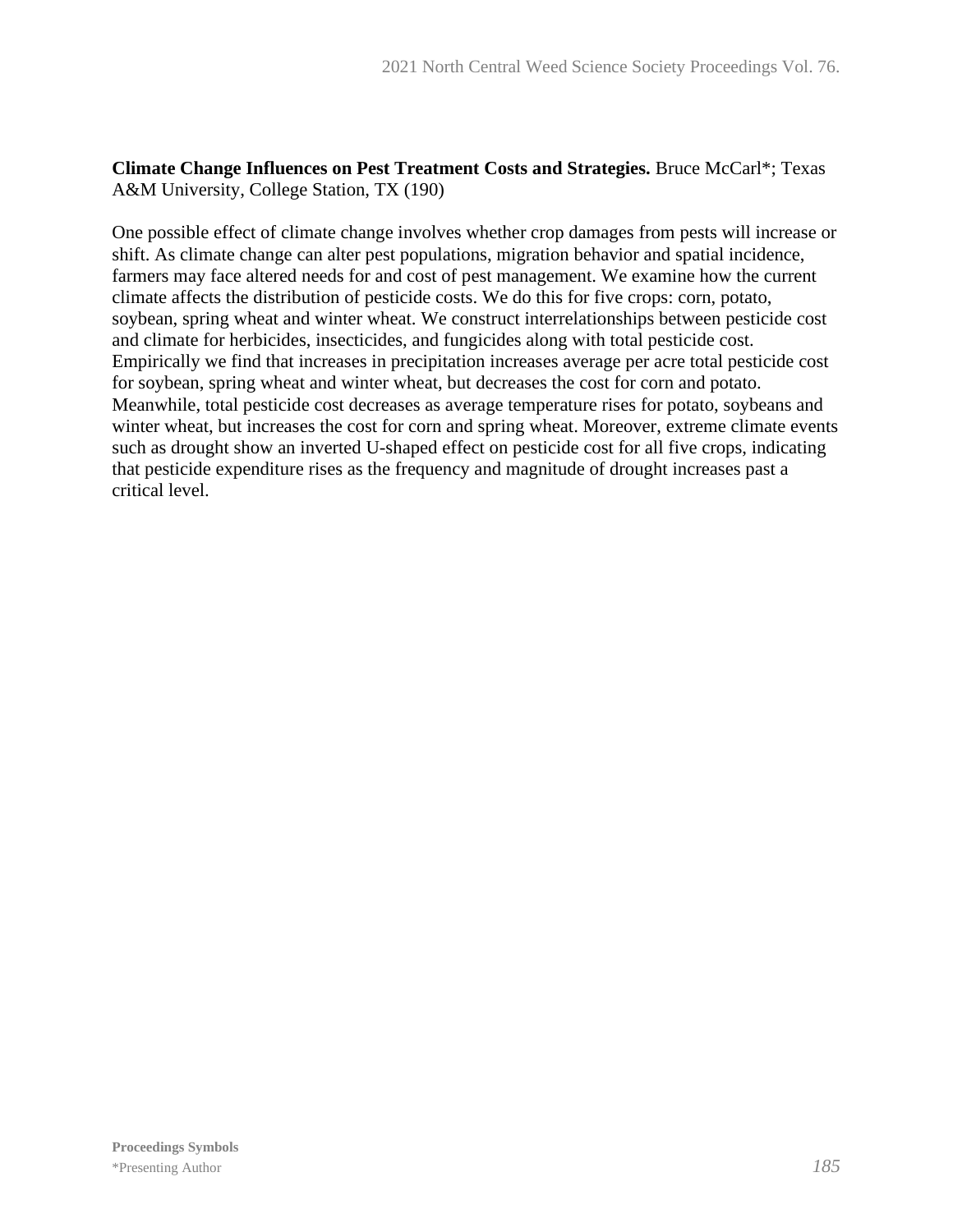## **Climate and Herbicide Interaction Project: Using Past Data to Predict Future Consequences.** Christopher A. Landau\*; University of Illinois, Urbana, IL (191)

Current climate change predictions of global grain yields do not account for the fact that weeds are widespread in crop production, weather variability influences performance of weed management tactics, and due to growing prevalence of herbicide resistance, weeds are becoming more difficult to control even in regions producing the most grain. Empirical research on climate change and weeds is limited to either controlled environment studies limited to a few independent variables of interest, or field trials totaling only a handful of site-years. Capturing weed and crop management outcomes in the full range of environmental conditions is difficult where weather variability is high, such as the U.S. Corn Belt. Our team is framing new questions and exploiting historical herbicide evaluation datasets to extract new knowledge about weed management and weather variability. To date using University of Illinois (UIUC) data, we have found 1) future efficacy of important preemergence herbicides in corn is threatened by more variable weather expected in the coming decades and 2) diminishing weed control exacerbates corn and soybean yield loss to adverse weather; a cautionary note for those predicting future yields. Datasets equivalent to UIUC's exist in the U.S. and using them would greatly expand the inference space (e.g., more soils, weather, weed species, etc.) of the research. We have built a collaborative network among some 20 university extension weed scientists located throughout the U.S. to further exploit the untapped potential of such historic datasets. In the short term, data are being compiled into a single database. Various data analyses and machine learning techniques then will be employed to extract new knowledge and generate forward-looking hypotheses, which will serve as the basis for future research. As weather patterns continue to become more volatile and extreme, understanding the risks that climate change poses to efficacy of existing and new weed management systems will be valuable as agriculture adapts to a changing climate.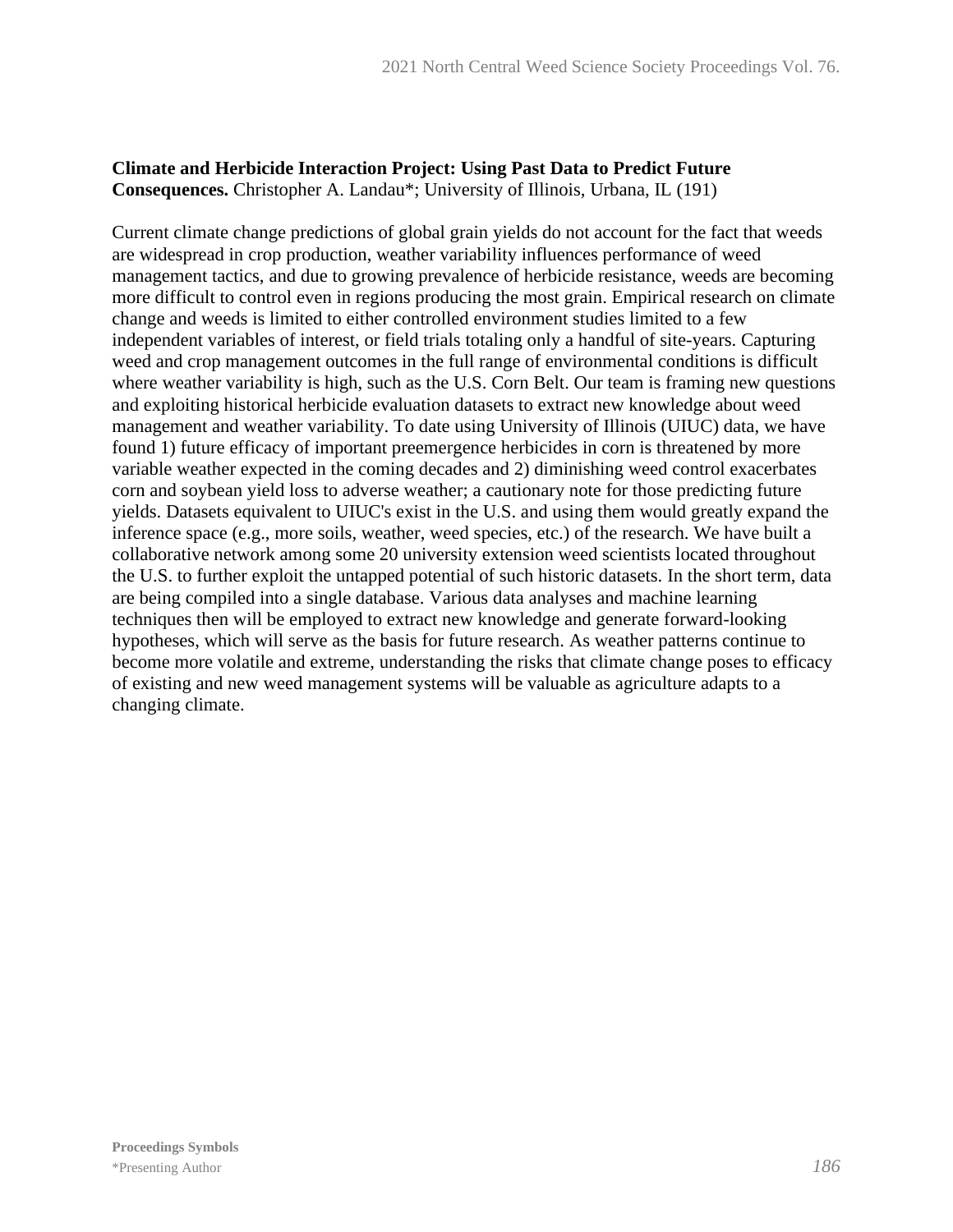# **SYMPOSIUM – NCWSS Graduate Student Workshop on Career Development and Interviewing:**

**Yoga and Perspectives on a Successful Career in Industry.** Mark Peterson\*; Affiliation Not Specified, West Lafayette, IN (192)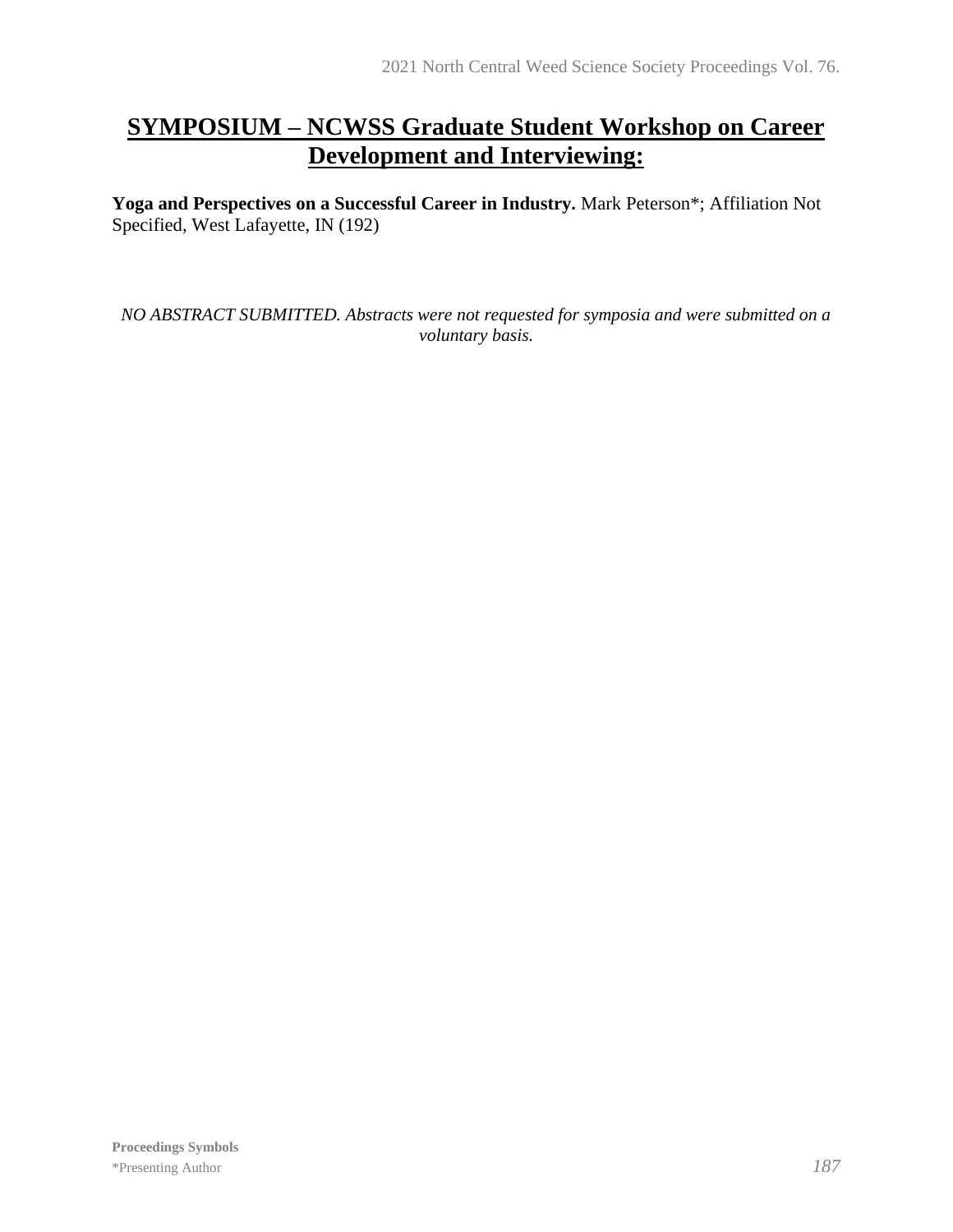**I Didn't Want to Go to College; Now I Don't Want to Leave.** Patrick Tranel\*; University of Illinois, Urbana, IL (193)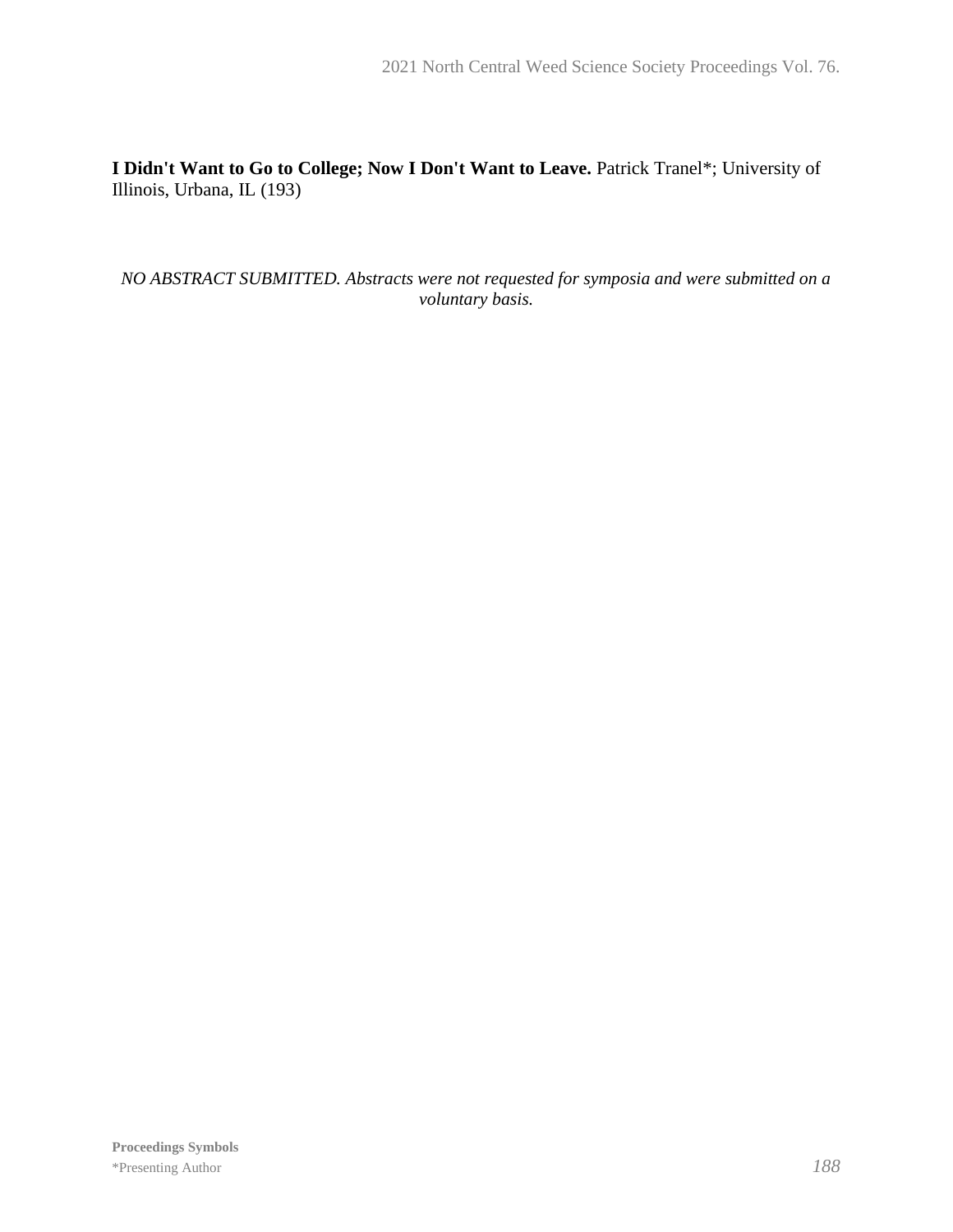## **What's Behind Door Number 3: What My Major Prof Didn't Tell Me.** Eric P. Spandl\*; Winfield United, River Falls, WI (194)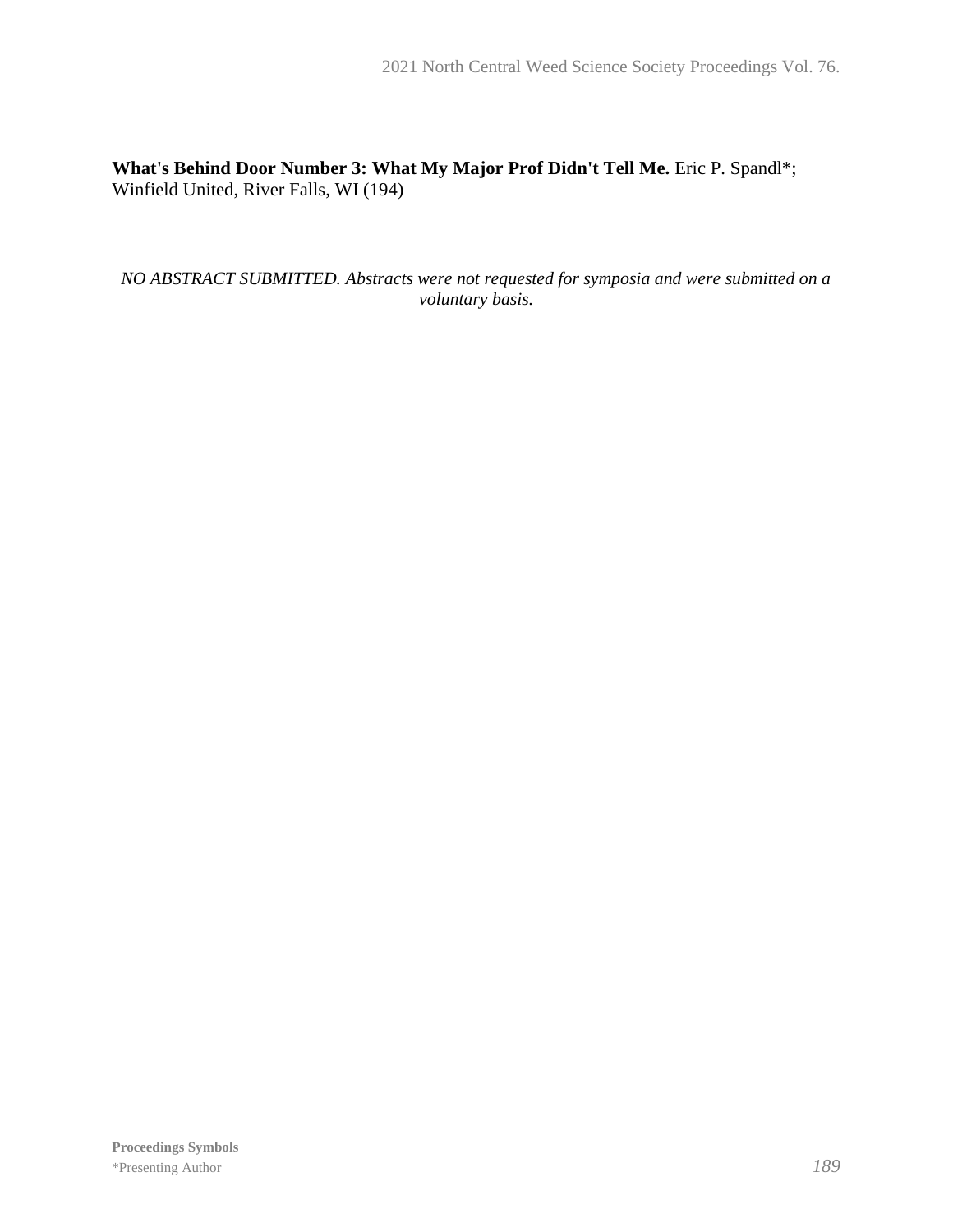**Panel Discussion: Career Paths.** Ednaldo A. Borgato\*; Kansas State University, Manhattan, KS (195)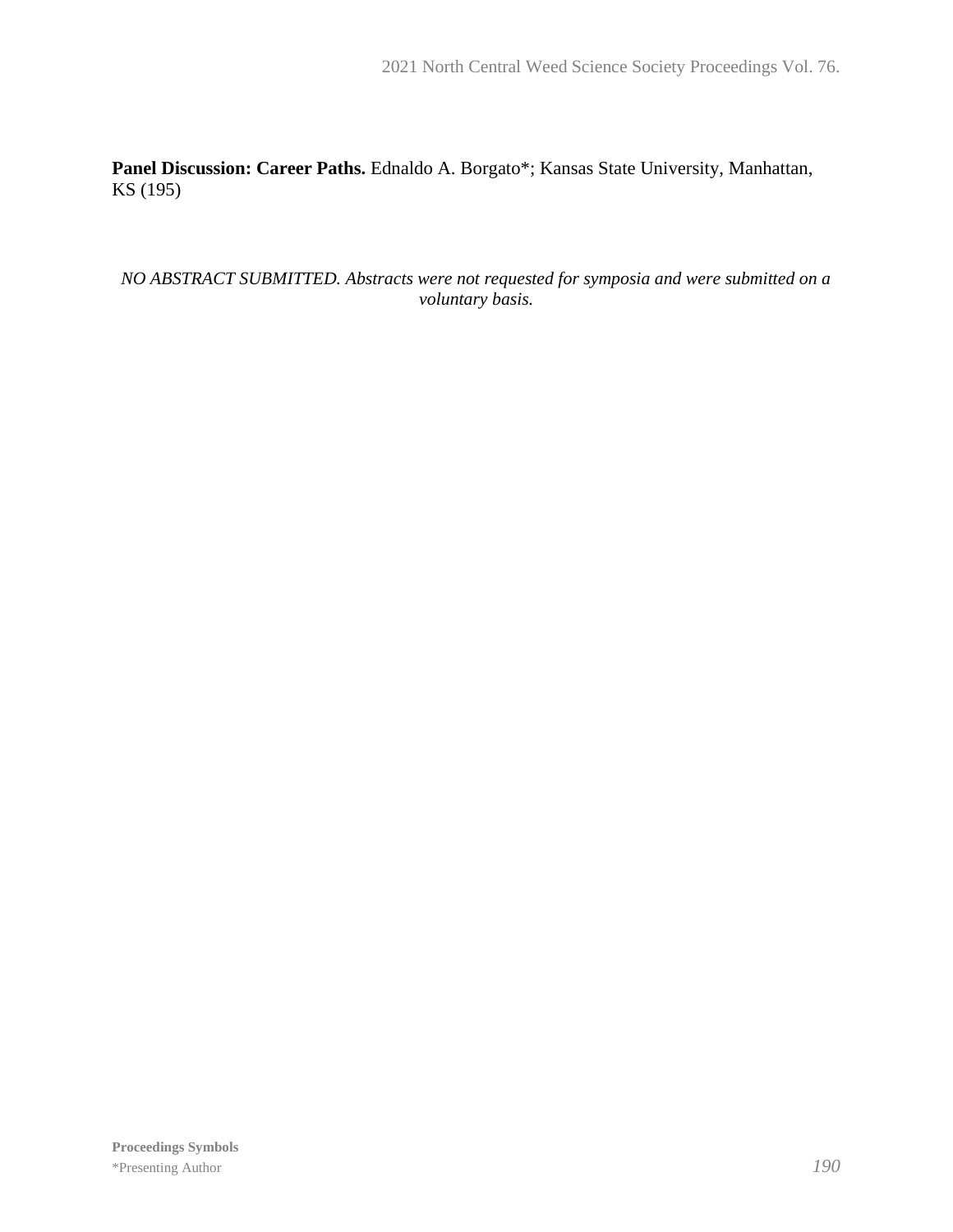**Industry Resumes: Finding Way to Top of the Stack.** Stott Howard<sup>\*1</sup>, Dawn Refsell<sup>2</sup>; <sup>1</sup>Syngenta Crop Protection, Des Moines, IA, <sup>2</sup>Valent USA LLC, Lathrop, MO (196)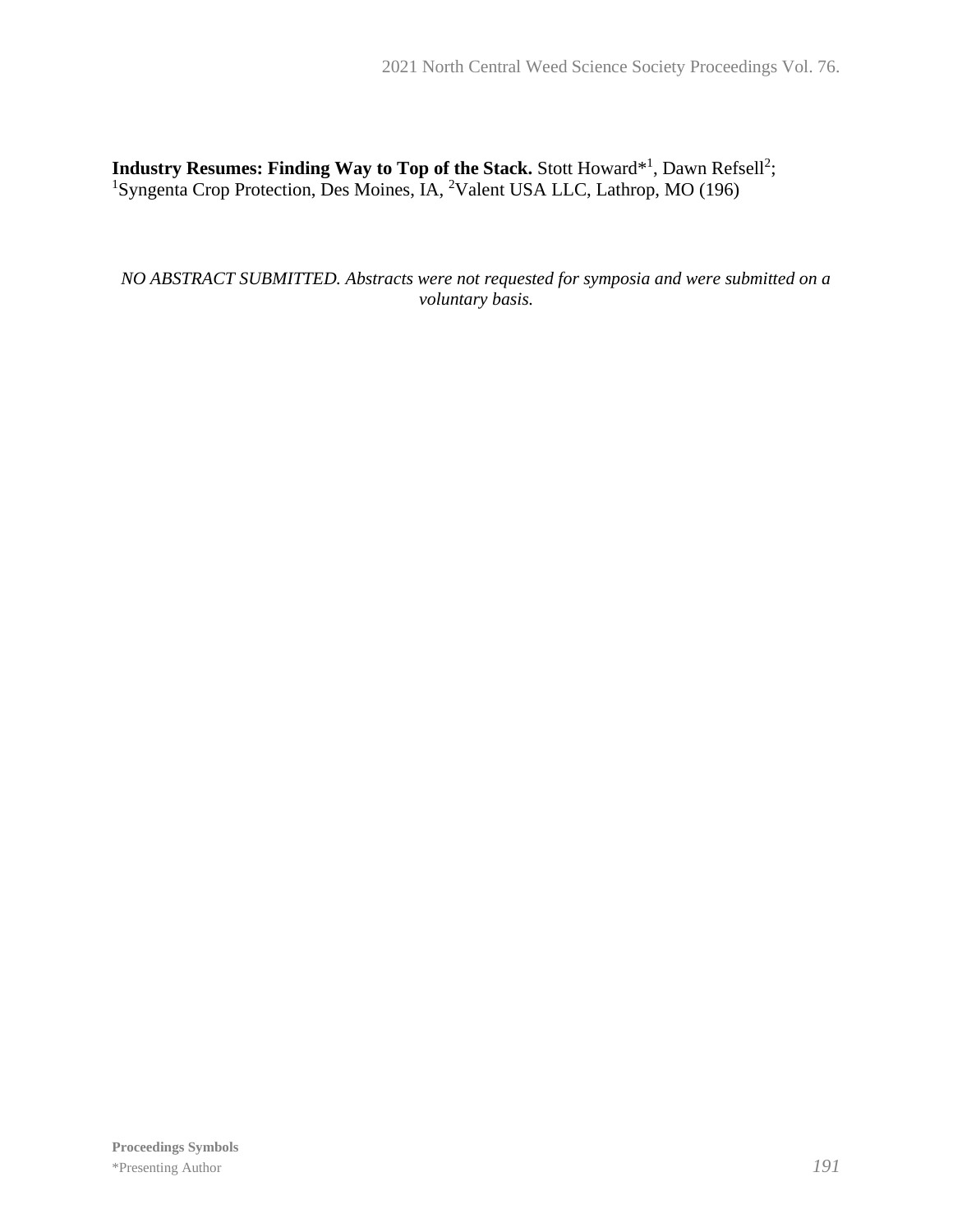**Preparation and Execution: the Difference in Nailing or Failing That Industry Interview.** David M. Simpson\*; Corteva Agriscience, Indianapolis, IN (197)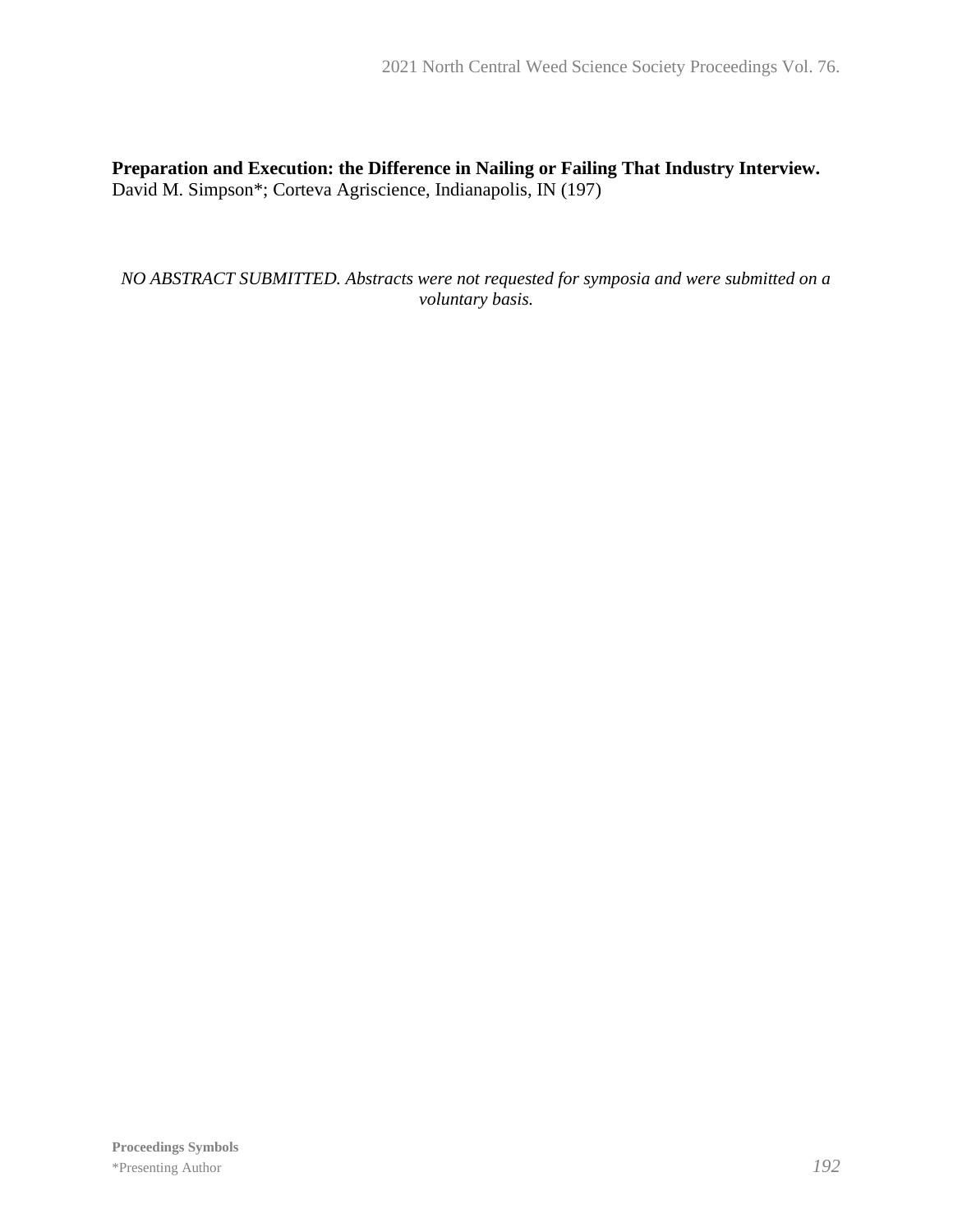**Interview Preparation for an Academia Career.** Harlene M. Hatterman-Valenti\*; North Dakota State University, Fargo, ND (198)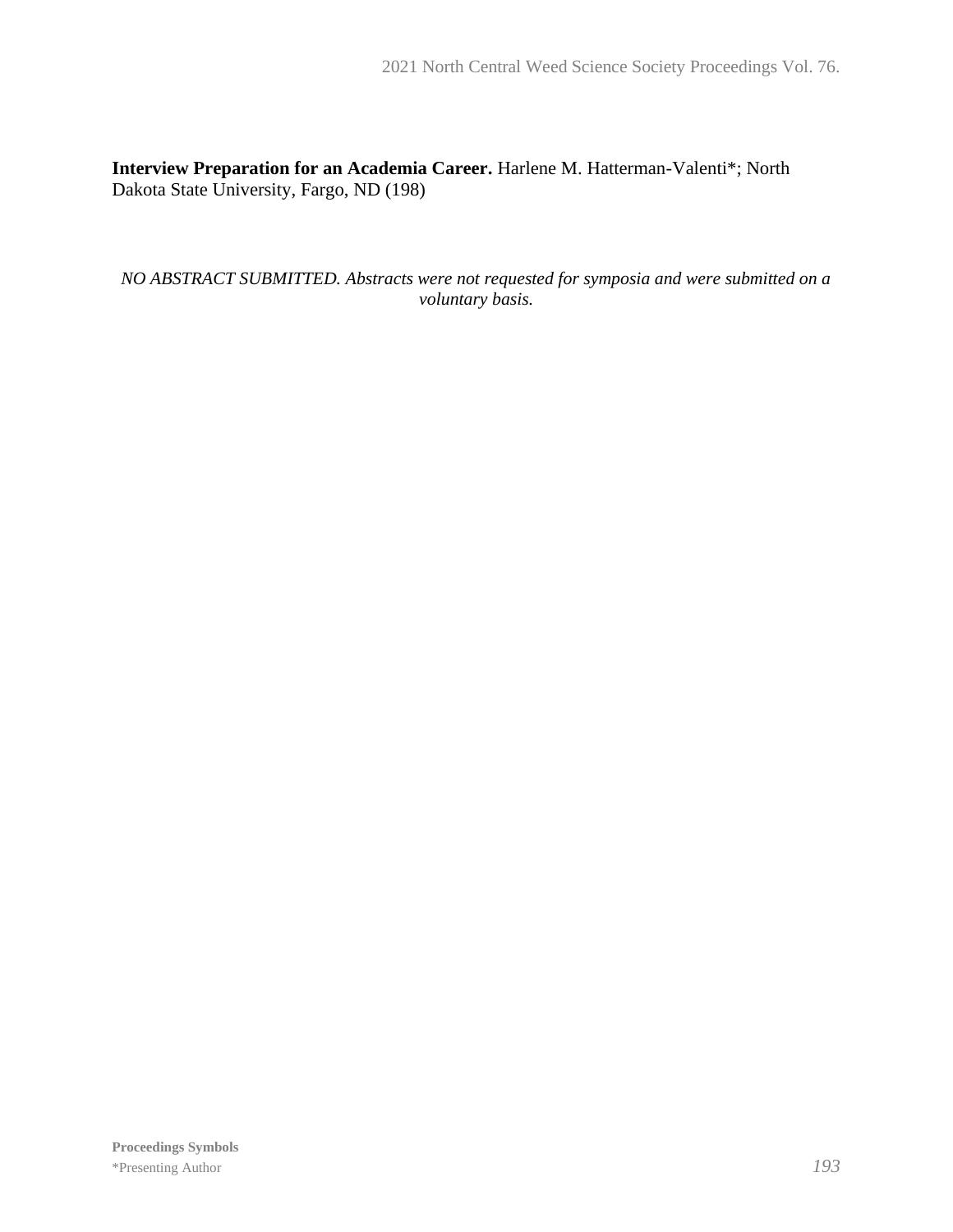# **About That Job Interview.** Stott Howard\*; Syngenta Crop Protection, Des Moines, IA (199)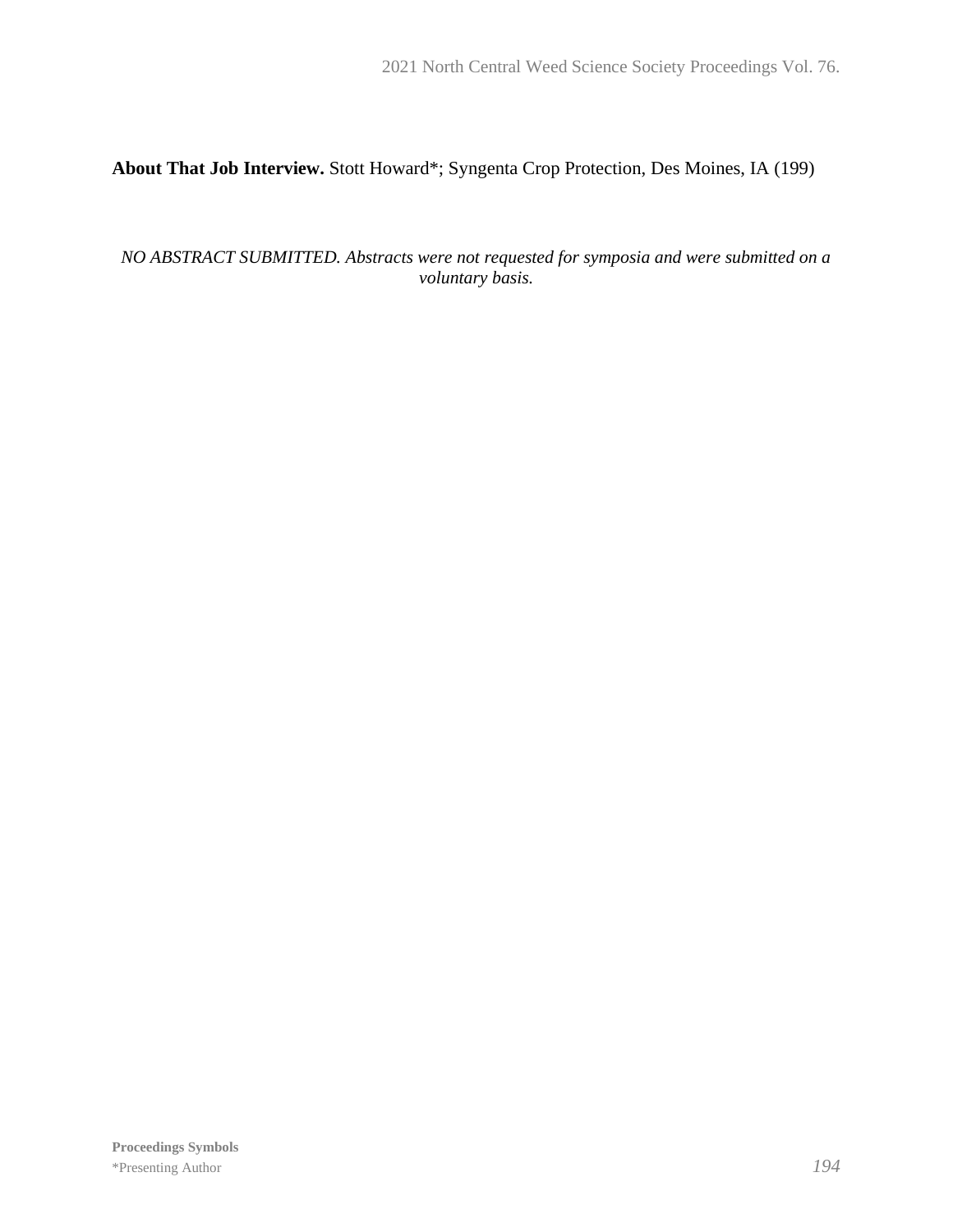Panel Discussion. Dawn Refsell<sup>\*1</sup>, Stott Howard<sup>2</sup>, Erin E. Burns<sup>3</sup>, Ednaldo A. Borgato<sup>4</sup>; <sup>1</sup>Valent USA LLC, Lathrop, MO, <sup>2</sup>Syngenta Crop Protection, Des Moines, IA, <sup>3</sup>Michigan State University, East Lansing, MI, <sup>4</sup>Kansas State University, Manhattan, KS (200)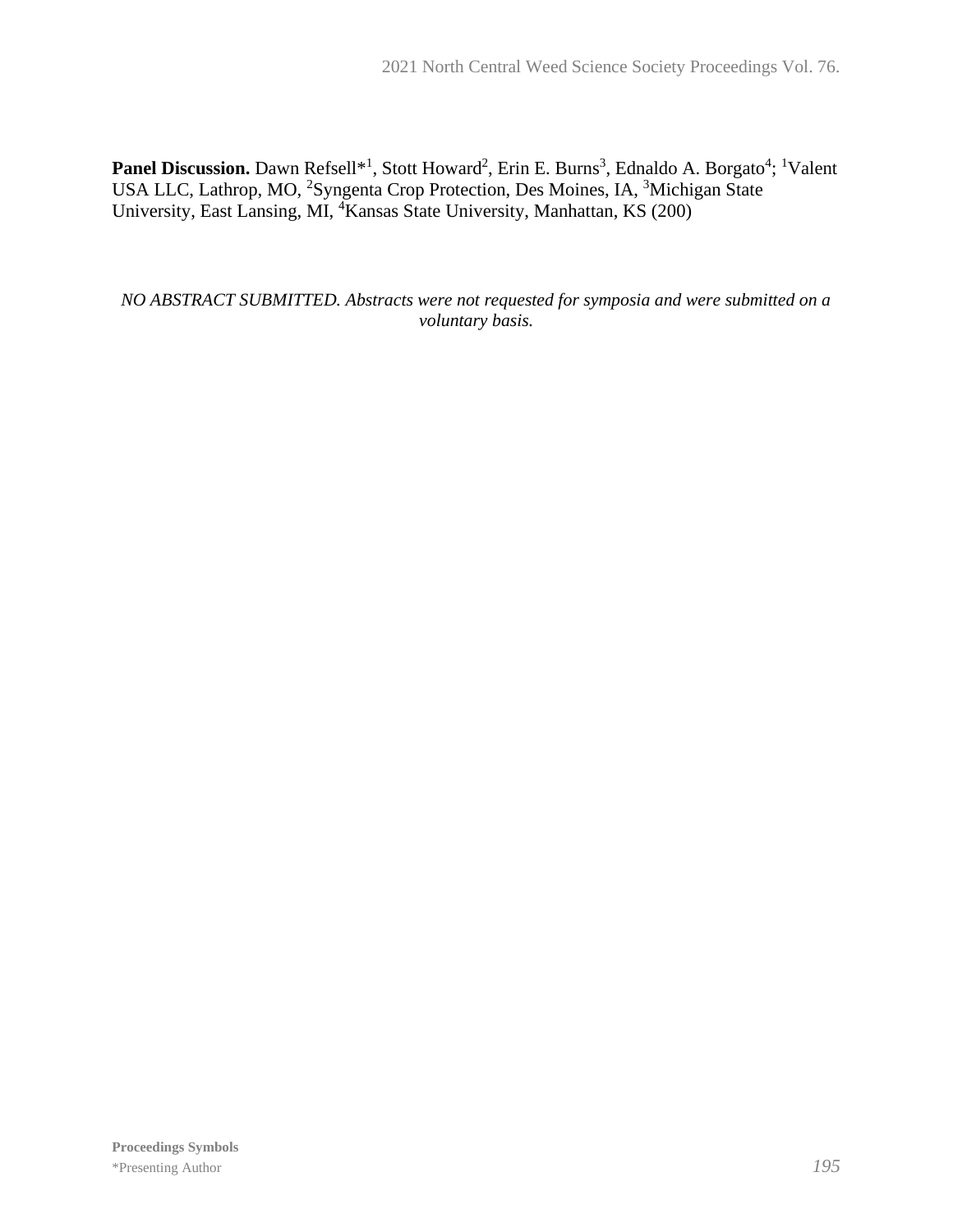# **2021 NCWSS Society Information**

#### **Gold**

BASF Corporation Bayer CropScience Belchim Corteva Agriscience Syngenta Crop Protection Winfield United

#### **Silver**

FMC Corporation Gowan Helena Valent Wilbur-Ellis

#### **Bronze**

ABG Ag Services ADAMA AMVAC BellSpray Inc. Blue River Technology Clariant Chemical Corporation GDM Solutions Inc. Greenleaf Technologies Growmark KayJay Ag Services Inc. Lamberti Midwest Research Inc. PRS LLC Stepan Company TeeJet Technologies UPL

| <b>President</b>                    | Harlene Hatterman- North Dakota State University       |
|-------------------------------------|--------------------------------------------------------|
| Valenti                             | h.hatterman.valenti@ndsu.edu                           |
| <b>President-Elect</b>              | Corteva Agriscience                                    |
| David Simpson                       | david.simpson@corteva.com                              |
| <b>Vice-President</b>               | University of Missouri                                 |
| Reid Smeda                          | smedar@missouri.edu                                    |
| <b>Past President</b>               | Syngenta                                               |
| <b>Stott Howard</b>                 | stott.howard@syngenta.com                              |
| <b>Secretary/Treasurer</b>          | University of Nebraska                                 |
| Amit Jhala                          | david.simpson@corteva.com                              |
| <b>Editor, NCWSS Proceedings</b>    | Syngenta                                               |
| Joe Wuerffel                        | joe.wuerffel@syngenta.com                              |
| <b>Editor, NCWSS Communications</b> |                                                        |
| Joe Ikley                           | North Dakota State University<br>joseph.ikley@ndsu.edu |
| <b>WSSA Representative</b>          | Syngenta                                               |
| <b>Brett Miller</b>                 | brett.miller@syngenta.com                              |
| <b>CAST Representative</b>          | Bayer                                                  |
| John Hinz                           | john.hinz@bayer.com                                    |
| <b>Executive Secretary</b>          | Interactive Management, Inc.                           |
| Kelley Mazur                        | info@ncwss.org                                         |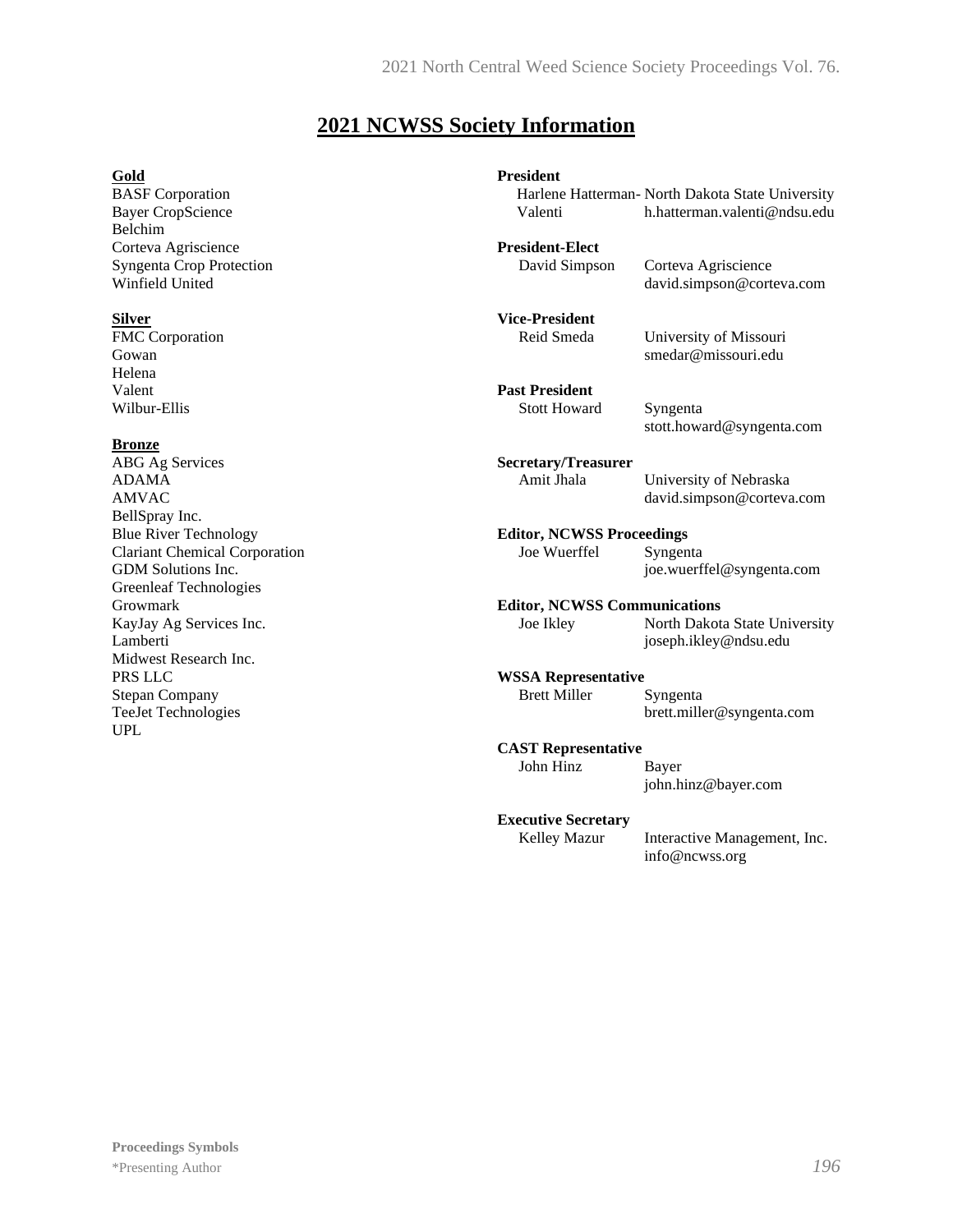#### **Attendees**

Andrew Adams Tim Adcock Abdullah Albasri Jill Alms Jared Alsdorf Nicholas Arneson Austin Baker Isaac Barnhart Avery Bennett Daniel Beran Mark Bernards Pete Berry Jennifer Bickel Mandy Bish Claudia Bland Lee Boles Ednaldo Borgato Ryan Bounds Steven Bowe Kevin W Bradley Lewis Braswell Aaron Brooker Joseph Bruce Chris Budd Erin Burns Justin Cassner Steve Claussen Wyatt Coffman<br>Bob Condon Drake Copeland Paul D Cornett Kevin Crosby Scott Cully Gregory Dahl Edward Dearden Madison Decker Bradley Decker Tomas Delucchi Ethan Denson Shana Derrick Ryan DeWerff

Jeanine Arana Cordonero Joe Armstrong Nikola Arsenijevic Kelly Backscheider Taylor Campbell Luz Cardona Giraldo sushila Chaudhari Carly Claucherty Condon Felipe de Andrade Faleco Victor de Sousa Ferreira Stephanie DeSimini Anita Dille

Meghan Dilliott Sarah Dixon Anthony F Dobbels Nathaniel Drewitz Dirk Drost Emily Duenk Ryan Edwards Jeff Ellis Greg Elmore Peter Eure Cody Evans Matt Faletti Nicholas Fassler Walter H Fick Justine Fisher Nick Fleitz John Fluttert Delaney Foster Steven Fredericks Karla Gage Emma Gaither Bautista Garcia Calvo Alina Gava Matt Geiger Alissa Geske Matthew Goddard Jeffrey Golus Chloe Grabb J D Green Garrison Gundy Jesse Haarmann Larry Hageman Aaron Hager Nathan Hall Gary Halvorson Ryan Hamberg Devin Hammer Erin Haramoto Nick Harre Alice Harris Harlene Hatterman-Valenti Nathan Haugrud Chandra Hawley Brent Heaton Ryan Henry Amber Herman Alex Hewitt Erin Hill David Hillger John Hinz Stott Howard Joe Ikley Garrett Imhoff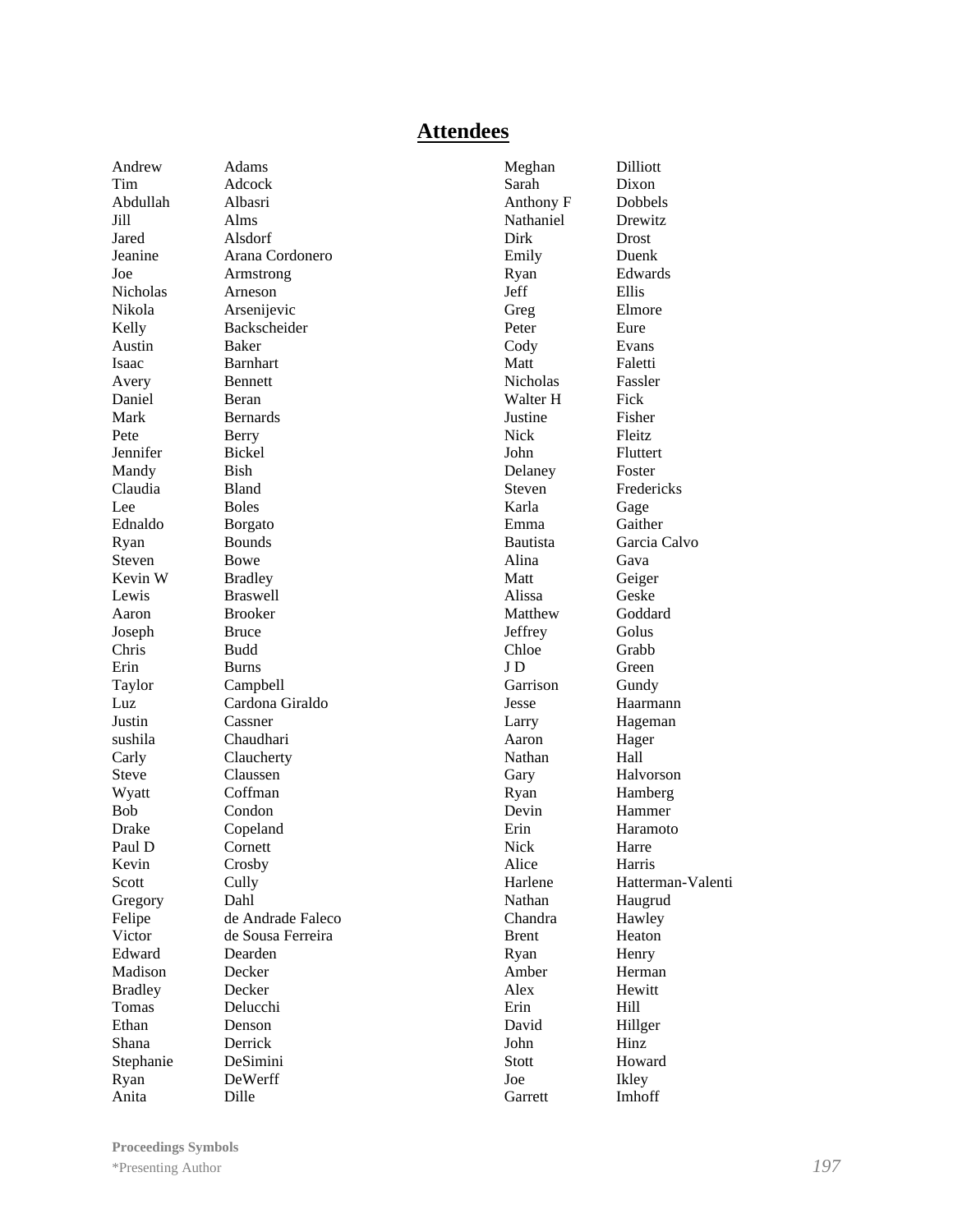Matt Inman Kip Jacobs Brent Jacobson Prashant Jha Amit Jhala Rachana Jhala Kevin Johnson Paul Johnson Nicholas Johnson Bill Johnson Mithila Jugulam Brady Kappler Ramandeep Kaur James Kells Mark Kitt Jonathon kohrt Trevor Kraus Greg Kruger Vipan Kumar<br>Chad Lamme Sarah Lancaster Christopher Landau Debora Latorre Quincy Law Travis Legleiter Brian Levene Steve Li Dwight Lingenfelter Ryan Lins Rui Liu Dennis Long Mark Loux Alexa Lystad Hank Mager Mohit Mahey Michelle Maile Michelle Maile Brent Mansfield Monica Marrs Jasmine Mausbach Patrick McMullan Alexis Meadows Tyler Meyeres Stephen Meyers Tiffany Meyers JAN MICHAEL Kalvin Miller Logan Miller Brett Miller Eric Miller Emma Mitchell Charlie Mitsdarfer Alexander Mueth

Lucas Kopecky Bobadilla Lammers Bruna Loureiro Fontana Bolsoni Jacob Montgomery

William Neels Dave Nicolai Jason Niekamp Taylor Nis Jose Nunes lucas oliveira ribeiro maia Joe Omielan Matthew Osterholt Eric Patterson Matthew Pauli John Pawlak Nina Pejovic Tom Peters Brent Petersen Wyatt Petersen Mark Peterson Derek Potratz Katilyn Price Michael Probst Christopher Proctor Damilola Raiyemo Samuel Ramirez Ryan Rector Dawn Refsell Jim Reiss Timothy Rice Grant Richards Carlos Rigon Eric Riley Laura Rodriguez Baquero Steven Roehl<br>Jonathan Rollins Jonathan Kristin Rosenbaum Jared Roskamp Jason Roth Ryan Rowinski Nicholas Roysdon Bradley Ruden Robert Sabba Debalina Saha Lowell Sandell Fermin Sanin Debalin Sarangi Kaelin Saul James Sawyer Austin Schleich Gary Schmitz Peder Schmitz Haylee Schreier Eric Schultz Frank Sexton Frank Sexton Chandrima Shyam Maniot Peter H Sikkema Tatiane Silva

**Proceedings Symbols** \*Presenting Author*198*